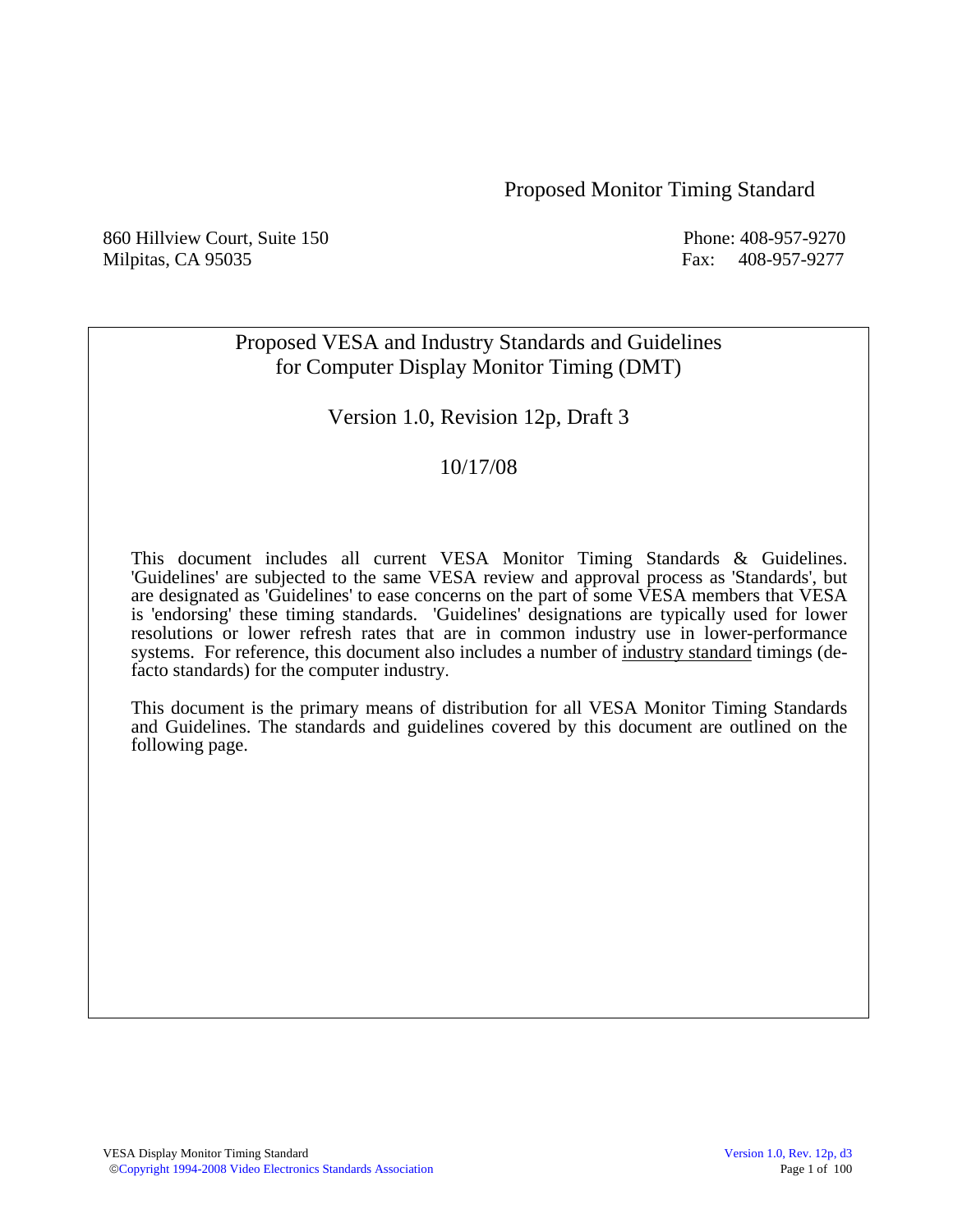# **Table of Contents**

| 1.                                                                                 |                           |
|------------------------------------------------------------------------------------|---------------------------|
| 2.                                                                                 |                           |
|                                                                                    |                           |
| DMT Video Timing Parameter Definitions - Positive H & Positive V Syncs:  12<br>3.1 |                           |
| DMT Video Timing Parameter Definitions - Positive H & Negative V Syncs: 12<br>3.2  |                           |
| DMT Video Timing Parameter Definitions - Negative H & Negative V Syncs:  12<br>3.3 |                           |
| DMT Video Timing Parameter Definitions - Negative H & Positive V Syncs: 13<br>3.4  |                           |
| 3.5                                                                                |                           |
|                                                                                    |                           |
|                                                                                    |                           |
|                                                                                    |                           |
|                                                                                    |                           |
|                                                                                    |                           |
|                                                                                    |                           |
|                                                                                    |                           |
|                                                                                    |                           |
|                                                                                    |                           |
|                                                                                    |                           |
|                                                                                    |                           |
|                                                                                    |                           |
|                                                                                    |                           |
|                                                                                    |                           |
|                                                                                    |                           |
|                                                                                    |                           |
|                                                                                    |                           |
|                                                                                    |                           |
|                                                                                    |                           |
|                                                                                    |                           |
|                                                                                    |                           |
|                                                                                    |                           |
|                                                                                    |                           |
|                                                                                    |                           |
|                                                                                    |                           |
|                                                                                    |                           |
|                                                                                    |                           |
|                                                                                    |                           |
|                                                                                    |                           |
|                                                                                    |                           |
|                                                                                    |                           |
|                                                                                    |                           |
|                                                                                    |                           |
|                                                                                    |                           |
|                                                                                    |                           |
|                                                                                    |                           |
|                                                                                    |                           |
|                                                                                    |                           |
|                                                                                    |                           |
|                                                                                    |                           |
|                                                                                    |                           |
|                                                                                    |                           |
| <b>VESA Display Monitor Timing Standard</b>                                        | Version 1.0, Rev. 12p, d3 |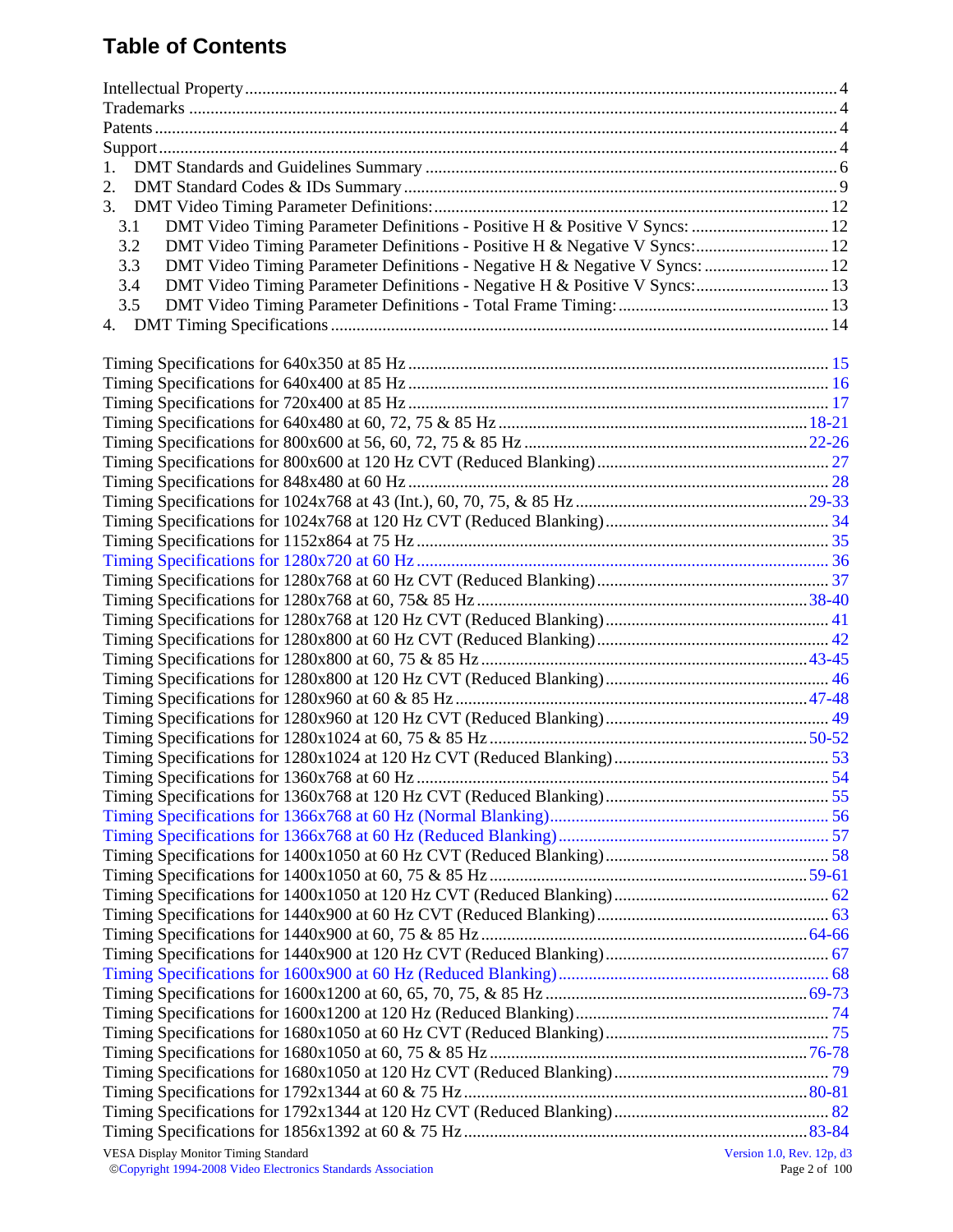# **Tables**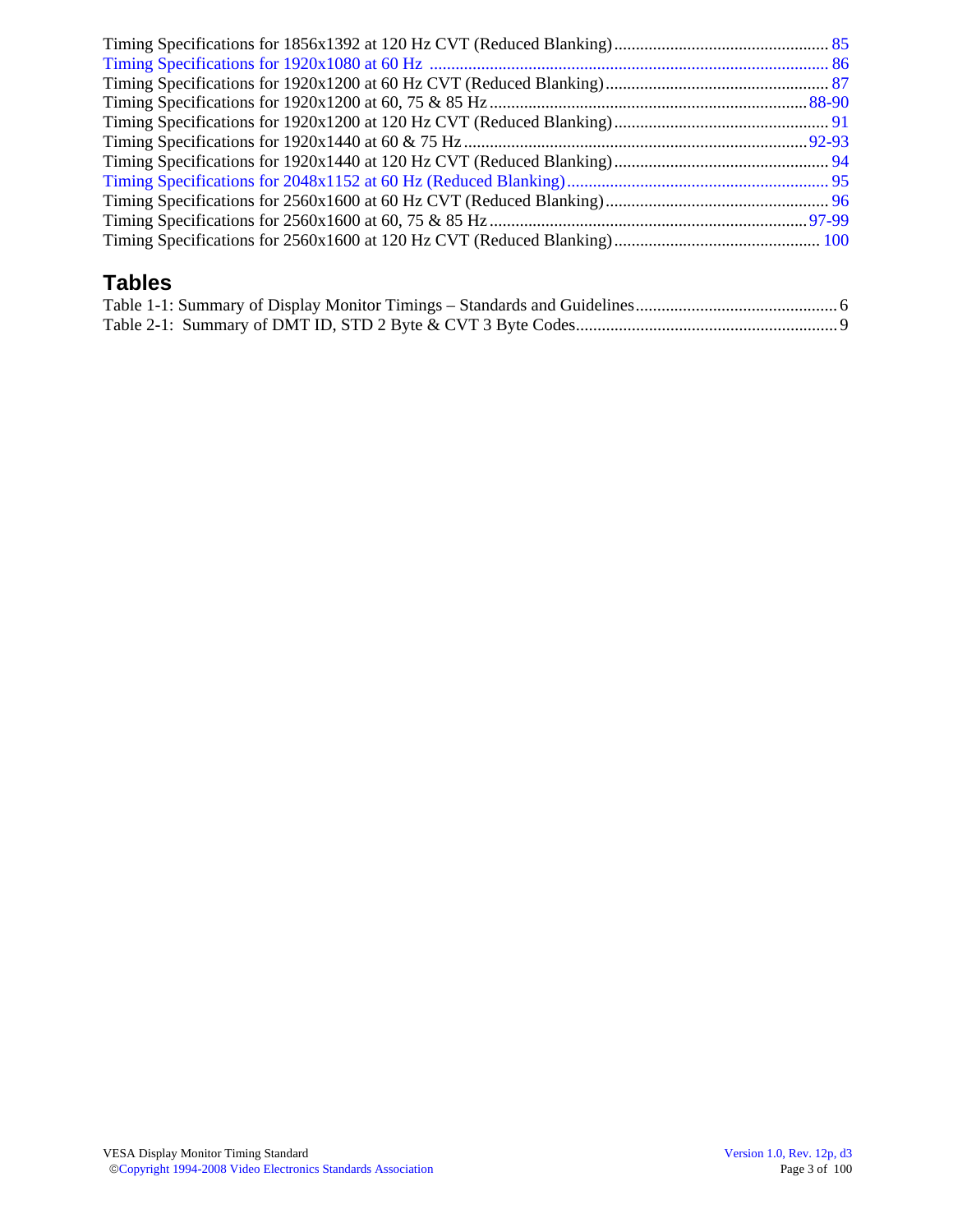#### **Intellectual Property**

© Copyright 1994, 1995, 1996, 1998 – 2007 Video Electronics Standards Association. All other rights reserved.

While every precaution has been taken in the preparation of this standard, VESA and its contributors assume no responsibility for errors or omissions, and make no warranties, expressed or implied, of functionality or suitability for any purpose.

#### **Trademarks**

All trademarks used in this document are property of their respective owners. VESA is a trademark of the Video Electronics Standards Association.

#### **Patents**

VESA draws attention to the fact that it is claimed that compliance with this specification may involve the use of a patent or other intellectual property right (collectively, "*IPR*"). VESA takes no position concerning the evidence, validity, and scope of this *IPR*.

Attention is drawn to the possibility that some of the elements of this VESA *Specification* may be the subject of *IPR* other than those identified above (Silicon Image). VESA shall not be held responsible for identifying any or all such *IPR*, and has made no inquiry into the possible existence of any such *IPR*. THIS *SPECIFICATION* IS BEING OFFERED WITHOUT ANY WARRANTY WHATSOEVER, AND IN PARTICULAR, ANY WARRANTY OF NON-INFRINGEMENT IS EXPRESSLY DISCLAIMED. ANY IMPLEMENTATION OF THIS *SPECIFICATION* SHALL BE MADE ENTIRELY AT THE *IMPLEMENTER*'S OWN RISK, AND NEITHER VESA, NOR ANY OF ITS *MEMBERS* OR *SUBMITTERS*, SHALL HAVE ANY LIABILITY WHATSOEVER TO ANY *IMPLEMENTER* OR THIRD PARTY FOR ANY DAMAGES OF ANY NATURE WHATSOEVER DIRECTLY OR INDIRECTLY ARISING FROM THE IMPLEMENTATION OF THIS *SPECIFICATION*.

#### **Support**

If you have a product that incorporates any of the standards in this document, you should ask the company that manufactured your product for assistance. If you are a display or controller manufacturer, VESA can assist you with any clarifications you may require. All comments or reported errors should be submitted in writing to VESA using one of the following methods:

Fax: 408-957-9277, Technical Support

Email: support@vesa.org

Mail: Video Electronics Standards Association 860 Hillview Ct., Suite 150 Milpitas, CA 95035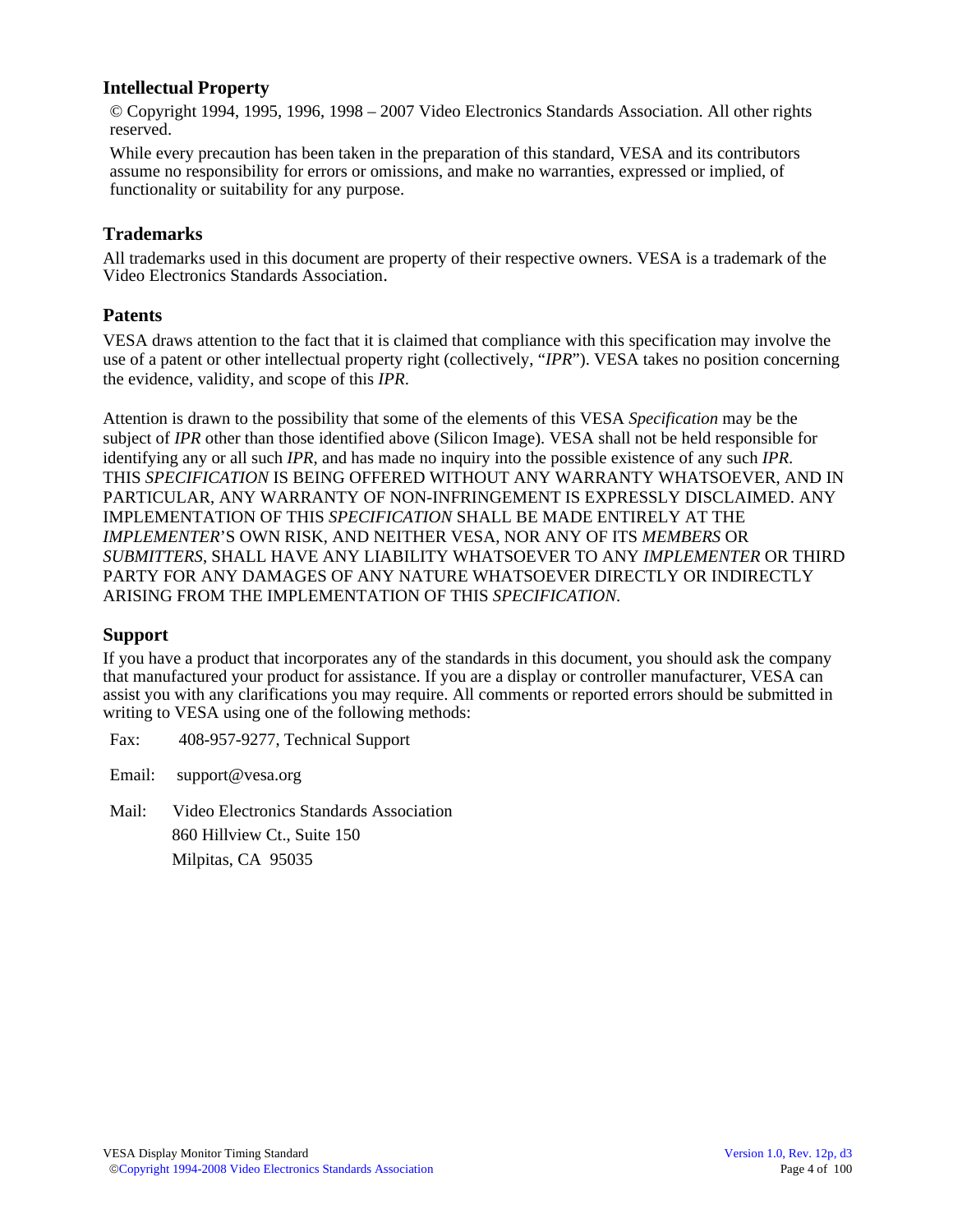# *Revision History*

|                         | Version 1.0 Revision 0.0  |               | Sept. 12, 1994 Initial Release of the Standard                                                                                                                                                                                    |
|-------------------------|---------------------------|---------------|-----------------------------------------------------------------------------------------------------------------------------------------------------------------------------------------------------------------------------------|
|                         | Version 1.0 Revision 0.1  | Oct. 10, 1994 | Fixed sync polarity of $1024x768 \t@ 60 \t& 70 Hz$ . Removed<br>page numbers so new timings could be added.                                                                                                                       |
|                         | Version 1.0 Revision 0.2  | Nov. 4, 1994  | Added notes & comments to clarify timing of interlaced modes.                                                                                                                                                                     |
|                         | Version 1.0 Revision 0.3  | Feb. 16, 1995 | Fixed miscellaneous typos                                                                                                                                                                                                         |
|                         | Version 1.0 Revision 0.4  | May 4, 1995   | Added EDID IDs for DDC, fixed 1024x768 interlace vertical<br>times.                                                                                                                                                               |
|                         | Version 1.0 Revision 0.5  | June 14, 1995 | Added BIOS mode #s, fixed miscellaneous typos                                                                                                                                                                                     |
|                         | Version 1.0 Revision 0.6  |               | April 10, 1996 Added new modes from VDMTPROP V1.0, R0.6 passed in<br>March 1996 (85 Hz stds, 1152x864@75, 1280x960@60).                                                                                                           |
|                         | Version 1.0 Revision 0.6a | Sept. 8, 1996 | Reformatted to Word 6 for electronic distribution                                                                                                                                                                                 |
|                         | Version 1.0 Revision 0.7  | Dec. 18, 1996 | Added new modes from VDMTREV V1.0, R0.8 passed in<br>Dec. 1996 (1280x1024@60, 1600x1200@60, 65, 70, 75, 85)                                                                                                                       |
|                         | Version 1.0 Revision 0.8  | July 22, 1998 | Added 1792x1344, 1856X1392 & 1920x1440 all @60, 75 Hz.<br>Corrected EDID code for 1600x1200@85 Hz.                                                                                                                                |
|                         | Version 1.0 Revision 0.9  | Aug. 21, 2003 | Added 848x480@60 Hz, CVT 1280x768 timings,<br>1360x768@60 Hz, CVT 1400x1050 timings, & CVT<br>1920x1200 timings based on US & Japan workgroup requests.                                                                           |
| Version 1.0 Revision 10 |                           | July 14, 2004 | Added CVT 1.30MA (1440x900) & CVT 1.76MA<br>$(1680x1050)$ formats.                                                                                                                                                                |
| Version 1.0 Revision 11 |                           | May 1, 2007   | Added several DMT CVT Reduced Blanking Timings,<br>1280x800@60/75/85 Hz timings, 2560x1600@60/75/85 Hz<br>and DMT IDs.                                                                                                            |
| Version 1.0 Revision 12 |                           | <b>TBD</b>    | Added timing definitions for 1280x720 @ 60Hz, 1366x768 @<br>60 Hz (Normal & Reduced Blanking), 1600x900 @ 60 Hz<br>(Reduced Blanking), 1920x1080 @ 60 Hz and 2048x1152 @<br>60 Hz (Reduced Blanking). Updated Tables 1-1 and 2-1. |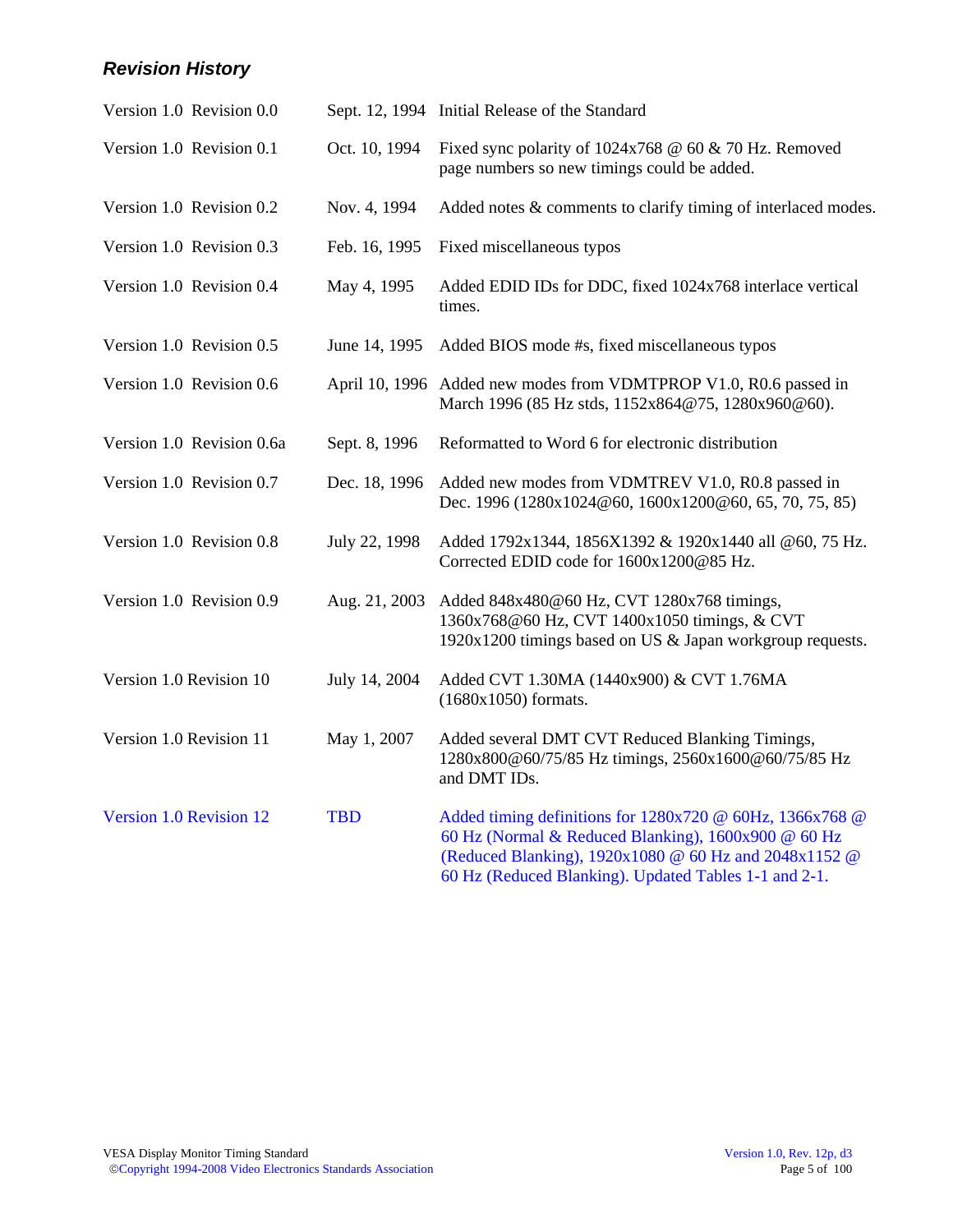# **1. DMT Standards and Guidelines Summary**

Table 1-1 contains a summary of display monitor timings (DMT) that are defined in this standard. All DMTs listed in Table 1-1 are non-interlaced video timing modes - unless otherwise specified using the symbol "(Int.)". The symbol "(Int.)" means that this DMT is interlaced. All DMTs listed in Table 1-1 include normal video blanking - unless otherwise specified using the symbol "(RB)". The symbol "(RB)" means that this DMT includes Reduced Blanking. Complete timing specifications for these DMTs are defined in section 4.

| <b>Pixel</b> |                     | Horizontal       |                        |                          | Original        |             |
|--------------|---------------------|------------------|------------------------|--------------------------|-----------------|-------------|
| Format       | <b>Refresh Rate</b> | <b>Frequency</b> | <b>Pixel Frequency</b> | <b>Standard Type</b>     | <b>Document</b> | <b>Date</b> |
| 640 x 350    | 85 Hz               | 37.9 kHz         | 31.500 MHz             | <b>VESA</b> Standard     | <b>VDMTPROP</b> | 3/1/96      |
| 640 x 400    | 85 Hz               | 37.9 kHz         | 31.500 MHz             | <b>VESA</b> Standard     | <b>VDMTPROP</b> | 3/1/96      |
| 720 x 400    | 85 Hz               | 37.9 kHz         | 35.500 MHz             | <b>VESA</b> Standard     | <b>VDMTPROP</b> | 3/1/96      |
| 640 x 480    | 60 Hz               | 31.5 kHz         | 25.175 MHz             | <b>Industry Standard</b> | n/a             | n/a         |
|              | 72 Hz               | 37.9 kHz         | 31.500 MHz             | <b>VESA</b> Standard     | VS901101        | 12/2/92     |
|              | 75 Hz               | 37.5 kHz         | 31.500 MHz             | <b>VESA</b> Standard     | VDMT75HZ        | 10/4/93     |
|              | 85 Hz               | 43.3 kHz         | 36.000 MHz             | <b>VESA</b> Standard     | <b>VDMTPROP</b> | 3/1/96      |
| 800 x 600    | 56 Hz               | 35.2 kHz         | 36.000 MHz             | <b>VESA Guidelines</b>   | VG900601        | 8/6/90      |
|              | 60 Hz               | 37.9 kHz         | 40.000 MHz             | <b>VESA Guidelines</b>   | VG900602        | 8/6/90      |
|              | 72 Hz               | 48.1 kHz         | 50.000 MHz             | <b>VESA</b> Standard     | VS900603A       | 8/6/90      |
|              | 75 Hz               | 46.9 kHz         | 49.500 MHz             | <b>VESA</b> Standard     | VDMT75HZ        | 10/4/93     |
|              | 85 Hz               | 53.7 kHz         | 56.250 MHz             | <b>VESA</b> Standard     | <b>VDMTPROP</b> | 3/1/96      |
|              | 120 Hz (RB)         | 76.3 kHz         | 73.250 MHz             | CVT Red. Blanking        | n/a             | 5/1/07      |
| 848 x 480    | 60 Hz               | 31.0 kHz         | 33.750 MHz             | <b>VESA</b> Standard     | AddDMT          | 3/4/03      |
| 1024 x 768   | 43 Hz (Int.)        | 35.5 kHz         | 44.900 MHz             | <b>Industry Standard</b> | n/a             | n/a         |
|              | 60 Hz               | 48.4 kHz         | 65.000 MHz             | <b>VESA Guidelines</b>   | VG901101A       | 9/10/91     |
|              | 70 Hz               | 56.5 kHz         | 75.000 MHz             | <b>VESA</b> Standard     | VS910801-2      | 8/9/91      |
|              | 75 Hz               | 60.0 kHz         | 78.750 MHz             | <b>VESA</b> Standard     | VDMT75HZ        | 10/4/93     |
|              | 85 Hz               | 68.7 kHz         | 94.500 MHz             | <b>VESA</b> Standard     | <b>VDMTPROP</b> | 3/1/96      |
|              | 120 Hz (RB)         | 97.6 kHz         | 115.500 MHz            | CVT Red. Blanking        | n/a             | 5/1/07      |
| 1152 x 864   | 75 Hz               | 67.5 kHz         | 108.000 MHz            | <b>VESA</b> Standard     | <b>VDMTPROP</b> | 3/1/96      |
| 1280 x 720   | 60 Hz               | 45.0 kHz         | 74.250 MHz             | <b>CEA</b> Standard      | <b>CEA-861</b>  | <b>TBD</b>  |
| 1280 x 768   | $60$ Hz(RB)         | 47.4 kHz         | 68.250 MHz             | CVT Red. Blanking        | AddDMT          | 3/4/03      |
|              | 60 Hz               | 47.8 kHz         | 79.500 MHz             | <b>CVT</b>               | AddDMT          | 3/4/03      |
|              | 75 Hz               | 60.3 kHz         | 102.250 MHz            | <b>CVT</b>               | AddDMT          | 3/4/03      |
|              | 85 Hz               | 68.6 kHz         | 117.500 MHz            | <b>CVT</b>               | AddDMT          | 3/4/03      |
|              | 120 Hz (RB)         | 97.4 kHz         | 140.250 MHz            | CVT Red. Blanking        | n/a             | 5/1/07      |
| 1280 x 800   | $60$ Hz(RB)         | 49.3 kHz         | 71.000 MHz             | CVT Red. Blanking        | CVT1.02MA-R     | 5/1/07      |
|              | $60$ Hz             | 49.7 kHz         | 83.500 MHz             | <b>CVT</b>               | CVT 1.02MA      | 5/1/07      |
|              | 75 Hz               | 62.8 kHz         | 106.500 MHz            | <b>CVT</b>               | CVT 1.02MA      | 5/1/07      |
|              | 85 Hz               | 71.6 kHz         | 122.500 MHz            | <b>CVT</b>               | CVT 1.02MA      | 5/1/07      |
|              | 120 Hz (RB)         | 101.6 kHz        | 146.250 MHz            | CVT Red. Blanking        | n/a             | 5/1/07      |
| 1280 x 960   | $60$ Hz             | 60.0 kHz         | 108.000 MHz            | <b>VESA</b> Standard     | <b>VDMTPROP</b> | 3/1/96      |
|              | 85 Hz               | 85.9 kHz         | 148.500 MHz            | <b>VESA</b> Standard     | <b>VDMTPROP</b> | 3/1/96      |
|              | 120 Hz (RB)         | 121.9 kHz        | 175.500 MHz            | CVT Red. Blanking        | n/a             | 5/1/07      |

**Table 1-1: Summary of Display Monitor Timings – Standards and Guidelines**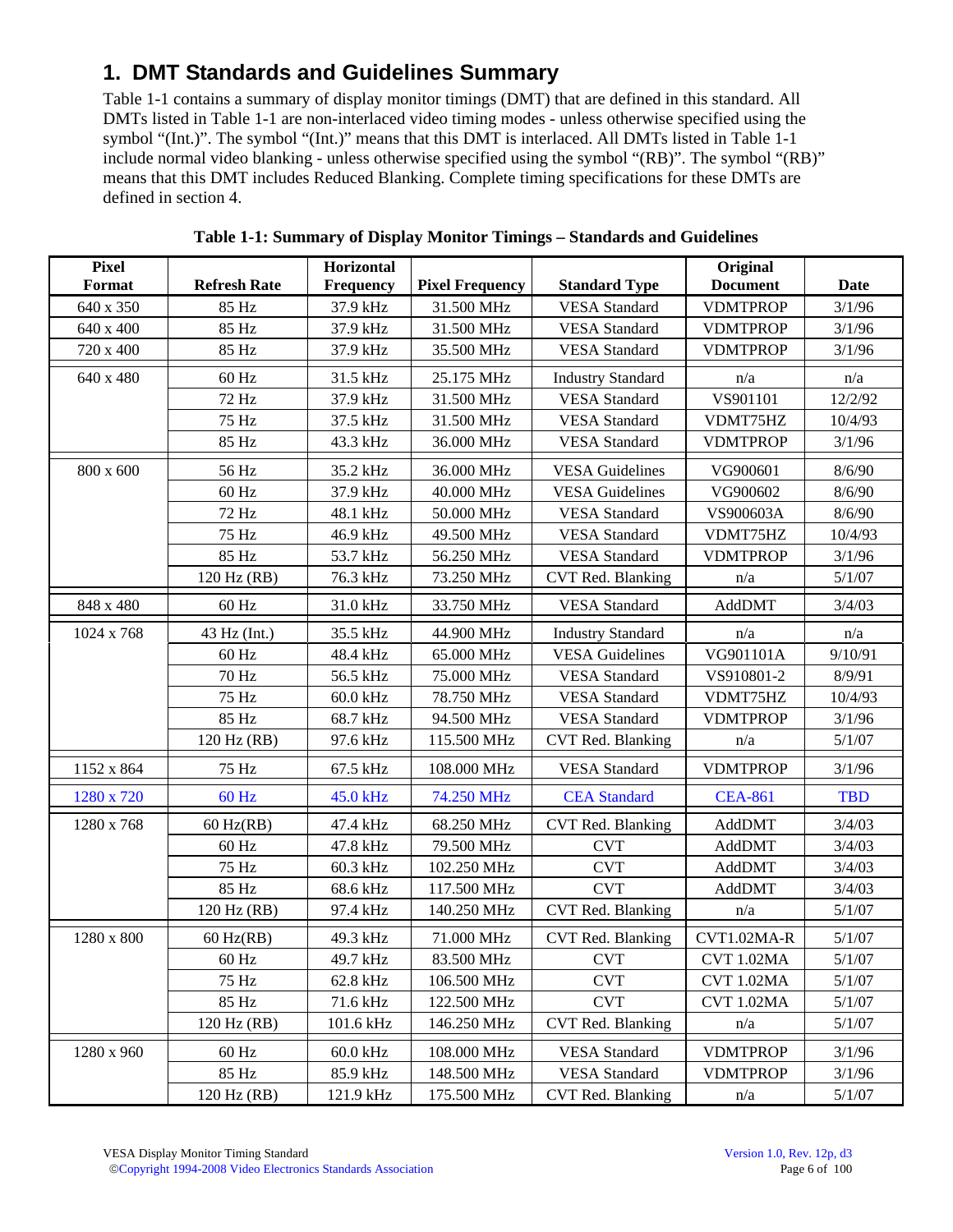| <b>Pixel</b><br>Format | <b>Refresh Rate</b> | Horizontal<br>Frequency | <b>Pixel Frequency</b> | <b>Standard Type</b> | Original<br><b>Document</b> | Date              |
|------------------------|---------------------|-------------------------|------------------------|----------------------|-----------------------------|-------------------|
| 1280 x 1024            | 60 Hz               | 64.0 kHz                | 108.000 MHz            | <b>VESA</b> Standard | <b>VDMTREV</b>              | 12/18/96          |
|                        | 75 Hz               |                         | 135.000 MHz            | <b>VESA</b> Standard |                             |                   |
|                        | 85 Hz               | 80.0 kHz<br>91.1 kHz    | 157.500 MHz            | <b>VESA</b> Standard | VDMT75HZ<br><b>VDMTPROP</b> | 10/4/93<br>3/1/96 |
|                        | 120 Hz (RB)         | 130.0 kHz               | 187.250 MHz            | CVT Red. Blanking    | n/a                         | 5/1/07            |
|                        |                     |                         |                        |                      |                             |                   |
| 1360 x 768             | 60 Hz               | 47.7 kHz                | 85.500 MHz             | <b>VESA</b> Standard | AddDMT                      | 3/4/03            |
|                        | 120 Hz (RB)         | 97.5 kHz                | 148.250 MHz            | CVT Red. Blanking    | n/a                         | 5/1/07            |
| 1366 x 768             | 60 Hz               | 47.7 kHz                | 85.500 MHz             | <b>VESA Standard</b> | <b>DMT</b> Update           | 11/30/07          |
| 1366 x 768             | 60 Hz (RB)          | 48.0 kHz                | 72.000 MHz             | <b>VESA Standard</b> | <b>VDMTREV</b>              | <b>TBD</b>        |
| 1400 x 1050            | $60$ Hz(RB)         | 64.7 kHz                | 101.000 MHz            | CVT Red. Blanking    | AddDMT                      | 5/13/03           |
|                        | $60\ \mathrm{Hz}$   | 65.3 kHz                | 121.750 MHz            | <b>CVT</b>           | AddDMT                      | 3/4/03            |
|                        | 75 Hz               | 82.3 kHz                | 156.000 MHz            | <b>CVT</b>           | AddDMT                      | 3/4/03            |
|                        | 85 Hz               | 93.9 kHz                | 179.500 MHz            | <b>CVT</b>           | AddDMT                      | 3/4/03            |
|                        | 120 Hz (RB)         | 133.3 kHz               | 208.000 MHz            | CVT Red. Blanking    | n/a                         | 5/1/07            |
| 1440 x 900             | $60$ Hz(RB)         | 55.5 kHz                | 88.750 MHz             | CVT Red. Blanking    | CVT1.30MA-R                 | 7/14/04           |
|                        | $60\ \mathrm{Hz}$   | 55.9 kHz                | 106.500 MHz            | <b>CVT</b>           | CVT 1.30MA                  | 7/14/04           |
|                        | 75 Hz               | 70.6 kHz                | 136.750 MHz            | <b>CVT</b>           | CVT 1.30MA                  | 7/14/04           |
|                        | 85 Hz               | 80.4 kHz                | 157.000 MHz            | <b>CVT</b>           | <b>CVT 1.30MA</b>           | 7/14/04           |
|                        | 120 Hz (RB)         | 114.2 kHz               | 182.750 MHz            | CVT Red. Blanking    | n/a                         | 5/1/07            |
| 1600 x 900             | $60$ Hz (RB)        | 60.0 kHz                | 108.000 MHz            | <b>VESA Standard</b> | <b>VDMTREV</b>              | <b>TBD</b>        |
| 1600 x 1200            | $60\ \mathrm{Hz}$   | 75.0 kHz                | 162.000 MHz            | <b>VESA</b> Standard | <b>VDMTREV</b>              | 12/18/96          |
|                        | 65 Hz               | 81.3 kHz                | 175.500 MHz            | <b>VESA</b> Standard | <b>VDMTREV</b>              | 12/18/96          |
|                        | 70 Hz               | 87.5 kHz                | 189.000 MHz            | <b>VESA</b> Standard | <b>VDMTREV</b>              | 12/18/96          |
|                        | 75 Hz               | 93.8 kHz                | 202.500 MHz            | <b>VESA</b> Standard | <b>VDMTREV</b>              | 12/18/96          |
|                        | 85 Hz               | 106.3 kHz               | 229.500 MHz            | <b>VESA</b> Standard | <b>VDMTREV</b>              | 12/18/96          |
|                        | 120 Hz (RB)         | 152.4 kHz               | 268.250 MHz            | CVT Red. Blanking    | n/a                         | 5/1/07            |
| 1680 x 1050            | $60$ Hz(RB)         | 64.7 kHz                | 119.000 MHz            | CVT Red. Blanking    | CVT1.76MA-R                 | 7/14/04           |
|                        | 60 Hz               | 65.3 kHz                | 146.250 MHz            | <b>CVT</b>           | <b>CVT 1.76MA</b>           | 7/14/04           |
|                        | 75 Hz               | 82.3 kHz                | 187.000 MHz            | <b>CVT</b>           | <b>CVT 1.76MA</b>           | 7/14/04           |
|                        | 85 Hz               | 93.9 kHz                | 214.750 MHz            | <b>CVT</b>           | <b>CVT 1.76MA</b>           | 7/14/04           |
|                        | 120 Hz (RB)         | 133.4 kHz               | 245.500 MHz            | CVT Red. Blanking    | n/a                         | 5/1/07            |
| 1792 x 1344            | 60 Hz               | 83.6 kHz                | 204.750 MHz            | <b>VESA</b> Standard | <b>VDMTREV</b>              | 9/17/98           |
|                        | 75 Hz               | 106.3 kHz               | 261.000 MHz            | <b>VESA</b> Standard | <b>VDMTREV</b>              | 9/17/98           |
|                        | 120 Hz (RB)         | 170.7 kHz               | 333.250 MHz            | CVT Red. Blanking    | n/a                         | 5/1/07            |
| 1856 x 1392            | $60$ Hz             | 86.3 kHz                | 218.250 MHz            | <b>VESA</b> Standard | <b>VDMTREV</b>              | 9/17/98           |
|                        | 75 Hz               | 112.5 kHz               | 288.000 MHz            | <b>VESA</b> Standard | <b>VDMTREV</b>              | 9/17/98           |
|                        | 120 Hz (RB)         | 176.8 kHz               | 356.500 MHz            | CVT Red. Blanking    | n/a                         | 5/1/07            |
| 1920 x 1080            | $60$ Hz             | 67.5 kHz                | 148.500 MHz            | <b>CEA</b> Standard  | <b>CEA-861</b>              | <b>TBD</b>        |
| 1920 x 1200            | $60$ Hz(RB)         | 74.0 kHz                | 154.000 MHz            | CVT Red. Blanking    | AddDMT                      | 3/4/03            |
|                        | 60 Hz               | 74.6 kHz                | 193.250 MHz            | <b>CVT</b>           | AddDMT                      | 3/4/03            |
|                        | 75 Hz               | 94.0 kHz                | 245.250 MHz            | <b>CVT</b>           | AddDMT                      | 3/4/03            |
|                        | 85 Hz               | 107.2 kHz               | 281.250 MHz            | <b>CVT</b>           | AddDMT                      | 3/4/03            |
|                        | 120 Hz (RB)         | 152.4 kHz               | 317.000 MHz            | CVT Red. Blanking    | n/a                         | 5/1/07            |
| 1920 x 1440            | 60 Hz               | 90.0 kHz                | 234.000 MHz            | <b>VESA</b> Standard | <b>VDMTREV</b>              | 9/17/98           |
|                        | 75 Hz               | 112.5 kHz               | 297.000 MHz            | <b>VESA</b> Standard | <b>VDMTREV</b>              | 9/17/98           |
|                        | 120 Hz (RB)         | 182.9 kHz               | 380.500 MHz            | CVT Red. Blanking    | n/a                         | 5/1/07            |
|                        |                     |                         |                        |                      |                             |                   |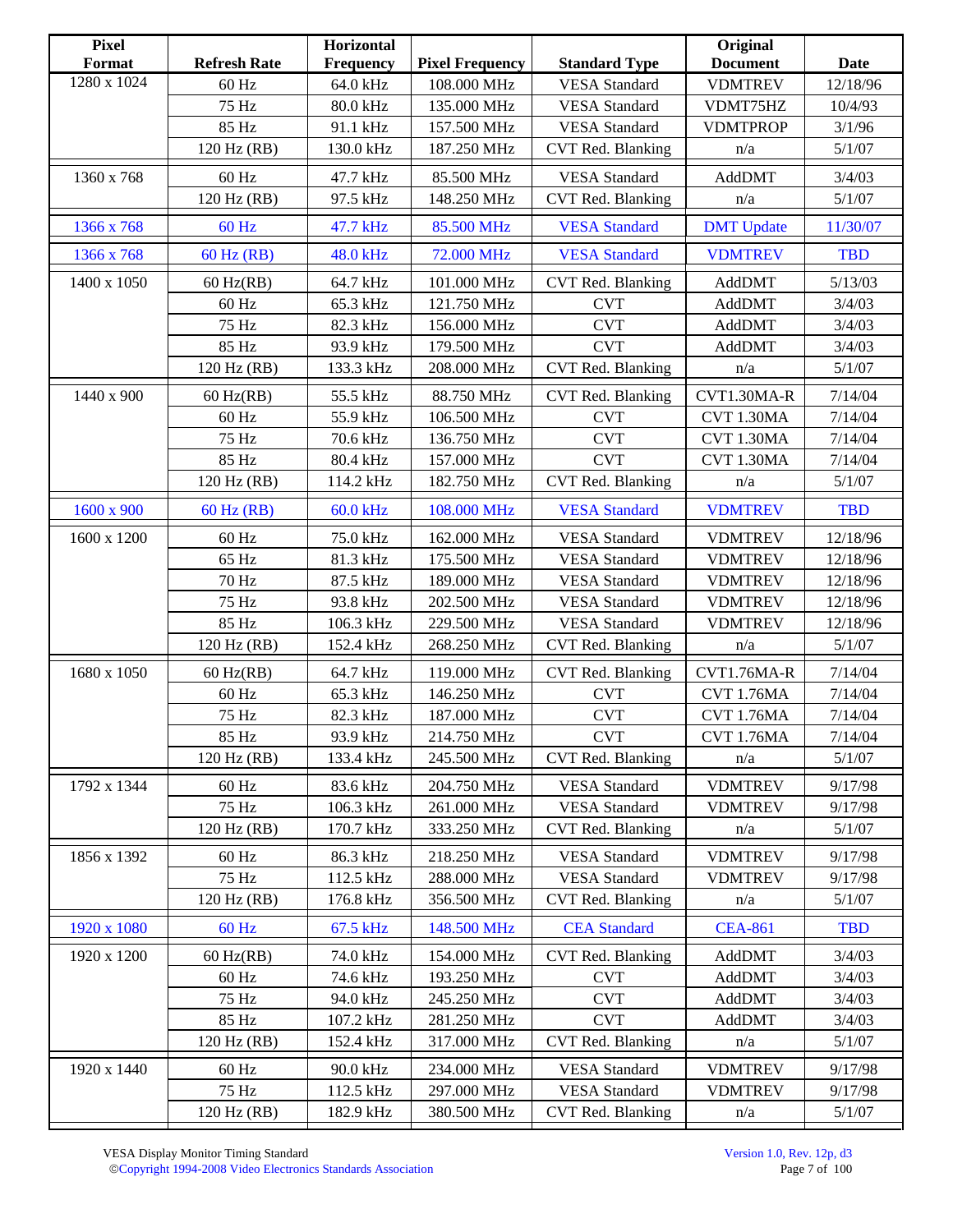| Pixel<br>Format    | <b>Refresh Rate</b> | <b>Horizontal</b><br><b>Frequency</b> | <b>Pixel Frequency</b> | <b>Standard Type</b>     | Original<br><b>Document</b> | Date       |
|--------------------|---------------------|---------------------------------------|------------------------|--------------------------|-----------------------------|------------|
| 2048 x 1152        | $60$ Hz (RB)        | 70.992 kHz                            | 156.750 MHz            | <b>CVT Red. Blanking</b> | <b>VDMTREV</b>              | <b>TBD</b> |
| $2560 \times 1600$ | $60$ Hz $(RB)$      | 98.7 kHz                              | 268.500 MHz            | CVT Red. Blanking        | $CVT4.10MA-R$               | 5/1/07     |
|                    | $60$ Hz             | 99.5 kHz                              | 348.500 MHz            | <b>CVT</b>               | <b>CVT 4.10MA</b>           | 5/1/07     |
|                    | 75 Hz               | 125.4 kHz                             | 443.250 MHz            | <b>CVT</b>               | <b>CVT 4.10MA</b>           | 5/1/07     |
|                    | 85 Hz               | 142.9 kHz                             | 505.250 MHz            | <b>CVT</b>               | <b>CVT 4.10MA</b>           | 5/1/07     |
|                    | 120 Hz (RB)         | 203.2 kHz                             | 552.750 MHz            | CVT Red. Blanking        | n/a                         | 5/1/07     |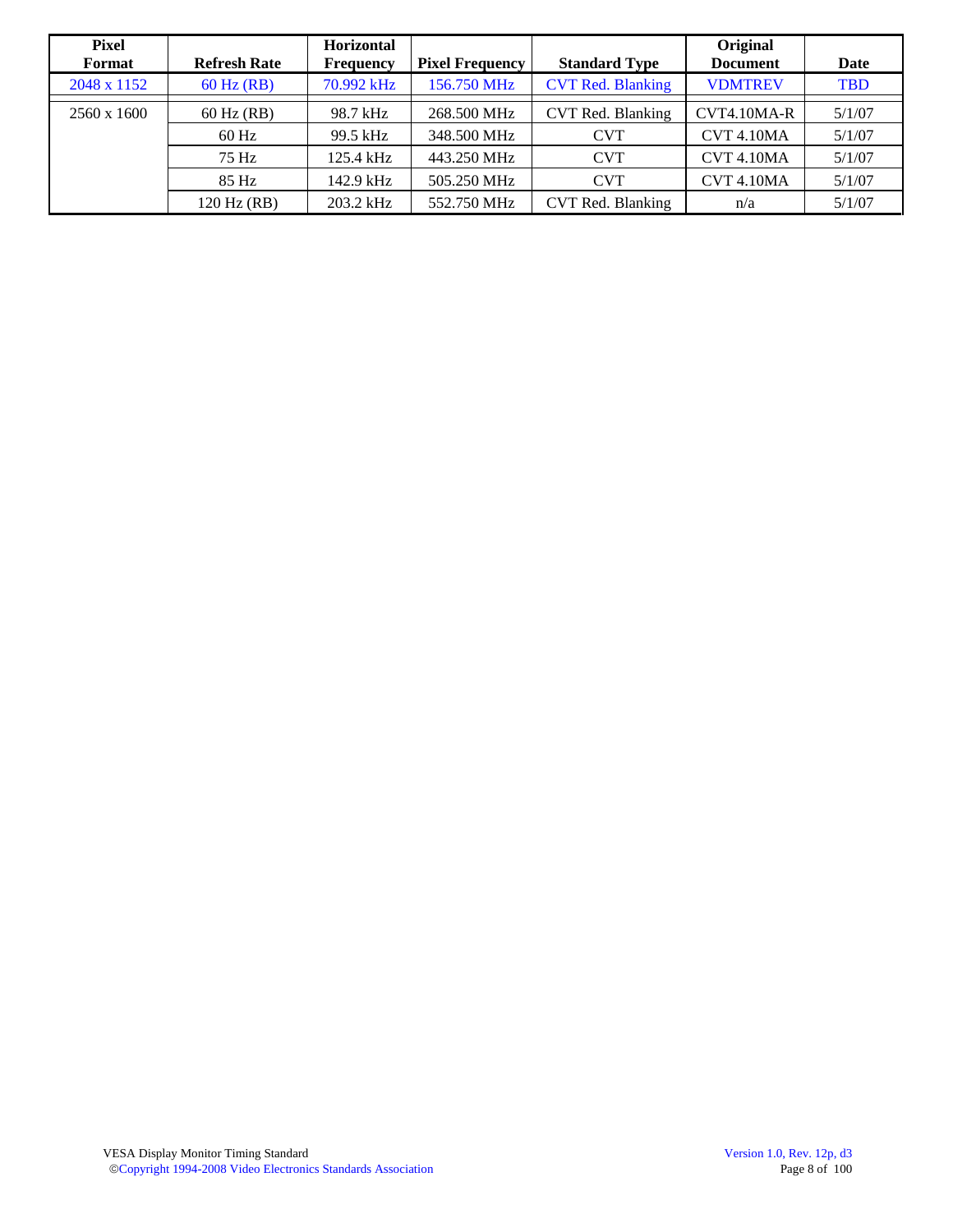# **2. DMT Standard Codes & IDs Summary**

Table 2-1 includes a list of Display Monitor Timing Identification (DMT ID) codes, Standard (STD) Timing 2 byte codes and Coordinated Video Timing (CVT) 3 byte codes. A display may use these codes to indicated support for the associated DMT. Refer to the latest version of VESA's Enhanced Extended Display Identification (E-EDID) Standard for an explanation of how to derive the STD 2 byte codes and the CVT 3 byte codes. The letters "n/a" (not applicable) indicates that a STD 2 byte code and/or a CVT 3 byte code (DMT is not CVT compliant) cannot be created.

| <b>Pixel</b> |                     | <b>DMT ID</b>   | <b>STD</b>                       | <b>CVT</b>          |
|--------------|---------------------|-----------------|----------------------------------|---------------------|
| Format       | <b>Refresh Rate</b> | Codes           | 2 Byte Codes                     | <b>3 Byte Codes</b> |
| 640 x 350    | 85 Hz               | 01 <sub>h</sub> | n/a                              | n/a                 |
| 640 x 400    | 85 Hz               | 02h             | $(31, 19)$ h                     | n/a                 |
| 720 x 400    | 85 Hz               | 03h             | n/a                              | n/a                 |
| 640 x 480    | 60 Hz               | 04h             | (31, 40)h                        | n/a                 |
|              | 72 Hz               | 05h             | (31, 4C)h                        | n/a                 |
|              | 75 Hz               | 06h             | (31, 4F)h                        | n/a                 |
|              | 85 Hz               | 07h             | $(31, 59)$ h                     | n/a                 |
| 800 x 600    | 56 Hz               | 08h             | n/a                              | n/a                 |
|              | 60 Hz               | 09h             | (45, 40)h                        | n/a                 |
|              | 72 Hz               | 0Ah             | (45, 4C)h                        | n/a                 |
|              | 75 Hz               | 0 <sub>Bh</sub> | (45, 4F)h                        | n/a                 |
|              | 85 Hz               | 0 <sub>Ch</sub> | $(45, 59)$ h                     | n/a                 |
|              | 120 Hz (RB)         | 0Dh             | n/a                              | n/a                 |
| 848 x 480    | $60$ Hz             | 0Eh             | n/a                              | n/a                 |
| 1024 x 768   | 43 Hz (Int.)        | 0Fh             | n/a                              | n/a                 |
|              | 60 Hz               | 10 <sub>h</sub> | $(61, 40)$ h                     | n/a                 |
|              | 70 Hz               | 11h             | (61, 4A)h                        | n/a                 |
|              | 75 Hz               | 12h             | (61, 4F)h                        | n/a                 |
|              | 85 Hz               | 13h             | $(61, 59)$ h                     | n/a                 |
|              | 120 Hz (RB)         | 14h             | n/a                              | n/a                 |
| 1152 x 864   | 75 Hz               | 15h             | (71, 4F)h                        | n/a                 |
| 1280 x 720   | $60$ Hz             | 55h             | (81C <sub>0</sub> ) <sub>h</sub> | n/a                 |
| 1280 x 768   | $60$ Hz(RB)         | 16h             | n/a                              | (7F, 1C, 21)h       |
|              | $60$ Hz             | 17h             | n/a                              | (7F, 1C, 28)h       |
|              | 75 Hz               | 18h             | n/a                              | (7F, 1C, 44)h       |
|              | 85 Hz               | 19 <sub>h</sub> | n/a                              | (7F, 1C, 62)h       |
|              | 120 Hz (RB)         | 1Ah             | n/a                              | n/a                 |
| $1280\ge800$ | 60 Hz (RB)          | 1Bh             | n/a                              | (8F, 18, 21)h       |
|              | $60$ Hz             | 1Ch             | $(81, 00)$ h                     | (8F, 18, 28)h       |
|              | 75 Hz               | 1Dh             | (81, 0F)h                        | (8F, 18, 44)h       |
|              | 85 Hz               | 1Eh             | $(81, 19)$ h                     | (8F, 18, 62)h       |
|              | 120 Hz (RB)         | 1Fh             | n/a                              | n/a                 |
| 1280 x 960   | 60 Hz               | 20h             | $(81, 40)$ h                     | n/a                 |
|              | 85 Hz               | 21h             | $(81, 59)$ h                     | n/a                 |
|              | 120 Hz (RB)         | 22h             | n/a                              | n/a                 |

**Table 2-1: Summary of DMT ID, STD 2 Byte & CVT 3 Byte Codes**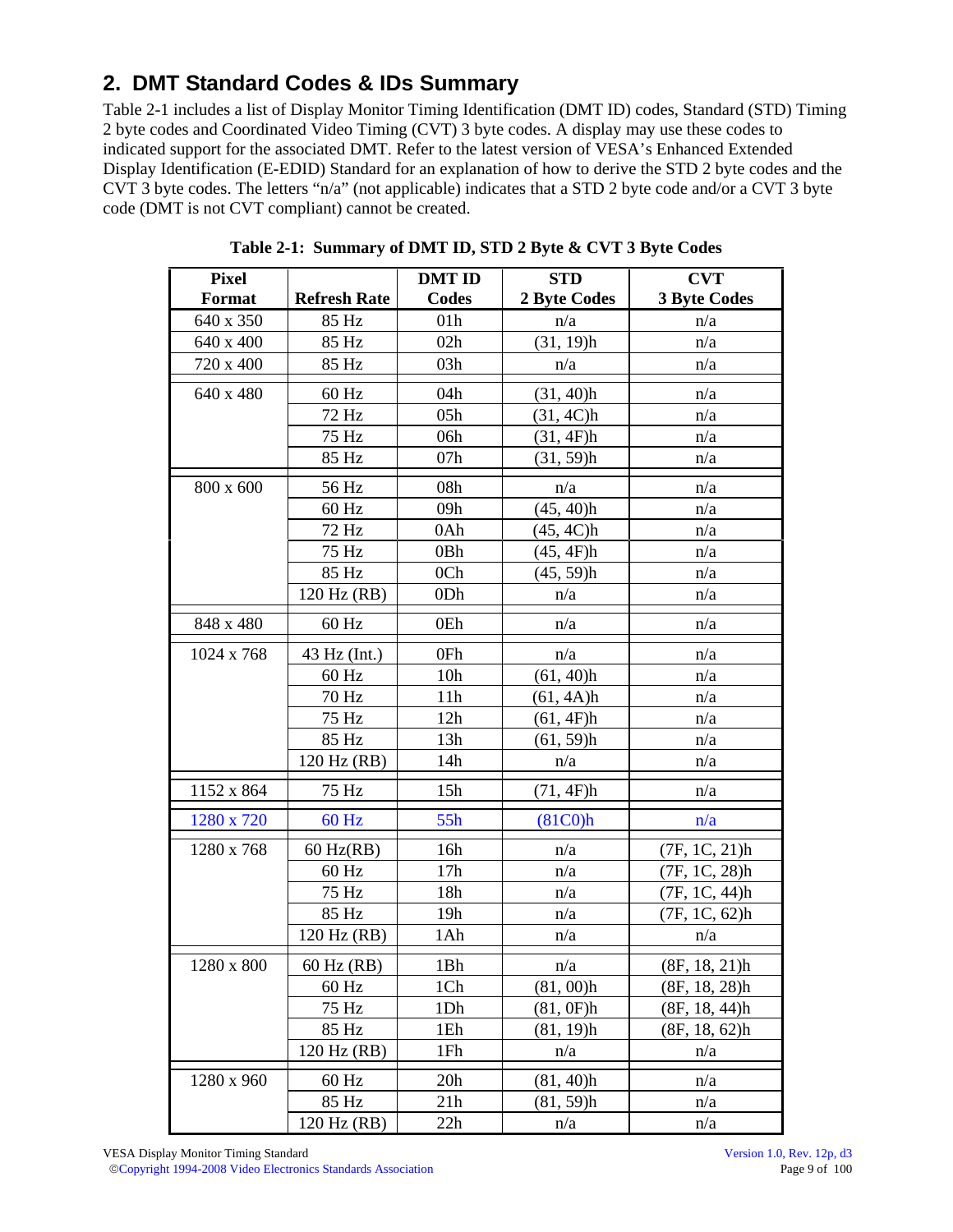| <b>Pixel</b> |                     | <b>DMT ID</b> | <b>STD</b>   | <b>CVT</b>          |
|--------------|---------------------|---------------|--------------|---------------------|
| Format       | <b>Refresh Rate</b> | <b>Codes</b>  | 2 Byte Codes | <b>3 Byte Codes</b> |
| 1280 x 1024  | 60 Hz               | 23h           | $(81, 80)$ h | n/a                 |
|              | 75 Hz               | 24h           | (81, 8F)h    | n/a                 |
|              | 85 Hz               | 25h           | (81, 99)h    | n/a                 |
|              | 120 Hz (RB)         | 26h           | n/a          | n/a                 |
| 1360 x 768   | 60 Hz               | 27h           | n/a          | n/a                 |
|              | 120 Hz (RB)         | 28h           | n/a          | n/a                 |
| 1366 x 768   | $60$ Hz             | 51h           | n/a          | n/a                 |
| 1366 x 768   | $60$ Hz(RB)         | 56h           | n/a          | n/a                 |
| 1400 x 1050  | $60$ Hz(RB)         | 29h           | n/a          | $(0C, 20, 21)$ h    |
|              | 60 Hz               | 2Ah           | $(90, 40)$ h | $(0C, 20, 28)$ h    |
|              | 75 Hz               | 2Bh           | (90, 4F)h    | $(0C, 20, 44)$ h    |
|              | 85 Hz               | 2Ch           | $(90, 59)$ h | (0C, 20, 62)h       |
|              | 120 Hz (RB)         | 2Dh           | n/a          | n/a                 |
| 1440 x 900   | $60$ Hz(RB)         | 2Eh           | n/a          | $(C1, 18, 21)$ h    |
|              | 60 Hz               | 2Fh           | $(95, 00)$ h | $(C1, 18, 28)$ h    |
|              | 75 Hz               | 30h           | (95, 0F)h    | $(C1, 18, 44)$ h    |
|              | 85 Hz               | 31h           | $(95, 19)$ h | (C1, 18, 68)h       |
|              | 120 Hz (RB)         | 32h           | n/a          | n/a                 |
| 1600 x 900   | 60 Hz (RB)          | 53h           | (A9, C0)h    | n/a                 |
| 1600 x 1200  | 60 Hz               | 33h           | (A9, 40)h    | n/a                 |
|              | 65 Hz               | 34h           | (A9, 45)h    | n/a                 |
|              | 70 Hz               | 35h           | (A9, 4A)h    | n/a                 |
|              | 75 Hz               | 36h           | (A9, 4F)h    | n/a                 |
|              | 85 Hz               | 37h           | (A9, 59)h    | n/a                 |
|              | 120 Hz (RB)         | 38h           | n/a          | n/a                 |
| 1680 x 1050  | $60$ Hz(RB)         | 39h           | n/a          | $(0C, 28, 21)$ h    |
|              | 60 Hz               | 3Ah           | $(B3, 00)$ h | $(0C, 28, 28)$ h    |
|              | 75 Hz               | 3Bh           | (B3, 0F)h    | (0C, 28, 44)h       |
|              | 85 Hz               | 3Ch           | (B3, 19)h    | $(0C, 28, 68)$ h    |
|              | 120 Hz (RB)         | 3Dh           | n/a          | n/a                 |
| 1792 x 1344  | 60 Hz               | 3Eh           | $(C1, 40)$ h | n/a                 |
|              | 75 Hz               | 3Fh           | (C1, 4F)h    | n/a                 |
|              | 120 Hz (RB)         | 40h           | n/a          | n/a                 |
| 1856 x 1392  | $60$ Hz             | 41h           | $(C9, 40)$ h | n/a                 |
|              | 75 Hz               | 42h           | (C9, 4F)h    | n/a                 |
|              | 120 Hz (RB)         | 43h           | n/a          | n/a                 |
| 1920 x 1080  | $60$ Hz             | 52h           | $(D1, C0)$ h | n/a                 |
| 1920 x 1200  | $60$ Hz(RB)         | 44h           | n/a          | $(57, 28, 21)$ h    |
|              | $60$ Hz             | 45h           | $(D1, 00)$ h | $(57, 28, 28)$ h    |
|              | 75 Hz               | 46h           | (D1, 0F)h    | $(57, 28, 44)$ h    |
|              | 85 Hz               | 47h           | (D1, 19)h    | $(57, 28, 62)$ h    |
|              | 120 Hz (RB)         | 48h           | n/a          | n/a                 |
|              |                     |               |              |                     |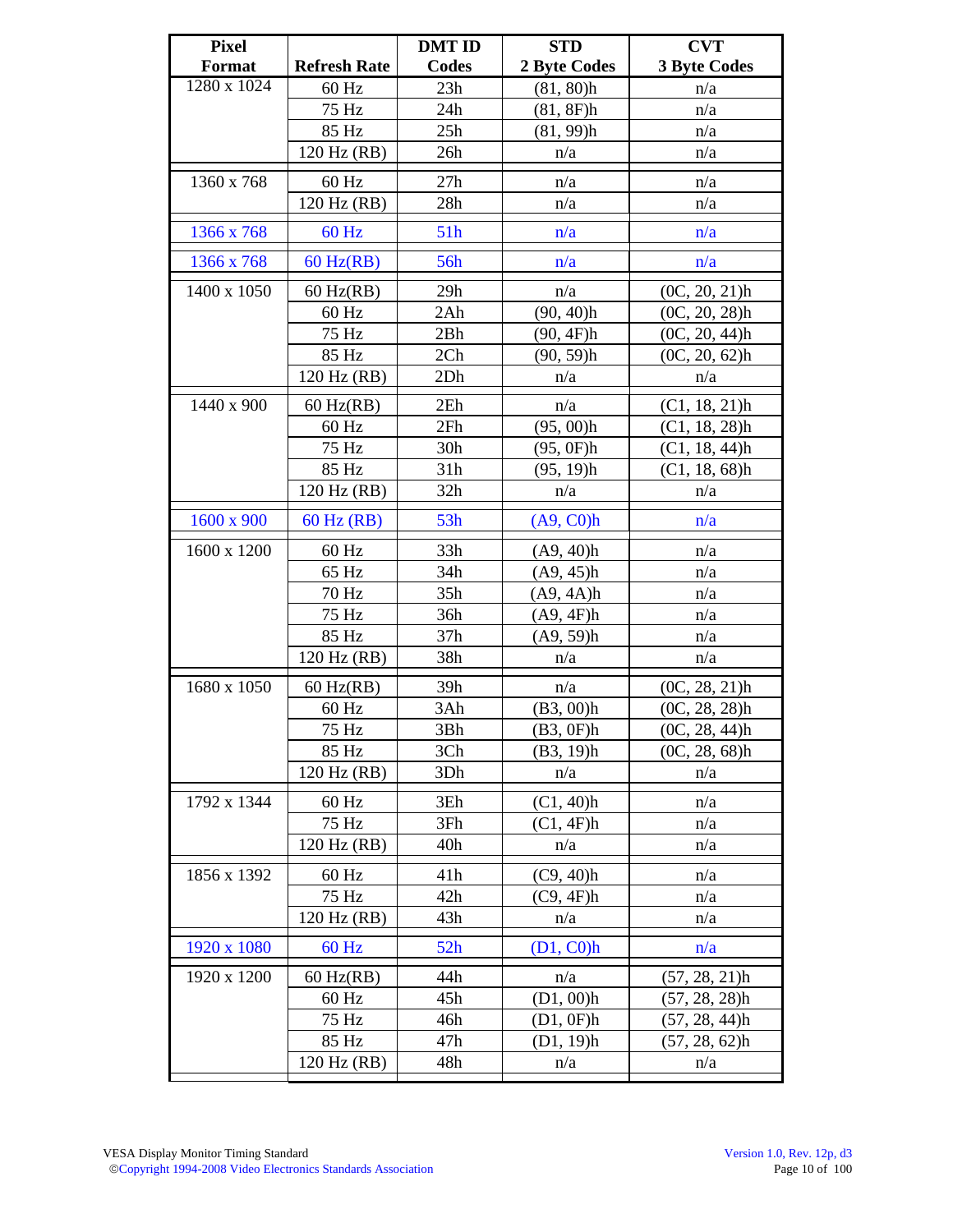| <b>Pixel</b>  |                     | <b>DMT ID</b> | <b>STD</b>   | <b>CVT</b>          |
|---------------|---------------------|---------------|--------------|---------------------|
| <b>Format</b> | <b>Refresh Rate</b> | Codes         | 2 Byte Codes | <b>3 Byte Codes</b> |
| 1920 x 1440   | $60$ Hz             | 49h           | (D1, 40)h    | n/a                 |
|               | 75 Hz               | 4Ah           | (D1, 4F)h    | n/a                 |
|               | 120 Hz (RB)         | 4Bh           | n/a          | n/a                 |
| 2048 x 1152   | $60$ Hz $(RB)$      | 54h           | (E1, CO)h    | n/a                 |
| 2560 x 1600   | 60 Hz (RB)          | 4Ch           | n/a          | (1F, 38, 21)h       |
|               | $60$ Hz             | 4Dh           | n/a          | (1F, 38, 28)h       |
|               | 75 Hz               | 4Eh           | n/a          | (1F, 38, 44)h       |
|               | 85 Hz               | 4Fh           | n/a          | (1F, 38, 62)h       |
|               | 120 Hz (RB)         | 50h           | n/a          | n/a                 |

#### **Notes** for Table 2-1:

- 1. The CVT 3 Byte Codes listed in Table 2-1 are unique and are assigned to one video timing mode that was generated using the CVT Formulas. A source may decode the CVT 3 Byte Code and determine the number of vertical lines, the aspect ratio, the number of horizontal pixels (calculated), the preferred vertical refresh rate, a single supported refresh rate and the blanking style. For example, a source can decode the CVT 3 Byte Code, (7F, 1C, 44)h, with the following results: the number of vertical lines is 768, the aspect ratio is 15 : 9 AR, the number of horizontal pixels (calculated) is 1280, the preferred vertical refresh rate is 75 Hz, the supported vertical refresh rate is 75 Hz and the blanking style is standard (CRT style). Refer to VESA's E-EDID Standard (Release A, Revision 2) for an explanation on how to derive a CVT 3 Byte Code from the video timing mode parameters.
- 2. A display (receiver) manufacturer may use the CVT 3 Byte Code to indicate support for a fixed pixel format and one or more vertical refresh rates.

For example, a display may contain a CVT 3 Byte Code which indicates support for 1280 x 768 and support for 50 Hz, 60 Hz, 75 Hz & 85 Hz vertical refresh rates with 60 Hz being the preferred vertical refresh rate. In this case the CVT 3 Byte code would be (7F, 1C, 3E)h. When the source decodes the CVT 3 Byte code, (7F, 1C, 3E)h, it knows that the display supports 1280 x 768, along with 50 Hz, 60 Hz, 75 Hz & 85 Hz vertical refresh rates with 60 Hz being the preferred vertical refresh rate. The source should output 1280 x 768 at 60 Hz (standard CRT style blanking). The source also knows that the 60 Hz (reduced blanking) is not supported in the display. Refer to VESA E-EDID Standard (Release A, Revision 2) for an explanation on how to derive a CVT 3 Byte Code from the video timing mode parameters.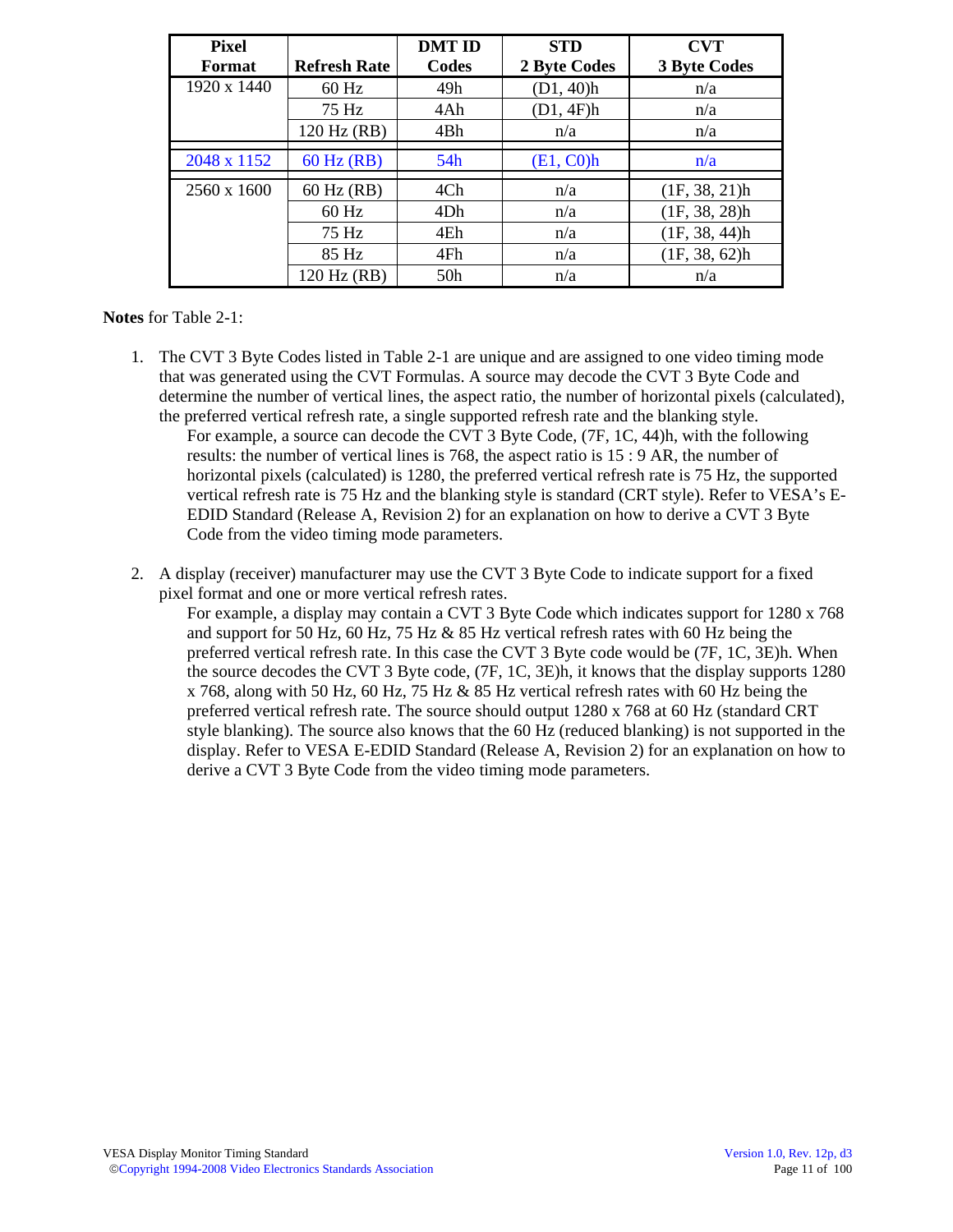# **3. DMT Video Timing Parameter Definitions:**

Section 3 includes a list of drawings that define the video timing parameters for all DMTs defined in this standard. There are four drawings based on the possible combinations of positive and negative horizontal and vertical syncs.

# *3.1 DMT Video Timing Parameter Definitions - Positive H & Positive V Syncs:*



#### *3.2 DMT Video Timing Parameter Definitions - Positive H & Negative V Syncs:*



#### *3.3 DMT Video Timing Parameter Definitions - Negative H & Negative V Syncs:*

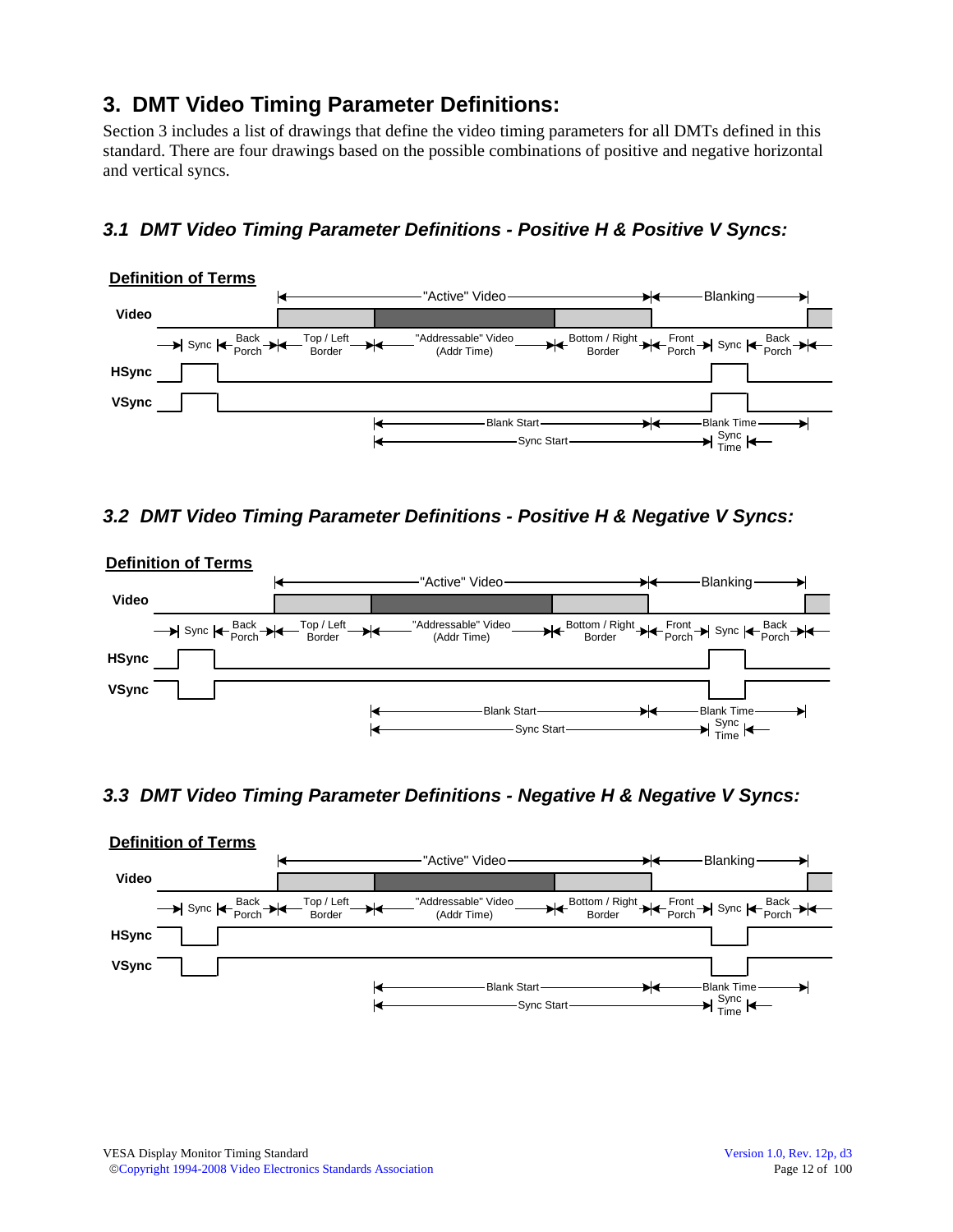#### *3.4 DMT Video Timing Parameter Definitions - Negative H & Positive V Syncs:*



## *3.5 DMT Video Timing Parameter Definitions - Total Frame Timing:*

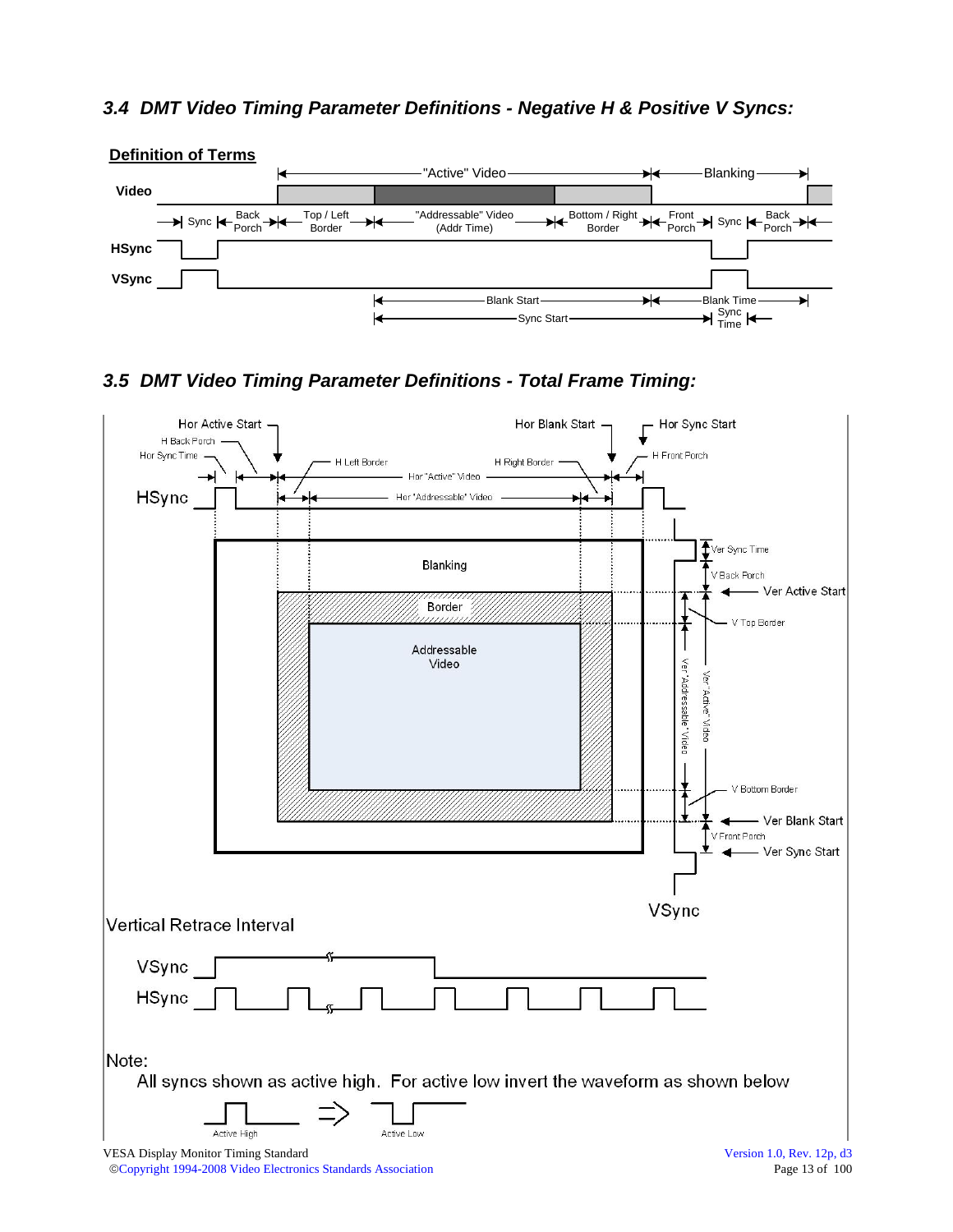# **4. DMT Timing Specifications**

Section 4 includes a list of detailed timing parameters for all DMTs defined in this standard.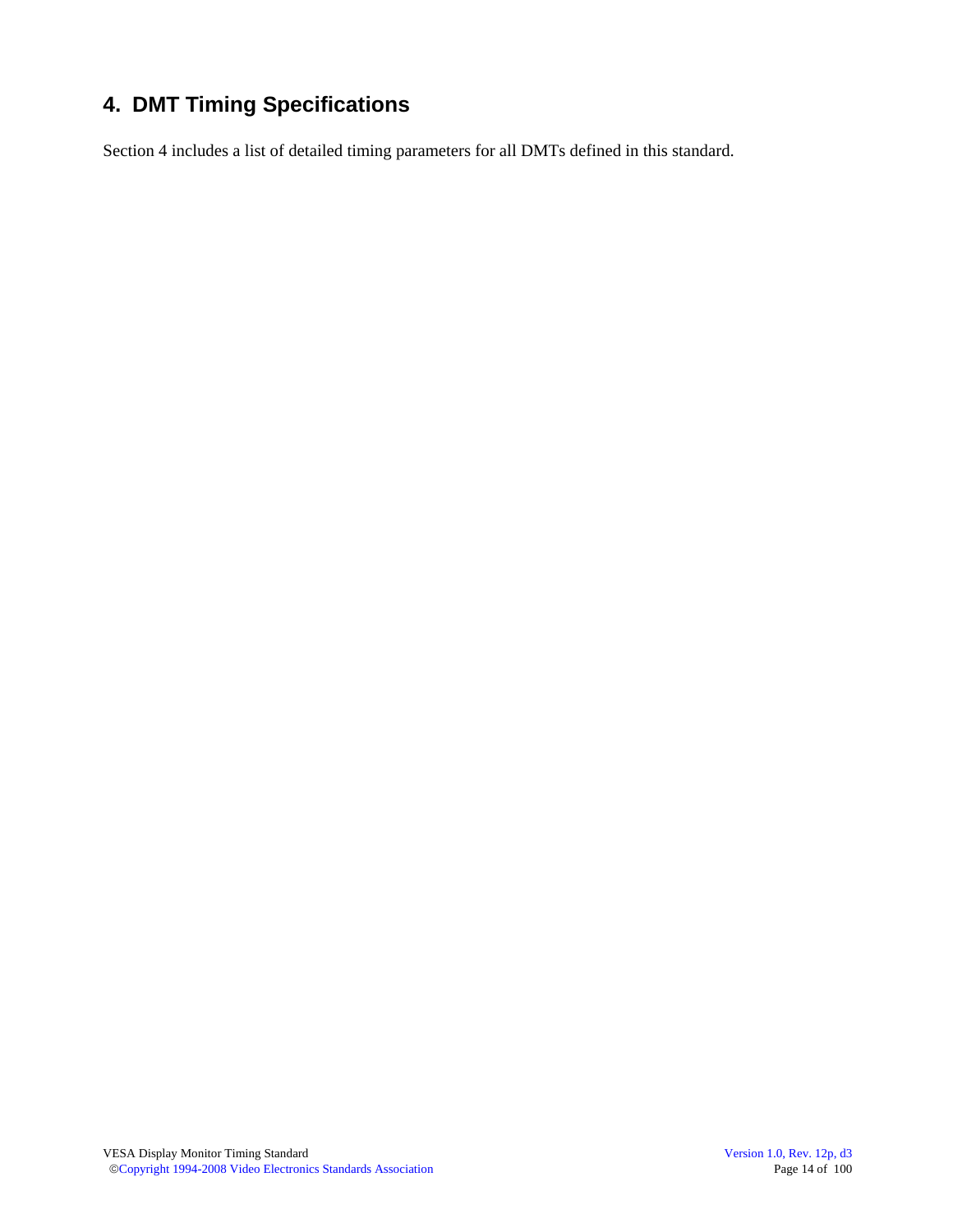Adopted: 3/1/96

Resolution: 640 x 350 at 85 Hz (non-interlaced)

EDID ID: DMT ID: 01h; STD 2 Byte Code: n/a; CVT 3 Byte Code: n/a<br>Method: \*\*\* NOT CVT COMPLIANT \*\*\*

Method: **\*\*\* NOT CVT COMPLIANT \*\*\*** 

## Detailed Timing Parameters

| <b>Timing Name</b>                                                                              | $= 640 \times 350 \text{ } \textcircled{a} 85 \text{Hz};$                  |                                                                                                                                    |                                      |                                                                                                                                                                 |
|-------------------------------------------------------------------------------------------------|----------------------------------------------------------------------------|------------------------------------------------------------------------------------------------------------------------------------|--------------------------------------|-----------------------------------------------------------------------------------------------------------------------------------------------------------------|
| <b>Hor Pixels</b><br><b>Ver Pixels</b>                                                          | 640;<br>$=$<br>$= 350;$                                                    | $\mathcal{U}$ Pixels<br>$//$ Lines                                                                                                 |                                      |                                                                                                                                                                 |
| Hor Frequency<br>Ver Frequency                                                                  | $= 37.861$ ;<br>$= 85.080;$                                                | // $kHz$<br>$\frac{1}{1}$ Hz                                                                                                       | $=$<br>$=$                           | $/$ line<br>$26.4$ usec<br>$11.8$ msec<br>frame<br>$\sqrt{2}$                                                                                                   |
| <b>Pixel Clock</b><br><b>Character Width</b>                                                    | $= 31.500$ ;<br>$= 8$ ;                                                    | $//$ MHz<br>$//$ Pixels                                                                                                            | $=$<br>$=$                           | 31.7 nsec<br>± 0.5%<br>254.0 nsec                                                                                                                               |
| Scan Type                                                                                       | $=$ NONINTERLACED;                                                         |                                                                                                                                    |                                      | // H Phase $=$<br>3.8 %                                                                                                                                         |
| Hor Sync Polarity<br>Ver Sync Polarity                                                          | $=$ POSITIVE:<br>$=$ <b>NEGATIVE;</b> // VBlank                            | // $HBlank =$                                                                                                                      | $=$                                  | 23.1% of HTotal<br>21.3% of VTotal                                                                                                                              |
| Hor Total Time<br>Hor Addr Time<br><b>Hor Blank Start</b><br>Hor Blank Time<br>Hor Sync Start   | $= 26.413$ ;<br>$= 20.317$ ;<br>$= 20.317$ ;<br>$= 6.095$ ;<br>$= 21.333;$ | $\frac{1}{2}$ (usec)<br>$\frac{1}{2}$ (usec)<br>$\frac{1}{2}$ (usec)<br>$\frac{1}{2}$ (usec)<br>$\frac{1}{2}$ (usec)               | $=$<br>$=$<br>$=$<br>$\equiv$<br>$=$ | 104<br>832 Pixels<br>$chars =$<br>640 Pixels<br>80<br>$chars =$<br>80<br>640 Pixels<br>$chars =$<br>192 Pixels<br>24 chars $=$<br>672 Pixels<br>84<br>chars $=$ |
| // H Right Border<br>// H Front Porch<br>Hor Sync Time<br>// H Back Porch<br>// H Left Border   | $= 0.000$<br>$= 1.016$ ;<br>$= 2.032;$<br>$= 3.048$ ;<br>$= 0.000;$        | $\frac{1}{2}$ (usec)<br>$\frac{1}{2}$ (usec)<br>$\frac{1}{2}$ (usec)<br>$\frac{1}{2}$ (usec)<br>$\frac{1}{2}$ (usec)               | $=$<br>$=$<br>$=$<br>$=$<br>$=$      | 0 Pixels<br>0<br>chars $=$<br>32 Pixels<br>4<br>$chars =$<br>64 Pixels<br>8<br>$chars =$<br>96 Pixels<br>12<br>chars $=$<br>$\bf{0}$<br>chars $=$<br>0 Pixels   |
| Ver Total Time<br>Ver Addr Time<br>Ver Blank Start<br>Ver Blank Time<br>Ver Sync Start          | $= 11.754$ ;<br>$= 9.244$ ;<br>$= 9.244$ ;<br>$= 2.509$ ;<br>$= 10.090$ ;  | $\mathcal{U}$ (msec)<br>$\mathcal{U}$ (msec)<br>$\mathcal{U}$ (msec)<br>$\mathcal{U}$ (msec)<br>$\mathcal{U}$ (msec)               | $=$<br>$=$<br>$=$<br>$=$<br>$=$      | 445 lines<br>$HT - (1.06xHA)$<br>350 lines<br>$= 4.88$<br>350 lines<br>95 lines<br>382 lines                                                                    |
| // V Bottom Border<br>// V Front Porch<br>Ver Sync Time<br>// V Back Porch<br>$//$ V Top Border | $= 0.000;$<br>$= 0.845$ ;<br>$= 0.079$ ;<br>$= 1.585$ ;<br>$= 0.000;$      | $\frac{1}{\sqrt{2}}$ (msec)<br>$\mathcal{U}$ (msec)<br>$\mathcal{U}$ (msec)<br>$\frac{1}{\sqrt{2}}$ (msec)<br>$\mathcal{U}$ (msec) | $=$<br>$=$<br>$=$<br>$=$<br>$=$      | <b>0</b> lines<br>32 lines<br>3 lines<br>60 lines<br><b>0</b> lines                                                                                             |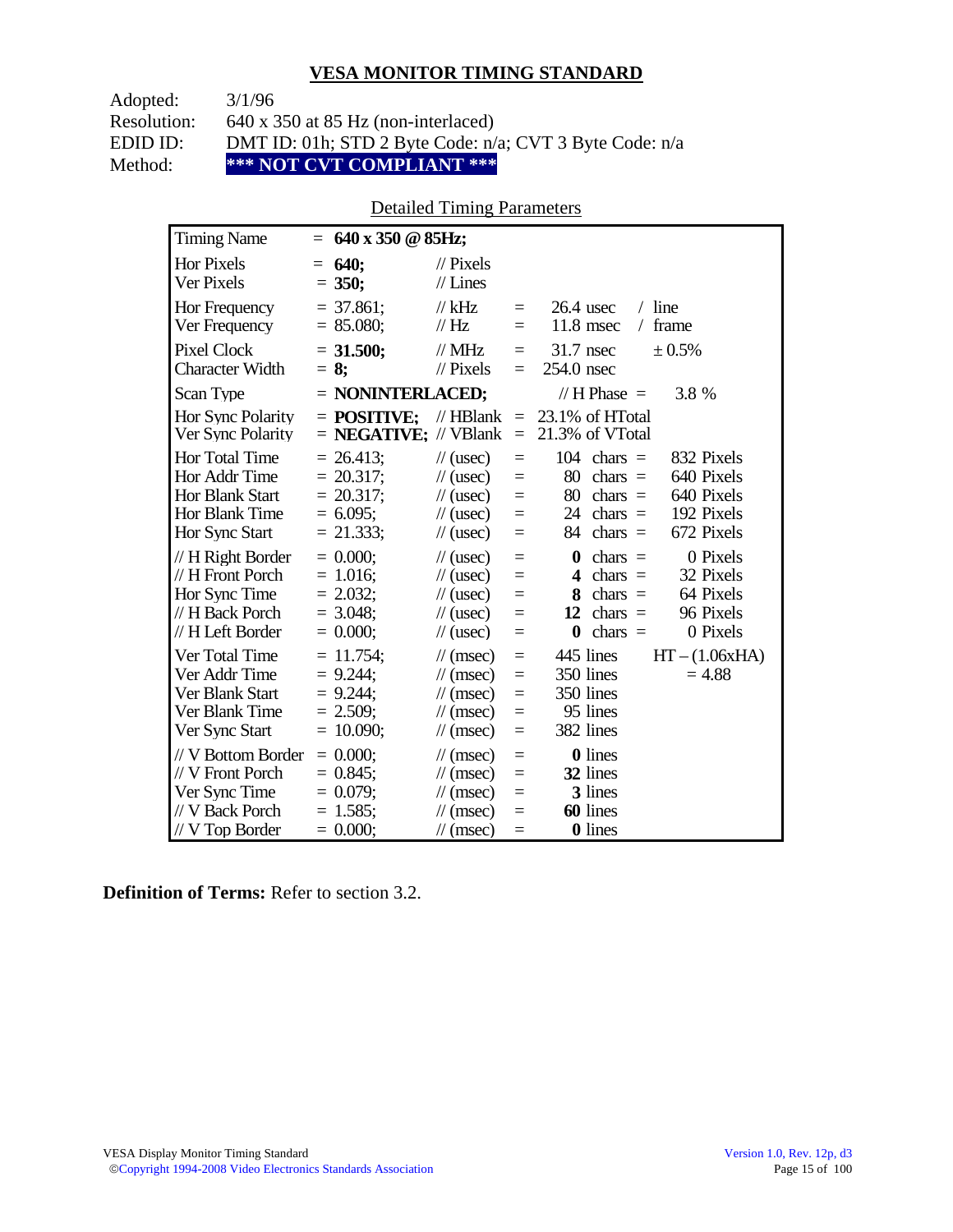Adopted: 3/1/96

Resolution: 640 x 400 at 85 Hz (non-interlaced)

EDID ID: DMT ID: 02h; STD 2 Byte Code: (31, 19)h; CVT 3 Byte Code: n/a<br>Method: \*\*\* NOT CVT COMPLIANT \*\*\*

Method: **\*\*\* NOT CVT COMPLIANT \*\*\*** 

## Detailed Timing Parameters

| <b>Timing Name</b>                                                                                   | $= 640 \times 400 \text{ @ } 85 \text{Hz};$                                |                                                                                                                                                    |                                      |                                                                                                                                                                      |
|------------------------------------------------------------------------------------------------------|----------------------------------------------------------------------------|----------------------------------------------------------------------------------------------------------------------------------------------------|--------------------------------------|----------------------------------------------------------------------------------------------------------------------------------------------------------------------|
| <b>Hor Pixels</b><br><b>Ver Pixels</b>                                                               | <b>640;</b><br>$=$<br>$= 400;$                                             | $\mathcal{U}$ Pixels<br>$//$ Lines                                                                                                                 |                                      |                                                                                                                                                                      |
| Hor Frequency<br>Ver Frequency                                                                       | $=$ 37.861;<br>$= 85.080;$                                                 | $//$ kHz<br>// Hz                                                                                                                                  | $=$<br>$=$                           | $26.4$ usec<br>$/$ line<br>$11.8$ msec<br>frame<br>$\sqrt{2}$                                                                                                        |
| <b>Pixel Clock</b><br><b>Character Width</b>                                                         | $= 31.500;$<br>$= 8$ ;                                                     | $//$ MHz<br>// Pixels                                                                                                                              | $=$<br>$=$                           | 31.7 nsec<br>± 0.5%<br>254.0 nsec                                                                                                                                    |
| Scan Type                                                                                            | $=$ NONINTERLACED;                                                         |                                                                                                                                                    |                                      | // $H$ Phase $=$<br>3.8 %                                                                                                                                            |
| Hor Sync Polarity<br>Ver Sync Polarity                                                               | $=$ <b>NEGATIVE</b> ; $\mathcal{N}$ HBlank<br>$=$ POSITIVE;                | // VBlank                                                                                                                                          | $\equiv$<br>$\equiv$                 | 23.1% of HTotal<br>10.1% of VTotal                                                                                                                                   |
| <b>Hor Total Time</b><br>Hor Addr Time<br><b>Hor Blank Start</b><br>Hor Blank Time<br>Hor Sync Start | $= 26.413$ ;<br>$= 20.317$ ;<br>$= 20.317$ ;<br>$= 6.095$ ;<br>$= 21.333;$ | $\frac{1}{2}$ (usec)<br>$\frac{1}{2}$ (usec)<br>$\frac{1}{2}$ (usec)<br>$\frac{1}{2}$ (usec)<br>$\frac{1}{2}$ (usec)                               | $=$<br>$=$<br>$=$<br>$=$<br>$=$      | 104<br>$chars =$<br>832 Pixels<br>80<br>$chars =$<br>640 Pixels<br>80<br>640 Pixels<br>$chars =$<br>192 Pixels<br>$24$ chars =<br>672 Pixels<br>chars $=$<br>84      |
| // H Right Border<br>// H Front Porch<br>Hor Sync Time<br>// H Back Porch<br>// H Left Border        | $= 0.000$<br>$= 1.016$ ;<br>$= 2.032$ ;<br>$= 3.048$ ;<br>$= 0.000;$       | $\frac{1}{2}$ (usec)<br>$\frac{1}{2}$ (usec)<br>$\frac{1}{2}$ (usec)<br>$\frac{1}{2}$ (usec)<br>$\frac{1}{2}$ (usec)                               | $=$<br>$=$<br>$=$<br>$=$<br>$=$      | 0 Pixels<br>chars $=$<br>$\bf{0}$<br>32 Pixels<br>$chars =$<br>4<br>64 Pixels<br>$chars =$<br>8<br>96 Pixels<br>12<br>$chars =$<br>chars $=$<br>0 Pixels<br>$\bf{0}$ |
| Ver Total Time<br>Ver Addr Time<br>Ver Blank Start<br>Ver Blank Time<br>Ver Sync Start               | $= 11.754$ ;<br>$= 10.565$ ;<br>$= 10.565$ ;<br>$= 1.189;$<br>$= 10.591$ ; | $\frac{1}{\pi}$ (msec)<br>$\frac{1}{\sqrt{2}}$ (msec)<br>$\frac{1}{\sqrt{2}}$ (msec)<br>$\frac{1}{\sqrt{2}}$ (msec)<br>$\frac{1}{\sqrt{2}}$ (msec) | $\equiv$<br>$=$<br>$=$<br>$=$<br>$=$ | 445 lines<br>$HT - (1.06xHA)$<br>400 lines<br>$= 4.88$<br>400 lines<br>45 lines<br>401 lines                                                                         |
| // V Bottom Border<br>// V Front Porch<br>Ver Sync Time<br>// V Back Porch<br>// V Top Border        | $= 0.000;$<br>$= 0.026$ ;<br>$= 0.079;$<br>$= 1.083$ ;<br>$= 0.000;$       | $\frac{1}{\sqrt{2}}$ (msec)<br>$\frac{1}{\sqrt{2}}$ (msec)<br>$\frac{1}{\sqrt{2}}$ (msec)<br>$\mathcal{U}$ (msec)<br>$\frac{1}{\sqrt{2}}$ (msec)   | $=$<br>$=$<br>$=$<br>$=$<br>$=$      | <b>0</b> lines<br>1 lines<br>3 lines<br>41 lines<br><b>0</b> lines                                                                                                   |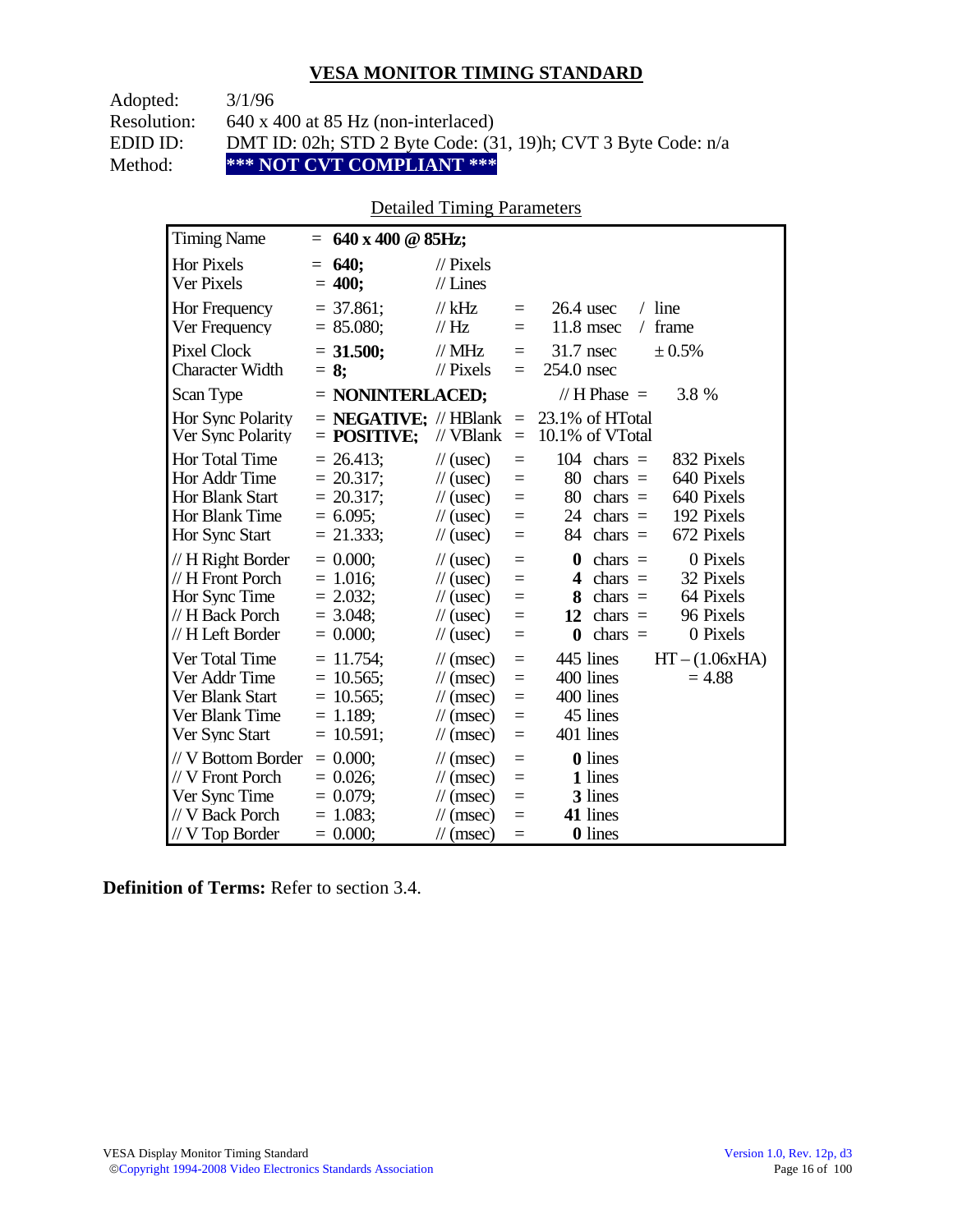Adopted: 3/1/96

Resolution: 720 x 400 at 85 Hz (non-interlaced)

EDID ID: DMT ID: 03h; STD 2 Byte Code: n/a; CVT 3 Byte Code: n/a<br>Method: \*\*\* NOT CVT COMPLIANT \*\*\*

Method: **\*\*\* NOT CVT COMPLIANT \*\*\*** 

## Detailed Timing Parameters

| <b>Timing Name</b>                                                                              | $= 720 \times 400 \text{ @ } 85 \text{Hz};$                                 |                                                                                                                                               |                                      |                                                                                                                                                                               |
|-------------------------------------------------------------------------------------------------|-----------------------------------------------------------------------------|-----------------------------------------------------------------------------------------------------------------------------------------------|--------------------------------------|-------------------------------------------------------------------------------------------------------------------------------------------------------------------------------|
| <b>Hor Pixels</b><br><b>Ver Pixels</b>                                                          | 720;<br>$=$<br>$= 400;$                                                     | $\mathcal{U}$ Pixels<br>$//$ Lines                                                                                                            |                                      |                                                                                                                                                                               |
| <b>Hor Frequency</b><br>Ver Frequency                                                           | $= 37.927$ ;<br>$= 85.039;$                                                 | $//$ kHz<br>// Hz                                                                                                                             | $\equiv$<br>$=$                      | $/$ line<br>$26.4$ usec<br>$11.8$ msec<br>frame<br>$\sqrt{2}$                                                                                                                 |
| <b>Pixel Clock</b><br><b>Character Width</b>                                                    | $= 35.500$ ;<br>$= 9;$                                                      | $//$ MHz<br>// Pixels                                                                                                                         | $\equiv$<br>$\equiv$                 | $28.2$ nsec<br>± 0.5%<br>253.5 nsec                                                                                                                                           |
| Scan Type                                                                                       | $=$ NONINTERLACED;                                                          |                                                                                                                                               |                                      | // $H$ Phase $=$<br>3.8 %                                                                                                                                                     |
| Hor Sync Polarity<br>Ver Sync Polarity                                                          | $=$ <b>NEGATIVE;</b> // HBlank<br>$=$ POSITIVE;                             | // VBlank                                                                                                                                     | $\equiv$<br>$\equiv$                 | 23.1% of HTotal<br>10.3% of VTotal                                                                                                                                            |
| Hor Total Time<br>Hor Addr Time<br><b>Hor Blank Start</b><br>Hor Blank Time<br>Hor Sync Start   | $= 26.366$ ;<br>$= 20.282$ ;<br>$= 20.282$ ;<br>$= 6.085$ ;<br>$= 21.296$ ; | $\frac{1}{2}$ (usec)<br>$\frac{1}{2}$ (usec)<br>$\frac{1}{2}$ (usec)<br>$\frac{1}{2}$ (usec)<br>$\frac{1}{2}$ (usec)                          | $=$<br>$=$<br>$=$<br>$=$<br>$=$      | 104<br>936 Pixels<br>$chars =$<br>80<br>$chars =$<br>720 Pixels<br>80<br>720 Pixels<br>$chars =$<br>216 Pixels<br>24 chars $=$<br>chars $=$<br>756 Pixels<br>84               |
| // H Right Border<br>// H Front Porch<br>Hor Sync Time<br>// H Back Porch<br>// H Left Border   | $= 0.000$<br>$= 1.014$ ;<br>$= 2.028$ ;<br>$= 3.042;$<br>$= 0.000;$         | $\frac{1}{2}$ (usec)<br>$\frac{1}{2}$ (usec)<br>$\frac{1}{2}$ (usec)<br>$\frac{1}{2}$ (usec)<br>$\frac{1}{2}$ (usec)                          | $=$<br>$=$<br>$=$<br>$=$<br>$=$      | 0 Pixels<br>$\boldsymbol{0}$<br>chars $=$<br>36 Pixels<br>$chars =$<br>4<br>72 Pixels<br>8<br>$chars =$<br>108 Pixels<br>chars $=$<br>12<br>chars $=$<br>0 Pixels<br>$\bf{0}$ |
| Ver Total Time<br>Ver Addr Time<br>Ver Blank Start<br>Ver Blank Time<br>Ver Sync Start          | $= 11.759$ ;<br>$= 10.546$ ;<br>$= 10.546$ ;<br>$= 1.213;$<br>$= 10.573;$   | $\frac{1}{\pi}$ (msec)<br>$\frac{1}{\sqrt{2}}$ (msec)<br>$\frac{1}{\sqrt{2}}$ (msec)<br>$\frac{1}{\pi}$ (msec)<br>$\frac{1}{\sqrt{2}}$ (msec) | $\equiv$<br>$=$<br>$=$<br>$=$<br>$=$ | 446 lines<br>$HT - (1.06xHA)$<br>400 lines<br>$= 4.87$<br>400 lines<br>46 lines<br>401 lines                                                                                  |
| // V Bottom Border<br>// V Front Porch<br>Ver Sync Time<br>// V Back Porch<br>$//$ V Top Border | $= 0.000;$<br>$= 0.026$ ;<br>$= 0.079;$<br>$= 1.107$ ;<br>$= 0.000;$        | $\frac{1}{\pi}$ (msec)<br>$\frac{1}{\sqrt{2}}$ (msec)<br>$\frac{1}{\sqrt{2}}$ (msec)<br>$\frac{1}{\sqrt{2}}$ (msec)<br>$\frac{1}{\pi}$ (msec) | $\equiv$<br>$=$<br>$=$<br>$=$<br>$=$ | 0 lines<br>1 lines<br>3 lines<br>42 lines<br>0 lines                                                                                                                          |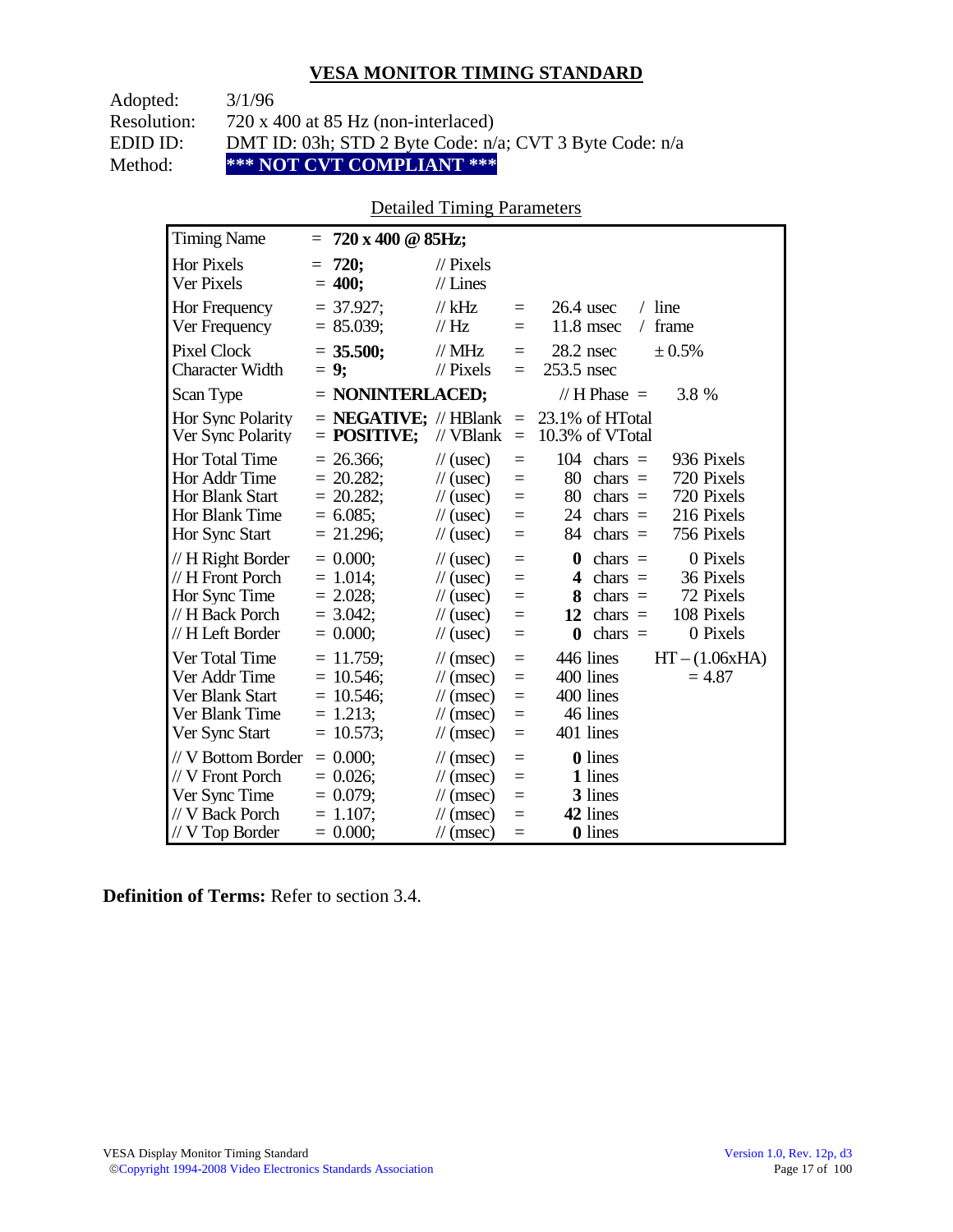| Adopted:    | $n/a$ ** For Reference Only - Not a VESA Standard **                                  |
|-------------|---------------------------------------------------------------------------------------|
| Resolution: | $640 \times 480$ at 60 Hz (non-interlaced)                                            |
| EDID ID:    | DMT ID: 04h; STD 2 Byte Code: $(31, 40)$ h; CVT 3 Byte Code: $n/a$                    |
|             | BIOS Modes: 11h, 12h, 101h, 110h, 111h, & 112h $(1, 4, 8, 15, 16, \& 24 \text{ bpp})$ |
| Method:     | *** NOT CVT COMPLIANT ***                                                             |

#### Detailed Timing Parameters

| <b>Timing Name</b>                                                                              | $= 640 \times 480 \text{ } \textcircled{a} 60 \text{Hz};$                  |                                                                                                                             |                                 |                                                                                                                                                                          |
|-------------------------------------------------------------------------------------------------|----------------------------------------------------------------------------|-----------------------------------------------------------------------------------------------------------------------------|---------------------------------|--------------------------------------------------------------------------------------------------------------------------------------------------------------------------|
| <b>Hor Pixels</b><br>Ver Pixels                                                                 | $= 640;$<br>$= 480;$                                                       | $\frac{1}{2}$ Pixels<br>$//$ Lines                                                                                          |                                 |                                                                                                                                                                          |
| Hor Frequency<br>Ver Frequency                                                                  | $=$ 31.469;<br>$= 59.940$ ;                                                | $//$ kHz<br>$\frac{1}{1}$ Hz                                                                                                | $\equiv$<br>$\equiv$            | $/$ line<br>$31.8$ usec<br>16.7 msec<br>frame<br>$\sqrt{2}$                                                                                                              |
| Pixel Clock<br><b>Character Width</b>                                                           | $= 25.175$ ;<br>$= 8$ ;                                                    | $//$ MHz<br>$\frac{1}{2}$ Pixels                                                                                            | $\equiv$<br>$\equiv$            | 39.7 nsec<br>± 0.5%<br>317.8 nsec                                                                                                                                        |
| Scan Type                                                                                       | $=$ NONINTERLACED;                                                         |                                                                                                                             |                                 | // H Phase $=$<br>2.0 %                                                                                                                                                  |
| Hor Sync Polarity<br>Ver Sync Polarity                                                          | $=$ <b>NEGATIVE</b> ; // HBlank $=$<br>$=$ <b>NEGATIVE</b> ; // VBlank     |                                                                                                                             | $\equiv$                        | 18.0% of HTotal<br>5.5% of VTotal                                                                                                                                        |
| Hor Total Time<br>Hor Addr Time<br><b>Hor Blank Start</b><br>Hor Blank Time<br>Hor Sync Start   | $= 31.778$ ;<br>$= 25.422$ ;<br>$= 25.740$ ;<br>$= 5.720$ ;<br>$= 26.058;$ | $\frac{1}{\sqrt{2}}$ (usec)<br>$\frac{1}{2}$ (usec)<br>$\frac{1}{2}$ (usec)<br>$\frac{1}{2}$ (usec)<br>$\frac{1}{2}$ (usec) | $=$<br>$=$<br>$=$<br>$=$<br>$=$ | 100<br>800 Pixels<br>$chars =$<br>80<br>640 Pixels<br>$chars =$<br>648 Pixels<br>81<br>chars $=$<br>144 Pixels<br>18<br>$chars =$<br>656 Pixels<br>82<br>$chars =$       |
| // H Right Border<br>// H Front Porch<br>Hor Sync Time<br>// H Back Porch<br>// H Left Border   | $= 0.318$ ;<br>$= 0.318$ ;<br>$= 3.813$ ;<br>$= 1.589$ ;<br>$= 0.318$ ;    | $\frac{1}{2}$ (usec)<br>$\frac{1}{2}$ (usec)<br>$\frac{1}{2}$ (usec)<br>$\frac{1}{2}$ (usec)<br>$\frac{1}{2}$ (usec)        | $=$<br>$=$<br>$=$<br>$=$<br>$=$ | 8 Pixels<br>1<br>chars $=$<br>$\mathbf{1}$<br>8 Pixels<br>$chars =$<br>96 Pixels<br>12 chars $=$<br>40 Pixels<br>5<br>$chars =$<br>8 Pixels<br>$\mathbf{1}$<br>$chars =$ |
| Ver Total Time<br>Ver Addr Time<br>Ver Blank Start<br>Ver Blank Time<br>Ver Sync Start          | $= 16.683$ ;<br>$= 15.253;$<br>$= 15.507;$<br>$= 0.922$ ;<br>$= 15.571;$   | $\mathcal{U}$ (msec)<br>$\frac{1}{\sqrt{2}}$ (msec)<br>$\mathcal{U}$ (msec)<br>$\mathcal{U}$ (msec)<br>$\mathcal{U}$ (msec) | $=$<br>$=$<br>$=$<br>$=$<br>$=$ | 525 lines<br>$HT - (1.06xHA)$<br>480 lines<br>$= 4.83$<br>488 lines<br>29 lines<br>490 lines                                                                             |
| // V Bottom Border<br>// V Front Porch<br>Ver Sync Time<br>// V Back Porch<br>$//$ V Top Border | $= 0.254$ ;<br>$= 0.064$ ;<br>$= 0.064$ ;<br>$= 0.794$ ;<br>$= 0.254$ ;    | $\mathcal{U}$ (msec)<br>$\mathcal{U}$ (msec)<br>$\mathcal{U}$ (msec)<br>$\mathcal{U}$ (msec)<br>$\mathcal{U}$ (msec)        | $=$<br>$=$<br>$=$<br>Ξ<br>$=$   | 8 lines<br>2 lines<br>2 lines<br>25 lines<br>8 lines                                                                                                                     |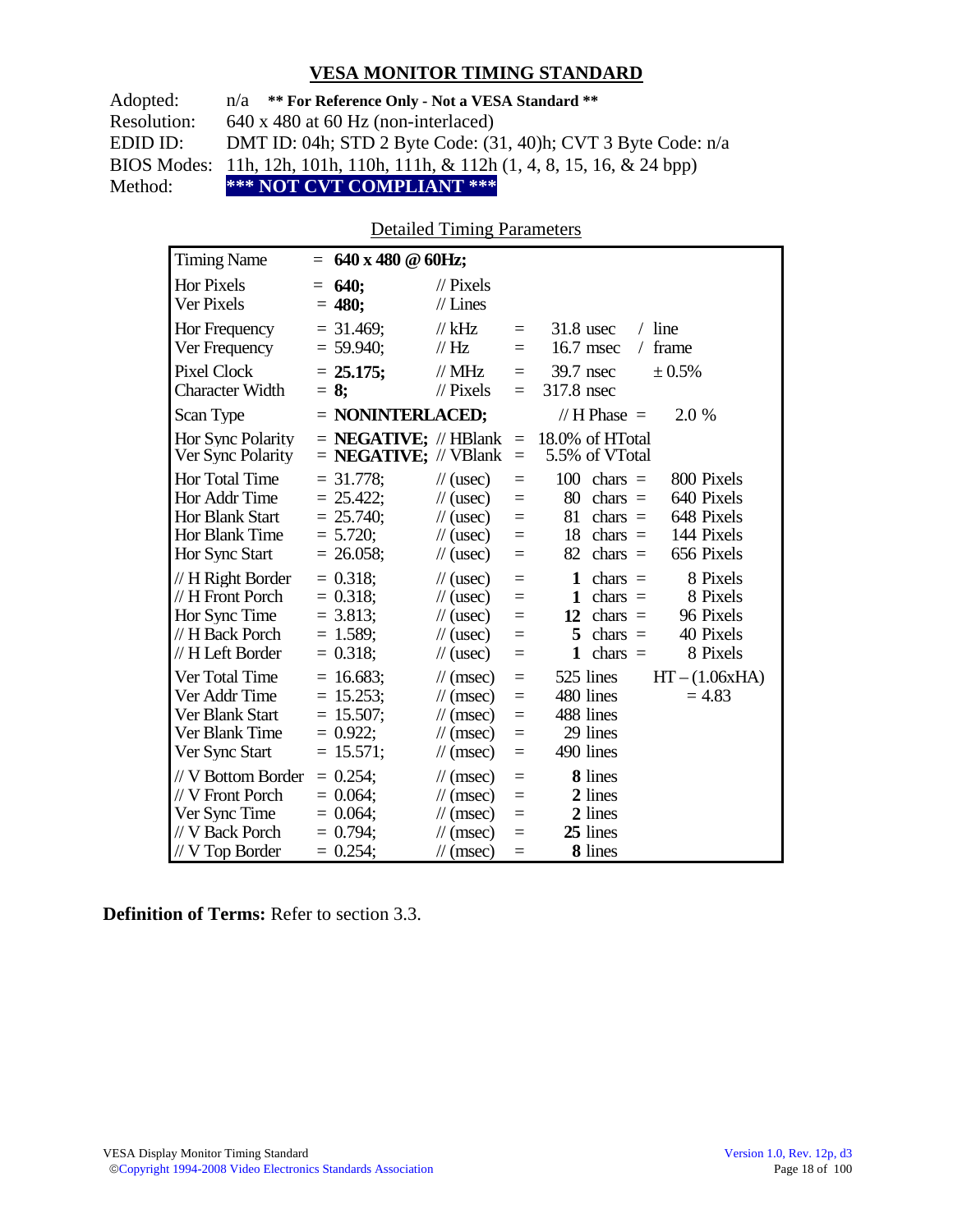Adopted: 11/11/90 (VESA #901101)

Resolution: 640 x 480 at 72 Hz (non-interlaced)

EDID ID: DMT ID: 05h; STD 2 Byte Code: (31, 4C)h; CVT 3 Byte Code: n/a

BIOS Modes: 11h, 12h, 101h, 110h, 111h, & 112h (1, 4, 8, 15, 16, & 24 bpp)

Method: **\*\*\* NOT CVT COMPLIANT \*\*\***

#### Detailed Timing Parameters

| <b>Timing Name</b>                                                                              | $= 640 \times 480 \text{ @ } 72 \text{Hz};$                                |                                                                                                                                             |                                      |                                                                                                                                                                                 |
|-------------------------------------------------------------------------------------------------|----------------------------------------------------------------------------|---------------------------------------------------------------------------------------------------------------------------------------------|--------------------------------------|---------------------------------------------------------------------------------------------------------------------------------------------------------------------------------|
| <b>Hor Pixels</b><br>Ver Pixels                                                                 | <b>640;</b><br>$=$<br>$= 480;$                                             | $\mathcal{U}$ Pixels<br>$//$ Lines                                                                                                          |                                      |                                                                                                                                                                                 |
| Hor Frequency<br>Ver Frequency                                                                  | $=$ 37.861;<br>$= 72.809$ ;                                                | $//$ kHz<br>$\mathcal{U}$ Hz                                                                                                                | $\equiv$<br>$\equiv$                 | $/$ line<br>$26.4$ usec<br>13.7 msec<br>frame<br>$\sqrt{2}$                                                                                                                     |
| <b>Pixel Clock</b><br><b>Character Width</b>                                                    | $= 31.500;$<br>$= 8$ ;                                                     | $\mathcal{N}$ MHz<br>$\frac{1}{2}$ Pixels                                                                                                   | $\equiv$<br>$\equiv$                 | 31.7 nsec<br>$\pm 0.5\%$<br>254.0 nsec                                                                                                                                          |
| Scan Type                                                                                       | $=$ NONINTERLACED;                                                         |                                                                                                                                             |                                      | // $H$ Phase $=$<br>6.3 %                                                                                                                                                       |
| Hor Sync Polarity<br>Ver Sync Polarity                                                          | $=$ <b>NEGATIVE</b> ; // HBlank<br>$=$ <b>NEGATIVE</b> ; // VBlank         |                                                                                                                                             | $\equiv$<br>$\equiv$                 | 21.2% of HTotal<br>4.6% of VTotal                                                                                                                                               |
| Hor Total Time<br>Hor Addr Time<br><b>Hor Blank Start</b><br>Hor Blank Time<br>Hor Sync Start   | $= 26.413$ ;<br>$= 20.317$ ;<br>$= 20.571$ ;<br>$= 5.587$ ;<br>$= 21.079;$ | $\frac{1}{2}$ (usec)<br>$\frac{1}{2}$ (usec)<br>$\frac{1}{2}$ (usec)<br>$\frac{1}{2}$ (usec)<br>$\frac{1}{2}$ (usec)                        | $\equiv$<br>$=$<br>$=$<br>$=$<br>$=$ | 104<br>832 Pixels<br>$chars =$<br>80<br>640 Pixels<br>$chars =$<br>81<br>648 Pixels<br>chars $=$<br>22<br>176 Pixels<br>$chars =$<br>664 Pixels<br>83<br>$chars =$              |
| $// H$ Right Border<br>// H Front Porch<br>Hor Sync Time<br>// H Back Porch<br>// H Left Border | $= 0.254$ ;<br>$= 0.508;$<br>$= 1.270;$<br>$= 3.810$ ;<br>$= 0.254$ ;      | $\frac{1}{2}$ (usec)<br>$\frac{1}{2}$ (usec)<br>$\frac{1}{2}$ (usec)<br>$\frac{1}{2}$ (usec)<br>$\frac{1}{2}$ (usec)                        | $=$<br>$=$<br>$=$<br>$=$<br>$\equiv$ | 8 Pixels<br>1<br>chars $=$<br>16 Pixels<br>$\overline{2}$<br>$chars =$<br>5<br>40 Pixels<br>$chars =$<br>120 Pixels<br>15<br>$chars =$<br>8 Pixels<br>$\mathbf{1}$<br>chars $=$ |
| Ver Total Time<br>Ver Addr Time<br>Ver Blank Start<br>Ver Blank Time<br>Ver Sync Start          | $= 13.735$ ;<br>$= 12.678$ ;<br>$= 12.889;$<br>$= 0.634$ ;<br>$= 12.916;$  | $\frac{1}{\sqrt{2}}$ (msec)<br>$\frac{1}{\sqrt{2}}$ (msec)<br>$\mathcal{U}$ (msec)<br>$\frac{1}{\sqrt{2}}$ (msec)<br>$\frac{1}{\pi}$ (msec) | $\equiv$<br>$=$<br>$=$<br>$=$<br>$=$ | 520 lines<br>$HT - (1.06xHA)$<br>480 lines<br>$= 4.88$<br>488 lines<br>24 lines<br>489 lines                                                                                    |
| // V Bottom Border<br>// V Front Porch<br>Ver Sync Time<br>// V Back Porch<br>$//V$ Top Border  | $= 0.211$ ;<br>$= 0.026$ ;<br>$= 0.079$ ;<br>$= 0.528;$<br>$= 0.211$ ;     | $\frac{1}{\pi}$ (msec)<br>$\mathcal{U}$ (msec)<br>$\mathcal{U}$ (msec)<br>$\mathcal{U}$ (msec)<br>$\frac{1}{\tan(\theta)}$                  | $\equiv$<br>$=$<br>$=$<br>$=$<br>$=$ | 8 lines<br>1 lines<br>3 lines<br>20 lines<br>8 lines                                                                                                                            |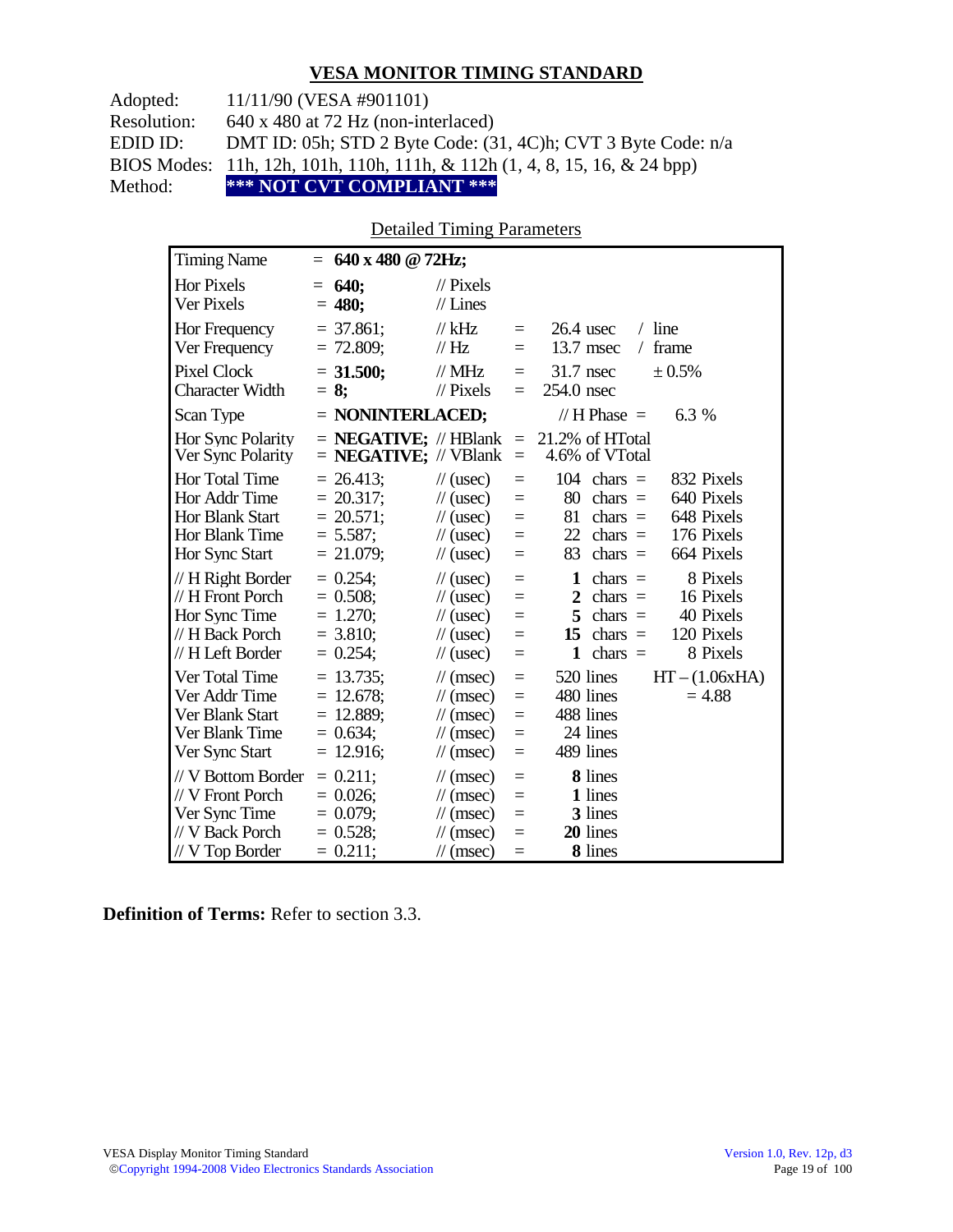| Adopted:    | 10/4/93                                                                    |
|-------------|----------------------------------------------------------------------------|
| Resolution: | $640 \times 480$ at 75 Hz (non-interlaced)                                 |
| EDID ID:    | DMT ID: 06h; STD 2 Byte Code: $(31, 4F)$ h; CVT 3 Byte Code: $n/a$         |
|             | BIOS Modes: 11h, 12h, 101h, 110h, 111h, & 112h (1, 4, 8, 15, 16, & 24 bpp) |
| Method:     | *** NOT CVT COMPLIANT ***                                                  |

#### Detailed Timing Parameters

| <b>Timing Name</b>                                                                            | $= 640 \times 480 \text{ @ } 75 \text{Hz};$                                |                                                                                                                             |                                 |                                                                                                                                                                    |
|-----------------------------------------------------------------------------------------------|----------------------------------------------------------------------------|-----------------------------------------------------------------------------------------------------------------------------|---------------------------------|--------------------------------------------------------------------------------------------------------------------------------------------------------------------|
| <b>Hor Pixels</b><br>Ver Pixels                                                               | 640;<br>$=$<br>$= 480;$                                                    | $\mathcal{U}$ Pixels<br>$//$ Lines                                                                                          |                                 |                                                                                                                                                                    |
| Hor Frequency<br>Ver Frequency                                                                | $= 37.500$ ;<br>$= 75.000;$                                                | $//$ kHz<br>$\mathcal{U}$ Hz                                                                                                | $=$<br>$=$                      | $/$ line<br>$26.7$ usec<br>13.3 msec<br>frame<br>$\sqrt{2}$                                                                                                        |
| Pixel Clock<br><b>Character Width</b>                                                         | $= 31.500;$<br>$= 8:$                                                      | $//$ MHz<br>$//$ Pixels                                                                                                     | $=$<br>$=$                      | $31.7$ nsec<br>$\pm 0.5\%$<br>254.0 nsec                                                                                                                           |
| Scan Type                                                                                     | = NONINTERLACED;                                                           |                                                                                                                             |                                 | // H Phase $=$<br>6.2 %                                                                                                                                            |
| Hor Sync Polarity<br>Ver Sync Polarity                                                        | $=$ <b>NEGATIVE;</b> // HBlank $=$<br>$=$ <b>NEGATIVE;</b> // VBlank       |                                                                                                                             | $=$                             | 23.8% of HTotal<br>4.0% of VTotal                                                                                                                                  |
| Hor Total Time<br>Hor Addr Time<br>Hor Blank Start<br>Hor Blank Time<br>Hor Sync Start        | $= 26.667$ ;<br>$= 20.317$ ;<br>$= 20.317$ ;<br>$= 6.349$ ;<br>$= 20.825;$ | $\frac{1}{2}$ (usec)<br>$\frac{1}{2}$ (usec)<br>$\frac{1}{2}$ (usec)<br>$\frac{1}{2}$ (usec)<br>$\frac{1}{2}$ (usec)        | $=$<br>$=$<br>$=$<br>$=$<br>$=$ | 105<br>840 Pixels<br>$chars =$<br>80<br>640 Pixels<br>$chars =$<br>80<br>640 Pixels<br>$chars =$<br>200 Pixels<br>25<br>$chars =$<br>656 Pixels<br>82<br>$chars =$ |
| // H Right Border<br>// H Front Porch<br>Hor Sync Time<br>// H Back Porch<br>// H Left Border | $= 0.000$<br>$= 0.508$ ;<br>$= 2.032;$<br>$= 3.810$ ;<br>$= 0.000;$        | $\frac{1}{2}$ (usec)<br>$\frac{1}{2}$ (usec)<br>$\frac{1}{2}$ (usec)<br>$\frac{1}{2}$ (usec)<br>$\frac{1}{2}$ (usec)        | $=$<br>$=$<br>$=$<br>$=$<br>$=$ | 0 Pixels<br>$chars =$<br>0<br>16 Pixels<br>$\mathbf{2}$<br>$chars =$<br>64 Pixels<br>8<br>chars $=$<br>120 Pixels<br>$chars =$<br>15<br>0 Pixels<br>$chars =$<br>0 |
| Ver Total Time<br>Ver Addr Time<br>Ver Blank Start<br>Ver Blank Time<br>Ver Sync Start        | $= 13.333;$<br>$= 12.800;$<br>$= 12.800;$<br>$= 0.533;$<br>$= 12.827;$     | $\frac{1}{\sqrt{2}}$ (msec)<br>$\mathcal{U}$ (msec)<br>$\mathcal{U}$ (msec)<br>$\mathcal{U}$ (msec)<br>$\mathcal{U}$ (msec) | $=$<br>$=$<br>$=$<br>$=$<br>$=$ | 500 lines<br>$HT - (1.06xHA)$<br>480 lines<br>$= 5.13$<br>480 lines<br>20 lines<br>481 lines                                                                       |
| // V Bottom Border<br>// V Front Porch<br>Ver Sync Time<br>// V Back Porch<br>// V Top Border | $= 0.000$<br>$= 0.027$ ;<br>$= 0.080;$<br>$= 0.427$ ;<br>$= 0.000;$        | $\mathcal{U}$ (msec)<br>$\mathcal{U}$ (msec)<br>$\mathcal{U}$ (msec)<br>$\frac{1}{\sqrt{2}}$ (msec)<br>$\mathcal{U}$ (msec) | $=$<br>$=$<br>$=$<br>$=$<br>$=$ | <b>0</b> lines<br>1 lines<br>3 lines<br>16 lines<br><b>0</b> lines                                                                                                 |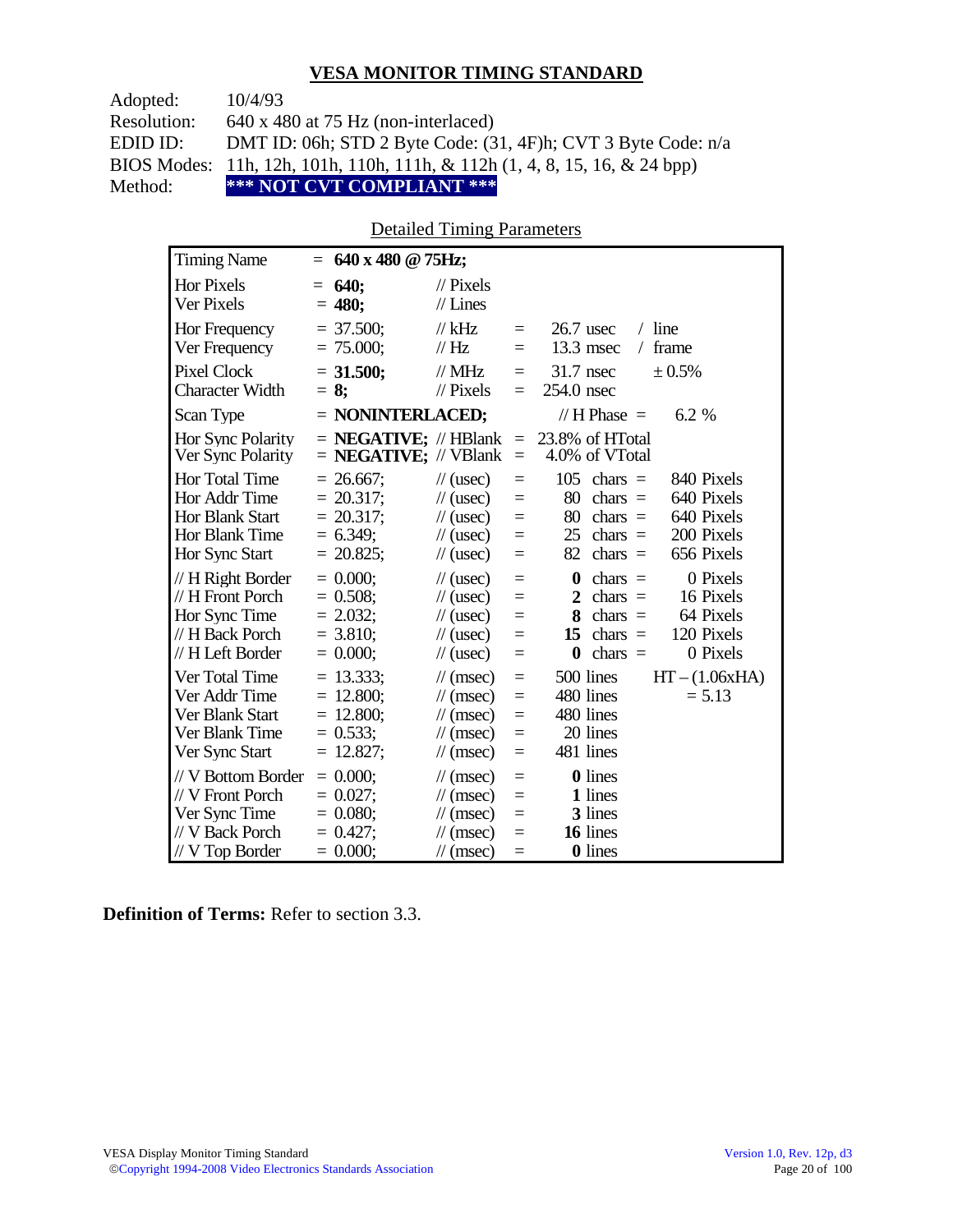Adopted: 3/1/96

Resolution: 640 x 480 at 85 Hz (non-interlaced)

EDID ID: DMT ID: 07h; STD 2 Byte Code: (31, 59)h; CVT 3 Byte Code: n/a<br>Method: \*\*\* NOT CVT COMPLIANT \*\*\*

\*\*\* NOT CVT COMPLIANT \*\*\*

## Detailed Timing Parameters

| <b>Timing Name</b>                                                                              | $= 640 \times 480 \text{ @ } 85 \text{Hz};$                                  |                                                                                                                             |                                      |                                                                                                                                                                      |
|-------------------------------------------------------------------------------------------------|------------------------------------------------------------------------------|-----------------------------------------------------------------------------------------------------------------------------|--------------------------------------|----------------------------------------------------------------------------------------------------------------------------------------------------------------------|
| <b>Hor Pixels</b><br>Ver Pixels                                                                 | 640;<br>$=$<br>$= 480;$                                                      | $\mathcal{U}$ Pixels<br>$//$ Lines                                                                                          |                                      |                                                                                                                                                                      |
| Hor Frequency<br>Ver Frequency                                                                  | $= 43.269$ ;<br>$= 85.008;$                                                  | // $kHz$<br>$\frac{1}{1}$ Hz                                                                                                | $\equiv$<br>$\equiv$                 | $/$ line<br>$23.1$ usec<br>11.8 msec<br>frame<br>$\sqrt{2}$                                                                                                          |
| <b>Pixel Clock</b><br><b>Character Width</b>                                                    | $= 36.000;$<br>$= 8$ ;                                                       | $//$ MHz<br>$//$ Pixels                                                                                                     | $\qquad \qquad =$<br>$\equiv$        | $27.8$ nsec<br>± 0.5%<br>222.2 nsec                                                                                                                                  |
| Scan Type                                                                                       | $=$ NONINTERLACED;                                                           |                                                                                                                             |                                      | // H Phase $=$<br>1.4 %                                                                                                                                              |
| Hor Sync Polarity<br>Ver Sync Polarity                                                          | $=$ <b>NEGATIVE</b> ; $\mathcal{N}$ HBlank<br>$=$ <b>NEGATIVE;</b> // VBlank |                                                                                                                             | $\equiv$<br>$\qquad \qquad =$        | 23.1% of HTotal<br>5.7% of VTotal                                                                                                                                    |
| Hor Total Time<br>Hor Addr Time<br><b>Hor Blank Start</b><br>Hor Blank Time<br>Hor Sync Start   | $= 23.111$ ;<br>$= 17.778$ ;<br>$= 17.778;$<br>$= 5.333;$<br>$= 19.333;$     | $\frac{1}{2}$ (usec)<br>$\frac{1}{2}$ (usec)<br>$\frac{1}{2}$ (usec)<br>$\frac{1}{2}$ (usec)<br>$\frac{1}{2}$ (usec)        | $=$<br>$\equiv$<br>$=$<br>$=$<br>$=$ | $104$ chars =<br>832 Pixels<br>640 Pixels<br>80<br>$chars =$<br>80<br>640 Pixels<br>$chars =$<br>192 Pixels<br>24 chars $=$<br>696 Pixels<br>87<br>$chars =$         |
| $// H$ Right Border<br>// H Front Porch<br>Hor Sync Time<br>// H Back Porch<br>// H Left Border | $= 0.000$<br>$= 1.556$ ;<br>$= 1.556;$<br>$= 2.222$ ;<br>$= 0.000;$          | $\frac{1}{2}$ (usec)<br>$\frac{1}{2}$ (usec)<br>$\frac{1}{2}$ (usec)<br>$\frac{1}{2}$ (usec)<br>$\frac{1}{2}$ (usec)        | $=$<br>$=$<br>$=$<br>$=$<br>$=$      | 0 Pixels<br>$\bf{0}$<br>$chars =$<br>56 Pixels<br>$chars =$<br>7<br>56 Pixels<br>7<br>chars $=$<br>10<br>$chars =$<br>80 Pixels<br>$\bf{0}$<br>chars $=$<br>0 Pixels |
| Ver Total Time<br>Ver Addr Time<br>Ver Blank Start<br>Ver Blank Time<br>Ver Sync Start          | $= 11.764$ ;<br>$= 11.093$ ;<br>$= 11.093$ ;<br>$= 0.670$ ;<br>$= 11.116;$   | $\frac{1}{\sqrt{2}}$ (msec)<br>$\mathcal{U}$ (msec)<br>$\mathcal{U}$ (msec)<br>$\mathcal{U}$ (msec)<br>$\mathcal{U}$ (msec) | $=$<br>$=$<br>$=$<br>$=$<br>$=$      | 509 lines<br>$HT - (1.06xHA)$<br>480 lines<br>$= 4.27$<br>480 lines<br>29 lines<br>481 lines                                                                         |
| // V Bottom Border<br>// V Front Porch<br>Ver Sync Time<br>// V Back Porch<br>$//$ V Top Border | $= 0.000;$<br>$= 0.023$ ;<br>$= 0.069$ ;<br>$= 0.578$ ;<br>$= 0.000;$        | $\frac{1}{\sqrt{2}}$ (msec)<br>$\mathcal{U}$ (msec)<br>$\mathcal{U}$ (msec)<br>$\mathcal{U}$ (msec)<br>$\mathcal{U}$ (msec) | $=$<br>$=$<br>$=$<br>$=$<br>$=$      | <b>0</b> lines<br>1 lines<br>3 lines<br>25 lines<br>0 lines                                                                                                          |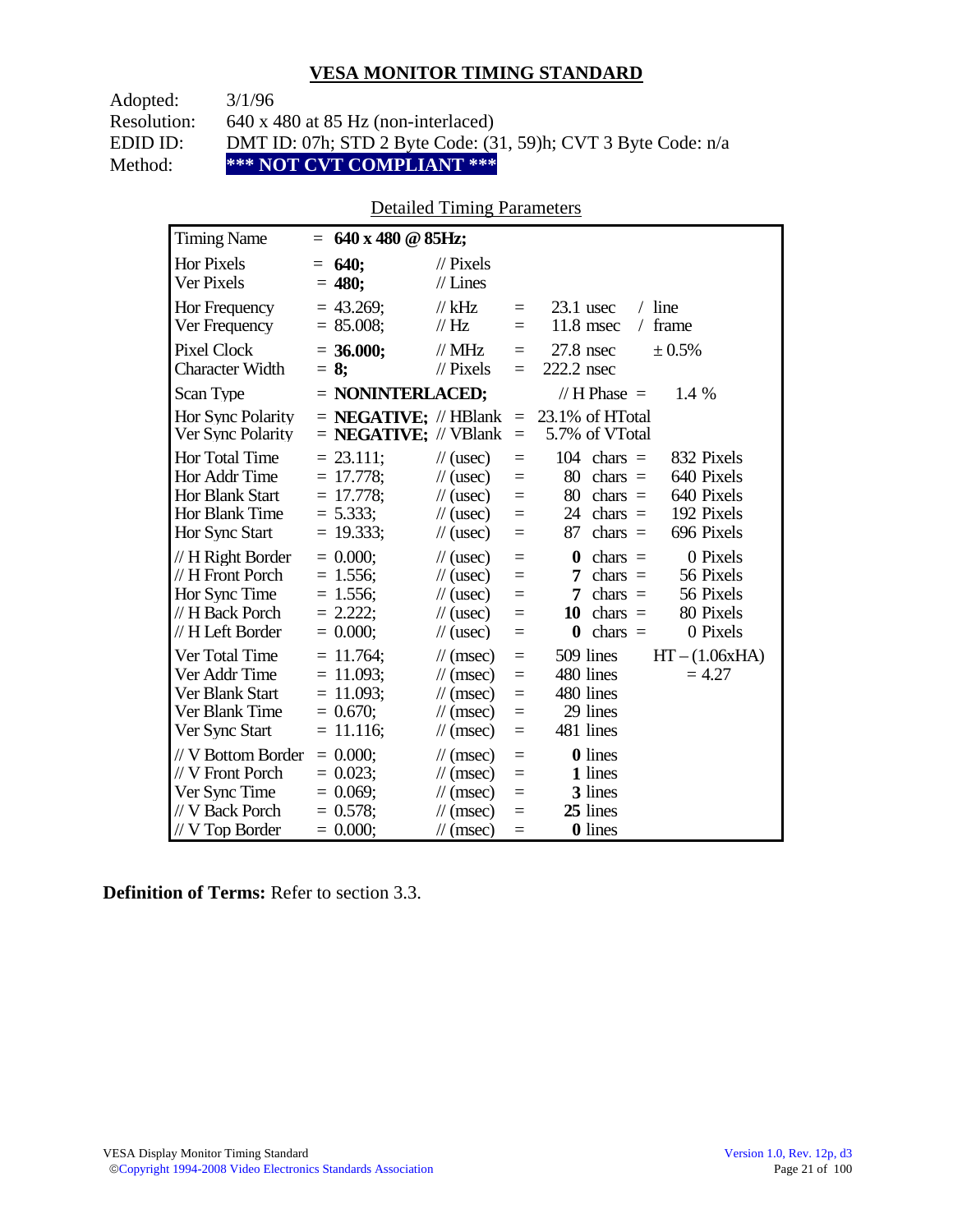Adopted: 8/7/90 (VESA #900601) Resolution: 800 x 600 at 56 Hz (non-interlaced) EDID ID: DMT ID: 08h; STD 2 Byte Code: n/a; CVT 3 Byte Code: n/a BIOS Modes: 102h, 103h, 113h, 114h, & 115h (4, 8, 15, 16, & 24 bpp) Method: **\*\*\* NOT CVT COMPLIANT \*\*\***

#### Detailed Timing Parameters

| <b>Timing Name</b>                                                                             | $800 \times 600 \text{ @ } 56$ Hz;<br>$=$                                  |                                                                                                                               |                                 |                                                                                                                                                                        |
|------------------------------------------------------------------------------------------------|----------------------------------------------------------------------------|-------------------------------------------------------------------------------------------------------------------------------|---------------------------------|------------------------------------------------------------------------------------------------------------------------------------------------------------------------|
| Hor Pixels<br>Ver Pixels                                                                       | 800;<br>$=$<br>$= 600;$                                                    | $\frac{1}{2}$ Pixels<br>$//$ Lines                                                                                            |                                 |                                                                                                                                                                        |
| Hor Frequency<br>Ver Frequency                                                                 | $=$ 35.156;<br>$= 56.250;$                                                 | $//$ kHz<br>$\frac{1}{1}$ Hz                                                                                                  | $=$<br>$=$                      | $/$ line<br>$28.4$ usec<br>17.8 msec<br>frame<br>$\sqrt{2}$                                                                                                            |
| <b>Pixel Clock</b><br><b>Character Width</b>                                                   | $= 36.000;$<br>$= 8:$                                                      | $//$ MHz<br>$//$ Pixels                                                                                                       | $=$<br>$=$                      | $27.8$ nsec<br>$\pm 0.5\%$<br>222.2 nsec                                                                                                                               |
| Scan Type                                                                                      | $=$ NONINTERLACED;                                                         |                                                                                                                               |                                 | // H Phase $=$<br>5.1 %                                                                                                                                                |
| Hor Sync Polarity<br>Ver Sync Polarity                                                         | $=$ POSITIVE:<br>$=$ POSITIVE;                                             | $//$ HBlank<br>// VBlank                                                                                                      | $\equiv$<br>$\equiv$            | 21.9% of HTotal<br>4.0% of VTotal                                                                                                                                      |
| Hor Total Time<br>Hor Addr Time<br>Hor Blank Start<br>Hor Blank Time<br>Hor Sync Start         | $= 28.444$ ;<br>$= 22.222$ ;<br>$= 22.222;$<br>$= 6.222$ ;<br>$= 22.889;$  | $\frac{1}{2}$ (usec)<br>$\frac{1}{2}$ (usec)<br>$\frac{1}{2}$ (usec)<br>$\frac{1}{2}$ (usec)<br>$\frac{1}{2}$ (usec)          | $=$<br>$=$<br>$=$<br>$=$<br>$=$ | 128<br>1024 Pixels<br>$chars =$<br>100<br>800 Pixels<br>chars $=$<br>800 Pixels<br>100<br>$chars =$<br>28<br>chars $=$<br>224 Pixels<br>824 Pixels<br>103<br>chars $=$ |
| // H Right Border<br>// H Front Porch<br>Hor Sync Time<br>// H Back Porch<br>// H Left Border  | $= 0.000$<br>$= 0.667$ ;<br>$= 2.000;$<br>$=$ 3.556;<br>$= 0.000;$         | $\frac{1}{2}$ (usec)<br>$\frac{1}{2}$ (usec)<br>$\frac{1}{2}$ (usec)<br>$\frac{1}{2}$ (usec)<br>$\frac{1}{2}$ (usec)          | $=$<br>$=$<br>$=$<br>$=$<br>$=$ | 0 Pixels<br>0<br>chars $=$<br>3<br>$chars =$<br>24 Pixels<br>72 Pixels<br>9<br>$chars =$<br>128 Pixels<br>chars $=$<br>16<br>0 Pixels<br>chars $=$<br>0                |
| Ver Total Time<br>Ver Addr Time<br>Ver Blank Start<br>Ver Blank Time<br>Ver Sync Start         | $= 17.778$ ;<br>$= 17.067$ ;<br>$= 17.067$ ;<br>$= 0.711$ ;<br>$= 17.095;$ | $\mathcal{U}$ (msec)<br>$\mathcal{U}$ (msec)<br>$\mathcal{U}$ (msec)<br>$\frac{1}{\sqrt{2}}$ (msec)<br>$\frac{1}{\pi}$ (msec) | $=$<br>$=$<br>$=$<br>$=$<br>$=$ | 625 lines<br>$HT - (1.06xHA)$<br>600 lines<br>$= 4.89$<br>600 lines<br>25 lines<br>601 lines                                                                           |
| // V Bottom Border<br>// V Front Porch<br>Ver Sync Time<br>// V Back Porch<br>$//V$ Top Border | $= 0.000$<br>$= 0.028$ ;<br>$= 0.057$ ;<br>$= 0.626$ ;<br>$= 0.000;$       | $\mathcal{U}$ (msec)<br>$\mathcal{U}$ (msec)<br>$\frac{1}{\sqrt{2}}$ (msec)<br>$\frac{1}{\pi}$ (msec)<br>$\mathcal{U}$ (msec) | $=$<br>$=$<br>$=$<br>$=$<br>$=$ | <b>0</b> lines<br>1 lines<br>2 lines<br>22 lines<br><b>0</b> lines                                                                                                     |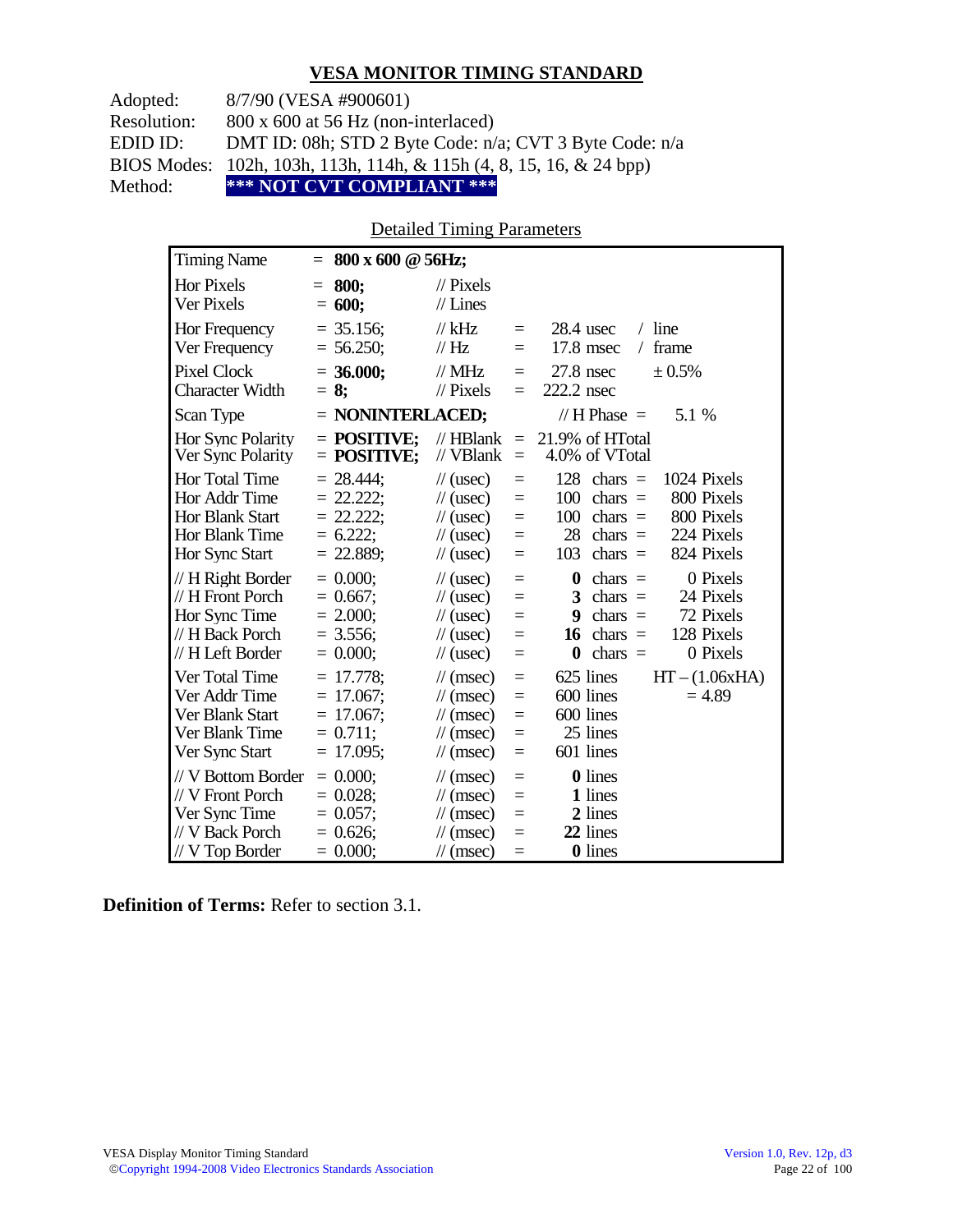Adopted: 8/7/90 (VESA #900602)

Resolution: 800 x 600 at 60 Hz (non-interlaced)

EDID ID: DMT ID: 09h; STD 2 Byte Code: (45, 40)h; CVT 3 Byte Code: n/a

BIOS Modes: 102h, 103h, 113h, 114h, & 115h (4, 8, 15, 16, & 24 bpp)

Method: **\*\*\* NOT CVT COMPLIANT \*\*\***

#### Detailed Timing Parameters

| <b>Timing Name</b>                                                                            | $= 800 \times 600 \& 60$ Hz;                                                |                                                                                                                                                             |                                                                                                                                                                        |
|-----------------------------------------------------------------------------------------------|-----------------------------------------------------------------------------|-------------------------------------------------------------------------------------------------------------------------------------------------------------|------------------------------------------------------------------------------------------------------------------------------------------------------------------------|
| Hor Pixels<br><b>Ver Pixels</b>                                                               | 800:<br>$=$<br>600;<br>$=$                                                  | $\mathcal{U}$ Pixels<br>$//$ Lines                                                                                                                          |                                                                                                                                                                        |
| Hor Frequency<br>Ver Frequency                                                                | $= 37.879$ ;<br>$= 60.317$ ;                                                | $//$ kHz<br>$\equiv$<br>// Hz<br>$=$                                                                                                                        | $/$ line<br>$26.4$ usec<br>16.6 msec<br>frame<br>$\sqrt{2}$                                                                                                            |
| <b>Pixel Clock</b><br><b>Character Width</b>                                                  | $= 40.000;$<br>$= 8$ ;                                                      | $//$ MHz<br>$=$<br>$\frac{1}{2}$ Pixels<br>$=$                                                                                                              | $25.0$ nsec<br>$\pm 0.5\%$<br>200.0 nsec                                                                                                                               |
| Scan Type                                                                                     | = NONINTERLACED;                                                            |                                                                                                                                                             | 2.3 %<br>// H Phase $=$                                                                                                                                                |
| Hor Sync Polarity<br>Ver Sync Polarity                                                        | $=$ POSITIVE:<br>$=$ POSITIVE;                                              | $//$ HBlank<br>$\equiv$<br>// VBlank<br>$=$                                                                                                                 | 24.2% of HTotal<br>4.5% of VTotal                                                                                                                                      |
| Hor Total Time<br>Hor Addr Time<br>Hor Blank Start<br>Hor Blank Time<br>Hor Sync Start        | $= 26.400;$<br>$= 20.000$ ;<br>$= 20.000$ ;<br>$= 6.400$ ;<br>$= 21.000;$   | $\frac{1}{2}$ (usec)<br>$=$<br>$\frac{1}{2}$ (usec)<br>$=$<br>$\frac{1}{2}$ (usec)<br>$=$<br>$\frac{1}{2}$ (usec)<br>$=$<br>$\frac{1}{2}$ (usec)<br>$=$     | 132<br>1056 Pixels<br>$chars =$<br>800 Pixels<br>100<br>chars $=$<br>100<br>800 Pixels<br>chars $=$<br>32<br>256 Pixels<br>$chars =$<br>105<br>$chars =$<br>840 Pixels |
| // H Right Border<br>// H Front Porch<br>Hor Sync Time<br>// H Back Porch<br>// H Left Border | $= 0.000$<br>$= 1.000;$<br>$= 3.200;$<br>$= 2.200;$<br>$= 0.000;$           | $\frac{1}{2}$ (usec)<br>$=$<br>$\frac{1}{2}$ (usec)<br>$=$<br>$\frac{1}{2}$ (usec)<br>$=$<br>$\frac{1}{2}$ (usec)<br>$=$<br>$\frac{1}{2}$ (usec)<br>Ξ       | 0 Pixels<br>0<br>$chars =$<br>$chars =$<br>40 Pixels<br>5<br>128 Pixels<br>$chars =$<br>16<br>88 Pixels<br>$chars =$<br>11<br>chars $=$<br>0 Pixels<br>$\bf{0}$        |
| Ver Total Time<br>Ver Addr Time<br>Ver Blank Start<br>Ver Blank Time<br>Ver Sync Start        | $= 16.579$ ;<br>$= 15.840$ ;<br>$= 15.840$ ;<br>$= 0.739$ ;<br>$= 15.866$ ; | $\mathcal{U}$ (msec)<br>$=$<br>$\mathcal{U}$ (msec)<br>$=$<br>$\mathcal{U}$ (msec)<br>$=$<br>$\mathcal{U}$ (msec)<br>$=$<br>$\mathcal{U}$ (msec)<br>$=$     | $HT - (1.06xHA)$<br>628 lines<br>600 lines<br>$= 5.2$<br>600 lines<br>28 lines<br>601 lines                                                                            |
| // V Bottom Border<br>// V Front Porch<br>Ver Sync Time<br>// V Back Porch<br>// V Top Border | $= 0.000;$<br>$= 0.026$<br>$= 0.106$ ;<br>$= 0.607$ ;<br>$= 0.000;$         | $\mathcal{U}$ (msec)<br>$=$<br>$\mathcal{U}$ (msec)<br>$=$<br>$\mathcal{U}$ (msec)<br>$=$<br>$\mathcal{U}$ (msec)<br>$=$<br>$\frac{1}{\tan(\theta)}$<br>$=$ | 0 lines<br>1 lines<br>4 lines<br>23 lines<br>0 lines                                                                                                                   |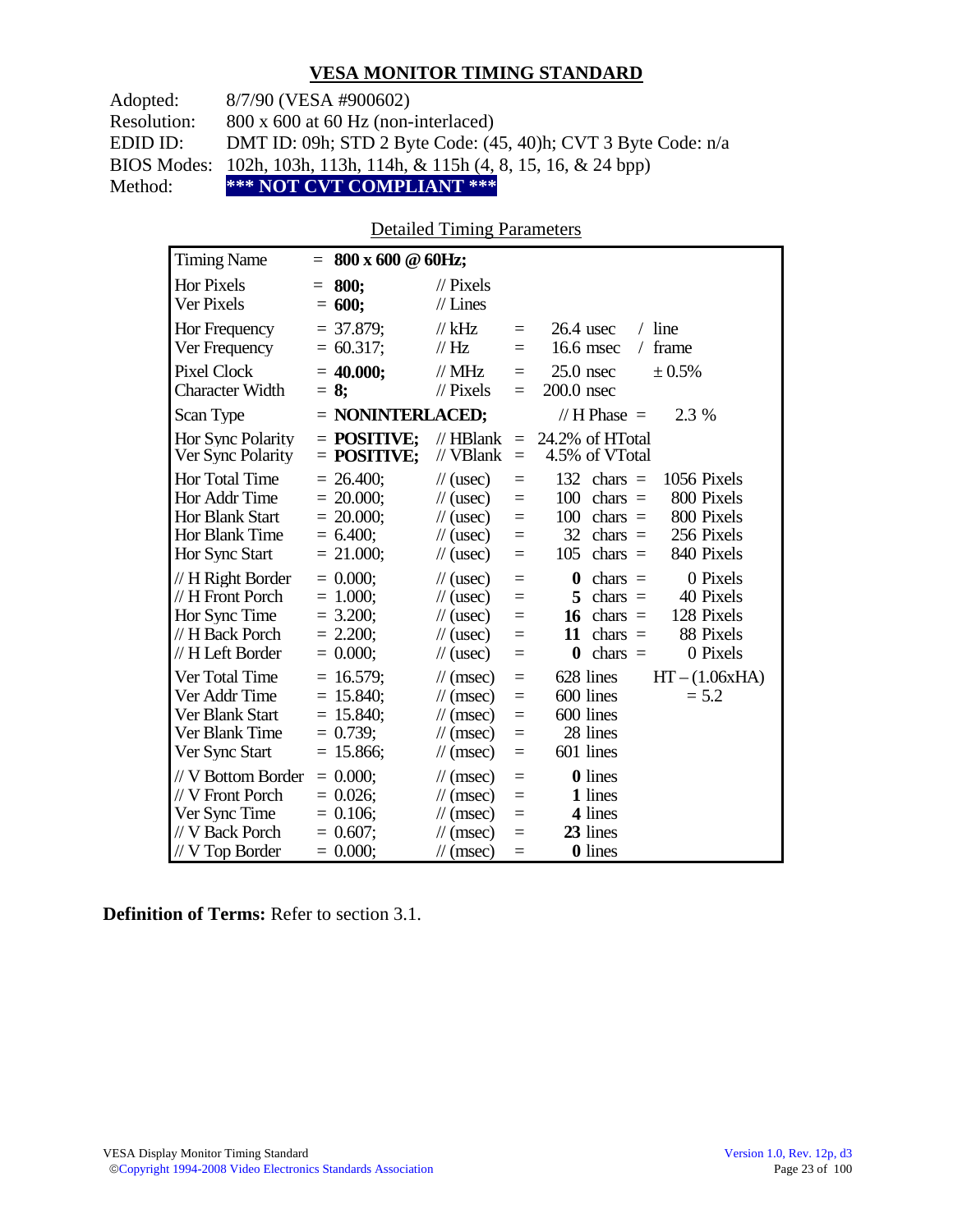Adopted: 9/10/91 (VESA #900603A)

Resolution: 800 x 600 at 72 Hz (non-interlaced)

EDID ID: DMT ID: 0Ah; STD 2 Byte Code: (45, 4C)h; CVT 3 Byte Code: n/a

BIOS Modes: 102h, 103h, 113h, 114h, & 115h (4, 8, 15, 16, & 24 bpp)

Method: **\*\*\* NOT CVT COMPLIANT \*\*\***

#### Detailed Timing Parameters

| <b>Timing Name</b>                                                                            | $= 800 \times 600 \text{ @ } 72 \text{Hz};$                               |                                                                                                                                 |                                 |                                                                                                                                                                        |
|-----------------------------------------------------------------------------------------------|---------------------------------------------------------------------------|---------------------------------------------------------------------------------------------------------------------------------|---------------------------------|------------------------------------------------------------------------------------------------------------------------------------------------------------------------|
| <b>Hor Pixels</b><br><b>Ver Pixels</b>                                                        | 800;<br>$=$<br>$= 600;$                                                   | $\mathcal{U}$ Pixels<br>$//$ Lines                                                                                              |                                 |                                                                                                                                                                        |
| Hor Frequency<br>Ver Frequency                                                                | $= 48.077$ ;<br>$= 72.188$ ;                                              | $//$ kHz<br>$\frac{1}{1}$ Hz                                                                                                    | $\equiv$<br>$=$                 | $/$ line<br>$20.8$ usec<br>13.9 msec<br>frame<br>$\sqrt{2}$                                                                                                            |
| <b>Pixel Clock</b><br><b>Character Width</b>                                                  | $= 50.000;$<br>$= 8$ ;                                                    | $//$ MHz<br>$//$ Pixels                                                                                                         | $=$<br>$=$                      | $20.0$ nsec<br>$\pm 0.5\%$<br>$160.0$ nsec                                                                                                                             |
| Scan Type                                                                                     | = NONINTERLACED;                                                          |                                                                                                                                 |                                 | // H Phase $=$<br>$0.4\%$                                                                                                                                              |
| Hor Sync Polarity<br>Ver Sync Polarity                                                        | $=$ POSITIVE:<br>$=$ POSITIVE;                                            | $\mathcal{U}$ HBlank<br>// VBlank                                                                                               | $\equiv$<br>$=$                 | 23.1% of HTotal<br>9.9% of VTotal                                                                                                                                      |
| Hor Total Time<br>Hor Addr Time<br><b>Hor Blank Start</b><br>Hor Blank Time<br>Hor Sync Start | $= 20.800$ ;<br>$= 16.000;$<br>$= 16.000;$<br>$= 4.800;$<br>$= 17.120;$   | $\frac{1}{2}$ (usec)<br>$\frac{1}{2}$ (usec)<br>$\frac{1}{2}$ (usec)<br>$\frac{1}{2}$ (usec)<br>$\frac{1}{2}$ (usec)            | $=$<br>$=$<br>$=$<br>$=$<br>$=$ | 130<br>$chars =$<br>1040 Pixels<br>$chars =$<br>800 Pixels<br>100<br>800 Pixels<br>100<br>chars $=$<br>240 Pixels<br>30<br>$chars =$<br>856 Pixels<br>107<br>chars $=$ |
| // H Right Border<br>// H Front Porch<br>Hor Sync Time<br>// H Back Porch<br>// H Left Border | $= 0.000$<br>$= 1.120$ ;<br>$= 2.400$ ;<br>$= 1.280$ ;<br>$= 0.000$       | $\frac{1}{2}$ (usec)<br>$\frac{1}{2}$ (usec)<br>$\frac{1}{2}$ (usec)<br>$\frac{1}{2}$ (usec)<br>$\frac{1}{2}$ (usec)            | $=$<br>$=$<br>$=$<br>$=$<br>$=$ | 0 Pixels<br>$\bf{0}$<br>$chars =$<br>56 Pixels<br>7<br>chars $=$<br>120 Pixels<br>15<br>$chars =$<br>64 Pixels<br>8<br>$chars =$<br>chars $=$<br>0 Pixels<br>$\bf{0}$  |
| Ver Total Time<br>Ver Addr Time<br>Ver Blank Start<br>Ver Blank Time<br>Ver Sync Start        | $= 13.853$ ;<br>$= 12.480$ ;<br>$= 12.480$ ;<br>$= 1.373;$<br>$= 13.250;$ | $\mathcal{U}$ (msec)<br>$\mathcal{U}$ (msec)<br>$\frac{1}{\sqrt{2}}$ (msec)<br>$\mathcal{U}$ (msec)<br>$\frac{1}{\pi}$ (msec)   | $=$<br>$=$<br>$=$<br>$=$<br>$=$ | 666 lines<br>$HT - (1.06xHA)$<br>600 lines<br>$= 3.84$<br>600 lines<br>66 lines<br>637 lines                                                                           |
| // V Bottom Border<br>// V Front Porch<br>Ver Sync Time<br>// V Back Porch<br>// V Top Border | $= 0.000$<br>$= 0.770$<br>$= 0.125$ ;<br>$= 0.478$ ;<br>$= 0.000;$        | $\mathcal{U}$ (msec)<br>$\mathcal{U}$ (msec)<br>$\mathcal{U}$ (msec)<br>$\frac{1}{\tan(\theta)}$<br>$\frac{1}{\sqrt{2}}$ (msec) | $=$<br>$=$<br>$=$<br>$=$<br>$=$ | 0 lines<br>37 lines<br><b>6</b> lines<br>23 lines<br>0 lines                                                                                                           |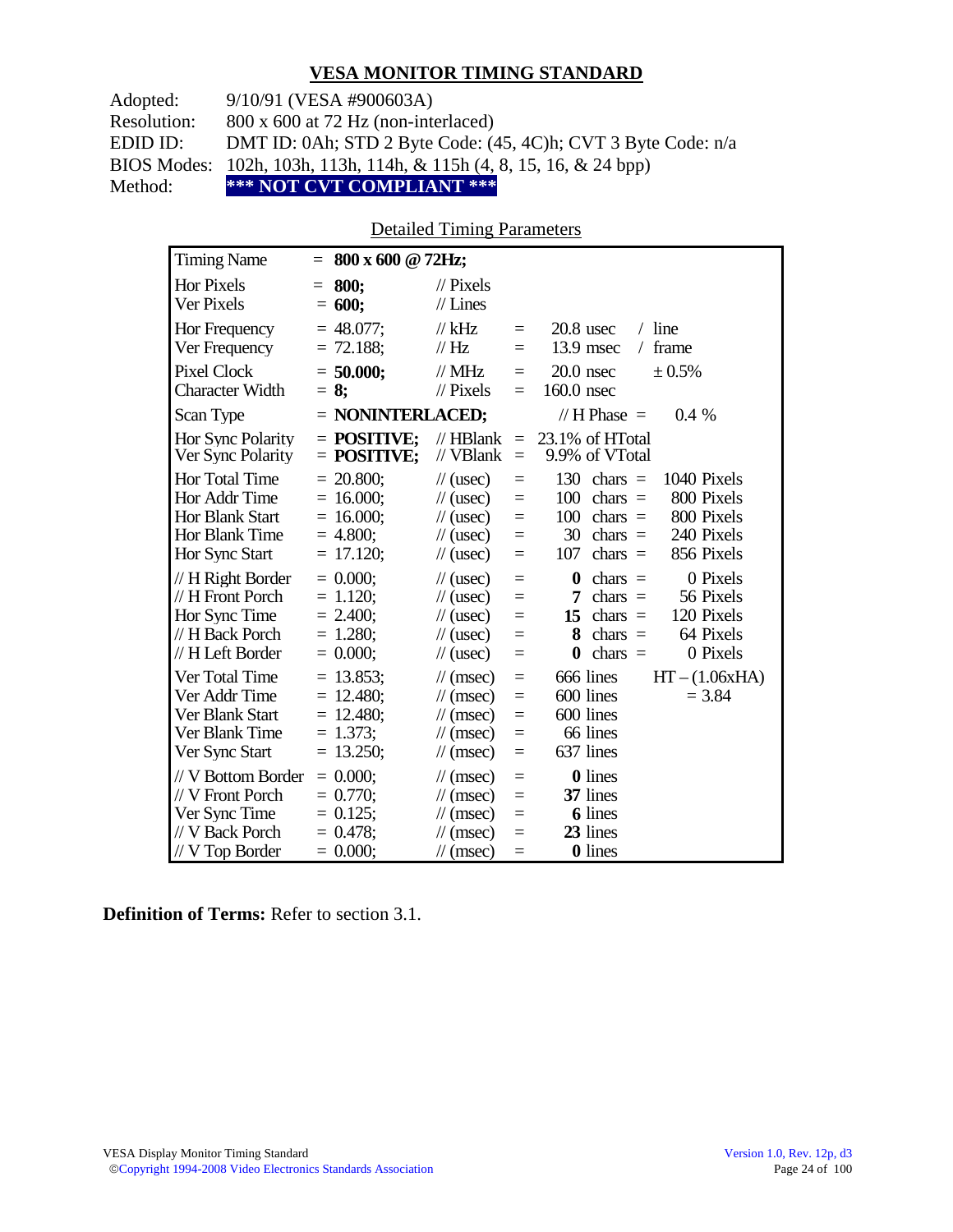| Adopted:    | 10/4/93                                                             |
|-------------|---------------------------------------------------------------------|
| Resolution: | $800 \times 600$ at 75 Hz (non-interlaced)                          |
| EDID ID:    | DMT ID: 0Bh; STD 2 Byte Code: (45, 4F)h; CVT 3 Byte Code: n/a       |
|             | BIOS Modes: 102h, 103h, 113h, 114h, & 115h (4, 8, 15, 16, & 24 bpp) |
| Method:     | *** NOT CVT COMPLIANT ***                                           |

#### Detailed Timing Parameters

| <b>Timing Name</b>                                                                            | $= 800 \times 600 \text{ @ } 75 \text{Hz};$                               |                                                                                                                                    |                                 |                                                                                                                                                                                                   |
|-----------------------------------------------------------------------------------------------|---------------------------------------------------------------------------|------------------------------------------------------------------------------------------------------------------------------------|---------------------------------|---------------------------------------------------------------------------------------------------------------------------------------------------------------------------------------------------|
| <b>Hor Pixels</b><br>Ver Pixels                                                               | 800;<br>$=$<br>600;<br>$=$                                                | $\frac{1}{2}$ Pixels<br>$//$ Lines                                                                                                 |                                 |                                                                                                                                                                                                   |
| Hor Frequency<br>Ver Frequency                                                                | $= 46.875$ ;<br>$= 75.000;$                                               | $//$ kHz<br>$\mathcal{U}$ Hz                                                                                                       | $\equiv$<br>$=$                 | $/$ line<br>$21.3$ usec<br>13.3 msec<br>frame<br>$\sqrt{2}$                                                                                                                                       |
| Pixel Clock<br><b>Character Width</b>                                                         | $= 49.500$ ;<br>$= 8$ ;                                                   | $//$ MHz<br>$//$ Pixels                                                                                                            | $=$<br>$=$                      | $20.2$ nsec<br>$\pm 0.5\%$<br>161.6 nsec                                                                                                                                                          |
| Scan Type                                                                                     | $=$ NONINTERLACED;                                                        |                                                                                                                                    |                                 | // H Phase $=$<br>6.8 %                                                                                                                                                                           |
| Hor Sync Polarity<br>Ver Sync Polarity                                                        | $=$ POSITIVE:<br>$=$ POSITIVE;                                            | $//$ HBlank<br>// VBlank                                                                                                           | $\equiv$<br>$\equiv$            | 24.2% of HTotal<br>4.0% of VTotal                                                                                                                                                                 |
| Hor Total Time<br>Hor Addr Time<br>Hor Blank Start<br>Hor Blank Time<br>Hor Sync Start        | $= 21.333;$<br>$= 16.162$ ;<br>$= 16.162$ ;<br>$= 5.172;$<br>$= 16.485$ ; | $\frac{1}{2}$ (usec)<br>$\frac{1}{2}$ (usec)<br>$\frac{1}{\sqrt{2}}$ (usec)<br>$\frac{1}{\sqrt{2}}$ (usec)<br>$\frac{1}{2}$ (usec) | $=$<br>$=$<br>$=$<br>$=$<br>$=$ | 132<br>1056 Pixels<br>$chars =$<br>100<br>chars $=$<br>800 Pixels<br>800 Pixels<br>100<br>$chars =$<br>32<br>chars $=$<br>256 Pixels<br>102<br>816 Pixels<br>$chars =$                            |
| // H Right Border<br>// H Front Porch<br>Hor Sync Time<br>// H Back Porch<br>// H Left Border | $= 0.000$<br>$= 0.323$ ;<br>$= 1.616;$<br>$= 3.232$ ;<br>$= 0.000;$       | $\frac{1}{2}$ (usec)<br>$\frac{1}{2}$ (usec)<br>$\frac{1}{2}$ (usec)<br>$\frac{1}{2}$ (usec)<br>$\frac{1}{2}$ (usec)               | $=$<br>$=$<br>$=$<br>$=$<br>$=$ | 0 Pixels<br>$\boldsymbol{0}$<br>chars $=$<br>16 Pixels<br>$\mathbf{2}$<br>$chars =$<br>80 Pixels<br>10<br>$chars =$<br>160 Pixels<br>$chars =$<br>20<br>0 Pixels<br>$chars =$<br>$\boldsymbol{0}$ |
| Ver Total Time<br>Ver Addr Time<br>Ver Blank Start<br>Ver Blank Time<br>Ver Sync Start        | $= 13.333$ ;<br>$= 12.800;$<br>$= 12.800;$<br>$= 0.533;$<br>$= 12.821;$   | $\mathcal{U}$ (msec)<br>$\mathcal{U}$ (msec)<br>$\mathcal{U}$ (msec)<br>$\mathcal{U}$ (msec)<br>$\mathcal{U}$ (msec)               | $=$<br>$=$<br>$=$<br>$=$<br>$=$ | 625 lines<br>$HT - (1.06xHA)$<br>600 lines<br>$= 4.2$<br>600 lines<br>25 lines<br>601 lines                                                                                                       |
| // V Bottom Border<br>// V Front Porch<br>Ver Sync Time<br>// V Back Porch<br>// V Top Border | $= 0.000$<br>$= 0.021$ ;<br>$= 0.064$ ;<br>$= 0.448$ ;<br>$= 0.000;$      | $\mathcal{U}$ (msec)<br>$\mathcal{U}$ (msec)<br>$\mathcal{U}$ (msec)<br>$\mathcal{U}$ (msec)<br>$\mathcal{U}$ (msec)               | $=$<br>$=$<br>$=$<br>$=$<br>$=$ | <b>0</b> lines<br>1 lines<br>3 lines<br>21 lines<br><b>0</b> lines                                                                                                                                |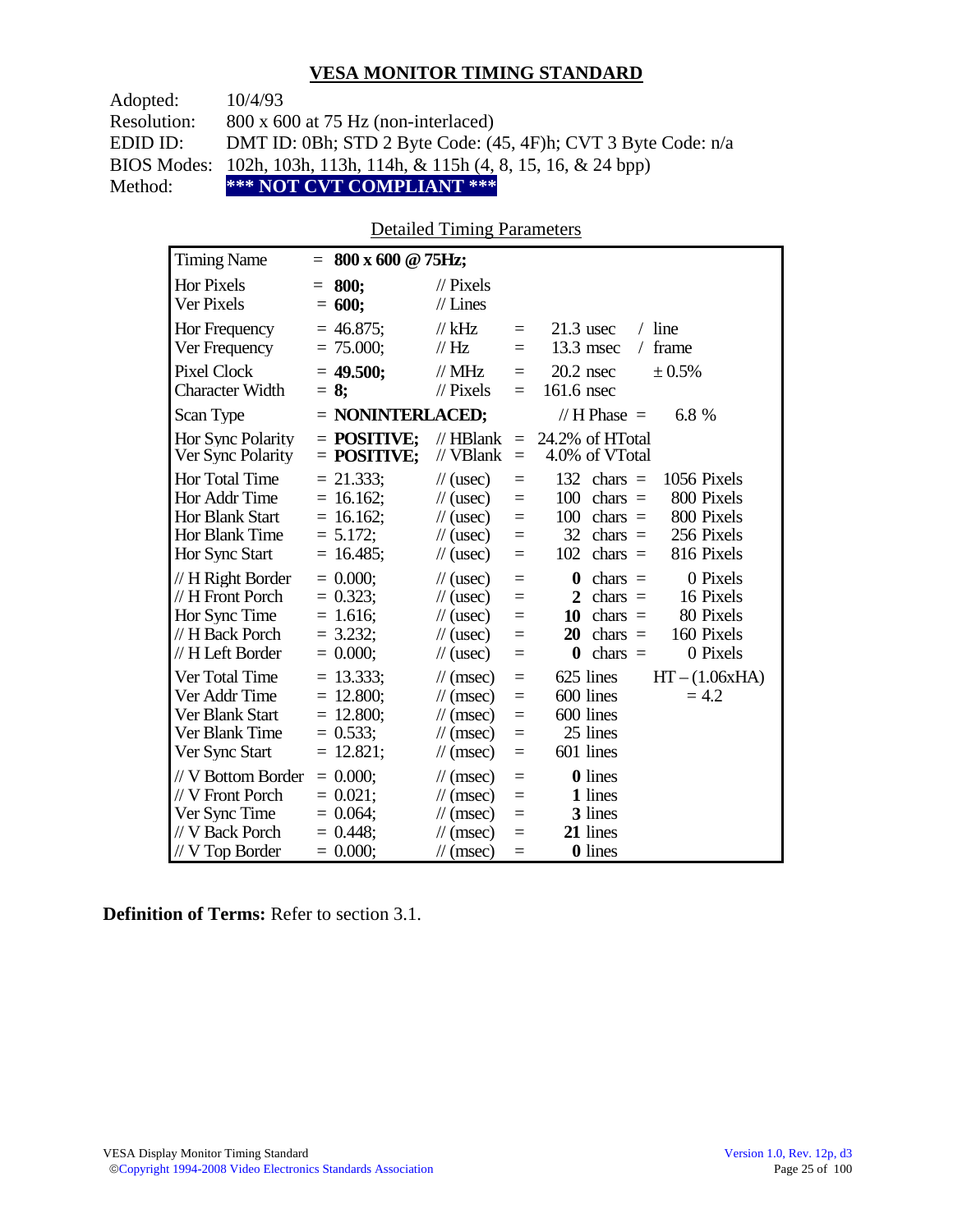| Adopted:    | 3/1/96                                                        |
|-------------|---------------------------------------------------------------|
| Resolution: | $800 \times 600$ at 85 Hz (non-interlaced)                    |
| EDID ID:    | DMT ID: 0Ch; STD 2 Byte Code: (45, 59)h; CVT 3 Byte Code: n/a |
| Method:     | *** NOT CVT COMPLIANT ***                                     |

#### Detailed Timing Parameters

| <b>Timing Name</b>                                                                            | 800 x 600 @ 85Hz;<br>$=$                                                    |                                                                                                                                                                                      |                                                                                                                                                                        |
|-----------------------------------------------------------------------------------------------|-----------------------------------------------------------------------------|--------------------------------------------------------------------------------------------------------------------------------------------------------------------------------------|------------------------------------------------------------------------------------------------------------------------------------------------------------------------|
| <b>Hor Pixels</b><br><b>Ver Pixels</b>                                                        | 800:<br>$=$<br>$= 600;$                                                     | $\frac{1}{2}$ Pixels<br>$//$ Lines                                                                                                                                                   |                                                                                                                                                                        |
| Hor Frequency<br>Ver Frequency                                                                | $= 53.674$ ;<br>$= 85.061$ ;                                                | $//$ kHz<br>$\equiv$<br>// Hz<br>$\equiv$                                                                                                                                            | $/$ line<br>$18.6$ usec<br>$11.8$ msec<br>frame<br>$\sqrt{2}$                                                                                                          |
| <b>Pixel Clock</b><br><b>Character Width</b>                                                  | $= 56.250$ ;<br>$= 8:$                                                      | $//$ MHz<br>$\equiv$<br>$//$ Pixels<br>$\equiv$                                                                                                                                      | 17.8 nsec<br>± 0.5%<br>142.2 nsec                                                                                                                                      |
| Scan Type                                                                                     | $=$ NONINTERLACED;                                                          |                                                                                                                                                                                      | 5.7 %<br>// H Phase $=$                                                                                                                                                |
| Hor Sync Polarity<br>Ver Sync Polarity                                                        | $=$ POSITIVE:<br>$=$ POSITIVE;                                              | $//$ HBlank<br>$\equiv$<br>// VBlank<br>$\qquad \qquad =$                                                                                                                            | 23.7% of HTotal<br>4.9% of VTotal                                                                                                                                      |
| Hor Total Time<br>Hor Addr Time<br>Hor Blank Start<br>Hor Blank Time<br>Hor Sync Start        | $= 18.631$ ;<br>$= 14.222$ ;<br>$= 14.222$ ;<br>$= 4.409$ ;<br>$= 14.791$ ; | $\frac{1}{2}$ (usec)<br>$\equiv$<br>$\frac{1}{2}$ (usec)<br>$=$<br>$\frac{1}{\sqrt{2}}$ (usec)<br>$\equiv$<br>$\frac{1}{\sqrt{2}}$ (usec)<br>$\equiv$<br>$\frac{1}{2}$ (usec)<br>$=$ | 131<br>1048 Pixels<br>$chars =$<br>800 Pixels<br>100<br>$chars =$<br>100<br>800 Pixels<br>$chars =$<br>31<br>248 Pixels<br>chars $=$<br>832 Pixels<br>104<br>chars $=$ |
| // H Right Border<br>// H Front Porch<br>Hor Sync Time<br>// H Back Porch<br>// H Left Border | $= 0.000$<br>$= 0.569$ ;<br>$= 1.138$ ;<br>$= 2.702$ ;<br>$= 0.000$         | $\frac{1}{2}$ (usec)<br>$=$<br>$\frac{1}{2}$ (usec)<br>$=$<br>$=$<br>$\frac{1}{2}$ (usec)<br>$\frac{1}{2}$ (usec)<br>$=$<br>$\frac{1}{2}$ (usec)<br>$=$                              | 0 Pixels<br>$\bf{0}$<br>$chars =$<br>32 Pixels<br>chars $=$<br>4<br>64 Pixels<br>8<br>chars $=$<br>152 Pixels<br>19<br>$chars =$<br>chars $=$<br>0 Pixels<br>$\bf{0}$  |
| Ver Total Time<br>Ver Addr Time<br>Ver Blank Start<br>Ver Blank Time<br>Ver Sync Start        | $= 11.756$ ;<br>$= 11.179;$<br>$= 11.179$ ;<br>$= 0.578$ ;<br>$= 11.197$ ;  | $\mathcal{U}$ (msec)<br>$\equiv$<br>$\mathcal{U}$ (msec)<br>$=$<br>$=$<br>$\mathcal{U}$ (msec)<br>$\frac{1}{\sqrt{2}}$ (msec)<br>$\equiv$<br>$\frac{1}{\sqrt{2}}$ (msec)<br>$=$      | 631 lines<br>$HT - (1.06xHA)$<br>600 lines<br>$= 3.56$<br>600 lines<br>31 lines<br>601 lines                                                                           |
| // V Bottom Border<br>// V Front Porch<br>Ver Sync Time<br>// V Back Porch<br>// V Top Border | $= 0.000;$<br>$= 0.019$ ;<br>$= 0.056$ ;<br>$= 0.503$ ;<br>$= 0.000;$       | $\mathcal{U}$ (msec)<br>$=$<br>$\mathcal{U}$ (msec)<br>$=$<br>$\mathcal{U}$ (msec)<br>$=$<br>$\mathcal{U}$ (msec)<br>$=$<br>$\frac{1}{\sqrt{2}}$ (msec)<br>$=$                       | <b>0</b> lines<br>1 lines<br>3 lines<br>27 lines<br>0 lines                                                                                                            |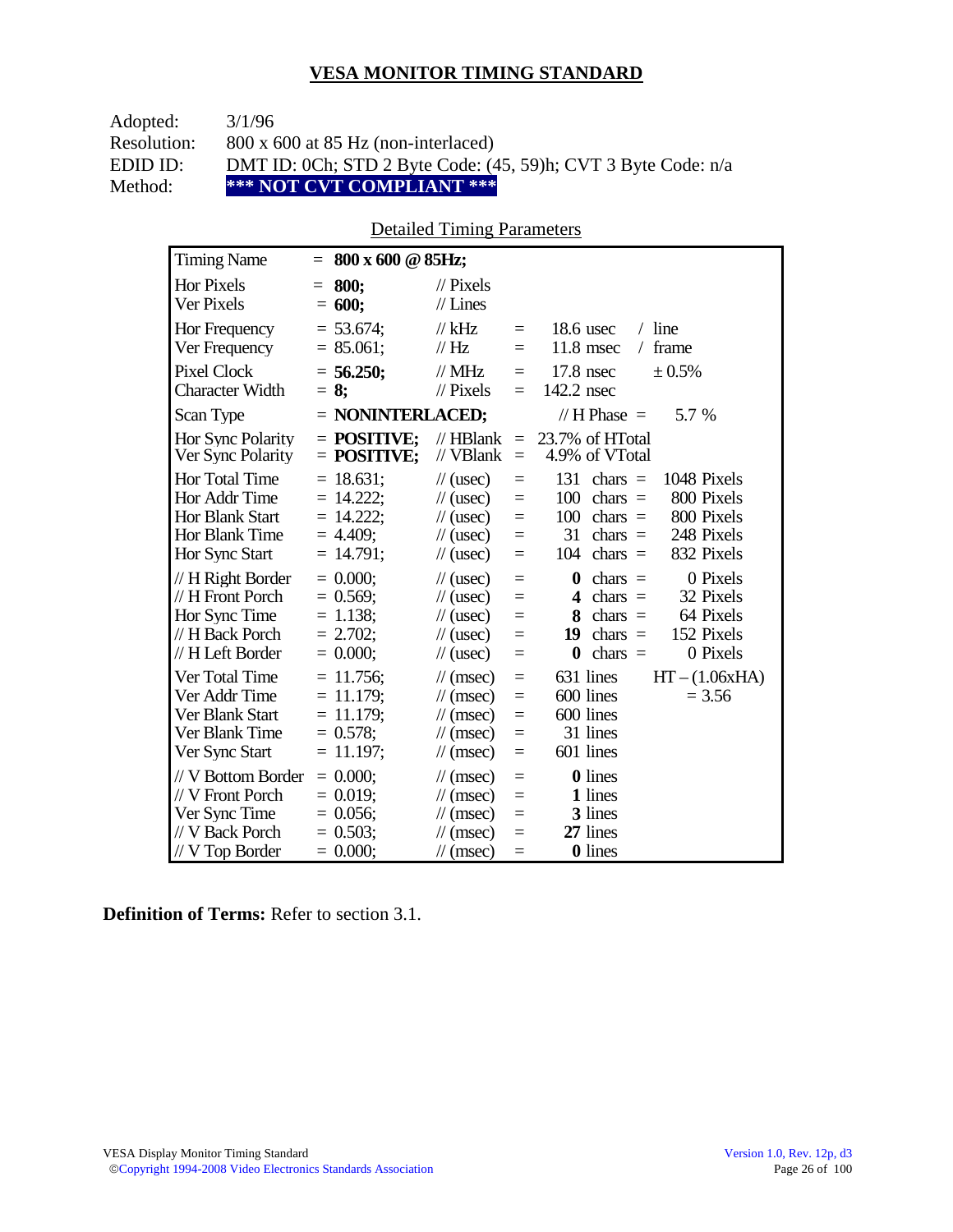Adopted: 5/1/07

Resolution: 800 x 600 at 120 Hz (non-interlaced) REDUCED BLANKING EDID ID: DMT ID: 0Dh; STD 2 Byte Code: n/a; CVT 3 Byte Code: n/a<br>Method: Generated using CVT (Reduced Blanking) Formula Generated using CVT (Reduced Blanking) Formula

Detailed Timing Parameters

| <b>Timing Name</b>                                                                              | $=$                                                                         |                                                                                                                      |                                 | 800 x 600 @ 120Hz CVT (Reduced Blanking);                                                                                                                             |
|-------------------------------------------------------------------------------------------------|-----------------------------------------------------------------------------|----------------------------------------------------------------------------------------------------------------------|---------------------------------|-----------------------------------------------------------------------------------------------------------------------------------------------------------------------|
| <b>Hor Pixels</b><br>Ver Pixels                                                                 | 800:<br>$=$<br>$= 600;$                                                     | $\mathcal{U}$ Pixels<br>$//$ Lines                                                                                   |                                 |                                                                                                                                                                       |
| Hor Frequency<br>Ver Frequency                                                                  | $= 76.302$ ;<br>$= 119.972$ ;                                               | $//$ kHz<br>$\mathcal{U}$ Hz                                                                                         | $=$<br>$=$                      | $13.1$ usec<br>$/$ line<br>8.3 msec<br>frame<br>$\sqrt{2}$                                                                                                            |
| <b>Pixel Clock</b><br><b>Character Width</b>                                                    | $= 73.250$ ;<br>$= 8:$                                                      | $//$ MHz<br>$\mathcal{U}$ Pixels                                                                                     | $\equiv$<br>$=$                 | $13.7$ nsec<br>$\pm 0.5\%$<br>109.2 nsec                                                                                                                              |
| Scan Type                                                                                       | $=$ NONINTERLACED;                                                          |                                                                                                                      |                                 | // H Phase $=$<br>1.7 %                                                                                                                                               |
| <b>Hor Sync Polarity</b><br>Ver Sync Polarity                                                   | $=$ POSITIVE:<br>$=$ NEGATIVE                                               | $//$ HBlank<br>// VBlank                                                                                             | $=$<br>$\equiv$                 | 16.7% of HTotal<br>5.7% of VTotal                                                                                                                                     |
| Hor Total Time<br>Hor Addr Time<br>Hor Blank Start<br>Hor Blank Time<br>Hor Sync Start          | $= 13.106$ ;<br>$= 10.922$ ;<br>$= 10.922$ ;<br>$= 2.184$ ;<br>$= 11.577$ ; | $\frac{1}{2}$ (usec)<br>$\frac{1}{2}$ (usec)<br>$\frac{1}{2}$ (usec)<br>$\frac{1}{2}$ (usec)<br>$\frac{1}{2}$ (usec) | $=$<br>$=$<br>$=$<br>$=$<br>$=$ | 120<br>960 Pixels<br>chars $=$<br>100<br>800 Pixels<br>chars $=$<br>100<br>800 Pixels<br>$chars =$<br>20<br>chars $=$<br>160 Pixels<br>848 Pixels<br>106<br>$chars =$ |
| // H Right Border<br>// H Front Porch<br>Hor Sync Time<br>// H Back Porch<br>// H Left Border   | $= 0.000$<br>$= 0.655$ ;<br>$= 0.437$ :<br>$= 1.092$<br>$= 0.000;$          | $\frac{1}{2}$ (usec)<br>$\frac{1}{2}$ (usec)<br>$\frac{1}{2}$ (usec)<br>$\frac{1}{2}$ (usec)<br>$\frac{1}{2}$ (usec) | $=$<br>$=$<br>$=$<br>$=$<br>$=$ | $\bf{0}$<br>0 Pixels<br>chars $=$<br>48 Pixels<br>$chars =$<br>6<br>32 Pixels<br>4<br>$chars =$<br>80 Pixels<br>10<br>chars $=$<br>0 Pixels<br>$\bf{0}$<br>chars $=$  |
| Ver Total Time<br>Ver Addr Time<br>Ver Blank Start<br>Ver Blank Time<br>Ver Sync Start          | $= 8.335$<br>$= 7.863$<br>$= 7.863$ ;<br>$= 0.472$<br>$= 7.903$ ;           | $\mathcal{U}$ (msec)<br>$\mathcal{U}$ (msec)<br>$\mathcal{U}$ (msec)<br>$\mathcal{U}$ (msec)<br>$\mathcal{U}$ (msec) | $=$<br>$=$<br>$=$<br>$=$<br>$=$ | $HT - (1.06xHA)$<br>636 lines<br>600 lines<br>$= 1.53$<br>600 lines<br>36 lines<br>603 lines                                                                          |
| // V Bottom Border<br>// V Front Porch<br>Ver Sync Time<br>// V Back Porch<br>$//$ V Top Border | $= 0.000$<br>$= 0.039$<br>$= 0.052$ ;<br>$= 0.380;$<br>$= 0.000;$           | $\mathcal{U}$ (msec)<br>$\mathcal{U}$ (msec)<br>$\mathcal{U}$ (msec)<br>$\mathcal{U}$ (msec)<br>$\mathcal{U}$ (msec) | $=$<br>$=$<br>$=$<br>$=$<br>$=$ | <b>0</b> lines<br>3 lines<br>4 lines<br>29 lines<br>0 lines                                                                                                           |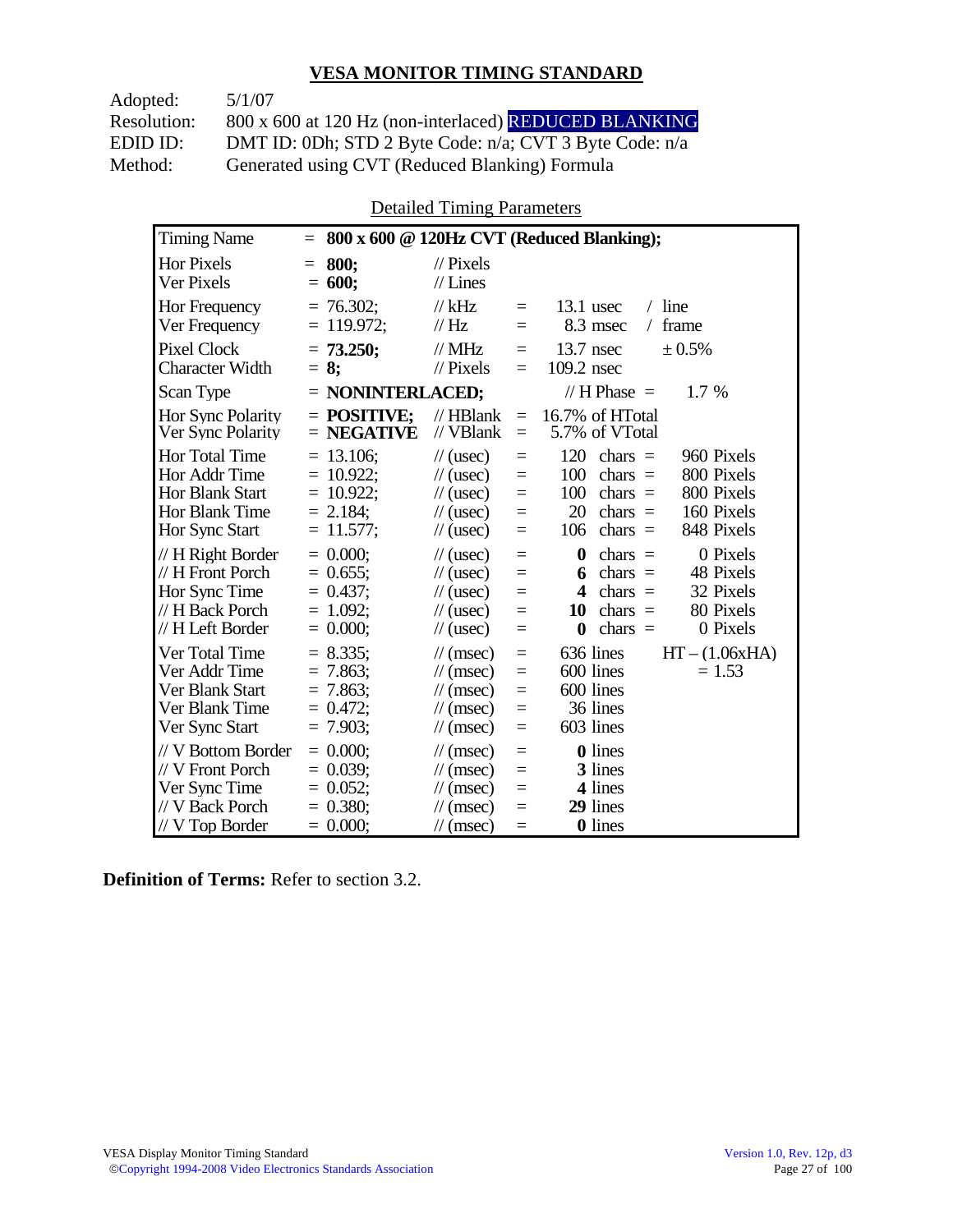Adopted: 8/21/03

Resolution: 848 x 480 at 60 Hz (non-interlaced)

EDID ID: DMT ID: 0Eh; STD 2 Byte Code: n/a; CVT 3 Byte Code: n/a<br>Method: \*\*\* NOT CVT COMPLIANT \*\*\*

\*\*\* NOT CVT COMPLIANT \*\*\*

## Detailed Timing Parameters

| <b>Timing Name</b>                                                                              | $= 848 \times 480 \text{ } \textcircled{a} 60 \text{Hz};$                  |                                                                                                                                                    |                                                          |                                                                                                                                                                                    |
|-------------------------------------------------------------------------------------------------|----------------------------------------------------------------------------|----------------------------------------------------------------------------------------------------------------------------------------------------|----------------------------------------------------------|------------------------------------------------------------------------------------------------------------------------------------------------------------------------------------|
| <b>Hor Pixels</b><br>Ver Pixels                                                                 | 848:<br>$=$<br>$= 480;$                                                    | $\mathcal{U}$ Pixels<br>$//$ Lines                                                                                                                 |                                                          |                                                                                                                                                                                    |
| Hor Frequency<br>Ver Frequency                                                                  | $= 31.020$ ;<br>$= 60.000;$                                                | // $kHz$<br>// Hz                                                                                                                                  | $\equiv$<br>$=$                                          | $/$ line<br>$32.2$ usec<br>16.7 msec<br>frame<br>$\sqrt{2}$                                                                                                                        |
| <b>Pixel Clock</b><br><b>Character Width</b>                                                    | $= 33.750;$<br>$= 8;$                                                      | $//$ MHz<br>$//$ Pixels                                                                                                                            | $=$<br>$=$                                               | ± 0.5%<br>$29.6$ nsec<br>237.0 nsec                                                                                                                                                |
| Scan Type                                                                                       | = NONINTERLACED;                                                           |                                                                                                                                                    |                                                          | // H Phase $=$<br>4.4 %                                                                                                                                                            |
| <b>Hor Sync Polarity</b><br>Ver Sync Polarity                                                   | $=$ POSITIVE;<br>$=$ POSITIVE;                                             | $\mathcal{U}$ HBlank<br>// VBlank                                                                                                                  | $\equiv$<br>$\equiv$                                     | $22.1\%$ of HTotal<br>7.2% of VTotal                                                                                                                                               |
| Hor Total Time<br>Hor Addr Time<br><b>Hor Blank Start</b><br>Hor Blank Time<br>Hor Sync Start   | $= 32.237$ ;<br>$= 25.126$ ;<br>$= 25.126$ ;<br>$= 7.111$ ;<br>$= 25.600;$ | $\frac{1}{2}$ (usec)<br>$\frac{1}{2}$ (usec)<br>$\frac{1}{2}$ (usec)<br>$\frac{1}{2}$ (usec)<br>$\frac{1}{2}$ (usec)                               | $\equiv$<br>$\equiv$<br>$=$<br>$\equiv$<br>$=$           | 136<br>1088 Pixels<br>$chars =$<br>848 Pixels<br>106<br>$chars =$<br>848 Pixels<br>106<br>$chars =$<br>240 Pixels<br>30<br>chars $=$<br>864 Pixels<br>108<br>chars $=$             |
| // H Right Border<br>// H Front Porch<br>Hor Sync Time<br>// H Back Porch<br>// H Left Border   | $= 0.000;$<br>$= 0.474$ ;<br>$= 3.319;$<br>$= 3.319$ ;<br>$= 0.000;$       | $\frac{1}{2}$ (usec)<br>$\frac{1}{2}$ (usec)<br>$\frac{1}{2}$ (usec)<br>$\frac{1}{2}$ (usec)<br>$\frac{1}{2}$ (usec)                               | $=$<br>$=$<br>$=$<br>$=$<br>$=$                          | 0 Pixels<br>$\bf{0}$<br>$chars =$<br>16 Pixels<br>$\mathbf{2}$<br>$chars =$<br>112 Pixels<br>14<br>$chars =$<br>112 Pixels<br>14<br>chars $=$<br>0 Pixels<br>$\bf{0}$<br>chars $=$ |
| Ver Total Time<br>Ver Addr Time<br>Ver Blank Start<br>Ver Blank Time<br>Ver Sync Start          | $= 16.667;$<br>$= 15.474$ ;<br>$= 15.474$ ;<br>$= 1.193$ ;<br>$= 15.667;$  | $\frac{1}{\sqrt{2}}$ (msec)<br>$\frac{1}{\tan(\theta)}$<br>$\frac{1}{\sqrt{2}}$ (msec)<br>$\frac{1}{\pi}$ (msec)<br>$\frac{1}{\pi}$ (msec)         | $\equiv$<br>$\equiv$<br>$\equiv$<br>$\equiv$<br>$\equiv$ | 517 lines<br>$HT - (1.06xHA)$<br>480 lines<br>$= 5.6$<br>480 lines<br>37 lines<br>486 lines                                                                                        |
| // V Bottom Border<br>// V Front Porch<br>Ver Sync Time<br>// V Back Porch<br>$//$ V Top Border | $= 0.000;$<br>$= 0.193$ ;<br>$= 0.258;$<br>$= 0.741$ ;<br>$= 0.000;$       | $\frac{1}{\pi}$ (msec)<br>$\frac{1}{\sqrt{2}}$ (msec)<br>$\frac{1}{\sqrt{2}}$ (msec)<br>$\frac{1}{\sqrt{2}}$ (msec)<br>$\frac{1}{\sqrt{2}}$ (msec) | $\equiv$<br>$=$<br>$=$<br>$=$<br>$=$                     | 0 lines<br><b>6</b> lines<br>8 lines<br>23 lines<br>0 lines                                                                                                                        |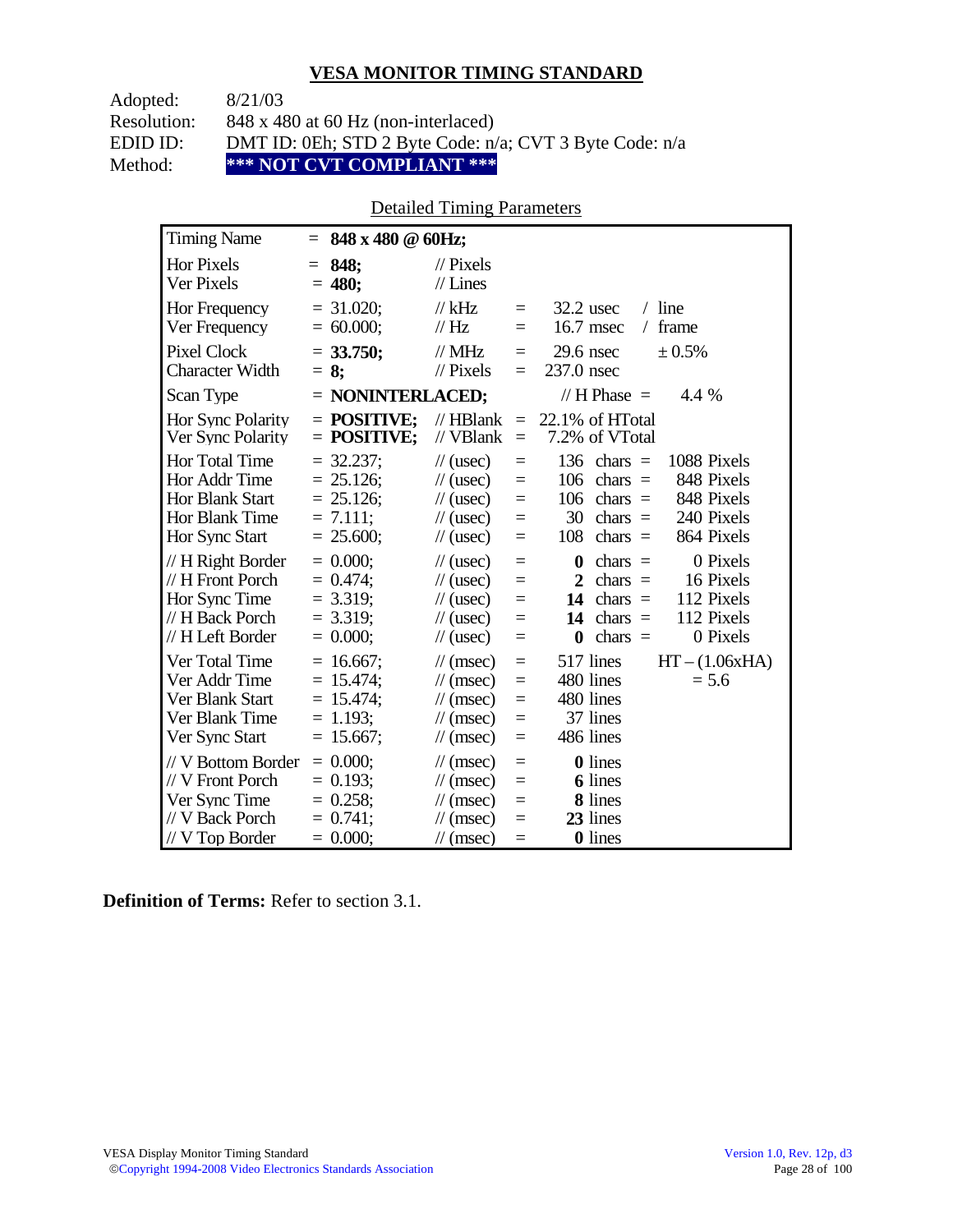| Adopted:    | n/a ** For Reference Only - Not a VESA Standard **                             |
|-------------|--------------------------------------------------------------------------------|
| Resolution: | $1024 \times 768$ at 43 Hz (interlaced)                                        |
| EDID ID:    | DMT ID: 0Fh; STD 2 Byte Code: n/a; CVT 3 Byte Code: n/a                        |
|             | BIOS Modes: 104h, 105h, 116h, 117h, & 118h $(4, 8, 15, 16, \& 24 \text{ bpp})$ |
| Method:     | *** NOT CVT COMPLIANT ***                                                      |

Detailed Timing Parameters

| <b>Timing Name</b>                                                   | $= 1024 \times 768$ @ 43Hz (Interlaced);                   |                                                                                              |                          |                                                                                                                                        |
|----------------------------------------------------------------------|------------------------------------------------------------|----------------------------------------------------------------------------------------------|--------------------------|----------------------------------------------------------------------------------------------------------------------------------------|
| <b>Hor Pixels</b><br>Ver Pixels                                      | 1024;<br>$=$<br>$= 768;$                                   | $\mathcal{U}$ Pixels<br>$//$ Lines                                                           |                          |                                                                                                                                        |
| Hor Frequency<br>Ver Frequency                                       | $= 35.522$ ;<br>$= 86.957;$                                | $//$ kHz<br>// Hz                                                                            | $=$<br>$=$               | $28.2$ usec<br>$/$ line<br>$11.5$ msec<br>field<br>$\sqrt{2}$                                                                          |
| <b>Pixel Clock</b><br><b>Character Width</b>                         | $= 44.900$ ;<br>$= 8:$                                     | $//$ MHz<br>// Pixels                                                                        | $=$<br>$=$               | $22.3$ nsec<br>± 0.5%<br>178.2 nsec                                                                                                    |
| Scan Type                                                            | $=$ INTERLACED;                                            |                                                                                              |                          |                                                                                                                                        |
| Hor Sync Polarity<br>Ver Sync Polarity                               | $=$ POSITIVE:<br>$=$ POSITIVE;                             | $//$ HBlank<br>// VBlank                                                                     | $=$<br>$=$               | 19.0% of HTotal<br>5.9% of VTotal                                                                                                      |
| Hor Total Time<br>Hor Addr Time<br>Hor Blank Start<br>Hor Blank Time | $= 28.151$ ;<br>$= 22.806$ ;<br>$= 22.806;$<br>$= 5.345$ ; | $\frac{1}{2}$ (usec)<br>$\frac{1}{2}$ (usec)<br>$\frac{1}{2}$ (usec)<br>$\frac{1}{2}$ (usec) | $=$<br>$=$<br>$=$<br>$=$ | 158<br>1264 Pixels<br>$chars =$<br>128<br>1024 Pixels<br>$chars =$<br>128<br>chars $=$<br>1024 Pixels<br>240 Pixels<br>30<br>chars $=$ |
| Hor Sync Start<br>// H Right Border                                  | $= 22.984;$<br>$= 0.000;$                                  | $\frac{1}{2}$ (usec)<br>$\frac{1}{2}$ (usec)                                                 | $=$<br>$=$               | 1032 Pixels<br>129<br>$chars =$<br>0 Pixels<br>$\bf{0}$<br>$chars =$                                                                   |
| // H Front Porch                                                     | $= 0.178$ ;                                                | $\frac{1}{2}$ (usec)                                                                         | $=$                      | 1<br>$chars =$<br>8 Pixels                                                                                                             |
| Hor Sync Time                                                        | $= 3.920$ ;                                                | $\frac{1}{2}$ (usec)                                                                         | $=$                      | 22<br>176 Pixels<br>$chars =$                                                                                                          |
| // H Back Porch<br>// H Left Border                                  | $= 1.247$ ;<br>$= 0.000$                                   | $\frac{1}{2}$ (usec)                                                                         | $=$                      | $chars =$<br>56 Pixels<br>7                                                                                                            |
| Ver Total Time                                                       | $= 23.000;$                                                | $\frac{1}{2}$ (usec)<br>$\frac{1}{\pi}$ (msec)                                               | $=$<br>$=$               | $\boldsymbol{0}$<br>chars $=$<br>0 Pixels<br>817 lines<br>(Per Frame)                                                                  |
| Ver Addr Time                                                        | $= 21.620$ ;                                               | $\frac{1}{\sqrt{2}}$ (msec)                                                                  | $=$                      | 768 lines<br>(Per Frame)                                                                                                               |
| Ver Blank Start                                                      | $= 21.620$ ;                                               | $\frac{1}{\pi}$ (msec)                                                                       | $=$                      | 768 lines<br>(Per Frame)                                                                                                               |
| Ver Blank Time                                                       | $= 0.676;$                                                 | $\frac{1}{\pi}$ (msec)                                                                       | $=$                      | 24 lines<br>(Per Field)                                                                                                                |
| Ver Sync Start                                                       | $= 21.620$ ;                                               | $\frac{1}{\sqrt{2}}$ (msec)                                                                  | $=$                      | 768 lines<br>(Per Frame)                                                                                                               |
| // V Bottom Border                                                   | $= 0.000;$                                                 | $\mathcal{U}$ (msec)                                                                         | $\equiv$                 | 0 lines<br>(Odd Field)                                                                                                                 |
| // V Front Porch                                                     | $= 0.000;$                                                 | $\frac{1}{\sqrt{2}}$ (msec)                                                                  | $=$                      | (Odd Field)<br><b>0</b> lines                                                                                                          |
| Ver Sync Time                                                        | $= 0.113;$                                                 | $\frac{1}{\sqrt{2}}$ (msec)                                                                  | $=$                      | (Both Fields)<br>4 lines                                                                                                               |
| // V Back Porch                                                      | $= 0.563$ ;                                                | $\frac{1}{\pi}$ (msec)                                                                       | $=$                      | 20 lines<br>(Odd Field)                                                                                                                |
| $//$ V Top Border                                                    | $= 0.000;$                                                 | $\frac{1}{\pi}$ (msec)                                                                       | $=$                      | <b>0</b> lines<br>(Odd Field)                                                                                                          |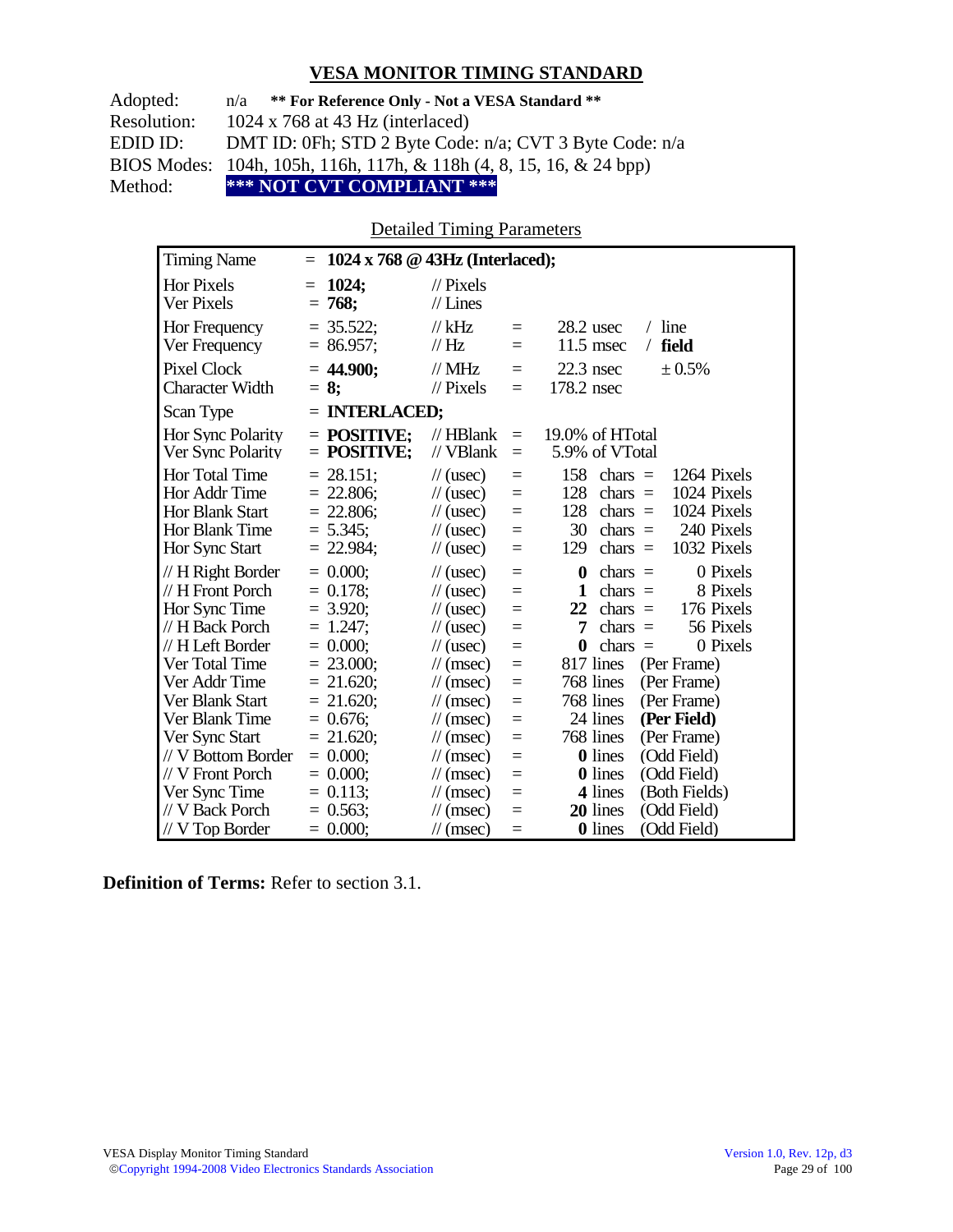Adopted: 9/10/91 (VESA #901101A)

Resolution: 1024 x 768 at 60 Hz (non-interlaced)

EDID ID: DMT ID: 10h; STD 2 Byte Code: (61, 40)h; CVT 3 Byte Code: n/a

BIOS Modes: 104h, 105h, 116h, 117h, & 118h (4, 8, 15, 16, & 24 bpp)

Method: **\*\*\* NOT CVT COMPLIANT \*\*\***

#### Detailed Timing Parameters

| <b>Timing Name</b>                                                                                   | $= 1024 \times 768 \text{ } \textcircled{a} 60 \text{Hz};$                  |                                                                                                                      |                                           |                                                                                                                                                                           |
|------------------------------------------------------------------------------------------------------|-----------------------------------------------------------------------------|----------------------------------------------------------------------------------------------------------------------|-------------------------------------------|---------------------------------------------------------------------------------------------------------------------------------------------------------------------------|
| <b>Hor Pixels</b><br>Ver Pixels                                                                      | 1024;<br>$=$<br>$= 768$                                                     | $\frac{1}{2}$ Pixels<br>$//$ Lines                                                                                   |                                           |                                                                                                                                                                           |
| Hor Frequency<br>Ver Frequency                                                                       | $= 48.363$ ;<br>$= 60.004$ ;                                                | $//$ kHz<br>$\mathcal{U}$ Hz                                                                                         | $\equiv$<br>$=$                           | $/$ line<br>$20.7$ usec<br>16.7 msec<br>frame<br>$\sqrt{2}$                                                                                                               |
| <b>Pixel Clock</b><br><b>Character Width</b>                                                         | $= 65.000;$<br>$= 8$ ;                                                      | $//$ MHz<br>$\frac{1}{2}$ Pixels                                                                                     | $\equiv$<br>$=$                           | $15.4$ nsec<br>$\pm 0.5\%$<br>123.1 nsec                                                                                                                                  |
| Scan Type                                                                                            | $=$ NONINTERLACED;                                                          |                                                                                                                      |                                           | // $H$ Phase $=$<br>5.1 %                                                                                                                                                 |
| Hor Sync Polarity<br>Ver Sync Polarity                                                               | $=$ <b>NEGATIVE;</b> // HBlank<br>$=$ <b>NEGATIVE;</b> // VBlank            |                                                                                                                      | $\equiv$<br>$\equiv$                      | 23.8% of HTotal<br>4.7% of VTotal                                                                                                                                         |
| <b>Hor Total Time</b><br>Hor Addr Time<br><b>Hor Blank Start</b><br>Hor Blank Time<br>Hor Sync Start | $= 20.677$ ;<br>$= 15.754$ ;<br>$= 15.754$ ;<br>$= 4.923$ ;<br>$= 16.123$ ; | $\frac{1}{2}$ (usec)<br>$\frac{1}{2}$ (usec)<br>$\frac{1}{2}$ (usec)<br>$\frac{1}{2}$ (usec)<br>$\frac{1}{2}$ (usec) | $\equiv$<br>$\equiv$<br>$=$<br>$=$<br>$=$ | 168<br>chars $=$<br>1344 Pixels<br>1024 Pixels<br>128<br>$chars =$<br>128<br>1024 Pixels<br>$chars =$<br>40<br>320 Pixels<br>$chars =$<br>131<br>1048 Pixels<br>$chars =$ |
| // H Right Border<br>// H Front Porch<br>Hor Sync Time<br>// H Back Porch<br>// H Left Border        | $= 0.000$<br>$= 0.369$ ;<br>$= 2.092$ ;<br>$= 2.462$ ;<br>$= 0.000;$        | $\frac{1}{2}$ (usec)<br>$\frac{1}{2}$ (usec)<br>$\frac{1}{2}$ (usec)<br>$\frac{1}{2}$ (usec)<br>$\frac{1}{2}$ (usec) | $=$<br>$=$<br>$=$<br>$=$<br>$=$           | 0 Pixels<br>$\bf{0}$<br>$chars =$<br>24 Pixels<br>3<br>$chars =$<br>136 Pixels<br>17<br>$chars =$<br>160 Pixels<br>20<br>$chars =$<br>chars $=$<br>0 Pixels<br>$\bf{0}$   |
| Ver Total Time<br>Ver Addr Time<br>Ver Blank Start<br>Ver Blank Time<br>Ver Sync Start               | $= 16.666$ ;<br>$= 15.880;$<br>$= 15.880;$<br>$= 0.786$ ;<br>$= 15.942;$    | $\mathcal{U}$ (msec)<br>$\mathcal{U}$ (msec)<br>$\mathcal{U}$ (msec)<br>$\mathcal{U}$ (msec)<br>$\mathcal{U}$ (msec) | $\equiv$<br>$=$<br>$=$<br>$=$<br>$=$      | 806 lines<br>$HT - (1.06xHA)$<br>768 lines<br>$= 3.98$<br>768 lines<br>38 lines<br>771 lines                                                                              |
| // V Bottom Border<br>// V Front Porch<br>Ver Sync Time<br>// V Back Porch<br>$//V$ Top Border       | $= 0.000;$<br>$= 0.062$ ;<br>$= 0.124$ ;<br>$= 0.600;$<br>$= 0.000;$        | $\mathcal{U}$ (msec)<br>$\mathcal{U}$ (msec)<br>$\mathcal{U}$ (msec)<br>$\mathcal{U}$ (msec)<br>$\mathcal{U}$ (msec) | $=$<br>$=$<br>$=$<br>$=$<br>$\equiv$      | <b>0</b> lines<br>3 lines<br><b>6</b> lines<br>29 lines<br>0 lines                                                                                                        |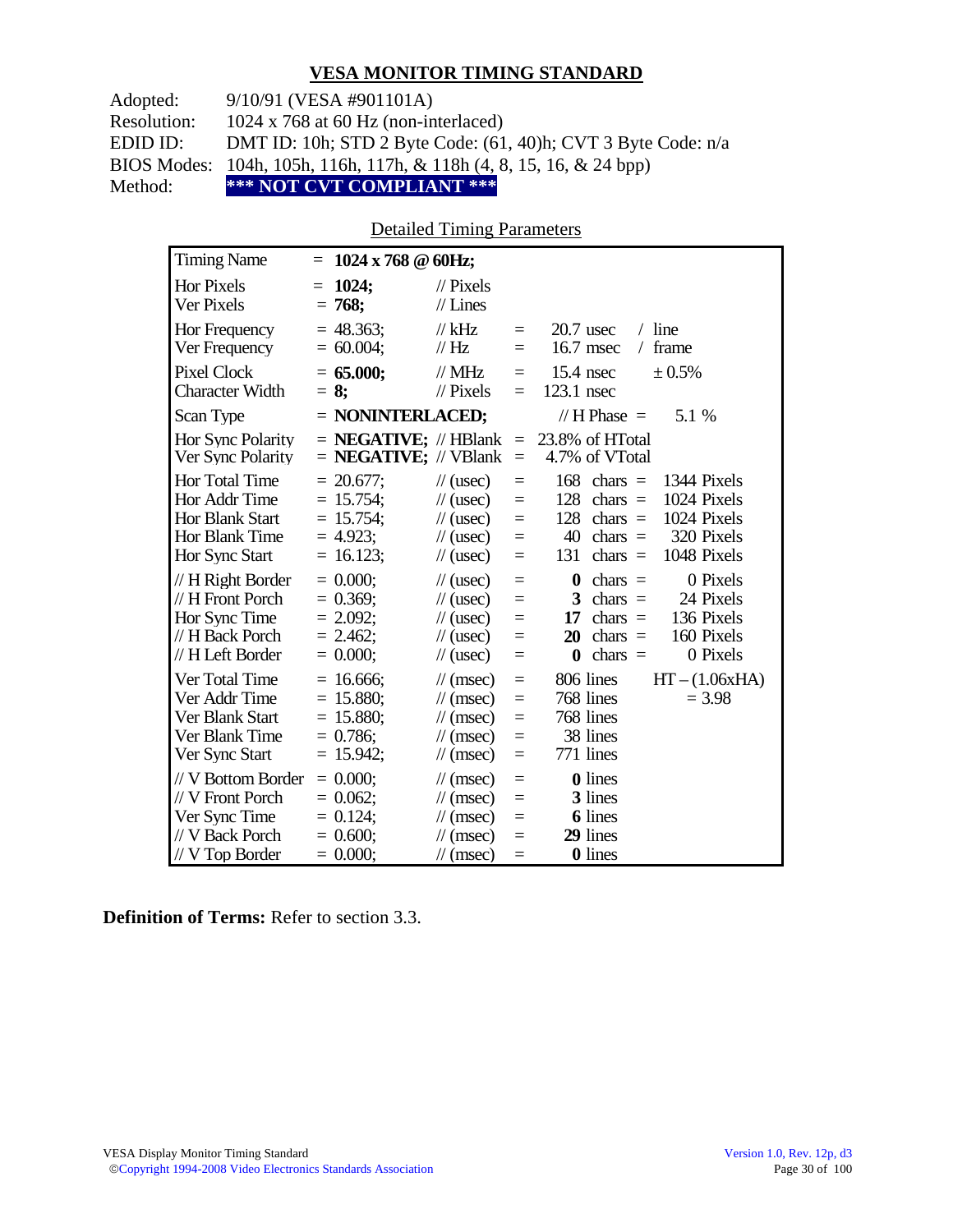Adopted: 8/9/91 (VESA #910801-2)

Resolution: 1024 x 768 at 70 Hz (non-interlaced)

EDID ID: DMT ID: 11h; STD 2 Byte Code: (61, 4A)h; CVT 3 Byte Code: n/a

BIOS Modes: 104h, 105h, 116h, 117h, & 118h (4, 8, 15, 16, & 24 bpp)

Method: **\*\*\* NOT CVT COMPLIANT \*\*\***

#### Detailed Timing Parameters

| <b>Timing Name</b>                                                                            | $= 1024 \times 768 \text{ @ } 70 \text{Hz};$                               |                                                                                                                                           |                                           |                                                                                                                                                                                 |
|-----------------------------------------------------------------------------------------------|----------------------------------------------------------------------------|-------------------------------------------------------------------------------------------------------------------------------------------|-------------------------------------------|---------------------------------------------------------------------------------------------------------------------------------------------------------------------------------|
| Hor Pixels<br>Ver Pixels                                                                      | 1024;<br>$=$<br>$= 768;$                                                   | $\mathcal{U}$ Pixels<br>$//$ Lines                                                                                                        |                                           |                                                                                                                                                                                 |
| Hor Frequency<br>Ver Frequency                                                                | $= 56.476$ ;<br>$= 70.069$ ;                                               | // $kHz$<br>$\frac{1}{1}$ Hz                                                                                                              | $=$<br>$=$                                | $/$ line<br>$17.7$ usec<br>14.3 msec<br>frame<br>$\sqrt{2}$                                                                                                                     |
| Pixel Clock<br><b>Character Width</b>                                                         | $= 75.000;$<br>$= 8$ ;                                                     | $\frac{1}{1}$ MHz<br>$\frac{1}{2}$ Pixels                                                                                                 | $\equiv$<br>$\equiv$                      | $13.3$ nsec<br>$\pm 0.5\%$<br>106.7 nsec                                                                                                                                        |
| Scan Type                                                                                     | $=$ NONINTERLACED;                                                         |                                                                                                                                           |                                           | // H Phase $=$<br>4.5 %                                                                                                                                                         |
| Hor Sync Polarity<br>Ver Sync Polarity                                                        | $=$ <b>NEGATIVE</b> ; // HBlank<br>$=$ <b>NEGATIVE</b> ; // VBlank         |                                                                                                                                           | $\equiv$<br>$\equiv$                      | 22.9% of HTotal<br>4.7% of VTotal                                                                                                                                               |
| <b>Hor Total Time</b><br>Hor Addr Time<br>Hor Blank Start<br>Hor Blank Time<br>Hor Sync Start | $= 17.707;$<br>$= 13.653$ ;<br>$= 13.653$ ;<br>$= 4.053$ ;<br>$= 13.973$ ; | $\frac{1}{2}$ (usec)<br>$\frac{1}{\sqrt{2}}$ (usec)<br>$\frac{1}{2}$ (usec)<br>$\frac{1}{2}$ (usec)<br>$\frac{1}{2}$ (usec)               | $=$<br>$=$<br>$=$<br>$\equiv$<br>$=$      | 166<br>1328 Pixels<br>$chars =$<br>1024 Pixels<br>128<br>$chars =$<br>1024 Pixels<br>128<br>$chars =$<br>304 Pixels<br>38<br>chars $=$<br>1048 Pixels<br>131<br>chars $=$       |
| // H Right Border<br>// H Front Porch<br>Hor Sync Time<br>// H Back Porch<br>// H Left Border | $= 0.000$ ;<br>$= 0.320$ ;<br>$= 1.813;$<br>$= 1.920$ ;<br>$= 0.000;$      | $\frac{1}{2}$ (usec)<br>$\frac{1}{2}$ (usec)<br>$\frac{1}{2}$ (usec)<br>$\frac{1}{2}$ (usec)<br>$\frac{1}{2}$ (usec)                      | $=$<br>$=$<br>$=$<br>$\equiv$<br>$\equiv$ | 0 Pixels<br>$\boldsymbol{0}$<br>$chars =$<br>24 Pixels<br>$chars =$<br>3<br>136 Pixels<br>17<br>$chars =$<br>144 Pixels<br>18<br>chars $=$<br>0 Pixels<br>chars $=$<br>$\bf{0}$ |
| Ver Total Time<br>Ver Addr Time<br>Ver Blank Start<br>Ver Blank Time<br>Ver Sync Start        | $= 14.272$ ;<br>$= 13.599$ ;<br>$= 13.599$ ;<br>$= 0.673$ ;<br>$= 13.652;$ | $\frac{1}{\sqrt{2}}$ (msec)<br>$\mathcal{U}$ (msec)<br>$\mathcal{U}$ (msec)<br>$\frac{1}{\sqrt{2}}$ (msec)<br>$\frac{1}{\sqrt{2}}$ (msec) | $\equiv$<br>$=$<br>$=$<br>$=$<br>$\equiv$ | 806 lines<br>$HT - (1.06xHA)$<br>768 lines<br>$= 3.23$<br>768 lines<br>38 lines<br>771 lines                                                                                    |
| // V Bottom Border<br>// V Front Porch<br>Ver Sync Time<br>// V Back Porch<br>// V Top Border | $= 0.000$ ;<br>$= 0.053$ ;<br>$= 0.106$ ;<br>$= 0.513$ ;<br>$= 0.000;$     | $\mathcal{U}$ (msec)<br>$\mathcal{U}$ (msec)<br>$\mathcal{U}$ (msec)<br>$\frac{1}{\sqrt{2}}$ (msec)<br>$\frac{1}{\pi}$ (msec)             | $=$<br>$\equiv$<br>$=$<br>$=$<br>$=$      | <b>0</b> lines<br>3 lines<br><b>6</b> lines<br>29 lines<br><b>0</b> lines                                                                                                       |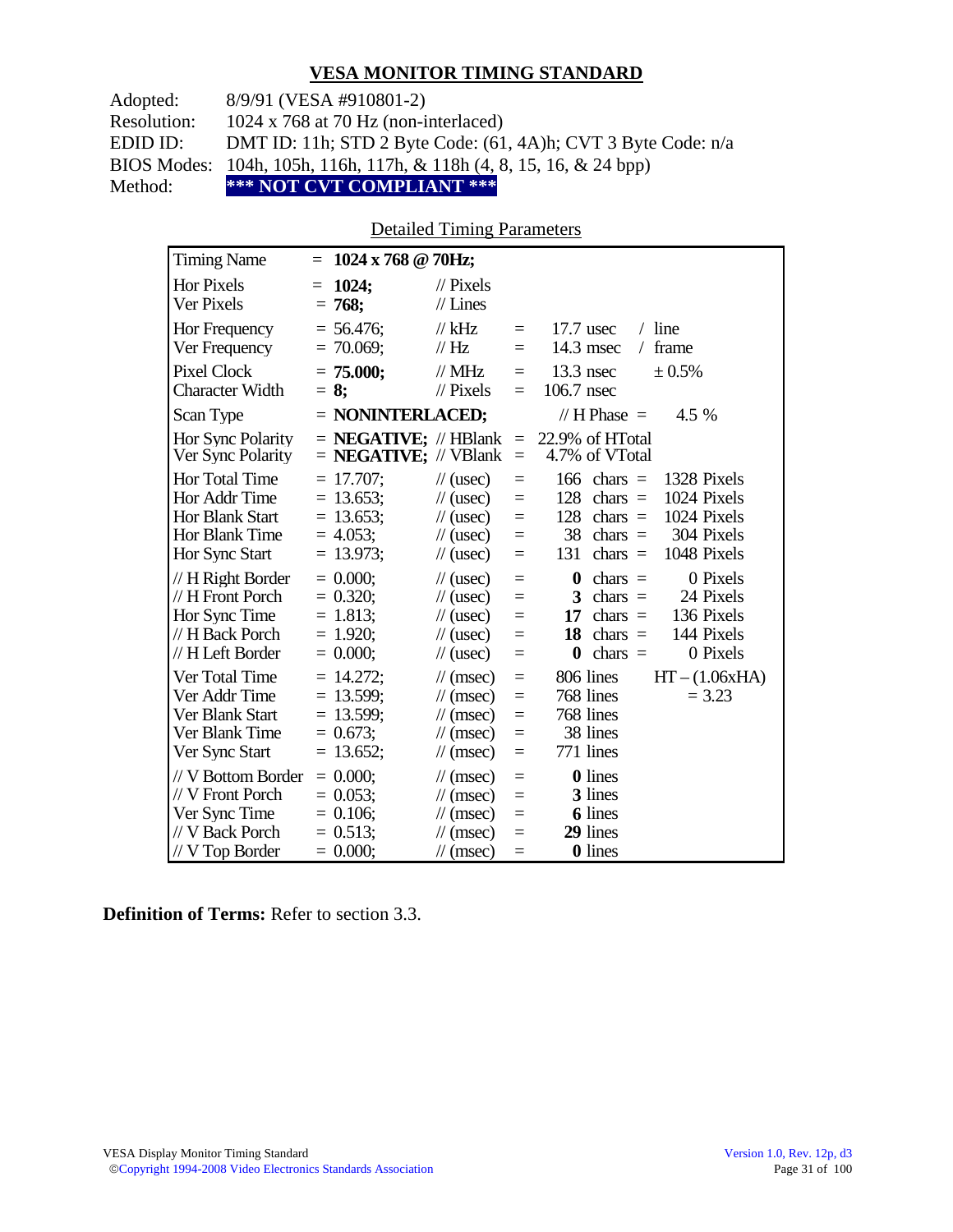| Adopted:    | 10/4/93                                                                        |
|-------------|--------------------------------------------------------------------------------|
| Resolution: | 1024 x 768 at 75 Hz (non-interlaced)                                           |
| EDID ID:    | DMT ID: 12h; STD 2 Byte Code: $(61, 4F)$ h; CVT 3 Byte Code: $n/a$             |
|             | BIOS Modes: 104h, 105h, 116h, 117h, & 118h $(4, 8, 15, 16, \& 24 \text{ bpp})$ |
| Method:     | *** NOT CVT COMPLIANT ***                                                      |

#### Detailed Timing Parameters

| <b>Timing Name</b>                                                                            | $1024 \times 768$ @ 75Hz;<br>$=$                                           |                                                                                                                      |                                 |                                                                                                                                                                     |
|-----------------------------------------------------------------------------------------------|----------------------------------------------------------------------------|----------------------------------------------------------------------------------------------------------------------|---------------------------------|---------------------------------------------------------------------------------------------------------------------------------------------------------------------|
| <b>Hor Pixels</b><br><b>Ver Pixels</b>                                                        | 1024;<br>$=$<br>$= 768;$                                                   | $\frac{1}{2}$ Pixels<br>$//$ Lines                                                                                   |                                 |                                                                                                                                                                     |
| Hor Frequency<br>Ver Frequency                                                                | $= 60.023$ ;<br>$= 75.029$ ;                                               | $//$ kHz<br>// Hz                                                                                                    | $=$<br>$=$                      | $16.7$ usec<br>$/$ line<br>$13.3$ msec<br>frame<br>$\sqrt{2}$                                                                                                       |
| <b>Pixel Clock</b><br><b>Character Width</b>                                                  | $= 78.750$ ;<br>$= 8$ ;                                                    | $//$ MHz<br>$\frac{1}{2}$ Pixels                                                                                     | $=$<br>$=$                      | $12.7$ nsec<br>± 0.5%<br>$101.6$ nsec                                                                                                                               |
| Scan Type                                                                                     | $=$ NONINTERLACED;                                                         |                                                                                                                      |                                 | // H Phase $=$<br>6.1 \%                                                                                                                                            |
| Hor Sync Polarity<br>Ver Sync Polarity                                                        | $=$ POSITIVE:<br>$=$ POSITIVE:                                             | $//$ HBlank<br>// VBlank                                                                                             | $\equiv$<br>$\equiv$            | 22.0% of HTotal<br>4.0% of VTotal                                                                                                                                   |
| Hor Total Time<br>Hor Addr Time<br><b>Hor Blank Start</b><br>Hor Blank Time<br>Hor Sync Start | $= 16.660$ ;<br>$= 13.003$ ;<br>$= 13.003$ ;<br>$= 3.657$ ;<br>$= 13.206;$ | $\frac{1}{2}$ (usec)<br>$\frac{1}{2}$ (usec)<br>$\frac{1}{2}$ (usec)<br>$\frac{1}{2}$ (usec)<br>$\frac{1}{2}$ (usec) | $=$<br>$=$<br>$=$<br>$=$<br>$=$ | $164$ chars =<br>1312 Pixels<br>1024 Pixels<br>128<br>chars $=$<br>1024 Pixels<br>128<br>$chars =$<br>288 Pixels<br>$36$ chars =<br>130<br>chars $=$<br>1040 Pixels |
| // H Right Border<br>// H Front Porch                                                         | $= 0.000;$<br>$= 0.203$ ;                                                  | $\frac{1}{2}$ (usec)<br>$\frac{1}{2}$ (usec)                                                                         | $=$<br>$=$                      | 0 Pixels<br>0<br>$chars =$<br>$\overline{2}$<br>16 Pixels<br>$chars =$                                                                                              |
| Hor Sync Time                                                                                 | $= 1.219$ ;                                                                | $\frac{1}{2}$ (usec)                                                                                                 | $=$                             | 12<br>96 Pixels<br>$chars =$                                                                                                                                        |
| // H Back Porch<br>// H Left Border                                                           | $= 2.235$ ;<br>$= 0.000$                                                   | $\frac{1}{2}$ (usec)<br>$\frac{1}{2}$ (usec)                                                                         | $=$<br>$=$                      | 22<br>176 Pixels<br>chars $=$<br>chars $=$<br>0 Pixels<br>$\bf{0}$                                                                                                  |
| Ver Total Time                                                                                | $= 13.328$ ;                                                               | $\mathcal{U}$ (msec)                                                                                                 | $=$                             | 800 lines<br>$HT - (1.06xHA)$                                                                                                                                       |
| Ver Addr Time                                                                                 | $= 12.795$ ;                                                               | $\frac{1}{\sqrt{2}}$ (msec)                                                                                          | $=$                             | 768 lines<br>$= 2.88$                                                                                                                                               |
| Ver Blank Start                                                                               | $= 12.795$ ;                                                               | $\frac{1}{\sqrt{2}}$ (msec)                                                                                          | $=$                             | 768 lines                                                                                                                                                           |
| Ver Blank Time                                                                                | $= 0.533;$                                                                 | $\mathcal{U}$ (msec)                                                                                                 | $=$                             | 32 lines                                                                                                                                                            |
| Ver Sync Start<br>// V Bottom Border                                                          | $= 12.812;$<br>$= 0.000;$                                                  | $\mathcal{U}$ (msec)<br>$\mathcal{U}$ (msec)                                                                         | $=$<br>$=$                      | 769 lines<br>0 lines                                                                                                                                                |
| // V Front Porch                                                                              | $= 0.017$ ;                                                                | $\mathcal{U}$ (msec)                                                                                                 | $=$                             | 1 lines                                                                                                                                                             |
| Ver Sync Time                                                                                 | $= 0.050$ ;                                                                | $\frac{1}{\sqrt{2}}$ (msec)                                                                                          | $=$                             | 3 lines                                                                                                                                                             |
| // V Back Porch                                                                               | $= 0.466$ ;                                                                | $\mathcal{U}$ (msec)                                                                                                 | $=$                             | 28 lines                                                                                                                                                            |
| // V Top Border                                                                               | $= 0.000$                                                                  | $\frac{1}{\sqrt{2}}$ (msec)                                                                                          | $=$                             | 0 lines                                                                                                                                                             |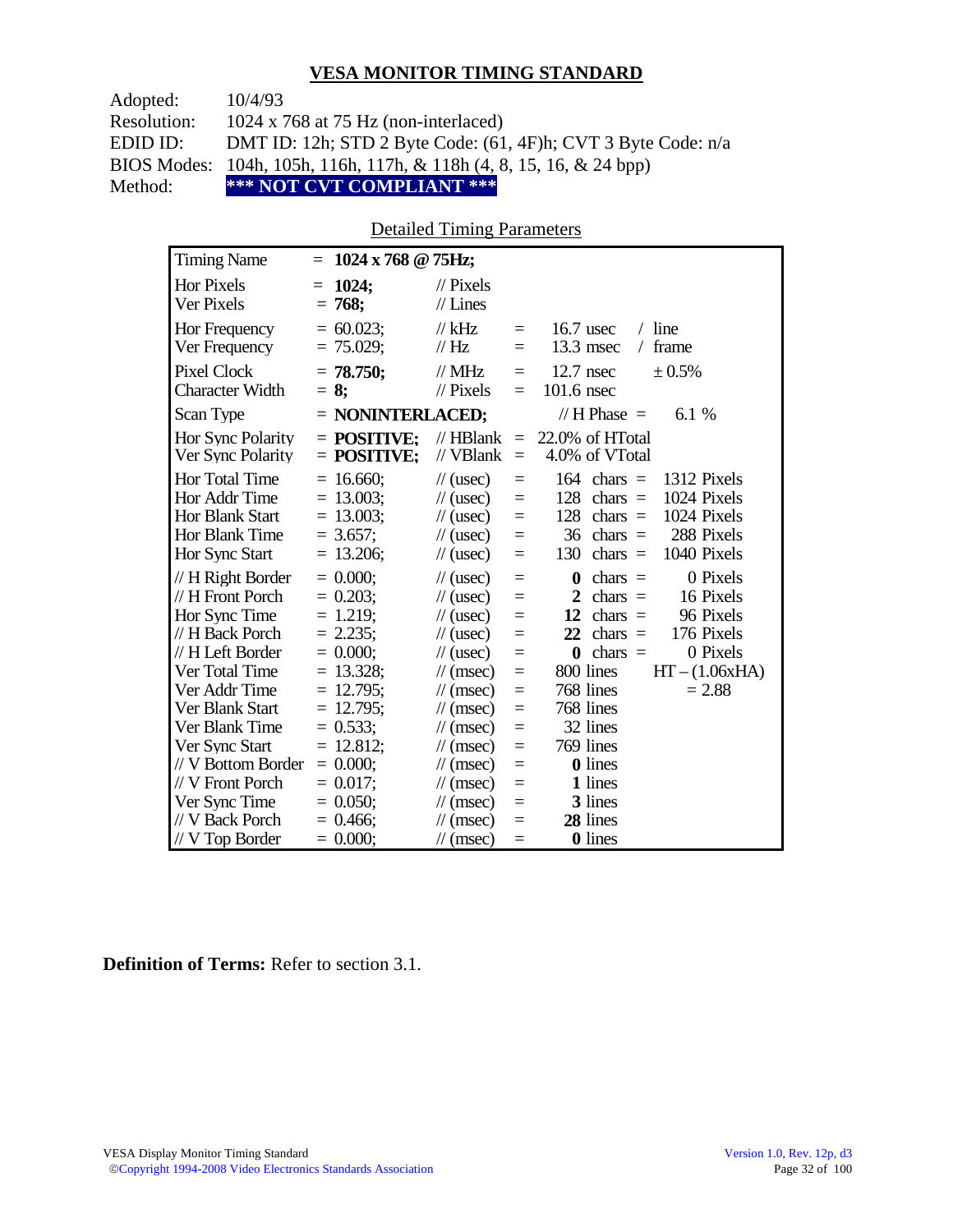Adopted: 3/1/96

Resolution: 1024 x 768 at 85 Hz (non-interlaced)

EDID ID: DMT ID: 13h; STD 2 Byte Code: (61, 59)h; CVT 3 Byte Code: n/a<br>Method: \*\*\* NOT CVT COMPLIANT \*\*\*

**\*\*\* NOT CVT COMPLIANT \*\*\*** 

## Detailed Timing Parameters

| <b>Timing Name</b>                                                                                   | $1024 \times 768$ @ 85Hz;<br>$=$                                            |                                                                                                                                                                                                                                                                                                                                             |
|------------------------------------------------------------------------------------------------------|-----------------------------------------------------------------------------|---------------------------------------------------------------------------------------------------------------------------------------------------------------------------------------------------------------------------------------------------------------------------------------------------------------------------------------------|
| <b>Hor Pixels</b><br><b>Ver Pixels</b>                                                               | 1024;<br>$=$<br>$= 768;$                                                    | $\frac{1}{2}$ Pixels<br>$//$ Lines                                                                                                                                                                                                                                                                                                          |
| Hor Frequency<br>Ver Frequency                                                                       | $= 68.677$ ;<br>$= 84.997$ ;                                                | $//$ kHz<br>$/$ line<br>$14.6$ usec<br>$\equiv$<br>//Hz<br>$11.8$ msec<br>frame<br>$\sqrt{2}$<br>$\equiv$                                                                                                                                                                                                                                   |
| <b>Pixel Clock</b><br><b>Character Width</b>                                                         | $= 94.500$ ;<br>$= 8$ ;                                                     | $//$ MHz<br>$10.6$ nsec<br>± 0.5%<br>$\equiv$<br>// Pixels<br>84.7 nsec<br>$\equiv$                                                                                                                                                                                                                                                         |
| Scan Type                                                                                            | $=$ NONINTERLACED;                                                          | // H Phase $=$<br>5.8 %                                                                                                                                                                                                                                                                                                                     |
| Hor Sync Polarity<br>Ver Sync Polarity                                                               | $=$ POSITIVE:<br>$=$ POSITIVE;                                              | $\mathcal{U}$ HBlank<br>25.6% of HTotal<br>$\equiv$<br>5.0% of VTotal<br>// VBlank<br>$\equiv$                                                                                                                                                                                                                                              |
| <b>Hor Total Time</b><br>Hor Addr Time<br><b>Hor Blank Start</b><br>Hor Blank Time<br>Hor Sync Start | $= 14.561$ ;<br>$= 10.836$ ;<br>$= 10.836$ ;<br>$= 3.725$ ;<br>$= 11.344$ ; | 172<br>$chars =$<br>1376 Pixels<br>$\frac{1}{2}$ (usec)<br>$=$<br>128<br>$chars =$<br>1024 Pixels<br>$\frac{1}{2}$ (usec)<br>$=$<br>128<br>1024 Pixels<br>$chars =$<br>$\frac{1}{\sqrt{2}}$ (usec)<br>$=$<br>$chars =$<br>352 Pixels<br>44<br>$\frac{1}{2}$ (usec)<br>$=$<br>$chars =$<br>1072 Pixels<br>134<br>$\frac{1}{2}$ (usec)<br>$=$ |
| // H Right Border<br>// H Front Porch<br>Hor Sync Time<br>// H Back Porch<br>// H Left Border        | $= 0.000$<br>$= 0.508$ ;<br>$= 1.016$ ;<br>$= 2.201$ ;<br>$= 0.000;$        | 0 Pixels<br>$chars =$<br>$\frac{1}{2}$ (usec)<br>0<br>$=$<br>48 Pixels<br>$chars =$<br>$\frac{1}{2}$ (usec)<br>6<br>$=$<br>96 Pixels<br>12<br>$\frac{1}{2}$ (usec)<br>$chars =$<br>$=$<br>208 Pixels<br>26<br>$chars =$<br>$\frac{1}{2}$ (usec)<br>$=$<br>chars $=$<br>0 Pixels<br>$\frac{1}{2}$ (usec)<br>$\bf{0}$<br>$=$                  |
| Ver Total Time<br>Ver Addr Time<br>Ver Blank Start<br>Ver Blank Time<br>Ver Sync Start               | $= 11.765$ ;<br>$= 11.183;$<br>$= 11.183$ ;<br>$= 0.582;$<br>$= 11.197$ ;   | 808 lines<br>$HT - (1.06xHA)$<br>$\mathcal{U}$ (msec)<br>$=$<br>768 lines<br>$= 3.07$<br>$\mathcal{U}$ (msec)<br>$=$<br>768 lines<br>$\mathcal{U}$ (msec)<br>$=$<br>40 lines<br>$\mathcal{U}$ (msec)<br>$=$<br>769 lines<br>$\mathcal{U}$ (msec)<br>$=$                                                                                     |
| // V Bottom Border<br>// V Front Porch<br>Ver Sync Time<br>// V Back Porch<br>$//$ V Top Border      | $= 0.000;$<br>$= 0.015$ ;<br>$= 0.044$ ;<br>$= 0.524$ ;<br>$= 0.000;$       | <b>0</b> lines<br>$\mathcal{U}$ (msec)<br>$=$<br>1 lines<br>$\mathcal{U}$ (msec)<br>$=$<br>3 lines<br>$\mathcal{U}$ (msec)<br>$=$<br>36 lines<br>$\mathcal{U}$ (msec)<br>$=$<br>0 lines<br>$\mathcal{U}$ (msec)<br>$=$                                                                                                                      |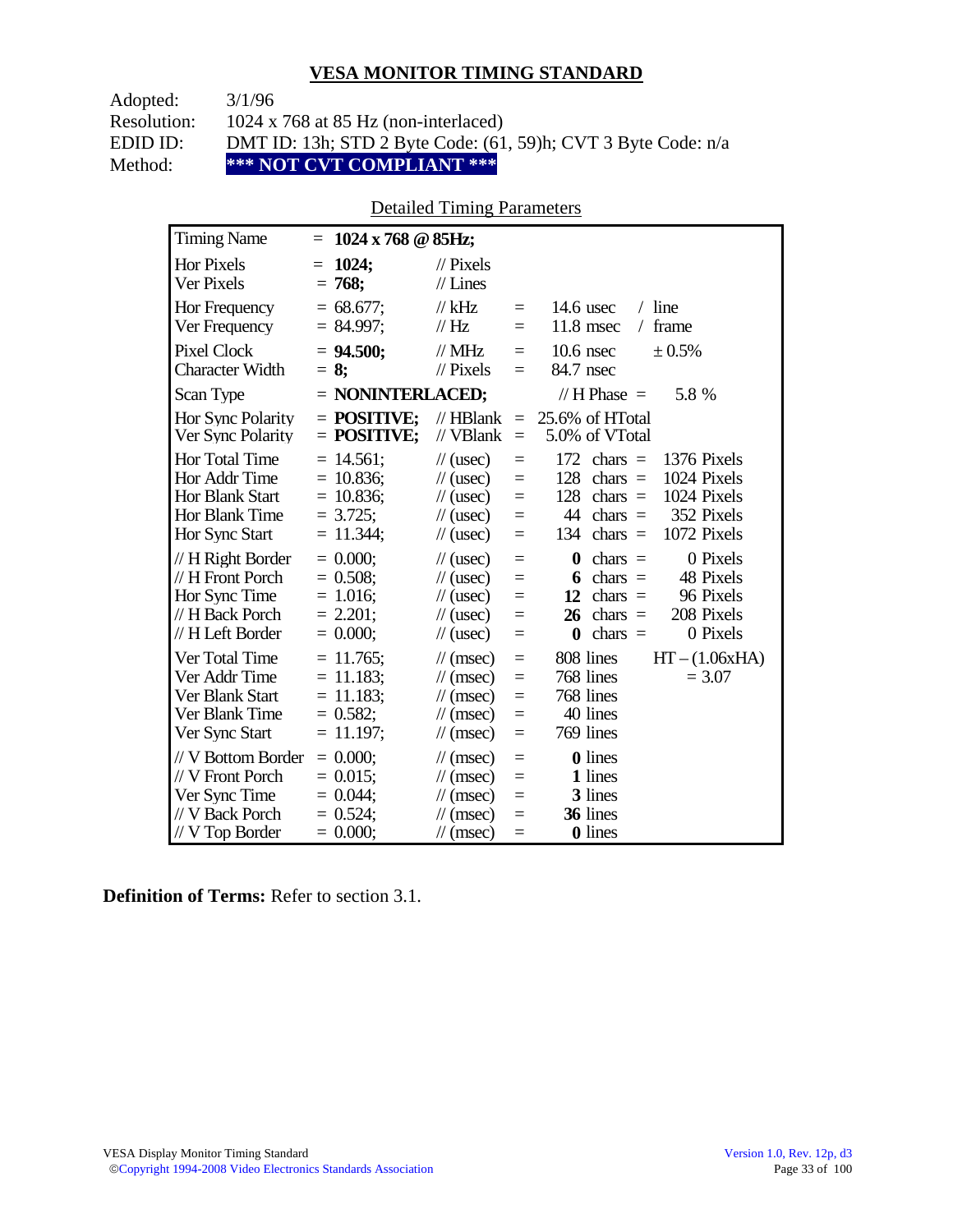Adopted: 5/1/07 Resolution: 1024 x 768 at 120 Hz (non-interlaced) REDUCED BLANKING EDID ID: DMT ID: 14h; STD 2 Byte Code: n/a; CVT 3 Byte Code: n/a<br>Method: Generated using CVT (Reduced Blanking) Formula Generated using CVT (Reduced Blanking) Formula

Detailed Timing Parameters

| <b>Timing Name</b>                                                                                   | $\equiv$                                                                 |                                                                                                                                                                       | 1024 x 768 @ 120Hz CVT (Reduced Blanking);                                                                                                                                   |
|------------------------------------------------------------------------------------------------------|--------------------------------------------------------------------------|-----------------------------------------------------------------------------------------------------------------------------------------------------------------------|------------------------------------------------------------------------------------------------------------------------------------------------------------------------------|
| <b>Hor Pixels</b><br>Ver Pixels                                                                      | 1024;<br>$=$<br>$= 768;$                                                 | $\frac{1}{2}$ Pixels<br>$//$ Lines                                                                                                                                    |                                                                                                                                                                              |
| Hor Frequency<br>Ver Frequency                                                                       | $= 97.551$ ;<br>$= 119.989;$                                             | $//$ kHz<br>$=$<br>// Hz<br>$=$                                                                                                                                       | $/$ line<br>$10.3$ usec<br>frame<br>8.3 msec<br>$\sqrt{2}$                                                                                                                   |
| <b>Pixel Clock</b><br><b>Character Width</b>                                                         | $= 115.500;$<br>$= 8:$                                                   | $\frac{1}{2}$ MHz<br>Ξ<br>$//$ Pixels<br>$=$                                                                                                                          | 8.7 nsec<br>± 0.5%<br>$69.3$ nsec                                                                                                                                            |
| Scan Type                                                                                            | $=$ NONINTERLACED;                                                       |                                                                                                                                                                       | // $H$ Phase $=$<br>1.4 %                                                                                                                                                    |
| Hor Sync Polarity<br>Ver Sync Polarity                                                               | $=$ POSITIVE;<br>$=$ NEGATIVE                                            | $//$ HBlank<br>$=$<br>// VBlank<br>$=$                                                                                                                                | 13.5% of HTotal<br>5.5% of VTotal                                                                                                                                            |
| Hor Total Time<br>Hor Addr Time<br><b>Hor Blank Start</b><br><b>Hor Blank Time</b><br>Hor Sync Start | $= 10.251$ ;<br>$= 8.866$ ;<br>$= 8.866$ ;<br>$= 1.385$ ;<br>$= 9.281$ ; | $\frac{1}{2}$ (usec)<br>$=$<br>$\frac{1}{2}$ (usec)<br>$=$<br>$\frac{1}{2}$ (usec)<br>$=$<br>$\frac{1}{2}$ (usec)<br>$=$<br>$\frac{1}{2}$ (usec)<br>$=$               | 148<br>chars $=$<br>1184 Pixels<br>1024 Pixels<br>128<br>chars $=$<br>1024 Pixels<br>128<br>chars $=$<br>20<br>160 Pixels<br>chars $=$<br>1072 Pixels<br>134<br>$chars =$    |
| // H Right Border<br>// H Front Porch<br>Hor Sync Time<br>// H Back Porch<br>// H Left Border        | $= 0.000$<br>$= 0.416$ ;<br>$= 0.277$ ;<br>$= 0.693$ ;<br>$= 0.000;$     | $\frac{1}{2}$ (usec)<br>$=$<br>$\frac{1}{2}$ (usec)<br>$=$<br>$\frac{1}{2}$ (usec)<br>$=$<br>$\frac{1}{2}$ (usec)<br>$=$<br>$\frac{1}{2}$ (usec)<br>$=$               | 0 Pixels<br>$\boldsymbol{0}$<br>chars $=$<br>chars $=$<br>48 Pixels<br>6<br>chars $=$<br>32 Pixels<br>4<br>80 Pixels<br>10<br>chars $=$<br>chars $=$<br>0 Pixels<br>$\bf{0}$ |
| Ver Total Time<br>Ver Addr Time<br>Ver Blank Start<br>Ver Blank Time<br>Ver Sync Start               | $= 8.334;$<br>$= 7.873$ ;<br>$= 7.873$ ;<br>$= 0.461$ :<br>$= 7.904$ ;   | $\frac{1}{\sqrt{2}}$ (msec)<br>$=$<br>$\frac{1}{\sqrt{2}}$ (msec)<br>$=$<br>$\mathcal{U}$ (msec)<br>$=$<br>$\mathcal{U}$ (msec)<br>$=$<br>$\mathcal{U}$ (msec)<br>$=$ | $HT - (1.06xHA)$<br>813 lines<br>768 lines<br>$= 0.85$<br>768 lines<br>45 lines<br>771 lines                                                                                 |
| // V Bottom Border<br>// V Front Porch<br>Ver Sync Time<br>// V Back Porch<br>// V Top Border        | $= 0.000;$<br>$= 0.031$ :<br>$= 0.041$ ;<br>$= 0.390;$<br>$= 0.000;$     | $\mathcal{U}$ (msec)<br>$=$<br>$\mathcal{U}$ (msec)<br>$=$<br>$\mathcal{U}$ (msec)<br>$=$<br>$\frac{1}{\sqrt{2}}$ (msec)<br>$=$<br>$\mathcal{U}$ (msec)               | <b>0</b> lines<br>3 lines<br>4 lines<br>38 lines<br>0 lines                                                                                                                  |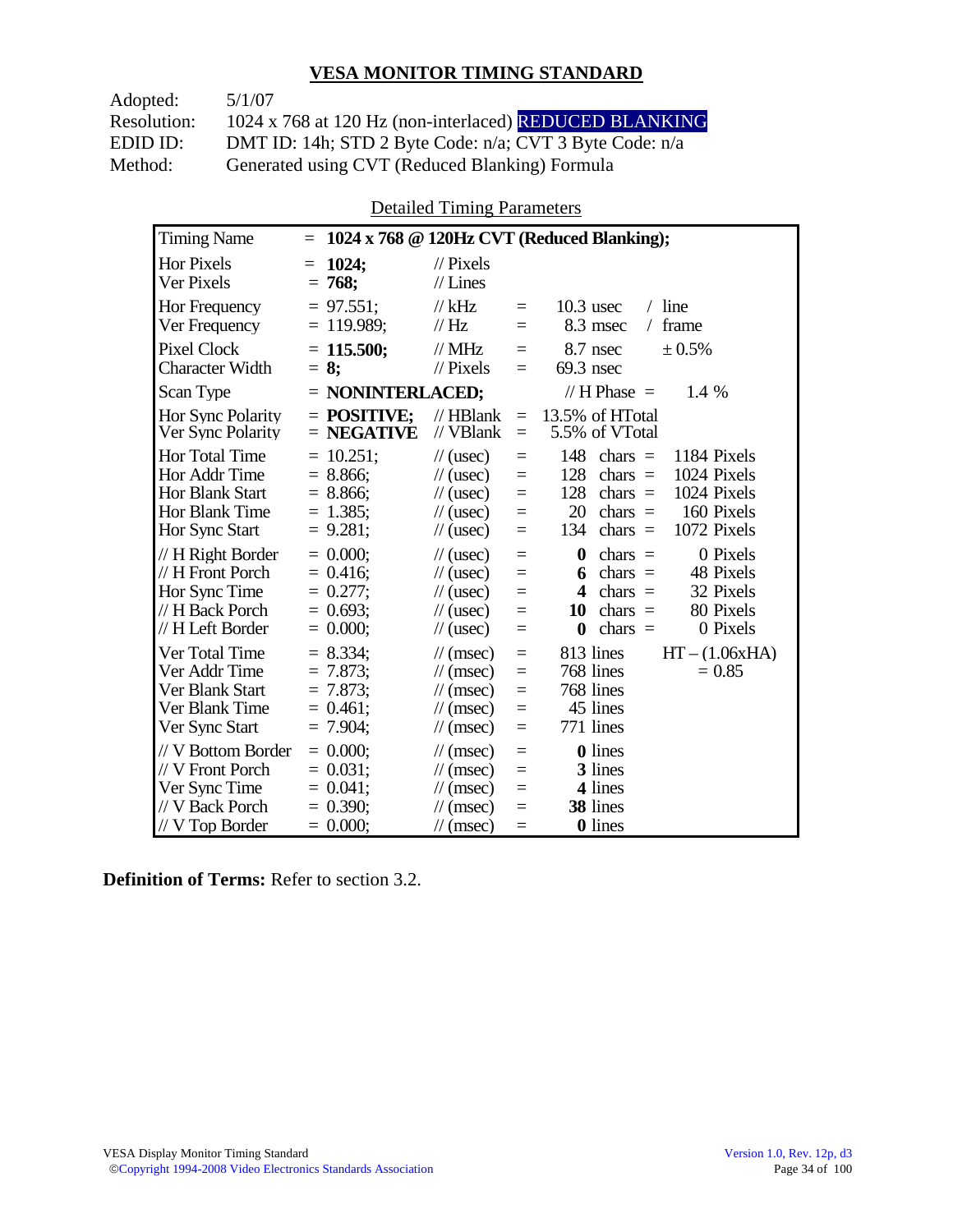Adopted: 3/1/96

Resolution: 1152 x 864 at 75 Hz (non-interlaced)

EDID ID: DMT ID: 15h; STD 2 Byte Code: (71, 4F)h; CVT 3 Byte Code: n/a<br>Method: \*\*\* NOT CVT COMPLIANT \*\*\*

\*\*\* NOT CVT COMPLIANT \*\*\*

## Detailed Timing Parameters

| <b>Timing Name</b>                                                                              | $= 1152 \times 864 \text{ } \textcircled{g}$ 75Hz;                         |                                                                                                                      |                                      |                                                                                                                                                                         |
|-------------------------------------------------------------------------------------------------|----------------------------------------------------------------------------|----------------------------------------------------------------------------------------------------------------------|--------------------------------------|-------------------------------------------------------------------------------------------------------------------------------------------------------------------------|
| <b>Hor Pixels</b><br>Ver Pixels                                                                 | 1152;<br>$=$<br>$= 864;$                                                   | $\mathcal{U}$ Pixels<br>$//$ Lines                                                                                   |                                      |                                                                                                                                                                         |
| Hor Frequency<br>Ver Frequency                                                                  | $= 67.500;$<br>$= 75.000;$                                                 | $//$ kHz<br>$\frac{1}{1}$ Hz                                                                                         | $\equiv$<br>$\equiv$                 | $/$ line<br>$14.8$ usec<br>13.3 msec<br>frame<br>$\sqrt{2}$                                                                                                             |
| <b>Pixel Clock</b><br><b>Character Width</b>                                                    | $= 108.000;$<br>$= 8$ ;                                                    | $//$ MHz<br>$//$ Pixels                                                                                              | $\equiv$<br>$=$                      | 9.3 nsec<br>$\pm 0.5\%$<br>74.1 nsec                                                                                                                                    |
| Scan Type                                                                                       | = NONINTERLACED;                                                           |                                                                                                                      |                                      | // H Phase $=$<br>6.0 %                                                                                                                                                 |
| Hor Sync Polarity<br>Ver Sync Polarity                                                          | $=$ POSITIVE:<br>$=$ POSITIVE;                                             | $//$ HBlank<br>// VBlank                                                                                             | $\equiv$<br>$\equiv$                 | 28.0% of HTotal<br>4.0% of VTotal                                                                                                                                       |
| Hor Total Time<br>Hor Addr Time<br>Hor Blank Start<br>Hor Blank Time<br>Hor Sync Start          | $= 14.815$ ;<br>$= 10.667$ ;<br>$= 10.667$ ;<br>$= 4.148$ ;<br>$= 11.259;$ | $\frac{1}{2}$ (usec)<br>$\frac{1}{2}$ (usec)<br>$\frac{1}{2}$ (usec)<br>$\frac{1}{2}$ (usec)<br>$\frac{1}{2}$ (usec) | $=$<br>$=$<br>$=$<br>$=$<br>$=$      | 200<br>1600 Pixels<br>$chars =$<br>1152 Pixels<br>144 chars $=$<br>1152 Pixels<br>144 chars $=$<br>$56$ chars =<br>448 Pixels<br>152<br>chars $=$<br>1216 Pixels        |
| $// H$ Right Border<br>// H Front Porch<br>Hor Sync Time<br>// H Back Porch<br>// H Left Border | $= 0.000;$<br>$= 0.593$ ;<br>$= 1.185$ ;<br>$= 2.370$ ;<br>$= 0.000$ ;     | $\frac{1}{2}$ (usec)<br>$\frac{1}{2}$ (usec)<br>$\frac{1}{2}$ (usec)<br>$\frac{1}{2}$ (usec)<br>$\frac{1}{2}$ (usec) | $=$<br>$=$<br>$=$<br>$=$<br>$=$      | 0 Pixels<br>$chars =$<br>$\bf{0}$<br>$chars =$<br>64 Pixels<br>8<br>128 Pixels<br>16<br>$chars =$<br>256 Pixels<br>32<br>$chars =$<br>$\bf{0}$<br>chars $=$<br>0 Pixels |
| Ver Total Time<br>Ver Addr Time<br>Ver Blank Start<br>Ver Blank Time<br>Ver Sync Start          | $= 13.333$ ;<br>$= 12.800;$<br>$= 12.800;$<br>$= 0.533$ ;<br>$= 12.815$ ;  | $\mathcal{U}$ (msec)<br>$\mathcal{U}$ (msec)<br>$\mathcal{U}$ (msec)<br>$\mathcal{U}$ (msec)<br>$\mathcal{U}$ (msec) | $=$<br>$=$<br>$=$<br>$=$<br>$=$      | $HT - (1.06xHA)$<br>900 lines<br>864 lines<br>$= 3.51$<br>864 lines<br>36 lines<br>865 lines                                                                            |
| // V Bottom Border<br>// V Front Porch<br>Ver Sync Time<br>// V Back Porch<br>$//V$ Top Border  | $= 0.000;$<br>$= 0.015$ ;<br>$= 0.044$ ;<br>$= 0.474$ ;<br>$= 0.000;$      | $\mathcal{U}$ (msec)<br>$\mathcal{U}$ (msec)<br>$\mathcal{U}$ (msec)<br>$\mathcal{U}$ (msec)<br>$\mathcal{U}$ (msec) | $=$<br>$=$<br>$=$<br>$=$<br>$\equiv$ | 0 lines<br>1 lines<br>3 lines<br>32 lines<br>0 lines                                                                                                                    |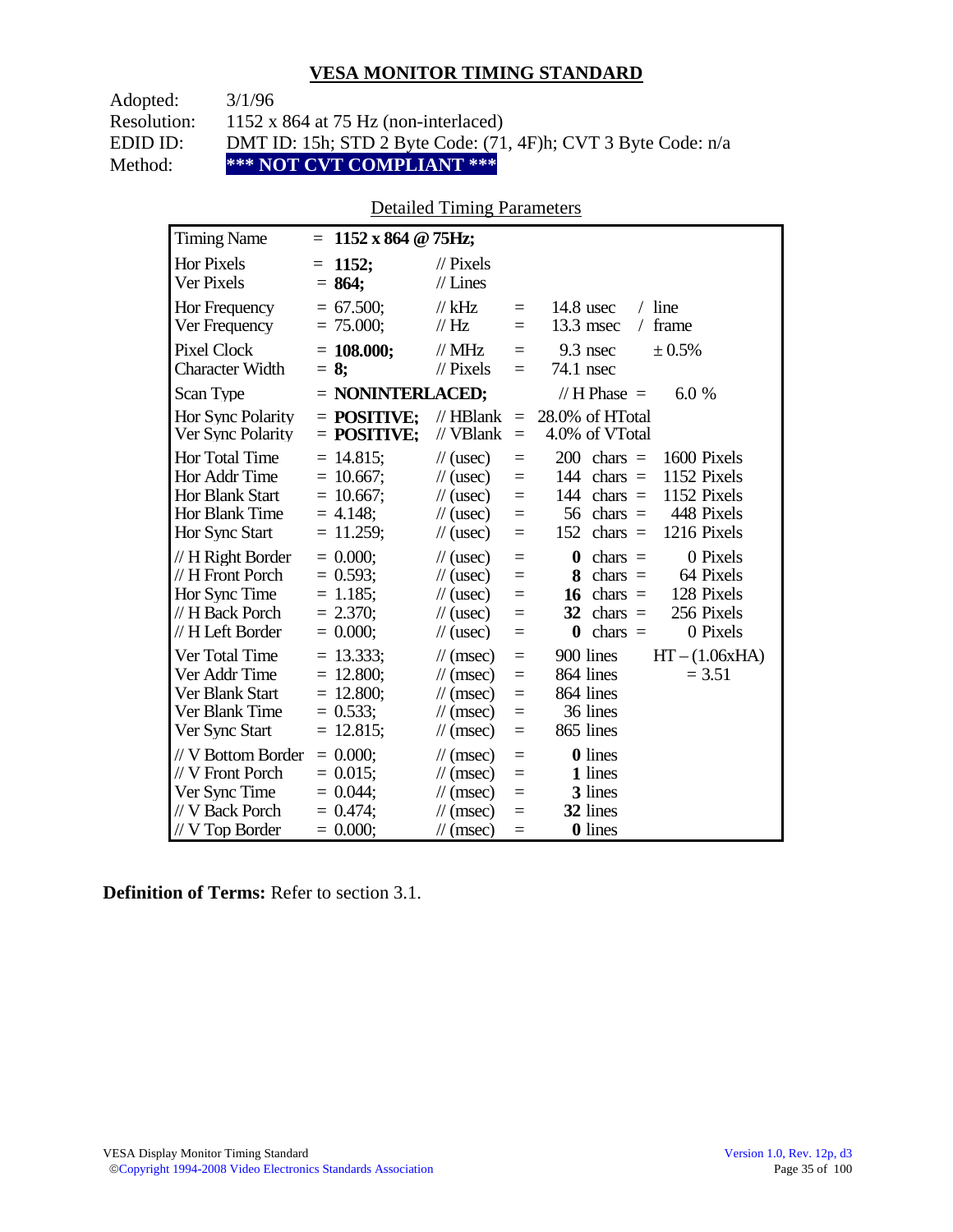| Proposed:          | 10/16/08                                                     |  |  |  |  |
|--------------------|--------------------------------------------------------------|--|--|--|--|
| Adopted:           | <b>TBD</b>                                                   |  |  |  |  |
| <b>Resolution:</b> | $1280 \times 720$ at 60 Hz (non-interlaced)                  |  |  |  |  |
| EDID ID:           | DMT ID: 55h; STD 2 Byte Code: 81h, C0h; CVT 3 Byte Code: n/a |  |  |  |  |
| Method:            | *** NOT CVT COMPLIANT ***                                    |  |  |  |  |
|                    | $\cdots$                                                     |  |  |  |  |

Per CEA-861 --- 720p (Code 4) Timing Definitions

Detailed Timing Parameters

| <b>Timing Name</b>                                                                                              | $=$                                                                                | $1280 \times 720 \& 60$ Hz;                                                                                                                                                                                                                                                                                                                                                                       |
|-----------------------------------------------------------------------------------------------------------------|------------------------------------------------------------------------------------|---------------------------------------------------------------------------------------------------------------------------------------------------------------------------------------------------------------------------------------------------------------------------------------------------------------------------------------------------------------------------------------------------|
| <b>Hor Pixels</b><br>Ver Pixels                                                                                 | 1280;<br>$=$<br>$= 720;$                                                           | $\mathcal{U}$ Pixels<br>$//$ Lines                                                                                                                                                                                                                                                                                                                                                                |
| Hor Frequency<br>Ver Frequency                                                                                  | $= 45.000;$<br>$= 60.000;$                                                         | $\frac{1}{K}$ KHz<br>$/$ line<br>$22.2$ usec<br>$=$<br>16.7 msec<br>$\frac{1}{1}$ Hz<br>frame<br>$\sqrt{2}$<br>$=$                                                                                                                                                                                                                                                                                |
| Pixel Clock<br><b>Character Width</b>                                                                           | $= 74.250;$<br>$= 1$ ;                                                             | $\mathcal{N}$ MHz<br>$13.5$ nsec<br>± 0.5%<br>$=$<br>$//$ Pixels<br>$13.5$ nsec<br>$=$                                                                                                                                                                                                                                                                                                            |
| Scan Type                                                                                                       |                                                                                    | = NONINTERLACED;<br>// H Phase $=$<br>3.3 %                                                                                                                                                                                                                                                                                                                                                       |
| Hor Sync Polarity<br>Ver Sync Polarity                                                                          | $=$ POSITIVE:<br>$=$ POSITIVE;                                                     | $//$ HBlank<br>22.4% of HTotal<br>$=$<br>// VBlank<br>4.0% of VTotal<br>$=$                                                                                                                                                                                                                                                                                                                       |
| Hor Total Time<br>Hor Addr Time<br><b>Hor Blank Start</b><br>Hor Blank Time                                     | $= 22.222$ ;<br>$= 17.239$ ;<br>$= 17.239$ ;<br>$= 4.983$ ;                        | 1650<br>1650 Pixels<br>$\frac{1}{2}$ (usec)<br>chars $=$<br>$=$<br>1280<br>chars $=$<br>1280 Pixels<br>$\frac{1}{2}$ (usec)<br>$=$<br>1280<br>chars $=$<br>1280 Pixels<br>$\mathcal{U}$ (usec)<br>$=$<br>370 Pixels<br>370<br>$\frac{1}{2}$ (usec)<br>$chars =$<br>$=$<br>1390<br>1390 Pixels                                                                                                     |
| Hor Sync Start<br>// H Right Border<br>// H Front Porch<br>Hor Sync Time<br>// H Back Porch<br>// H Left Border | $= 18.721;$<br>$= 0.000;$<br>$= 1.481$ ;<br>$= 0.539;$<br>$= 2.963;$<br>$= 0.000;$ | chars $=$<br>$\frac{1}{2}$ (usec)<br>$=$<br>0 Pixels<br>$\boldsymbol{0}$<br>chars $=$<br>$\frac{1}{2}$ (usec)<br>$=$<br>chars $=$<br>110 Pixels<br>110<br>$\frac{1}{2}$ (usec)<br>$=$<br>40 Pixels<br>$\frac{1}{2}$ (usec)<br>40<br>chars $=$<br>$=$<br>220 Pixels<br>chars $=$<br>$\frac{1}{2}$ (usec)<br>220<br>$=$<br>chars $=$<br>0 Pixels<br>$\boldsymbol{0}$<br>$\frac{1}{2}$ (usec)<br>$=$ |
| Ver Total Time<br>Ver Addr Time<br>Ver Blank Start<br>Ver Blank Time<br>Ver Sync Start                          | $= 16.667$ ;<br>$= 16.000;$<br>$= 16.000$ ;<br>$= 0.667$ ;<br>$= 16.111;$          | 750 lines<br>$HT - (1.06xHA)$<br>$\mathcal{U}$ (msec)<br>$\equiv$<br>720 lines<br>$\frac{1}{\sqrt{2}}$ (msec)<br>$= 3.95$<br>$=$<br>720 lines<br>$\frac{1}{\sqrt{2}}$ (msec)<br>$=$<br>30 lines<br>$\mathcal{U}$ (msec)<br>$=$<br>725 lines<br>$\mathcal{U}$ (msec)<br>$=$                                                                                                                        |
| // V Bottom Border<br>// V Front Porch<br>Ver Sync Time<br>// V Back Porch<br>// V Top Border                   | $= 0.000;$<br>$= 0.111;$<br>$= 0.111;$<br>$= 0.444$ ;<br>$= 0.000;$                | 0 lines<br>$\mathcal{U}$ (msec)<br>$=$<br>5 lines<br>$\mathcal{U}$ (msec)<br>$=$<br>5 lines<br>$\mathcal{U}$ (msec)<br>$=$<br>20 lines<br>$\mathcal{U}$ (msec)<br>$=$<br>0 lines<br>$\mathcal{U}$ (msec)<br>$=$                                                                                                                                                                                   |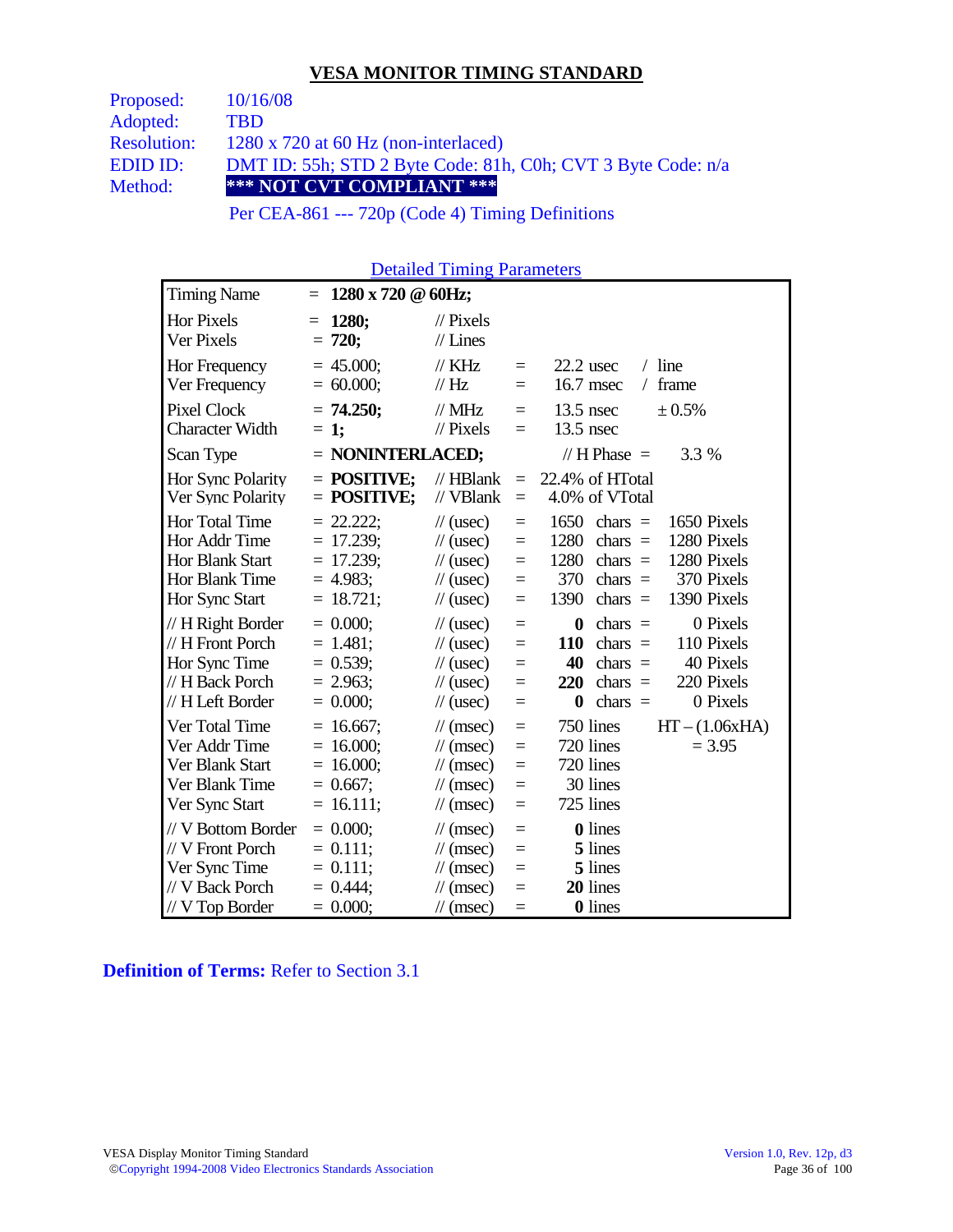| Adopted:    | 8/21/03                                                                |
|-------------|------------------------------------------------------------------------|
| Resolution: | 1280 x 768 at 60 Hz (non-interlaced) REDUCED BLANKING                  |
| EDID ID:    | DMT ID: 16h; STD 2 Byte Code: $n/a$ ; CVT 3 Byte Code: $(7F, 1C, 21)h$ |
| Method:     | <b>CVT Reduced Blanking</b>                                            |

Detailed Timing Parameters

| <b>Timing Name</b>                                                                              | $\equiv$                                                                       |                                                                                                                                    | 1280 x 768 @ 60Hz CVT (Reduced Blanking);                                                                                                                                                                       |
|-------------------------------------------------------------------------------------------------|--------------------------------------------------------------------------------|------------------------------------------------------------------------------------------------------------------------------------|-----------------------------------------------------------------------------------------------------------------------------------------------------------------------------------------------------------------|
| Hor Pixels<br>Ver Pixels                                                                        | 1280;<br>$=$<br>$= 768;$                                                       | $\frac{1}{2}$ Pixels<br>$//$ Lines                                                                                                 |                                                                                                                                                                                                                 |
| Hor Frequency<br>Ver Frequency                                                                  | $= 47.396$ ;<br>$= 59.995;$                                                    | $//$ kHz<br>// Hz                                                                                                                  | $/$ line<br>$21.1$ usec<br>$\equiv$<br>16.7 msec<br>frame<br>$=$<br>$\sqrt{2}$                                                                                                                                  |
| <b>Pixel Clock</b><br><b>Character Width</b>                                                    | $= 68.250$ ;<br>$= 8:$                                                         | $//$ MHz<br>$//$ Pixels                                                                                                            | 14.7 nsec<br>± 0.5%<br>$\equiv$<br>117.2 nsec<br>$=$                                                                                                                                                            |
| Scan Type                                                                                       | $=$ NONINTERLACED;                                                             |                                                                                                                                    | // H Phase $=$<br>1.1%                                                                                                                                                                                          |
| Hor Sync Polarity<br>Ver Sync Polarity                                                          | $=$ POSITIVE:<br>$=$ NEGATIVE                                                  | $//$ HBlank<br>$//$ VBlank                                                                                                         | 11.1% of HTotal<br>$\equiv$<br>2.8% of VTotal<br>$=$                                                                                                                                                            |
| Hor Total Time<br>Hor Addr Time<br>Hor Blank Start<br>Hor Blank Time<br>Hor Sync Start          | $= 21.099;$<br>$= 18.755$ ;<br>$= 18.755$ ;<br>$= 2.344$ ;<br>$= 19.458;$      | $\frac{1}{2}$ (usec)<br>$\frac{1}{2}$ (usec)<br>$\frac{1}{2}$ (usec)<br>$\frac{1}{2}$ (usec)<br>$\frac{1}{2}$ (usec)               | 180<br>1440 Pixels<br>chars $=$<br>$=$<br>1280 Pixels<br>160<br>chars $=$<br>$=$<br>1280 Pixels<br>160<br>chars $=$<br>$=$<br>160 Pixels<br>20<br>chars $=$<br>$=$<br>chars $=$<br>1328 Pixels<br>166<br>$=$    |
| // H Right Border<br>// H Front Porch<br>Hor Sync Time<br>// H Back Porch<br>// H Left Border   | $= 0.000$<br>$= 0.703$ ;<br>$= 0.469$ ;<br>$= 1.172$ ;<br>$= 0.000;$           | $\frac{1}{2}$ (usec)<br>$\frac{1}{2}$ (usec)<br>$\frac{1}{2}$ (usec)<br>$\frac{1}{2}$ (usec)<br>$\frac{1}{2}$ (usec)               | $\boldsymbol{0}$<br>0 Pixels<br>chars $=$<br>$=$<br>chars $=$<br>48 Pixels<br>6<br>$=$<br>32 Pixels<br>$chars =$<br>$=$<br>4<br>80 Pixels<br>10<br>$chars =$<br>$=$<br>$\bf{0}$<br>0 Pixels<br>$chars =$<br>$=$ |
| Ver Total Time<br>Ver Addr Time<br>Ver Blank Start<br>Ver Blank Time<br>Ver Sync Start          | $= 16.668$ ;<br>16.204;<br>$=$<br>16.204;<br>$=$<br>$= 0.464$ ;<br>$= 16.267;$ | $\mathcal{U}$ (msec)<br>$\mathcal{U}$ (msec)<br>$\mathcal{U}$ (msec)<br>$\mathcal{U}$ (msec)<br>$\mathcal{U}$ (msec)               | $HT - (1.06xHA)$<br>790 lines<br>$=$<br>768 lines<br>$= 1.22$<br>$=$<br>768 lines<br>$=$<br>22 lines<br>$=$<br>771 lines<br>$=$                                                                                 |
| // V Bottom Border<br>// V Front Porch<br>Ver Sync Time<br>// V Back Porch<br>$//$ V Top Border | $= 0.000$<br>$= 0.063$ ;<br>$= 0.148$ ;<br>$= 0.253$ ;<br>$= 0.000;$           | $\frac{1}{\sqrt{2}}$ (msec)<br>$\mathcal{U}$ (msec)<br>$\frac{1}{\sqrt{2}}$ (msec)<br>$\mathcal{U}$ (msec)<br>$\mathcal{U}$ (msec) | <b>0</b> lines<br>$=$<br>3 lines<br>$=$<br>7 lines<br>$=$<br>12 lines<br>$=$<br><b>0</b> lines<br>$=$                                                                                                           |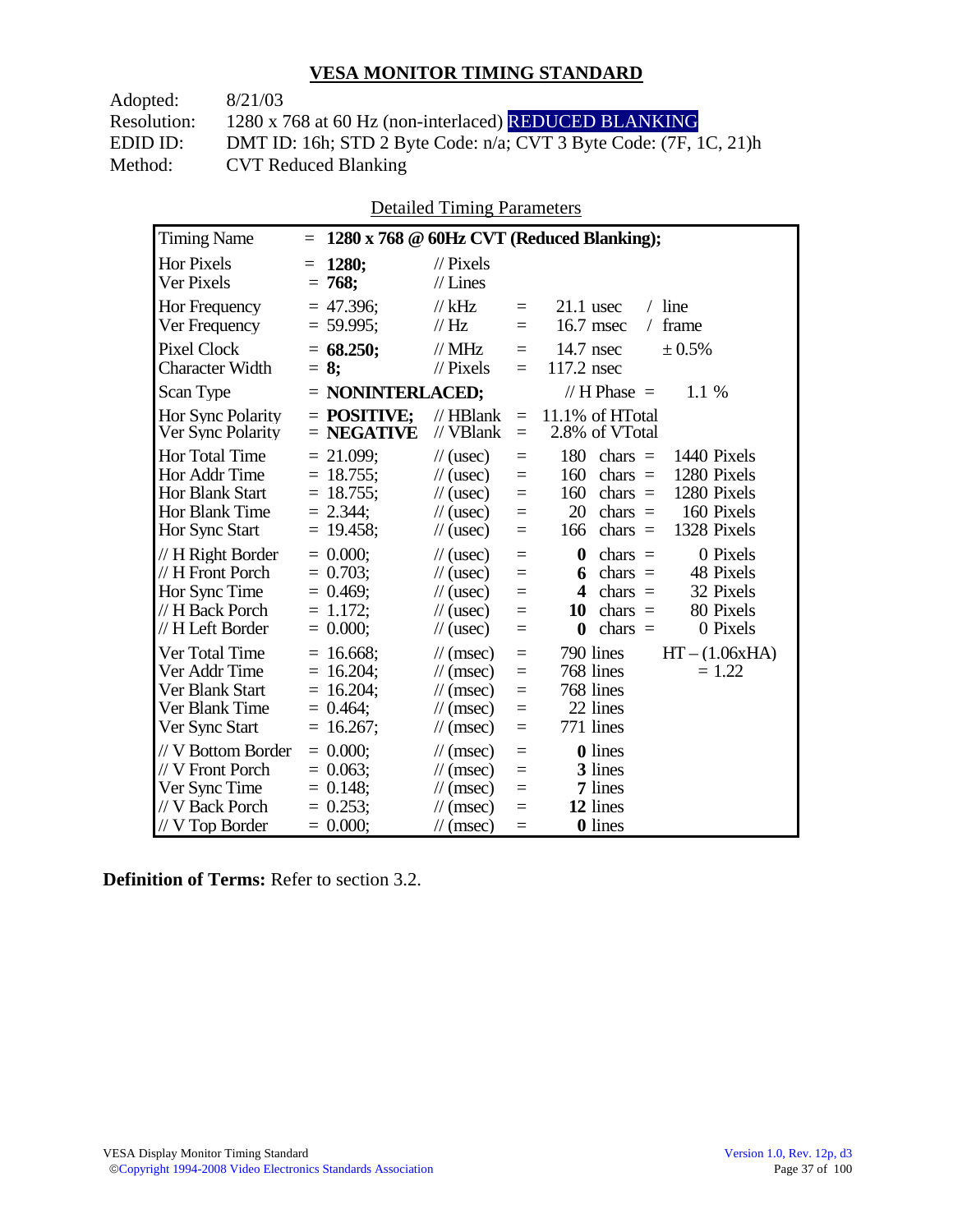| 8/21/03                                                                |
|------------------------------------------------------------------------|
| $1280 \times 768$ at 60 Hz (non-interlaced)                            |
| DMT ID: 17h; STD 2 Byte Code: $n/a$ ; CVT 3 Byte Code: $(7F, 1C, 28)h$ |
| <b>CVT</b> Compliant                                                   |
|                                                                        |

| <b>Timing Name</b>                                                                            | $1280 \times 768$ @ 60Hz;<br>$=$                                             |                                                                                                                             |                                 |                                                                                                                                                                                 |
|-----------------------------------------------------------------------------------------------|------------------------------------------------------------------------------|-----------------------------------------------------------------------------------------------------------------------------|---------------------------------|---------------------------------------------------------------------------------------------------------------------------------------------------------------------------------|
| Hor Pixels<br>Ver Pixels                                                                      | 1280;<br>$=$<br>$= 768$                                                      | $\frac{1}{2}$ Pixels<br>$//$ Lines                                                                                          |                                 |                                                                                                                                                                                 |
| <b>Hor Frequency</b><br>Ver Frequency                                                         | $= 47.776$ ;<br>$= 59.870;$                                                  | $//$ kHz<br>// Hz                                                                                                           | $=$<br>$=$                      | $/$ line<br>$20.9$ usec<br>16.7 msec<br>frame<br>$\sqrt{2}$                                                                                                                     |
| <b>Pixel Clock</b><br><b>Character Width</b>                                                  | $= 79.500;$<br>$= 8:$                                                        | $\frac{1}{1}$ MHz<br>// Pixels                                                                                              | $=$<br>$=$                      | $12.6$ nsec<br>$\pm 0.5\%$<br>$100.6$ nsec                                                                                                                                      |
| Scan Type                                                                                     | $=$ NONINTERLACED;                                                           |                                                                                                                             |                                 | // H Phase $=$<br>3.8 %                                                                                                                                                         |
| Hor Sync Polarity<br>Ver Sync Polarity                                                        | $=$ NEGATIVE<br>$=$ POSITIVE;                                                | $//$ HBlank<br>// VBlank                                                                                                    | $=$<br>$=$                      | 23.1% of HTotal<br>3.8% of VTotal                                                                                                                                               |
| <b>Hor Total Time</b><br>Hor Addr Time<br>Hor Blank Start<br>Hor Blank Time<br>Hor Sync Start | $= 20.931$ ;<br>$= 16.101;$<br>$= 16.101;$<br>$= 4.830;$<br>$= 16.906;$      | $\frac{1}{2}$ (usec)<br>$\frac{1}{2}$ (usec)<br>$\frac{1}{2}$ (usec)<br>$\frac{1}{2}$ (usec)<br>$\frac{1}{2}$ (usec)        | $=$<br>$=$<br>$=$<br>$=$<br>$=$ | 208<br>1664 Pixels<br>chars $=$<br>1280 Pixels<br>160<br>chars $=$<br>160<br>chars $=$<br>1280 Pixels<br>48<br>384 Pixels<br>chars $=$<br>168<br>1344 Pixels<br>chars $=$       |
| // H Right Border<br>// H Front Porch<br>Hor Sync Time<br>// H Back Porch<br>// H Left Border | $= 0.000$<br>$= 0.805$ ;<br>$= 1.610;$<br>$= 2.415$ ;<br>$= 0.000;$          | $\frac{1}{2}$ (usec)<br>$\frac{1}{2}$ (usec)<br>$\frac{1}{2}$ (usec)<br>$\frac{1}{2}$ (usec)<br>$\frac{1}{2}$ (usec)        | $=$<br>$=$<br>$=$<br>$=$<br>$=$ | $\bf{0}$<br>0 Pixels<br>chars $=$<br>64 Pixels<br>8<br>chars $=$<br>chars $=$<br>128 Pixels<br>16<br>chars $=$<br>192 Pixels<br>24<br>0 Pixels<br>$\boldsymbol{0}$<br>$chars =$ |
| Ver Total Time<br>Ver Addr Time<br>Ver Blank Start<br>Ver Blank Time<br>Ver Sync Start        | $= 16.703$ ;<br>$= 16.075$ ;<br>$= 16.075$ ;<br>$= 0.628;$<br>16.138;<br>$=$ | $\mathcal{U}$ (msec)<br>$\frac{1}{\sqrt{2}}$ (msec)<br>$\mathcal{U}$ (msec)<br>$\mathcal{U}$ (msec)<br>$\mathcal{U}$ (msec) | $=$<br>$=$<br>$=$<br>$=$<br>$=$ | 798 lines<br>$HT - (1.06xHA)$<br>768 lines<br>$= 3.86$<br>768 lines<br>30 lines<br>771 lines                                                                                    |
| // V Bottom Border<br>// V Front Porch<br>Ver Sync Time<br>// V Back Porch<br>// V Top Border | $= 0.000$<br>$= 0.063$ ;<br>$= 0.147$ ;<br>$= 0.419$ ;<br>$= 0.000;$         | $\mathcal{U}$ (msec)<br>$\mathcal{U}$ (msec)<br>$\mathcal{U}$ (msec)<br>$\mathcal{U}$ (msec)<br>$\mathcal{U}$ (msec)        | $=$<br>$=$<br>$=$<br>$=$<br>$=$ | 0 lines<br>3 lines<br>7 lines<br>20 lines<br>0 lines                                                                                                                            |

Detailed Timing Parameters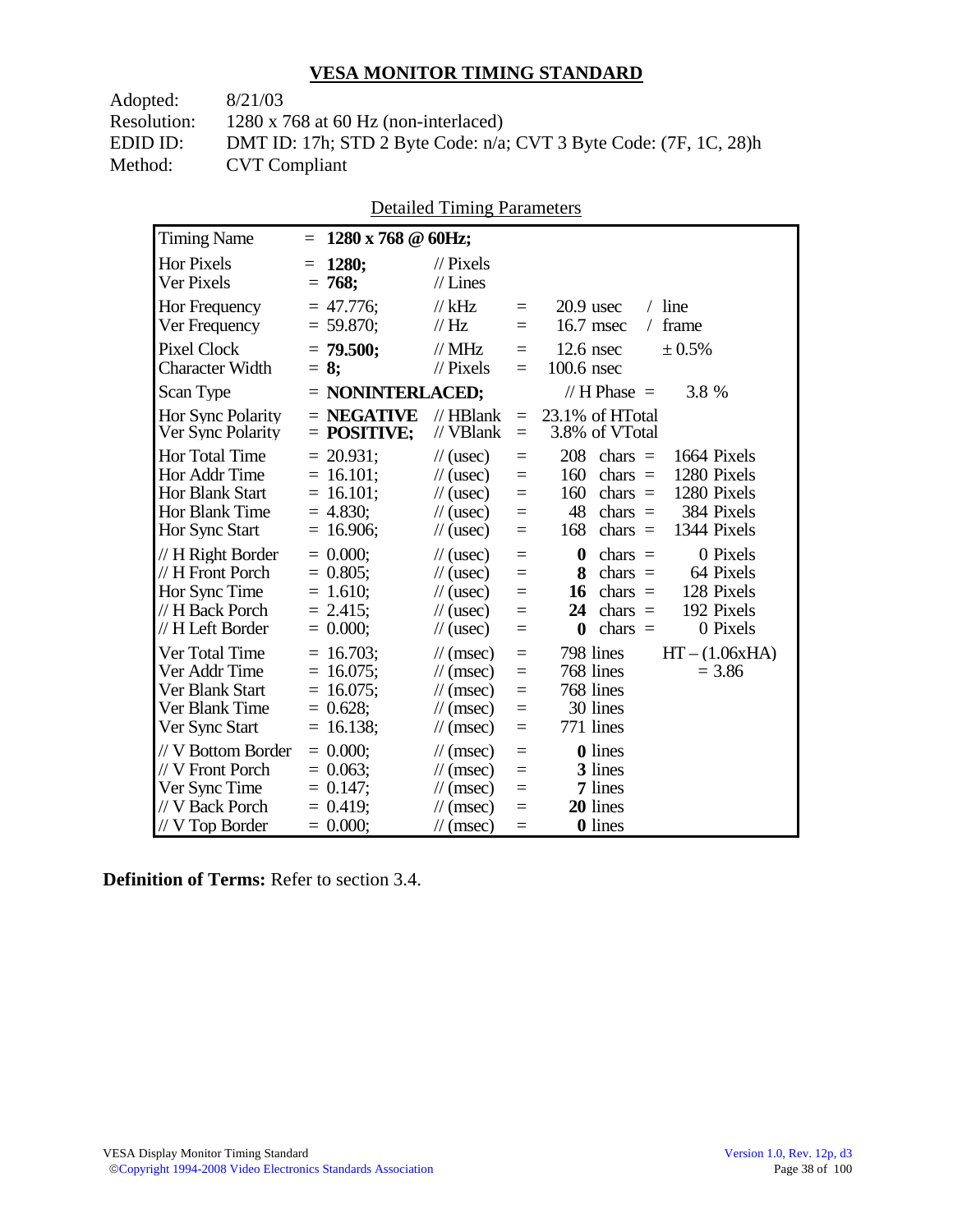| 8/21/03                                                                |
|------------------------------------------------------------------------|
| $1280 \times 768$ at 75 Hz (non-interlaced)                            |
| DMT ID: 18h; STD 2 Byte Code: $n/a$ ; CVT 3 Byte Code: $(7F, 1C, 44)h$ |
| <b>CVT</b> Compliant                                                   |
|                                                                        |

| Detailed Thinng I alameters                                                                   |          |                                                                          |  |                                                                                                                             |                                           |                                                                                                                                                                                  |  |
|-----------------------------------------------------------------------------------------------|----------|--------------------------------------------------------------------------|--|-----------------------------------------------------------------------------------------------------------------------------|-------------------------------------------|----------------------------------------------------------------------------------------------------------------------------------------------------------------------------------|--|
| <b>Timing Name</b>                                                                            | $\equiv$ | $1280 \times 768$ @ 75Hz;                                                |  |                                                                                                                             |                                           |                                                                                                                                                                                  |  |
| <b>Hor Pixels</b><br>Ver Pixels                                                               | $=$      | 1280;<br>$= 768;$                                                        |  | $\frac{1}{2}$ Pixels<br>$//$ Lines                                                                                          |                                           |                                                                                                                                                                                  |  |
| Hor Frequency<br>Ver Frequency                                                                |          | $= 60.289;$<br>$= 74.893;$                                               |  | $//$ KHz<br>// Hz                                                                                                           | $=$<br>$=$                                | $/$ line<br>16.6 usec<br>frame<br>13.4 msec<br>$\sqrt{2}$                                                                                                                        |  |
| <b>Pixel Clock</b><br><b>Character Width</b>                                                  | $= 8:$   | $= 102.250$ ;                                                            |  | $//$ MHz<br>$//$ Pixels                                                                                                     | $=$<br>$=$                                | 9.8 nsec<br>± 0.5%<br>78.2 nsec                                                                                                                                                  |  |
| Scan Type                                                                                     |          | = NONINTERLACED;                                                         |  |                                                                                                                             |                                           | // H Phase $=$<br>3.8 %                                                                                                                                                          |  |
| Hor Sync Polarity<br>Ver Sync Polarity                                                        |          | $=$ NEGATIVE<br>$=$ POSITIVE;                                            |  | // HBlank<br>// VBlank                                                                                                      | $\equiv$<br>$\equiv$                      | 24.5% of HTotal<br>4.6% of VTotal                                                                                                                                                |  |
| Hor Total Time<br>Hor Addr Time<br>Hor Blank Start<br>Hor Blank Time<br>Hor Sync Start        |          | $= 16.587$ ;<br>$= 12.518;$<br>$= 12.518;$<br>$= 4.068$ ;<br>$= 13.301;$ |  | $\frac{1}{2}$ (usec)<br>$\frac{1}{2}$ (usec)<br>$\frac{1}{2}$ (usec)<br>$\frac{1}{2}$ (usec)<br>$\frac{1}{2}$ (usec)        | $\equiv$<br>$=$<br>$=$<br>$\equiv$<br>$=$ | 212<br>1696 Pixels<br>$chars =$<br>1280 Pixels<br>160<br>$chars =$<br>1280 Pixels<br>160<br>$chars =$<br>416 Pixels<br>52<br>chars $=$<br>170<br>1360 Pixels<br>chars $=$        |  |
| // H Right Border<br>// H Front Porch<br>Hor Sync Time<br>// H Back Porch<br>// H Left Border |          | $= 0.000;$<br>$= 0.782;$<br>$= 1.252;$<br>$= 2.034$ ;<br>$= 0.000;$      |  | $\frac{1}{2}$ (usec)<br>$\frac{1}{2}$ (usec)<br>$\frac{1}{2}$ (usec)<br>$\frac{1}{2}$ (usec)<br>$\frac{1}{2}$ (usec)        | $=$<br>$\equiv$<br>$=$<br>$=$<br>$\equiv$ | $\bf{0}$<br>0 Pixels<br>$chars =$<br>80 Pixels<br>10<br>chars $=$<br>128 Pixels<br>16<br>$chars =$<br>208 Pixels<br>26<br>$chars =$<br>0 Pixels<br>chars $=$<br>$\boldsymbol{0}$ |  |
| Ver Total Time<br>Ver Addr Time<br>Ver Blank Start<br>Ver Blank Time<br>Ver Sync Start        |          | $= 13.352;$<br>$= 12.739;$<br>$= 12.739;$<br>$= 0.614;$<br>12.788;       |  | $\mathcal{U}$ (msec)<br>$\mathcal{U}$ (msec)<br>$\mathcal{U}$ (msec)<br>$\mathcal{U}$ (msec)<br>$\frac{1}{\sqrt{2}}$ (msec) | $=$<br>$\equiv$<br>$=$<br>$=$<br>$=$      | 805 lines<br>$HT - (1.06xHA)$<br>768 lines<br>$= 3.32$<br>768 lines<br>37 lines<br>771 lines                                                                                     |  |
| // V Bottom Border<br>// V Front Porch<br>Ver Sync Time<br>// V Back Porch<br>// V Top Border |          | $= 0.000;$<br>$= 0.050;$<br>$= 0.116;$<br>$= 0.448$ ;<br>$= 0.000$       |  | $\mathcal{U}$ (msec)<br>$\mathcal{U}$ (msec)<br>$\mathcal{U}$ (msec)<br>$\mathcal{U}$ (msec)<br>$\mathcal{U}$ (msec)        | $=$<br>$\equiv$<br>$\equiv$<br>$=$<br>$=$ | <b>0</b> lines<br>3 lines<br>7 lines<br>27 lines<br><b>0</b> lines                                                                                                               |  |

Detailed Timing Parameters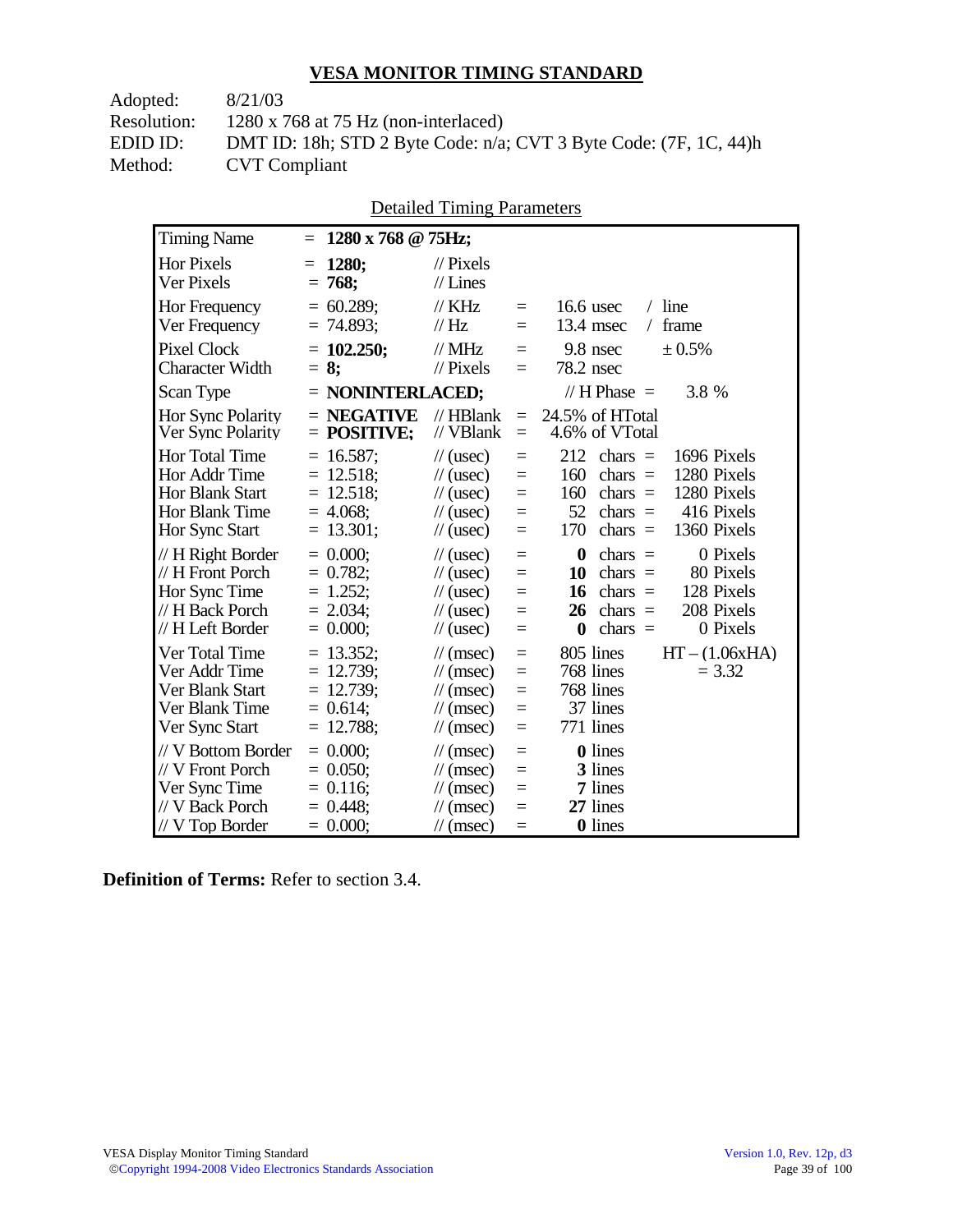| Adopted:           | 8/21/03                                                                |
|--------------------|------------------------------------------------------------------------|
| <b>Resolution:</b> | $1280 \times 768$ at 85 Hz (non-interlaced)                            |
| EDID ID:           | DMT ID: 19h; STD 2 Byte Code: $n/a$ ; CVT 3 Byte Code: $(7F, 1C, 62)h$ |
| Method:            | <b>CVT</b> Compliant                                                   |

| DUMINI TIIIIIIL TATAMUUS                                                                      |                                                                               |                                                                                                                                    |                                 |                                                                                                                                                                           |
|-----------------------------------------------------------------------------------------------|-------------------------------------------------------------------------------|------------------------------------------------------------------------------------------------------------------------------------|---------------------------------|---------------------------------------------------------------------------------------------------------------------------------------------------------------------------|
| <b>Timing Name</b>                                                                            | $1280 \times 768$ @ 85Hz;<br>$=$                                              |                                                                                                                                    |                                 |                                                                                                                                                                           |
| <b>Hor Pixels</b><br>Ver Pixels                                                               | 1280;<br>768;<br>$=$                                                          | $\frac{1}{2}$ Pixels<br>$//$ Lines                                                                                                 |                                 |                                                                                                                                                                           |
| Hor Frequency<br>Ver Frequency                                                                | $= 68.633;$<br>$= 84.837;$                                                    | $//$ kHz<br>// Hz                                                                                                                  | $=$<br>$=$                      | $/$ line<br>$14.6$ usec<br>$11.8$ msec<br>/ frame                                                                                                                         |
| <b>Pixel Clock</b><br><b>Character Width</b>                                                  | $= 117.500$ ;<br>$= 8$ ;                                                      | $//$ MHz<br>$//$ Pixels                                                                                                            | $=$<br>$=$                      | $8.5$ nsec<br>± 0.5%<br>68.1 nsec                                                                                                                                         |
| Scan Type                                                                                     | $=$ NONINTERLACED;                                                            |                                                                                                                                    |                                 | // H Phase $=$<br>4.0 %                                                                                                                                                   |
| Hor Sync Polarity<br>Ver Sync Polarity                                                        | $=$ NEGATIVE<br>$=$ POSITIVE;                                                 | // HBlank<br>// VBlank                                                                                                             | $=$<br>$=$                      | 25.2% of HTotal<br>5.1% of VTotal                                                                                                                                         |
| Hor Total Time<br>Hor Addr Time<br><b>Hor Blank Start</b><br>Hor Blank Time<br>Hor Sync Start | $= 14.570$ ;<br>$= 10.894$ ;<br>$= 10.894;$<br>$= 3.677$ ;<br>$= 11.574$ ;    | $\frac{1}{2}$ (usec)<br>$\frac{1}{2}$ (usec)<br>$\frac{1}{2}$ (usec)<br>$\frac{1}{2}$ (usec)<br>$\frac{1}{2}$ (usec)               | $=$<br>$=$<br>$=$<br>$=$<br>$=$ | 214<br>1712 Pixels<br>$chars =$<br>1280 Pixels<br>160<br>$chars =$<br>160<br>1280 Pixels<br>chars $=$<br>432 Pixels<br>54<br>chars $=$<br>170<br>chars $=$<br>1360 Pixels |
| // H Right Border<br>// H Front Porch<br>Hor Sync Time<br>// H Back Porch<br>// H Left Border | $= 0.000;$<br>$= 0.681;$<br>$= 1.157;$<br>$= 1.838;$<br>$= 0.000;$            | $\frac{1}{2}$ (usec)<br>$\frac{1}{2}$ (usec)<br>$\frac{1}{2}$ (usec)<br>$\frac{1}{2}$ (usec)<br>$\frac{1}{2}$ (usec)               | $=$<br>$=$<br>$=$<br>$=$<br>$=$ | 0 Pixels<br>0<br>$chars =$<br>80 Pixels<br>10<br>chars $=$<br>136 Pixels<br>17<br>$chars =$<br>216 Pixels<br>27<br>chars $=$<br>0 Pixels<br>$\bf{0}$<br>chars $=$         |
| Ver Total Time<br>Ver Addr Time<br>Ver Blank Start<br>Ver Blank Time<br>Ver Sync Start        | $= 11.787$ ;<br>$= 11.190$ ;<br>$= 11.190$ ;<br>$= 0.597$ ;<br>11.234;<br>$=$ | $\mathcal{U}$ (msec)<br>$\mathcal{U}$ (msec)<br>$\frac{1}{\sqrt{2}}$ (msec)<br>$\mathcal{U}$ (msec)<br>$\frac{1}{\sqrt{2}}$ (msec) | $=$<br>$=$<br>$=$<br>$=$<br>$=$ | 809 lines<br>$HT - (1.06xHA)$<br>768 lines<br>$= 3.02$<br>768 lines<br>41 lines<br>771 lines                                                                              |
| // V Bottom Border<br>// V Front Porch<br>Ver Sync Time<br>// V Back Porch<br>// V Top Border | $= 0.000$<br>$= 0.044$ ;<br>$= 0.102;$<br>$= 0.452$ ;<br>$= 0.000;$           | $\mathcal{U}$ (msec)<br>$\mathcal{U}$ (msec)<br>$\frac{1}{\sqrt{2}}$ (msec)<br>$\mathcal{U}$ (msec)<br>$\mathcal{U}$ (msec)        | $=$<br>$=$<br>$=$<br>$=$<br>$=$ | <b>0</b> lines<br>3 lines<br>7 lines<br>31 lines<br>0 lines                                                                                                               |

Detailed Timing Parameters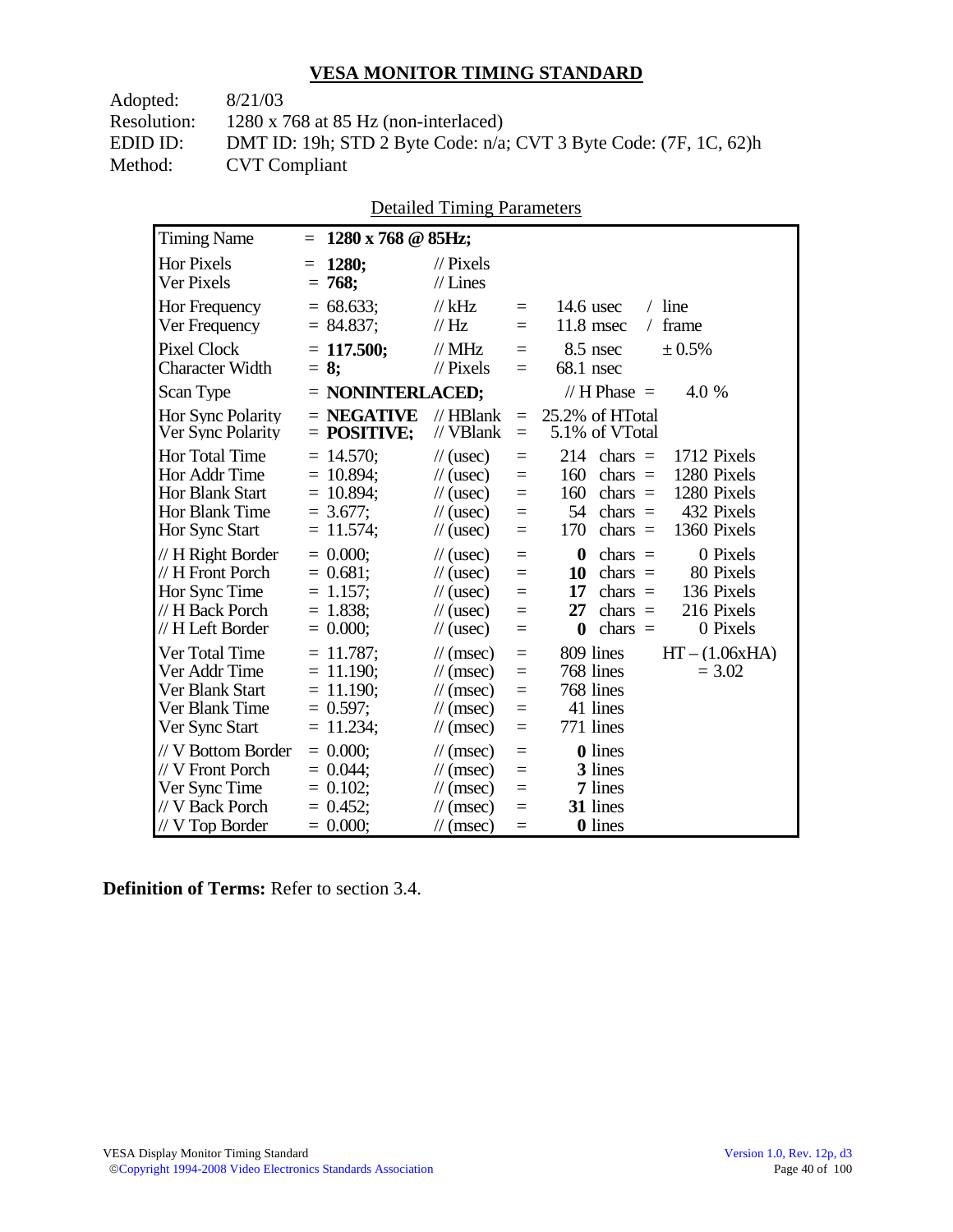Adopted: 5/1/07

Resolution: 1280 x 768 at 120 Hz (non-interlaced) REDUCED BLANKING EDID ID: DMT ID: 1Ah; STD 2 Byte Code: n/a; CVT 3 Byte Code: n/a<br>Method: Generated using CVT (Reduced Blanking) Formula Generated using CVT (Reduced Blanking) Formula

Detailed Timing Parameters

| <b>Timing Name</b>                                                                              | $=$                                                                      |                                                                                                                             |                                 | 1280 x 768 @ 120Hz CVT (Reduced Blanking);                                                                                                                                          |
|-------------------------------------------------------------------------------------------------|--------------------------------------------------------------------------|-----------------------------------------------------------------------------------------------------------------------------|---------------------------------|-------------------------------------------------------------------------------------------------------------------------------------------------------------------------------------|
| <b>Hor Pixels</b><br>Ver Pixels                                                                 | 1280;<br>$=$<br>$= 768;$                                                 | $\frac{1}{2}$ Pixels<br>$//$ Lines                                                                                          |                                 |                                                                                                                                                                                     |
| <b>Hor Frequency</b><br>Ver Frequency                                                           | $= 97.396$ ;<br>$= 119.798$ ;                                            | $//$ kHz<br>$\mathcal{U}$ Hz                                                                                                | $=$<br>$=$                      | $10.3$ usec<br>$/$ line<br>frame<br>8.3 msec<br>$\sqrt{2}$                                                                                                                          |
| <b>Pixel Clock</b><br><b>Character Width</b>                                                    | $= 140.250$ ;<br>$= 8:$                                                  | $//$ MHz<br>$\mathcal{U}$ Pixels                                                                                            | $=$<br>$=$                      | $7.1$ nsec<br>$\pm 0.5\%$<br>57.0 nsec                                                                                                                                              |
| Scan Type                                                                                       | $=$ NONINTERLACED;                                                       |                                                                                                                             |                                 | // $H$ Phase $=$<br>1.1 %                                                                                                                                                           |
| Hor Sync Polarity<br>Ver Sync Polarity                                                          | $=$ POSITIVE;<br>$=$ NEGATIVE                                            | $//$ HBlank<br>// VBlank                                                                                                    | $=$<br>$=$                      | 11.1% of HTotal<br>5.5% of VTotal                                                                                                                                                   |
| Hor Total Time<br>Hor Addr Time<br><b>Hor Blank Start</b><br>Hor Blank Time<br>Hor Sync Start   | $= 10.267$ ;<br>$= 9.127$ ;<br>$= 9.127$ ;<br>$= 1.141$ :<br>$= 9.469$ ; | $\frac{1}{2}$ (usec)<br>$\frac{1}{2}$ (usec)<br>$\frac{1}{2}$ (usec)<br>$\frac{1}{2}$ (usec)<br>$\frac{1}{2}$ (usec)        | $=$<br>$=$<br>$=$<br>$=$<br>$=$ | 180<br>1440 Pixels<br>chars $=$<br>1280 Pixels<br>160<br>$chars =$<br>1280 Pixels<br>160<br>chars $=$<br>20<br>chars $=$<br>160 Pixels<br>1328 Pixels<br>166<br>chars $=$           |
| // H Right Border<br>// H Front Porch<br>Hor Sync Time<br>// H Back Porch<br>// H Left Border   | $= 0.000$<br>$= 0.342$ ;<br>$= 0.228$ ;<br>$= 0.570$<br>$= 0.000;$       | $\frac{1}{2}$ (usec)<br>$\frac{1}{2}$ (usec)<br>$\frac{1}{2}$ (usec)<br>$\frac{1}{2}$ (usec)<br>$\frac{1}{2}$ (usec)        | $=$<br>$=$<br>$=$<br>$=$<br>$=$ | $\bf{0}$<br>0 Pixels<br>chars $=$<br>48 Pixels<br>chars $=$<br>6<br>32 Pixels<br>$\boldsymbol{4}$<br>$chars =$<br>80 Pixels<br>10<br>chars $=$<br>$\bf{0}$<br>chars $=$<br>0 Pixels |
| Ver Total Time<br>Ver Addr Time<br>Ver Blank Start<br>Ver Blank Time<br>Ver Sync Start          | $= 8.347$<br>$= 7.885$ :<br>$= 7.885$ ;<br>$= 0.462$<br>$= 7.916$ ;      | $\mathcal{U}$ (msec)<br>$\mathcal{U}$ (msec)<br>$\mathcal{U}$ (msec)<br>$\mathcal{U}$ (msec)<br>$\mathcal{U}$ (msec)        | $=$<br>$=$<br>$=$<br>$=$<br>$=$ | $HT - (1.06xHA)$<br>813 lines<br>768 lines<br>$= 0.59$<br>768 lines<br>45 lines<br>771 lines                                                                                        |
| // V Bottom Border<br>// V Front Porch<br>Ver Sync Time<br>// V Back Porch<br>$//$ V Top Border | $= 0.000$<br>$= 0.031$ :<br>$= 0.072$ ;<br>$= 0.359$ ;<br>$= 0.000;$     | $\frac{1}{\sqrt{2}}$ (msec)<br>$\mathcal{U}$ (msec)<br>$\mathcal{U}$ (msec)<br>$\mathcal{U}$ (msec)<br>$\mathcal{U}$ (msec) | $=$<br>$=$<br>$=$<br>$=$<br>$=$ | <b>0</b> lines<br>3 lines<br>7 lines<br>35 lines<br>0 lines                                                                                                                         |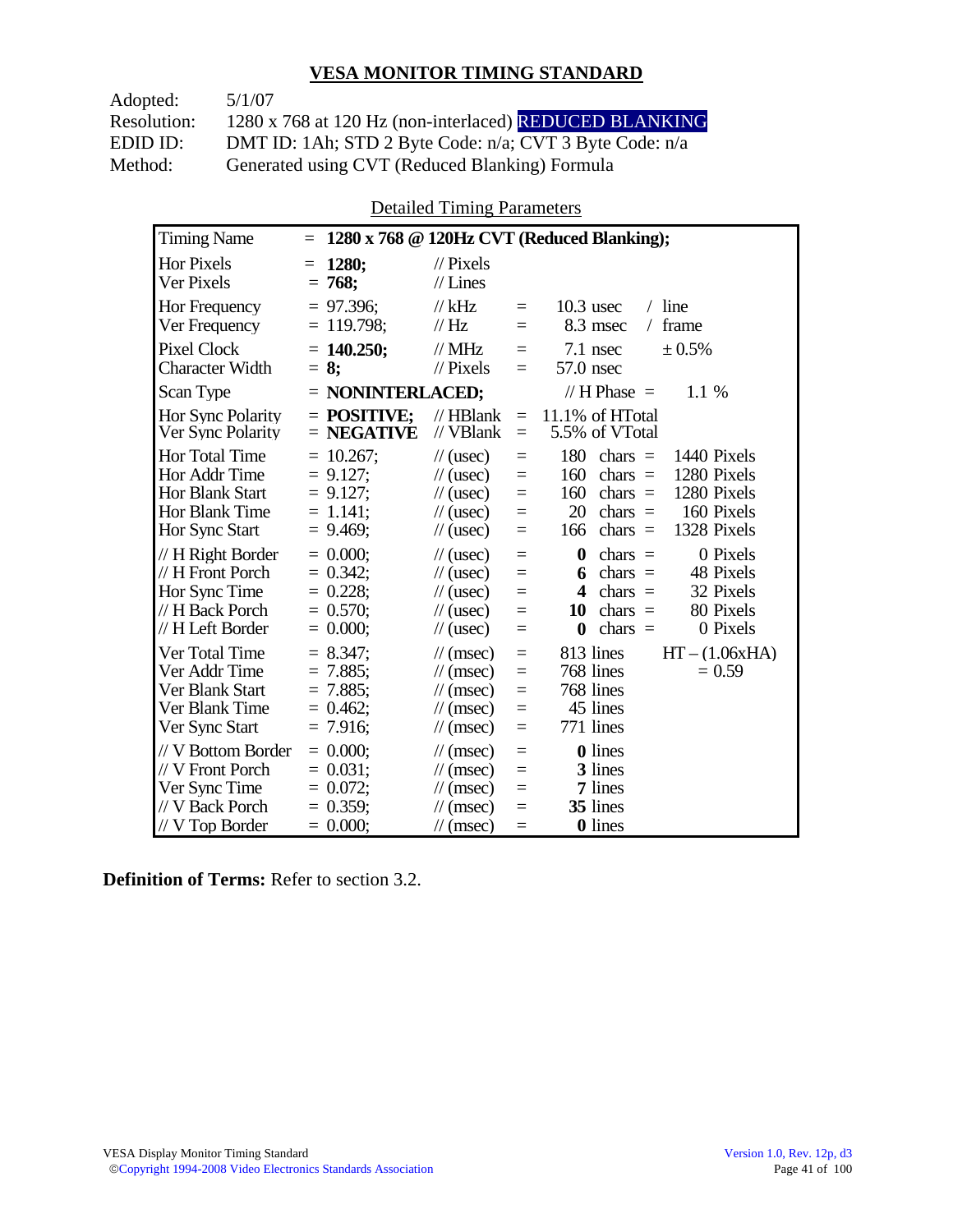Adopted: 5/1/07 Resolution: 1280 x 800 at 60 Hz (non-interlaced) REDUCED BLANKING EDID ID: DMT ID: 1Bh; STD 2 Byte Code: n/a; CVT 3 Byte Code: (8F, 18, 21)h<br>Method: CVT Reduced Blanking CVT Reduced Blanking

Detailed Timing Parameters

| <b>Timing Name</b>                                                                              | $=$                                                                     |                                                                                                                      |                                 | 1280 x 800 @ 60Hz CVT (Reduced Blanking);                                                                                                                                        |
|-------------------------------------------------------------------------------------------------|-------------------------------------------------------------------------|----------------------------------------------------------------------------------------------------------------------|---------------------------------|----------------------------------------------------------------------------------------------------------------------------------------------------------------------------------|
| <b>Hor Pixels</b><br>Ver Pixels                                                                 | 1280:<br>$=$<br>800;<br>$=$                                             | $\mathcal{U}$ Pixels<br>$//$ Lines                                                                                   |                                 |                                                                                                                                                                                  |
| Hor Frequency<br>Ver Frequency                                                                  | 49.306;<br>$= 59.910$ ;                                                 | // $kHz$<br>$\frac{1}{1}$ Hz                                                                                         | $=$<br>$=$                      | $20.3$ usec<br>line<br>16.7 msec<br>frame<br>$\sqrt{2}$                                                                                                                          |
| Pixel Clock<br><b>Character Width</b>                                                           | $= 71.000;$<br>$= 8:$                                                   | $\frac{1}{2}$ MHz<br>$\mathcal{U}$ Pixels                                                                            | $=$<br>$=$                      | $14.1$ nsec<br>± 0.5%<br>112.7 nsec                                                                                                                                              |
| Scan Type                                                                                       | $=$ NONINTERLACED;                                                      |                                                                                                                      |                                 | // H Phase $=$<br>$1.1\%$                                                                                                                                                        |
| Hor Sync Polarity<br>Ver Sync Polarity                                                          | $=$ POSITIVE;<br>$=$ NEGATIVE;                                          | $//$ HBlank<br>// VBlank                                                                                             | $=$<br>$=$                      | 11.1% of HTotal<br>2.8% of VTotal                                                                                                                                                |
| Hor Total Time<br>Hor Addr Time<br>Hor Blank Start<br>Hor Blank Time<br>Hor Sync Start          | 20.282;<br>$= 18.028;$<br>$= 18.028$ ;<br>$= 2.254$ ;<br>18.704;<br>$=$ | $\frac{1}{2}$ (usec)<br>$\frac{1}{2}$ (usec)<br>$\frac{1}{2}$ (usec)<br>$\frac{1}{2}$ (usec)<br>$\frac{1}{2}$ (usec) | $=$<br>$=$<br>$=$<br>$=$<br>$=$ | 180<br>chars $=$<br>1440 Pixels<br>1280 Pixels<br>160<br>$\text{chars}$ =<br>1280 Pixels<br>160<br>chars $=$<br>20<br>chars $=$<br>160 Pixels<br>1328 Pixels<br>166<br>$chars =$ |
| // H Right Border<br>// H Front Porch<br>Hor Sync Time<br>// H Back Porch<br>// H Left Border   | $= 0.000$<br>$= 0.676$ ;<br>$= 0.451$ ;<br>$= 1.127;$<br>$= 0.000;$     | $\frac{1}{2}$ (usec)<br>$\frac{1}{2}$ (usec)<br>$\frac{1}{2}$ (usec)<br>$\frac{1}{2}$ (usec)<br>$\frac{1}{2}$ (usec) | $=$<br>$=$<br>$=$<br>$=$<br>$=$ | 0 Pixels<br>$\boldsymbol{0}$<br>$chars =$<br>48 Pixels<br>chars $=$<br>6<br>32 Pixels<br>4<br>$chars =$<br>80 Pixels<br>chars $=$<br>10<br>0 Pixels<br>$\bf{0}$<br>chars $=$     |
| Ver Total Time<br>Ver Addr Time<br>Ver Blank Start<br>Ver Blank Time<br>Ver Sync Start          | $= 16.692$ ;<br>$16.225$ ;<br>$16.225$ ;<br>Ξ<br>$= 0.466$ ;<br>16.286; | $\mathcal{U}$ (msec)<br>$\mathcal{U}$ (msec)<br>$\mathcal{U}$ (msec)<br>$\mathcal{U}$ (msec)<br>$\mathcal{U}$ (msec) | $=$<br>$=$<br>$=$<br>$=$<br>$=$ | $HT - (1.06xHA)$<br>823 lines<br>800 lines<br>$= 1.17$<br>800 lines<br>23 lines<br>803 lines                                                                                     |
| // V Bottom Border<br>// V Front Porch<br>Ver Sync Time<br>// V Back Porch<br>$//$ V Top Border | $= 0.000;$<br>$0.061$ ;<br>$=$<br>$= 0.122;$<br>$= 0.284$<br>$= 0.000;$ | $\mathcal{U}$ (msec)<br>$\mathcal{U}$ (msec)<br>$\mathcal{U}$ (msec)<br>$\mathcal{U}$ (msec)<br>$\mathcal{U}$ (msec) | $=$<br>$=$<br>$=$<br>$=$<br>$=$ | <b>0</b> lines<br>3 lines<br><b>6</b> lines<br>14 lines<br>0 lines                                                                                                               |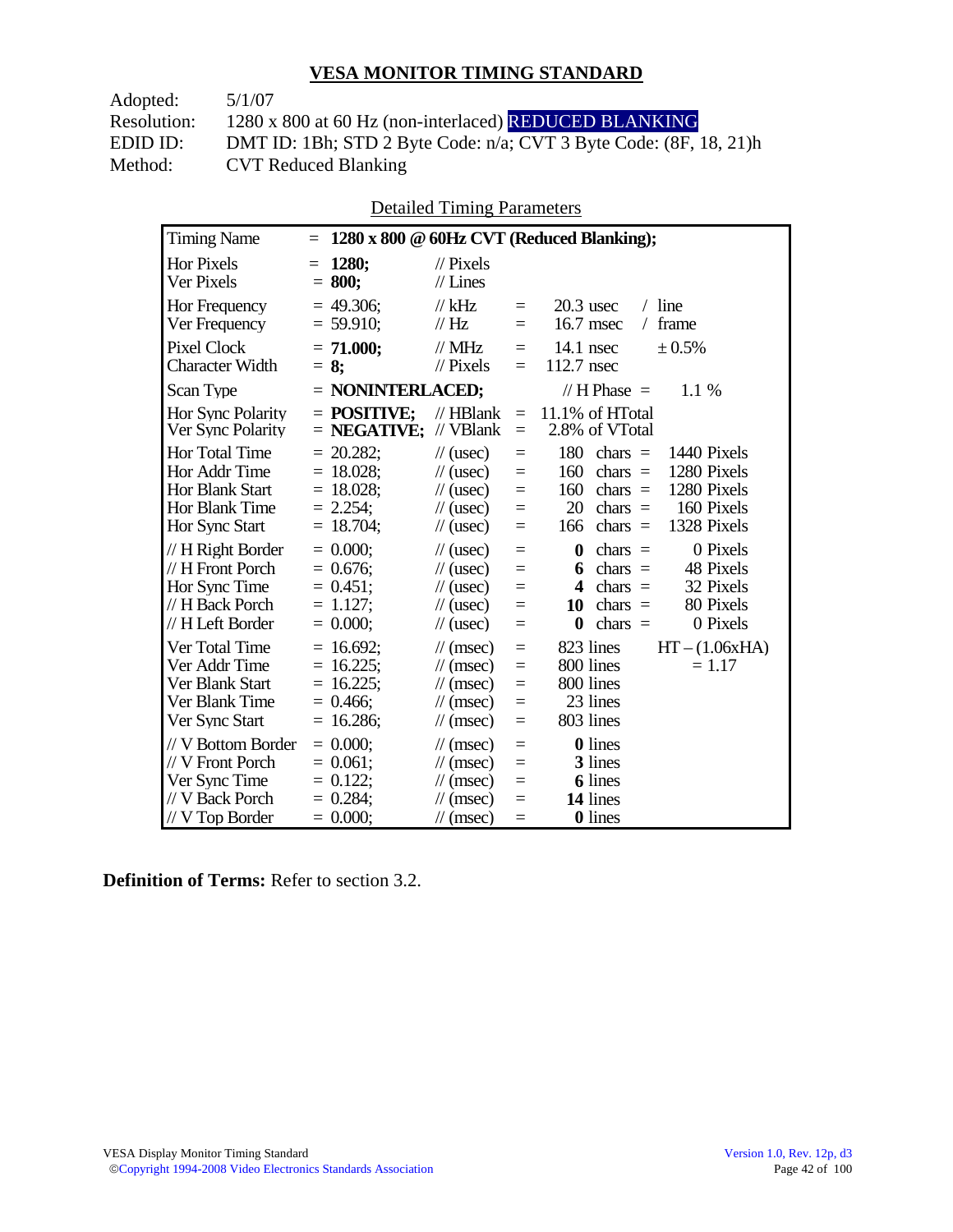Adopted: 5/1/07

Resolution: 1280 x 800 at 60 Hz (non-interlaced)

EDID ID: DMT ID: 1Ch; STD 2 Byte Code: (81, 00)h; CVT 3 Byte Code: (8F, 18, 28)h<br>Method: CVT Compliant **CVT Compliant** 

| <b>Detailed Timing Parameters</b> |
|-----------------------------------|
|-----------------------------------|

| <b>Timing Name</b>                                                                                   | $1280 \times 800 \& 60$ Hz;<br>$=$                                                                                                                                                                                                                                                                 |                                                                                                                                                |
|------------------------------------------------------------------------------------------------------|----------------------------------------------------------------------------------------------------------------------------------------------------------------------------------------------------------------------------------------------------------------------------------------------------|------------------------------------------------------------------------------------------------------------------------------------------------|
| <b>Hor Pixels</b><br>Ver Pixels                                                                      | 1280;<br>$\mathcal{U}$ Pixels<br>$=$<br>$//$ Lines<br>$= 800;$                                                                                                                                                                                                                                     |                                                                                                                                                |
| Hor Frequency<br>Ver Frequency                                                                       | $= 49.702$ ;<br>// $kHz$<br>$\equiv$<br>$= 59.810$ ;<br>// $Hz$<br>Ξ                                                                                                                                                                                                                               | $/$ line<br>$20.1$ usec<br>16.7 msec<br>frame<br>$\sqrt{2}$                                                                                    |
| Pixel Clock<br><b>Character Width</b>                                                                | $= 83.500;$<br>$\frac{1}{2}$ MHz<br>$\equiv$<br>95.8 nsec<br>$\mathcal{N}$ Pixels<br>$= 8;$<br>$\equiv$                                                                                                                                                                                            | $12.0$ nsec<br>$\pm 0.5\%$                                                                                                                     |
| Scan Type                                                                                            | $=$ NONINTERLACED;                                                                                                                                                                                                                                                                                 | // H Phase $=$<br>3.8 %                                                                                                                        |
| Hor Sync Polarity<br>Ver Sync Polarity                                                               | $\mathcal{U}$ HBlank<br>$=$ NEGATIVE:<br>$\equiv$<br>// VBlank<br>$=$ POSITIVE;<br>$\equiv$                                                                                                                                                                                                        | 23.8% of HTotal<br>3.7% of VTotal                                                                                                              |
| <b>Hor Total Time</b><br>Hor Addr Time<br><b>Hor Blank Start</b><br>Hor Blank Time<br>Hor Sync Start | $= 20.120$ ;<br>210<br>$\frac{1}{2}$ (usec)<br>$\equiv$<br>$= 15.329$ ;<br>160<br>$\frac{1}{2}$ (usec)<br>$\equiv$<br>$= 15.329$ ;<br>$\frac{1}{2}$ (usec)<br>160<br>$=$<br>$= 4.790$ ;<br>50<br>$\frac{1}{2}$ (usec)<br>$=$<br>$= 16.192;$<br>169<br>$\frac{1}{2}$ (usec)<br>$=$                  | chars $=$<br>1680 Pixels<br>1280 Pixels<br>$chars =$<br>1280 Pixels<br>chars $=$<br>400 Pixels<br>$\text{chars}$ =<br>1352 Pixels<br>chars $=$ |
| // H Right Border<br>// H Front Porch<br>Hor Sync Time<br>// H Back Porch<br>// H Left Border        | $= 0.000;$<br>$\frac{1}{2}$ (usec)<br>$\boldsymbol{0}$<br>$\equiv$<br>$= 0.862$<br>9<br>$\frac{1}{2}$ (usec)<br>$=$<br>$= 1.533$ ;<br>16<br>$\frac{1}{2}$ (usec)<br>$=$<br>$= 2.395$ ;<br>25<br>$\frac{1}{2}$ (usec)<br>$=$<br>$= 0.000$ ;<br>$\boldsymbol{0}$<br>$\frac{1}{2}$ (usec)<br>$\equiv$ | 0 Pixels<br>chars $=$<br>72 Pixels<br>$chars =$<br>128 Pixels<br>chars $=$<br>200 Pixels<br>$chars =$<br>chars $=$<br>0 Pixels                 |
| Ver Total Time<br>Ver Addr Time<br>Ver Blank Start<br>Ver Blank Time<br>Ver Sync Start               | $= 16.720$ ;<br>$\mathcal{U}$ (msec)<br>$\equiv$<br>$= 16.096$ ;<br>$\mathcal{U}$ (msec)<br>$\equiv$<br>$= 16.096$ ;<br>$\mathcal{U}$ (msec)<br>$=$<br>$= 0.624;$<br>$\mathcal{U}$ (msec)<br>$=$<br>$= 16.156$ ;<br>$\mathcal{U}$ (msec)<br>$\equiv$                                               | $HT - (1.06xHA)$<br>831 lines<br>800 lines<br>$= 3.87$<br>800 lines<br>31 lines<br>803 lines                                                   |
| // V Bottom Border<br>// V Front Porch<br>Ver Sync Time<br>// V Back Porch<br>$//V$ Top Border       | $= 0.000;$<br>$\mathcal{U}$ (msec)<br>$=$<br>$= 0.060;$<br>$\mathcal{U}$ (msec)<br>$\equiv$<br>$= 0.121$ ;<br>$\mathcal{U}$ (msec)<br>$=$<br>$= 0.443$ ;<br>$\mathcal{U}$ (msec)<br>$=$<br>$= 0.000;$<br>$\mathcal{U}$ (msec)<br>$=$                                                               | <b>0</b> lines<br>3 lines<br><b>6</b> lines<br>22 lines<br>0 lines                                                                             |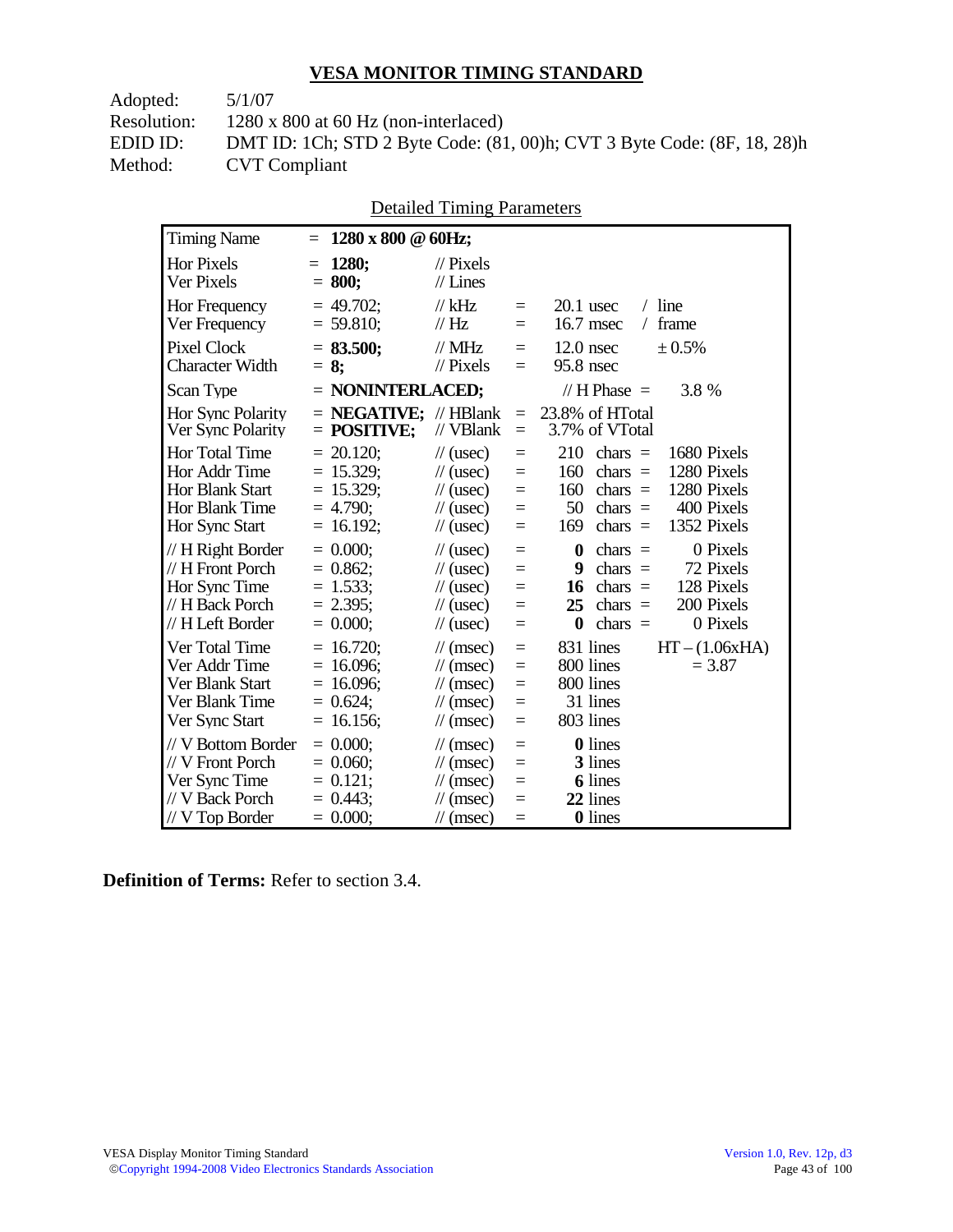Adopted: 5/1/07

Resolution: 1280 x 800 at 75 Hz (non-interlaced)

EDID ID: DMT ID: 1Dh; STD 2 Byte Code: (81, 0F)h; CVT 3 Byte Code: (8F, 18, 44)h<br>Method: CVT Compliant **CVT Compliant** 

| <b>Detailed Timing Parameters</b> |
|-----------------------------------|
|-----------------------------------|

| <b>Timing Name</b>                                                                            | $1280 \times 800 \text{ @ } 75 \text{Hz};$<br>$=$                                                                                                                                                                                     |                                                                                                                                                                           |
|-----------------------------------------------------------------------------------------------|---------------------------------------------------------------------------------------------------------------------------------------------------------------------------------------------------------------------------------------|---------------------------------------------------------------------------------------------------------------------------------------------------------------------------|
| <b>Hor Pixels</b><br>Ver Pixels                                                               | 1280;<br>$\mathcal{U}$ Pixels<br>$=$<br>$//$ Lines<br>$= 800;$                                                                                                                                                                        |                                                                                                                                                                           |
| Hor Frequency<br>Ver Frequency                                                                | $= 62.795$ ;<br>// $kHz$<br>$=$<br>$= 74.934$ ;<br>$\frac{1}{1}$ Hz<br>$=$                                                                                                                                                            | $/$ line<br>$15.9$ usec<br>13.3 msec<br>frame<br>$\sqrt{2}$                                                                                                               |
| <b>Pixel Clock</b><br><b>Character Width</b>                                                  | $= 106.500;$<br>$//$ MHz<br>$=$<br>$//$ Pixels<br>$= 8$ ;<br>$=$                                                                                                                                                                      | 9.4 nsec<br>± 0.5%<br>75.1 nsec                                                                                                                                           |
| Scan Type                                                                                     | $=$ NONINTERLACED;                                                                                                                                                                                                                    | // H Phase $=$<br>3.8 %                                                                                                                                                   |
| Hor Sync Polarity<br>Ver Sync Polarity                                                        | $=$ <b>NEGATIVE</b> ; // HBlank<br>$=$<br>$=$ POSITIVE;<br>// VBlank<br>$=$                                                                                                                                                           | 24.5% of HTotal<br>4.5% of VTotal                                                                                                                                         |
| Hor Total Time<br>Hor Addr Time<br><b>Hor Blank Start</b><br>Hor Blank Time<br>Hor Sync Start | $= 15.925$ ;<br>$\frac{1}{2}$ (usec)<br>$=$<br>$= 12.019;$<br>$\frac{1}{2}$ (usec)<br>$=$<br>$= 12.019$ ;<br>$\frac{1}{2}$ (usec)<br>$=$<br>$= 3.906$ ;<br>$\frac{1}{2}$ (usec)<br>$=$<br>$= 12.770$ ;<br>$\frac{1}{2}$ (usec)<br>$=$ | 212<br>1696 Pixels<br>$chars =$<br>1280 Pixels<br>160<br>chars $=$<br>1280 Pixels<br>160<br>chars $=$<br>52<br>416 Pixels<br>$chars =$<br>1360 Pixels<br>170<br>$chars =$ |
| // H Right Border<br>// H Front Porch<br>Hor Sync Time<br>// H Back Porch<br>// H Left Border | $= 0.000$<br>$\frac{1}{2}$ (usec)<br>$=$<br>$= 0.751$ ;<br>$\frac{1}{2}$ (usec)<br>$=$<br>$= 1.202$ ;<br>$\frac{1}{2}$ (usec)<br>$=$<br>$= 1.953$ ;<br>$\frac{1}{2}$ (usec)<br>$=$<br>$= 0.000;$<br>$\frac{1}{2}$ (usec)<br>$=$       | 0 Pixels<br>$\bf{0}$<br>chars $=$<br>10<br>chars $=$<br>80 Pixels<br>128 Pixels<br>16<br>chars $=$<br>208 Pixels<br>26<br>$chars =$<br>0 Pixels<br>chars $=$<br>0         |
| Ver Total Time<br>Ver Addr Time<br>Ver Blank Start<br>Ver Blank Time<br>Ver Sync Start        | $= 13.345$ ;<br>$\mathcal{U}$ (msec)<br>$=$<br>$= 12.740$ ;<br>$\mathcal{U}$ (msec)<br>$=$<br>$= 12.740$ ;<br>$\mathcal{U}$ (msec)<br>$=$<br>$= 0.605;$<br>$\mathcal{U}$ (msec)<br>$=$<br>$= 12.788$ ;<br>$\mathcal{U}$ (msec)<br>$=$ | 838 lines<br>$HT - (1.06xHA)$<br>800 lines<br>$= 3.18$<br>800 lines<br>38 lines<br>803 lines                                                                              |
| // V Bottom Border<br>// V Front Porch<br>Ver Sync Time<br>// V Back Porch<br>// V Top Border | $= 0.000;$<br>$\mathcal{U}$ (msec)<br>$=$<br>$= 0.048$ ;<br>$\mathcal{U}$ (msec)<br>$=$<br>$= 0.096$ ;<br>$\frac{1}{\sqrt{2}}$ (msec)<br>$=$<br>$= 0.462$<br>$\mathcal{U}$ (msec)<br>$=$<br>$= 0.000;$<br>$\mathcal{U}$ (msec)<br>$=$ | 0 lines<br>3 lines<br><b>6</b> lines<br>29 lines<br>0 lines                                                                                                               |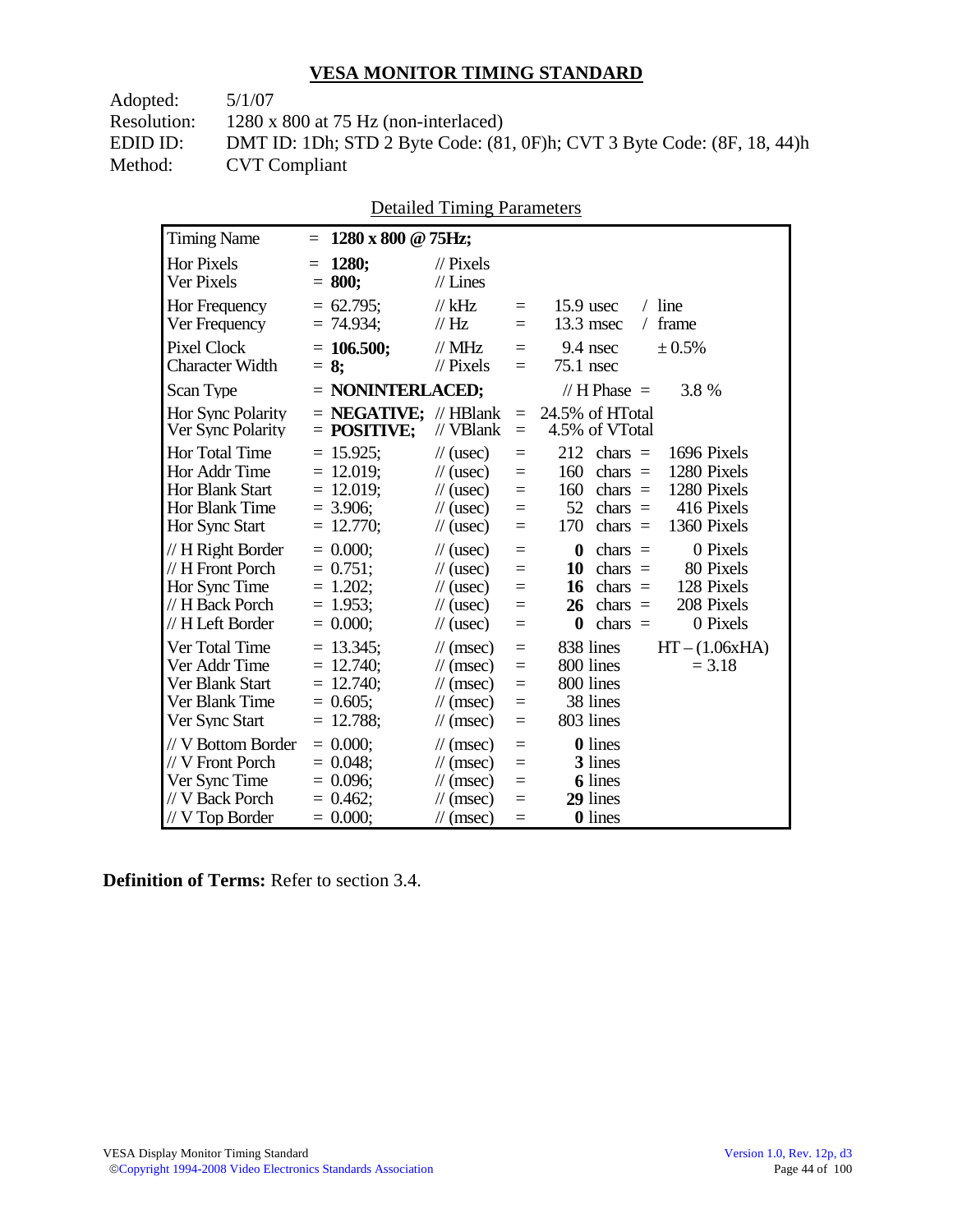Adopted: 5/1/07 Resolution: 1280 x 800 at 85 Hz (non-interlaced) EDID ID: DMT ID: 1Eh; STD 2 Byte Code: (81, 19)h; CVT 3 Byte Code: (8F, 18, 62)h<br>Method: CVT Compliant **CVT Compliant** 

|  | <b>Detailed Timing Parameters</b> |
|--|-----------------------------------|
|  |                                   |

| <b>Timing Name</b>                                                                              | 1280 x 800 @ 85Hz;<br>$=$                                                  |                                                                                                                      |                                 |                                                                                                                                                                           |
|-------------------------------------------------------------------------------------------------|----------------------------------------------------------------------------|----------------------------------------------------------------------------------------------------------------------|---------------------------------|---------------------------------------------------------------------------------------------------------------------------------------------------------------------------|
| <b>Hor Pixels</b><br>Ver Pixels                                                                 | 1280:<br>$=$<br>$= 800;$                                                   | $\mathcal{U}$ Pixels<br>$//$ Lines                                                                                   |                                 |                                                                                                                                                                           |
| Hor Frequency<br>Ver Frequency                                                                  | $= 71.554$ ;<br>$= 84.880;$                                                | $//$ kHz<br>$\frac{1}{1}$ Hz                                                                                         | $=$<br>$=$                      | $/$ line<br>$14.0$ usec<br>$11.8$ msec<br>frame<br>$\sqrt{2}$                                                                                                             |
| <b>Pixel Clock</b><br><b>Character Width</b>                                                    | $= 122.500;$<br>$= 8:$                                                     | $//$ MHz<br>$\frac{1}{2}$ Pixels                                                                                     | $=$<br>$=$                      | 8.2 nsec<br>$\pm 0.5\%$<br>$65.3$ nsec                                                                                                                                    |
| Scan Type                                                                                       | $=$ NONINTERLACED;                                                         |                                                                                                                      |                                 | // H Phase $=$<br>4.0 %                                                                                                                                                   |
| Hor Sync Polarity<br>Ver Sync Polarity                                                          | $=$ <b>NEGATIVE</b> ; // HBlank<br>$=$ POSITIVE;                           | // VBlank                                                                                                            | $=$<br>$=$                      | 25.2% of HTotal<br>5.1% of VTotal                                                                                                                                         |
| Hor Total Time<br>Hor Addr Time<br><b>Hor Blank Start</b><br>Hor Blank Time<br>Hor Sync Start   | $= 13.976$ ;<br>$= 10.449$ ;<br>$= 10.449$ ;<br>$= 3.527$ ;<br>$= 11.102;$ | $\frac{1}{2}$ (usec)<br>$\frac{1}{2}$ (usec)<br>$\frac{1}{2}$ (usec)<br>$\frac{1}{2}$ (usec)<br>$\frac{1}{2}$ (usec) | $=$<br>$=$<br>$=$<br>$=$<br>$=$ | 214<br>1712 Pixels<br>$chars =$<br>1280 Pixels<br>160<br>$chars =$<br>160<br>1280 Pixels<br>$chars =$<br>54<br>432 Pixels<br>$chars =$<br>1360 Pixels<br>170<br>chars $=$ |
| // H Right Border<br>// H Front Porch<br>Hor Sync Time<br>// H Back Porch<br>// H Left Border   | $= 0.000;$<br>$= 0.653$ ;<br>$= 1.110;$<br>$= 1.763$ ;<br>$= 0.000;$       | $\frac{1}{2}$ (usec)<br>$\frac{1}{2}$ (usec)<br>$\frac{1}{2}$ (usec)<br>$\frac{1}{2}$ (usec)<br>$\frac{1}{2}$ (usec) | $=$<br>$=$<br>$=$<br>$=$<br>$=$ | 0 Pixels<br>0<br>$chars =$<br>80 Pixels<br>10<br>chars $=$<br>17<br>136 Pixels<br>$chars =$<br>216 Pixels<br>27<br>chars $=$<br>0 Pixels<br>$\bf{0}$<br>chars $=$         |
| Ver Total Time<br>Ver Addr Time<br>Ver Blank Start<br>Ver Blank Time<br>Ver Sync Start          | $= 11.781$ ;<br>$= 11.180$ ;<br>$= 11.180$ ;<br>$= 0.601;$<br>11.222;      | $\mathcal{U}$ (msec)<br>$\mathcal{U}$ (msec)<br>$\mathcal{U}$ (msec)<br>$\mathcal{U}$ (msec)<br>$\mathcal{U}$ (msec) | $=$<br>$=$<br>$=$<br>$=$<br>$=$ | 843 lines<br>$HT - (1.06xHA)$<br>800 lines<br>$= 2.9$<br>800 lines<br>43 lines<br>803 lines                                                                               |
| // V Bottom Border<br>// V Front Porch<br>Ver Sync Time<br>// V Back Porch<br>$//$ V Top Border | $= 0.000;$<br>$= 0.042$ ;<br>$= 0.084$ ;<br>$= 0.475$ ;<br>$= 0.000;$      | $\mathcal{U}$ (msec)<br>$\mathcal{U}$ (msec)<br>$\mathcal{U}$ (msec)<br>$\mathcal{U}$ (msec)<br>$\mathcal{U}$ (msec) | $=$<br>$=$<br>$=$<br>$=$<br>$=$ | <b>0</b> lines<br>3 lines<br><b>6</b> lines<br>34 lines<br>0 lines                                                                                                        |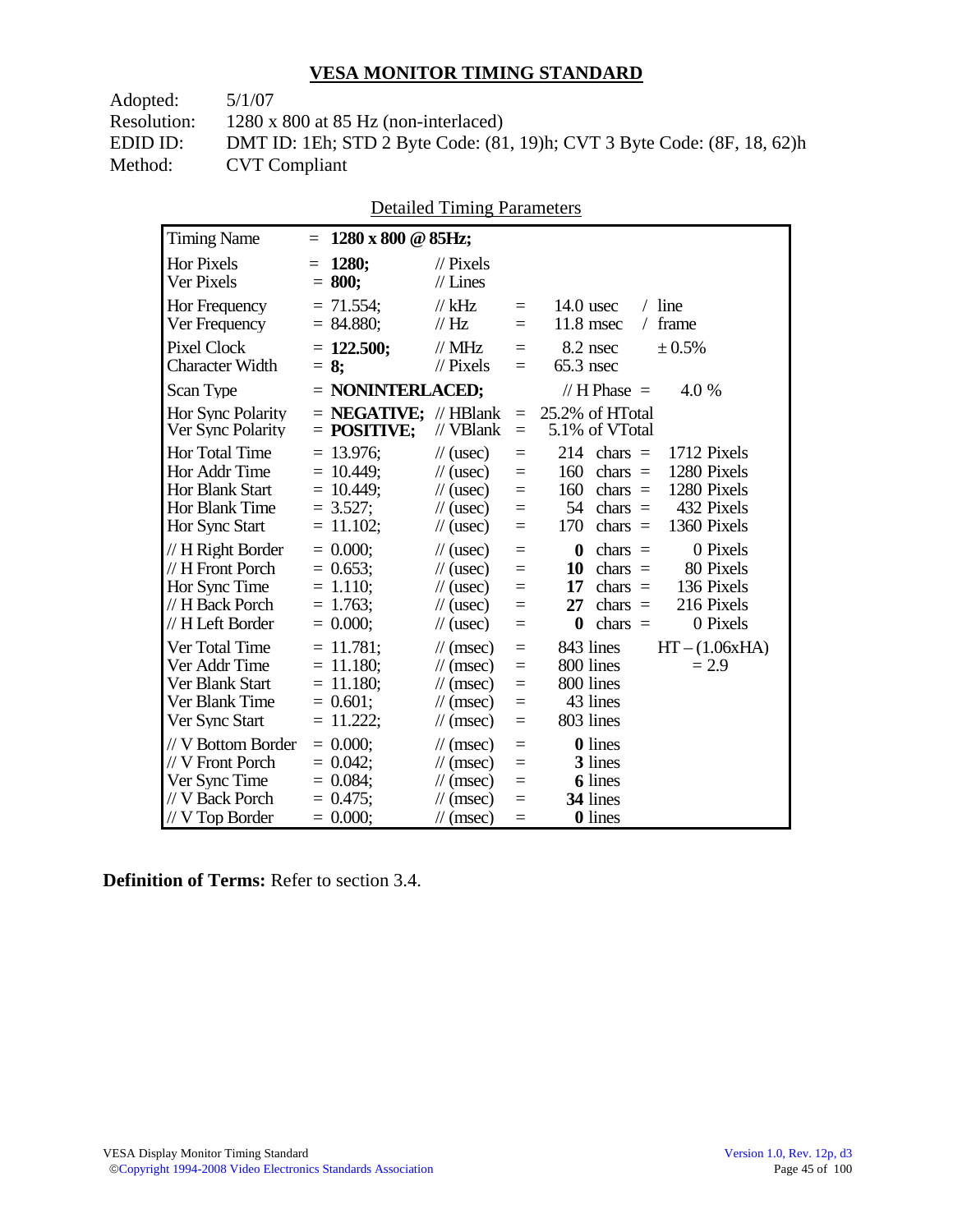| Adopted:    | 5/1/07                                                  |
|-------------|---------------------------------------------------------|
| Resolution: | 1280 x 800 at 120 Hz (non-interlaced) REDUCED BLANKING  |
| EDID ID:    | DMT ID: 1Fh; STD 2 Byte Code: n/a; CVT 3 Byte Code: n/a |
| Method:     | Generated using CVT (Reduced Blanking) Formula          |

Detailed Timing Parameters

| <b>Timing Name</b>                                                                              | $\equiv$                                                              |                                                                                                                      |                                 | 1280 x 800 @ 120Hz CVT (Reduced Blanking);                                                                                                                                           |
|-------------------------------------------------------------------------------------------------|-----------------------------------------------------------------------|----------------------------------------------------------------------------------------------------------------------|---------------------------------|--------------------------------------------------------------------------------------------------------------------------------------------------------------------------------------|
| Hor Pixels<br>Ver Pixels                                                                        | 1280;<br>$=$<br>$= 800;$                                              | $\frac{1}{2}$ Pixels<br>$//$ Lines                                                                                   |                                 |                                                                                                                                                                                      |
| <b>Hor Frequency</b><br>Ver Frequency                                                           | $= 101.563$ ;<br>$= 119.909$ ;                                        | $//$ kHz<br>$\frac{1}{1}$ Hz                                                                                         | $=$<br>$=$                      | $/$ line<br>9.8 usec<br>8.3 msec<br>frame<br>$\sqrt{2}$                                                                                                                              |
| Pixel Clock<br><b>Character Width</b>                                                           | $= 146.250$ ;<br>$= 8:$                                               | $//$ MHz<br>$//$ Pixels                                                                                              | $=$<br>$=$                      | 6.8 nsec<br>± 0.5%<br>54.7 nsec                                                                                                                                                      |
| Scan Type                                                                                       | $=$ NONINTERLACED;                                                    |                                                                                                                      |                                 | // H Phase $=$<br>1.1 %                                                                                                                                                              |
| Hor Sync Polarity<br>Ver Sync Polarity                                                          | $=$ POSITIVE:<br>$=$ NEGATIVE                                         | $//$ HBlank<br>$//$ VBlank                                                                                           | $=$<br>$=$                      | 11.1% of HTotal<br>5.5% of VTotal                                                                                                                                                    |
| <b>Hor Total Time</b><br>Hor Addr Time<br>Hor Blank Start<br>Hor Blank Time<br>Hor Sync Start   | $= 9.846$ ;<br>$= 8.752;$<br>$= 8.752;$<br>$= 1.094$ :<br>$= 9.080$ ; | $\frac{1}{2}$ (usec)<br>$\frac{1}{2}$ (usec)<br>$\frac{1}{2}$ (usec)<br>$\frac{1}{2}$ (usec)<br>$\frac{1}{2}$ (usec) | $=$<br>$=$<br>$=$<br>$=$<br>$=$ | 180<br>chars $=$<br>1440 Pixels<br>1280 Pixels<br>160<br>chars $=$<br>1280 Pixels<br>160<br>chars $=$<br>20<br>160 Pixels<br>chars $=$<br>1328 Pixels<br>chars $=$<br>166            |
| // H Right Border<br>// H Front Porch<br>Hor Sync Time<br>// H Back Porch<br>// H Left Border   | $= 0.000$<br>$= 0.328$ ;<br>$= 0.219;$<br>$= 0.547$ ;<br>$= 0.000$    | $\frac{1}{2}$ (usec)<br>$\frac{1}{2}$ (usec)<br>$\frac{1}{2}$ (usec)<br>$\frac{1}{2}$ (usec)<br>$\frac{1}{2}$ (usec) | $=$<br>$=$<br>$=$<br>$=$<br>$=$ | $\boldsymbol{0}$<br>0 Pixels<br>chars $=$<br>chars $=$<br>48 Pixels<br>6<br>32 Pixels<br>$chars =$<br>4<br>80 Pixels<br>10<br>$chars =$<br>0 Pixels<br>$\boldsymbol{0}$<br>$chars =$ |
| Ver Total Time<br>Ver Addr Time<br>Ver Blank Start<br>Ver Blank Time<br>Ver Sync Start          | $= 8.340$ ;<br>$= 7.877$ ;<br>$= 7.877$ ;<br>$= 0.463$<br>$= 7.906$ ; | $\mathcal{U}$ (msec)<br>$\mathcal{U}$ (msec)<br>$\mathcal{U}$ (msec)<br>$\mathcal{U}$ (msec)<br>$\mathcal{U}$ (msec) | $=$<br>$=$<br>$=$<br>$=$<br>$=$ | 847 lines<br>$HT - (1.06xHA)$<br>800 lines<br>$= 0.57$<br>800 lines<br>47 lines<br>803 lines                                                                                         |
| // V Bottom Border<br>// V Front Porch<br>Ver Sync Time<br>// V Back Porch<br>$//$ V Top Border | $= 0.000$<br>$= 0.030$<br>$= 0.059$ ;<br>$= 0.374$ ;<br>$= 0.000;$    | $\mathcal{U}$ (msec)<br>$\mathcal{U}$ (msec)<br>$\mathcal{U}$ (msec)<br>$\mathcal{U}$ (msec)<br>$\mathcal{U}$ (msec) | $=$<br>$=$<br>$=$<br>$=$<br>$=$ | <b>0</b> lines<br>3 lines<br><b>6</b> lines<br>38 lines<br>0 lines                                                                                                                   |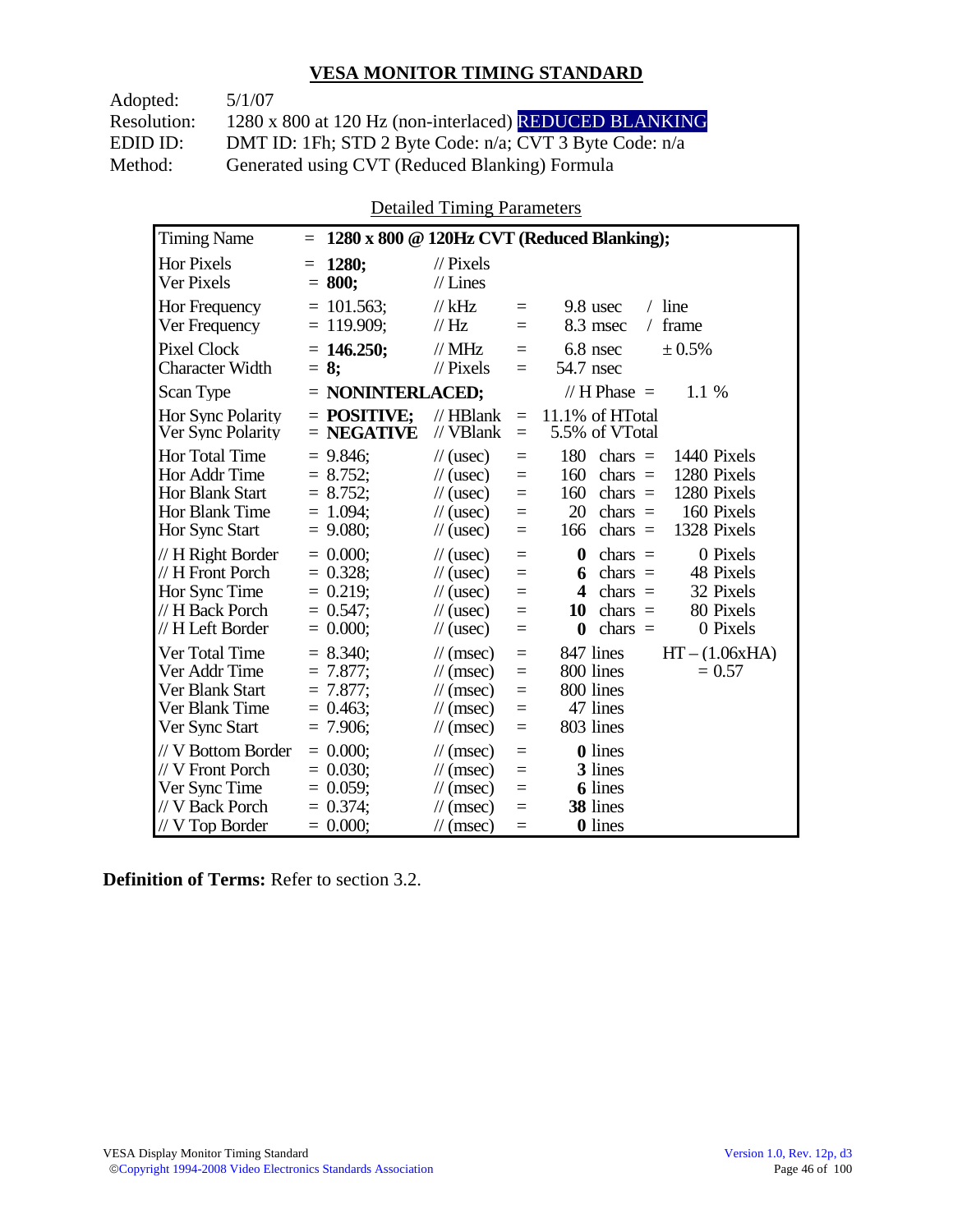| Adopted:    | 3/1/96                                                        |
|-------------|---------------------------------------------------------------|
| Resolution: | $1280 \times 960$ at 60 Hz (non-interlaced)                   |
| EDID ID:    | DMT ID: 20h; STD 2 Byte Code: (81, 40)h; CVT 3 Byte Code: n/a |
| Method:     | *** NOT CVT COMPLIANT ***                                     |

### Detailed Timing Parameters

| <b>Timing Name</b>                                                                             | $1280 \times 960 \text{ } @60Hz;$<br>$=$                                   |                                                                                                                             |                                                                                                                                                                                                              |
|------------------------------------------------------------------------------------------------|----------------------------------------------------------------------------|-----------------------------------------------------------------------------------------------------------------------------|--------------------------------------------------------------------------------------------------------------------------------------------------------------------------------------------------------------|
| <b>Hor Pixels</b><br>Ver Pixels                                                                | 1280;<br>$=$<br>$= 960;$                                                   | $\mathcal{U}$ Pixels<br>$//$ Lines                                                                                          |                                                                                                                                                                                                              |
| Hor Frequency<br>Ver Frequency                                                                 | $= 60.000;$<br>$= 60.000;$                                                 | $//$ kHz<br>$\frac{1}{1}$ Hz                                                                                                | $/$ line<br>$16.7$ usec<br>$=$<br>16.7 msec<br>frame<br>$\sqrt{2}$<br>$=$                                                                                                                                    |
| <b>Pixel Clock</b><br><b>Character Width</b>                                                   | $= 108.000;$<br>$= 8;$                                                     | // $MHz$<br>$\frac{1}{2}$ Pixels                                                                                            | $9.3$ nsec<br>$\pm 0.5\%$<br>$=$<br>74.1 nsec<br>$=$                                                                                                                                                         |
| Scan Type                                                                                      | $=$ NONINTERLACED;                                                         |                                                                                                                             | // H Phase $=$<br>6.0 %                                                                                                                                                                                      |
| Hor Sync Polarity<br>Ver Sync Polarity                                                         | $=$ POSITIVE;<br>$=$ POSITIVE;                                             | $\mathcal{U}$ HBlank<br>// VBlank                                                                                           | 28.9% of HTotal<br>$=$<br>4.0% of VTotal<br>$=$                                                                                                                                                              |
| Hor Total Time<br>Hor Addr Time<br><b>Hor Blank Start</b><br>Hor Blank Time<br>Hor Sync Start  | $= 16.667$ ;<br>$= 11.852$ ;<br>$= 11.852$ ;<br>$= 4.815$ ;<br>$= 12.741;$ | $\frac{1}{2}$ (usec)<br>$\frac{1}{2}$ (usec)<br>$\frac{1}{2}$ (usec)<br>$\frac{1}{2}$ (usec)<br>$\frac{1}{2}$ (usec)        | 225<br>1800 Pixels<br>$chars =$<br>$=$<br>1280 Pixels<br>160<br>chars $=$<br>$=$<br>160<br>1280 Pixels<br>$chars =$<br>$=$<br>520 Pixels<br>65<br>chars $=$<br>$=$<br>172<br>1376 Pixels<br>$chars =$<br>$=$ |
| // H Right Border<br>// H Front Porch<br>Hor Sync Time<br>// H Back Porch<br>// H Left Border  | $= 0.000;$<br>$= 0.889$ ;<br>$= 1.037$ ;<br>$= 2.889$ ;<br>$= 0.000;$      | $\frac{1}{2}$ (usec)<br>$\frac{1}{2}$ (usec)<br>$\frac{1}{2}$ (usec)<br>$\frac{1}{2}$ (usec)<br>$\frac{1}{2}$ (usec)        | 0 Pixels<br>0<br>$chars =$<br>$=$<br>12<br>$chars =$<br>96 Pixels<br>$=$<br>112 Pixels<br>14 chars $=$<br>$=$<br>39<br>312 Pixels<br>$chars =$<br>$=$<br>$chars =$<br>0 Pixels<br>0<br>$=$                   |
| Ver Total Time<br>Ver Addr Time<br>Ver Blank Start<br>Ver Blank Time<br>Ver Sync Start         | $= 16.667$ ;<br>$= 16.000;$<br>$= 16.000;$<br>$= 0.667$ ;<br>$= 16.017;$   | $\mathcal{U}$ (msec)<br>$\mathcal{U}$ (msec)<br>$\mathcal{U}$ (msec)<br>$\mathcal{U}$ (msec)<br>$\mathcal{U}$ (msec)        | 1000 lines<br>$HT - (1.06xHA)$<br>$=$<br>960 lines<br>$= 4.1$<br>$=$<br>960 lines<br>$=$<br>40 lines<br>$=$<br>961 lines<br>$=$                                                                              |
| // V Bottom Border<br>// V Front Porch<br>Ver Sync Time<br>// V Back Porch<br>$//V$ Top Border | $= 0.000;$<br>$= 0.017$ ;<br>$= 0.050$ ;<br>$= 0.600;$<br>$= 0.000;$       | $\mathcal{U}$ (msec)<br>$\mathcal{U}$ (msec)<br>$\mathcal{U}$ (msec)<br>$\mathcal{U}$ (msec)<br>$\frac{1}{\sqrt{2}}$ (msec) | <b>0</b> lines<br>$=$<br>1 lines<br>$=$<br>3 lines<br>$=$<br>36 lines<br>$=$<br><b>0</b> lines<br>$=$                                                                                                        |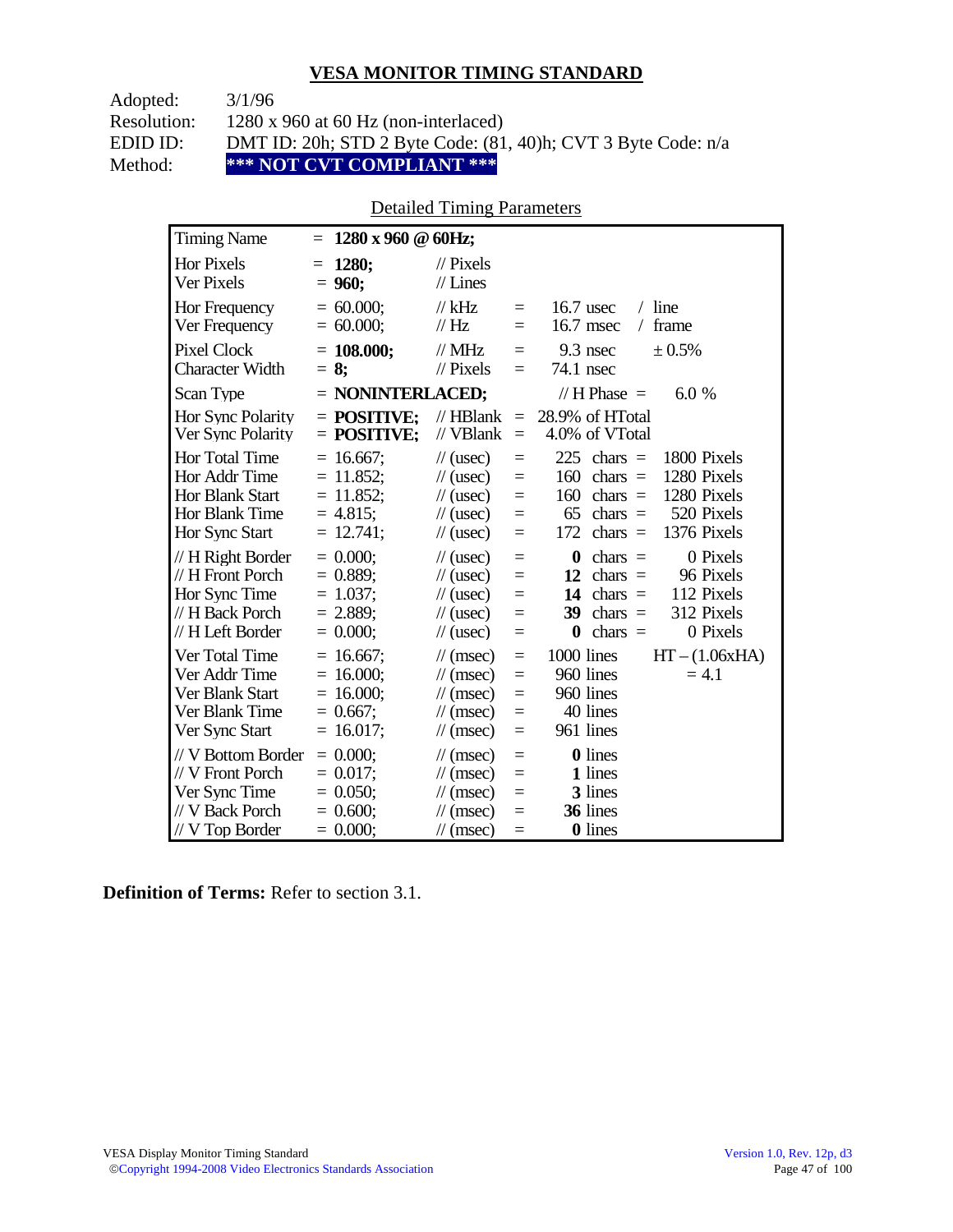| Adopted:    | 3/1/96                                                        |
|-------------|---------------------------------------------------------------|
| Resolution: | $1280 \times 960$ at 85 Hz (non-interlaced)                   |
| EDID ID:    | DMT ID: 21h; STD 2 Byte Code: (81, 59)h; CVT 3 Byte Code: n/a |
| Method:     | *** NOT CVT COMPLIANT ***                                     |

### Detailed Timing Parameters

| <b>Timing Name</b>                                                                              | $1280 \times 960 \text{ @ } 85 \text{Hz};$<br>$=$                         |                                                                                                                             |                                 |                                                                                                                                                                           |
|-------------------------------------------------------------------------------------------------|---------------------------------------------------------------------------|-----------------------------------------------------------------------------------------------------------------------------|---------------------------------|---------------------------------------------------------------------------------------------------------------------------------------------------------------------------|
| <b>Hor Pixels</b><br>Ver Pixels                                                                 | 1280;<br>$=$<br>$= 960;$                                                  | $\mathcal{U}$ Pixels<br>$//$ Lines                                                                                          |                                 |                                                                                                                                                                           |
| Hor Frequency<br>Ver Frequency                                                                  | $= 85.938$ ;<br>$= 85.002$ ;                                              | $//$ kHz<br>$\frac{1}{1}$ Hz                                                                                                | $=$<br>$=$                      | $/$ line<br>11.6 usec<br>11.8 msec<br>frame<br>$\sqrt{2}$                                                                                                                 |
| <b>Pixel Clock</b><br><b>Character Width</b>                                                    | $= 148.500;$<br>$= 8$ ;                                                   | $\frac{1}{1}$ MHz<br>$//$ Pixels                                                                                            | $=$<br>$=$                      | $6.7$ nsec<br>± 0.5%<br>53.9 nsec                                                                                                                                         |
| Scan Type                                                                                       | $=$ NONINTERLACED;                                                        |                                                                                                                             |                                 | // H Phase $=$<br>4.6 %                                                                                                                                                   |
| Hor Sync Polarity<br>Ver Sync Polarity                                                          | $=$ POSITIVE:<br>$=$ POSITIVE;                                            | $\mathcal{U}$ HBlank<br>// VBlank                                                                                           | $\equiv$<br>$\equiv$            | 25.9% of HTotal<br>5.0% of VTotal                                                                                                                                         |
| Hor Total Time<br>Hor Addr Time<br><b>Hor Blank Start</b><br>Hor Blank Time<br>Hor Sync Start   | $= 11.636$ ;<br>$= 8.620;$<br>$= 8.620;$<br>$= 3.017$ ;<br>$= 9.051$ ;    | $\frac{1}{2}$ (usec)<br>$\frac{1}{2}$ (usec)<br>$\frac{1}{2}$ (usec)<br>$\frac{1}{2}$ (usec)<br>$\frac{1}{2}$ (usec)        | $=$<br>$=$<br>$=$<br>$=$<br>$=$ | 216<br>$chars =$<br>1728 Pixels<br>1280 Pixels<br>160<br>chars $=$<br>1280 Pixels<br>160<br>$chars =$<br>448 Pixels<br>56<br>chars $=$<br>168<br>chars $=$<br>1344 Pixels |
| // H Right Border<br>// H Front Porch<br>Hor Sync Time<br>// H Back Porch<br>// H Left Border   | $= 0.000$<br>$= 0.431$ ;<br>$= 1.077;$<br>$= 1.508$ ;<br>$= 0.000;$       | $\frac{1}{2}$ (usec)<br>$\frac{1}{2}$ (usec)<br>$\frac{1}{2}$ (usec)<br>$\frac{1}{2}$ (usec)<br>$\frac{1}{2}$ (usec)        | $=$<br>$=$<br>$=$<br>$=$<br>$=$ | 0 Pixels<br>0<br>chars $=$<br>64 Pixels<br>8<br>$chars =$<br>160 Pixels<br>20<br>$chars =$<br>224 Pixels<br>28<br>chars $=$<br>0 Pixels<br>chars $=$<br>$\boldsymbol{0}$  |
| Ver Total Time<br>Ver Addr Time<br>Ver Blank Start<br>Ver Blank Time<br>Ver Sync Start          | $= 11.764$ ;<br>$= 11.171;$<br>$= 11.171$ ;<br>$= 0.593$ ;<br>$= 11.183;$ | $\mathcal{U}$ (msec)<br>$\mathcal{U}$ (msec)<br>$\mathcal{U}$ (msec)<br>$\frac{1}{\sqrt{2}}$ (msec)<br>$\mathcal{U}$ (msec) | $=$<br>$=$<br>$=$<br>$=$<br>$=$ | 1011 lines<br>$HT - (1.06xHA)$<br>960 lines<br>$= 2.5$<br>960 lines<br>51 lines<br>961 lines                                                                              |
| // V Bottom Border<br>// V Front Porch<br>Ver Sync Time<br>// V Back Porch<br>$//$ V Top Border | $= 0.000$<br>$= 0.012$ ;<br>$= 0.035$ ;<br>$= 0.547$ ;<br>$= 0.000;$      | $\mathcal{U}$ (msec)<br>$\mathcal{U}$ (msec)<br>$\mathcal{U}$ (msec)<br>$\mathcal{U}$ (msec)<br>$\frac{1}{\sqrt{2}}$ (msec) | $=$<br>$=$<br>$=$<br>$=$<br>$=$ | <b>0</b> lines<br>1 lines<br>3 lines<br>47 lines<br><b>0</b> lines                                                                                                        |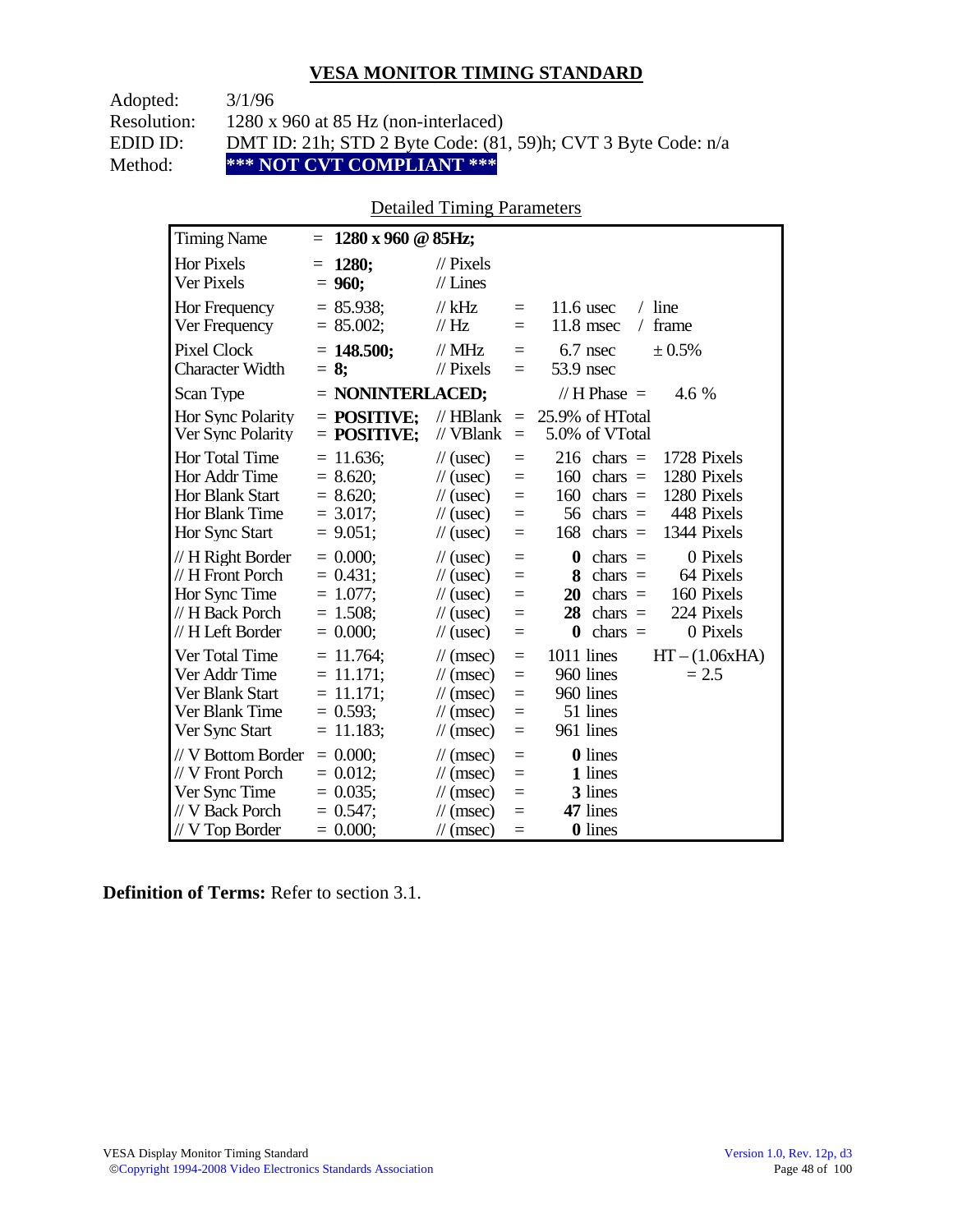| Adopted:    | 5/1/07                                                  |
|-------------|---------------------------------------------------------|
| Resolution: | 1280 x 960 at 120 Hz (non-interlaced) REDUCED BLANKING  |
| EDID ID:    | DMT ID: 22h; STD 2 Byte Code: n/a; CVT 3 Byte Code: n/a |
| Method:     | Generated using CVT (Reduced Blanking) Formula          |

Detailed Timing Parameters

| <b>Timing Name</b>                                                                              | $=$                                                                     |                                                                                                                             |                                      | 1280 x 960 @ 120Hz CVT (Reduced Blanking);                                                                                                                                |
|-------------------------------------------------------------------------------------------------|-------------------------------------------------------------------------|-----------------------------------------------------------------------------------------------------------------------------|--------------------------------------|---------------------------------------------------------------------------------------------------------------------------------------------------------------------------|
| <b>Hor Pixels</b><br>Ver Pixels                                                                 | 1280:<br>$=$<br>$= 960;$                                                | $\frac{1}{2}$ Pixels<br>$//$ Lines                                                                                          |                                      |                                                                                                                                                                           |
| Hor Frequency<br>Ver Frequency                                                                  | $= 121.875$ ;<br>$= 119.838$ ;                                          | $//$ kHz<br>$\mathcal{U}$ Hz                                                                                                | $=$<br>$=$                           | $/$ line<br>8.2 usec<br>8.3 msec<br>frame<br>$\sqrt{2}$                                                                                                                   |
| <b>Pixel Clock</b><br><b>Character Width</b>                                                    | $= 175.500$ ;<br>$= 8:$                                                 | $//$ MHz<br>$\frac{1}{2}$ Pixels                                                                                            | $=$<br>$=$                           | $5.7$ nsec<br>± 0.5%<br>$45.6$ nsec                                                                                                                                       |
| Scan Type                                                                                       | $=$ NONINTERLACED;                                                      |                                                                                                                             |                                      | // H Phase $=$<br>1.1 %                                                                                                                                                   |
| Hor Sync Polarity<br>Ver Sync Polarity                                                          | $=$ POSITIVE:<br>$=$ NEGATIVE                                           | $//$ HBlank<br>// VBlank                                                                                                    | $\equiv$<br>$=$                      | 11.1% of HTotal<br>5.6% of VTotal                                                                                                                                         |
| Hor Total Time<br>Hor Addr Time<br><b>Hor Blank Start</b><br>Hor Blank Time<br>Hor Sync Start   | $= 8.205$ ;<br>$= 7.293$ ;<br>$= 7.293$ ;<br>$= 0.912$ ;<br>$= 7.567$ ; | $\frac{1}{2}$ (usec)<br>$\frac{1}{2}$ (usec)<br>$\frac{1}{2}$ (usec)<br>$\frac{1}{2}$ (usec)<br>$\frac{1}{2}$ (usec)        | $=$<br>$=$<br>$=$<br>$=$<br>$=$      | 180<br>chars $=$<br>1440 Pixels<br>1280 Pixels<br>160<br>$chars =$<br>1280 Pixels<br>160<br>chars $=$<br>20<br>160 Pixels<br>$chars =$<br>166<br>chars $=$<br>1328 Pixels |
| // H Right Border<br>// H Front Porch<br>Hor Sync Time<br>// H Back Porch<br>// H Left Border   | $= 0.000$<br>$= 0.274;$<br>$= 0.182$ ;<br>$= 0.456$ ;<br>$= 0.000;$     | $\frac{1}{2}$ (usec)<br>$\frac{1}{2}$ (usec)<br>$\frac{1}{2}$ (usec)<br>$\frac{1}{2}$ (usec)<br>$\frac{1}{2}$ (usec)        | $=$<br>$=$<br>$=$<br>$=$<br>$=$      | $\bf{0}$<br>0 Pixels<br>chars $=$<br>$chars =$<br>48 Pixels<br>6<br>32 Pixels<br>4<br>$chars =$<br>80 Pixels<br>$chars =$<br>10<br>0 Pixels<br>$\bf{0}$<br>$chars =$      |
| Ver Total Time<br>Ver Addr Time<br>Ver Blank Start<br>Ver Blank Time<br>Ver Sync Start          | $= 8.345$ ;<br>$= 7.877$ ;<br>$= 7.877$ ;<br>$= 0.468$ ;<br>$= 7.902;$  | $\mathcal{U}$ (msec)<br>$\mathcal{U}$ (msec)<br>$\mathcal{U}$ (msec)<br>$\mathcal{U}$ (msec)<br>$\frac{1}{\sqrt{2}}$ (msec) | $=$<br>$=$<br>$\equiv$<br>$=$<br>$=$ | 1017 lines<br>$HT - (1.06xHA)$<br>960 lines<br>$= 0.47$<br>960 lines<br>57 lines<br>963 lines                                                                             |
| // V Bottom Border<br>// V Front Porch<br>Ver Sync Time<br>// V Back Porch<br>$//$ V Top Border | $= 0.000$<br>$= 0.025$<br>$= 0.033$ ;<br>$= 0.410$ ;<br>$= 0.000;$      | $\mathcal{U}$ (msec)<br>$\mathcal{U}$ (msec)<br>$\mathcal{U}$ (msec)<br>$\mathcal{U}$ (msec)<br>$\mathcal{U}$ (msec)        | $=$<br>$=$<br>$\equiv$<br>$=$<br>$=$ | <b>0</b> lines<br>3 lines<br>4 lines<br>50 lines<br><b>0</b> lines                                                                                                        |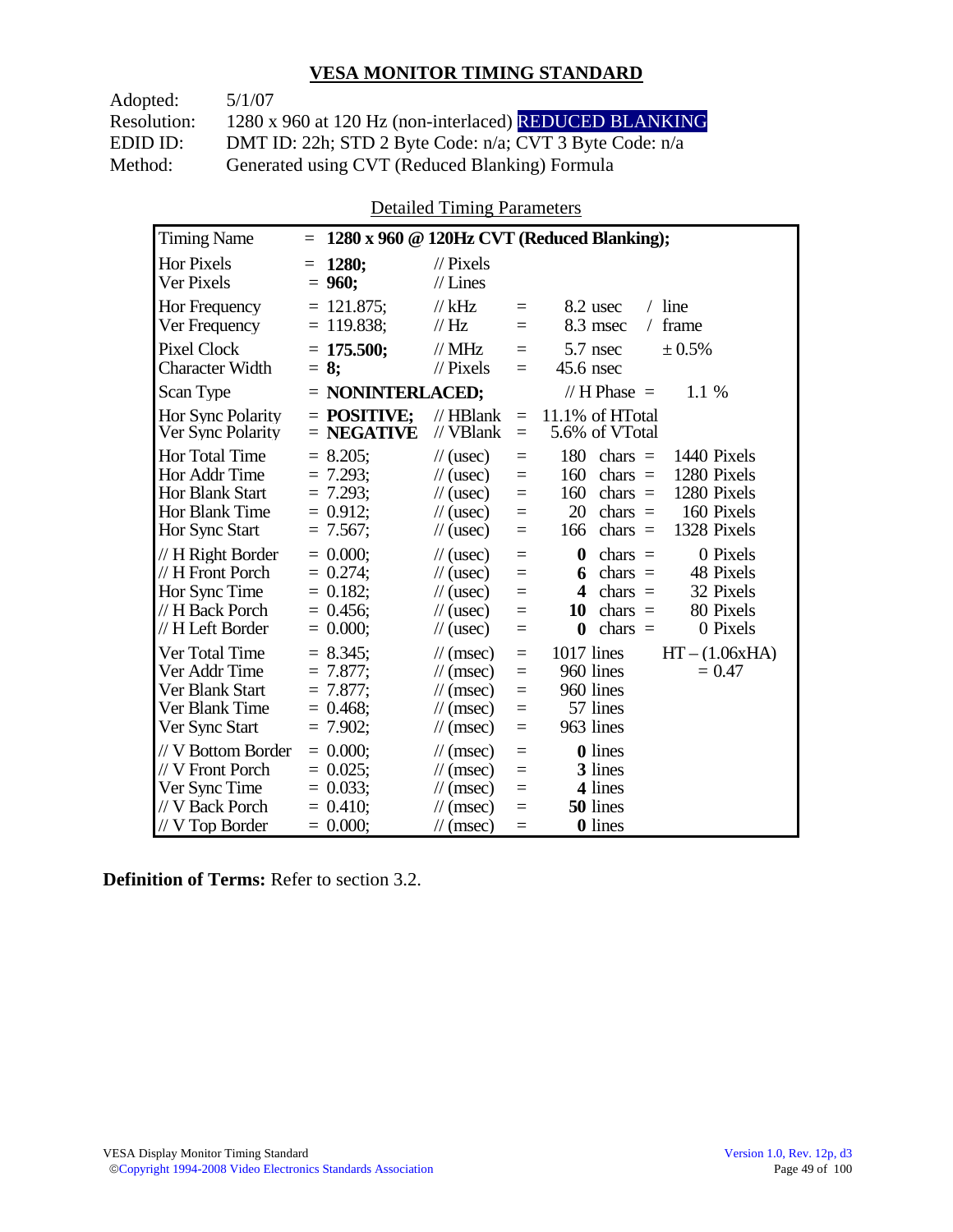| Adopted:    | 12/18/96                                                            |
|-------------|---------------------------------------------------------------------|
| Resolution: | $1280 \times 1024$ at 60 Hz (non-interlaced)                        |
| EDID ID:    | DMT ID: 23h; STD 2 Byte Code: (81, 80)h; CVT 3 Byte Code: n/a       |
|             | BIOS Modes: 106h, 107h, 119h, 11Ah, & 11Bh (4, 8, 15, 16, & 24 bpp) |
| Method:     | *** NOT CVT COMPLIANT ***                                           |

### Detailed Timing Parameters

| <b>Timing Name</b>                                                                            | $1280 \times 1024 \ @$ 60Hz;<br>$=$                                        |                                                                                                                                                    |                                      |                                                                                                                                                                           |
|-----------------------------------------------------------------------------------------------|----------------------------------------------------------------------------|----------------------------------------------------------------------------------------------------------------------------------------------------|--------------------------------------|---------------------------------------------------------------------------------------------------------------------------------------------------------------------------|
| <b>Hor Pixels</b><br>Ver Pixels                                                               | 1280;<br>$=$<br>$= 1024;$                                                  | $\frac{1}{2}$ Pixels<br>$//$ Lines                                                                                                                 |                                      |                                                                                                                                                                           |
| Hor Frequency<br>Ver Frequency                                                                | $= 63.981$ ;<br>$= 60.020;$                                                | $//$ kHz<br>$\frac{1}{1}$ Hz                                                                                                                       | $=$<br>$=$                           | $15.6$ usec<br>$/$ line<br>16.7 msec<br>frame<br>$\sqrt{2}$                                                                                                               |
| <b>Pixel Clock</b><br><b>Character Width</b>                                                  | $= 108.000;$<br>$= 8$ ;                                                    | $//$ MHz<br>$\frac{1}{2}$ Pixels                                                                                                                   | $=$<br>$=$                           | 9.3 nsec<br>± 0.5%<br>74.1 nsec                                                                                                                                           |
| Scan Type                                                                                     | $=$ NONINTERLACED;                                                         |                                                                                                                                                    |                                      | // $H$ Phase $=$<br>5.9 %                                                                                                                                                 |
| Hor Sync Polarity<br>Ver Sync Polarity                                                        | $=$ POSITIVE;<br>$=$ POSITIVE;                                             | $//$ HBlank<br>// VBlank                                                                                                                           | $\equiv$<br>$\equiv$                 | 24.2% of HTotal<br>3.9% of VTotal                                                                                                                                         |
| <b>Hor Total Time</b><br>Hor Addr Time<br>Hor Blank Start<br>Hor Blank Time<br>Hor Sync Start | $= 15.630$ ;<br>$= 11.852;$<br>$= 11.852$ ;<br>$= 3.778$ ;<br>$= 12.296;$  | $\frac{1}{2}$ (usec)<br>$\frac{1}{2}$ (usec)<br>$\frac{1}{2}$ (usec)<br>$\frac{1}{\sqrt{2}}$ (usec)<br>$\frac{1}{2}$ (usec)                        | $=$<br>$=$<br>$=$<br>$=$<br>$=$      | 211<br>chars $=$<br>1688 Pixels<br>160<br>1280 Pixels<br>$chars =$<br>1280 Pixels<br>160<br>$chars =$<br>408 Pixels<br>51<br>$chars =$<br>1328 Pixels<br>$chars =$<br>166 |
| // H Right Border<br>// H Front Porch<br>Hor Sync Time<br>// H Back Porch<br>// H Left Border | $= 0.000;$<br>$= 0.444$ ;<br>$= 1.037$ ;<br>$= 2.296$ ;<br>$= 0.000;$      | $\frac{1}{2}$ (usec)<br>$\frac{1}{2}$ (usec)<br>$\frac{1}{2}$ (usec)<br>$\frac{1}{2}$ (usec)<br>$\frac{1}{2}$ (usec)                               | $=$<br>$=$<br>$=$<br>$=$<br>$=$      | 0 Pixels<br>$chars =$<br>0<br>$chars =$<br>48 Pixels<br>6<br>112 Pixels<br>14<br>$chars =$<br>248 Pixels<br>chars $=$<br>31<br>0 Pixels<br>$\bf{0}$<br>$chars =$          |
| Ver Total Time<br>Ver Addr Time<br>Ver Blank Start<br>Ver Blank Time<br>Ver Sync Start        | $= 16.661$ ;<br>$= 16.005$ ;<br>$= 16.005$ ;<br>$= 0.656$ ;<br>$= 16.020;$ | $\frac{1}{\sqrt{2}}$ (msec)<br>$\frac{1}{\sqrt{2}}$ (msec)<br>$\frac{1}{\sqrt{2}}$ (msec)<br>$\frac{1}{\pi}$ (msec)<br>$\frac{1}{\sqrt{2}}$ (msec) | $\equiv$<br>$=$<br>$=$<br>$=$<br>$=$ | 1066 lines<br>$HT - (1.06xHA)$<br>1024 lines<br>$= 3.07$<br>1024 lines<br>42 lines<br>1025 lines                                                                          |
| // V Bottom Border<br>// V Front Porch<br>Ver Sync Time<br>// V Back Porch<br>// V Top Border | $= 0.000;$<br>$= 0.016$ ;<br>$= 0.047$ ;<br>$= 0.594$ ;<br>$= 0.000;$      | $\frac{1}{\sqrt{2}}$ (msec)<br>$\mathcal{U}$ (msec)<br>$\frac{1}{\sqrt{2}}$ (msec)<br>$\mathcal{U}$ (msec)<br>$\mathcal{U}$ (msec)                 | $=$<br>$=$<br>$=$<br>$=$<br>$=$      | <b>0</b> lines<br>1 lines<br>3 lines<br>38 lines<br><b>0</b> lines                                                                                                        |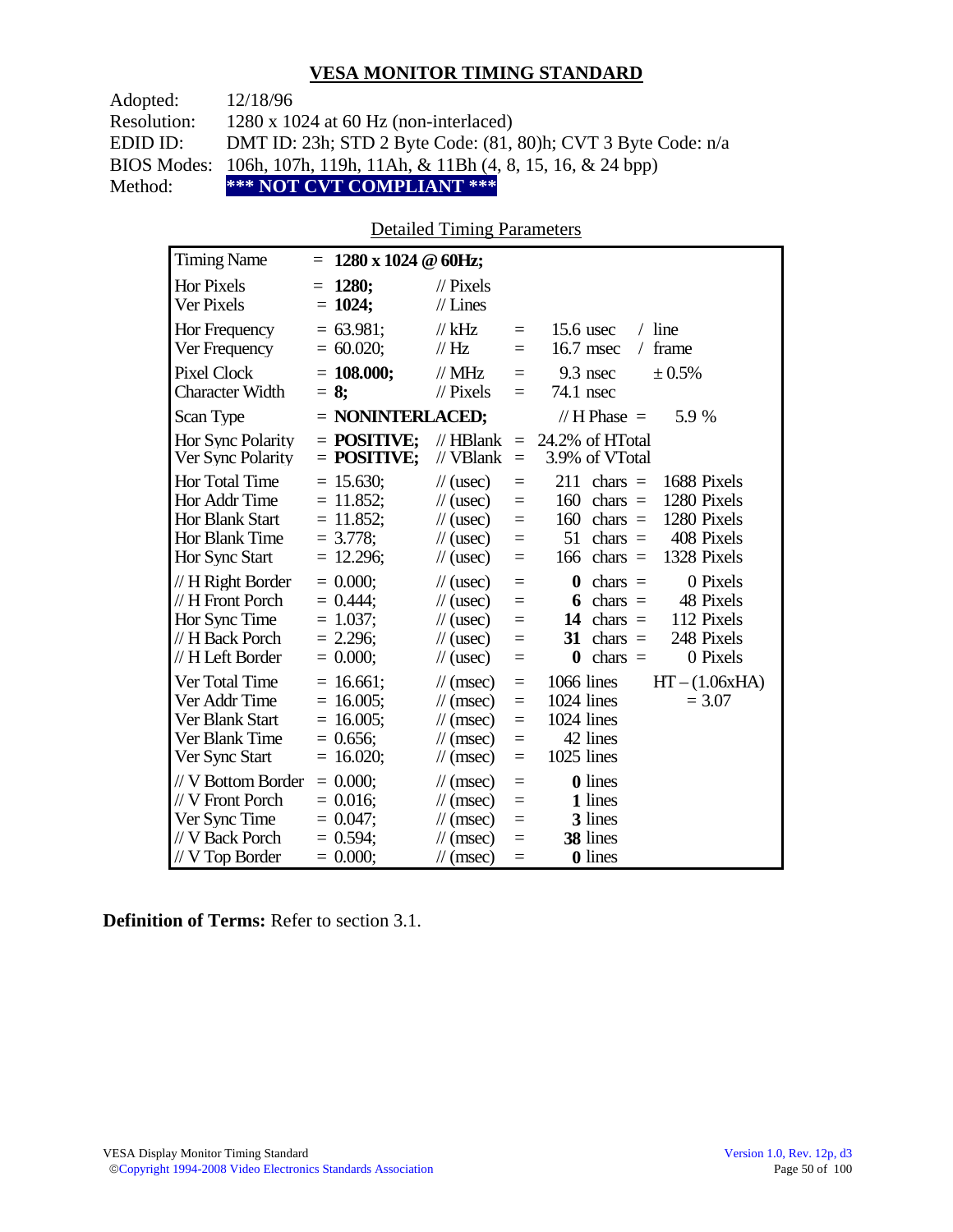| Adopted:           | 10/4/93                                                                        |
|--------------------|--------------------------------------------------------------------------------|
| <b>Resolution:</b> | $1280 \times 1024$ at 75 Hz (non-interlaced)                                   |
| EDID ID:           | DMT ID: 24h; STD 2 Byte Code: (81, 8F)h; CVT 3 Byte Code: n/a                  |
|                    | BIOS Modes: 106h, 107h, 119h, 11Ah, & 11Bh $(4, 8, 15, 16, \& 24 \text{ bpp})$ |
| Method:            | *** NOT CVT COMPLIANT ***                                                      |

### Detailed Timing Parameters

| <b>Timing Name</b>                                                                            | 1280 x 1024 @ 75Hz;<br>$=$                                                 |                                                                                                                                             |                                 |                                                                                                                                                                                            |
|-----------------------------------------------------------------------------------------------|----------------------------------------------------------------------------|---------------------------------------------------------------------------------------------------------------------------------------------|---------------------------------|--------------------------------------------------------------------------------------------------------------------------------------------------------------------------------------------|
| Hor Pixels<br>Ver Pixels                                                                      | 1280;<br>$=$<br>$= 1024;$                                                  | $\frac{1}{2}$ Pixels<br>$//$ Lines                                                                                                          |                                 |                                                                                                                                                                                            |
| Hor Frequency<br>Ver Frequency                                                                | $= 79.976$ ;<br>$= 75.025$ ;                                               | $//$ kHz<br>// $Hz$                                                                                                                         | $\quad \  \  =$<br>$=$          | $12.5$ usec<br>$/$ line<br>13.3 msec<br>frame                                                                                                                                              |
| Pixel Clock<br><b>Character Width</b>                                                         | $= 135.000;$<br>$= 8$ ;                                                    | $//$ MHz<br>$//$ Pixels                                                                                                                     | $=$<br>$=$                      | ± 0.5%<br>7.4 nsec<br>59.3 nsec                                                                                                                                                            |
| Scan Type                                                                                     | $=$ NONINTERLACED;                                                         |                                                                                                                                             |                                 | // $H$ Phase $=$<br>6.9 %                                                                                                                                                                  |
| <b>Hor Sync Polarity</b><br>Ver Sync Polarity                                                 | $=$ POSITIVE:<br>$=$ POSITIVE;                                             | $//$ HBlank<br>// VBlank                                                                                                                    | $\qquad \qquad =$<br>$\quad =$  | 24.2% of HTotal<br>3.9% of VTotal                                                                                                                                                          |
| Hor Total Time<br>Hor Addr Time<br><b>Hor Blank Start</b><br>Hor Blank Time<br>Hor Sync Start | $= 12.504$ ;<br>$= 9.481;$<br>$= 9.481$ ;<br>$= 3.022;$<br>$= 9.600;$      | $\frac{1}{2}$ (usec)<br>$\frac{1}{2}$ (usec)<br>$\frac{1}{\sqrt{2}}$ (usec)<br>$\frac{1}{2}$ (usec)<br>$\frac{1}{2}$ (usec)                 | $=$<br>$=$<br>$=$<br>$=$<br>$=$ | 211<br>1688 Pixels<br>$chars =$<br>160<br>1280 Pixels<br>chars $=$<br>1280 Pixels<br>160<br>chars $=$<br>408 Pixels<br>51<br>chars $=$<br>1296 Pixels<br>162<br>$chars =$                  |
| // H Right Border<br>// H Front Porch<br>Hor Sync Time<br>// H Back Porch<br>// H Left Border | $= 0.000$<br>$= 0.119$ ;<br>$= 1.067$ ;<br>$= 1.837;$<br>$= 0.000;$        | $\frac{1}{\sqrt{2}}$ (usec)<br>$\frac{1}{2}$ (usec)<br>$\frac{1}{2}$ (usec)<br>$\frac{1}{2}$ (usec)<br>$\frac{1}{2}$ (usec)                 | $=$<br>$=$<br>$=$<br>$=$<br>$=$ | 0 Pixels<br>$\boldsymbol{0}$<br>$chars =$<br>$\mathbf{2}$<br>16 Pixels<br>chars $=$<br>144 Pixels<br>18<br>$chars =$<br>31<br>248 Pixels<br>chars $=$<br>$\bf{0}$<br>chars $=$<br>0 Pixels |
| Ver Total Time<br>Ver Addr Time<br>Ver Blank Start<br>Ver Blank Time<br>Ver Sync Start        | $= 13.329$ ;<br>$= 12.804$ ;<br>$= 12.804$ ;<br>$= 0.525$ ;<br>$= 12.816;$ | $\mathcal{U}$ (msec)<br>$\frac{1}{\tan(\theta)}$<br>$\mathcal{U}$ (msec)<br>$\frac{1}{\tan(\theta)}$<br>$\mathcal{U}$ (msec)                | $=$<br>$=$<br>$=$<br>$=$<br>$=$ | 1066 lines<br>$HT - (1.06xHA)$<br>1024 lines<br>$= 2.45$<br>$1024$ lines<br>42 lines<br>1025 lines                                                                                         |
| // V Bottom Border<br>// V Front Porch<br>Ver Sync Time<br>// V Back Porch<br>// V Top Border | $= 0.000;$<br>$= 0.013$ ;<br>$= 0.038;$<br>$= 0.475$ ;<br>$= 0.000;$       | $\frac{1}{\tan(\theta)}$<br>$\frac{1}{\sqrt{2}}$ (msec)<br>$\frac{1}{\tan(\theta)}$<br>$\frac{1}{\tan(\theta)}$<br>$\frac{1}{\tan(\theta)}$ | $=$<br>$=$<br>$=$<br>$=$<br>$=$ | 0 lines<br>1 lines<br>3 lines<br>38 lines<br>0 lines                                                                                                                                       |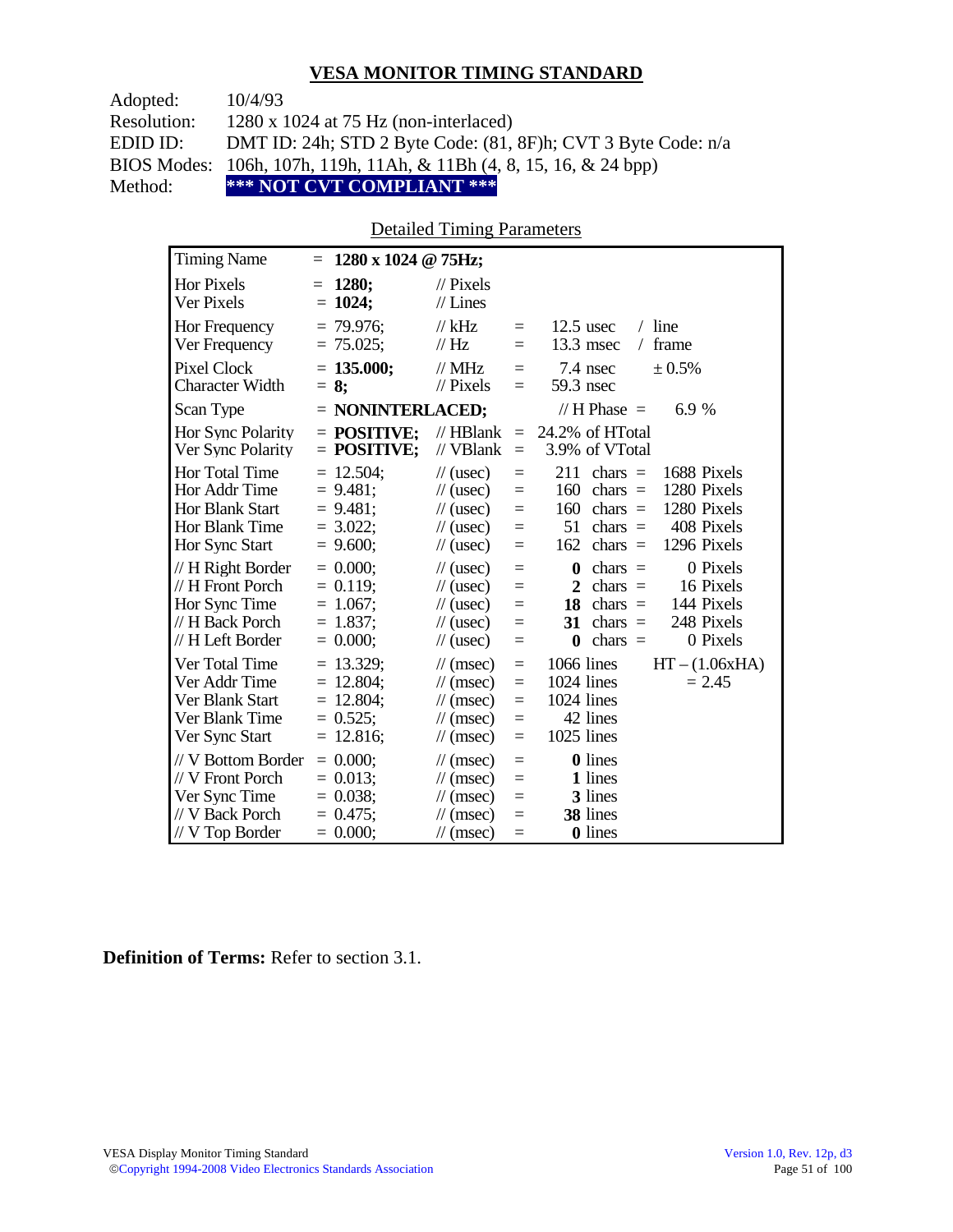| Adopted:    | 3/1/96                                                             |
|-------------|--------------------------------------------------------------------|
| Resolution: | $1280 \times 1024$ at 85 Hz (non-interlaced)                       |
| EDID ID:    | DMT ID: 25h; STD 2 Byte Code: $(81, 99)$ h; CVT 3 Byte Code: $n/a$ |
| Method:     | *** NOT CVT COMPLIANT ***                                          |

### Detailed Timing Parameters

| <b>Timing Name</b>                                                                              | $1280 \times 1024$ @ 85Hz;<br>$=$                                           |                                                                                                                                    |                                 |                                                                                                                                                                           |
|-------------------------------------------------------------------------------------------------|-----------------------------------------------------------------------------|------------------------------------------------------------------------------------------------------------------------------------|---------------------------------|---------------------------------------------------------------------------------------------------------------------------------------------------------------------------|
| <b>Hor Pixels</b><br>Ver Pixels                                                                 | 1280;<br>$=$<br>$= 1024;$                                                   | $\mathcal{U}$ Pixels<br>$//$ Lines                                                                                                 |                                 |                                                                                                                                                                           |
| Hor Frequency<br>Ver Frequency                                                                  | $= 91.146$ ;<br>$= 85.024;$                                                 | $//$ kHz<br>$\frac{1}{1}$ Hz                                                                                                       | $=$<br>$=$                      | $/$ line<br>$11.0$ usec<br>11.8 msec<br>frame<br>$\sqrt{2}$                                                                                                               |
| Pixel Clock<br><b>Character Width</b>                                                           | $= 157.500$ ;<br>$= 8$ ;                                                    | $//$ MHz<br>$\frac{1}{2}$ Pixels                                                                                                   | $=$<br>$=$                      | 6.3 nsec<br>± 0.5%<br>$50.8$ nsec                                                                                                                                         |
| Scan Type                                                                                       | $=$ NONINTERLACED;                                                          |                                                                                                                                    |                                 | // H Phase $=$<br>4.6 %                                                                                                                                                   |
| Hor Sync Polarity<br>Ver Sync Polarity                                                          | $=$ POSITIVE:<br>$=$ POSITIVE;                                              | $//$ HBlank<br>// VBlank                                                                                                           | $=$<br>$=$                      | 25.9% of HTotal<br>4.5% of VTotal                                                                                                                                         |
| Hor Total Time<br>Hor Addr Time<br><b>Hor Blank Start</b><br>Hor Blank Time<br>Hor Sync Start   | $= 10.971$ ;<br>$= 8.127$ ;<br>$= 8.127$ ;<br>$= 2.844$ ;<br>$= 8.533;$     | $\frac{1}{2}$ (usec)<br>$\frac{1}{\sqrt{2}}$ (usec)<br>$\frac{1}{2}$ (usec)<br>$\frac{1}{\sqrt{2}}$ (usec)<br>$\frac{1}{2}$ (usec) | $=$<br>$=$<br>$=$<br>$=$<br>$=$ | 1728 Pixels<br>216<br>$chars =$<br>1280 Pixels<br>160<br>$chars =$<br>1280 Pixels<br>160<br>$chars =$<br>448 Pixels<br>56<br>chars $=$<br>1344 Pixels<br>168<br>$chars =$ |
| // H Right Border<br>// H Front Porch<br>Hor Sync Time<br>// H Back Porch<br>// H Left Border   | $= 0.000$<br>$= 0.406$<br>$= 1.016$ ;<br>$= 1.422$ ;<br>$= 0.000;$          | $\frac{1}{2}$ (usec)<br>$\frac{1}{2}$ (usec)<br>$\frac{1}{2}$ (usec)<br>$\frac{1}{2}$ (usec)<br>$\frac{1}{2}$ (usec)               | $=$<br>$=$<br>$=$<br>$=$<br>$=$ | 0 Pixels<br>$\boldsymbol{0}$<br>$chars =$<br>8<br>64 Pixels<br>$chars =$<br>20<br>160 Pixels<br>$chars =$<br>224 Pixels<br>28<br>chars $=$<br>$chars =$<br>0 Pixels<br>0  |
| Ver Total Time<br>Ver Addr Time<br>Ver Blank Start<br>Ver Blank Time<br>Ver Sync Start          | $= 11.761$ ;<br>$= 11.235$ ;<br>$= 11.235$ ;<br>$= 0.527$ ;<br>$= 11.246$ ; | $\mathcal{U}$ (msec)<br>$\mathcal{U}$ (msec)<br>$\mathcal{U}$ (msec)<br>$\mathcal{U}$ (msec)<br>$\mathcal{U}$ (msec)               | $=$<br>$=$<br>$=$<br>$=$<br>$=$ | 1072 lines<br>$HT - (1.06xHA)$<br>1024 lines<br>$= 2.36$<br>1024 lines<br>48 lines<br>1025 lines                                                                          |
| // V Bottom Border<br>// V Front Porch<br>Ver Sync Time<br>// V Back Porch<br>$//$ V Top Border | $= 0.000$<br>$= 0.011$ ;<br>$= 0.033$ ;<br>$= 0.483$ ;<br>$= 0.000;$        | $\mathcal{U}$ (msec)<br>$\mathcal{U}$ (msec)<br>$\mathcal{U}$ (msec)<br>$\mathcal{U}$ (msec)<br>$\frac{1}{\sqrt{2}}$ (msec)        | $=$<br>$=$<br>$=$<br>$=$<br>$=$ | <b>0</b> lines<br>1 lines<br>3 lines<br>44 lines<br><b>0</b> lines                                                                                                        |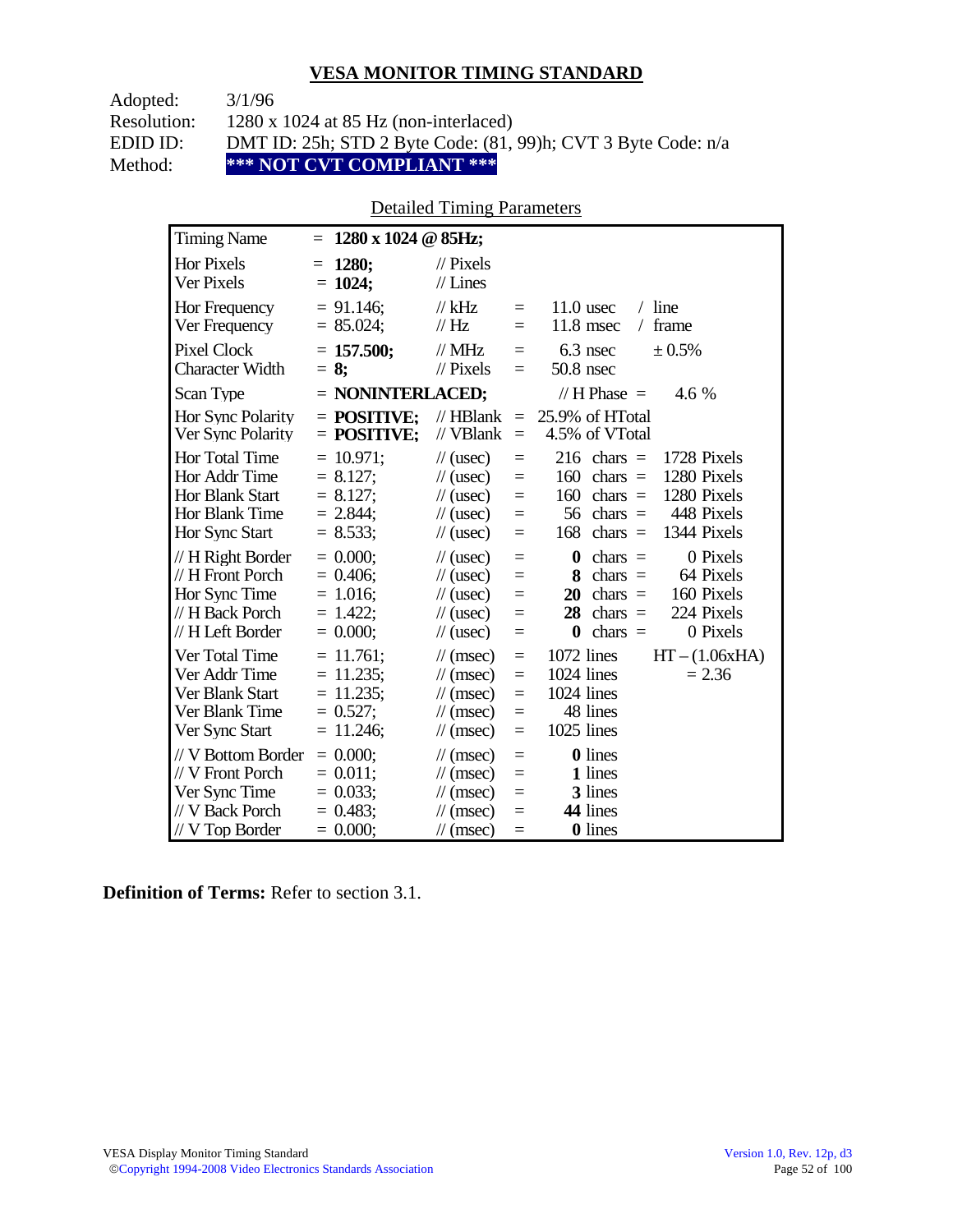Adopted: 5/1/07 Resolution: 1280 x 1024 at 120 Hz (non-interlaced) REDUCED BLANKING EDID ID: DMT ID: 26h; STD 2 Byte Code: n/a; CVT 3 Byte Code: n/a<br>Method: Generated using CVT (Reduced Blanking) Formula Generated using CVT (Reduced Blanking) Formula

Detailed Timing Parameters

| <b>Timing Name</b>                                                                              | $=$                                                                  |                                                                                                                        |                                      | 1280 x 1024 @ 120Hz CVT (Reduced Blanking);                                                                                                                                          |
|-------------------------------------------------------------------------------------------------|----------------------------------------------------------------------|------------------------------------------------------------------------------------------------------------------------|--------------------------------------|--------------------------------------------------------------------------------------------------------------------------------------------------------------------------------------|
| <b>Hor Pixels</b><br>Ver Pixels                                                                 | 1280;<br>$=$<br>$= 1024$ ;                                           | $\frac{1}{2}$ Pixels<br>$//$ Lines                                                                                     |                                      |                                                                                                                                                                                      |
| Hor Frequency<br>Ver Frequency                                                                  | $= 130.035$ ;<br>$= 119.958$ ;                                       | $//$ kHz<br>$\frac{1}{1}$ Hz                                                                                           | $=$<br>$=$                           | 7.7 usec<br>$/$ line<br>frame<br>8.3 msec<br>$\sqrt{2}$                                                                                                                              |
| <b>Pixel Clock</b><br><b>Character Width</b>                                                    | $= 187.250$ ;<br>$= 8:$                                              | $//$ MHz<br>$\frac{1}{2}$ Pixels                                                                                       | $=$<br>$=$                           | $5.3$ nsec<br>± 0.5%<br>42.7 nsec                                                                                                                                                    |
| Scan Type                                                                                       | $=$ NONINTERLACED;                                                   |                                                                                                                        |                                      | // H Phase $=$<br>1.1 %                                                                                                                                                              |
| <b>Hor Sync Polarity</b><br>Ver Sync Polarity                                                   | $=$ POSITIVE;<br>$=$ NEGATIVE                                        | $//$ HBlank<br>// VBlank                                                                                               | $=$<br>$\equiv$                      | 11.1% of HTotal<br>5.5% of VTotal                                                                                                                                                    |
| Hor Total Time<br>Hor Addr Time<br>Hor Blank Start<br>Hor Blank Time<br>Hor Sync Start          | $= 7.690;$<br>$= 6.836$<br>$= 6.836$<br>$= 0.854$<br>$= 7.092$ ;     | $\frac{1}{2}$ (usec)<br>$\frac{1}{2}$ (usec)<br>$\frac{1}{2}$ (usec)<br>$\frac{1}{2}$ (usec)<br>$\frac{1}{2}$ (usec)   | $=$<br>$=$<br>$=$<br>$=$<br>$=$      | 180<br>1440 Pixels<br>chars $=$<br>1280 Pixels<br>160<br>chars $=$<br>1280 Pixels<br>160<br>chars $=$<br>20<br>chars $=$<br>160 Pixels<br>1328 Pixels<br>166<br>chars $=$            |
| // H Right Border<br>// H Front Porch<br>Hor Sync Time<br>// H Back Porch<br>// H Left Border   | $= 0.000$<br>$= 0.256$ ;<br>$= 0.171$ ;<br>$= 0.427$ ;<br>$= 0.000;$ | $\frac{1}{2}$ (usec)<br>$\frac{1}{2}$ (usec)<br>$\frac{1}{2}$ (usec)<br>$\frac{1}{2}$ (usec)<br>$\frac{1}{2}$ (usec)   | $=$<br>$=$<br>$=$<br>$=$<br>$=$      | 0 Pixels<br>$\boldsymbol{0}$<br>chars $=$<br>48 Pixels<br>chars $=$<br>6<br>32 Pixels<br>4<br>$chars =$<br>80 Pixels<br>10<br>$chars =$<br>0 Pixels<br>$\boldsymbol{0}$<br>chars $=$ |
| Ver Total Time<br>Ver Addr Time<br>Ver Blank Start<br>Ver Blank Time<br>Ver Sync Start          | $= 8.336$<br>$= 7.875$<br>$= 7.875$ ;<br>$= 0.461$ :<br>$= 7.898$ ;  | $\mathcal{U}$ (msec)<br>$\frac{1}{\pi}$ (msec)<br>$\mathcal{U}$ (msec)<br>$\mathcal{U}$ (msec)<br>$\mathcal{U}$ (msec) | $\equiv$<br>$=$<br>$=$<br>$=$<br>$=$ | $HT - (1.06xHA)$<br>1084 lines<br>1024 lines<br>$= 0.44$<br>1024 lines<br>60 lines<br>1027 lines                                                                                     |
| // V Bottom Border<br>// V Front Porch<br>Ver Sync Time<br>// V Back Porch<br>$//$ V Top Border | $= 0.000$<br>$= 0.023$<br>$= 0.054$ ;<br>$= 0.385$ ;<br>$= 0.000;$   | $\mathcal{U}$ (msec)<br>$\mathcal{U}$ (msec)<br>$\mathcal{U}$ (msec)<br>$\mathcal{U}$ (msec)<br>$\mathcal{U}$ (msec)   | $=$<br>$=$<br>$=$<br>$=$<br>$=$      | <b>0</b> lines<br>3 lines<br>7 lines<br>50 lines<br><b>0</b> lines                                                                                                                   |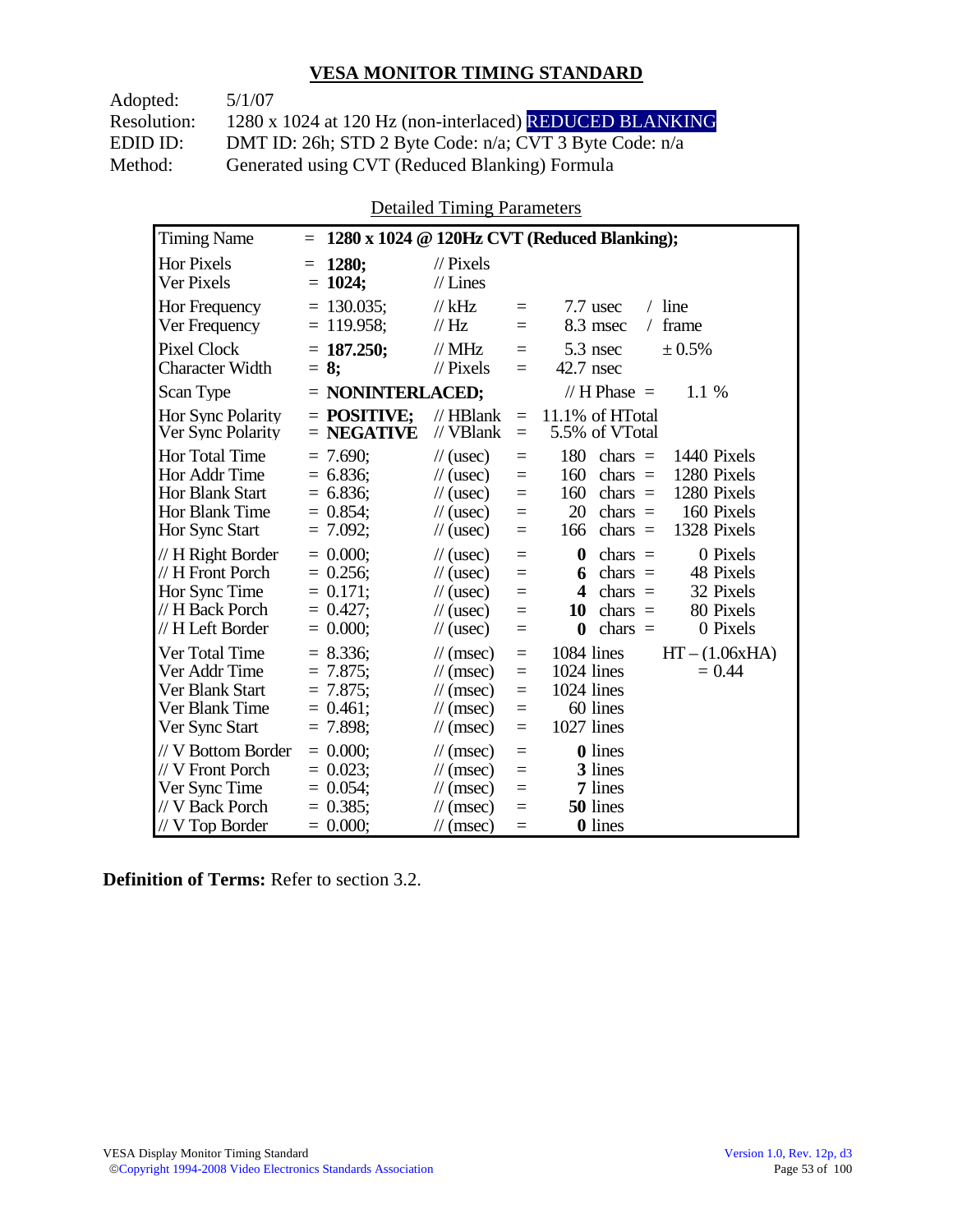| Adopted:    | 8/21/03                                                 |
|-------------|---------------------------------------------------------|
| Resolution: | 1360 x 768 at 60 Hz (non-interlaced)                    |
| EDID ID:    | DMT ID: 27h; STD 2 Byte Code: n/a; CVT 3 Byte Code: n/a |
| Method:     | *** NOT CVT COMPLIANT ***                               |

### Detailed Timing Parameters

| <b>Timing Name</b>                                                                                   | 1360 x 768 @ 60Hz;<br>$=$                                                   |                                                                                                                                    |                                      |                                                                                                                                                                                 |
|------------------------------------------------------------------------------------------------------|-----------------------------------------------------------------------------|------------------------------------------------------------------------------------------------------------------------------------|--------------------------------------|---------------------------------------------------------------------------------------------------------------------------------------------------------------------------------|
| <b>Hor Pixels</b><br>Ver Pixels                                                                      | 1360;<br>$=$<br>$= 768;$                                                    | $\frac{1}{2}$ Pixels<br>$//$ Lines                                                                                                 |                                      |                                                                                                                                                                                 |
| Hor Frequency<br>Ver Frequency                                                                       | $= 47.712$ ;<br>$= 60.015$ ;                                                | $//$ kHz<br>// Hz                                                                                                                  | $\equiv$<br>$=$                      | $/$ line<br>$21.0$ usec<br>16.7 msec<br>frame<br>$\sqrt{2}$                                                                                                                     |
| <b>Pixel Clock</b><br><b>Character Width</b>                                                         | $= 85.500;$<br>$= 8:$                                                       | $//$ MHz<br>$//$ Pixels                                                                                                            | $=$<br>$=$                           | $11.7$ nsec<br>$\pm 0.5\%$<br>93.6 nsec                                                                                                                                         |
| Scan Type                                                                                            | $=$ NONINTERLACED;                                                          |                                                                                                                                    |                                      | // H Phase $=$<br>5.4 %                                                                                                                                                         |
| Hor Sync Polarity<br>Ver Sync Polarity                                                               | $=$ POSITIVE:<br>$=$ POSITIVE;                                              | $//$ HBlank<br>// VBlank                                                                                                           | $=$<br>$=$                           | 24.1% of HTotal<br>3.4% of VTotal                                                                                                                                               |
| <b>Hor Total Time</b><br>Hor Addr Time<br><b>Hor Blank Start</b><br>Hor Blank Time<br>Hor Sync Start | $= 20.959$ ;<br>$= 15.906$ ;<br>$= 15.906$ ;<br>$= 5.053$ ;<br>$= 16.655$ ; | $\frac{1}{2}$ (usec)<br>$\frac{1}{2}$ (usec)<br>$\frac{1}{2}$ (usec)<br>$\frac{1}{2}$ (usec)<br>$\frac{1}{2}$ (usec)               | $=$<br>$=$<br>$=$<br>$\equiv$<br>$=$ | 224<br>1792 Pixels<br>chars $=$<br>170<br>1360 Pixels<br>chars $=$<br>170<br>1360 Pixels<br>chars $=$<br>54<br>432 Pixels<br>$chars =$<br>178<br>chars $=$<br>1424 Pixels       |
| // H Right Border<br>// H Front Porch<br>Hor Sync Time<br>// H Back Porch<br>// H Left Border        | $= 0.000$<br>$= 0.749$ ;<br>$= 1.310$ ;<br>$= 2.994;$<br>$= 0.000$          | $\frac{1}{2}$ (usec)<br>$\frac{1}{2}$ (usec)<br>$\frac{1}{2}$ (usec)<br>$\frac{1}{2}$ (usec)<br>$\frac{1}{2}$ (usec)               | $=$<br>$=$<br>$=$<br>$=$<br>$=$      | $\bf{0}$<br>0 Pixels<br>$chars =$<br>$chars =$<br>64 Pixels<br>8<br>112 Pixels<br>14<br>chars $=$<br>256 Pixels<br>chars $=$<br>32<br>0 Pixels<br>$\boldsymbol{0}$<br>chars $=$ |
| Ver Total Time<br>Ver Addr Time<br>Ver Blank Start<br>Ver Blank Time<br>Ver Sync Start               | $= 16.662$ ;<br>$= 16.097$ ;<br>$= 16.097$ ;<br>$= 0.566$ ;<br>$= 16.159;$  | $\mathcal{U}$ (msec)<br>$\mathcal{U}$ (msec)<br>$\mathcal{U}$ (msec)<br>$\mathcal{U}$ (msec)<br>$\mathcal{U}$ (msec)               | $=$<br>$=$<br>$=$<br>$=$<br>$=$      | $HT - (1.06xHA)$<br>795 lines<br>768 lines<br>$= 4.1$<br>768 lines<br>27 lines<br>771 lines                                                                                     |
| // V Bottom Border<br>// V Front Porch<br>Ver Sync Time<br>// V Back Porch<br>// V Top Border        | $= 0.000;$<br>$= 0.063$ ;<br>$= 0.126$ ;<br>$= 0.377$ ;<br>$= 0.000;$       | $\mathcal{U}$ (msec)<br>$\frac{1}{\sqrt{2}}$ (msec)<br>$\frac{1}{\sqrt{2}}$ (msec)<br>$\mathcal{U}$ (msec)<br>$\mathcal{U}$ (msec) | $=$<br>$=$<br>$=$<br>$=$<br>$=$      | <b>0</b> lines<br>3 lines<br><b>6</b> lines<br>18 lines<br>0 lines                                                                                                              |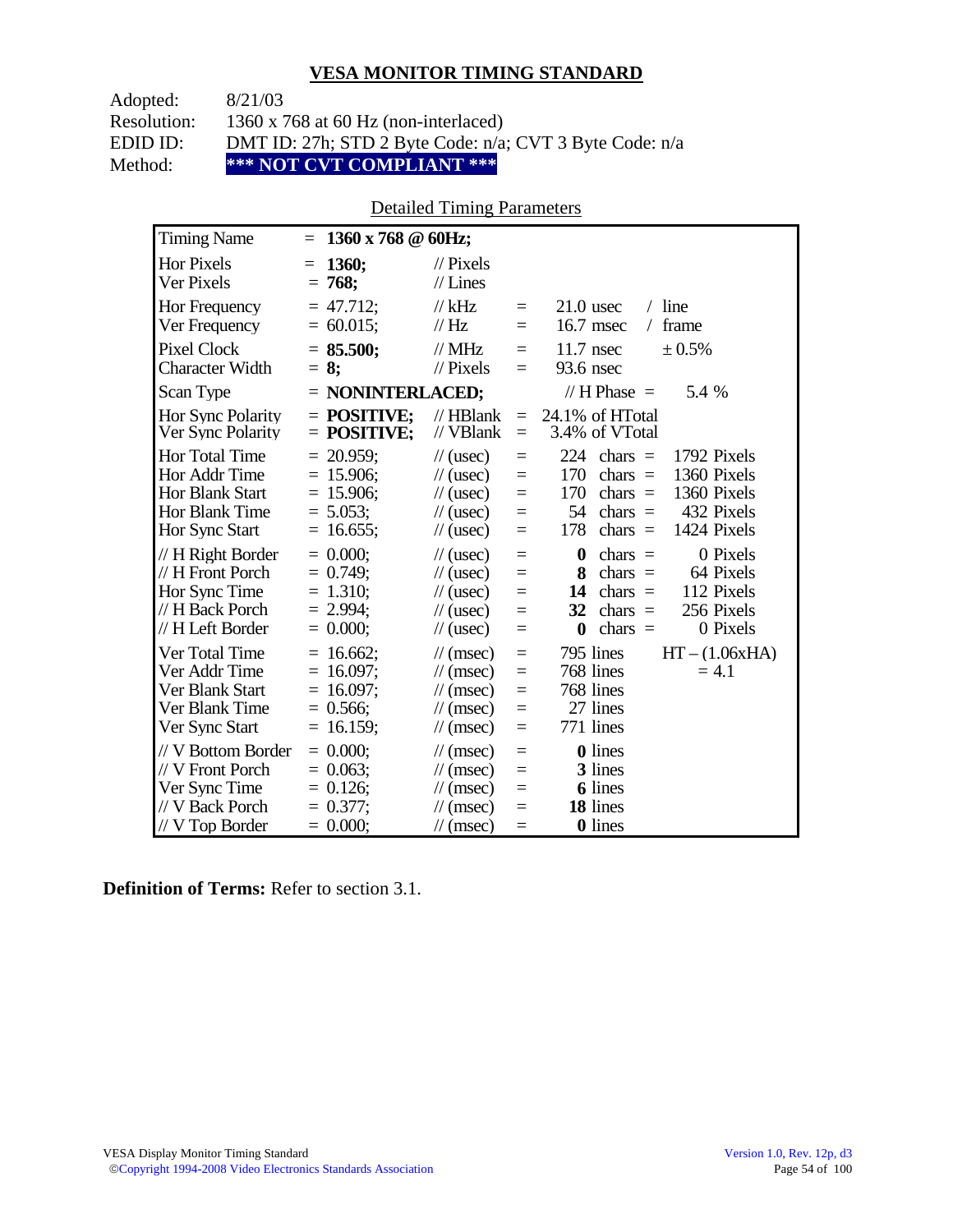| Adopted:    | 5/1/07                                                  |
|-------------|---------------------------------------------------------|
| Resolution: | 1360 x 768 at 120 Hz (non-interlaced) REDUCED BLANKING  |
| EDID ID:    | DMT ID: 28h; STD 2 Byte Code: n/a; CVT 3 Byte Code: n/a |
| Method:     | Generated using CVT (Reduced Blanking) Formula          |

Detailed Timing Parameters

| <b>Timing Name</b>                                                                            | $\equiv$                                                                |                                                                                                                                    |                                 | 1360 x 768 @ 120Hz CVT (Reduced Blanking);                                                                                                                                           |
|-----------------------------------------------------------------------------------------------|-------------------------------------------------------------------------|------------------------------------------------------------------------------------------------------------------------------------|---------------------------------|--------------------------------------------------------------------------------------------------------------------------------------------------------------------------------------|
| Hor Pixels<br>Ver Pixels                                                                      | <b>1360;</b><br>$=$<br>$= 768;$                                         | $\frac{1}{2}$ Pixels<br>$//$ Lines                                                                                                 |                                 |                                                                                                                                                                                      |
| <b>Hor Frequency</b><br>Ver Frequency                                                         | $= 97.533$ ;<br>$= 119.967$ ;                                           | $//$ kHz<br>// Hz                                                                                                                  | $=$<br>$=$                      | $/$ line<br>$10.3$ usec<br>8.3 msec<br>frame<br>$\sqrt{2}$                                                                                                                           |
| <b>Pixel Clock</b><br><b>Character Width</b>                                                  | $= 148.250$ ;<br>$= 8:$                                                 | $//$ MHz<br>$//$ Pixels                                                                                                            | $=$<br>$=$                      | 6.7 nsec<br>± 0.5%<br>54.0 nsec                                                                                                                                                      |
| Scan Type                                                                                     | $=$ NONINTERLACED;                                                      |                                                                                                                                    |                                 | // H Phase $=$<br>1.1 %                                                                                                                                                              |
| Hor Sync Polarity<br>Ver Sync Polarity                                                        | $=$ POSITIVE:<br>$=$ NEGATIVE                                           | $//$ HBlank<br>// VBlank                                                                                                           | $=$<br>$=$                      | 10.5% of HTotal<br>5.5% of VTotal                                                                                                                                                    |
| Hor Total Time<br>Hor Addr Time<br><b>Hor Blank Start</b><br>Hor Blank Time<br>Hor Sync Start | $= 10.253;$<br>$= 9.174$ ;<br>$= 9.174$ ;<br>$= 1.079$ ;<br>$= 9.497$ ; | $\frac{1}{2}$ (usec)<br>$\frac{1}{2}$ (usec)<br>$\frac{1}{2}$ (usec)<br>$\frac{1}{2}$ (usec)<br>$\frac{1}{2}$ (usec)               | $=$<br>$=$<br>$=$<br>$=$<br>$=$ | 190<br>chars $=$<br>1520 Pixels<br>1360 Pixels<br>170<br>chars $=$<br>1360 Pixels<br>170<br>chars $=$<br>20<br>160 Pixels<br>chars $=$<br>1408 Pixels<br>chars $=$<br>176            |
| // H Right Border<br>// H Front Porch<br>Hor Sync Time<br>// H Back Porch<br>// H Left Border | $= 0.000$<br>$= 0.324$ ;<br>$= 0.216;$<br>$= 0.540$ ;<br>$= 0.000;$     | $\frac{1}{2}$ (usec)<br>$\frac{1}{2}$ (usec)<br>$\frac{1}{2}$ (usec)<br>$\frac{1}{2}$ (usec)<br>$\frac{1}{2}$ (usec)               | $=$<br>$=$<br>$=$<br>$=$<br>$=$ | $\boldsymbol{0}$<br>0 Pixels<br>chars $=$<br>chars $=$<br>48 Pixels<br>6<br>32 Pixels<br>$chars =$<br>4<br>80 Pixels<br>10<br>$chars =$<br>0 Pixels<br>$\boldsymbol{0}$<br>$chars =$ |
| Ver Total Time<br>Ver Addr Time<br>Ver Blank Start<br>Ver Blank Time<br>Ver Sync Start        | $= 8.336;$<br>$= 7.874$ ;<br>$= 7.874$ ;<br>$= 0.461$ ;<br>$= 7.905$ ;  | $\mathcal{U}$ (msec)<br>$\mathcal{U}$ (msec)<br>$\mathcal{U}$ (msec)<br>$\mathcal{U}$ (msec)<br>$\mathcal{U}$ (msec)               | $=$<br>$=$<br>$=$<br>$=$<br>$=$ | 813 lines<br>$HT - (1.06xHA)$<br>768 lines<br>$= 0.53$<br>768 lines<br>45 lines<br>771 lines                                                                                         |
| // V Bottom Border<br>// V Front Porch<br>Ver Sync Time<br>// V Back Porch<br>// V Top Border | $= 0.000$<br>$= 0.031$ :<br>$= 0.051$ ;<br>$= 0.379$ ;<br>$= 0.000;$    | $\frac{1}{\sqrt{2}}$ (msec)<br>$\mathcal{U}$ (msec)<br>$\frac{1}{\sqrt{2}}$ (msec)<br>$\mathcal{U}$ (msec)<br>$\mathcal{U}$ (msec) | $=$<br>$=$<br>$=$<br>$=$<br>$=$ | <b>0</b> lines<br>3 lines<br>5 lines<br>37 lines<br>0 lines                                                                                                                          |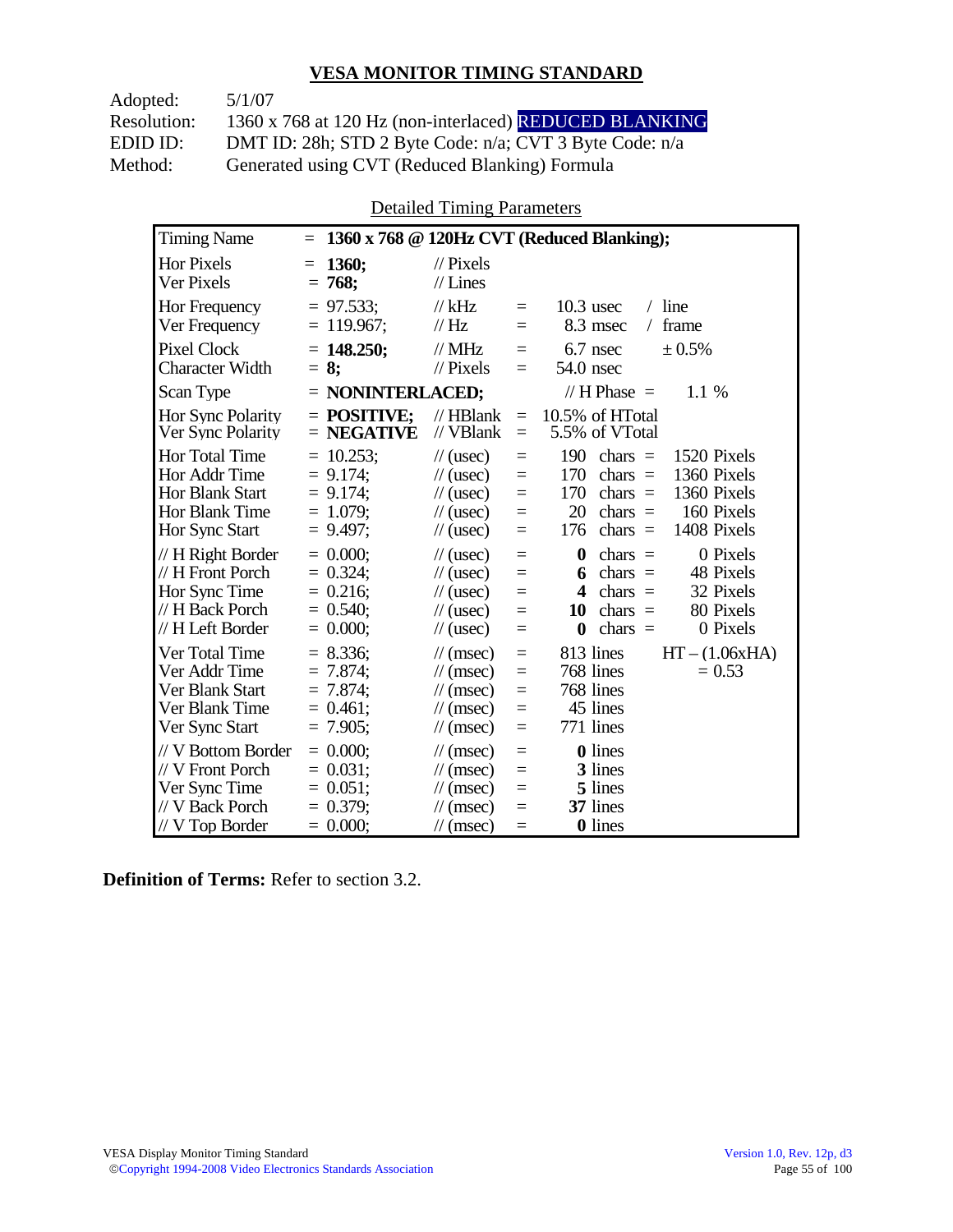| Proposed:          | 11/30/07                                                |
|--------------------|---------------------------------------------------------|
| Adopted:           | 11/30/07                                                |
| <b>Resolution:</b> | 1366 x 768 at 60 Hz (non-interlaced) NORMAL BLANKING    |
| EDID ID:           | DMT ID: 51h; STD 2 Byte Code: n/a; CVT 3 Byte Code: n/a |
| Method:            | *** NOT CVT COMPLIANT ***                               |

#### Detailed Timing Parameters

| <b>Timing Name</b>                                                                             | 1366 x 768 @ 60Hz;<br>$=$                                                  |                                                                                                                      |                                 |                                                                                                                                                                                |
|------------------------------------------------------------------------------------------------|----------------------------------------------------------------------------|----------------------------------------------------------------------------------------------------------------------|---------------------------------|--------------------------------------------------------------------------------------------------------------------------------------------------------------------------------|
| <b>Hor Pixels</b><br>Ver Pixels                                                                | 1366;<br>$=$<br>$= 768$                                                    | $\mathcal{U}$ Pixels<br>$//$ Lines                                                                                   |                                 |                                                                                                                                                                                |
| Hor Frequency<br>Ver Frequency                                                                 | $= 47.712$ ;<br>$= 59.790$ ;                                               | $\frac{1}{K}$ KHz<br>// Hz                                                                                           | $=$<br>$=$                      | $/$ line<br>$21.0$ usec<br>frame<br>16.7 msec<br>$\sqrt{2}$                                                                                                                    |
| <b>Pixel Clock</b><br><b>Character Width</b>                                                   | $= 85.500;$<br>$= 1;$                                                      | $//$ MHz<br>$//$ Pixels                                                                                              | $=$<br>$\equiv$                 | $11.7$ nsec<br>± 0.5%<br>$11.7$ nsec                                                                                                                                           |
| Scan Type                                                                                      | = NONINTERLACED;                                                           |                                                                                                                      |                                 | // H Phase $=$<br>4.0 %                                                                                                                                                        |
| Hor Sync Polarity<br>Ver Sync Polarity                                                         | $=$ POSITIVE;<br>$=$ POSITIVE;                                             | $//$ HBlank<br>// VBlank                                                                                             | $\equiv$<br>$\equiv$            | 23.8% of HTotal<br>3.8% of VTotal                                                                                                                                              |
| Hor Total Time<br>Hor Addr Time<br><b>Hor Blank Start</b><br>Hor Blank Time<br>Hor Sync Start  | $= 20.959$ ;<br>$= 15.977;$<br>$= 15.977$ ;<br>$= 4.982$ ;<br>$= 16.795$ ; | $\frac{1}{2}$ (usec)<br>$\frac{1}{2}$ (usec)<br>$\mathcal{U}$ (usec)<br>$\frac{1}{2}$ (usec)<br>$\frac{1}{2}$ (usec) | $=$<br>$=$<br>$=$<br>$=$<br>$=$ | 1792 Pixels<br>1792<br>chars $=$<br>1366 Pixels<br>1366<br>chars $=$<br>1366 Pixels<br>1366<br>chars $=$<br>426<br>426 Pixels<br>chars $=$<br>1436 Pixels<br>1436<br>chars $=$ |
| // H Right Border<br>// H Front Porch<br>Hor Sync Time<br>// H Back Porch<br>// H Left Border  | $= 0.000;$<br>$= 0.819;$<br>$= 1.673$ ;<br>$= 2.491$ ;<br>$= 0.000;$       | $\frac{1}{2}$ (usec)<br>$\frac{1}{2}$ (usec)<br>$\frac{1}{2}$ (usec)<br>$\frac{1}{2}$ (usec)<br>$\frac{1}{2}$ (usec) | $=$<br>$=$<br>$=$<br>$=$<br>$=$ | 0 Pixels<br>$\bf{0}$<br>$chars =$<br>70<br>70 Pixels<br>chars $=$<br>143 Pixels<br>143<br>$chars =$<br>213 Pixels<br>chars $=$<br>213<br>0 Pixels<br>$\bf{0}$<br>chars $=$     |
| Ver Total Time<br>Ver Addr Time<br>Ver Blank Start<br>Ver Blank Time<br>Ver Sync Start         | $= 16.725$ ;<br>$= 16.097;$<br>$= 16.097$ ;<br>$= 0.629$ ;<br>$= 16.159;$  | $\mathcal{U}$ (msec)<br>$\mathcal{U}$ (msec)<br>$\mathcal{U}$ (msec)<br>$\mathcal{U}$ (msec)<br>$\mathcal{U}$ (msec) | $=$<br>$=$<br>$=$<br>$=$<br>$=$ | 798 lines<br>$HT - (1.06xHA)$<br>768 lines<br>$= 4.02$<br>768 lines<br>30 lines<br>771 lines                                                                                   |
| // V Bottom Border<br>// V Front Porch<br>Ver Sync Time<br>// V Back Porch<br>$//V$ Top Border | $= 0.000;$<br>$= 0.063;$<br>$= 0.063$ ;<br>$= 0.503$ ;<br>$= 0.000;$       | $\mathcal{U}$ (msec)<br>$\mathcal{U}$ (msec)<br>$\mathcal{U}$ (msec)<br>$\mathcal{U}$ (msec)<br>$\mathcal{U}$ (msec) | $=$<br>$=$<br>$=$<br>$=$<br>$=$ | <b>0</b> lines<br>3 lines<br>3 lines<br>24 lines<br><b>0</b> lines                                                                                                             |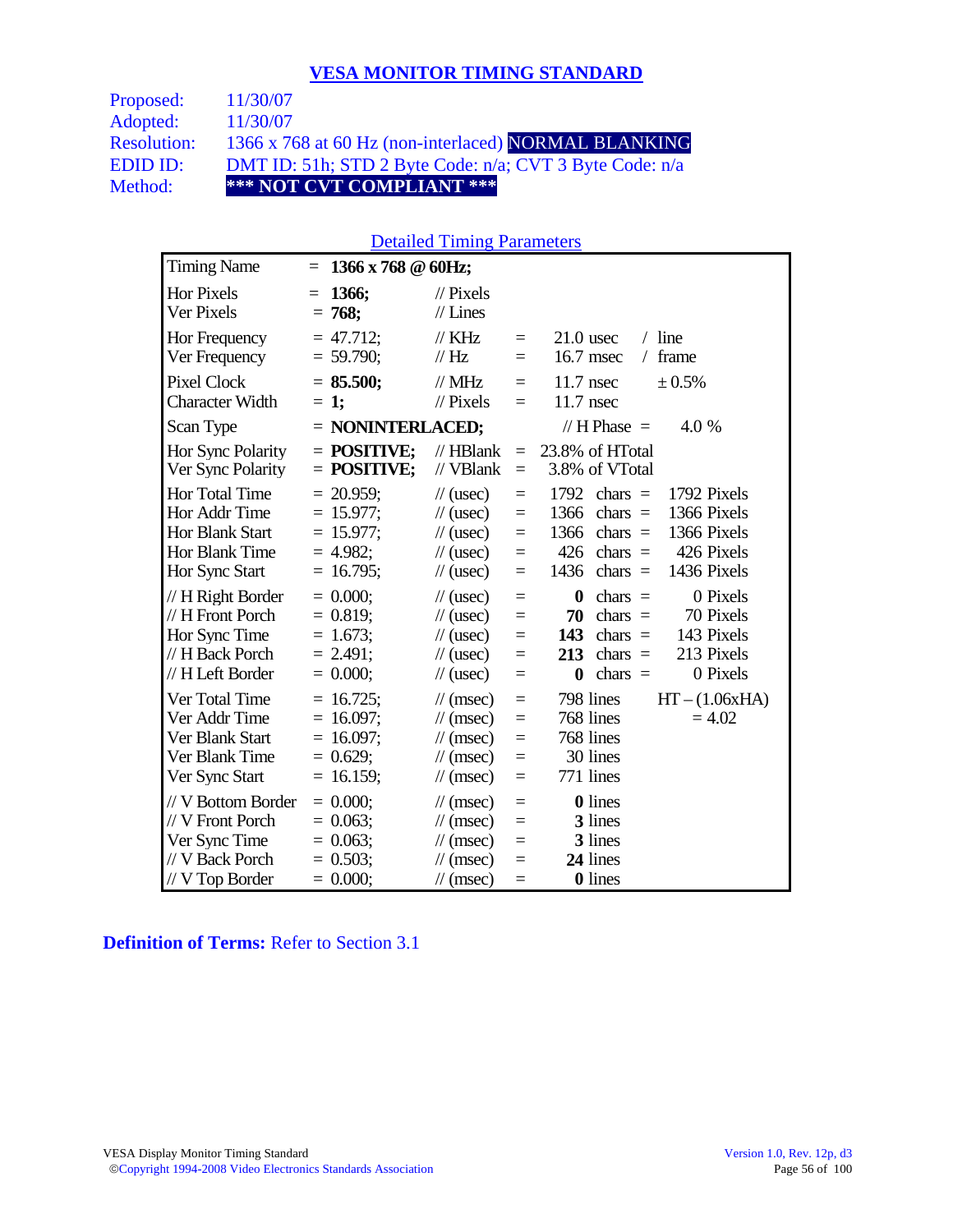| <b>Proposed:</b>   | 10/16/08                                                |
|--------------------|---------------------------------------------------------|
| Adopted:           | TRD.                                                    |
| <b>Resolution:</b> | 1366 x 768 at 60 Hz (non-interlaced) REDUCED BLANKING   |
| EDID ID:           | DMT ID: 56h; STD 2 Byte Code: n/a; CVT 3 Byte Code: n/a |
| Method:            | *** NOT CVT COMPLIANT ***                               |
|                    |                                                         |

#### Detailed Timing Parameters

| <b>Timing Name</b>                                                                             | 1366 x 768 $@$ 60Hz;<br>$=$                                               |                                                                                                                                                                |                                                                                                                                                                                        |
|------------------------------------------------------------------------------------------------|---------------------------------------------------------------------------|----------------------------------------------------------------------------------------------------------------------------------------------------------------|----------------------------------------------------------------------------------------------------------------------------------------------------------------------------------------|
| Hor Pixels<br>Ver Pixels                                                                       | 1366;<br>$=$<br>$= 768$                                                   | $\mathcal{U}$ Pixels<br>$//$ Lines                                                                                                                             |                                                                                                                                                                                        |
| Hor Frequency<br>Ver Frequency                                                                 | $= 48.000;$<br>$= 60.000;$                                                | $\frac{1}{K}$ KHz<br>$=$<br>$\frac{1}{1}$ Hz<br>Ξ                                                                                                              | $20.8$ usec<br>$/$ line<br>frame<br>16.7 msec<br>$\sqrt{2}$                                                                                                                            |
| <b>Pixel Clock</b><br><b>Character Width</b>                                                   | $= 72.000;$<br>$= 1;$                                                     | $//$ MHz<br>$=$<br>$//$ Pixels<br>$=$                                                                                                                          | $13.9$ nsec<br>± 0.5%<br>$13.9$ nsec                                                                                                                                                   |
| Scan Type                                                                                      | $=$ NONINTERLACED;                                                        |                                                                                                                                                                | // H Phase $=$<br>$1.7\%$                                                                                                                                                              |
| Hor Sync Polarity<br>Ver Sync Polarity                                                         | $=$ POSITIVE;<br>$=$ POSITIVE;                                            | $//$ HBlank<br>$=$<br>// VBlank<br>$\equiv$                                                                                                                    | 8.9% of HTotal<br>4.0% of VTotal                                                                                                                                                       |
| Hor Total Time<br>Hor Addr Time<br>Hor Blank Start<br>Hor Blank Time<br>Hor Sync Start         | $= 20.833$ ;<br>$= 18.972;$<br>$= 18.972$ ;<br>$= 1.861;$<br>$= 19.167$ ; | $\frac{1}{2}$ (usec)<br>$=$<br>$\frac{1}{2}$ (usec)<br>$=$<br>$\frac{1}{2}$ (usec)<br>$=$<br>$\frac{1}{2}$ (usec)<br>$=$<br>$\frac{1}{2}$ (usec)<br>$=$        | 1500<br>1500 Pixels<br>$chars =$<br>1366 Pixels<br>1366<br>chars $=$<br>1366 Pixels<br>1366<br>$chars =$<br>134 Pixels<br>134<br>chars $=$<br>1380<br>chars $=$<br>1380 Pixels         |
| // H Right Border<br>// H Front Porch<br>Hor Sync Time<br>// H Back Porch<br>// H Left Border  | $= 0.000;$<br>$= 0.194$ ;<br>$= 0.778$ ;<br>$= 0.889;$<br>$= 0.000;$      | $\frac{1}{2}$ (usec)<br>$=$<br>$\frac{1}{2}$ (usec)<br>$=$<br>$\frac{1}{2}$ (usec)<br>$=$<br>$\frac{1}{2}$ (usec)<br>Ξ<br>$\frac{1}{2}$ (usec)<br>$=$          | 0 Pixels<br>$\boldsymbol{0}$<br>$chars =$<br>14<br>$chars =$<br>14 Pixels<br>56 Pixels<br>56<br>$chars =$<br>chars $=$<br>64 Pixels<br>64<br>0 Pixels<br>chars $=$<br>$\boldsymbol{0}$ |
| Ver Total Time<br>Ver Addr Time<br>Ver Blank Start<br>Ver Blank Time<br>Ver Sync Start         | $= 16.667$ ;<br>$= 16.000;$<br>$= 16.000;$<br>$= 0.667;$<br>$= 16.021;$   | $\mathcal{U}$ (msec)<br>$=$<br>$\mathcal{U}$ (msec)<br>$=$<br>$\frac{1}{\sqrt{2}}$ (msec)<br>$=$<br>$\mathcal{U}$ (msec)<br>$=$<br>$\mathcal{U}$ (msec)<br>$=$ | 800 lines<br>$HT - (1.06xHA)$<br>768 lines<br>$= 0.72$<br>768 lines<br>32 lines<br>769 lines                                                                                           |
| // V Bottom Border<br>// V Front Porch<br>Ver Sync Time<br>// V Back Porch<br>$//V$ Top Border | $= 0.000;$<br>$= 0.021;$<br>$= 0.063;$<br>$= 0.583$ ;<br>$= 0.000;$       | $\mathcal{U}$ (msec)<br>$=$<br>$\mathcal{U}$ (msec)<br>$=$<br>$\mathcal{U}$ (msec)<br>$=$<br>$\mathcal{N}(msec)$<br>$=$<br>$\mathcal{U}$ (msec)<br>$=$         | 0 lines<br>1 lines<br>3 lines<br>28 lines<br>0 lines                                                                                                                                   |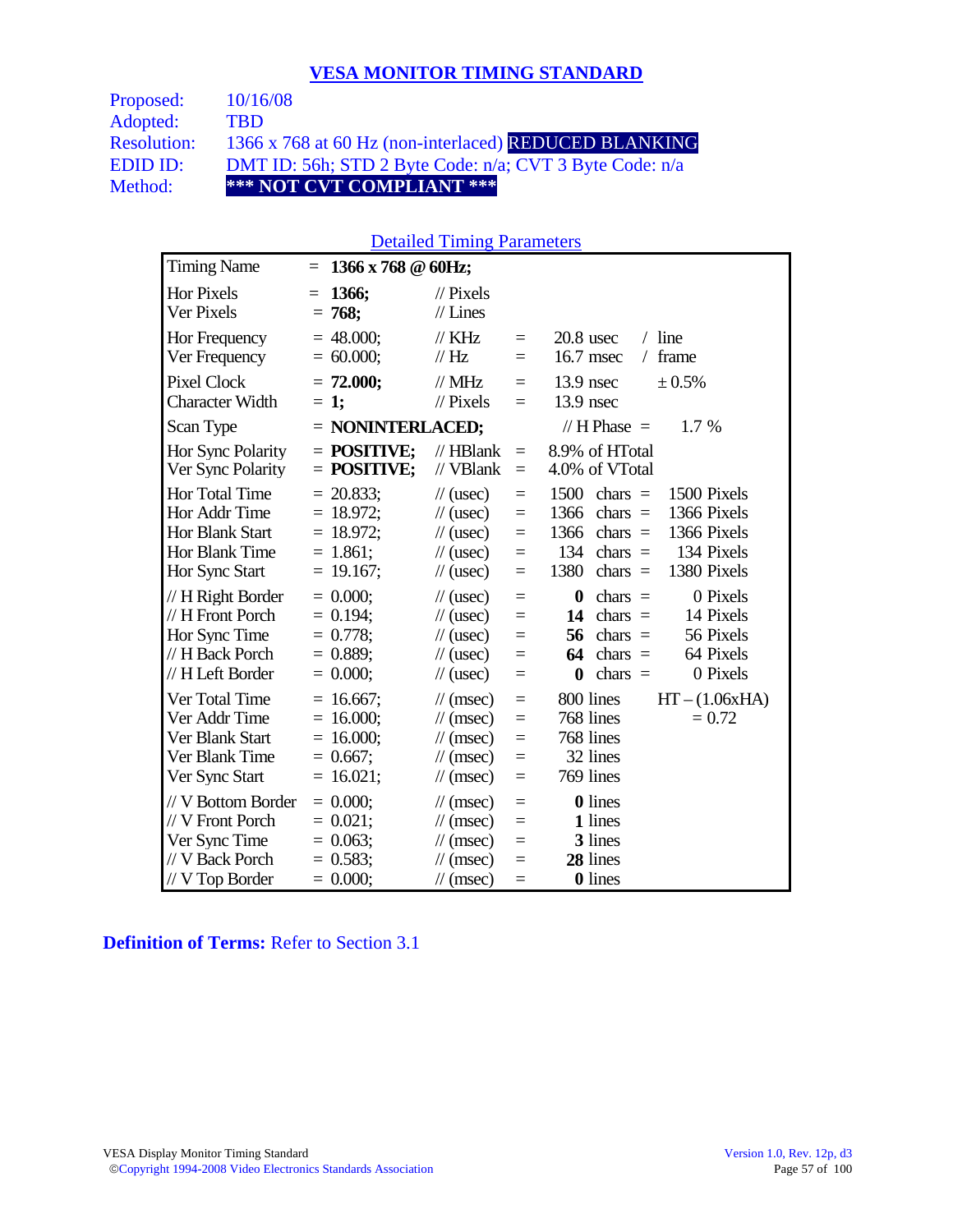| 8/21/03                                                           |
|-------------------------------------------------------------------|
| 1400 x 1050 at 60 Hz (non-interlaced) REDUCED BLANKING            |
| DMT ID: 29h; STD 2 Byte Code: n/a; CVT 3 Byte Code: (0C, 20, 21)h |
| <b>CVT Reduced Blanking</b>                                       |
|                                                                   |

Detailed Timing Parameters

| <b>Timing Name</b>                                                                                          | $=$                                                                      |                                                                                                                                                         |                                      | 1400 x 1050 @ 60Hz CVT (Reduced Blanking);                                                                                                                                           |
|-------------------------------------------------------------------------------------------------------------|--------------------------------------------------------------------------|---------------------------------------------------------------------------------------------------------------------------------------------------------|--------------------------------------|--------------------------------------------------------------------------------------------------------------------------------------------------------------------------------------|
| Hor Pixels<br>Ver Pixels                                                                                    | <b>1400:</b><br>$=$<br>$= 1050;$                                         | $\frac{1}{2}$ Pixels<br>$//$ Lines                                                                                                                      |                                      |                                                                                                                                                                                      |
| <b>Hor Frequency</b><br>Ver Frequency                                                                       | $= 64.744$ ;<br>$= 59.948$ ;                                             | $//$ kHz<br>//Hz                                                                                                                                        | $=$<br>$=$                           | $15.4$ usec<br>$/$ line<br>16.7 msec<br>frame<br>$\sqrt{2}$                                                                                                                          |
| <b>Pixel Clock</b><br><b>Character Width</b>                                                                | $= 101.000;$<br>$= 8:$                                                   | // $MHz$<br>$\frac{1}{2}$ Pixels                                                                                                                        | $=$<br>$=$                           | 9.9 nsec<br>± 0.5%<br>$79.2$ nsec                                                                                                                                                    |
| Scan Type                                                                                                   | $=$ NONINTERLACED;                                                       |                                                                                                                                                         |                                      | // H Phase $=$<br>1.0 %                                                                                                                                                              |
| Hor Sync Polarity<br>Ver Sync Polarity                                                                      | $=$ POSITIVE:<br>$=$ NEGATIVE                                            | $//$ HBlank<br>// VBlank                                                                                                                                | $=$<br>$=$                           | 10.3% of HTotal<br>2.8% of VTotal                                                                                                                                                    |
| <b>Hor Total Time</b><br>Hor Addr Time<br><b>Hor Blank Start</b><br><b>Hor Blank Time</b><br>Hor Sync Start | $= 15.446;$<br>$= 13.861;$<br>$= 13.861;$<br>$= 1.584$ ;<br>$= 14.337;$  | $\frac{1}{2}$ (usec)<br>$\frac{1}{2}$ (usec)<br>$\frac{1}{2}$ (usec)<br>$\frac{1}{2}$ (usec)<br>$\frac{1}{2}$ (usec)                                    | $=$<br>$=$<br>$=$<br>$=$<br>$=$      | 195<br>chars $=$<br>1560 Pixels<br>1400 Pixels<br>175<br>chars $=$<br>1400 Pixels<br>175<br>chars $=$<br>20<br>160 Pixels<br>$chars =$<br>1448 Pixels<br>181<br>$chars =$            |
| // H Right Border<br>// H Front Porch<br>Hor Sync Time<br>// H Back Porch<br>// H Left Border               | $= 0.000$<br>$= 0.475$ ;<br>$= 0.317$ ;<br>$= 0.792$ ;<br>$= 0.000;$     | $\frac{1}{2}$ (usec)<br>$\frac{1}{2}$ (usec)<br>$\frac{1}{2}$ (usec)<br>$\frac{1}{2}$ (usec)<br>$\frac{1}{2}$ (usec)                                    | $=$<br>$=$<br>$=$<br>$=$<br>$=$      | $\boldsymbol{0}$<br>0 Pixels<br>$chars =$<br>$chars =$<br>48 Pixels<br>6<br>32 Pixels<br>chars $=$<br>4<br>80 Pixels<br>chars $=$<br>10<br>chars $=$<br>0 Pixels<br>$\boldsymbol{0}$ |
| Ver Total Time<br>Ver Addr Time<br>Ver Blank Start<br>Ver Blank Time<br>Ver Sync Start                      | $= 16.681;$<br>$= 16.218$ ;<br>$= 16.218;$<br>$= 0.463$ ;<br>$= 16.264;$ | $\frac{1}{\sqrt{2}}$ (msec)<br>$\frac{1}{\sqrt{2}}$ (msec)<br>$\frac{1}{\sqrt{2}}$ (msec)<br>$\frac{1}{\sqrt{2}}$ (msec)<br>$\frac{1}{\sqrt{2}}$ (msec) | $=$<br>$=$<br>$\equiv$<br>$=$<br>$=$ | 1080 lines<br>$HT - (1.06xHA)$<br>1050 lines<br>$= 0.75$<br>1050 lines<br>30 lines<br>1053 lines                                                                                     |
| // V Bottom Border<br>// V Front Porch<br>Ver Sync Time<br>// V Back Porch<br>// V Top Border               | $= 0.000$<br>$= 0.046$ ;<br>$= 0.062$ ;<br>$= 0.355$ ;<br>$= 0.000;$     | $\mathcal{U}$ (msec)<br>$\frac{1}{\sqrt{2}}$ (msec)<br>$\mathcal{U}$ (msec)<br>$\frac{1}{\pi}$ (msec)<br>$\mathcal{U}$ (msec)                           | $=$<br>$=$<br>$=$<br>$=$<br>$=$      | <b>0</b> lines<br>3 lines<br>4 lines<br>23 lines<br>0 lines                                                                                                                          |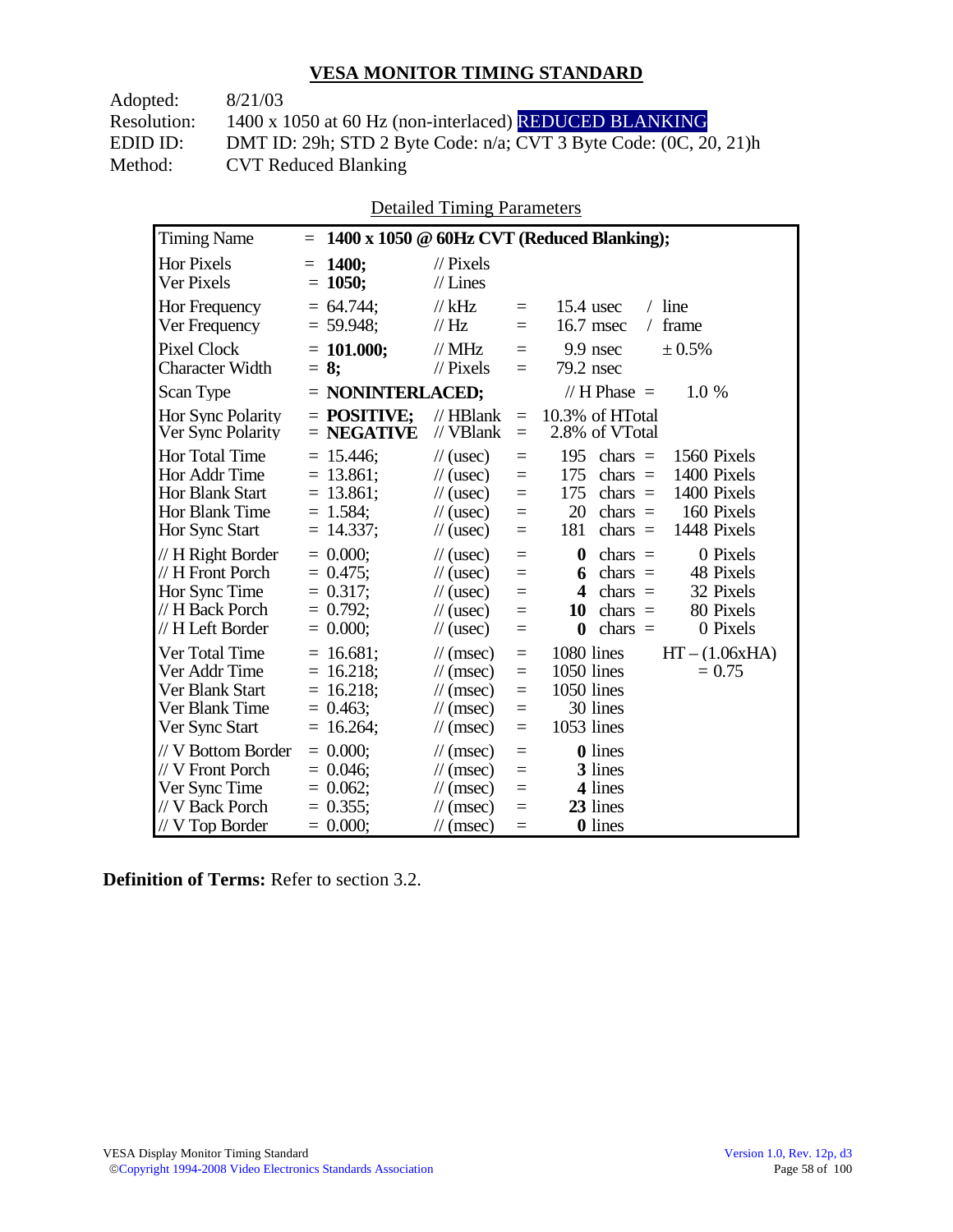| Adopted:    | 8/21/03                                                                 |
|-------------|-------------------------------------------------------------------------|
| Resolution: | $1400 \times 1050$ at 60 Hz (non-interlaced)                            |
| EDID ID:    | DMT ID: 2Ah; STD 2 Byte Code: (90, 40)h; CVT 3 Byte Code: (0C, 20, 28)h |
| Method:     | <b>CVT</b> Compliant                                                    |
|             |                                                                         |

|                                                                                               |                                                                               | Detailed Thinng I alameters                                                                                                               |                                 |                                                                                                                                                                                  |
|-----------------------------------------------------------------------------------------------|-------------------------------------------------------------------------------|-------------------------------------------------------------------------------------------------------------------------------------------|---------------------------------|----------------------------------------------------------------------------------------------------------------------------------------------------------------------------------|
| <b>Timing Name</b>                                                                            | 1400 x 1050 $\oslash$ 60Hz;;<br>$=$                                           |                                                                                                                                           |                                 |                                                                                                                                                                                  |
| <b>Hor Pixels</b><br>Ver Pixels                                                               | 1400;<br>$=$<br>1050;<br>$=$                                                  | $\frac{1}{2}$ Pixels<br>$//$ Lines                                                                                                        |                                 |                                                                                                                                                                                  |
| Hor Frequency<br>Ver Frequency                                                                | $= 65.317$ ;<br>$= 59.978$ ;                                                  | $//$ kHz<br>$\frac{1}{1}$ Hz                                                                                                              | $=$<br>$=$                      | $/$ line<br>$15.3$ usec<br>16.7 msec<br>/ frame                                                                                                                                  |
| <b>Pixel Clock</b><br><b>Character Width</b>                                                  | $= 121.750$ ;<br>$= 8:$                                                       | $//$ MHz<br>$//$ Pixels                                                                                                                   | $=$<br>$=$                      | 8.2 nsec<br>± 0.5%<br>$65.7$ nsec                                                                                                                                                |
| Scan Type                                                                                     | $=$ NONINTERLACED;                                                            |                                                                                                                                           |                                 | // $H$ Phase $=$<br>3.9 %                                                                                                                                                        |
| Hor Sync Polarity<br>Ver Sync Polarity                                                        | $=$ NEGATIVE<br>$=$ POSITIVE;                                                 | // HBlank<br>// VBlank                                                                                                                    | $=$<br>$=$                      | 24.9% of HTotal<br>3.6% of VTotal                                                                                                                                                |
| <b>Hor Total Time</b><br>Hor Addr Time<br>Hor Blank Start<br>Hor Blank Time<br>Hor Sync Start | $= 15.310;$<br>$= 11.499$ ;<br>$= 11.499$ ;<br>$= 3.811$ ;<br>$= 12.222;$     | $\frac{1}{2}$ (usec)<br>$\frac{1}{2}$ (usec)<br>$\frac{1}{2}$ (usec)<br>$\frac{1}{2}$ (usec)<br>$\frac{1}{2}$ (usec)                      | $=$<br>$=$<br>$=$<br>$=$<br>$=$ | 233<br>1864 Pixels<br>$chars =$<br>1400 Pixels<br>175<br>chars $=$<br>1400 Pixels<br>175<br>chars $=$<br>58<br>464 Pixels<br>$chars =$<br>1488 Pixels<br>186<br>$chars =$        |
| // H Right Border<br>// H Front Porch<br>Hor Sync Time<br>// H Back Porch<br>// H Left Border | $= 0.000;$<br>$= 0.723$ ;<br>$= 1.183;$<br>$= 1.906$ ;<br>$= 0.000;$          | $\frac{1}{2}$ (usec)<br>$\frac{1}{2}$ (usec)<br>$\frac{1}{2}$ (usec)<br>$\frac{1}{2}$ (usec)<br>$\frac{1}{2}$ (usec)                      | $=$<br>$=$<br>$=$<br>$=$<br>$=$ | $\bf{0}$<br>0 Pixels<br>chars $=$<br>chars $=$<br>88 Pixels<br>11<br>144 Pixels<br>18<br>$chars =$<br>232 Pixels<br>29<br>chars $=$<br>$\boldsymbol{0}$<br>chars $=$<br>0 Pixels |
| Ver Total Time<br>Ver Addr Time<br>Ver Blank Start<br>Ver Blank Time<br>Ver Sync Start        | $= 16.673$ ;<br>$= 16.076$ ;<br>$= 16.076$ ;<br>$= 0.597$ ;<br>16.121;<br>$=$ | $\mathcal{U}$ (msec)<br>$\frac{1}{\sqrt{2}}$ (msec)<br>$\mathcal{U}$ (msec)<br>$\mathcal{U}$ (msec)<br>$\frac{1}{\sqrt{2}}$ (msec)        | $=$<br>$=$<br>$=$<br>$=$<br>$=$ | 1089 lines<br>$HT - (1.06xHA)$<br>1050 lines<br>$= 3.12$<br>1050 lines<br>39 lines<br>1053 lines                                                                                 |
| // V Bottom Border<br>// V Front Porch<br>Ver Sync Time<br>// V Back Porch<br>// V Top Border | $= 0.000$<br>$= 0.046$ ;<br>$= 0.061$ ;<br>$= 0.490$ ;<br>$= 0.000;$          | $\frac{1}{\sqrt{2}}$ (msec)<br>$\mathcal{U}$ (msec)<br>$\frac{1}{\sqrt{2}}$ (msec)<br>$\frac{1}{\sqrt{2}}$ (msec)<br>$\mathcal{U}$ (msec) | $=$<br>$=$<br>$=$<br>$=$<br>$=$ | <b>0</b> lines<br>3 lines<br>4 lines<br>32 lines<br>0 lines                                                                                                                      |

Detailed Timing Parameters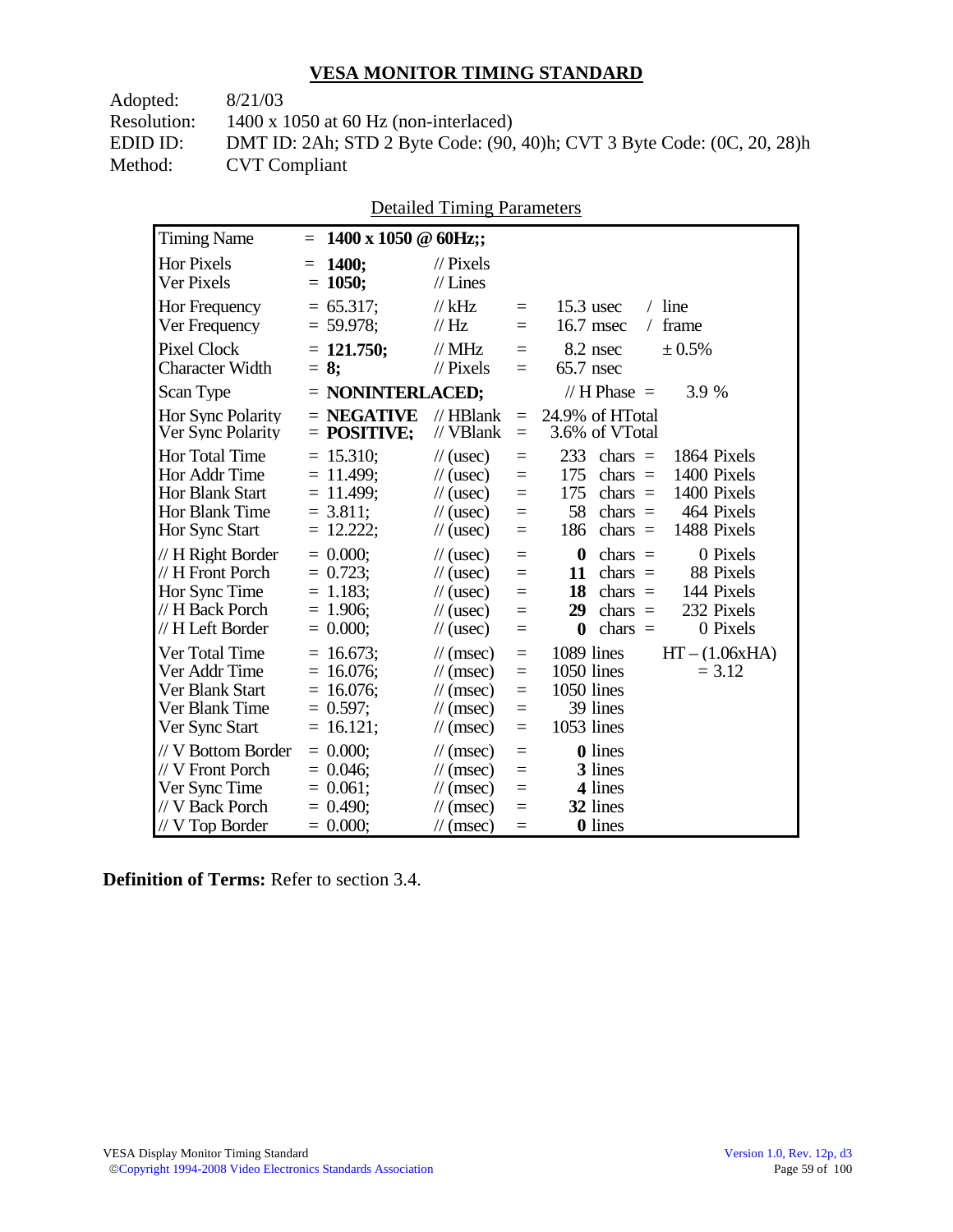| Adopted:    | 8/21/03                                                                 |
|-------------|-------------------------------------------------------------------------|
| Resolution: | $1400 \times 1050$ at 75 Hz (non-interlaced)                            |
| EDID ID:    | DMT ID: 2Bh; STD 2 Byte Code: (90, 4F)h; CVT 3 Byte Code: (0C, 20, 44)h |
| Method:     | <b>CVT</b> Compliant                                                    |
|             |                                                                         |

|                                               | <b>Detailed Timing Parameters</b> |
|-----------------------------------------------|-----------------------------------|
| $= 1400 \times 1050 \text{ @ } 75 \text{Hz};$ |                                   |
| $-1400$                                       | $\frac{1}{\sqrt{2}}$ Divale       |

| <b>Timing Name</b>                                                                            | $1400 \times 1050$ @ 75Hz;<br>$=$                                        |                                                                                                                             |                                                |                                                                                                                                                                                   |
|-----------------------------------------------------------------------------------------------|--------------------------------------------------------------------------|-----------------------------------------------------------------------------------------------------------------------------|------------------------------------------------|-----------------------------------------------------------------------------------------------------------------------------------------------------------------------------------|
| <b>Hor Pixels</b><br>Ver Pixels                                                               | <b>1400;</b><br>$=$<br>$= 1050;$                                         | $\mathcal{U}$ Pixels<br>$//$ Lines                                                                                          |                                                |                                                                                                                                                                                   |
| Hor Frequency<br>Ver Frequency                                                                | $= 82.278$ ;<br>$= 74.867$ ;                                             | // $kHz$<br>// Hz                                                                                                           | $\equiv$<br>$=$                                | $/$ line<br>$12.2$ usec<br>13.4 msec<br>frame<br>$\sqrt{2}$                                                                                                                       |
| <b>Pixel Clock</b><br><b>Character Width</b>                                                  | $= 156.000$ ;<br>$= 8:$                                                  | $\frac{1}{1}$ MHz<br>$//$ Pixels                                                                                            | $\equiv$<br>$=$                                | $6.4$ nsec<br>± 0.5%<br>51.3 nsec                                                                                                                                                 |
| Scan Type                                                                                     | $=$ NONINTERLACED;                                                       |                                                                                                                             |                                                | // H Phase $=$<br>3.8 %                                                                                                                                                           |
| Hor Sync Polarity<br>Ver Sync Polarity                                                        | $=$ NEGATIVE<br>$=$ POSITIVE;                                            | $//$ HBlank<br>// VBlank                                                                                                    | $=$<br>$=$                                     | 26.2% of HTotal<br>4.5% of VTotal                                                                                                                                                 |
| Hor Total Time<br>Hor Addr Time<br><b>Hor Blank Start</b><br>Hor Blank Time<br>Hor Sync Start | $= 12.154$ ;<br>$= 8.974$ ;<br>$= 8.974$ ;<br>$= 3.179$ ;<br>$= 9.641$ ; | $\frac{1}{2}$ (usec)<br>$\frac{1}{2}$ (usec)<br>$\frac{1}{2}$ (usec)<br>$\frac{1}{2}$ (usec)<br>$\frac{1}{2}$ (usec)        | $\equiv$<br>$=$<br>$\equiv$<br>$=$<br>$=$      | 237<br>1896 Pixels<br>$chars =$<br>175<br>1400 Pixels<br>$chars =$<br>175<br>$chars =$<br>1400 Pixels<br>496 Pixels<br>62<br>$chars =$<br>188<br>chars $=$<br>1504 Pixels         |
| // H Right Border<br>// H Front Porch<br>Hor Sync Time<br>// H Back Porch<br>// H Left Border | $= 0.000;$<br>$= 0.667$ ;<br>$= 0.923$ ;<br>$= 1.590$ ;<br>$= 0.000;$    | $\frac{1}{2}$ (usec)<br>$\frac{1}{2}$ (usec)<br>$\frac{1}{2}$ (usec)<br>$\frac{1}{2}$ (usec)<br>$\frac{1}{2}$ (usec)        | $\equiv$<br>$\equiv$<br>$=$<br>$=$<br>$\equiv$ | $\bf{0}$<br>chars $=$<br>0 Pixels<br>chars $=$<br>104 Pixels<br>13<br>144 Pixels<br>18<br>$chars =$<br>248 Pixels<br>31<br>$chars =$<br>0 Pixels<br>chars $=$<br>$\boldsymbol{0}$ |
| Ver Total Time<br>Ver Addr Time<br>Ver Blank Start<br>Ver Blank Time<br>Ver Sync Start        | $= 13.357$ ;<br>$= 12.762$ ;<br>$= 12.762$ ;<br>$= 0.596$ ;<br>12.798;   | $\mathcal{U}$ (msec)<br>$\mathcal{U}$ (msec)<br>$\mathcal{U}$ (msec)<br>$\mathcal{U}$ (msec)<br>$\mathcal{U}$ (msec)        | $=$<br>$\equiv$<br>$\equiv$<br>$=$<br>$=$      | 1099 lines<br>$HT - (1.06xHA)$<br>$1050$ lines<br>$= 2.64$<br>1050 lines<br>49 lines<br>1053 lines                                                                                |
| // V Bottom Border<br>// V Front Porch<br>Ver Sync Time<br>// V Back Porch<br>// V Top Border | $= 0.000$<br>$= 0.036$ ;<br>$= 0.049$ ;<br>$= 0.510$ ;<br>$= 0.000;$     | $\mathcal{U}$ (msec)<br>$\mathcal{U}$ (msec)<br>$\mathcal{U}$ (msec)<br>$\mathcal{U}$ (msec)<br>$\frac{1}{\sqrt{2}}$ (msec) | $=$<br>$\equiv$<br>$=$<br>$=$<br>$=$           | <b>0</b> lines<br>3 lines<br>4 lines<br>42 lines<br>0 lines                                                                                                                       |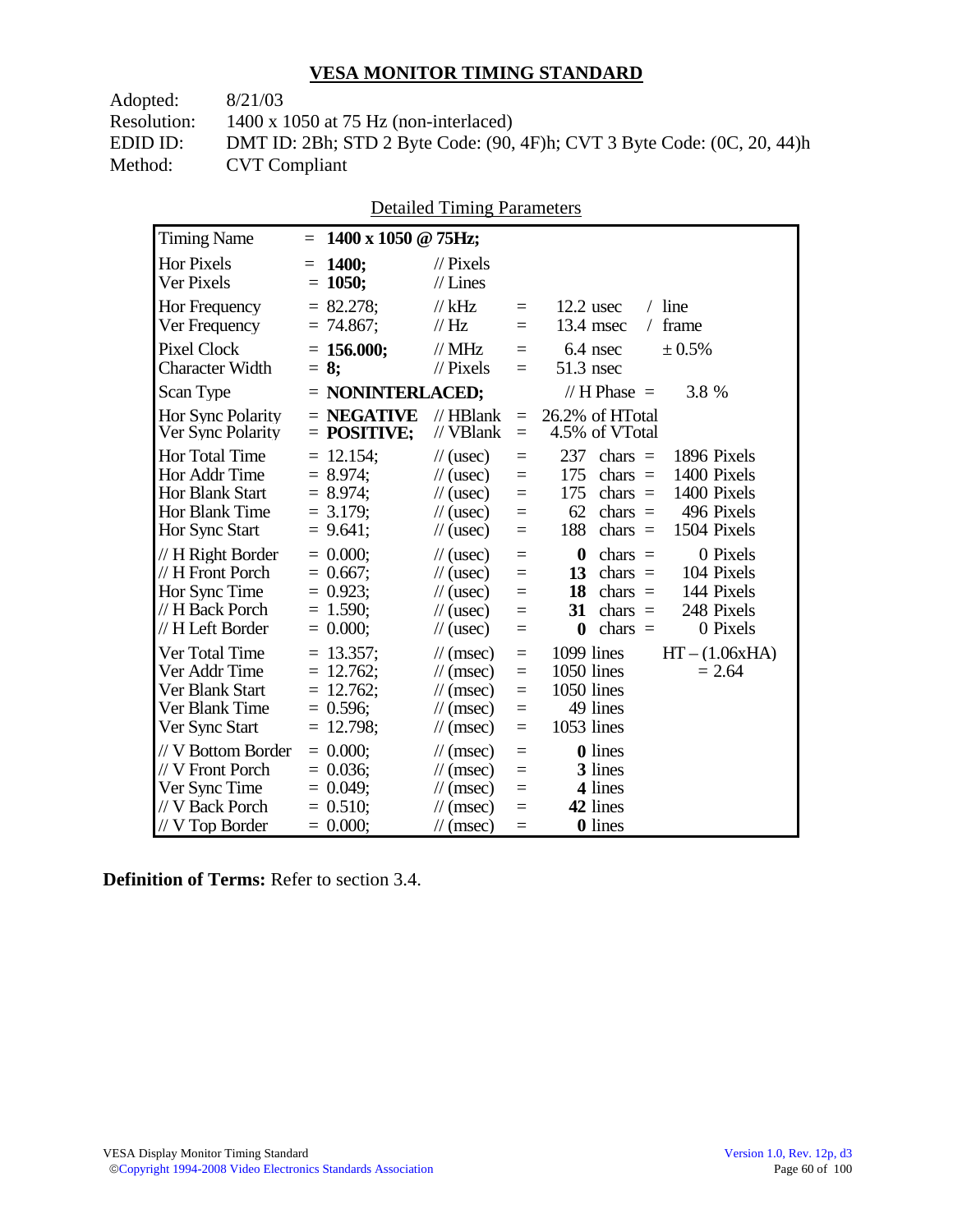| Adopted:    | 8/21/03                                                                 |
|-------------|-------------------------------------------------------------------------|
| Resolution: | $1400 \times 1050$ at 85 Hz (non-interlaced)                            |
| EDID ID:    | DMT ID: 2Ch; STD 2 Byte Code: (90, 59)h; CVT 3 Byte Code: (0C, 20, 62)h |
| Method:     | <b>CVT</b> Compliant                                                    |
|             |                                                                         |

|  | <b>Detailed Timing Parameters</b> |
|--|-----------------------------------|
|  |                                   |

| <b>Timing Name</b>                                                                              | 1400 x 1050 @ 85Hz;<br>$=$                                                   |                                                                                                                      |                                 |                                                                                                                                                                           |
|-------------------------------------------------------------------------------------------------|------------------------------------------------------------------------------|----------------------------------------------------------------------------------------------------------------------|---------------------------------|---------------------------------------------------------------------------------------------------------------------------------------------------------------------------|
| <b>Hor Pixels</b><br>Ver Pixels                                                                 | <b>1400;</b><br>$=$<br>$= 1050;$                                             | $\frac{1}{2}$ Pixels<br>$//$ Lines                                                                                   |                                 |                                                                                                                                                                           |
| Hor Frequency<br>Ver Frequency                                                                  | $= 93.881$ ;<br>$= 84.960;$                                                  | $//$ kHz<br>$\frac{1}{1}$ Hz                                                                                         | $\equiv$<br>$=$                 | $10.7$ usec<br>$/$ line<br>11.8 msec<br>/ frame                                                                                                                           |
| <b>Pixel Clock</b><br><b>Character Width</b>                                                    | $= 179.500$ ;<br>$= 8:$                                                      | $//$ MHz<br>$\frac{1}{2}$ Pixels                                                                                     | $=$<br>$=$                      | ± 0.5%<br>5.6 nsec<br>44.6 nsec                                                                                                                                           |
| Scan Type                                                                                       | $=$ NONINTERLACED;                                                           |                                                                                                                      |                                 | // H Phase $=$<br>4.0 %                                                                                                                                                   |
| <b>Hor Sync Polarity</b><br>Ver Sync Polarity                                                   | $=$ NEGATIVE<br>$=$ POSITIVE;                                                | $//$ HBlank<br>// VBlank                                                                                             | $\equiv$<br>$=$                 | 26.8% of HTotal<br>5.0% of VTotal                                                                                                                                         |
| Hor Total Time<br>Hor Addr Time<br>Hor Blank Start<br>Hor Blank Time<br>Hor Sync Start          | $= 10.652$ ;<br>$= 7.799$ ;<br>$= 7.799;$<br>$= 2.852$ ;<br>$= 8.379$ ;      | $\frac{1}{2}$ (usec)<br>$\frac{1}{2}$ (usec)<br>$\frac{1}{2}$ (usec)<br>$\frac{1}{2}$ (usec)<br>$\frac{1}{2}$ (usec) | $=$<br>$=$<br>$=$<br>$=$<br>$=$ | 239<br>chars $=$<br>1912 Pixels<br>175<br>1400 Pixels<br>chars $=$<br>175<br>1400 Pixels<br>chars $=$<br>64<br>chars $=$<br>512 Pixels<br>188<br>1504 Pixels<br>chars $=$ |
| // H Right Border<br>// H Front Porch<br>Hor Sync Time<br>// H Back Porch<br>// H Left Border   | $= 0.000$<br>$= 0.579$ ;<br>$= 0.847$ ;<br>$= 1.426$ ;<br>$= 0.000;$         | $\frac{1}{2}$ (usec)<br>$\frac{1}{2}$ (usec)<br>$\frac{1}{2}$ (usec)<br>$\frac{1}{2}$ (usec)<br>$\frac{1}{2}$ (usec) | $=$<br>$=$<br>$=$<br>$=$<br>$=$ | $\bf{0}$<br>0 Pixels<br>$chars =$<br>104 Pixels<br>13<br>chars $=$<br>152 Pixels<br>19<br>$chars =$<br>256 Pixels<br>32<br>chars $=$<br>0 Pixels<br>$\bf{0}$<br>chars $=$ |
| Ver Total Time<br>Ver Addr Time<br>Ver Blank Start<br>Ver Blank Time<br>Ver Sync Start          | $= 11.770$ ;<br>11.184:<br>$=$<br>$= 11.184$ ;<br>$= 0.586$ ;<br>$= 11.216;$ | $\mathcal{U}$ (msec)<br>$\mathcal{U}$ (msec)<br>$\mathcal{U}$ (msec)<br>$\mathcal{U}$ (msec)<br>$\mathcal{U}$ (msec) | $=$<br>$=$<br>$=$<br>$=$<br>$=$ | $1105$ lines<br>$HT - (1.06xHA)$<br>1050 lines<br>$= 2.38$<br>1050 lines<br>55 lines<br>1053 lines                                                                        |
| // V Bottom Border<br>// V Front Porch<br>Ver Sync Time<br>// V Back Porch<br>$//$ V Top Border | $= 0.000$<br>$= 0.032$ ;<br>$= 0.043$ ;<br>$= 0.511$ ;<br>$= 0.000;$         | $\mathcal{U}$ (msec)<br>$\mathcal{U}$ (msec)<br>$\mathcal{U}$ (msec)<br>$\mathcal{U}$ (msec)<br>$\mathcal{U}$ (msec) | $=$<br>$=$<br>$=$<br>$=$<br>$=$ | <b>0</b> lines<br>3 lines<br>4 lines<br>48 lines<br><b>0</b> lines                                                                                                        |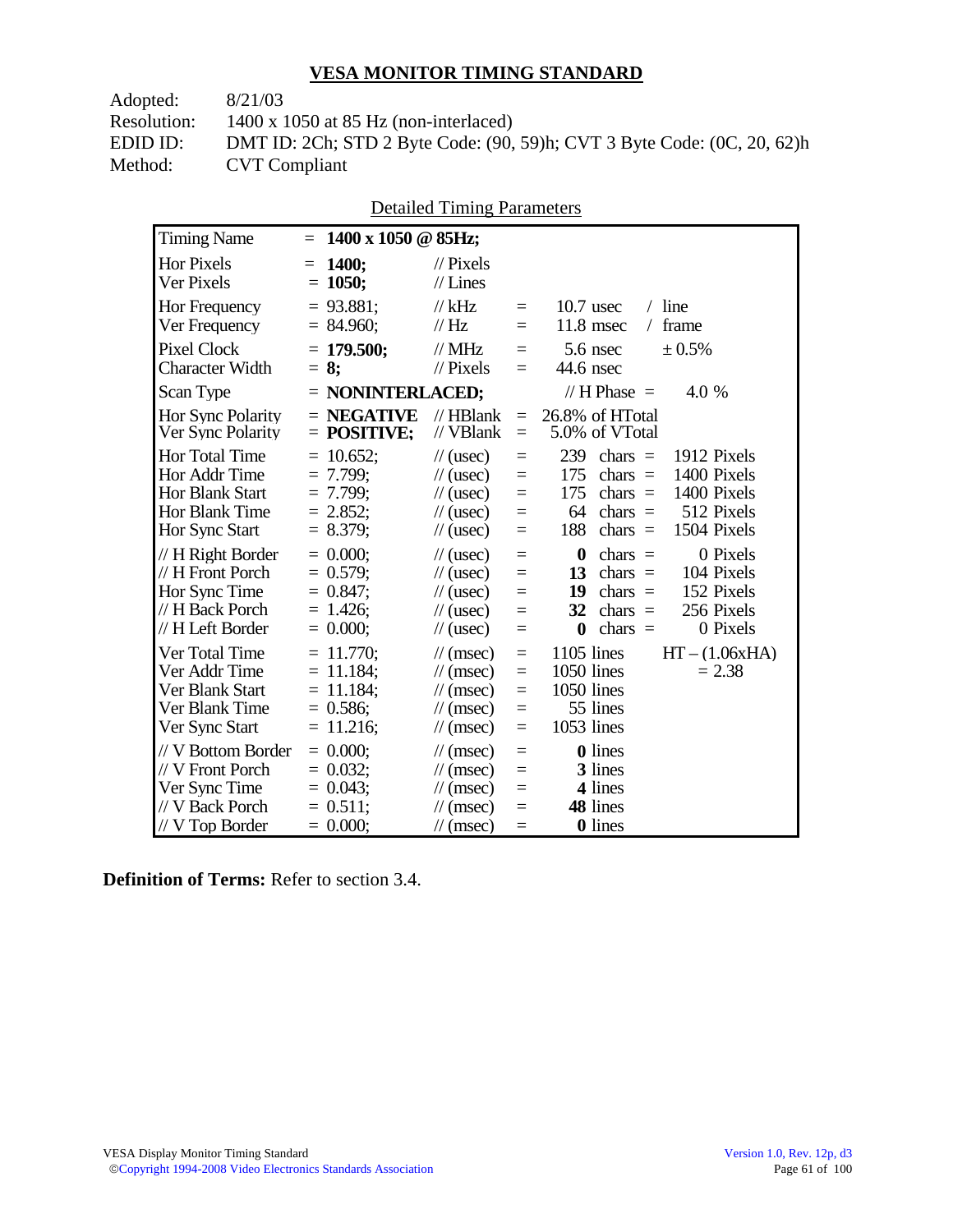Adopted: 5/1/07 Resolution: 1400 x 1050 at 120 Hz (non-interlaced) REDUCED BLANKING EDID ID: DMT ID: 2Dh; STD 2 Byte Code: n/a; CVT 3 Byte Code: n/a<br>Method: Generated using CVT (Reduced Blanking) Formula Generated using CVT (Reduced Blanking) Formula

Detailed Timing Parameters

| <b>Timing Name</b>                                                                              | $=$                                                                  |                                                                                                                        |                                      | 1400 x 1050 @ 120Hz CVT (Reduced Blanking);                                                                                                                                          |
|-------------------------------------------------------------------------------------------------|----------------------------------------------------------------------|------------------------------------------------------------------------------------------------------------------------|--------------------------------------|--------------------------------------------------------------------------------------------------------------------------------------------------------------------------------------|
| <b>Hor Pixels</b><br>Ver Pixels                                                                 | 1400;<br>$=$<br>$= 1050;$                                            | $\frac{1}{2}$ Pixels<br>$//$ Lines                                                                                     |                                      |                                                                                                                                                                                      |
| Hor Frequency<br>Ver Frequency                                                                  | $= 133.333$ ;<br>$= 119.904$ ;                                       | $//$ kHz<br>$\frac{1}{1}$ Hz                                                                                           | $=$<br>$=$                           | $7.5$ usec<br>$/$ line<br>8.3 msec<br>frame<br>$\sqrt{2}$                                                                                                                            |
| <b>Pixel Clock</b><br><b>Character Width</b>                                                    | $= 208.000;$<br>$= 8:$                                               | $//$ MHz<br>$\frac{1}{2}$ Pixels                                                                                       | $=$<br>$=$                           | 4.8 nsec<br>± 0.5%<br>38.5 nsec                                                                                                                                                      |
| Scan Type                                                                                       | $=$ NONINTERLACED;                                                   |                                                                                                                        |                                      | // H Phase $=$<br>1.0 %                                                                                                                                                              |
| <b>Hor Sync Polarity</b><br>Ver Sync Polarity                                                   | $=$ POSITIVE;<br>$=$ NEGATIVE                                        | $//$ HBlank<br>// VBlank                                                                                               | $=$<br>$=$                           | 10.3% of HTotal<br>5.6% of VTotal                                                                                                                                                    |
| Hor Total Time<br>Hor Addr Time<br>Hor Blank Start<br>Hor Blank Time<br>Hor Sync Start          | $= 7.500;$<br>$= 6.731;$<br>$= 6.731;$<br>$= 0.769$ ;<br>$= 6.962$ ; | $\frac{1}{2}$ (usec)<br>$\frac{1}{2}$ (usec)<br>$\frac{1}{2}$ (usec)<br>$\frac{1}{2}$ (usec)<br>$\frac{1}{2}$ (usec)   | $=$<br>$=$<br>$=$<br>$=$<br>$=$      | 195<br>1560 Pixels<br>chars $=$<br>175<br>1400 Pixels<br>chars $=$<br>175<br>1400 Pixels<br>chars $=$<br>20<br>chars $=$<br>160 Pixels<br>181<br>1448 Pixels<br>chars $=$            |
| // H Right Border<br>// H Front Porch<br>Hor Sync Time<br>// H Back Porch<br>// H Left Border   | $= 0.000$<br>$= 0.231$ ;<br>$= 0.154$ ;<br>$= 0.385$<br>$= 0.000;$   | $\frac{1}{2}$ (usec)<br>$\frac{1}{2}$ (usec)<br>$\frac{1}{2}$ (usec)<br>$\frac{1}{2}$ (usec)<br>$\frac{1}{2}$ (usec)   | $=$<br>$=$<br>$=$<br>$=$<br>$=$      | 0 Pixels<br>$\boldsymbol{0}$<br>chars $=$<br>48 Pixels<br>chars $=$<br>6<br>32 Pixels<br>4<br>$chars =$<br>80 Pixels<br>10<br>chars $=$<br>0 Pixels<br>$\boldsymbol{0}$<br>chars $=$ |
| Ver Total Time<br>Ver Addr Time<br>Ver Blank Start<br>Ver Blank Time<br>Ver Sync Start          | $= 8.340$ ;<br>$= 7.875$<br>$= 7.875$ ;<br>$= 0.465$<br>$= 7.898$ ;  | $\mathcal{U}$ (msec)<br>$\frac{1}{\pi}$ (msec)<br>$\mathcal{U}$ (msec)<br>$\mathcal{U}$ (msec)<br>$\mathcal{U}$ (msec) | $\equiv$<br>$=$<br>$=$<br>$=$<br>$=$ | $HT - (1.06xHA)$<br>1112 lines<br>1050 lines<br>$= 0.37$<br>1050 lines<br>62 lines<br>1053 lines                                                                                     |
| // V Bottom Border<br>// V Front Porch<br>Ver Sync Time<br>// V Back Porch<br>$//$ V Top Border | $= 0.000$<br>$= 0.023$<br>$= 0.030$ ;<br>$= 0.413$ ;<br>$= 0.000;$   | $\mathcal{U}$ (msec)<br>$\mathcal{U}$ (msec)<br>$\mathcal{U}$ (msec)<br>$\mathcal{U}$ (msec)<br>$\mathcal{U}$ (msec)   | $=$<br>$=$<br>$=$<br>$=$<br>$=$      | 0 lines<br>3 lines<br>4 lines<br>55 lines<br><b>0</b> lines                                                                                                                          |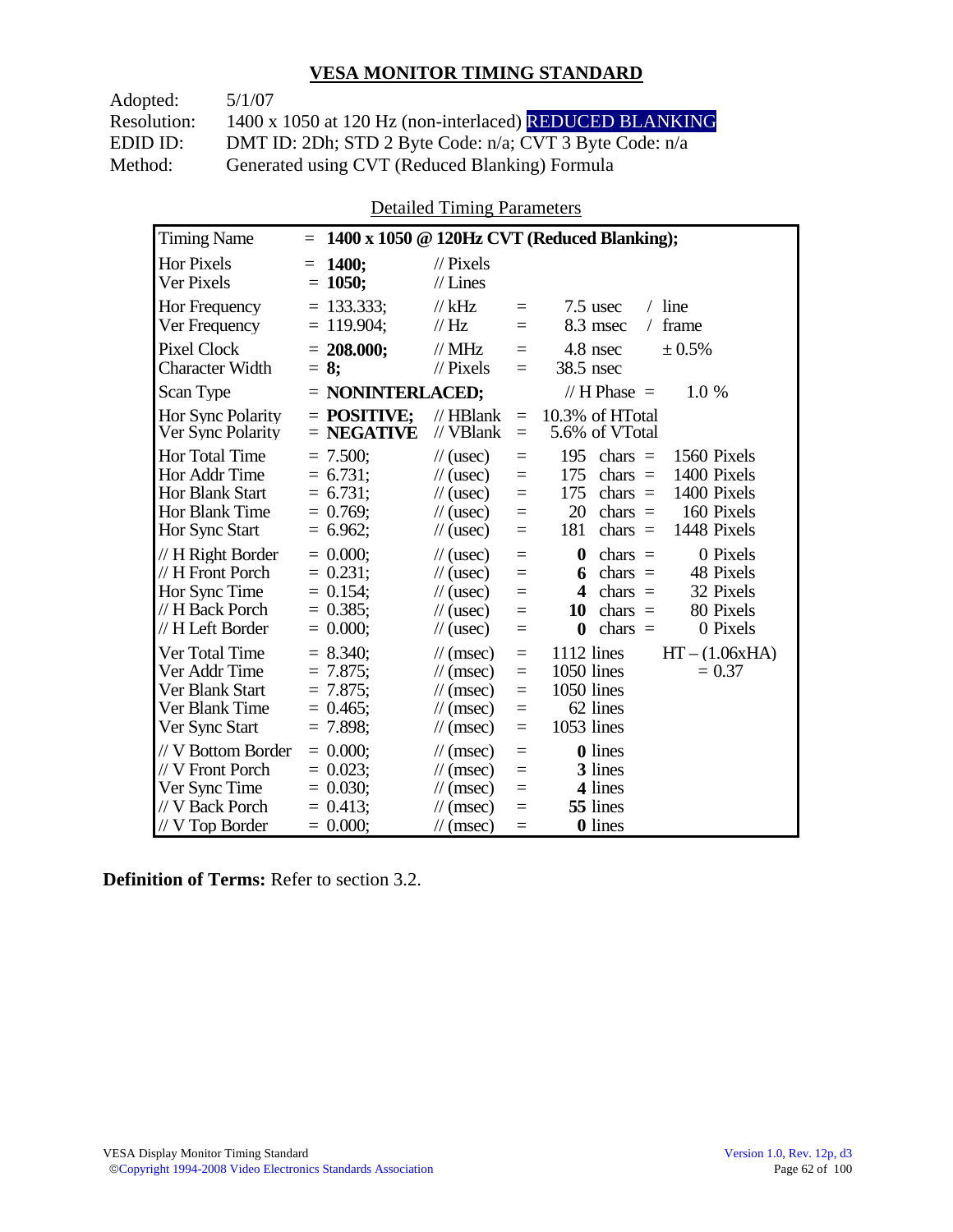| 10/24/04                                                                |
|-------------------------------------------------------------------------|
| 1440 x 900 at 60 Hz (non-interlaced) REDUCED BLANKING                   |
| DMT ID: 2Eh; STD 2 Byte Code: $n/a$ ; CVT 3 Byte Code: $(C1, 18, 21)$ h |
| <b>CVT Reduced Blanking</b>                                             |
|                                                                         |

Detailed Timing Parameters

| <b>Timing Name</b>                                                                              |                                                                            |                                                                                                                      |                                           | $= 1440 \times 900 \text{ } @60Hz$ CVT (Reduced Blanking);                                                                                                                                         |
|-------------------------------------------------------------------------------------------------|----------------------------------------------------------------------------|----------------------------------------------------------------------------------------------------------------------|-------------------------------------------|----------------------------------------------------------------------------------------------------------------------------------------------------------------------------------------------------|
| Hor Pixels<br>Ver Pixels                                                                        | $= 1440$ ;<br>$= 900;$                                                     | $\mathcal{U}$ Pixels<br>$//$ Lines                                                                                   |                                           |                                                                                                                                                                                                    |
| Hor Frequency<br>Ver Frequency                                                                  | $= 55.469$ ;<br>$= 59.901$ ;                                               | $//$ kHz<br>$\frac{1}{1}$ Hz                                                                                         | $=$<br>$=$                                | $18.0$ usec<br>$/$ line<br>frame<br>16.7 msec<br>$\sqrt{2}$                                                                                                                                        |
| <b>Pixel Clock</b><br><b>Character Width</b>                                                    | $= 88.750$ ;<br>$= 8:$                                                     | $\frac{1}{2}$ MHz<br>$\frac{1}{2}$ Pixels                                                                            | $=$<br>$=$                                | $11.3$ nsec<br>$\pm 0.5\%$<br>$90.1$ nsec                                                                                                                                                          |
| Scan Type                                                                                       | $=$ NONINTERLACED;                                                         |                                                                                                                      |                                           | // $H$ Phase $=$<br>$1.0\%$                                                                                                                                                                        |
| Hor Sync Polarity<br>Ver Sync Polarity                                                          | $=$ POSITIVE:<br>$=$ NEGATIVE                                              | $//$ HBlank<br>// VBlank                                                                                             | $=$<br>$=$                                | 10.0% of HTotal<br>2.8% of VTotal                                                                                                                                                                  |
| Hor Total Time<br>Hor Addr Time<br>Hor Blank Start<br>Hor Blank Time<br>Hor Sync Start          | $= 18.028$ ;<br>$= 16.225$ ;<br>$= 16.225;$<br>$= 1.803$ ;<br>$= 16.766;$  | $\frac{1}{2}$ (usec)<br>$\frac{1}{2}$ (usec)<br>$\frac{1}{2}$ (usec)<br>$\frac{1}{2}$ (usec)<br>$\frac{1}{2}$ (usec) | $\equiv$<br>$=$<br>$\equiv$<br>$=$<br>$=$ | 200<br>chars $=$<br>1600 Pixels<br>180<br>1440 Pixels<br>$\text{chars}$ =<br>180<br>chars $=$<br>1440 Pixels<br>20<br>chars $=$<br>160 Pixels<br>chars $=$<br>1488 Pixels<br>186                   |
| // H Right Border<br>// H Front Porch<br>Hor Sync Time<br>// H Back Porch<br>// H Left Border   | $= 0.000;$<br>$= 0.541$ ;<br>$= 0.361$ ;<br>$= 0.901$ ;<br>$= 0.000;$      | $\frac{1}{2}$ (usec)<br>$\frac{1}{2}$ (usec)<br>$\frac{1}{2}$ (usec)<br>$\frac{1}{2}$ (usec)<br>$\frac{1}{2}$ (usec) | $=$<br>$=$<br>$=$<br>$=$<br>$=$           | 0 Pixels<br>$\boldsymbol{0}$<br>chars $=$<br>chars $=$<br>48 Pixels<br>6<br>$\overline{\mathbf{4}}$<br>32 Pixels<br>chars $=$<br>chars $=$<br>80 Pixels<br>10<br>chars $=$<br>0 Pixels<br>$\bf{0}$ |
| Ver Total Time<br>Ver Addr Time<br>Ver Blank Start<br>Ver Blank Time<br>Ver Sync Start          | $= 16.694$ ;<br>$= 16.225$ ;<br>$= 16.225$ ;<br>$= 0.469$ ;<br>$= 16.279;$ | $\mathcal{U}$ (msec)<br>$\mathcal{U}$ (msec)<br>$\mathcal{U}$ (msec)<br>$\mathcal{U}$ (msec)<br>$\mathcal{U}$ (msec) | $=$<br>$=$<br>$=$<br>$=$<br>$=$           | 926 lines<br>$HT - (1.06xHA)$<br>900 lines<br>$= 0.83$<br>900 lines<br>26 lines<br>903 lines                                                                                                       |
| // V Bottom Border<br>// V Front Porch<br>Ver Sync Time<br>// V Back Porch<br>$//$ V Top Border | $= 0.000$ ;<br>$= 0.054$ ;<br>$= 0.108$ ;<br>$= 0.306$ ;<br>$= 0.000;$     | $\mathcal{U}$ (msec)<br>$\mathcal{U}$ (msec)<br>$\mathcal{U}$ (msec)<br>$\mathcal{U}$ (msec)<br>$\mathcal{U}$ (msec) | $=$<br>$=$<br>$=$<br>$=$<br>$=$           | <b>0</b> lines<br>3 lines<br><b>6</b> lines<br>17 lines<br><b>0</b> lines                                                                                                                          |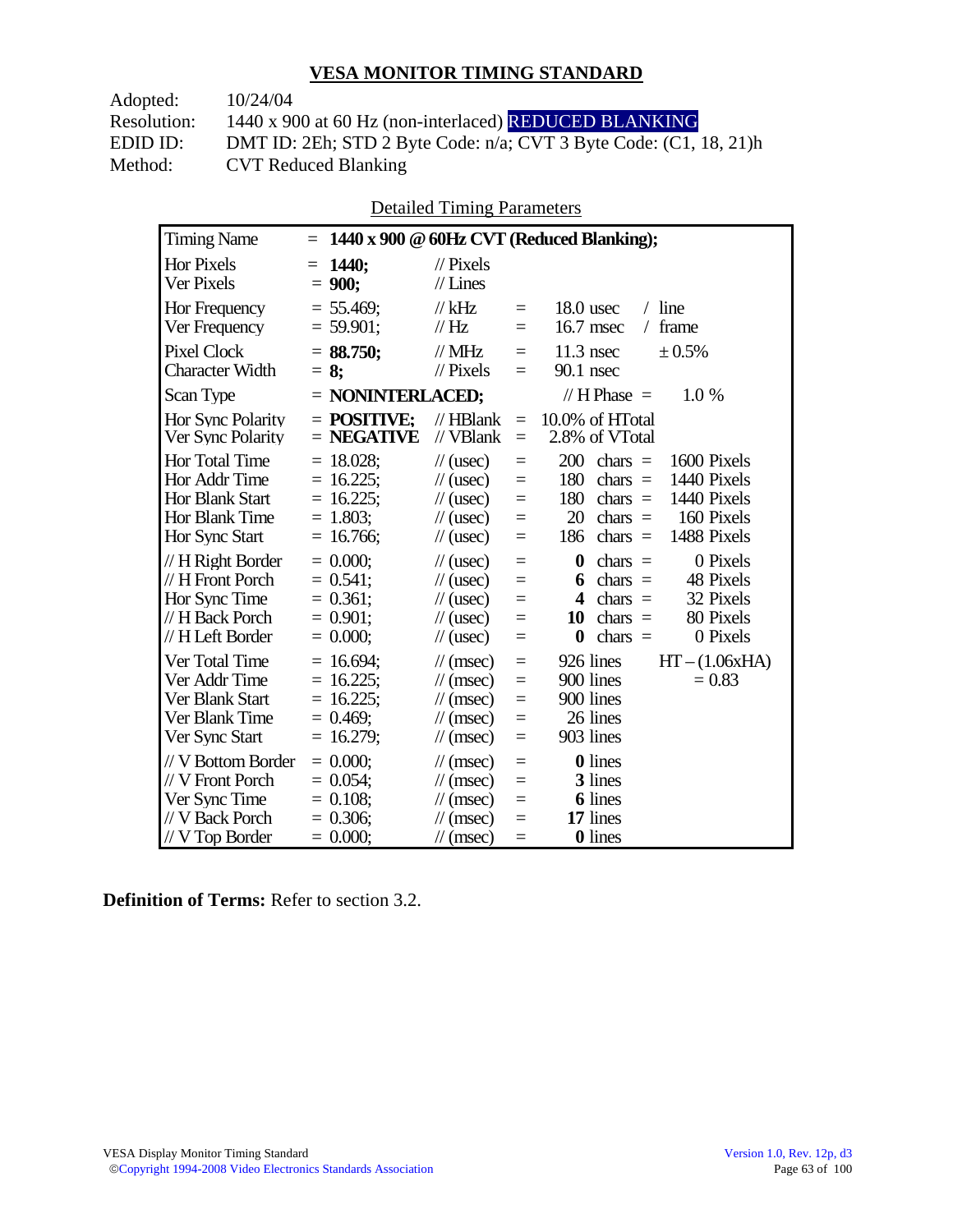| Adopted:    | 10/24/04                                                                |
|-------------|-------------------------------------------------------------------------|
| Resolution: | $1440 \times 900$ at 60 Hz (non-interlaced)                             |
| EDID ID:    | DMT ID: 2Fh; STD 2 Byte Code: (95, 00)h; CVT 3 Byte Code: (C1, 18, 28)h |
| Method:     | <b>CVT Compliant</b>                                                    |
|             |                                                                         |

|  | <b>Detailed Timing Parameters</b> |
|--|-----------------------------------|
|  |                                   |

| <b>Timing Name</b>                                                                              | $1440 \times 900 \text{ } \textcircled{a}$ 60Hz;<br>$=$                   |                                                                                                                             |                                 |                                                                                                                                                                                                               |
|-------------------------------------------------------------------------------------------------|---------------------------------------------------------------------------|-----------------------------------------------------------------------------------------------------------------------------|---------------------------------|---------------------------------------------------------------------------------------------------------------------------------------------------------------------------------------------------------------|
| <b>Hor Pixels</b><br>Ver Pixels                                                                 | $= 1440$ ;<br>$= 900;$                                                    | $\mathcal{U}$ Pixels<br>$//$ Lines                                                                                          |                                 |                                                                                                                                                                                                               |
| Hor Frequency<br>Ver Frequency                                                                  | $= 55.935;$<br>$= 59.887;$                                                | $//$ kHz<br>// $Hz$                                                                                                         | $=$<br>$=$                      | $/$ line<br>$17.9$ usec<br>frame<br>16.7 msec<br>$\sqrt{2}$                                                                                                                                                   |
| <b>Pixel Clock</b><br>Character Width                                                           | $= 106.500;$<br>$= 8:$                                                    | $//$ MHz<br>$\frac{1}{2}$ Pixels                                                                                            | $=$<br>$=$                      | ± 0.5%<br>9.4 nsec<br>$75.1$ nsec                                                                                                                                                                             |
| Scan Type                                                                                       | $=$ NONINTERLACED;                                                        |                                                                                                                             |                                 | // $H$ Phase $=$<br>4.0 %                                                                                                                                                                                     |
| Hor Sync Polarity<br>Ver Sync Polarity                                                          | $=$ NEGATIVE<br>$=$ POSITIVE;                                             | $//$ HBlank<br>// VBlank                                                                                                    | $=$<br>$=$                      | 24.4% of HTotal<br>3.6% of VTotal                                                                                                                                                                             |
| Hor Total Time<br>Hor Addr Time<br><b>Hor Blank Start</b><br>Hor Blank Time<br>Hor Sync Start   | $= 17.878;$<br>$= 13.521$ ;<br>$= 13.521;$<br>$= 4.357$ ;<br>$= 14.272;$  | $\frac{1}{2}$ (usec)<br>$\frac{1}{2}$ (usec)<br>$\frac{1}{2}$ (usec)<br>$\frac{1}{\sqrt{2}}$ (usec)<br>$\frac{1}{2}$ (usec) | $=$<br>$=$<br>$=$<br>$=$<br>$=$ | 238<br>chars $=$<br>1904 Pixels<br>1440 Pixels<br>180<br>$\text{chars}$ =<br>180<br>1440 Pixels<br>chars $=$<br>58<br>464 Pixels<br>$\text{chars}$ =<br>190<br>chars $=$<br>1520 Pixels                       |
| // H Right Border<br>// H Front Porch<br>Hor Sync Time<br>// H Back Porch<br>// H Left Border   | $= 0.000$<br>$= 0.751$ ;<br>$= 1.427$ ;<br>$= 2.178$ ;<br>$= 0.000;$      | $\frac{1}{2}$ (usec)<br>$\frac{1}{2}$ (usec)<br>$\frac{1}{2}$ (usec)<br>$\frac{1}{2}$ (usec)<br>$\frac{1}{2}$ (usec)        | $=$<br>$=$<br>$=$<br>$=$<br>$=$ | $\boldsymbol{0}$<br>0 Pixels<br>$\text{chars}$ =<br>10<br>$chars =$<br>80 Pixels<br>152 Pixels<br>19<br>$\text{chars}$ =<br>chars $=$<br>232 Pixels<br>29<br>$\boldsymbol{0}$<br>$\text{chars}$ =<br>0 Pixels |
| Ver Total Time<br>Ver Addr Time<br>Ver Blank Start<br>Ver Blank Time<br>Ver Sync Start          | $= 16.698$ ;<br>$= 16.090$ ;<br>$= 16.090$ ;<br>$= 0.608;$<br>$= 16.144;$ | $\mathcal{U}$ (msec)<br>$\mathcal{U}$ (msec)<br>$\mathcal{U}$ (msec)<br>$\mathcal{U}$ (msec)<br>$\mathcal{U}$ (msec)        | $=$<br>$=$<br>$=$<br>$=$<br>$=$ | 934 lines<br>$HT - (1.06xHA)$<br>900 lines<br>$= 3.55$<br>900 lines<br>34 lines<br>903 lines                                                                                                                  |
| // V Bottom Border<br>// V Front Porch<br>Ver Sync Time<br>// V Back Porch<br>$//$ V Top Border | $= 0.000$<br>$= 0.054$ ;<br>$= 0.107$ ;<br>$= 0.447$ ;<br>$= 0.000;$      | $\mathcal{U}$ (msec)<br>$\mathcal{U}$ (msec)<br>$\mathcal{U}$ (msec)<br>$\mathcal{U}$ (msec)<br>$\mathcal{U}$ (msec)        | $=$<br>$=$<br>$=$<br>$=$<br>$=$ | 0 lines<br>3 lines<br><b>6</b> lines<br>25 lines<br>0 lines                                                                                                                                                   |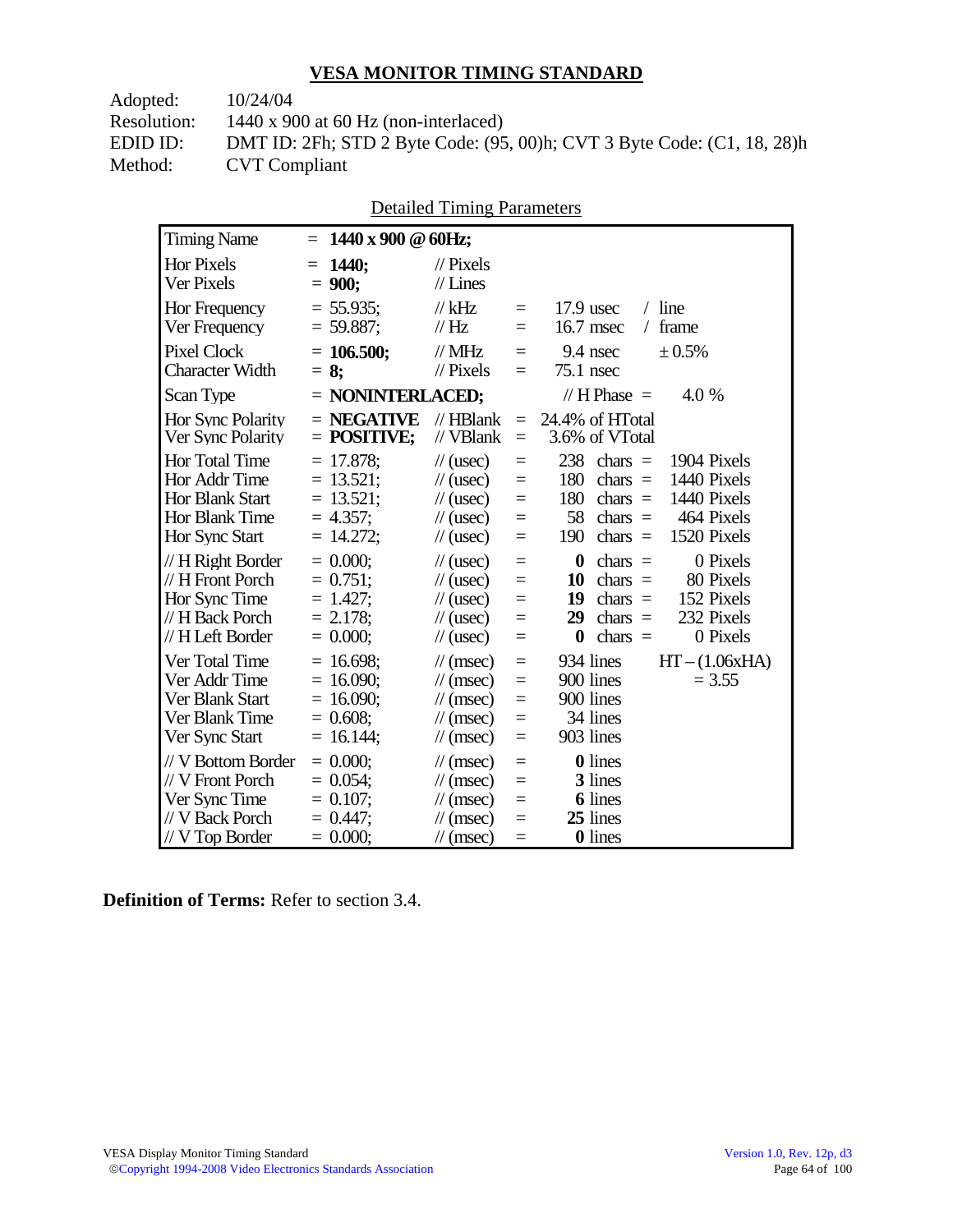Adopted: 10/24/04 Resolution: 1440 x 900 at 75 Hz (non-interlaced) EDID ID: DMT ID: 30h; STD 2 Byte Code: (95, 0F)h; CVT 3 Byte Code: (C1, 18, 44)h<br>Method: CVT Compliant **CVT Compliant** 

| <b>Detailed Timing Parameters</b> |
|-----------------------------------|
|-----------------------------------|

| <b>Timing Name</b>                                                                              | $= 1440 \times 900 \text{ @ } 75 \text{Hz};$                                  |                                                                                                                      |                                 |                                                                                                                                                                                         |
|-------------------------------------------------------------------------------------------------|-------------------------------------------------------------------------------|----------------------------------------------------------------------------------------------------------------------|---------------------------------|-----------------------------------------------------------------------------------------------------------------------------------------------------------------------------------------|
| <b>Hor Pixels</b><br>Ver Pixels                                                                 | <b>1440;</b><br>$=$<br>$= 900;$                                               | $\mathcal{U}$ Pixels<br>$//$ Lines                                                                                   |                                 |                                                                                                                                                                                         |
| Hor Frequency<br>Ver Frequency                                                                  | $= 70.635$ ;<br>$= 74.984$ ;                                                  | $//$ kHz<br>$\mathcal{U}$ Hz                                                                                         | $=$<br>$=$                      | $/$ line<br>$14.2$ usec<br>frame<br>$13.3$ msec<br>$\sqrt{2}$                                                                                                                           |
| <b>Pixel Clock</b><br><b>Character Width</b>                                                    | $= 136.750$ ;<br>$= 8:$                                                       | $//$ MHz<br>$//$ Pixels                                                                                              | $=$<br>$=$                      | 7.3 nsec<br>± 0.5%<br>58.5 nsec                                                                                                                                                         |
| Scan Type                                                                                       | $=$ NONINTERLACED;                                                            |                                                                                                                      |                                 | // $H$ Phase $=$<br>3.9 %                                                                                                                                                               |
| Hor Sync Polarity<br>Ver Sync Polarity                                                          | $=$ NEGATIVE<br>$=$ POSITIVE;                                                 | $//$ HBlank<br>// VBlank                                                                                             | $\equiv$<br>$\equiv$            | 25.6% of HTotal<br>4.5% of VTotal                                                                                                                                                       |
| Hor Total Time<br>Hor Addr Time<br><b>Hor Blank Start</b><br>Hor Blank Time<br>Hor Sync Start   | $= 14.157$ ;<br>$= 10.530$ ;<br>$= 10.530$ ;<br>$= 3.627$ ;<br>$= 11.232;$    | $\frac{1}{2}$ (usec)<br>$\frac{1}{2}$ (usec)<br>$\frac{1}{2}$ (usec)<br>$\frac{1}{2}$ (usec)<br>$\frac{1}{2}$ (usec) | $=$<br>$=$<br>$=$<br>$=$<br>$=$ | 242<br>chars $=$<br>1936 Pixels<br>180<br>1440 Pixels<br>$\text{chars}$ =<br>1440 Pixels<br>180<br>chars $=$<br>62<br>chars $=$<br>496 Pixels<br>192<br>$\text{chars}$ =<br>1536 Pixels |
| // H Right Border<br>// H Front Porch<br>Hor Sync Time<br>// H Back Porch<br>// H Left Border   | $= 0.000$<br>$= 0.702$ ;<br>$= 1.112;$<br>$= 1.814$ ;<br>$= 0.000;$           | $\frac{1}{2}$ (usec)<br>$\frac{1}{2}$ (usec)<br>$\frac{1}{2}$ (usec)<br>$\frac{1}{2}$ (usec)<br>$\frac{1}{2}$ (usec) | $=$<br>$=$<br>$=$<br>$=$<br>$=$ | $\boldsymbol{0}$<br>0 Pixels<br>chars $=$<br>12<br>chars $=$<br>96 Pixels<br>152 Pixels<br>19<br>$chars =$<br>248 Pixels<br>31<br>chars $=$<br>$\bf{0}$<br>0 Pixels<br>chars $=$        |
| Ver Total Time<br>Ver Addr Time<br>Ver Blank Start<br>Ver Blank Time<br>Ver Sync Start          | $= 13.336$ ;<br>$= 12.741$ ;<br>$= 12.741$ ;<br>$= 0.595$ ;<br>12.784;<br>$=$ | $\mathcal{U}$ (msec)<br>$\mathcal{U}$ (msec)<br>$\mathcal{U}$ (msec)<br>$\mathcal{U}$ (msec)<br>$\mathcal{U}$ (msec) | $=$<br>$=$<br>$=$<br>$=$<br>$=$ | 942 lines<br>$HT - (1.06xHA)$<br>900 lines<br>$=$ 3<br>900 lines<br>42 lines<br>903 lines                                                                                               |
| // V Bottom Border<br>// V Front Porch<br>Ver Sync Time<br>// V Back Porch<br>$//$ V Top Border | $= 0.000$<br>$= 0.042$ ;<br>$= 0.085$ ;<br>$= 0.467$ ;<br>$= 0.000;$          | $\mathcal{U}$ (msec)<br>$\mathcal{U}$ (msec)<br>$\mathcal{U}$ (msec)<br>$\mathcal{U}$ (msec)<br>$\mathcal{U}$ (msec) | $=$<br>$=$<br>$=$<br>$=$<br>$=$ | <b>0</b> lines<br>3 lines<br><b>6</b> lines<br>33 lines<br><b>0</b> lines                                                                                                               |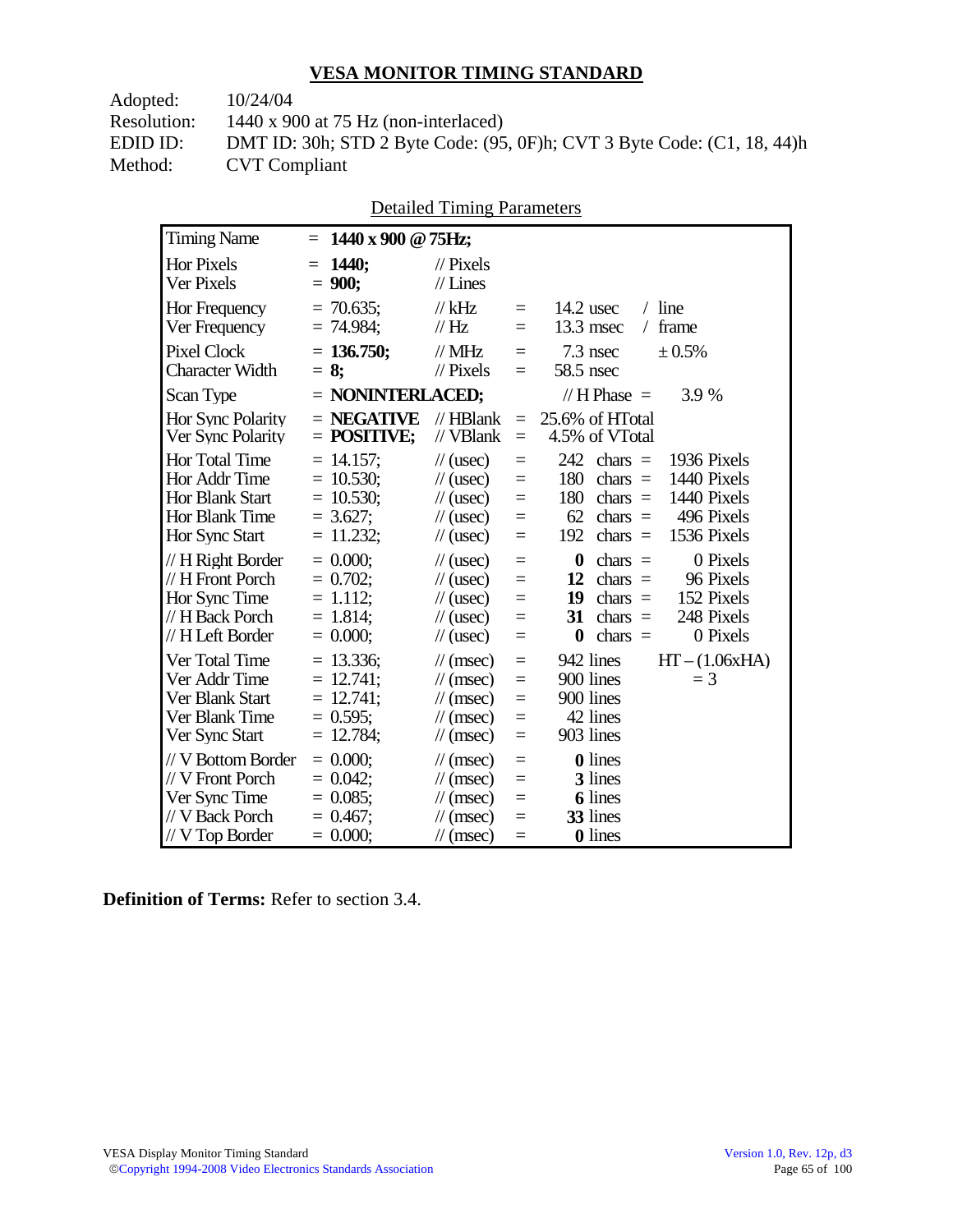Adopted: 10/24/04 Resolution: 1440 x 900 at 85 Hz (non-interlaced) EDID ID: DMT ID: 31h; STD 2 Byte Code: (95, 19)h; CVT 3 Byte Code: (C1, 18, 68)h<br>Method: CVT Compliant **CVT Compliant** 

| <b>Detailed Timing Parameters</b> |  |
|-----------------------------------|--|
|-----------------------------------|--|

| <b>Timing Name</b>                                                                              |     | $= 1440 \times 900 \text{ } \textcircled{a} 85 \text{Hz};$                 |                                                                                                                      |                                 |                                                                                                                                                                                         |
|-------------------------------------------------------------------------------------------------|-----|----------------------------------------------------------------------------|----------------------------------------------------------------------------------------------------------------------|---------------------------------|-----------------------------------------------------------------------------------------------------------------------------------------------------------------------------------------|
| <b>Hor Pixels</b><br>Ver Pixels                                                                 | $=$ | <b>1440;</b><br>$= 900;$                                                   | $\mathcal{U}$ Pixels<br>$//$ Lines                                                                                   |                                 |                                                                                                                                                                                         |
| Hor Frequency<br>Ver Frequency                                                                  |     | $= 80.430$ ;<br>$= 84.842;$                                                | $//$ kHz<br>$\mathcal{U}$ Hz                                                                                         | $=$<br>$=$                      | $/$ line<br>$12.4$ usec<br>frame<br>$11.8$ msec<br>$\sqrt{2}$                                                                                                                           |
| <b>Pixel Clock</b><br><b>Character Width</b>                                                    |     | $= 157.000;$<br>$= 8:$                                                     | $//$ MHz<br>$//$ Pixels                                                                                              | $=$<br>$=$                      | ± 0.5%<br>$6.4$ nsec<br>$51.0$ nsec                                                                                                                                                     |
| Scan Type                                                                                       |     | $=$ NONINTERLACED;                                                         |                                                                                                                      |                                 | // $H$ Phase $=$<br>3.9 %                                                                                                                                                               |
| Hor Sync Polarity<br>Ver Sync Polarity                                                          |     | $=$ NEGATIVE<br>$=$ POSITIVE;                                              | $//$ HBlank<br>// VBlank                                                                                             | $\equiv$<br>$\equiv$            | 26.2% of HTotal<br>5.1% of VTotal                                                                                                                                                       |
| Hor Total Time<br>Hor Addr Time<br><b>Hor Blank Start</b><br>Hor Blank Time<br>Hor Sync Start   |     | $= 12.433$ ;<br>$= 9.172$ ;<br>$= 9.172$ ;<br>$= 3.261$ ;<br>$= 9.834;$    | $\frac{1}{2}$ (usec)<br>$\frac{1}{2}$ (usec)<br>$\frac{1}{2}$ (usec)<br>$\frac{1}{2}$ (usec)<br>$\frac{1}{2}$ (usec) | $=$<br>$=$<br>$=$<br>$=$<br>$=$ | 244<br>$\text{chars}$ =<br>1952 Pixels<br>1440 Pixels<br>180<br>$\text{chars}$ =<br>1440 Pixels<br>180<br>chars $=$<br>64<br>chars $=$<br>512 Pixels<br>193<br>1544 Pixels<br>$chars =$ |
| // H Right Border<br>// H Front Porch<br>Hor Sync Time<br>// H Back Porch<br>// H Left Border   |     | $= 0.000$<br>$= 0.662$ ;<br>$= 0.968$ ;<br>$= 1.631$ ;<br>$= 0.000;$       | $\frac{1}{2}$ (usec)<br>$\frac{1}{2}$ (usec)<br>$\frac{1}{2}$ (usec)<br>$\frac{1}{2}$ (usec)<br>$\frac{1}{2}$ (usec) | $=$<br>$=$<br>$=$<br>$=$<br>$=$ | $\boldsymbol{0}$<br>0 Pixels<br>chars $=$<br>chars $=$<br>104 Pixels<br>13<br>19<br>152 Pixels<br>$chars =$<br>256 Pixels<br>32<br>chars $=$<br>$\bf{0}$<br>0 Pixels<br>chars $=$       |
| Ver Total Time<br>Ver Addr Time<br>Ver Blank Start<br>Ver Blank Time<br>Ver Sync Start          |     | $= 11.787$ ;<br>$= 11.190$ ;<br>$= 11.190$ ;<br>$= 0.597$ ;<br>$= 11.227;$ | $\mathcal{U}$ (msec)<br>$\mathcal{U}$ (msec)<br>$\mathcal{U}$ (msec)<br>$\mathcal{U}$ (msec)<br>$\mathcal{U}$ (msec) | $=$<br>$=$<br>$=$<br>$=$<br>$=$ | $HT - (1.06xHA)$<br>948 lines<br>900 lines<br>$= 2.71$<br>900 lines<br>48 lines<br>903 lines                                                                                            |
| // V Bottom Border<br>// V Front Porch<br>Ver Sync Time<br>// V Back Porch<br>$//$ V Top Border |     | $= 0.000$<br>$= 0.037$ ;<br>$= 0.075$ ;<br>$= 0.485$ ;<br>$= 0.000;$       | $\mathcal{U}$ (msec)<br>$\mathcal{U}$ (msec)<br>$\mathcal{U}$ (msec)<br>$\mathcal{U}$ (msec)<br>$\mathcal{N}(msec)$  | $=$<br>$=$<br>$=$<br>$=$<br>$=$ | <b>0</b> lines<br>3 lines<br><b>6</b> lines<br>39 lines<br>0 lines                                                                                                                      |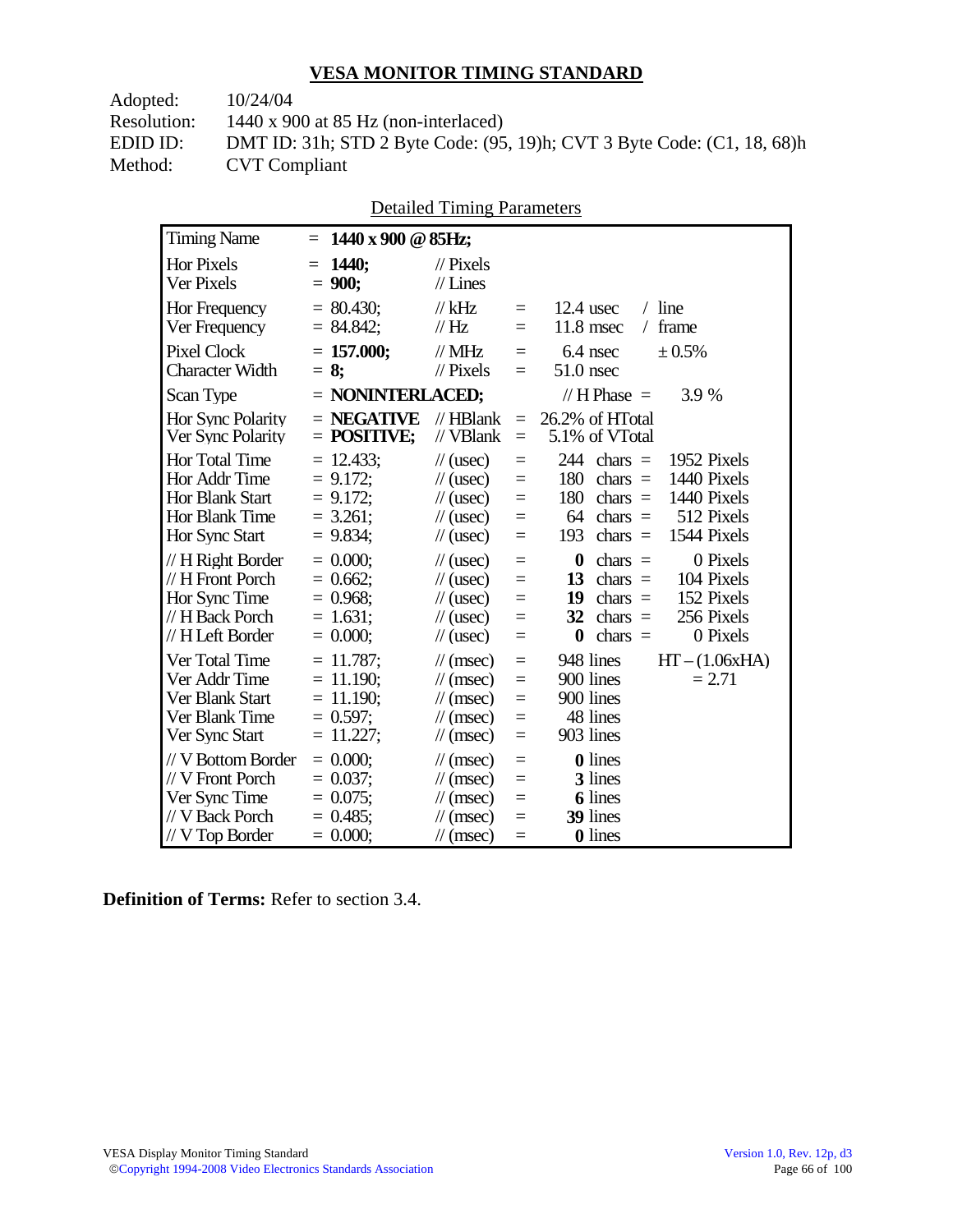| Adopted:    | 5/1/07                                                  |
|-------------|---------------------------------------------------------|
| Resolution: | 1440 x 900 at 120 Hz (non-interlaced) REDUCED BLANKING  |
| EDID ID:    | DMT ID: 32h; STD 2 Byte Code: n/a; CVT 3 Byte Code: n/a |
| Method:     | Generated using CVT (Reduced Blanking) Formula          |

Detailed Timing Parameters

| <b>Timing Name</b>                                                                            | $=$                                                                   |                                                                                                                                                  |                                      | 1440 x 900 @ 120Hz CVT (Reduced Blanking);                                                                                                                                                  |
|-----------------------------------------------------------------------------------------------|-----------------------------------------------------------------------|--------------------------------------------------------------------------------------------------------------------------------------------------|--------------------------------------|---------------------------------------------------------------------------------------------------------------------------------------------------------------------------------------------|
| <b>Hor Pixels</b><br>Ver Pixels                                                               | <b>1440:</b><br>$=$<br>$= 900;$                                       | $\mathcal{U}$ Pixels<br>$//$ Lines                                                                                                               |                                      |                                                                                                                                                                                             |
| Hor Frequency<br>Ver Frequency                                                                | $= 114.219$ ;<br>$= 119.852;$                                         | $//$ kHz<br>//Hz                                                                                                                                 | $=$<br>$=$                           | $/$ line<br>8.8 usec<br>frame<br>8.3 msec<br>$\sqrt{2}$                                                                                                                                     |
| <b>Pixel Clock</b><br><b>Character Width</b>                                                  | $= 182.750;$<br>$= 8$ ;                                               | $//$ MHz<br>$//$ Pixels                                                                                                                          | $=$<br>$=$                           | 5.5 nsec<br>± 0.5%<br>$43.8$ nsec                                                                                                                                                           |
| Scan Type                                                                                     | $=$ NONINTERLACED;                                                    |                                                                                                                                                  |                                      | // $H$ Phase $=$<br>1.0 %                                                                                                                                                                   |
| Hor Sync Polarity<br>Ver Sync Polarity                                                        | $=$ POSITIVE:<br>$=$ NEGATIVE                                         | $//$ HBlank<br>// VBlank                                                                                                                         | $=$<br>$=$                           | 10.0% of HTotal<br>5.6% of VTotal                                                                                                                                                           |
| Hor Total Time<br>Hor Addr Time<br>Hor Blank Start<br>Hor Blank Time<br>Hor Sync Start        | $= 8.755$ ;<br>$= 7.880$ ;<br>$= 7.880$<br>$= 0.876$ ;<br>$= 8.142$ ; | $\frac{1}{2}$ (usec)<br>$\frac{1}{2}$ (usec)<br>$\frac{1}{2}$ (usec)<br>$\frac{1}{2}$ (usec)<br>$\frac{1}{2}$ (usec)                             | $=$<br>$=$<br>$=$<br>$=$<br>$=$      | 200<br>1600 Pixels<br>chars $=$<br>180<br>1440 Pixels<br>chars $=$<br>180<br>1440 Pixels<br>chars $=$<br>20<br>160 Pixels<br>$chars =$<br>1488 Pixels<br>186<br>chars $=$                   |
| // H Right Border<br>// H Front Porch<br>Hor Sync Time<br>// H Back Porch<br>// H Left Border | $= 0.000$<br>$= 0.263$ ;<br>$= 0.175$ ;<br>$= 0.438$<br>$= 0.000;$    | $\frac{1}{2}$ (usec)<br>$\frac{1}{2}$ (usec)<br>$\frac{1}{2}$ (usec)<br>$\frac{1}{2}$ (usec)<br>$\frac{1}{2}$ (usec)                             | $=$<br>$=$<br>$=$<br>$=$<br>$=$      | $\boldsymbol{0}$<br>0 Pixels<br>$chars =$<br>48 Pixels<br>$chars =$<br>6<br>32 Pixels<br>$\boldsymbol{4}$<br>$chars =$<br>80 Pixels<br>chars $=$<br>10<br>$\bf{0}$<br>0 Pixels<br>$chars =$ |
| Ver Total Time<br>Ver Addr Time<br>Ver Blank Start<br>Ver Blank Time<br>Ver Sync Start        | $= 8.344$ ;<br>$= 7.880;$<br>$= 7.880;$<br>$= 0.464$ ;<br>$= 7.906$ ; | $\mathcal{U}$ (msec)<br>$\frac{1}{\sqrt{2}}$ (msec)<br>$\frac{1}{\sqrt{2}}$ (msec)<br>$\frac{1}{\sqrt{2}}$ (msec)<br>$\frac{1}{\sqrt{2}}$ (msec) | $=$<br>$=$<br>$=$<br>$\equiv$<br>$=$ | 953 lines<br>$HT - (1.06xHA)$<br>900 lines<br>$= 0.4$<br>900 lines<br>53 lines<br>903 lines                                                                                                 |
| // V Bottom Border<br>// V Front Porch<br>Ver Sync Time<br>// V Back Porch<br>// V Top Border | $= 0.000$<br>$= 0.026$<br>$= 0.053$ ;<br>$= 0.385$ ;<br>$= 0.000;$    | $\mathcal{U}$ (msec)<br>$\mathcal{U}$ (msec)<br>$\mathcal{U}$ (msec)<br>$\mathcal{U}$ (msec)<br>$\mathcal{U}$ (msec)                             | $=$<br>$=$<br>$=$<br>$=$<br>$=$      | <b>0</b> lines<br>3 lines<br><b>6</b> lines<br>44 lines<br>0 lines                                                                                                                          |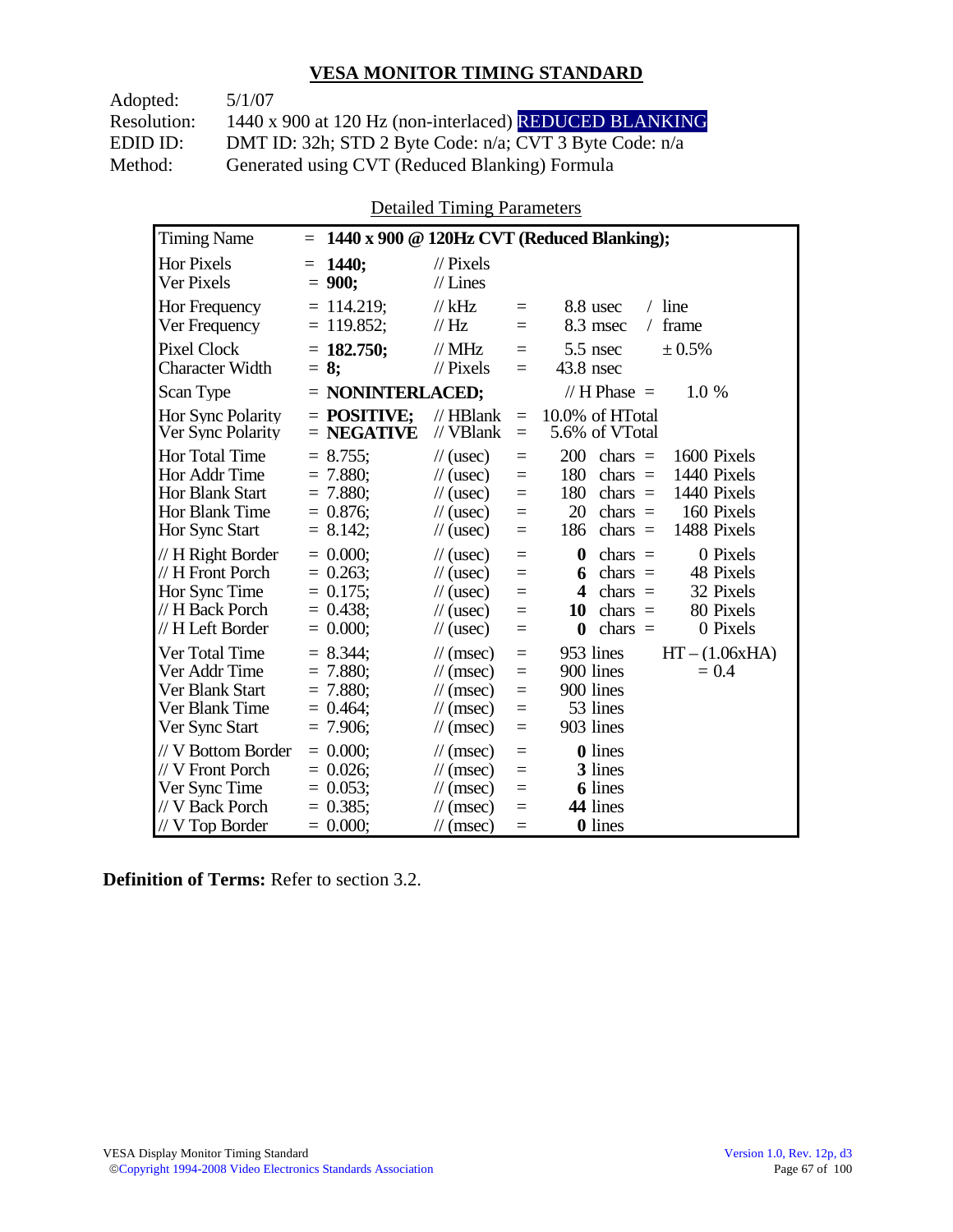| Proposed:          | 10/16/08                                                     |
|--------------------|--------------------------------------------------------------|
| Adopted:           | TRD.                                                         |
| <b>Resolution:</b> | 1600 x 900 at 60 Hz (non-interlaced) REDUCED BLANKING        |
| EDID ID:           | DMT ID: 53h; STD 2 Byte Code: A9h, C0h; CVT 3 Byte Code: n/a |
| Method:            | *** NOT CVT COMPLIANT ***                                    |

#### Detailed Timing Parameters

| <b>Timing Name</b>                                                                              | 1600 x 900 @ 60Hz;<br>Ξ                                                   |                                                                                                                      |                                                                            |                                                                                                                                                                           |
|-------------------------------------------------------------------------------------------------|---------------------------------------------------------------------------|----------------------------------------------------------------------------------------------------------------------|----------------------------------------------------------------------------|---------------------------------------------------------------------------------------------------------------------------------------------------------------------------|
| <b>Hor Pixels</b><br>Ver Pixels                                                                 | 1600;<br>$=$<br>$= 900;$                                                  | $\mathcal{U}$ Pixels<br>$//$ Lines                                                                                   |                                                                            |                                                                                                                                                                           |
| Hor Frequency<br>Ver Frequency                                                                  | $= 60.000;$<br>$= 60.000;$                                                | $\frac{1}{K}$ KHz<br>$\frac{1}{1}$ Hz                                                                                | $=$<br>$=$                                                                 | $/$ line<br>$16.7$ usec<br>16.7 msec<br>frame<br>$\sqrt{2}$                                                                                                               |
| <b>Pixel Clock</b><br><b>Character Width</b>                                                    | $= 108.000;$<br>$= 8;$                                                    | $//$ MHz<br>$//$ Pixels                                                                                              | $=$<br>$=$                                                                 | 9.3 nsec<br>± 0.5%<br>74.1 nsec                                                                                                                                           |
| Scan Type                                                                                       | $=$ NONINTERLACED;                                                        |                                                                                                                      |                                                                            | // H Phase $=$<br>2.0 %                                                                                                                                                   |
| Hor Sync Polarity<br>Ver Sync Polarity                                                          | $=$ POSITIVE:<br>$=$ POSITIVE;                                            | $//$ HBlank<br>// VBlank                                                                                             | $\equiv$<br>$\equiv$                                                       | 11.1% of HTotal<br>10.0% of VTotal                                                                                                                                        |
| Hor Total Time<br>Hor Addr Time<br><b>Hor Blank Start</b><br>Hor Blank Time<br>Hor Sync Start   | $= 16.667$ ;<br>$= 14.815$ ;<br>$= 14.815$ ;<br>$= 1.852;$<br>$= 15.037;$ | $\frac{1}{2}$ (usec)<br>$\frac{1}{2}$ (usec)<br>$\frac{1}{2}$ (usec)<br>$\frac{1}{2}$ (usec)<br>$\frac{1}{2}$ (usec) | $\qquad \qquad =$<br>$\equiv$<br>$\equiv$<br>$\qquad \qquad =$<br>$\equiv$ | 225<br>1800 Pixels<br>chars $=$<br>1600 Pixels<br>200<br>chars $=$<br>1600 Pixels<br>200<br>chars $=$<br>200 Pixels<br>25<br>chars $=$<br>203<br>chars $=$<br>1624 Pixels |
| // H Right Border<br>// H Front Porch<br>Hor Sync Time<br>// H Back Porch<br>// H Left Border   | $= 0.000;$<br>$= 0.222$ ;<br>$= 0.741$ ;<br>$= 0.889$ ;<br>$= 0.000;$     | $\frac{1}{2}$ (usec)<br>$\frac{1}{2}$ (usec)<br>$\frac{1}{2}$ (usec)<br>$\frac{1}{2}$ (usec)<br>$\frac{1}{2}$ (usec) | $=$<br>$=$<br>$\equiv$<br>$=$<br>$=$                                       | 0 Pixels<br>$\bf{0}$<br>$chars =$<br>3<br>chars $=$<br>24 Pixels<br>80 Pixels<br>10<br>chars $=$<br>96 Pixels<br>12<br>chars $=$<br>0 Pixels<br>chars $=$<br>$\bf{0}$     |
| Ver Total Time<br>Ver Addr Time<br>Ver Blank Start<br>Ver Blank Time<br>Ver Sync Start          | $= 16.667$ ;<br>$= 15.000;$<br>$= 15.000$ ;<br>$= 1.667$ ;<br>$= 15.017;$ | $\mathcal{U}$ (msec)<br>$\mathcal{U}$ (msec)<br>$\mathcal{U}$ (msec)<br>$\mathcal{U}$ (msec)<br>$\mathcal{U}$ (msec) | $\equiv$<br>$=$<br>$=$<br>$\equiv$<br>$\equiv$                             | 1000 lines<br>$HT - (1.06xHA)$<br>900 lines<br>$= 0.96$<br>900 lines<br>100 lines<br>901 lines                                                                            |
| // V Bottom Border<br>// V Front Porch<br>Ver Sync Time<br>// V Back Porch<br>$//$ V Top Border | $= 0.000;$<br>$= 0.017$ ;<br>$= 0.050;$<br>$= 1.600;$<br>$= 0.000;$       | $\mathcal{U}$ (msec)<br>$\mathcal{U}$ (msec)<br>$\mathcal{U}$ (msec)<br>$\mathcal{U}$ (msec)<br>$\mathcal{U}$ (msec) | $=$<br>$\equiv$<br>$=$<br>$=$<br>$=$                                       | 0 lines<br>1 lines<br>3 lines<br>96 lines<br><b>0</b> lines                                                                                                               |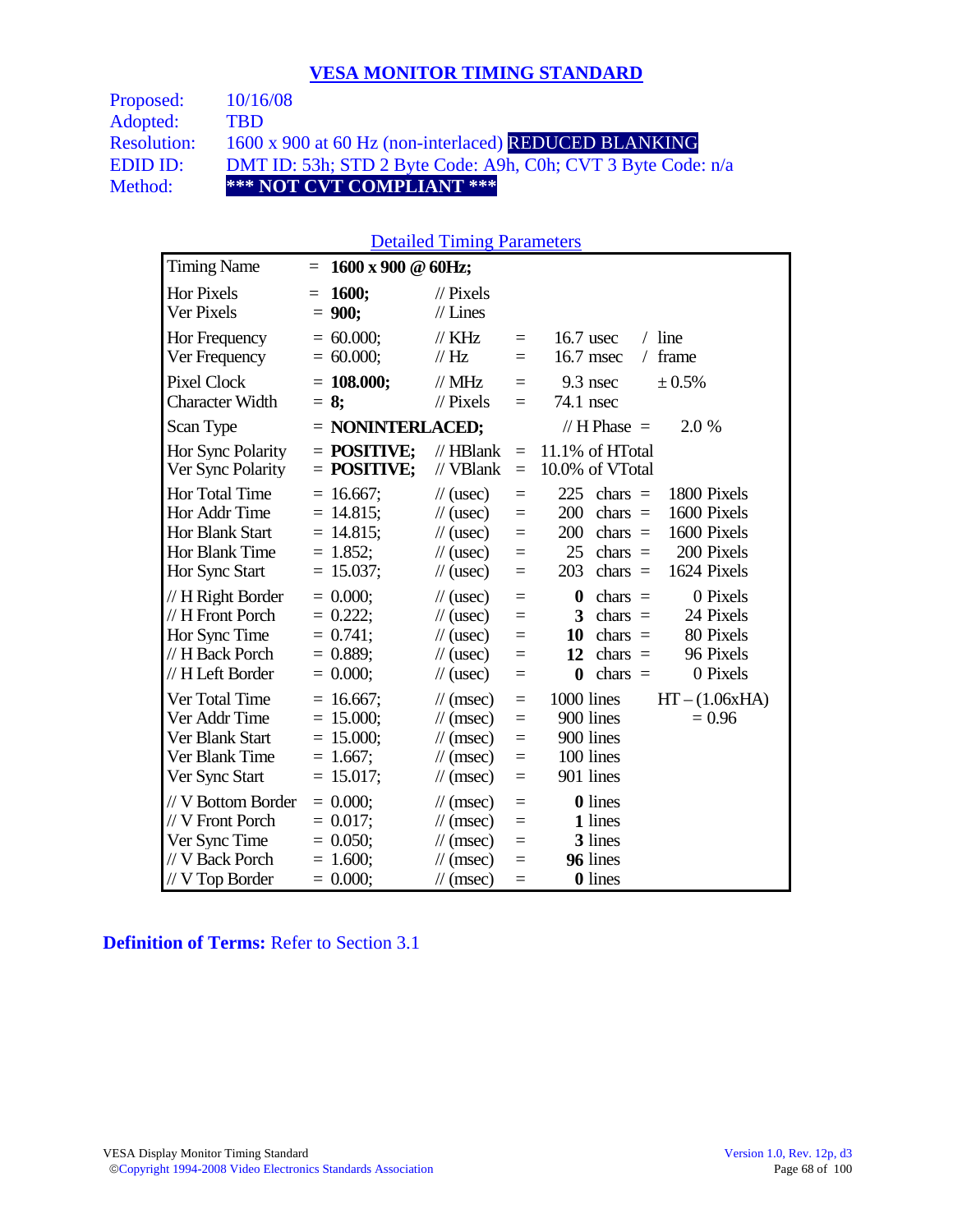| Adopted:    | 12/18/96                                                      |
|-------------|---------------------------------------------------------------|
| Resolution: | $1600 \times 1200$ at 60 Hz (non-interlaced)                  |
| EDID ID:    | DMT ID: 33h; STD 2 Byte Code: (A9, 40)h; CVT 3 Byte Code: n/a |
| Method:     | *** NOT CVT COMPLIANT ***                                     |

### Detailed Timing Parameters

| <b>Timing Name</b>                                                                            | 1600 x 1200 @ 60Hz;<br>$=$                                                |                                                                                                                      |                                      |                                                                                                                                                                                 |
|-----------------------------------------------------------------------------------------------|---------------------------------------------------------------------------|----------------------------------------------------------------------------------------------------------------------|--------------------------------------|---------------------------------------------------------------------------------------------------------------------------------------------------------------------------------|
| <b>Hor Pixels</b><br>Ver Pixels                                                               | 1600;<br>Ξ<br>$= 1200;$                                                   | $\frac{1}{2}$ Pixels<br>$//$ Lines                                                                                   |                                      |                                                                                                                                                                                 |
| Hor Frequency<br>Ver Frequency                                                                | $= 75.000$ ;<br>$= 60.000;$                                               | $//$ kHz<br>//Hz                                                                                                     | $\equiv$<br>$\equiv$                 | $13.3$ usec<br>$/$ line<br>16.7 msec<br>frame<br>$\sqrt{2}$                                                                                                                     |
| <b>Pixel Clock</b><br>Character Width                                                         | $= 162.000;$<br>$= 8$ ;                                                   | $//$ MHz<br>$\mathcal{U}$ Pixels                                                                                     | $=$<br>$=$                           | $6.2$ nsec<br>± 0.5%<br>49.4 nsec                                                                                                                                               |
| Scan Type                                                                                     | $=$ NONINTERLACED;                                                        |                                                                                                                      |                                      | // $H$ Phase $=$<br>5.6 %                                                                                                                                                       |
| Hor Sync Polarity<br>Ver Sync Polarity                                                        | $=$ POSITIVE:<br>$=$ POSITIVE;                                            | $//$ HBlank<br>// VBlank                                                                                             | $\equiv$<br>$\equiv$                 | 25.9% of HTotal<br>4.0% of VTotal                                                                                                                                               |
| <b>Hor Total Time</b><br>Hor Addr Time<br>Hor Blank Start<br>Hor Blank Time<br>Hor Sync Start | $= 13.333;$<br>$= 9.877$ ;<br>$= 9.877;$<br>$= 3.457$ :<br>$= 10.272;$    | $\frac{1}{2}$ (usec)<br>$\frac{1}{2}$ (usec)<br>$\frac{1}{2}$ (usec)<br>$\frac{1}{2}$ (usec)<br>$\frac{1}{2}$ (usec) | $=$<br>$=$<br>$=$<br>$=$<br>$=$      | 270<br>$chars =$<br>2160 Pixels<br>1600 Pixels<br>200<br>chars $=$<br>200<br>1600 Pixels<br>chars $=$<br>70<br>560 Pixels<br>$chars =$<br>208<br>chars $=$<br>1664 Pixels       |
| // H Right Border<br>// H Front Porch<br>Hor Sync Time<br>// H Back Porch<br>// H Left Border | $= 0.000;$<br>$= 0.395$ ;<br>$= 1.185$ ;<br>$= 1.877$ ;<br>$= 0.000;$     | $\frac{1}{2}$ (usec)<br>$\frac{1}{2}$ (usec)<br>$\frac{1}{2}$ (usec)<br>$\frac{1}{2}$ (usec)<br>$\frac{1}{2}$ (usec) | $=$<br>$=$<br>$=$<br>$=$<br>$=$      | 0 Pixels<br>$\bf{0}$<br>$chars =$<br>64 Pixels<br>8<br>chars $=$<br>192 Pixels<br>24<br>$chars =$<br>304 Pixels<br>38<br>chars $=$<br>0 Pixels<br>$chars =$<br>$\boldsymbol{0}$ |
| Ver Total Time<br>Ver Addr Time<br>Ver Blank Start<br>Ver Blank Time<br>Ver Sync Start        | $= 16.667$ ;<br>$= 16.000;$<br>$= 16.000$ ;<br>$= 0.667$ ;<br>$= 16.013;$ | $\mathcal{U}$ (msec)<br>$\mathcal{U}$ (msec)<br>$\mathcal{U}$ (msec)<br>$\mathcal{U}$ (msec)<br>$\mathcal{U}$ (msec) | $\equiv$<br>$=$<br>$=$<br>$=$<br>$=$ | 1250 lines<br>$HT - (1.06xHA)$<br>1200 lines<br>$= 2.86$<br>1200 lines<br>50 lines<br>1201 lines                                                                                |
| // V Bottom Border<br>// V Front Porch<br>Ver Sync Time<br>// V Back Porch<br>// V Top Border | $= 0.000$<br>$= 0.013$ ;<br>$= 0.040$ ;<br>$= 0.613$ ;<br>$= 0.000;$      | $\mathcal{U}$ (msec)<br>$\mathcal{U}$ (msec)<br>$\mathcal{U}$ (msec)<br>$\mathcal{U}$ (msec)<br>$\mathcal{U}$ (msec) | $=$<br>$=$<br>$=$<br>$=$<br>$\equiv$ | <b>0</b> lines<br>1 lines<br>3 lines<br>46 lines<br>0 lines                                                                                                                     |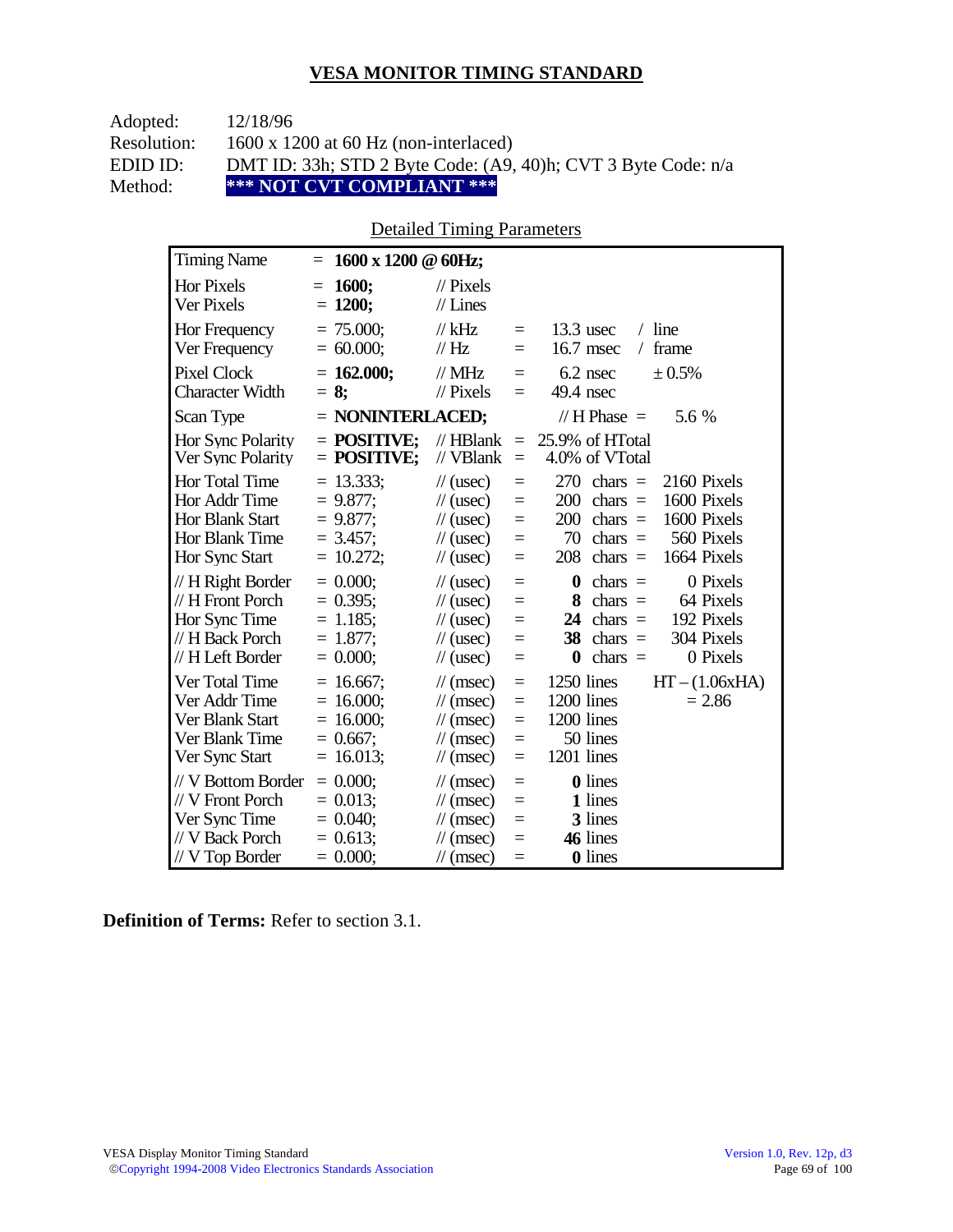| Adopted:    | 12/18/96                                                      |
|-------------|---------------------------------------------------------------|
| Resolution: | $1600 \times 1200$ at 65 Hz (non-interlaced)                  |
| EDID ID:    | DMT ID: 34h; STD 2 Byte Code: (A9, 45)h; CVT 3 Byte Code: n/a |
| Method:     | *** NOT CVT COMPLIANT ***                                     |

### Detailed Timing Parameters

| <b>Timing Name</b>                                                                             | 1600 x 1200 @ 65Hz;<br>$=$                                                 |                                                                                                                      |                                 |                                                                                                                                                                           |
|------------------------------------------------------------------------------------------------|----------------------------------------------------------------------------|----------------------------------------------------------------------------------------------------------------------|---------------------------------|---------------------------------------------------------------------------------------------------------------------------------------------------------------------------|
| <b>Hor Pixels</b><br>Ver Pixels                                                                | <b>1600;</b><br>$=$<br>$= 1200;$                                           | $\frac{1}{2}$ Pixels<br>$//$ Lines                                                                                   |                                 |                                                                                                                                                                           |
| Hor Frequency<br>Ver Frequency                                                                 | $= 81.250$ ;<br>$= 65.000;$                                                | $//$ kHz<br>$\frac{1}{1}$ Hz                                                                                         | $=$<br>$=$                      | $/$ line<br>$12.3$ usec<br>$15.4$ msec<br>frame<br>$\sqrt{2}$                                                                                                             |
| <b>Pixel Clock</b><br><b>Character Width</b>                                                   | $= 175.500;$<br>$= 8$ ;                                                    | $\mathcal{N}$ MHz<br>$//$ Pixels                                                                                     | $=$<br>$=$                      | 5.7 nsec<br>± 0.5%<br>45.6 nsec                                                                                                                                           |
| Scan Type                                                                                      | $=$ NONINTERLACED;                                                         |                                                                                                                      |                                 | // H Phase $=$<br>5.6 %                                                                                                                                                   |
| Hor Sync Polarity<br>Ver Sync Polarity                                                         | $=$ POSITIVE:<br>$=$ POSITIVE;                                             | $//$ HBlank<br>// VBlank                                                                                             | $\equiv$<br>$=$                 | 25.9% of HTotal<br>4.0% of VTotal                                                                                                                                         |
| Hor Total Time<br>Hor Addr Time<br><b>Hor Blank Start</b><br>Hor Blank Time<br>Hor Sync Start  | $= 12.308$ ;<br>$= 9.117$ ;<br>$= 9.117$ ;<br>$= 3.191$ ;<br>$= 9.481;$    | $\frac{1}{2}$ (usec)<br>$\frac{1}{2}$ (usec)<br>$\frac{1}{2}$ (usec)<br>$\frac{1}{2}$ (usec)<br>$\frac{1}{2}$ (usec) | $=$<br>$=$<br>$=$<br>$=$<br>$=$ | 270<br>2160 Pixels<br>$chars =$<br>1600 Pixels<br>200<br>$chars =$<br>1600 Pixels<br>200<br>$chars =$<br>70<br>chars $=$<br>560 Pixels<br>208<br>chars $=$<br>1664 Pixels |
| // H Right Border<br>// H Front Porch<br>Hor Sync Time<br>// H Back Porch<br>// H Left Border  | $= 0.000;$<br>$= 0.365$ ;<br>$= 1.094;$<br>$= 1.732$ ;<br>$= 0.000;$       | $\frac{1}{2}$ (usec)<br>$\frac{1}{2}$ (usec)<br>$\frac{1}{2}$ (usec)<br>$\frac{1}{2}$ (usec)<br>$\frac{1}{2}$ (usec) | $=$<br>$=$<br>$=$<br>$=$<br>$=$ | $\bf{0}$<br>0 Pixels<br>$chars =$<br>8<br>$chars =$<br>64 Pixels<br>192 Pixels<br>chars $=$<br>24<br>304 Pixels<br>38<br>chars $=$<br>$chars =$<br>0 Pixels<br>0          |
| Ver Total Time<br>Ver Addr Time<br>Ver Blank Start<br>Ver Blank Time<br>Ver Sync Start         | $= 15.385$ ;<br>$= 14.769$ ;<br>$= 14.769$ ;<br>$= 0.615$ ;<br>$= 14.782;$ | $\mathcal{U}$ (msec)<br>$\mathcal{U}$ (msec)<br>$\mathcal{U}$ (msec)<br>$\mathcal{U}$ (msec)<br>$\mathcal{U}$ (msec) | $=$<br>$=$<br>$=$<br>$=$<br>$=$ | 1250 lines<br>$HT - (1.06xHA)$<br>1200 lines<br>$= 2.64$<br>1200 lines<br>50 lines<br>1201 lines                                                                          |
| // V Bottom Border<br>// V Front Porch<br>Ver Sync Time<br>// V Back Porch<br>$//V$ Top Border | $= 0.000;$<br>$= 0.012$ ;<br>$= 0.037$ ;<br>$= 0.566$ ;<br>$= 0.000;$      | $\mathcal{U}$ (msec)<br>$\mathcal{U}$ (msec)<br>$\mathcal{U}$ (msec)<br>$\mathcal{U}$ (msec)<br>$\mathcal{U}$ (msec) | $=$<br>$=$<br>$=$<br>$=$<br>$=$ | <b>0</b> lines<br>1 lines<br>3 lines<br>46 lines<br><b>0</b> lines                                                                                                        |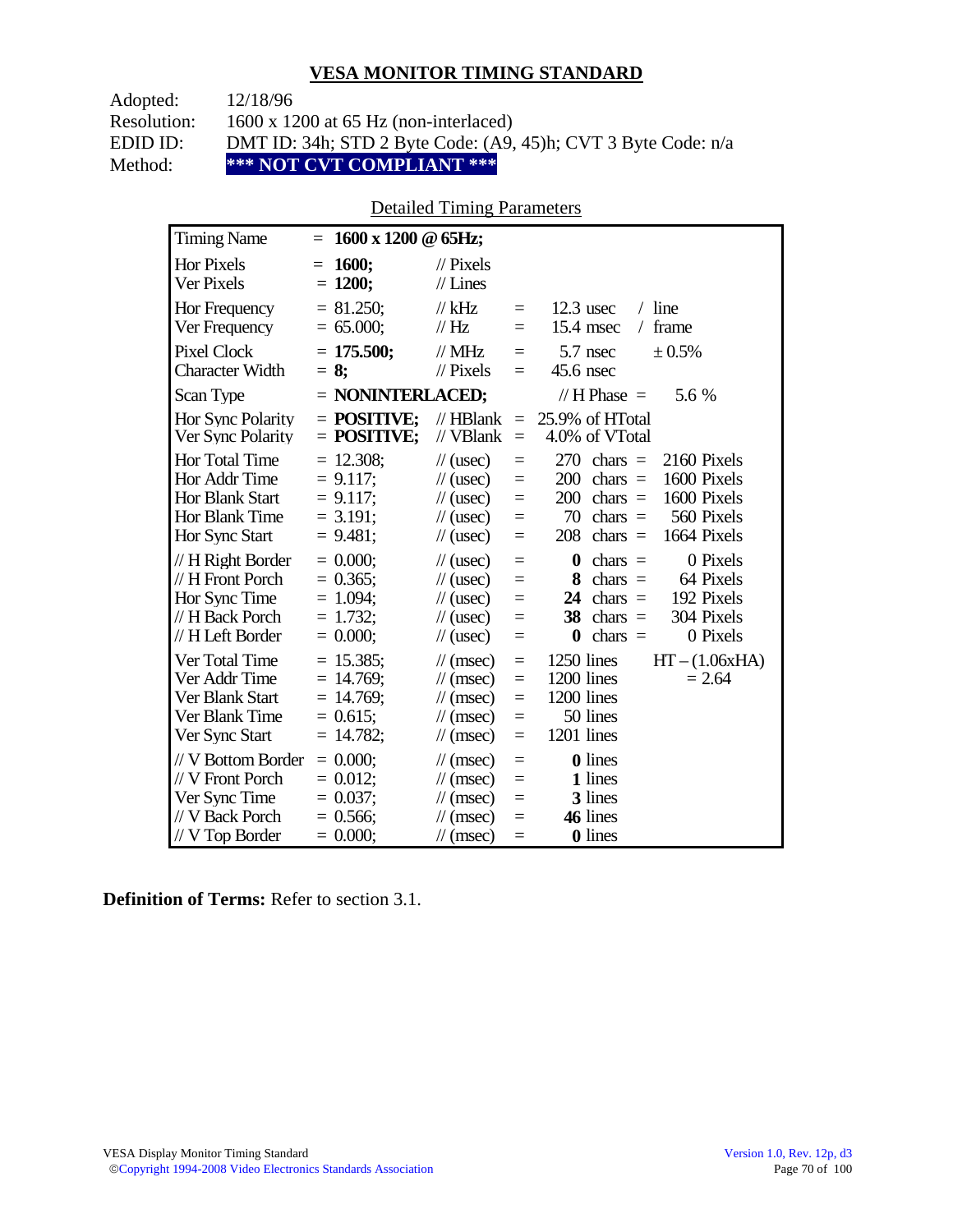| Adopted:    | 12/18/96                                                      |
|-------------|---------------------------------------------------------------|
| Resolution: | $1600 \times 1200$ at 70 Hz (non-interlaced)                  |
| EDID ID:    | DMT ID: 35h; STD 2 Byte Code: (A9, 4A)h; CVT 3 Byte Code: n/a |
| Method:     | *** NOT CVT COMPLIANT ***                                     |

### Detailed Timing Parameters

| <b>Timing Name</b>                                                                                   | 1600 x 1200 @ 70Hz;<br>$=$                                                |                                                                                                                                           |                                      |                                                                                                                                                                                         |
|------------------------------------------------------------------------------------------------------|---------------------------------------------------------------------------|-------------------------------------------------------------------------------------------------------------------------------------------|--------------------------------------|-----------------------------------------------------------------------------------------------------------------------------------------------------------------------------------------|
| <b>Hor Pixels</b><br>Ver Pixels                                                                      | 1600;<br>$=$<br>$= 1200;$                                                 | $\frac{1}{2}$ Pixels<br>$//$ Lines                                                                                                        |                                      |                                                                                                                                                                                         |
| Hor Frequency<br>Ver Frequency                                                                       | $= 87.500;$<br>$= 70.000;$                                                | // $kHz$<br>$\frac{1}{1}$ Hz                                                                                                              | $=$<br>$\equiv$                      | $/$ line<br>$11.4$ usec<br>14.3 msec<br>frame<br>$\sqrt{2}$                                                                                                                             |
| <b>Pixel Clock</b><br><b>Character Width</b>                                                         | $= 189.000;$<br>$= 8$ ;                                                   | $//$ MHz<br>$//$ Pixels                                                                                                                   | $\equiv$<br>$=$                      | 5.3 nsec<br>± 0.5%<br>42.3 nsec                                                                                                                                                         |
| Scan Type                                                                                            | $=$ NONINTERLACED;                                                        |                                                                                                                                           |                                      | // $H$ Phase $=$<br>5.6 %                                                                                                                                                               |
| Hor Sync Polarity<br>Ver Sync Polarity                                                               | $=$ POSITIVE;<br>$=$ POSITIVE;                                            | $//$ HBlank<br>// VBlank                                                                                                                  | $=$<br>$\equiv$                      | 25.9% of HTotal<br>4.0% of VTotal                                                                                                                                                       |
| <b>Hor Total Time</b><br>Hor Addr Time<br><b>Hor Blank Start</b><br>Hor Blank Time<br>Hor Sync Start | $= 11.429$ ;<br>$= 8.466$ ;<br>$= 8.466$<br>$= 2.963$ ;<br>$= 8.804;$     | $\frac{1}{2}$ (usec)<br>$\frac{1}{2}$ (usec)<br>$\frac{1}{2}$ (usec)<br>$\frac{1}{2}$ (usec)<br>$\frac{1}{2}$ (usec)                      | $=$<br>$=$<br>$=$<br>$\equiv$<br>$=$ | 270<br>2160 Pixels<br>$chars =$<br>1600 Pixels<br>200<br>chars $=$<br>200<br>1600 Pixels<br>$chars =$<br>70<br>chars $=$<br>560 Pixels<br>208<br>chars $=$<br>1664 Pixels               |
| // H Right Border<br>// H Front Porch<br>Hor Sync Time<br>// H Back Porch<br>// H Left Border        | $= 0.000;$<br>$= 0.339;$<br>$= 1.016$ ;<br>$= 1.608;$<br>$= 0.000;$       | $\frac{1}{2}$ (usec)<br>$\frac{1}{2}$ (usec)<br>$\frac{1}{2}$ (usec)<br>$\frac{1}{2}$ (usec)<br>$\frac{1}{2}$ (usec)                      | $=$<br>$=$<br>$=$<br>$=$<br>$=$      | $\boldsymbol{0}$<br>0 Pixels<br>$chars =$<br>8<br>$chars =$<br>64 Pixels<br>192 Pixels<br>24<br>$chars =$<br>304 Pixels<br>38<br>$chars =$<br>0 Pixels<br>$\boldsymbol{0}$<br>chars $=$ |
| Ver Total Time<br>Ver Addr Time<br>Ver Blank Start<br>Ver Blank Time<br>Ver Sync Start               | $= 14.286$ ;<br>$= 13.714$ ;<br>$= 13.714$ ;<br>$= 0.571;$<br>$= 13.726;$ | $\mathcal{U}$ (msec)<br>$\frac{1}{\sqrt{2}}$ (msec)<br>$\mathcal{U}$ (msec)<br>$\frac{1}{\sqrt{2}}$ (msec)<br>$\frac{1}{\sqrt{2}}$ (msec) | $=$<br>$=$<br>$=$<br>$=$<br>$=$      | 1250 lines<br>$HT - (1.06xHA)$<br>1200 lines<br>$= 2.46$<br>1200 lines<br>50 lines<br>1201 lines                                                                                        |
| // V Bottom Border<br>// V Front Porch<br>Ver Sync Time<br>// V Back Porch<br>// V Top Border        | $= 0.000;$<br>$= 0.011$ ;<br>$= 0.034$ ;<br>$= 0.526;$<br>$= 0.000;$      | $\mathcal{U}$ (msec)<br>$\mathcal{U}$ (msec)<br>$\mathcal{U}$ (msec)<br>$\mathcal{U}$ (msec)<br>$\mathcal{U}$ (msec)                      | $=$<br>$=$<br>$=$<br>$=$<br>$=$      | <b>0</b> lines<br>1 lines<br>3 lines<br>46 lines<br>0 lines                                                                                                                             |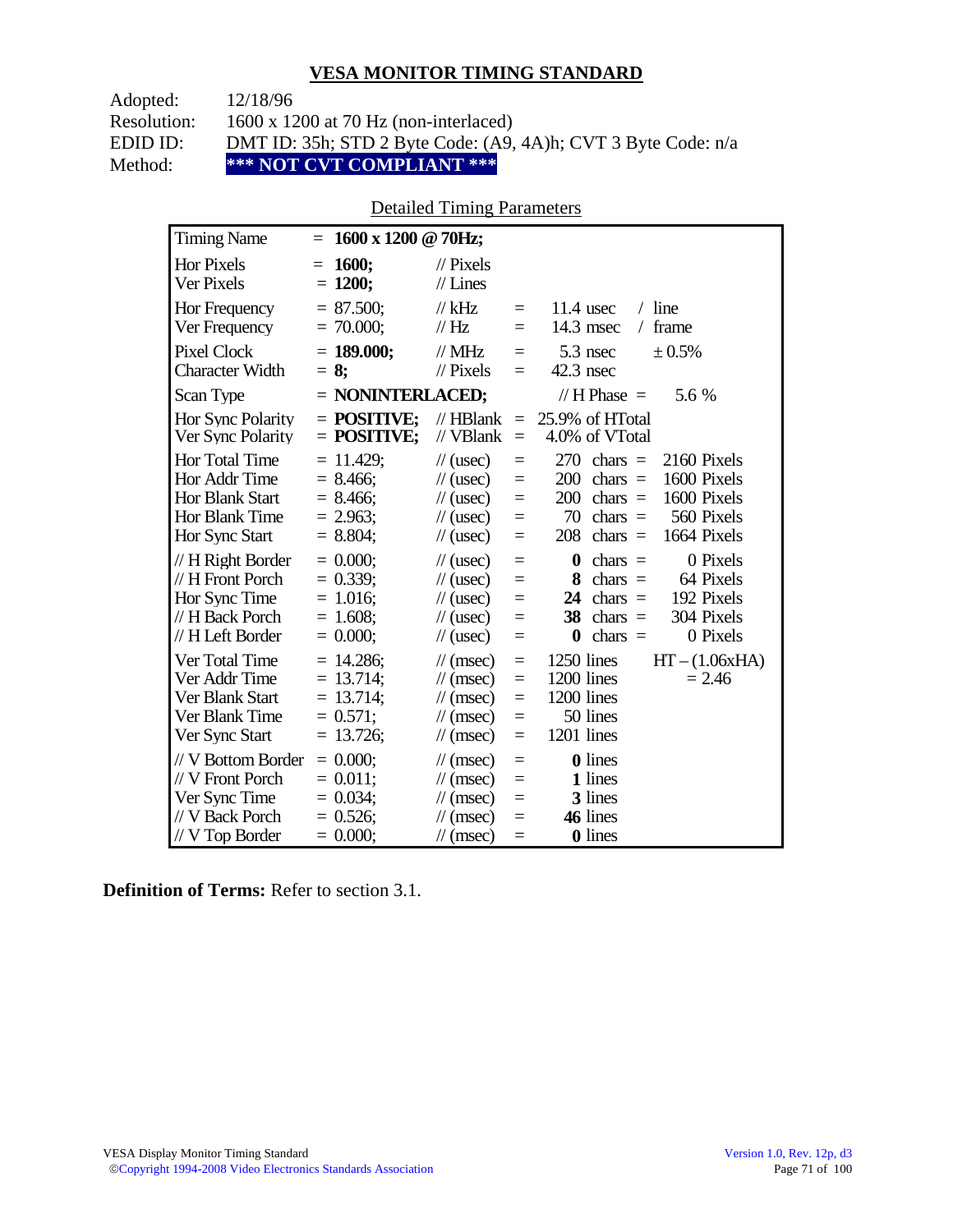| Adopted:    | 12/18/96                                                      |
|-------------|---------------------------------------------------------------|
| Resolution: | $1600 \times 1200$ at 75 Hz (non-interlaced)                  |
| EDID ID:    | DMT ID: 36h; STD 2 Byte Code: (A9, 4F)h; CVT 3 Byte Code: n/a |
| Method:     | *** NOT CVT COMPLIANT ***                                     |

### Detailed Timing Parameters

| <b>Timing Name</b>                                                                             | 1600 x 1200 @ 75Hz;<br>$\equiv$                                          |                                                                                                                                    |                                 |                                                                                                                                                                                 |
|------------------------------------------------------------------------------------------------|--------------------------------------------------------------------------|------------------------------------------------------------------------------------------------------------------------------------|---------------------------------|---------------------------------------------------------------------------------------------------------------------------------------------------------------------------------|
| <b>Hor Pixels</b><br>Ver Pixels                                                                | 1600;<br>$=$<br>$= 1200;$                                                | $\frac{1}{2}$ Pixels<br>$//$ Lines                                                                                                 |                                 |                                                                                                                                                                                 |
| Hor Frequency<br>Ver Frequency                                                                 | $= 93.750$ ;<br>$= 75.000;$                                              | $//$ kHz<br>$\frac{1}{1}$ Hz                                                                                                       | $=$<br>$=$                      | $/$ line<br>$10.7$ usec<br>frame<br>13.3 msec<br>$\sqrt{2}$                                                                                                                     |
| <b>Pixel Clock</b><br><b>Character Width</b>                                                   | $= 202.500;$<br>$= 8$ ;                                                  | $//$ MHz<br>$\frac{1}{2}$ Pixels                                                                                                   | $=$<br>$=$                      | 4.9 nsec<br>± 0.5%<br>39.5 nsec                                                                                                                                                 |
| Scan Type                                                                                      | $=$ NONINTERLACED;                                                       |                                                                                                                                    |                                 | // H Phase $=$<br>5.6 %                                                                                                                                                         |
| Hor Sync Polarity<br>Ver Sync Polarity                                                         | $=$ POSITIVE:<br>$=$ POSITIVE;                                           | $//$ HBlank<br>// VBlank                                                                                                           | $=$<br>$\equiv$                 | 25.9% of HTotal<br>4.0% of VTotal                                                                                                                                               |
| Hor Total Time<br>Hor Addr Time<br><b>Hor Blank Start</b><br>Hor Blank Time<br>Hor Sync Start  | $= 10.667$ ;<br>$= 7.901$ ;<br>$= 7.901$ ;<br>$= 2.765$ ;<br>$= 8.217$ ; | $\frac{1}{2}$ (usec)<br>$\frac{1}{2}$ (usec)<br>$\frac{1}{2}$ (usec)<br>$\frac{1}{2}$ (usec)<br>$\frac{1}{2}$ (usec)               | $=$<br>$=$<br>$=$<br>$=$<br>$=$ | 270<br>2160 Pixels<br>$chars =$<br>200<br>1600 Pixels<br>chars $=$<br>1600 Pixels<br>200<br>$chars =$<br>70<br>560 Pixels<br>$chars =$<br>208<br>1664 Pixels<br>$chars =$       |
| // H Right Border<br>// H Front Porch<br>Hor Sync Time<br>// H Back Porch<br>// H Left Border  | $= 0.000$<br>$= 0.316$ ;<br>$= 0.948$ ;<br>$= 1.501$ ;<br>$= 0.000;$     | $\frac{1}{2}$ (usec)<br>$\frac{1}{2}$ (usec)<br>$\frac{1}{2}$ (usec)<br>$\frac{1}{2}$ (usec)<br>$\frac{1}{2}$ (usec)               | $=$<br>$=$<br>$=$<br>$=$<br>$=$ | 0 Pixels<br>$\boldsymbol{0}$<br>$chars =$<br>64 Pixels<br>8<br>$chars =$<br>192 Pixels<br>24<br>$chars =$<br>304 Pixels<br>chars $=$<br>38<br>0 Pixels<br>$\bf{0}$<br>chars $=$ |
| Ver Total Time<br>Ver Addr Time<br>Ver Blank Start<br>Ver Blank Time<br>Ver Sync Start         | $= 13.333$ ;<br>$= 12.800;$<br>$= 12.800$ ;<br>$= 0.533;$<br>$= 12.811;$ | $\mathcal{U}$ (msec)<br>$\frac{1}{\sqrt{2}}$ (msec)<br>$\mathcal{U}$ (msec)<br>$\mathcal{U}$ (msec)<br>$\frac{1}{\sqrt{2}}$ (msec) | $=$<br>$=$<br>$=$<br>$=$<br>$=$ | 1250 lines<br>$HT - (1.06xHA)$<br>1200 lines<br>$= 2.29$<br>1200 lines<br>50 lines<br>1201 lines                                                                                |
| // V Bottom Border<br>// V Front Porch<br>Ver Sync Time<br>// V Back Porch<br>$//V$ Top Border | $= 0.000$<br>$= 0.011$ ;<br>$= 0.032$ ;<br>$= 0.491;$<br>$= 0.000;$      | $\mathcal{U}$ (msec)<br>$\mathcal{U}$ (msec)<br>$\mathcal{U}$ (msec)<br>$\mathcal{U}$ (msec)<br>$\mathcal{U}$ (msec)               | $=$<br>$=$<br>$=$<br>$=$<br>$=$ | <b>0</b> lines<br>1 lines<br>3 lines<br>46 lines<br><b>0</b> lines                                                                                                              |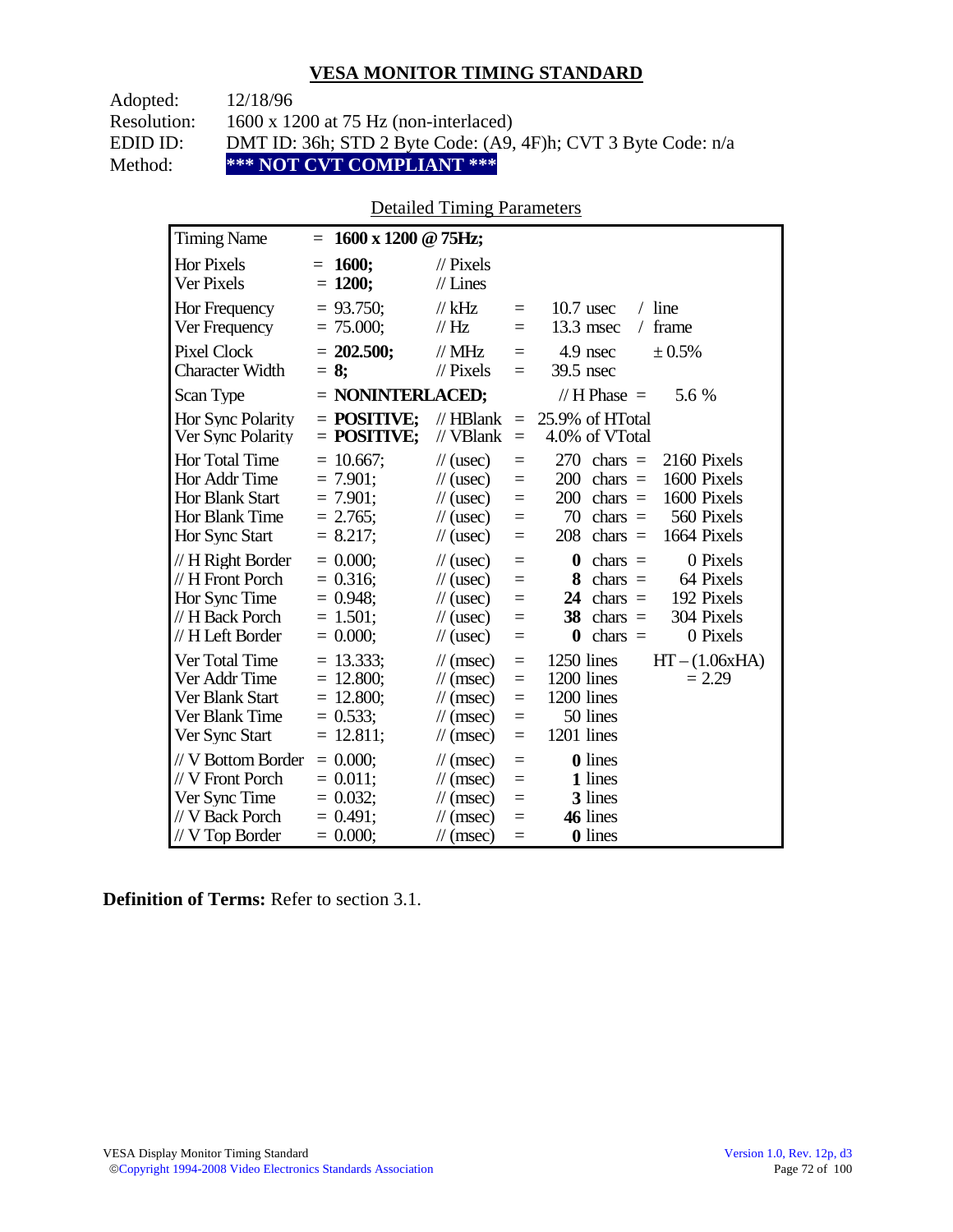| Adopted:    | 12/18/96                                                      |
|-------------|---------------------------------------------------------------|
| Resolution: | $1600 \times 1200$ at 85 Hz (non-interlaced)                  |
| EDID ID:    | DMT ID: 37h; STD 2 Byte Code: (A9, 59)h; CVT 3 Byte Code: n/a |
| Method:     | *** NOT CVT COMPLIANT ***                                     |

## Detailed Timing Parameters

| <b>Timing Name</b>                                                                            | 1600 x 1200 @ 85Hz;<br>$=$                                                 |                                                                                                                             |                                      |                                                                                                                                                                           |
|-----------------------------------------------------------------------------------------------|----------------------------------------------------------------------------|-----------------------------------------------------------------------------------------------------------------------------|--------------------------------------|---------------------------------------------------------------------------------------------------------------------------------------------------------------------------|
| <b>Hor Pixels</b><br>Ver Pixels                                                               | <b>1600;</b><br>$=$<br>$= 1200;$                                           | $\frac{1}{2}$ Pixels<br>$//$ Lines                                                                                          |                                      |                                                                                                                                                                           |
| Hor Frequency<br>Ver Frequency                                                                | $= 106.250$ ;<br>$= 85.000;$                                               | $//$ kHz<br>$\frac{1}{1}$ Hz                                                                                                | $\equiv$<br>$=$                      | $/$ line<br>9.4 usec<br>11.8 msec<br>frame<br>$\sqrt{2}$                                                                                                                  |
| <b>Pixel Clock</b><br><b>Character Width</b>                                                  | $= 229.500;$<br>$= 8$ ;                                                    | $\mathcal{N}$ MHz<br>$//$ Pixels                                                                                            | $=$<br>$=$                           | 4.4 nsec<br>± 0.5%<br>34.9 nsec                                                                                                                                           |
| Scan Type                                                                                     | $=$ NONINTERLACED;                                                         |                                                                                                                             |                                      | // H Phase $=$<br>5.6 %                                                                                                                                                   |
| Hor Sync Polarity<br>Ver Sync Polarity                                                        | $=$ POSITIVE:<br>$=$ POSITIVE;                                             | $//$ HBlank<br>// VBlank                                                                                                    | $\equiv$<br>$\equiv$                 | 25.9% of HTotal<br>4.0% of VTotal                                                                                                                                         |
| Hor Total Time<br>Hor Addr Time<br><b>Hor Blank Start</b><br>Hor Blank Time<br>Hor Sync Start | $= 9.412$ ;<br>$= 6.972$ ;<br>$= 6.972$ ;<br>$= 2.440$<br>$= 7.251;$       | $\frac{1}{2}$ (usec)<br>$\frac{1}{2}$ (usec)<br>$\frac{1}{2}$ (usec)<br>$\frac{1}{2}$ (usec)<br>$\frac{1}{2}$ (usec)        | $=$<br>$=$<br>$=$<br>$=$<br>$=$      | 270<br>2160 Pixels<br>$chars =$<br>1600 Pixels<br>200<br>$chars =$<br>1600 Pixels<br>200<br>$chars =$<br>70<br>chars $=$<br>560 Pixels<br>208<br>1664 Pixels<br>$chars =$ |
| // H Right Border<br>// H Front Porch<br>Hor Sync Time<br>// H Back Porch<br>// H Left Border | $= 0.000;$<br>$= 0.279;$<br>$= 0.837;$<br>$= 1.325$ ;<br>$= 0.000;$        | $\frac{1}{2}$ (usec)<br>$\frac{1}{2}$ (usec)<br>$\frac{1}{2}$ (usec)<br>$\frac{1}{2}$ (usec)<br>$\frac{1}{2}$ (usec)        | $=$<br>$=$<br>$=$<br>$=$<br>$=$      | 0 Pixels<br>$\bf{0}$<br>$chars =$<br>8<br>$chars =$<br>64 Pixels<br>192 Pixels<br>24<br>chars $=$<br>304 Pixels<br>38<br>$chars =$<br>0 Pixels<br>$\bf{0}$<br>$chars =$   |
| Ver Total Time<br>Ver Addr Time<br>Ver Blank Start<br>Ver Blank Time<br>Ver Sync Start        | $= 11.765$ ;<br>$= 11.294$ ;<br>$= 11.294$ ;<br>$= 0.471$ ;<br>$= 11.304;$ | $\mathcal{U}$ (msec)<br>$\mathcal{U}$ (msec)<br>$\frac{1}{\sqrt{2}}$ (msec)<br>$\mathcal{U}$ (msec)<br>$\mathcal{U}$ (msec) | $=$<br>$\equiv$<br>$=$<br>$=$<br>$=$ | 1250 lines<br>$HT - (1.06xHA)$<br>1200 lines<br>$= 2.02$<br>1200 lines<br>50 lines<br>1201 lines                                                                          |
| // V Bottom Border<br>// V Front Porch<br>Ver Sync Time<br>// V Back Porch<br>// V Top Border | $= 0.000;$<br>$= 0.009$ ;<br>$= 0.028$ ;<br>$= 0.433$ ;<br>$= 0.000;$      | $\mathcal{U}$ (msec)<br>$\mathcal{U}$ (msec)<br>$\mathcal{U}$ (msec)<br>$\mathcal{U}$ (msec)<br>$\mathcal{U}$ (msec)        | $\equiv$<br>$=$<br>$=$<br>$=$<br>$=$ | <b>0</b> lines<br>1 lines<br>3 lines<br>46 lines<br><b>0</b> lines                                                                                                        |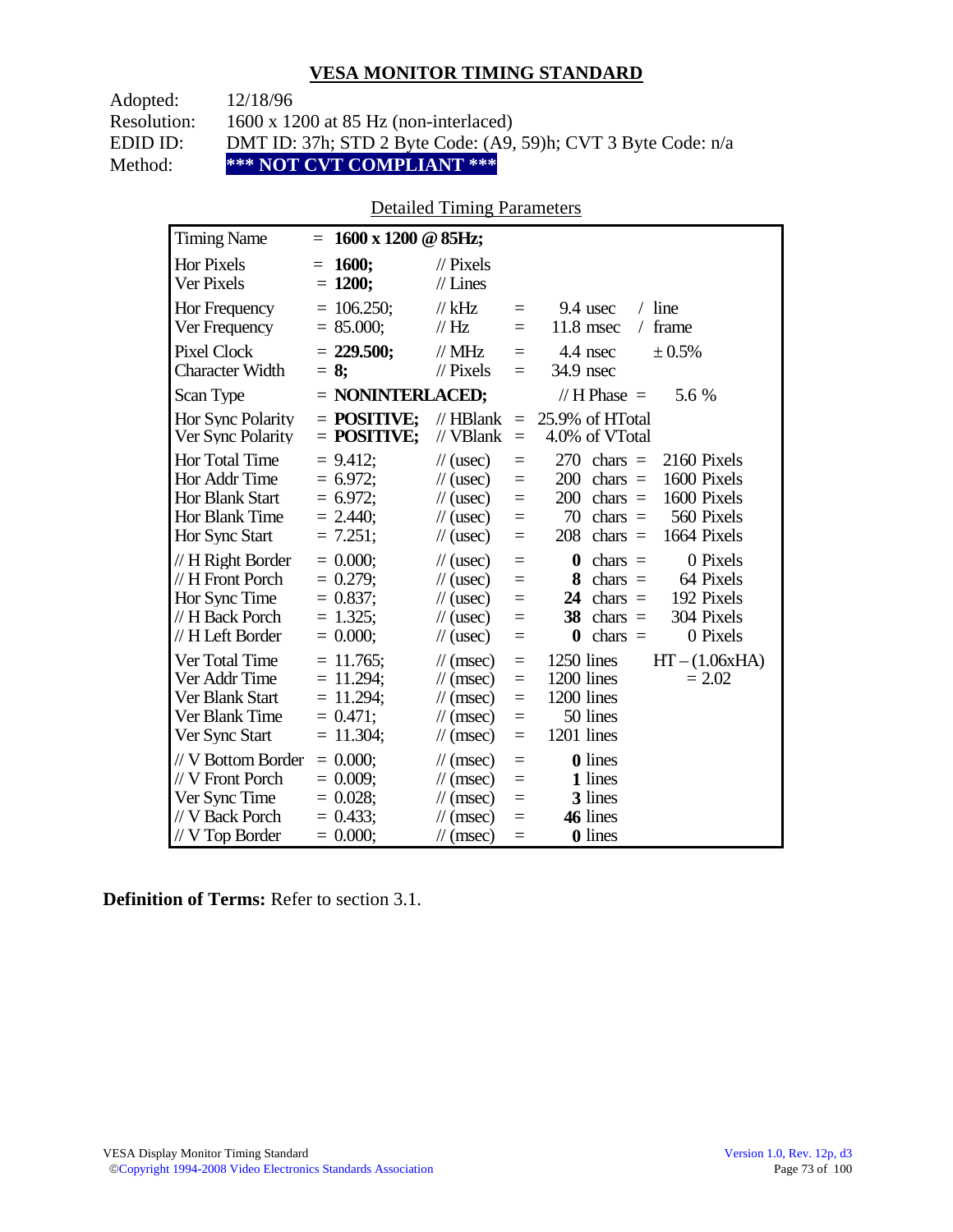Adopted: 5/1/07 Resolution: 1600 x 1200 at 120 Hz (non-interlaced) REDUCED BLANKING EDID ID: DMT ID: 38h; STD 2 Byte Code: n/a; CVT 3 Byte Code: n/a<br>Method: Generated using CVT (Reduced Blanking) Formula Generated using CVT (Reduced Blanking) Formula

Detailed Timing Parameters

| <b>Timing Name</b>                                                                              | 1600 x 1200 @ 120Hz CVT (Reduced Blanking);<br>$\equiv$                                                                                                                                                                                                                                                                                   |                                                                        |
|-------------------------------------------------------------------------------------------------|-------------------------------------------------------------------------------------------------------------------------------------------------------------------------------------------------------------------------------------------------------------------------------------------------------------------------------------------|------------------------------------------------------------------------|
| Hor Pixels<br>Ver Pixels                                                                        | 1600;<br>$\frac{1}{2}$ Pixels<br>$=$<br>$= 1200;$<br>$//$ Lines                                                                                                                                                                                                                                                                           |                                                                        |
| Hor Frequency<br>Ver Frequency                                                                  | $= 152.415;$<br>$//$ kHz<br>6.6 usec<br>$=$<br>$= 119.917$ ;<br>// Hz<br>8.3 msec<br>$=$                                                                                                                                                                                                                                                  | $/$ line<br>frame<br>$\sqrt{2}$                                        |
| <b>Pixel Clock</b><br><b>Character Width</b>                                                    | $= 268.250$ ;<br>$//$ MHz<br>3.7 nsec<br>$=$<br>$//$ Pixels<br>$29.8$ nsec<br>$= 8:$<br>$=$                                                                                                                                                                                                                                               | ± 0.5%                                                                 |
| Scan Type                                                                                       | // H Phase $=$<br>$=$ NONINTERLACED;                                                                                                                                                                                                                                                                                                      | $0.9\%$                                                                |
| Hor Sync Polarity<br>Ver Sync Polarity                                                          | $=$ POSITIVE:<br>9.1% of HTotal<br>$//$ HBlank<br>$\equiv$<br>$//$ VBlank<br>$=$ NEGATIVE<br>5.6% of VTotal<br>$=$                                                                                                                                                                                                                        |                                                                        |
| Hor Total Time<br>Hor Addr Time<br>Hor Blank Start<br>Hor Blank Time<br>Hor Sync Start          | $= 6.561$ ;<br>220<br>chars $=$<br>$\frac{1}{2}$ (usec)<br>$=$<br>$= 5.965$ ;<br>200<br>chars $=$<br>$\frac{1}{2}$ (usec)<br>$=$<br>$= 5.965$ ;<br>200<br>chars $=$<br>$\frac{1}{2}$ (usec)<br>$=$<br>$= 0.596$ ;<br>20<br>chars $=$<br>$\frac{1}{2}$ (usec)<br>$=$<br>$= 6.144$ ;<br>206<br>chars $=$<br>$\frac{1}{2}$ (usec)<br>$=$     | 1760 Pixels<br>1600 Pixels<br>1600 Pixels<br>160 Pixels<br>1648 Pixels |
| // H Right Border<br>// H Front Porch<br>Hor Sync Time<br>// H Back Porch<br>// H Left Border   | $= 0.000$<br>$\boldsymbol{0}$<br>$\frac{1}{2}$ (usec)<br>chars $=$<br>$=$<br>$= 0.179$ ;<br>chars $=$<br>$\frac{1}{2}$ (usec)<br>6<br>$=$<br>$= 0.119$ ;<br>$chars =$<br>$\frac{1}{2}$ (usec)<br>4<br>$=$<br>$= 0.298$ ;<br>10<br>$chars =$<br>$\frac{1}{2}$ (usec)<br>$=$<br>$= 0.000;$<br>0<br>$chars =$<br>$\frac{1}{2}$ (usec)<br>$=$ | 0 Pixels<br>48 Pixels<br>32 Pixels<br>80 Pixels<br>0 Pixels            |
| Ver Total Time<br>Ver Addr Time<br>Ver Blank Start<br>Ver Blank Time<br>Ver Sync Start          | $= 8.339;$<br>1271 lines<br>$\mathcal{U}$ (msec)<br>$=$<br>$= 7.873$ ;<br>1200 lines<br>$\mathcal{U}$ (msec)<br>$=$<br>$= 7.873$ ;<br>1200 lines<br>$\mathcal{U}$ (msec)<br>$=$<br>71 lines<br>$= 0.466$<br>$\mathcal{U}$ (msec)<br>$=$<br>1203 lines<br>$= 7.893$ ;<br>$\mathcal{U}$ (msec)<br>$=$                                       | $HT - (1.06xHA)$<br>$= 0.24$                                           |
| // V Bottom Border<br>// V Front Porch<br>Ver Sync Time<br>// V Back Porch<br>$//$ V Top Border | $= 0.000$<br><b>0</b> lines<br>$\mathcal{U}$ (msec)<br>$=$<br>3 lines<br>$= 0.020$<br>$\mathcal{U}$ (msec)<br>$=$<br>$= 0.026$ ;<br>4 lines<br>$\frac{1}{\sqrt{2}}$ (msec)<br>$=$<br>64 lines<br>$= 0.420$ ;<br>$\mathcal{U}$ (msec)<br>$=$<br>$= 0.000;$<br><b>0</b> lines<br>$\mathcal{U}$ (msec)<br>$=$                                |                                                                        |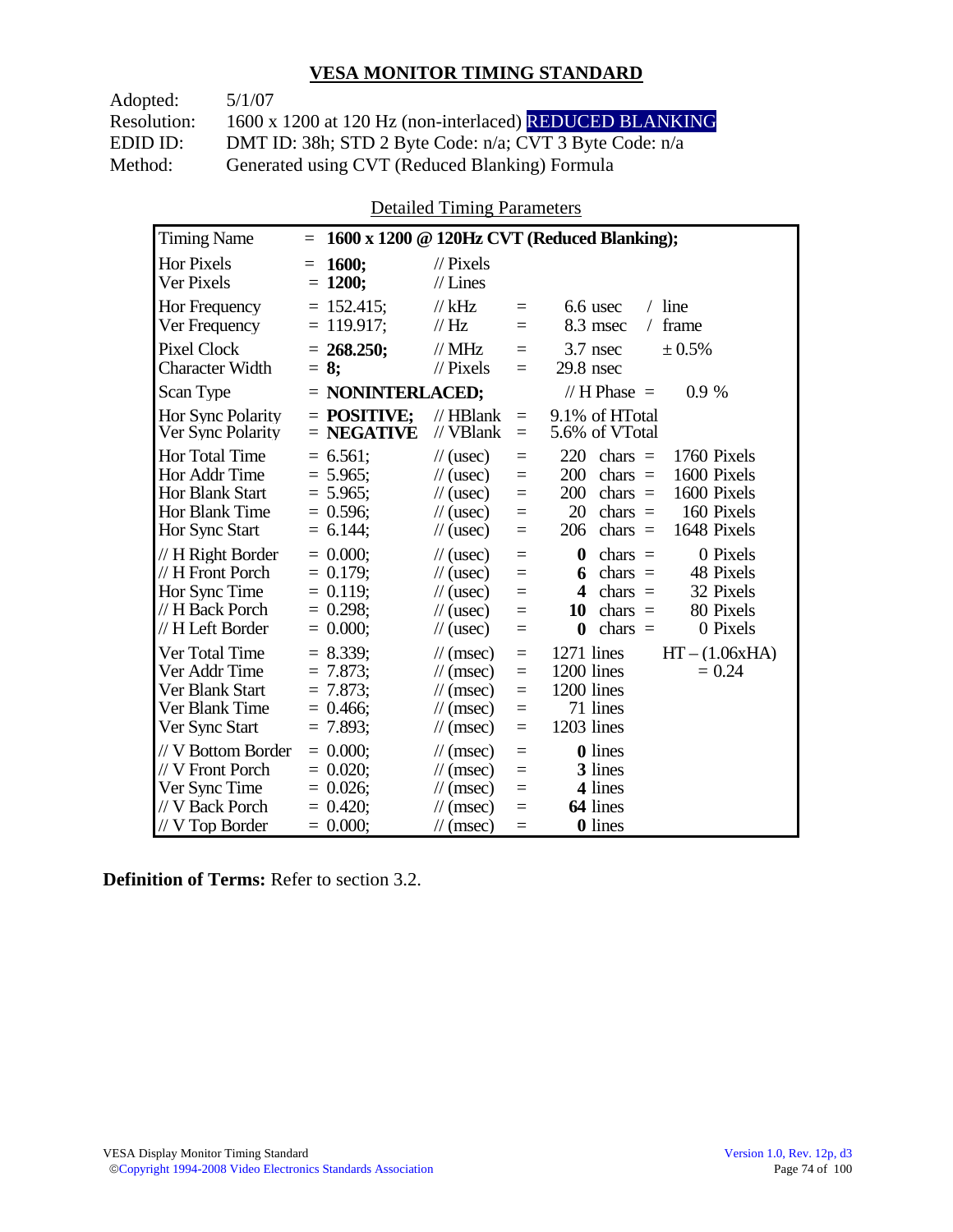| 10/24/04                                                          |
|-------------------------------------------------------------------|
| 1680 x 1050 at 60 Hz (non-interlaced) REDUCED BLANKING            |
| DMT ID: 39h; STD 2 Byte Code: n/a; CVT 3 Byte Code: (0C, 28, 21)h |
| <b>CVT Reduced Blanking</b>                                       |
|                                                                   |

Detailed Timing Parameters

| <b>Timing Name</b>                                                                             | $=$                                                                        |                                                                                                                                                               | 1680 x 1050 @ 60Hz CVT (Reduced Blanking);                                                                                                                                                         |
|------------------------------------------------------------------------------------------------|----------------------------------------------------------------------------|---------------------------------------------------------------------------------------------------------------------------------------------------------------|----------------------------------------------------------------------------------------------------------------------------------------------------------------------------------------------------|
| <b>Hor Pixels</b><br>Ver Pixels                                                                | <b>1680;</b><br>$=$<br>$= 1050$ ;                                          | $\mathcal{U}$ Pixels<br>$//$ Lines                                                                                                                            |                                                                                                                                                                                                    |
| Hor Frequency<br>Ver Frequency                                                                 | $= 64.674$ ;<br>$= 59.883;$                                                | $//$ kHz<br>$=$<br>// Hz<br>$=$                                                                                                                               | line<br>$15.5$ usec<br>$\sqrt{2}$<br>frame<br>$16.7$ msec<br>$\sqrt{2}$                                                                                                                            |
| <b>Pixel Clock</b><br><b>Character Width</b>                                                   | $= 119.000$ ;<br>$= 8$ ;                                                   | $//$ MHz<br>$=$<br>$\frac{1}{2}$ Pixels<br>$=$                                                                                                                | 8.4 nsec<br>± 0.5%<br>$67.2$ nsec                                                                                                                                                                  |
| Scan Type                                                                                      | $=$ NONINTERLACED;                                                         |                                                                                                                                                               | // $H$ Phase $=$<br>0.9%                                                                                                                                                                           |
| Hor Sync Polarity<br>Ver Sync Polarity                                                         | $=$ POSITIVE;<br>$=$ NEGATIVE                                              | $//$ HBlank<br>$=$<br>// VBlank<br>$=$                                                                                                                        | 8.7% of HTotal<br>2.8% of VTotal                                                                                                                                                                   |
| Hor Total Time<br>Hor Addr Time<br>Hor Blank Start<br>Hor Blank Time<br>Hor Sync Start         | $= 15.462$ ;<br>$= 14.118$ ;<br>$= 14.118$ ;<br>$= 1.345$ ;<br>$= 14.521;$ | $\frac{1}{2}$ (usec)<br>$=$<br>$\frac{1}{2}$ (usec)<br>$=$<br>$\frac{1}{2}$ (usec)<br>$=$<br>$\frac{1}{2}$ (usec)<br>$\equiv$<br>$\frac{1}{2}$ (usec)<br>$=$  | 230<br>chars $=$<br>1840 Pixels<br>1680 Pixels<br>210<br>$\text{chars}$ =<br>1680 Pixels<br>210<br>chars $=$<br>20<br>chars $=$<br>160 Pixels<br>1728 Pixels<br>chars $=$<br>216                   |
| // H Right Border<br>// H Front Porch<br>Hor Sync Time<br>// H Back Porch<br>// H Left Border  | $= 0.000;$<br>$= 0.403$<br>$= 0.269$ ;<br>$= 0.672$ ;<br>$= 0.000;$        | $\frac{1}{2}$ (usec)<br>$=$<br>$\frac{1}{2}$ (usec)<br>$=$<br>$\frac{1}{2}$ (usec)<br>$=$<br>$\frac{1}{2}$ (usec)<br>$=$<br>$\frac{1}{2}$ (usec)<br>$=$       | 0 Pixels<br>$\boldsymbol{0}$<br>$\text{chars}$ =<br>48 Pixels<br>$chars =$<br>6<br>32 Pixels<br>$\boldsymbol{4}$<br>$chars =$<br>80 Pixels<br>10<br>chars $=$<br>$\bf{0}$<br>0 Pixels<br>chars $=$ |
| Ver Total Time<br>Ver Addr Time<br>Ver Blank Start<br>Ver Blank Time<br>Ver Sync Start         | $= 16.699;$<br>$= 16.235$ ;<br>$= 16.235$ ;<br>$= 0.464$ ;<br>$= 16.282;$  | $\mathcal{U}$ (msec)<br>$=$<br>$\mathcal{U}$ (msec)<br>$=$<br>$\mathcal{U}$ (msec)<br>$=$<br>$\mathcal{U}$ (msec)<br>$=$<br>$\mathcal{U}$ (msec)<br>$=$       | 1080 lines<br>$HT - (1.06xHA)$<br>1050 lines<br>$= 0.5$<br>1050 lines<br>30 lines<br>1053 lines                                                                                                    |
| // V Bottom Border<br>// V Front Porch<br>Ver Sync Time<br>// V Back Porch<br>$//V$ Top Border | $= 0.000$<br>$= 0.046$ ;<br>$= 0.093$ ;<br>$= 0.325$ ;<br>$= 0.000;$       | $\mathcal{U}$ (msec)<br>$=$<br>$\mathcal{U}$ (msec)<br>$=$<br>$\mathcal{U}$ (msec)<br>$=$<br>$\mathcal{U}$ (msec)<br>$=$<br>$\mathcal{U}(\text{msec})$<br>$=$ | <b>0</b> lines<br>3 lines<br>6 lines<br>21 lines<br><b>0</b> lines                                                                                                                                 |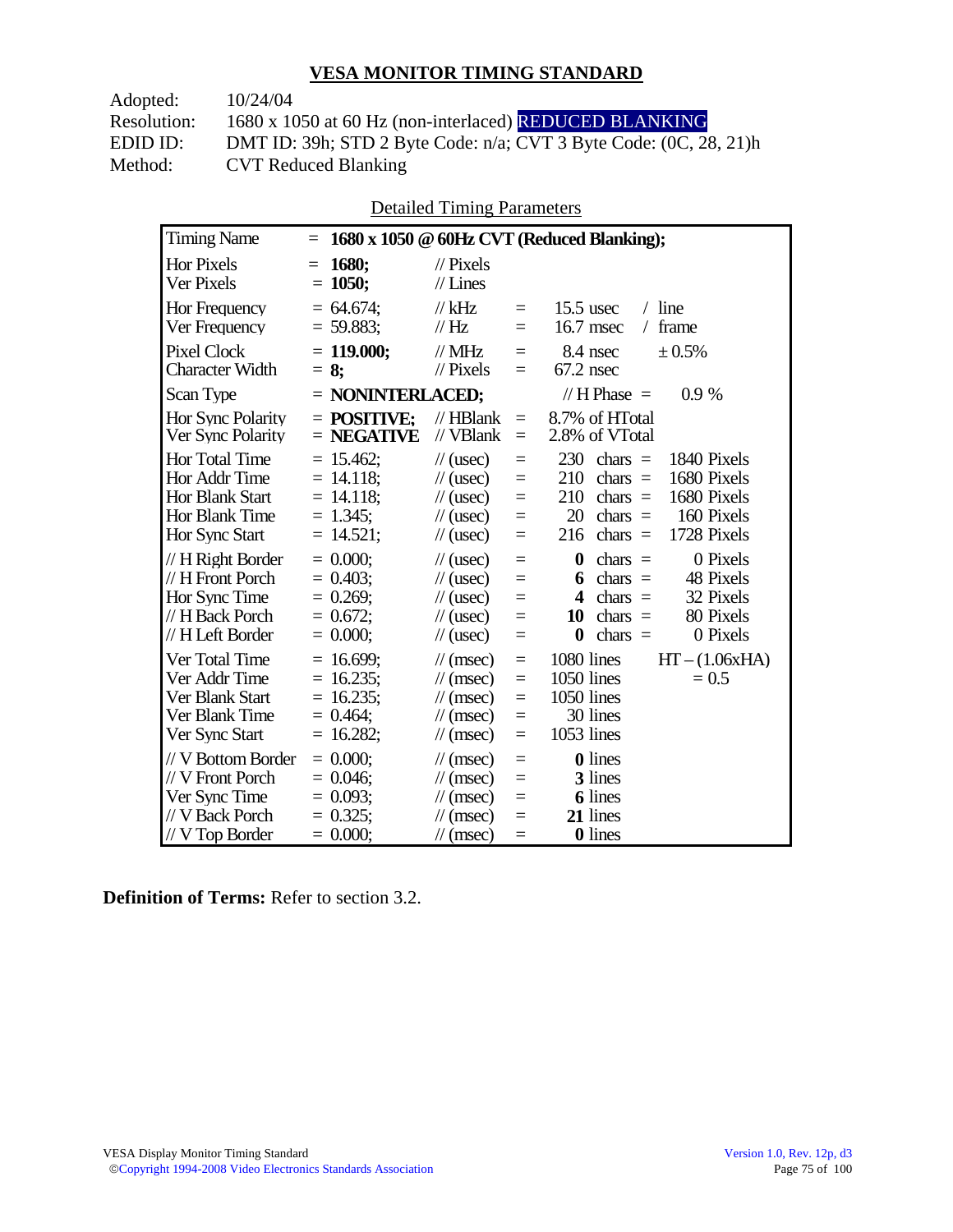Adopted: 10/24/04

Resolution: 1680 x 1050 at 60 Hz (non-interlaced)

EDID ID: DMT ID: 3Ah; STD 2 Byte Code: (B3, 00)h; CVT 3 Byte Code: (0C, 28, 28)h<br>Method: CVT Compliant **CVT Compliant** 

|                                                                                                |                                                                           | Detailed Timing Parameters                                                                                           |                                      |                                                                                                                                                                                                  |
|------------------------------------------------------------------------------------------------|---------------------------------------------------------------------------|----------------------------------------------------------------------------------------------------------------------|--------------------------------------|--------------------------------------------------------------------------------------------------------------------------------------------------------------------------------------------------|
| <b>Timing Name</b>                                                                             | 1680 x 1050 @ 60Hz;<br>$=$                                                |                                                                                                                      |                                      |                                                                                                                                                                                                  |
| <b>Hor Pixels</b><br>Ver Pixels                                                                | 1680;<br>$=$<br>1050;<br>$\equiv$                                         | $\frac{1}{2}$ Pixels<br>$//$ Lines                                                                                   |                                      |                                                                                                                                                                                                  |
| Hor Frequency<br>Ver Frequency                                                                 | $= 65.290$ ;<br>$= 59.954$ ;                                              | // $kHz$<br>$\mathcal{U}$ Hz                                                                                         | $\equiv$<br>$\equiv$                 | $15.3$ usec<br>$/$ line<br>16.7 msec<br>frame<br>$\sqrt{2}$                                                                                                                                      |
| Pixel Clock<br><b>Character Width</b>                                                          | $= 146.250$ ;<br>$= 8:$                                                   | $\frac{1}{2}$ MHz<br>$\frac{1}{2}$ Pixels                                                                            | $=$<br>$\equiv$                      | $6.8$ nsec<br>± 0.5%<br>54.7 nsec                                                                                                                                                                |
| Scan Type                                                                                      | = NONINTERLACED;                                                          |                                                                                                                      |                                      | // $H$ Phase $=$<br>3.9 %                                                                                                                                                                        |
| Hor Sync Polarity<br>Ver Sync Polarity                                                         | $=$ NEGATIVE<br>$=$ POSITIVE;                                             | $//$ HBlank<br>// VBlank                                                                                             | $=$<br>$\equiv$                      | 25.0% of HTotal<br>3.6% of VTotal                                                                                                                                                                |
| Hor Total Time<br>Hor Addr Time<br>Hor Blank Start<br>Hor Blank Time<br>Hor Sync Start         | $= 15.316$ ;<br>$= 11.487;$<br>$= 11.487$ ;<br>$= 3.829$ ;<br>$= 12.198;$ | $\frac{1}{2}$ (usec)<br>$\frac{1}{2}$ (usec)<br>$\frac{1}{2}$ (usec)<br>$\frac{1}{2}$ (usec)<br>$\frac{1}{2}$ (usec) | $=$<br>$=$<br>$=$<br>$=$<br>$=$      | 280<br>2240 Pixels<br>$chars =$<br>1680 Pixels<br>210<br>$\text{chars}$ =<br>1680 Pixels<br>210<br>$\text{chars}$ =<br>560 Pixels<br>70<br>$chars =$<br>223<br>chars $=$<br>1784 Pixels          |
| // H Right Border<br>// H Front Porch<br>Hor Sync Time<br>// H Back Porch<br>// H Left Border  | $= 0.000$<br>$= 0.711$ ;<br>$= 1.203;$<br>$= 1.915$ ;<br>$= 0.000;$       | $\frac{1}{2}$ (usec)<br>$\frac{1}{2}$ (usec)<br>$\frac{1}{2}$ (usec)<br>$\frac{1}{2}$ (usec)<br>$\frac{1}{2}$ (usec) | $=$<br>$=$<br>$=$<br>$=$<br>$=$      | 0 Pixels<br>$\boldsymbol{0}$<br>$chars =$<br>13<br>$\text{chars}$ =<br>104 Pixels<br>22<br>176 Pixels<br>$chars =$<br>35<br>280 Pixels<br>chars $=$<br>$\boldsymbol{0}$<br>$chars =$<br>0 Pixels |
| Ver Total Time<br>Ver Addr Time<br>Ver Blank Start<br>Ver Blank Time<br>Ver Sync Start         | $= 16.679$ ;<br>$= 16.082;$<br>$= 16.082$ ;<br>$= 0.597$ ;<br>$= 16.128;$ | $\mathcal{U}$ (msec)<br>$\mathcal{U}$ (msec)<br>$\mathcal{U}$ (msec)<br>$\mathcal{U}$ (msec)<br>$\mathcal{U}$ (msec) | $=$<br>$=$<br>$\equiv$<br>$=$<br>$=$ | 1089 lines<br>$HT - (1.06xHA)$<br>1050 lines<br>$= 3.14$<br>1050 lines<br>39 lines<br>1053 lines                                                                                                 |
| // V Bottom Border<br>// V Front Porch<br>Ver Sync Time<br>// V Back Porch<br>$//V$ Top Border | $= 0.000$<br>$= 0.046$ ;<br>$= 0.092;$<br>$= 0.459$ ;<br>$= 0.000;$       | $\mathcal{U}$ (msec)<br>$\mathcal{U}$ (msec)<br>$\mathcal{U}$ (msec)<br>$\mathcal{U}$ (msec)<br>$\mathcal{U}$ (msec) | $=$<br>$=$<br>$=$<br>$=$<br>$=$      | <b>0</b> lines<br>3 lines<br><b>6</b> lines<br>30 lines<br>0 lines                                                                                                                               |

 $D_{\text{static}}$ d Timing  $D_{\text{c}}$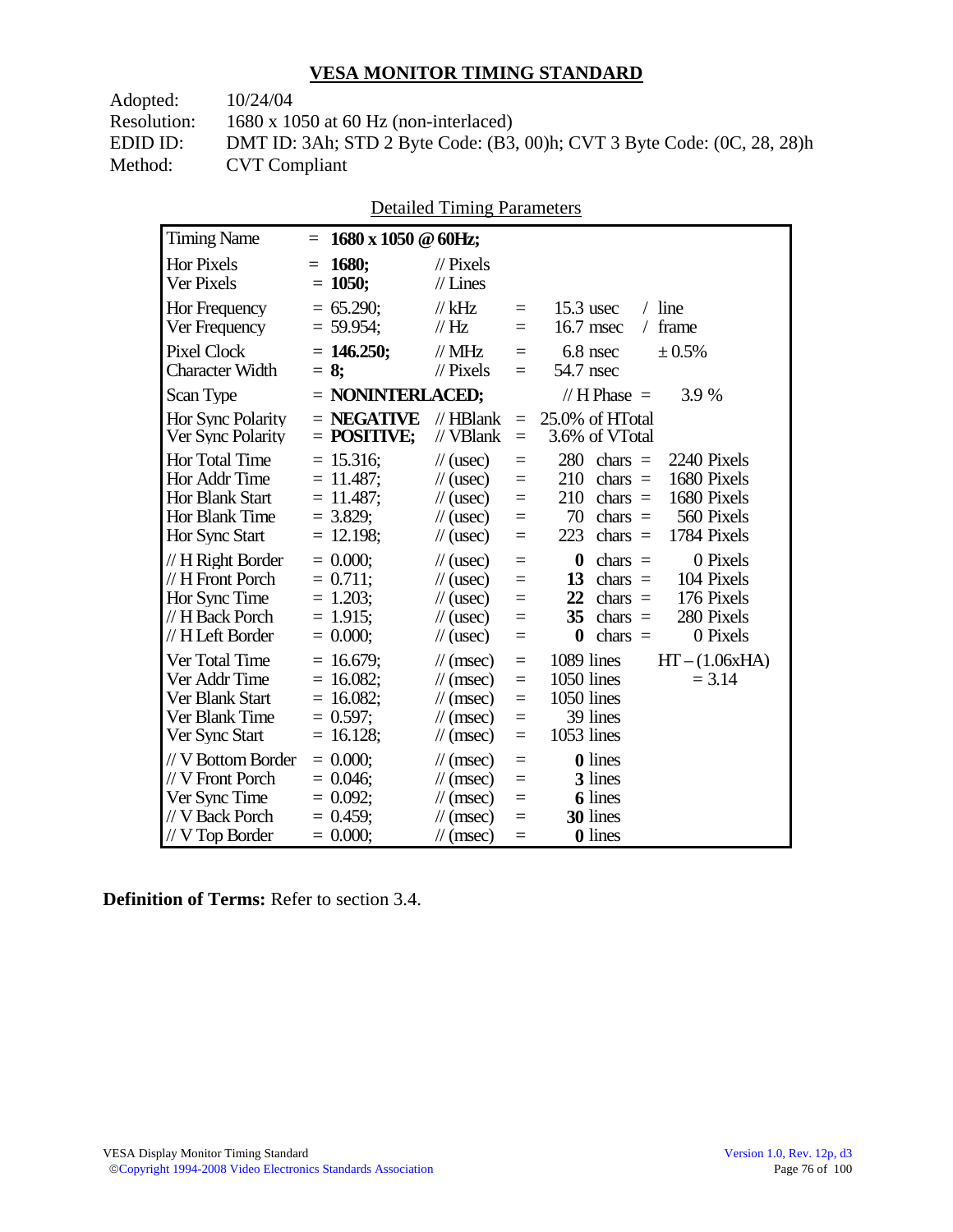Adopted: 10/24/04

Resolution: 1680 x 1050 at 75 Hz (non-interlaced)

EDID ID: DMT ID: 3Bh; STD 2 Byte Code: (B3, 0F)h; CVT 3 Byte Code: (0C, 28, 44)h **CVT Compliant** 

|  | <b>Detailed Timing Parameters</b> |
|--|-----------------------------------|
|  |                                   |

| <b>Timing Name</b>                                                                              | 1680 x 1050 @ 75Hz;<br>$=$                                                    |                                                                                                                            |                                                |                                                                                                                                                                                                  |
|-------------------------------------------------------------------------------------------------|-------------------------------------------------------------------------------|----------------------------------------------------------------------------------------------------------------------------|------------------------------------------------|--------------------------------------------------------------------------------------------------------------------------------------------------------------------------------------------------|
| <b>Hor Pixels</b><br><b>Ver Pixels</b>                                                          | 1680;<br>$=$<br>$= 1050;$                                                     | $\mathcal{U}$ Pixels<br>$\mathcal{U}$ Lines                                                                                |                                                |                                                                                                                                                                                                  |
| Hor Frequency<br>Ver Frequency                                                                  | $= 82.306;$<br>$= 74.892$ ;                                                   | $//$ kHz<br>$\frac{1}{1}$ Hz                                                                                               | $\equiv$<br>$=$                                | $/$ line<br>$12.1$ usec<br>13.4 msec<br>frame<br>$\sqrt{2}$                                                                                                                                      |
| <b>Pixel Clock</b><br><b>Character Width</b>                                                    | $= 187.000;$<br>$= 8$ ;                                                       | $\frac{1}{2}$ MHz<br>$\frac{1}{2}$ Pixels                                                                                  | $\equiv$<br>$=$                                | $5.3$ nsec<br>± 0.5%<br>$42.8$ nsec                                                                                                                                                              |
| Scan Type                                                                                       | $=$ NONINTERLACED;                                                            |                                                                                                                            |                                                | 3.9 %<br>// $H$ Phase $=$                                                                                                                                                                        |
| Hor Sync Polarity<br>Ver Sync Polarity                                                          | $=$ NEGATIVE<br>$=$ POSITIVE;                                                 | $//$ HBlank<br>// VBlank                                                                                                   | $=$<br>$\equiv$                                | 26.1% of HTotal<br>4.5% of VTotal                                                                                                                                                                |
| Hor Total Time<br>Hor Addr Time<br>Hor Blank Start<br>Hor Blank Time<br>Hor Sync Start          | $= 12.150$ ;<br>$= 8.984$ ;<br>$= 8.984$<br>$= 3.166$ ;<br>$= 9.626$ ;        | $\frac{1}{2}$ (usec)<br>$\frac{1}{2}$ (usec)<br>$\frac{1}{2}$ (usec)<br>$\frac{1}{2}$ (usec)<br>$\frac{1}{2}$ (usec)       | $\equiv$<br>$=$<br>$=$<br>$\equiv$<br>$\equiv$ | 284<br>2272 Pixels<br>chars $=$<br>1680 Pixels<br>210<br>$\text{chars}$ =<br>1680 Pixels<br>210<br>chars $=$<br>74<br>chars $=$<br>592 Pixels<br>225<br>chars $=$<br>1800 Pixels                 |
| // H Right Border<br>// H Front Porch<br>Hor Sync Time<br>// H Back Porch<br>// H Left Border   | $= 0.000;$<br>$= 0.642$ ;<br>$= 0.941$ ;<br>$= 1.583$ ;<br>$= 0.000;$         | $\frac{1}{2}$ (usec)<br>$\frac{1}{2}$ (usec)<br>$\frac{1}{2}$ (usec)<br>$\frac{1}{2}$ (usec)<br>$\frac{1}{2}$ (usec)       | $\equiv$<br>$=$<br>$=$<br>$\equiv$<br>$\equiv$ | 0 Pixels<br>$\boldsymbol{0}$<br>chars $=$<br>120 Pixels<br>15<br>chars $=$<br>22<br>176 Pixels<br>$\text{chars}$ =<br>37<br>296 Pixels<br>chars $=$<br>$\boldsymbol{0}$<br>chars $=$<br>0 Pixels |
| Ver Total Time<br>Ver Addr Time<br>Ver Blank Start<br>Ver Blank Time<br>Ver Sync Start          | $= 13.353$ ;<br>12.757;<br>$=$<br>$= 12.757$ ;<br>$= 0.595$ ;<br>$= 12.794$ ; | $\mathcal{U}$ (msec)<br>$\mathcal{N}(msec)$<br>$\mathcal{U}$ (msec)<br>$\mathcal{U}$ (msec)<br>$\mathcal{U}$ (msec)        | $\equiv$<br>$=$<br>$\equiv$<br>$=$<br>$=$      | 1099 lines<br>$HT - (1.06xHA)$<br>1050 lines<br>$= 2.63$<br>1050 lines<br>49 lines<br>1053 lines                                                                                                 |
| // V Bottom Border<br>// V Front Porch<br>Ver Sync Time<br>// V Back Porch<br>$//$ V Top Border | $= 0.000$<br>$= 0.036$ ;<br>$= 0.073$ ;<br>$= 0.486$ ;<br>$= 0.000;$          | $\mathcal{U}$ (msec)<br>$\mathcal{U}$ (msec)<br>$\mathcal{U}(\text{msec})$<br>$\mathcal{U}$ (msec)<br>$\mathcal{U}$ (msec) | $\equiv$<br>$=$<br>$=$<br>$=$<br>$=$           | <b>0</b> lines<br>3 lines<br>6 lines<br>40 lines<br>0 lines                                                                                                                                      |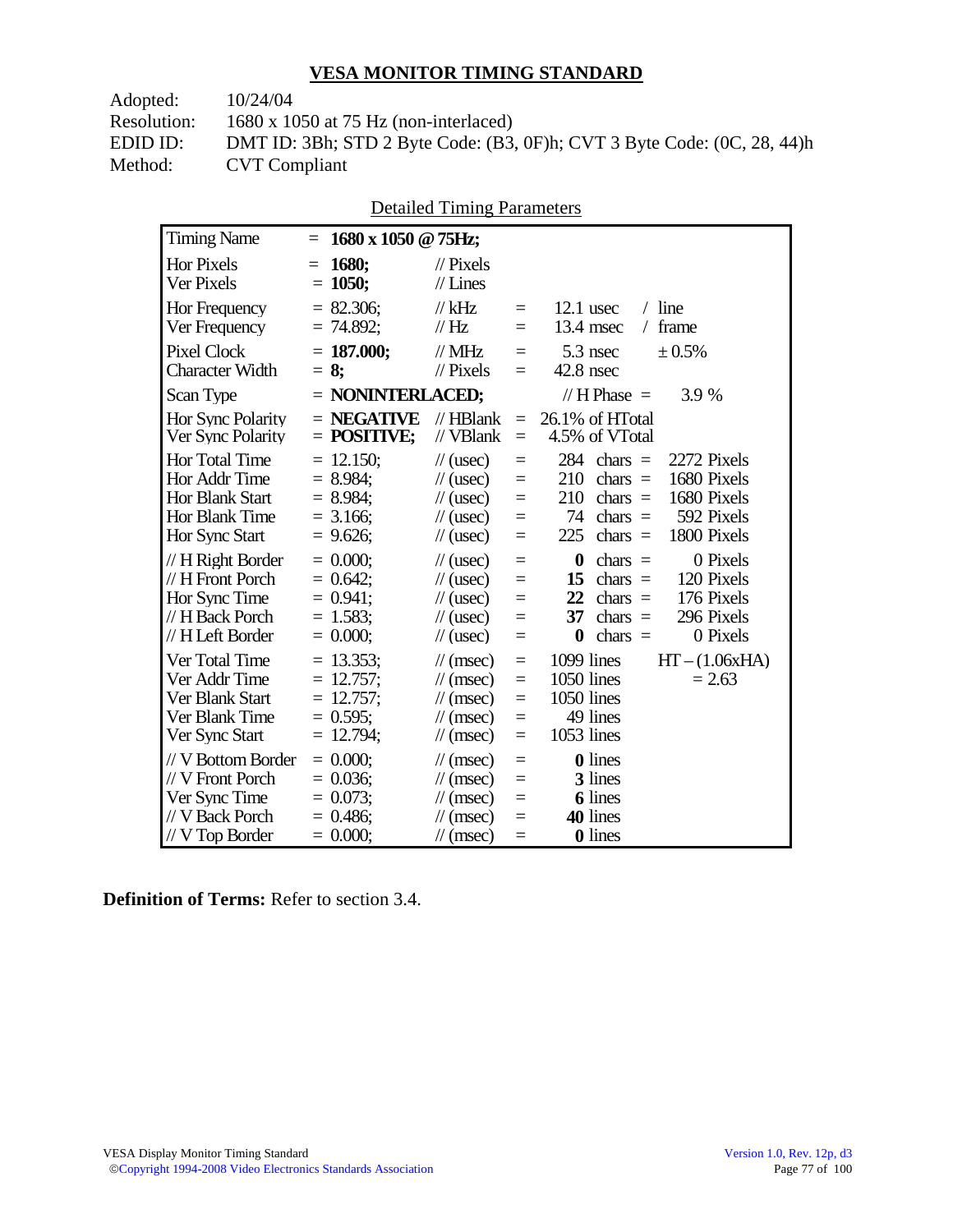Adopted: 10/24/04

Resolution: 1680 x 1050 at 85 Hz (non-interlaced)

EDID ID: DMT ID: 3Ch; STD 2 Byte Code: (B3, 19)h; CVT 3 Byte Code: (0C, 28, 68)h<br>Method: CVT Compliant **CVT Compliant** 

|  | <b>Detailed Timing Parameters</b> |
|--|-----------------------------------|
|  |                                   |

| <b>Timing Name</b>                                                                              | $=$ | 1680 x 1050 @ 85Hz;                                                    |                                                                                                                            |                                      |                                                                                                                                                                                                  |
|-------------------------------------------------------------------------------------------------|-----|------------------------------------------------------------------------|----------------------------------------------------------------------------------------------------------------------------|--------------------------------------|--------------------------------------------------------------------------------------------------------------------------------------------------------------------------------------------------|
| <b>Hor Pixels</b><br>Ver Pixels                                                                 | $=$ | 1680;<br>$= 1050;$                                                     | $\mathcal{U}$ Pixels<br>$//$ Lines                                                                                         |                                      |                                                                                                                                                                                                  |
| Hor Frequency<br>Ver Frequency                                                                  |     | $= 93.859$ ;<br>$= 84.941;$                                            | $//$ kHz<br>$\mathcal{U}$ Hz                                                                                               | $\quad \  \  =$<br>$=$               | $/$ line<br>$10.7$ usec<br>11.8 msec<br>frame<br>$\sqrt{2}$                                                                                                                                      |
| <b>Pixel Clock</b><br><b>Character Width</b>                                                    |     | $= 214.750$ ;<br>$= 8$ ;                                               | $\mathcal{N}$ MHz<br>$//$ Pixels                                                                                           | $=$<br>$=$                           | ± 0.5%<br>4.7 nsec<br>37.3 nsec                                                                                                                                                                  |
| Scan Type                                                                                       |     | $=$ NONINTERLACED;                                                     |                                                                                                                            |                                      | 3.8 %<br>// $H$ Phase $=$                                                                                                                                                                        |
| Hor Sync Polarity<br>Ver Sync Polarity                                                          |     | $=$ NEGATIVE<br>$=$ POSITIVE;                                          | $//$ HBlank<br>// VBlank                                                                                                   | $\equiv$<br>$\equiv$                 | 26.6% of HTotal<br>5.0% of VTotal                                                                                                                                                                |
| Hor Total Time<br>Hor Addr Time<br>Hor Blank Start<br>Hor Blank Time<br>Hor Sync Start          |     | $= 10.654;$<br>$= 7.823$ ;<br>$= 7.823$ ;<br>$= 2.831;$<br>$= 8.419$ ; | $\frac{1}{2}$ (usec)<br>$\frac{1}{2}$ (usec)<br>$\frac{1}{2}$ (usec)<br>$\frac{1}{2}$ (usec)<br>$\frac{1}{2}$ (usec)       | $=$<br>$=$<br>$=$<br>$=$<br>$=$      | 286<br>2288 Pixels<br>chars $=$<br>1680 Pixels<br>210<br>$chars =$<br>1680 Pixels<br>210<br>$\text{chars}$ =<br>76<br>608 Pixels<br>chars $=$<br>226<br>chars $=$<br>1808 Pixels                 |
| // H Right Border<br>// H Front Porch<br>Hor Sync Time<br>// H Back Porch<br>// H Left Border   |     | $= 0.000;$<br>$= 0.596$ ;<br>$= 0.820$ ;<br>$= 1.416$ ;<br>$= 0.000;$  | $\frac{1}{2}$ (usec)<br>$\frac{1}{2}$ (usec)<br>$\frac{1}{2}$ (usec)<br>$\frac{1}{2}$ (usec)<br>$\frac{1}{2}$ (usec)       | $\equiv$<br>$=$<br>$=$<br>$=$<br>$=$ | $\boldsymbol{0}$<br>0 Pixels<br>$\text{chars}$ =<br>128 Pixels<br>chars $=$<br>16<br>176 Pixels<br>22<br>$chars =$<br>38<br>304 Pixels<br>chars $=$<br>$\boldsymbol{0}$<br>chars $=$<br>0 Pixels |
| Ver Total Time<br>Ver Addr Time<br>Ver Blank Start<br>Ver Blank Time<br>Ver Sync Start          | $=$ | $= 11.773$ ;<br>11.187;<br>$= 11.187$ ;<br>$= 0.586;$<br>$= 11.219;$   | $\mathcal{U}$ (msec)<br>$\mathcal{N}(msec)$<br>$\mathcal{U}$ (msec)<br>$\mathcal{U}$ (msec)<br>$\mathcal{U}$ (msec)        | $\equiv$<br>$=$<br>$=$<br>$=$<br>$=$ | $1105$ lines<br>$HT - (1.06xHA)$<br>1050 lines<br>$= 2.36$<br>1050 lines<br>55 lines<br>1053 lines                                                                                               |
| // V Bottom Border<br>// V Front Porch<br>Ver Sync Time<br>// V Back Porch<br>$//$ V Top Border |     | $= 0.000$<br>$= 0.032$ ;<br>$= 0.064$ ;<br>$= 0.490;$<br>$= 0.000;$    | $\mathcal{U}$ (msec)<br>$\mathcal{U}$ (msec)<br>$\mathcal{U}(\text{msec})$<br>$\mathcal{U}$ (msec)<br>$\mathcal{U}$ (msec) | $\equiv$<br>$=$<br>$=$<br>$=$<br>$=$ | <b>0</b> lines<br>3 lines<br><b>6</b> lines<br>46 lines<br>0 lines                                                                                                                               |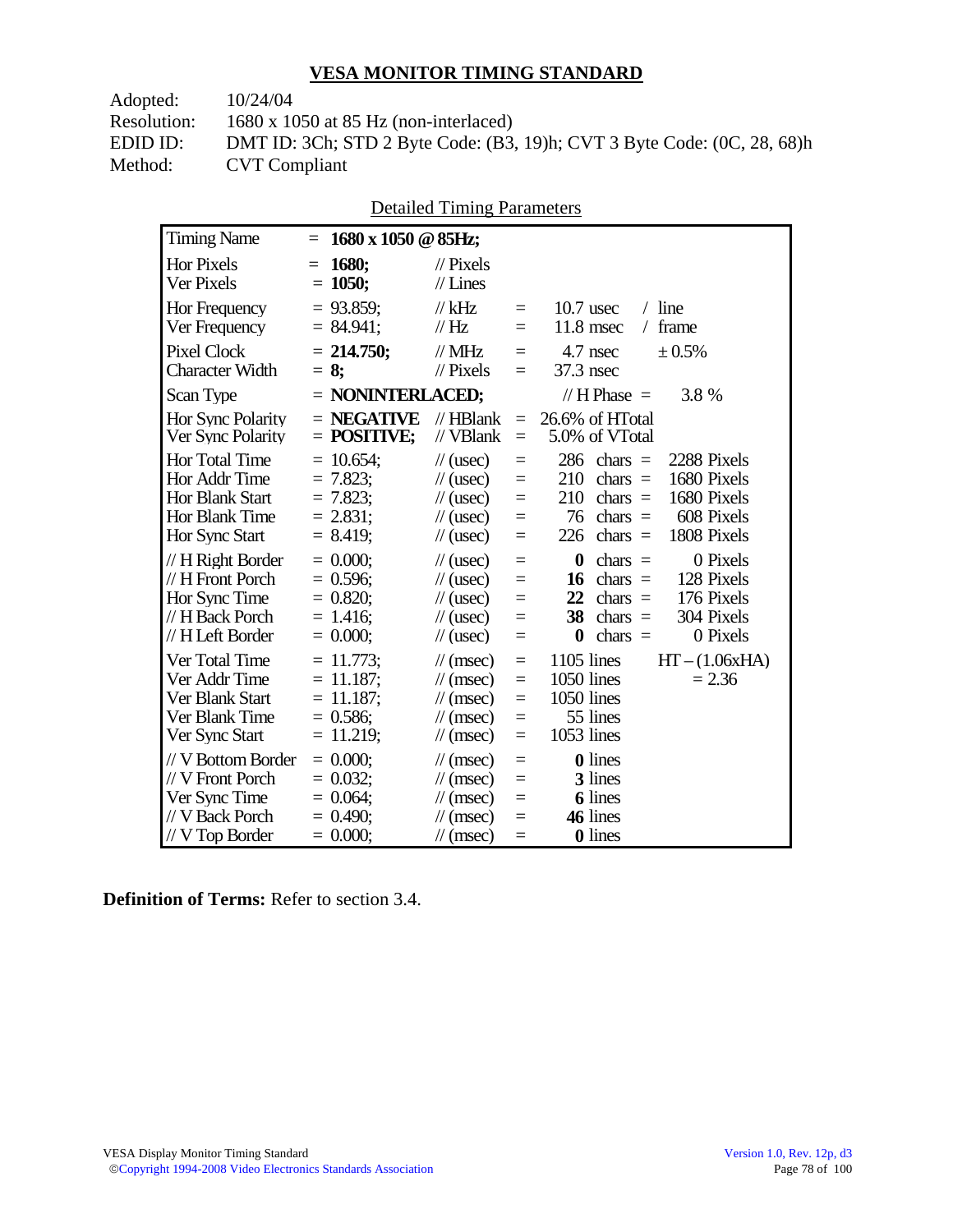Adopted: 5/1/07 Resolution: 1680 x 1050 at 120 Hz (non-interlaced) REDUCED BLANKING EDID ID: DMT ID: 3Dh; STD 2 Byte Code: n/a; CVT 3 Byte Code: n/a<br>Method: Generated using CVT (Reduced Blanking) Formula Generated using CVT (Reduced Blanking) Formula

Detailed Timing Parameters

| <b>Timing Name</b>                                                                              | $=$                                                                   |                                                                                                                                                                | 1680 x 1050 @ 120Hz CVT (Reduced Blanking);                                                                                                                                                                |
|-------------------------------------------------------------------------------------------------|-----------------------------------------------------------------------|----------------------------------------------------------------------------------------------------------------------------------------------------------------|------------------------------------------------------------------------------------------------------------------------------------------------------------------------------------------------------------|
| <b>Hor Pixels</b><br>Ver Pixels                                                                 | 1680;<br>$=$<br>$= 1050;$                                             | $\frac{1}{2}$ Pixels<br>$//$ Lines                                                                                                                             |                                                                                                                                                                                                            |
| Hor Frequency<br>Ver Frequency                                                                  | $= 133.424$ ;<br>$= 119.986$ ;                                        | $//$ kHz<br>$=$<br>$\mathcal{U}$ Hz<br>$=$                                                                                                                     | $/$ line<br>$7.5$ usec<br>8.3 msec<br>frame<br>$\sqrt{2}$                                                                                                                                                  |
| <b>Pixel Clock</b><br><b>Character Width</b>                                                    | $= 245.500$ ;<br>$= 8:$                                               | $//$ MHz<br>$=$<br>$\mathcal{U}$ Pixels<br>$=$                                                                                                                 | 4.1 nsec<br>± 0.5%<br>32.6 nsec                                                                                                                                                                            |
| Scan Type                                                                                       | $=$ NONINTERLACED;                                                    |                                                                                                                                                                | // H Phase $=$<br>$0.9\%$                                                                                                                                                                                  |
| <b>Hor Sync Polarity</b><br>Ver Sync Polarity                                                   | $=$ POSITIVE:<br>$=$ NEGATIVE                                         | $//$ HBlank<br>$=$<br>// VBlank<br>$=$                                                                                                                         | 8.7% of HTotal<br>5.6% of VTotal                                                                                                                                                                           |
| Hor Total Time<br>Hor Addr Time<br>Hor Blank Start<br>Hor Blank Time<br>Hor Sync Start          | $= 7.495$ ;<br>$= 6.843$ ;<br>$= 6.843$<br>$= 0.652$ ;<br>$= 7.039$ ; | $\frac{1}{2}$ (usec)<br>$=$<br>$\frac{1}{2}$ (usec)<br>$=$<br>$\frac{1}{2}$ (usec)<br>$=$<br>$\mathcal{U}$ (usec)<br>$=$<br>$\frac{1}{2}$ (usec)<br>$=$        | 230<br>1840 Pixels<br>chars $=$<br>210<br>1680 Pixels<br>chars $=$<br>210<br>1680 Pixels<br>chars $=$<br>20<br>chars $=$<br>160 Pixels<br>1728 Pixels<br>216<br>chars $=$                                  |
| // H Right Border<br>// H Front Porch<br>Hor Sync Time<br>// H Back Porch<br>// H Left Border   | $= 0.000$ :<br>$= 0.196$<br>$= 0.130$ ;<br>$= 0.326;$<br>$= 0.000;$   | $\frac{1}{2}$ (usec)<br>$=$<br>$\frac{1}{2}$ (usec)<br>$=$<br>$\frac{1}{2}$ (usec)<br>$=$<br>$\frac{1}{2}$ (usec)<br>$=$<br>$\frac{1}{2}$ (usec)<br>$=$        | 0 Pixels<br>$\boldsymbol{0}$<br>$chars =$<br>48 Pixels<br>chars $=$<br>6<br>32 Pixels<br>$\overline{\mathbf{4}}$<br>chars $=$<br>80 Pixels<br>10<br>chars $=$<br>chars $=$<br>0 Pixels<br>$\boldsymbol{0}$ |
| Ver Total Time<br>Ver Addr Time<br>Ver Blank Start<br>Ver Blank Time<br>Ver Sync Start          | $= 8.334$ ;<br>$= 7.870$<br>$= 7.870$ ;<br>$= 0.465$<br>$= 7.892$ ;   | $\mathcal{U}$ (msec)<br>$=$<br>$\mathcal{U}$ (msec)<br>$=$<br>$\mathcal{U}$ (msec)<br>$=$<br>$\mathcal{U}$ (msec)<br>$=$<br>$\mathcal{U}$ (msec)<br>$=$        | $HT - (1.06xHA)$<br>1112 lines<br>1050 lines<br>$= 0.24$<br>1050 lines<br>62 lines<br>1053 lines                                                                                                           |
| // V Bottom Border<br>// V Front Porch<br>Ver Sync Time<br>// V Back Porch<br>$//$ V Top Border | $= 0.000$<br>$= 0.022$<br>$= 0.045$ ;<br>$= 0.397$ ;<br>$= 0.000;$    | $\frac{1}{\sqrt{2}}$ (msec)<br>$=$<br>$\mathcal{U}$ (msec)<br>$=$<br>$\mathcal{U}$ (msec)<br>$=$<br>$\mathcal{U}$ (msec)<br>$=$<br>$\mathcal{U}$ (msec)<br>$=$ | <b>0</b> lines<br>3 lines<br><b>6</b> lines<br>53 lines<br>0 lines                                                                                                                                         |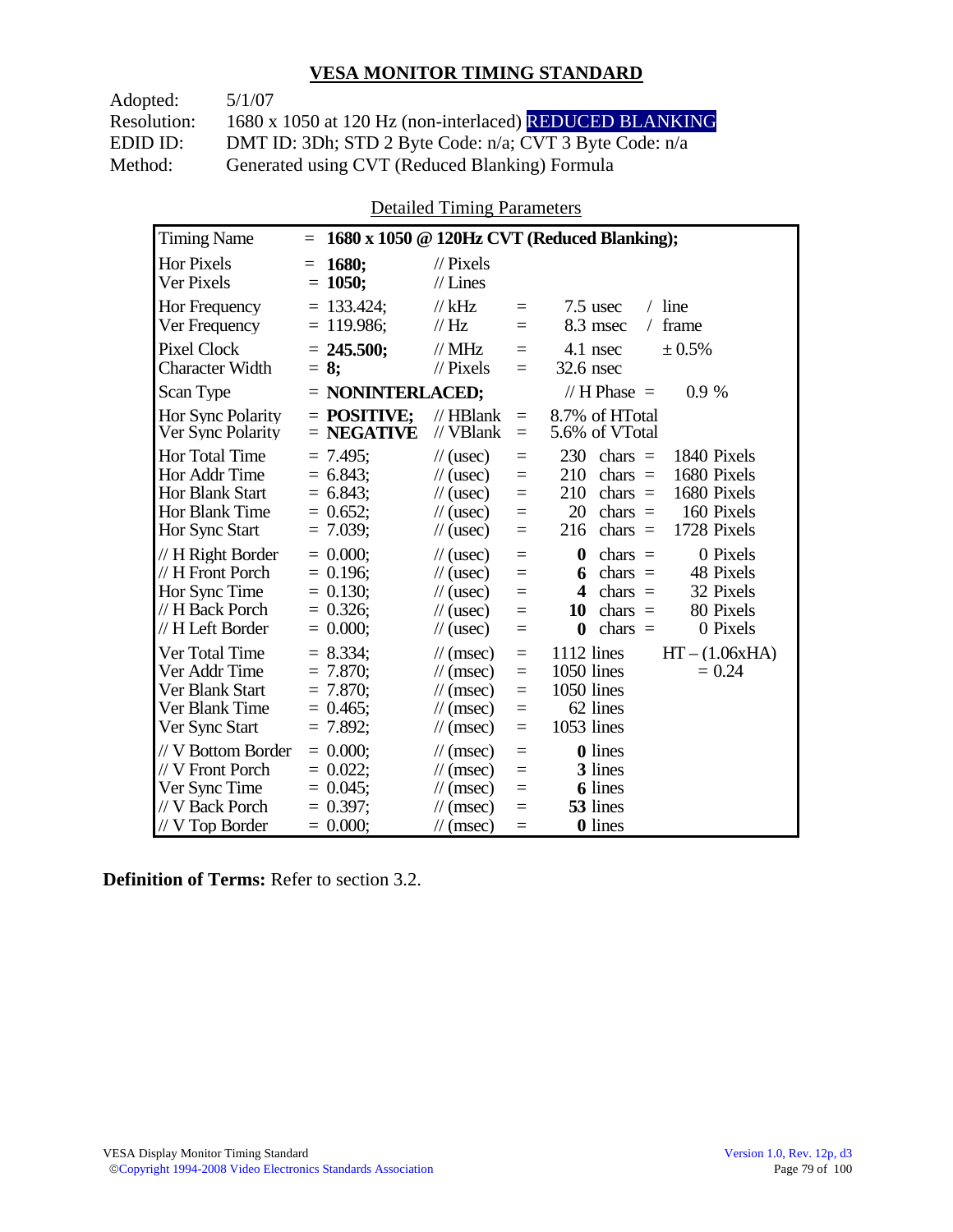| Adopted:    | 9/17/98                                                       |
|-------------|---------------------------------------------------------------|
| Resolution: | 1792 x 1344 at 60 Hz (non-interlaced)                         |
| EDID ID:    | DMT ID: 3Eh; STD 2 Byte Code: (C1, 40)h; CVT 3 Byte Code: n/a |
| Method:     | *** NOT CVT COMPLIANT ***                                     |

## Detailed Timing Parameters

| <b>Timing Name</b>                                                                             | $1792 \times 1344 \ @ 60 \text{ Hz}$<br>$=$                                |                                                                                                                      |                                      |                                                                                                                                                                                   |
|------------------------------------------------------------------------------------------------|----------------------------------------------------------------------------|----------------------------------------------------------------------------------------------------------------------|--------------------------------------|-----------------------------------------------------------------------------------------------------------------------------------------------------------------------------------|
| <b>Hor Pixels</b><br>Ver Pixels                                                                | 1792;<br>$=$<br>$= 1344$ ;                                                 | $\mathcal{U}$ Pixels<br>$//$ Lines                                                                                   |                                      |                                                                                                                                                                                   |
| Hor Frequency<br>Ver Frequency                                                                 | $= 83.640$ ;<br>$= 60.000;$                                                | $//$ kHz<br>$\mathcal{U}$ Hz                                                                                         | $\equiv$<br>$=$                      | $12.0$ usec<br>$/$ line<br>16.7 msec<br>frame<br>$\sqrt{2}$                                                                                                                       |
| <b>Pixel Clock</b><br>Character Width                                                          | $= 204.750;$<br>$= 8:$                                                     | $//$ MHz<br>$//$ Pixels                                                                                              | $=$<br>$=$                           | 4.9 nsec<br>± 0.5%<br>39.1 nsec                                                                                                                                                   |
| Scan Type                                                                                      | $=$ NONINTERLACED;                                                         |                                                                                                                      |                                      | // H Phase $=$<br>4.1 %                                                                                                                                                           |
| Hor Sync Polarity<br>Ver Sync Polarity                                                         | $=$ <b>NEGATIVE</b> ; // HBlank<br>$=$ POSITIVE;                           | // VBlank                                                                                                            | $\equiv$<br>$\equiv$                 | 26.8% of HTotal<br>3.6% of VTotal                                                                                                                                                 |
| Hor Total Time<br>Hor Addr Time<br><b>Hor Blank Start</b><br>Hor Blank Time<br>Hor Sync Start  | $= 11.956$ ;<br>$= 8.752;$<br>$= 8.752;$<br>$= 3.204$ ;<br>$= 9.377$ ;     | $\frac{1}{2}$ (usec)<br>$\frac{1}{2}$ (usec)<br>$\frac{1}{2}$ (usec)<br>$\frac{1}{2}$ (usec)<br>$\frac{1}{2}$ (usec) | $=$<br>$=$<br>$=$<br>$=$<br>$=$      | 306<br>2448 Pixels<br>$chars =$<br>224<br>1792 Pixels<br>chars $=$<br>224<br>1792 Pixels<br>$chars =$<br>82<br>656 Pixels<br>chars $=$<br>240<br>chars $=$<br>1920 Pixels         |
| // H Right Border<br>// H Front Porch<br>Hor Sync Time<br>// H Back Porch<br>// H Left Border  | $= 0.000$<br>$= 0.625$ ;<br>$= 0.977$ ;<br>$= 1.602;$<br>$= 0.000;$        | $\frac{1}{2}$ (usec)<br>$\frac{1}{2}$ (usec)<br>$\frac{1}{2}$ (usec)<br>$\frac{1}{2}$ (usec)<br>$\frac{1}{2}$ (usec) | $=$<br>$=$<br>$=$<br>$=$<br>$=$      | $\bf{0}$<br>0 Pixels<br>$chars =$<br>128 Pixels<br>$chars =$<br>16<br>200 Pixels<br>25<br>$chars =$<br>41<br>328 Pixels<br>$chars =$<br>chars $=$<br>0 Pixels<br>$\boldsymbol{0}$ |
| Ver Total Time<br>Ver Addr Time<br>Ver Blank Start<br>Ver Blank Time<br>Ver Sync Start         | $= 16.667$ ;<br>$= 16.069$ ;<br>$= 16.069$ ;<br>$= 0.598$ ;<br>$= 16.081;$ | $\mathcal{U}$ (msec)<br>$\mathcal{U}$ (msec)<br>$\mathcal{U}$ (msec)<br>$\mathcal{U}$ (msec)<br>$\mathcal{U}$ (msec) | $=$<br>$=$<br>$=$<br>$=$<br>$=$      | 1394 lines<br>$HT - (1.06xHA)$<br>1344 lines<br>$= 2.68$<br>1344 lines<br>50 lines<br>1345 lines                                                                                  |
| // V Bottom Border<br>// V Front Porch<br>Ver Sync Time<br>// V Back Porch<br>$//V$ Top Border | $= 0.000;$<br>$= 0.012$ ;<br>$= 0.036$ ;<br>$= 0.550$ ;<br>$= 0.000;$      | $\mathcal{U}$ (msec)<br>$\mathcal{U}$ (msec)<br>$\mathcal{U}$ (msec)<br>$\mathcal{U}$ (msec)<br>$\mathcal{U}$ (msec) | $\equiv$<br>$=$<br>$=$<br>$=$<br>$=$ | 0 lines<br>1 lines<br>3 lines<br>46 lines<br>0 lines                                                                                                                              |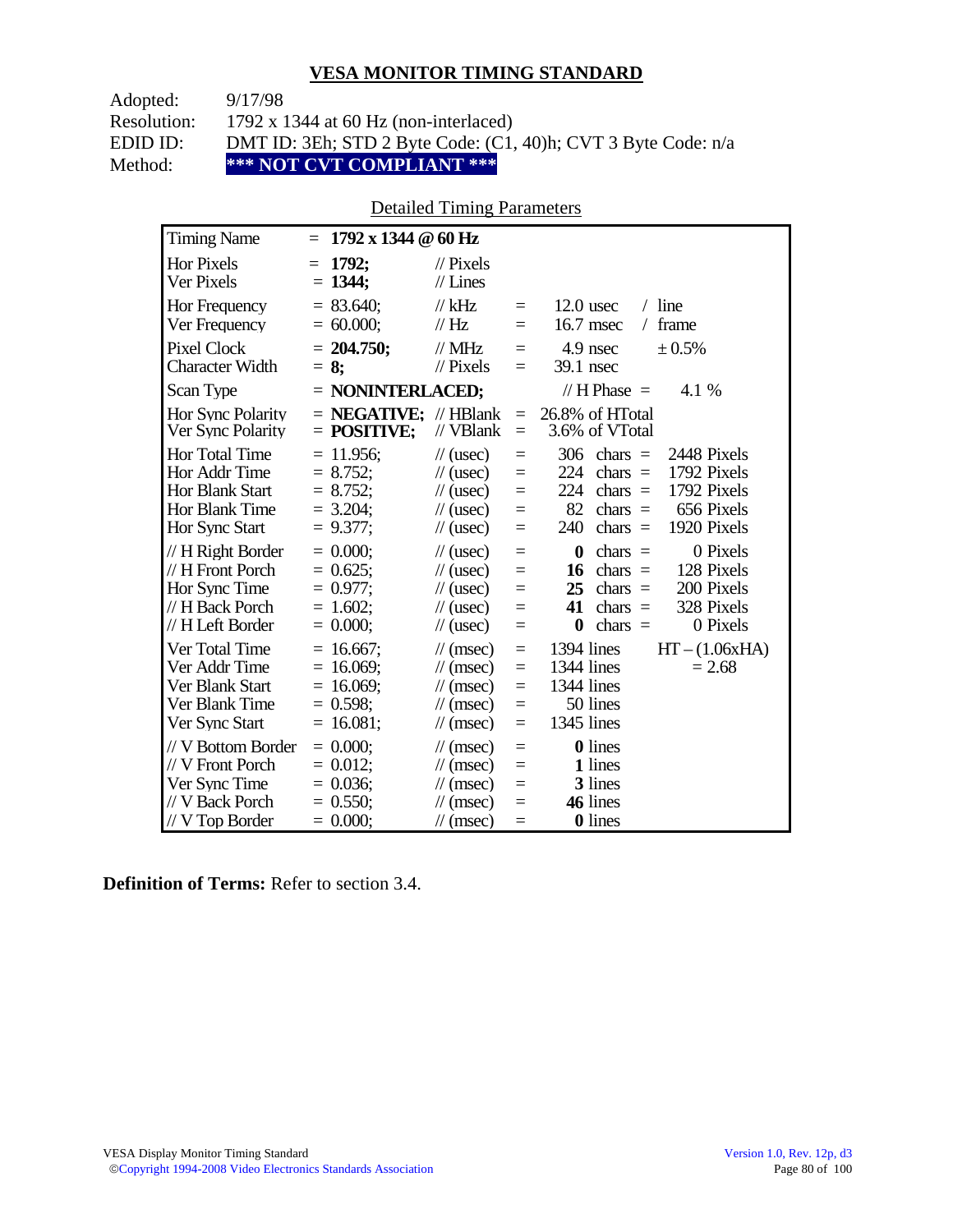| Adopted:    | 9/17/98                                                       |
|-------------|---------------------------------------------------------------|
| Resolution: | 1792 x 1344 at 75 Hz (non-interlaced)                         |
| EDID ID:    | DMT ID: 3Fh; STD 2 Byte Code: (C1, 4F)h; CVT 3 Byte Code: n/a |
| Method:     | *** NOT CVT COMPLIANT ***                                     |

## Detailed Timing Parameters

| <b>Timing Name</b>                                                                              | $1792 \times 1344 \odot 75$ Hz;<br>$=$                                  |                                                                                                                      |                                      |                                                                                                                                                                                  |
|-------------------------------------------------------------------------------------------------|-------------------------------------------------------------------------|----------------------------------------------------------------------------------------------------------------------|--------------------------------------|----------------------------------------------------------------------------------------------------------------------------------------------------------------------------------|
| <b>Hor Pixels</b><br>Ver Pixels                                                                 | 1792:<br>$=$<br>$= 1344$ ;                                              | $\mathcal{U}$ Pixels<br>$//$ Lines                                                                                   |                                      |                                                                                                                                                                                  |
| Hor Frequency<br>Ver Frequency                                                                  | $= 106.270$ ;<br>$= 74.997$ ;                                           | $//$ kHz<br>$\frac{1}{1}$ Hz                                                                                         | $=$<br>$=$                           | $/$ line<br>9.4 usec<br>$13.3$ msec<br>frame<br>$\sqrt{2}$                                                                                                                       |
| <b>Pixel Clock</b><br><b>Character Width</b>                                                    | $= 261.000;$<br>$= 8$ ;                                                 | $//$ MHz<br>$\frac{1}{2}$ Pixels                                                                                     | $\equiv$<br>$=$                      | 3.8 nsec<br>± 0.5%<br>30.7 nsec                                                                                                                                                  |
| Scan Type                                                                                       | $=$ NONINTERLACED;                                                      |                                                                                                                      |                                      | 5.2 %<br>// H Phase $=$                                                                                                                                                          |
| Hor Sync Polarity<br>Ver Sync Polarity                                                          | $=$ <b>NEGATIVE</b> ; // HBlank<br>$=$ POSITIVE;                        | // VBlank                                                                                                            | $\equiv$<br>$\equiv$                 | 27.0% of HTotal<br>5.2% of VTotal                                                                                                                                                |
| Hor Total Time<br>Hor Addr Time<br><b>Hor Blank Start</b><br>Hor Blank Time<br>Hor Sync Start   | $= 9.410$ ;<br>$= 6.866$ ;<br>$= 6.866$ ;<br>$= 2.544$ ;<br>$= 7.234$ ; | $\frac{1}{2}$ (usec)<br>$\frac{1}{2}$ (usec)<br>$\frac{1}{2}$ (usec)<br>$\frac{1}{2}$ (usec)<br>$\frac{1}{2}$ (usec) | $=$<br>$=$<br>$=$<br>$\equiv$<br>$=$ | 307<br>2456 Pixels<br>chars $=$<br>1792 Pixels<br>224<br>chars $=$<br>224<br>1792 Pixels<br>$chars =$<br>83<br>664 Pixels<br>chars $=$<br>236<br>1888 Pixels<br>chars $=$        |
| // H Right Border<br>// H Front Porch<br>Hor Sync Time<br>// H Back Porch<br>// H Left Border   | $= 0.000$<br>$= 0.368$ ;<br>$= 0.828$ ;<br>$= 1.349$ ;<br>$= 0.000$     | $\frac{1}{2}$ (usec)<br>$\frac{1}{2}$ (usec)<br>$\frac{1}{2}$ (usec)<br>$\frac{1}{2}$ (usec)<br>$\frac{1}{2}$ (usec) | $=$<br>$=$<br>$=$<br>$=$<br>$=$      | 0 Pixels<br>$\bf{0}$<br>chars $=$<br>96 Pixels<br>12<br>$chars =$<br>27<br>216 Pixels<br>chars $=$<br>44<br>352 Pixels<br>chars $=$<br>0 Pixels<br>$\boldsymbol{0}$<br>chars $=$ |
| Ver Total Time<br>Ver Addr Time<br>Ver Blank Start<br>Ver Blank Time<br>Ver Sync Start          | $= 13.334$ ;<br>$= 12.647;$<br>$= 12.647$ ;<br>$= 0.687;$<br>12.656;    | $\mathcal{U}$ (msec)<br>$\mathcal{U}$ (msec)<br>$\mathcal{U}$ (msec)<br>$\mathcal{U}$ (msec)<br>$\mathcal{U}$ (msec) | $\equiv$<br>$=$<br>$=$<br>$=$<br>$=$ | 1417 lines<br>$HT - (1.06xHA)$<br>1344 lines<br>$= 2.13$<br>1344 lines<br>73 lines<br>1345 lines                                                                                 |
| // V Bottom Border<br>// V Front Porch<br>Ver Sync Time<br>// V Back Porch<br>$//$ V Top Border | $= 0.000;$<br>$= 0.009$<br>$= 0.028;$<br>$= 0.649$ ;<br>$= 0.000;$      | $\mathcal{U}$ (msec)<br>$\mathcal{U}$ (msec)<br>$\mathcal{U}$ (msec)<br>$\mathcal{U}$ (msec)<br>$\mathcal{U}$ (msec) | $\equiv$<br>$=$<br>$=$<br>$=$<br>$=$ | <b>0</b> lines<br>1 lines<br>3 lines<br>69 lines<br>0 lines                                                                                                                      |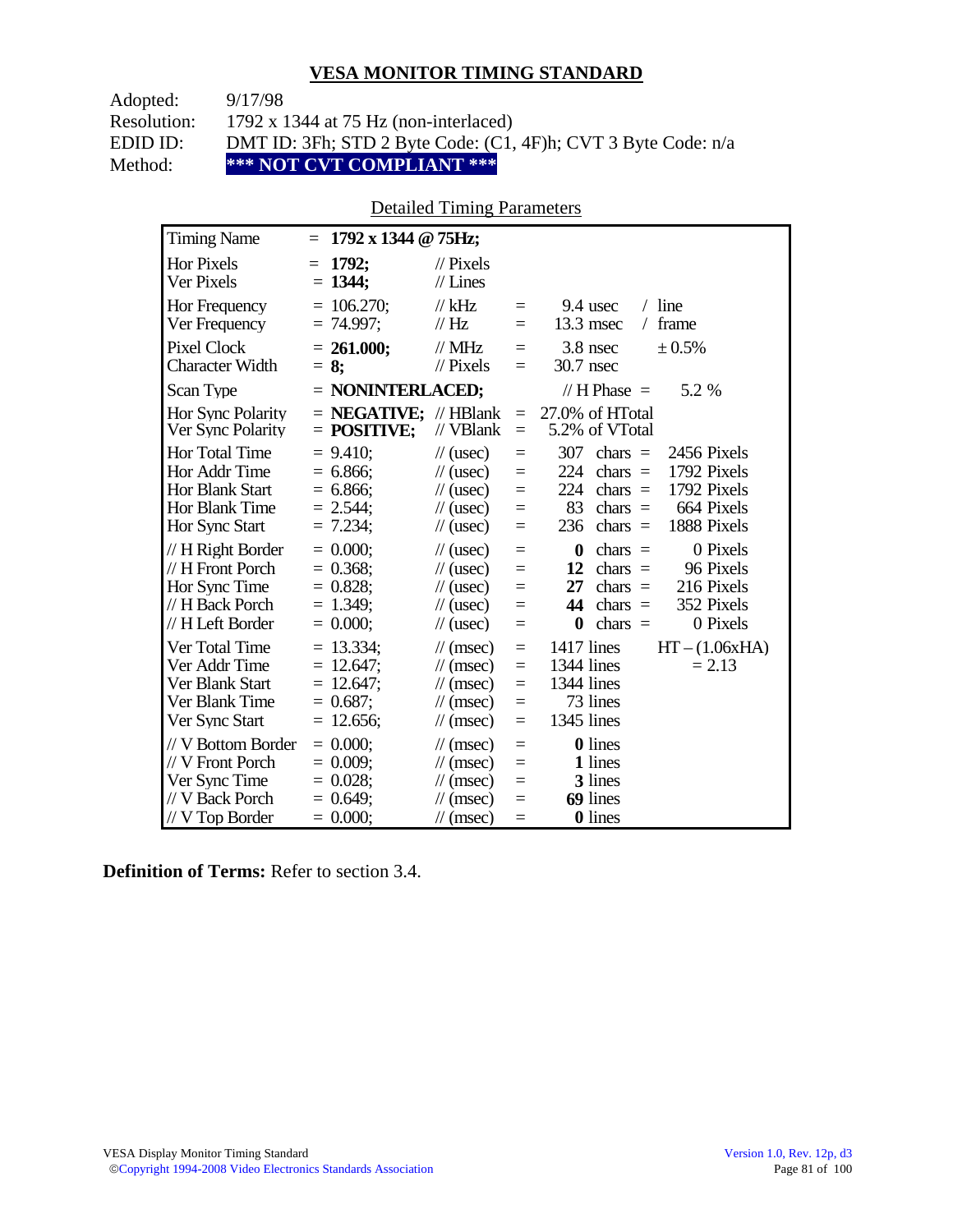Adopted: 5/1/07

Resolution: 1792 x 1344 at 120 Hz (non-interlaced) REDUCED BLANKING EDID ID: DMT ID: 40h; STD 2 Byte Code: n/a; CVT 3 Byte Code: n/a<br>Method: Generated using CVT (Reduced Blanking) Formula Generated using CVT (Reduced Blanking) Formula

Detailed Timing Parameters

| <b>Timing Name</b>                                                                              | $=$                                                                     |                                                                                                                                                                | 1792 x 1344 @ 120Hz CVT (Reduced Blanking);                                                                                                                                  |
|-------------------------------------------------------------------------------------------------|-------------------------------------------------------------------------|----------------------------------------------------------------------------------------------------------------------------------------------------------------|------------------------------------------------------------------------------------------------------------------------------------------------------------------------------|
| <b>Hor Pixels</b><br>Ver Pixels                                                                 | 1792;<br>$=$<br>$= 1344$ ;                                              | $\frac{1}{2}$ Pixels<br>$//$ Lines                                                                                                                             |                                                                                                                                                                              |
| <b>Hor Frequency</b><br>Ver Frequency                                                           | $= 170.722$ ;<br>$= 119.974$ ;                                          | $//$ kHz<br>$=$<br>$\mathcal{U}$ Hz<br>$=$                                                                                                                     | $/$ line<br>5.9 usec<br>8.3 msec<br>frame<br>$\sqrt{2}$                                                                                                                      |
| <b>Pixel Clock</b><br><b>Character Width</b>                                                    | $=$ 333.250;<br>$= 8:$                                                  | $//$ MHz<br>$=$<br>$\mathcal{U}$ Pixels<br>$=$                                                                                                                 | 3.0 nsec<br>± 0.5%<br>$24.0$ nsec                                                                                                                                            |
| Scan Type                                                                                       | $=$ NONINTERLACED;                                                      |                                                                                                                                                                | // H Phase $=$<br>0.8%                                                                                                                                                       |
| Hor Sync Polarity<br>Ver Sync Polarity                                                          | $=$ POSITIVE:<br>$=$ NEGATIVE                                           | $//$ HBlank<br>$=$<br>// VBlank<br>$=$                                                                                                                         | 8.2% of HTotal<br>5.6% of VTotal                                                                                                                                             |
| Hor Total Time<br>Hor Addr Time<br>Hor Blank Start<br>Hor Blank Time<br>Hor Sync Start          | $= 5.857$ ;<br>$= 5.377$ ;<br>$= 5.377$ ;<br>$= 0.480$ ;<br>$= 5.521$ ; | $\frac{1}{2}$ (usec)<br>$=$<br>$\frac{1}{2}$ (usec)<br>$=$<br>$\frac{1}{2}$ (usec)<br>$=$<br>$\mathcal{U}$ (usec)<br>$=$<br>$\frac{1}{2}$ (usec)<br>$=$        | 1952 Pixels<br>244<br>chars $=$<br>1792 Pixels<br>224<br>chars $=$<br>224<br>1792 Pixels<br>chars $=$<br>20<br>chars $=$<br>160 Pixels<br>230<br>1840 Pixels<br>chars $=$    |
| // H Right Border<br>// H Front Porch<br>Hor Sync Time<br>// H Back Porch<br>// H Left Border   | $= 0.000$<br>$= 0.144$ :<br>$= 0.096$ ;<br>$= 0.240$ ;<br>$= 0.000;$    | $\frac{1}{2}$ (usec)<br>$=$<br>$\frac{1}{2}$ (usec)<br>$=$<br>$\frac{1}{2}$ (usec)<br>$=$<br>$\frac{1}{2}$ (usec)<br>$=$<br>$\frac{1}{2}$ (usec)<br>$=$        | 0 Pixels<br>$\boldsymbol{0}$<br>$chars =$<br>48 Pixels<br>chars $=$<br>6<br>32 Pixels<br>4<br>$chars =$<br>80 Pixels<br>10<br>chars $=$<br>$\bf{0}$<br>chars $=$<br>0 Pixels |
| Ver Total Time<br>Ver Addr Time<br>Ver Blank Start<br>Ver Blank Time<br>Ver Sync Start          | $= 8.335$<br>$= 7.872$<br>$= 7.872$ ;<br>$= 0.463$<br>$= 7.890$ ;       | $\mathcal{U}$ (msec)<br>$=$<br>$\mathcal{U}$ (msec)<br>$=$<br>$\mathcal{U}$ (msec)<br>$=$<br>$\mathcal{U}$ (msec)<br>$=$<br>$\mathcal{U}$ (msec)<br>$=$        | $HT - (1.06xHA)$<br>1423 lines<br>1344 lines<br>$= 0.16$<br>1344 lines<br>79 lines<br>1347 lines                                                                             |
| // V Bottom Border<br>// V Front Porch<br>Ver Sync Time<br>// V Back Porch<br>$//$ V Top Border | $= 0.000$<br>$= 0.018$<br>$= 0.023$ ;<br>$= 0.422$ ;<br>$= 0.000;$      | $\frac{1}{\sqrt{2}}$ (msec)<br>$=$<br>$\mathcal{U}$ (msec)<br>$=$<br>$\mathcal{U}$ (msec)<br>$=$<br>$\mathcal{U}$ (msec)<br>$=$<br>$\mathcal{U}$ (msec)<br>$=$ | <b>0</b> lines<br>3 lines<br>4 lines<br>72 lines<br>0 lines                                                                                                                  |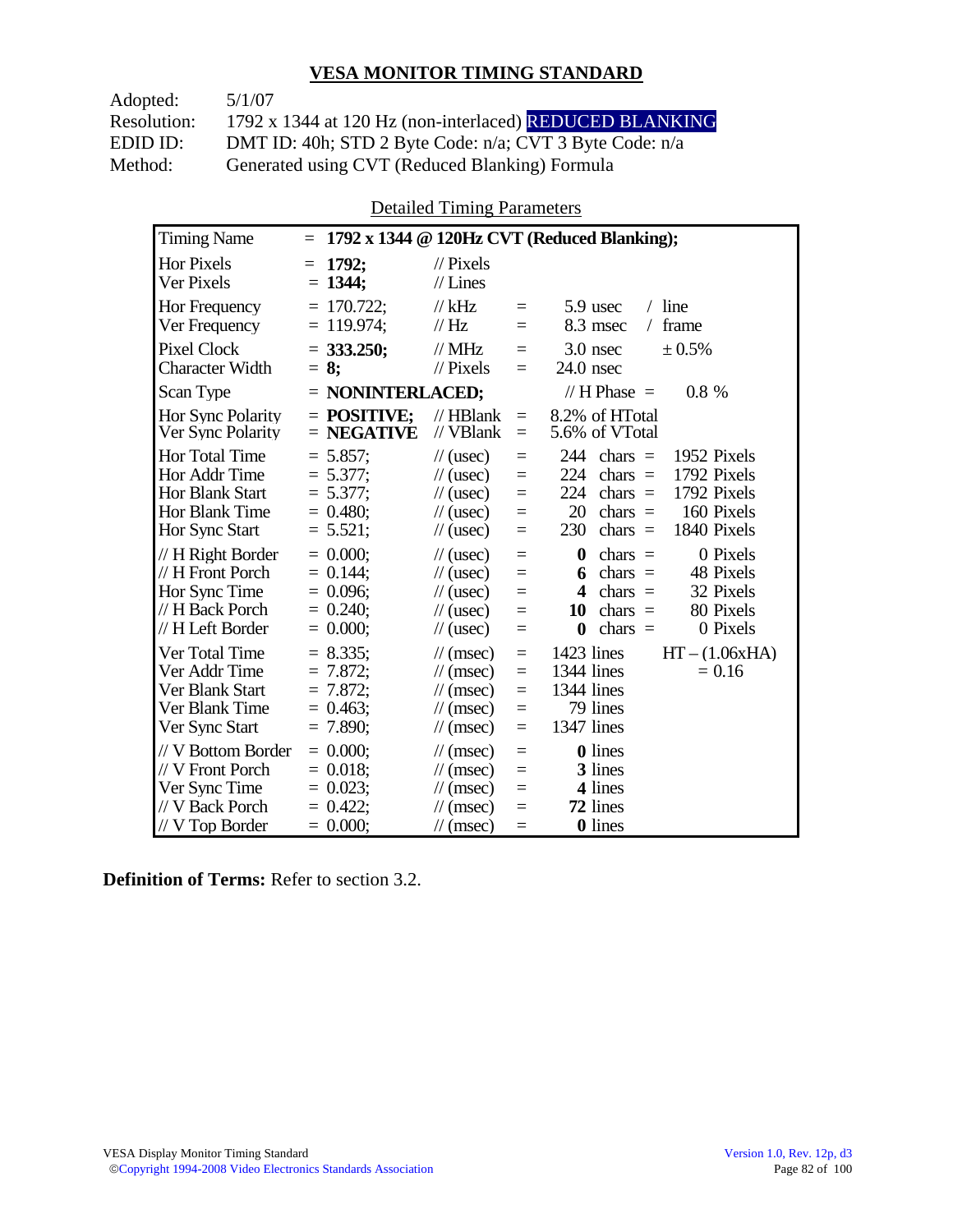| Adopted:    | 9/17/98                                                       |
|-------------|---------------------------------------------------------------|
| Resolution: | 1856 x 1392 at 60 Hz (non-interlaced)                         |
| EDID ID:    | DMT ID: 41h; STD 2 Byte Code: (C9, 40)h; CVT 3 Byte Code: n/a |
| Method:     | *** NOT CVT COMPLIANT ***                                     |

## Detailed Timing Parameters

| <b>Timing Name</b>                                                                                   | $=$                                                                        | 1856 x 1392 at 60Hz;                                                                                                                                                                                                                                                                                                                      |
|------------------------------------------------------------------------------------------------------|----------------------------------------------------------------------------|-------------------------------------------------------------------------------------------------------------------------------------------------------------------------------------------------------------------------------------------------------------------------------------------------------------------------------------------|
| Hor Pixels<br>Ver Pixels                                                                             | 1856:<br>$=$<br>$= 1392;$                                                  | $\frac{1}{2}$ Pixels<br>$//$ Lines                                                                                                                                                                                                                                                                                                        |
| Hor Frequency<br>Ver Frequency                                                                       | $= 86.333;$<br>$= 59.995$ ;                                                | $/$ line<br>$//$ kHz<br>$11.6$ usec<br>$\equiv$<br>$\frac{1}{1}$ Hz<br>16.7 msec<br>frame<br>$\sqrt{2}$<br>$=$                                                                                                                                                                                                                            |
| Pixel Clock<br><b>Character Width</b>                                                                | $= 218.250;$<br>$= 8;$                                                     | // $MHz$<br>4.6 nsec<br>$\pm 0.5\%$<br>$\equiv$<br>$//$ Pixels<br>36.7 nsec<br>$\equiv$                                                                                                                                                                                                                                                   |
| Scan Type                                                                                            |                                                                            | $=$ NONINTERLACED;<br>// H Phase $=$<br>5.1 %                                                                                                                                                                                                                                                                                             |
| Hor Sync Polarity<br>Ver Sync Polarity                                                               | $=$ POSITIVE;                                                              | $=$ <b>NEGATIVE</b> ; // HBlank<br>26.6% of HTotal<br>$\equiv$<br>// VBlank<br>3.3% of VTotal<br>$=$                                                                                                                                                                                                                                      |
| <b>Hor Total Time</b><br>Hor Addr Time<br><b>Hor Blank Start</b><br>Hor Blank Time<br>Hor Sync Start | $= 11.583$ ;<br>$= 8.504$ ;<br>$= 8.504$ ;<br>$= 3.079$ ;<br>$= 8.944$ ;   | $\frac{1}{2}$ (usec)<br>316<br>chars $=$<br>2528 Pixels<br>$\equiv$<br>1856 Pixels<br>232<br>$chars =$<br>$\frac{1}{2}$ (usec)<br>$=$<br>232<br>1856 Pixels<br>$\frac{1}{2}$ (usec)<br>$chars =$<br>$=$<br>84<br>672 Pixels<br>$chars =$<br>$\frac{1}{2}$ (usec)<br>$=$<br>1952 Pixels<br>244<br>chars $=$<br>$\frac{1}{2}$ (usec)<br>$=$ |
| // H Right Border<br>// H Front Porch<br>Hor Sync Time<br>// H Back Porch<br>// H Left Border        | $= 0.000;$<br>$= 0.440$<br>$= 1.026$ ;<br>$= 1.613$ ;<br>$= 0.000$         | 0 Pixels<br>chars $=$<br>$\frac{1}{2}$ (usec)<br>$\bf{0}$<br>$\equiv$<br>12<br>$chars =$<br>96 Pixels<br>$\frac{1}{2}$ (usec)<br>$=$<br>28<br>224 Pixels<br>$chars =$<br>$\frac{1}{2}$ (usec)<br>$=$<br>44<br>352 Pixels<br>chars $=$<br>$\frac{1}{2}$ (usec)<br>$=$<br>0 Pixels<br>chars $=$<br>$\frac{1}{2}$ (usec)<br>$\bf{0}$<br>$=$  |
| Ver Total Time<br>Ver Addr Time<br>Ver Blank Start<br>Ver Blank Time<br>Ver Sync Start               | $= 16.668$ ;<br>$= 16.124$ ;<br>$= 16.124$ ;<br>$= 0.544$ ;<br>$= 16.135;$ | $HT - (1.06xHA)$<br>$1439$ lines<br>$\mathcal{U}$ (msec)<br>$\equiv$<br>1392 lines<br>$\mathcal{U}$ (msec)<br>$= 2.57$<br>$=$<br>1392 lines<br>$\mathcal{U}$ (msec)<br>$=$<br>47 lines<br>$\mathcal{U}$ (msec)<br>$=$<br>1393 lines<br>$\mathcal{U}$ (msec)<br>$\equiv$                                                                   |
| // V Bottom Border<br>// V Front Porch<br>Ver Sync Time<br>// V Back Porch<br>$//$ V Top Border      | $= 0.000$<br>$= 0.012$ ;<br>$= 0.035;$<br>$= 0.498$<br>$= 0.000;$          | 0 lines<br>$\mathcal{U}$ (msec)<br>$\equiv$<br>1 lines<br>$\mathcal{U}$ (msec)<br>$\equiv$<br>3 lines<br>$\mathcal{U}$ (msec)<br>$=$<br>43 lines<br>$\mathcal{U}$ (msec)<br>$=$<br>0 lines<br>$\mathcal{U}$ (msec)<br>$=$                                                                                                                 |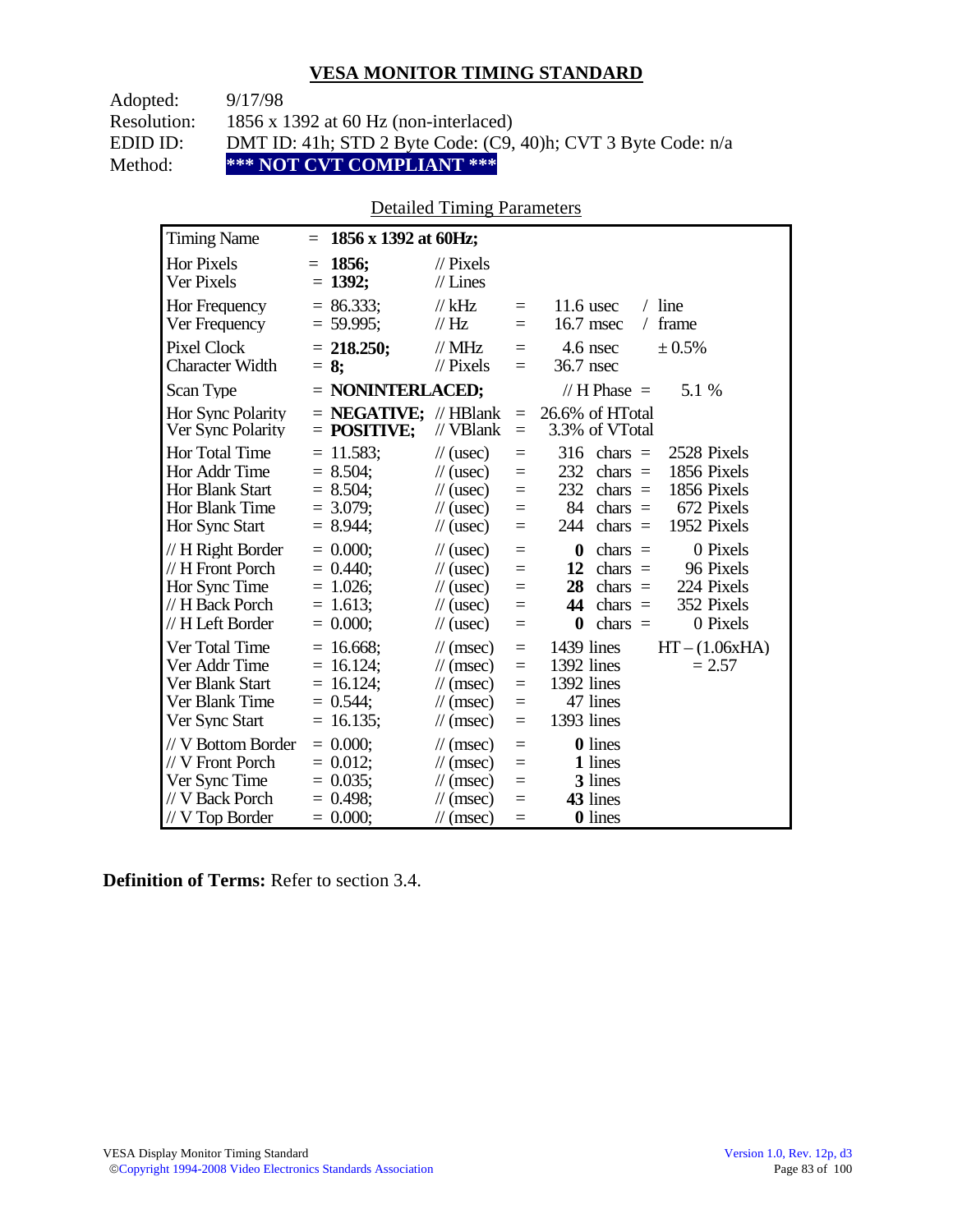| Adopted:    | 9/17/98                                                       |
|-------------|---------------------------------------------------------------|
| Resolution: | 1856 x 1392 at 75 Hz (non-interlaced)                         |
| EDID ID:    | DMT ID: 42h; STD 2 Byte Code: (C9, 4F)h; CVT 3 Byte Code: n/a |
| Method:     | *** NOT CVT COMPLIANT ***                                     |

## Detailed Timing Parameters

| <b>Timing Name</b>                                                                              | 1856 x 1392 @ 75Hz;<br>$=$                                                 |                                                                                                                             |                                      |                                                                                                                                                                                  |
|-------------------------------------------------------------------------------------------------|----------------------------------------------------------------------------|-----------------------------------------------------------------------------------------------------------------------------|--------------------------------------|----------------------------------------------------------------------------------------------------------------------------------------------------------------------------------|
| <b>Hor Pixels</b><br>Ver Pixels                                                                 | 1856:<br>$=$<br>$= 1392;$                                                  | $\mathcal{U}$ Pixels<br>$//$ Lines                                                                                          |                                      |                                                                                                                                                                                  |
| Hor Frequency<br>Ver Frequency                                                                  | $= 112.500;$<br>$= 75.000;$                                                | $//$ kHz<br>$\mathcal{U}$ Hz                                                                                                | $=$<br>$=$                           | $/$ line<br>8.9 usec<br>13.3 msec<br>frame<br>$\sqrt{2}$                                                                                                                         |
| <b>Pixel Clock</b><br><b>Character Width</b>                                                    | $= 288.000;$<br>$= 8$ ;                                                    | $//$ MHz<br>$//$ Pixels                                                                                                     | $\equiv$<br>$=$                      | $3.5$ nsec<br>$\pm 0.5\%$<br>$27.8$ nsec                                                                                                                                         |
| Scan Type                                                                                       | $=$ NONINTERLACED;                                                         |                                                                                                                             |                                      | // H Phase $=$<br>4.4 %                                                                                                                                                          |
| Hor Sync Polarity<br>Ver Sync Polarity                                                          | $=$ <b>NEGATIVE</b> ; // HBlank<br>$=$ POSITIVE;                           | // VBlank                                                                                                                   | $=$<br>$\equiv$                      | 27.5% of HTotal<br>7.2% of VTotal                                                                                                                                                |
| Hor Total Time<br>Hor Addr Time<br><b>Hor Blank Start</b><br>Hor Blank Time<br>Hor Sync Start   | $= 8.889;$<br>$= 6.444$<br>$= 6.444$<br>$= 2.444$ ;<br>$= 6.889$ ;         | $\frac{1}{2}$ (usec)<br>$\frac{1}{2}$ (usec)<br>$\frac{1}{2}$ (usec)<br>$\frac{1}{2}$ (usec)<br>$\frac{1}{2}$ (usec)        | $\equiv$<br>$=$<br>$=$<br>$=$<br>$=$ | 320<br>2560 Pixels<br>chars $=$<br>232<br>1856 Pixels<br>chars $=$<br>232<br>1856 Pixels<br>chars $=$<br>88<br>704 Pixels<br>$\text{chars}$ =<br>248<br>chars $=$<br>1984 Pixels |
| // H Right Border<br>// H Front Porch<br>Hor Sync Time<br>// H Back Porch<br>// H Left Border   | $= 0.000$<br>$= 0.444$ :<br>$= 0.778$ ;<br>$= 1.222$ ;<br>$= 0.000;$       | $\frac{1}{2}$ (usec)<br>$\frac{1}{2}$ (usec)<br>$\frac{1}{2}$ (usec)<br>$\frac{1}{2}$ (usec)<br>$\frac{1}{2}$ (usec)        | $=$<br>$=$<br>$=$<br>$=$<br>$=$      | 0 Pixels<br>$\bf{0}$<br>chars $=$<br>16<br>chars $=$<br>128 Pixels<br>28<br>224 Pixels<br>$chars =$<br>352 Pixels<br>44<br>chars $=$<br>0 Pixels<br>chars $=$<br>$\bf{0}$        |
| Ver Total Time<br>Ver Addr Time<br>Ver Blank Start<br>Ver Blank Time<br>Ver Sync Start          | $= 13.333$ ;<br>12.373;<br>$=$<br>12.373;<br>$=$<br>$= 0.960$ ;<br>12.382; | $\mathcal{U}$ (msec)<br>$\frac{1}{\sqrt{2}}$ (msec)<br>$\mathcal{U}$ (msec)<br>$\mathcal{U}$ (msec)<br>$\mathcal{U}$ (msec) | $=$<br>$=$<br>$=$<br>$=$<br>$=$      | 1500 lines<br>$HT - (1.06xHA)$<br>1392 lines<br>$= 2.06$<br>1392 lines<br>108 lines<br>1393 lines                                                                                |
| // V Bottom Border<br>// V Front Porch<br>Ver Sync Time<br>// V Back Porch<br>$//$ V Top Border | $= 0.000$<br>$= 0.009$ ;<br>$= 0.027$ ;<br>$= 0.924$ ;<br>$= 0.000;$       | $\mathcal{U}$ (msec)<br>$\mathcal{U}$ (msec)<br>$\mathcal{U}$ (msec)<br>$\mathcal{U}$ (msec)<br>$\frac{1}{\sqrt{2}}$ (msec) | $\equiv$<br>$=$<br>$=$<br>$=$<br>$=$ | <b>0</b> lines<br>1 lines<br>3 lines<br>104 lines<br>0 lines                                                                                                                     |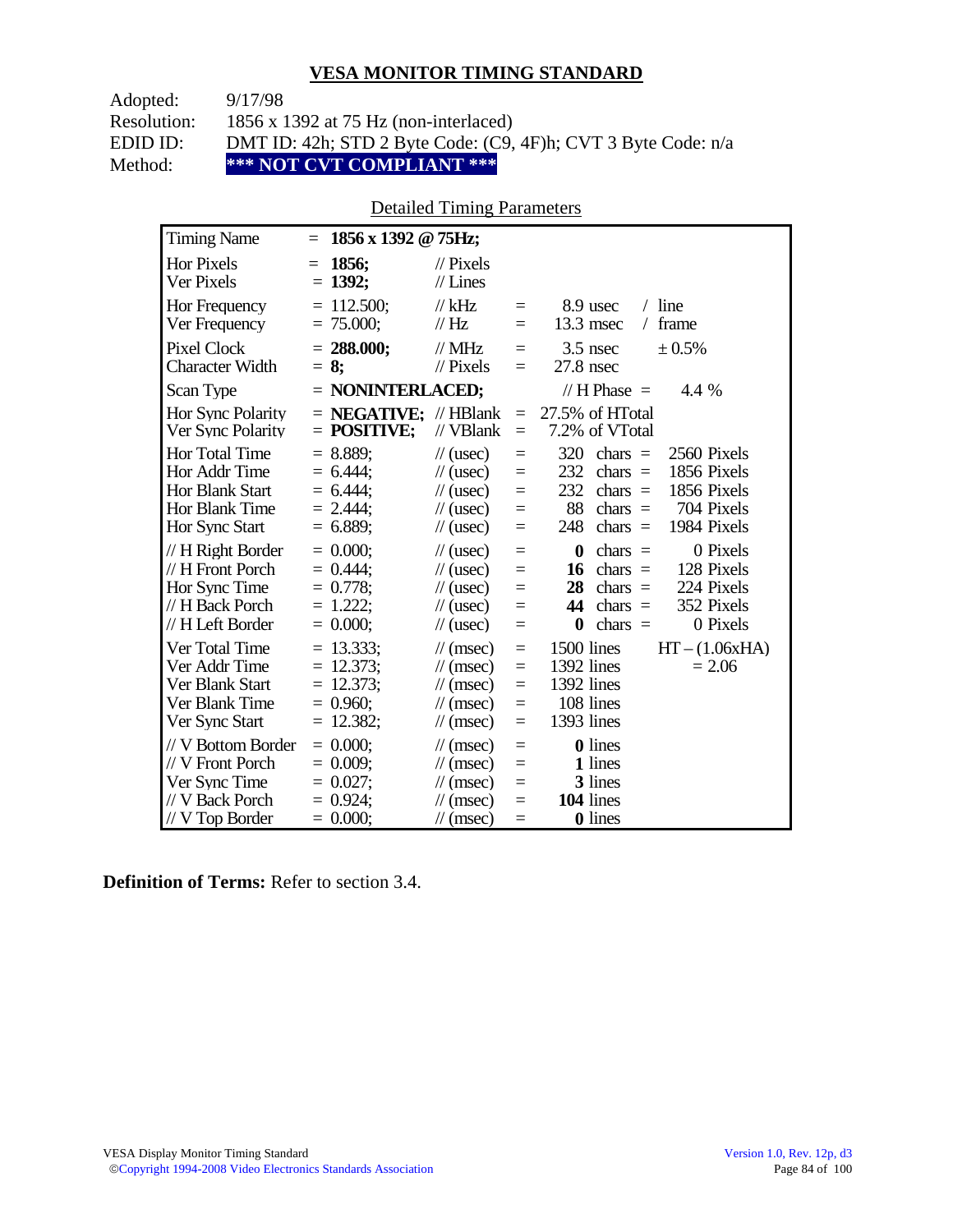Adopted: 5/1/07 Resolution: 1856 x 1392 at 120 Hz (non-interlaced) REDUCED BLANKING EDID ID: DMT ID: 43h; STD 2 Byte Code: n/a; CVT 3 Byte Code: n/a<br>Method: Generated using CVT (Reduced Blanking) Formula Generated using CVT (Reduced Blanking) Formula

Detailed Timing Parameters

| <b>Timing Name</b>                                                                                          | $=$                                                                   |                                                                                                                                                                                     | 1856 x 1392 @ 120Hz CVT (Reduced Blanking);                                                                                                                                         |
|-------------------------------------------------------------------------------------------------------------|-----------------------------------------------------------------------|-------------------------------------------------------------------------------------------------------------------------------------------------------------------------------------|-------------------------------------------------------------------------------------------------------------------------------------------------------------------------------------|
| Hor Pixels<br>Ver Pixels                                                                                    | 1856;<br>$=$<br>$= 1392$ ;                                            | $\frac{1}{2}$ Pixels<br>$//$ Lines                                                                                                                                                  |                                                                                                                                                                                     |
| <b>Hor Frequency</b><br>Ver Frequency                                                                       | $= 176.835$ ;<br>$= 119.970;$                                         | $//$ kHz<br>$=$<br>$\mathcal{U}$ Hz<br>$=$                                                                                                                                          | $/$ line<br>5.7 usec<br>frame<br>8.3 msec<br>$\sqrt{2}$                                                                                                                             |
| <b>Pixel Clock</b><br><b>Character Width</b>                                                                | $= 356.500$ ;<br>$= 8:$                                               | $//$ MHz<br>$=$<br>$\mathcal{U}$ Pixels<br>$=$                                                                                                                                      | 2.8 nsec<br>± 0.5%<br>$22.4$ nsec                                                                                                                                                   |
| Scan Type                                                                                                   | $=$ NONINTERLACED;                                                    |                                                                                                                                                                                     | // H Phase $=$<br>$0.8\%$                                                                                                                                                           |
| Hor Sync Polarity<br>Ver Sync Polarity                                                                      | $=$ POSITIVE:<br>$=$ NEGATIVE                                         | $//$ HBlank<br>$=$<br>$//$ VBlank<br>$=$                                                                                                                                            | 7.9% of HTotal<br>5.6% of VTotal                                                                                                                                                    |
| <b>Hor Total Time</b><br>Hor Addr Time<br><b>Hor Blank Start</b><br><b>Hor Blank Time</b><br>Hor Sync Start | $= 5.655$ ;<br>$= 5.206$ ;<br>$= 5.206;$<br>$= 0.449$ ;<br>$= 5.341;$ | $\frac{1}{2}$ (usec)<br>$=$<br>$\frac{1}{2}$ (usec)<br>$=$<br>$\frac{1}{2}$ (usec)<br>$=$<br>$\frac{1}{2}$ (usec)<br>$=$<br>$\frac{1}{2}$ (usec)<br>$=$                             | 252<br>2016 Pixels<br>chars $=$<br>232<br>1856 Pixels<br>chars $=$<br>232<br>1856 Pixels<br>chars $=$<br>20<br>160 Pixels<br>$chars =$<br>238<br>1904 Pixels<br>$chars =$           |
| // H Right Border<br>// H Front Porch<br>Hor Sync Time<br>// H Back Porch<br>// H Left Border               | $= 0.000$<br>$= 0.135$ ;<br>$= 0.090;$<br>$= 0.224$ ;<br>$= 0.000;$   | $\frac{1}{2}$ (usec)<br>$=$<br>$\frac{1}{2}$ (usec)<br>$=$<br>$\frac{1}{2}$ (usec)<br>$=$<br>$\frac{1}{2}$ (usec)<br>$=$<br>$\frac{1}{2}$ (usec)<br>$=$                             | $\bf{0}$<br>0 Pixels<br>$chars =$<br>chars $=$<br>48 Pixels<br>6<br>32 Pixels<br>$\boldsymbol{4}$<br>$chars =$<br>80 Pixels<br>10<br>chars $=$<br>chars $=$<br>0 Pixels<br>$\bf{0}$ |
| Ver Total Time<br>Ver Addr Time<br>Ver Blank Start<br>Ver Blank Time<br>Ver Sync Start                      | $= 8.335;$<br>$= 7.872$ ;<br>$= 7.872;$<br>$= 0.464$ ;<br>$= 7.889;$  | $\mathcal{U}$ (msec)<br>$=$<br>$\frac{1}{\sqrt{2}}$ (msec)<br>$=$<br>$\frac{1}{\sqrt{2}}$ (msec)<br>$=$<br>$\frac{1}{\sqrt{2}}$ (msec)<br>$=$<br>$\frac{1}{\sqrt{2}}$ (msec)<br>$=$ | 1474 lines<br>$HT - (1.06xHA)$<br>1392 lines<br>$= 0.14$<br>1392 lines<br>82 lines<br>1395 lines                                                                                    |
| // V Bottom Border<br>// V Front Porch<br>Ver Sync Time<br>// V Back Porch<br>// V Top Border               | $= 0.000$<br>$= 0.017$ :<br>$= 0.023$ ;<br>$= 0.424$ ;<br>$= 0.000;$  | $\mathcal{U}$ (msec)<br>$=$<br>$\mathcal{U}$ (msec)<br>$=$<br>$\mathcal{U}$ (msec)<br>$=$<br>$\frac{1}{\sqrt{2}}$ (msec)<br>$=$<br>$\mathcal{U}$ (msec)<br>$=$                      | <b>0</b> lines<br>3 lines<br>4 lines<br>75 lines<br>0 lines                                                                                                                         |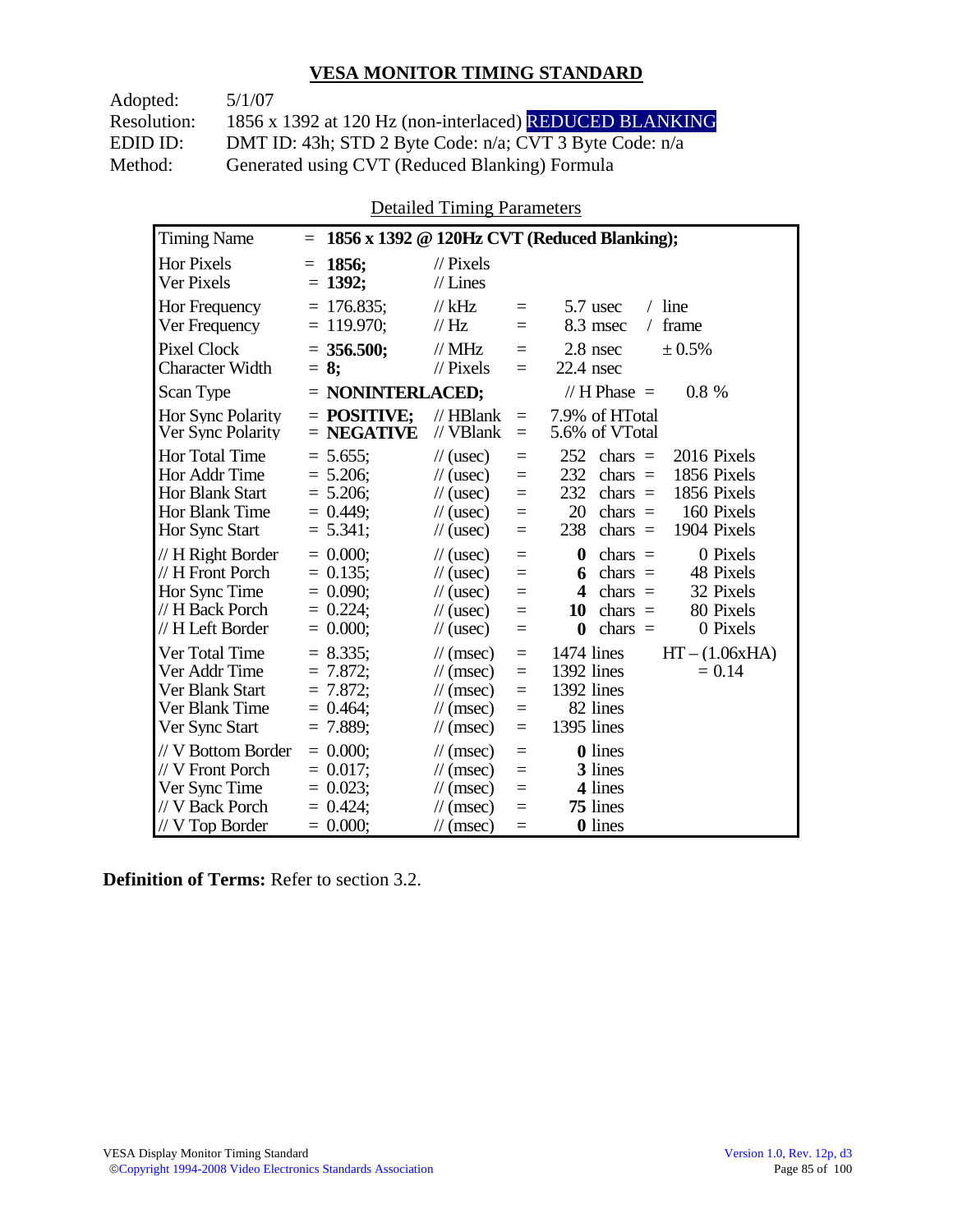| Adopted:           | Nov. 30, 2007                                                                                                                                                                                                                                                                                                                       |
|--------------------|-------------------------------------------------------------------------------------------------------------------------------------------------------------------------------------------------------------------------------------------------------------------------------------------------------------------------------------|
| <b>Resolution:</b> | $1920 \times 1080$ at 60 Hz (non-interlaced)                                                                                                                                                                                                                                                                                        |
| EDID ID:           | DMT ID: 52h; STD 2 Byte Code: (D1, C0)h; CVT 3 Byte Code: n/a                                                                                                                                                                                                                                                                       |
| Method:            | *** NOT CVT COMPLIANT ***                                                                                                                                                                                                                                                                                                           |
|                    | $\mathbf{D}$ . $\mathbf{A}$ $\mathbf{D}$ $\mathbf{A}$ $\mathbf{D}$ $\mathbf{A}$ $\mathbf{A}$ $\mathbf{A}$ $\mathbf{D}$ $\mathbf{A}$ $\mathbf{D}$ $\mathbf{A}$ $\mathbf{D}$ $\mathbf{A}$ $\mathbf{D}$ $\mathbf{A}$ $\mathbf{D}$ $\mathbf{A}$ $\mathbf{D}$ $\mathbf{A}$ $\mathbf{D}$ $\mathbf{A}$ $\mathbf{D}$ $\mathbf{A}$ $\mathbf$ |

Per CEA-861 --- 1080p (Code 16) Timing Definition

## Detailed Timing Parameters

| <b>Timing Name</b>                                                                                   | 1920 x 1080 @ 60Hz;<br>$=$                                                |                                                                                                                             |                                 |                                                                                                                                                                                         |
|------------------------------------------------------------------------------------------------------|---------------------------------------------------------------------------|-----------------------------------------------------------------------------------------------------------------------------|---------------------------------|-----------------------------------------------------------------------------------------------------------------------------------------------------------------------------------------|
| <b>Hor Pixels</b><br>Ver Pixels                                                                      | 1920;<br>$=$<br>$= 1080;$                                                 | $\mathcal{U}$ Pixels<br>$//$ Lines                                                                                          |                                 |                                                                                                                                                                                         |
| Hor Frequency<br>Ver Frequency                                                                       | $= 67.500;$<br>$= 60.000;$                                                | $//$ kHz<br>// Hz                                                                                                           | $=$<br>$=$                      | $/$ line<br>$14.8$ usec<br>16.7 msec<br>frame<br>$\sqrt{2}$                                                                                                                             |
| Pixel Clock<br><b>Character Width</b>                                                                | $= 148.500;$<br>$= 4$ ;                                                   | $//$ MHz<br>$//$ Pixels                                                                                                     | $=$<br>$=$                      | 6.7 nsec<br>± 0.5%<br>$26.9$ nsec                                                                                                                                                       |
| Scan Type                                                                                            | = NONINTERLACED;                                                          |                                                                                                                             |                                 | // H Phase $=$<br>1.4 %                                                                                                                                                                 |
| Hor Sync Polarity<br>Ver Sync Polarity                                                               | $=$ POSITIVE<br>$=$ POSITIVE                                              | $//$ HBlank<br>// VBlank                                                                                                    | $=$<br>$=$                      | 12.7% of HTotal<br>4.0% of VTotal                                                                                                                                                       |
| <b>Hor Total Time</b><br>Hor Addr Time<br><b>Hor Blank Start</b><br>Hor Blank Time<br>Hor Sync Start | $= 14.815$ ;<br>$= 12.929$ ;<br>$= 12.929$ ;<br>$= 1.886;$<br>$= 13.522;$ | $\frac{1}{2}$ (usec)<br>$\frac{1}{2}$ (usec)<br>$\frac{1}{2}$ (usec)<br>$\frac{1}{2}$ (usec)<br>$\frac{1}{2}$ (usec)        | $=$<br>$=$<br>$=$<br>$=$<br>Ξ   | 550<br>chars $=$<br>2200 Pixels<br>1920 Pixels<br>480<br>chars $=$<br>480<br>1920 Pixels<br>chars $=$<br>280 Pixels<br>70<br>chars $=$<br>2008 Pixels<br>502<br>chars $=$               |
| // H Right Border<br>// H Front Porch<br>Hor Sync Time<br>// H Back Porch<br>// H Left Border        | $= 0.000;$<br>$= 0.593$ ;<br>$= 0.296$ ;<br>$= 0.997$ ;<br>$= 0.000;$     | $\frac{1}{2}$ (usec)<br>$\frac{1}{2}$ (usec)<br>$\frac{1}{2}$ (usec)<br>$\frac{1}{2}$ (usec)<br>$\frac{1}{2}$ (usec)        | $=$<br>$=$<br>$=$<br>$=$<br>$=$ | 0 Pixels<br>$\boldsymbol{0}$<br>chars $=$<br>22<br>chars $=$<br>88 Pixels<br>44 Pixels<br>11<br>chars $=$<br>148 Pixels<br>37<br>chars $=$<br>$\boldsymbol{0}$<br>chars $=$<br>0 Pixels |
| Ver Total Time<br>Ver Addr Time<br>Ver Blank Start<br>Ver Blank Time<br>Ver Sync Start               | $= 16.667$ ;<br>$= 16.000;$<br>$= 16.000;$<br>$= 0.667$ ;<br>$= 16.059;$  | $\mathcal{U}$ (msec)<br>$\mathcal{U}$ (msec)<br>$\mathcal{U}$ (msec)<br>$\mathcal{U}$ (msec)<br>$\frac{1}{\sqrt{2}}$ (msec) | $=$<br>$=$<br>$=$<br>$=$<br>$=$ | 1125 lines<br>$HT - (1.06xHA)$<br>1080 lines<br>$= 1.11$<br>1080 lines<br>45 lines<br>1084 lines                                                                                        |
| // V Bottom Border<br>// V Front Porch<br>Ver Sync Time<br>// V Back Porch<br>$//$ V Top Border      | $= 0.000;$<br>$= 0.059$ ;<br>$= 0.074;$<br>$= 0.533;$<br>$= 0.000;$       | $\mathcal{U}$ (msec)<br>$\mathcal{U}$ (msec)<br>$\mathcal{U}$ (msec)<br>$\frac{1}{\sqrt{2}}$ (msec)<br>$\frac{1}{2}$ (msec) | $=$<br>$=$<br>$=$<br>Ξ<br>$=$   | 0 lines<br>4 lines<br>5 lines<br>36 lines<br><b>0</b> lines                                                                                                                             |

#### **Definition of Terms:**

Refer to section 3.1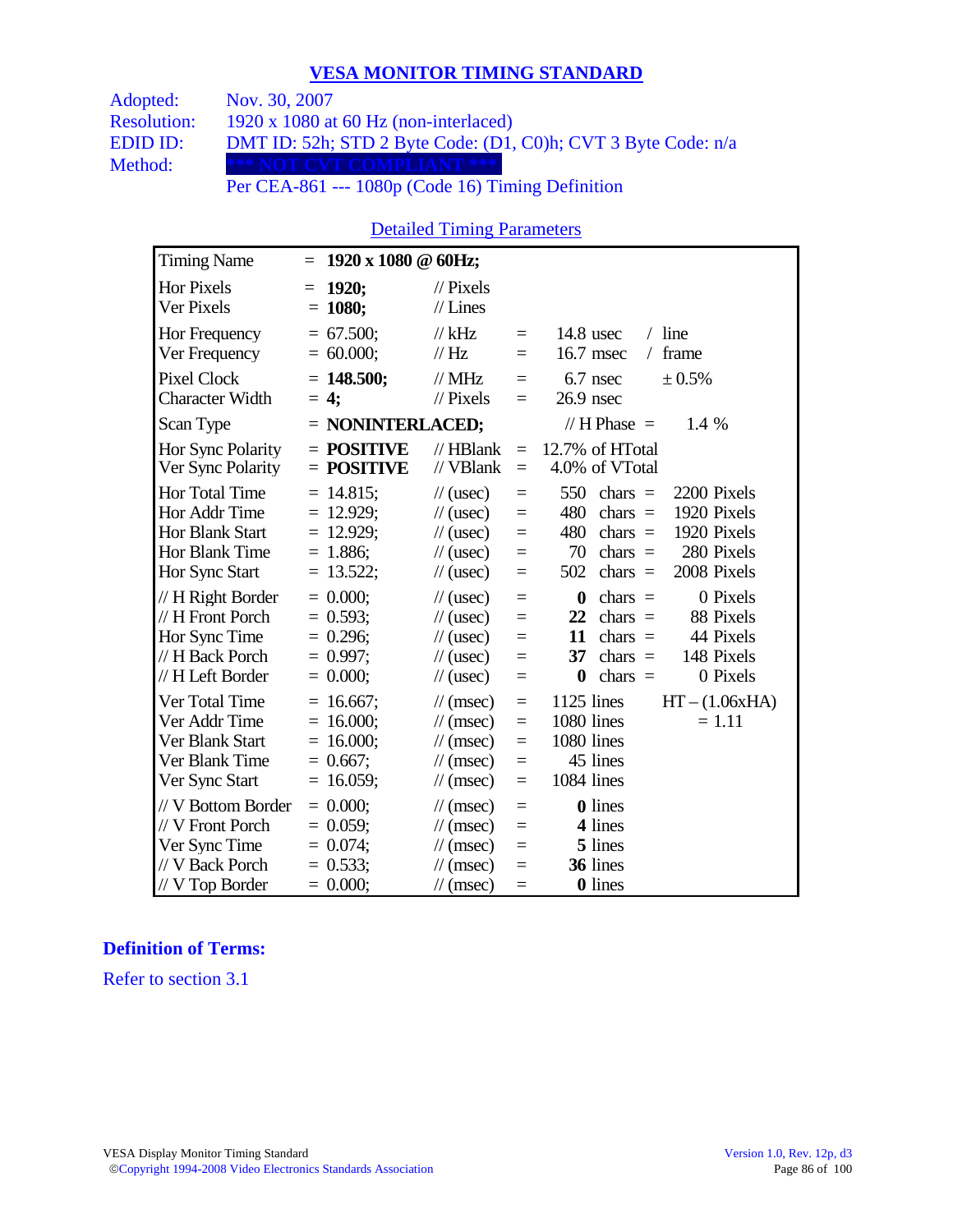| 8/21/03                                                                 |
|-------------------------------------------------------------------------|
| 1920 x 1200 at 60 Hz (non-interlaced) REDUCED BLANKING                  |
| DMT ID: 44h; STD 2 Byte Code: $n/a$ ; CVT 3 Byte Code: $(57, 28, 21)$ h |
| <b>CVT Reduced Blanking</b>                                             |
|                                                                         |

Detailed Timing Parameters

| <b>Timing Name</b>                                                                              | $\equiv$                                                                              |                                                                                                                                                                | 1920 x 1200 @ 60Hz CVT (Reduced Blanking);                                                                                                                                   |
|-------------------------------------------------------------------------------------------------|---------------------------------------------------------------------------------------|----------------------------------------------------------------------------------------------------------------------------------------------------------------|------------------------------------------------------------------------------------------------------------------------------------------------------------------------------|
| Hor Pixels<br>Ver Pixels                                                                        | 1920;<br>$=$<br>$= 1200;$                                                             | $\frac{1}{2}$ Pixels<br>$//$ Lines                                                                                                                             |                                                                                                                                                                              |
| Hor Frequency<br>Ver Frequency                                                                  | $= 74.038$ ;<br>$= 59.950$ ;                                                          | $//$ kHz<br>$\equiv$<br>// Hz<br>$=$                                                                                                                           | $/$ line<br>$13.5$ usec<br>16.7 msec<br>frame<br>$\sqrt{2}$                                                                                                                  |
| Pixel Clock<br><b>Character Width</b>                                                           | $= 154.000$ ;<br>$= 8:$                                                               | $//$ MHz<br>$=$<br>$//$ Pixels<br>$=$                                                                                                                          | 6.5 nsec<br>± 0.5%<br>51.9 nsec                                                                                                                                              |
| Scan Type                                                                                       | $=$ NONINTERLACED;                                                                    |                                                                                                                                                                | // H Phase $=$<br>$0.8 \%$                                                                                                                                                   |
| Hor Sync Polarity<br>Ver Sync Polarity                                                          | $=$ POSITIVE:<br>$=$ NEGATIVE                                                         | $//$ HBlank<br>$\equiv$<br>// VBlank<br>$=$                                                                                                                    | 7.7% of HTotal<br>2.8% of VTotal                                                                                                                                             |
| Hor Total Time<br>Hor Addr Time<br>Hor Blank Start<br>Hor Blank Time<br>Hor Sync Start          | $= 13.506;$<br>12.468;<br>$=$<br>12.468;<br>$=$<br>$= 1.039$ ;<br>12.779;<br>$\equiv$ | $\frac{1}{2}$ (usec)<br>$=$<br>$\frac{1}{2}$ (usec)<br>$=$<br>$\frac{1}{2}$ (usec)<br>$=$<br>$\frac{1}{2}$ (usec)<br>$=$<br>$\frac{1}{2}$ (usec)<br>$=$        | 260<br>2080 Pixels<br>chars $=$<br>1920 Pixels<br>240<br>chars $=$<br>1920 Pixels<br>240<br>chars $=$<br>160 Pixels<br>20<br>chars $=$<br>1968 Pixels<br>chars $=$<br>246    |
| // H Right Border<br>// H Front Porch<br>Hor Sync Time<br>// H Back Porch<br>// H Left Border   | $= 0.000$<br>$= 0.312$ ;<br>$= 0.208$ ;<br>$= 0.519$ ;<br>$= 0.000;$                  | $\frac{1}{2}$ (usec)<br>$=$<br>$\frac{1}{2}$ (usec)<br>$=$<br>$\frac{1}{2}$ (usec)<br>$=$<br>$\frac{1}{2}$ (usec)<br>$=$<br>$\frac{1}{2}$ (usec)<br>$=$        | $\boldsymbol{0}$<br>0 Pixels<br>chars $=$<br>chars $=$<br>48 Pixels<br>6<br>32 Pixels<br>$chars =$<br>4<br>80 Pixels<br>10<br>$chars =$<br>$\bf{0}$<br>chars $=$<br>0 Pixels |
| Ver Total Time<br>Ver Addr Time<br>Ver Blank Start<br>Ver Blank Time<br>Ver Sync Start          | $= 16.681;$<br>16.208;<br>$=$<br>16.208;<br>$=$<br>$= 0.473$ ;<br>$= 16.248$ ;        | $\mathcal{U}$ (msec)<br>$=$<br>$\mathcal{U}$ (msec)<br>$=$<br>$\mathcal{U}$ (msec)<br>$=$<br>$\mathcal{U}$ (msec)<br>$=$<br>$\mathcal{U}$ (msec)<br>$=$        | $HT - (1.06xHA)$<br>1235 lines<br>1200 lines<br>$= 0.29$<br>1200 lines<br>35 lines<br>1203 lines                                                                             |
| // V Bottom Border<br>// V Front Porch<br>Ver Sync Time<br>// V Back Porch<br>$//$ V Top Border | $= 0.000$<br>$= 0.041$ ;<br>$= 0.081$ ;<br>$= 0.351$ ;<br>$= 0.000;$                  | $\mathcal{U}$ (msec)<br>$=$<br>$\mathcal{U}$ (msec)<br>$=$<br>$\frac{1}{\sqrt{2}}$ (msec)<br>$=$<br>$\mathcal{U}$ (msec)<br>$=$<br>$\mathcal{U}$ (msec)<br>$=$ | <b>0</b> lines<br>3 lines<br><b>6</b> lines<br>26 lines<br><b>0</b> lines                                                                                                    |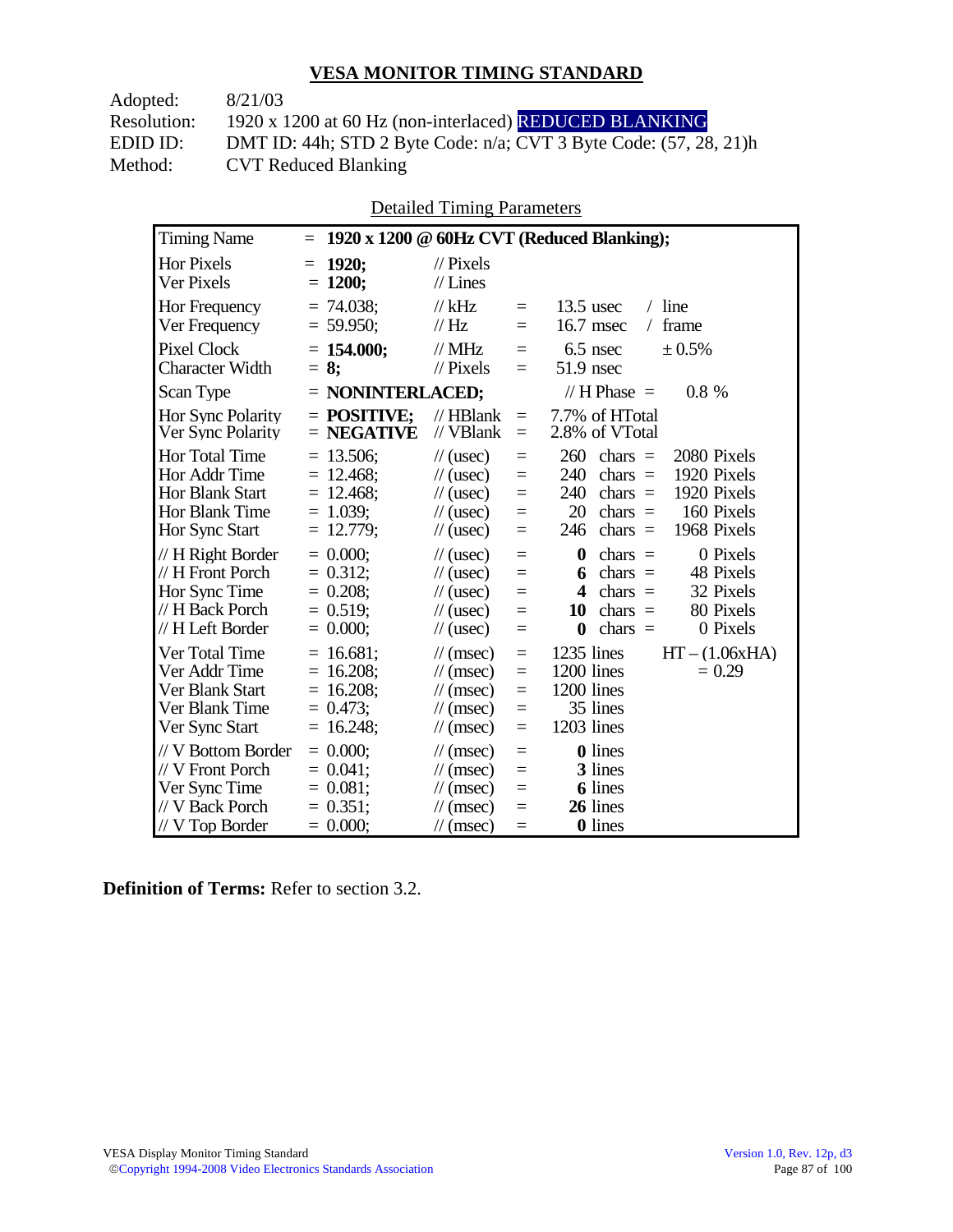| Adopted:    | 8/21/03                                                                 |
|-------------|-------------------------------------------------------------------------|
| Resolution: | 1920 x 1200 at 60 Hz (non-interlaced)                                   |
| EDID ID:    | DMT ID: 45h; STD 2 Byte Code: (D1, 00)h; CVT 3 Byte Code: (57, 28, 28)h |
| Method:     | <b>CVT</b> Compliant                                                    |
|             |                                                                         |

| <b>Timing Name</b>                                                          | $= 1920 \times 1200 \text{ } \textcircled{a}$ 60Hz;      |                                                                                              |                                   |                                                                                                                                     |
|-----------------------------------------------------------------------------|----------------------------------------------------------|----------------------------------------------------------------------------------------------|-----------------------------------|-------------------------------------------------------------------------------------------------------------------------------------|
| Hor Pixels<br>Ver Pixels                                                    | $= 1920$ ;<br>$= 1200;$                                  | $\frac{1}{2}$ Pixels<br>$//$ Lines                                                           |                                   |                                                                                                                                     |
| Hor Frequency<br>Ver Frequency                                              | $= 74.556;$<br>$= 59.885;$                               | // $kHz$<br>$\mathcal{U}$ Hz                                                                 | $=$<br>$=$                        | $13.4$ usec<br>$/$ line<br>$16.7$ msec<br>$/$ frame                                                                                 |
| Pixel Clock<br><b>Character Width</b>                                       | $= 193.250;$<br>$= 8:$                                   | $\mathcal{N}$ MHz<br>$\mathcal{U}$ Pixels                                                    | $=$<br>$=$                        | 5.2 nsec<br>$\pm 0.5\%$<br>$41.4$ nsec                                                                                              |
| Scan Type                                                                   | $=$ NONINTERLACED;                                       |                                                                                              |                                   | // $H$ Phase $=$<br>3.9 %                                                                                                           |
| <b>Hor Sync Polarity</b><br>Ver Sync Polarity                               | $=$ NEGATIVE<br>$=$ POSITIVE:                            | $\mathcal{U}$ HBlank<br>// VBlank                                                            | $=$ $-$                           | $= 25.9\%$ of HTotal<br>3.6% of VTotal                                                                                              |
| Hor Total Time<br>Hor Addr Time<br><b>Hor Blank Start</b><br>Hor Blank Time | $= 13.413;$<br>$= 9.935$ ;<br>$= 9.935$ ;<br>$= 3.477$ : | $\frac{1}{2}$ (usec)<br>$\frac{1}{2}$ (usec)<br>$\frac{1}{2}$ (usec)<br>$\frac{1}{2}$ (usec) | $=$<br>$\equiv$<br>$=$<br>$=$ $-$ | 2592 Pixels<br>$324$ chars =<br>1920 Pixels<br>240<br>$chars =$<br>1920 Pixels<br>240<br>$chars =$<br>672 Pixels<br>84<br>$chars =$ |
| Hor Sync Start                                                              | $= 10.639;$                                              | $\frac{1}{2}$ (usec)                                                                         | $=$                               | 2056 Pixels<br>257<br>$chars =$                                                                                                     |

// H Right Border =  $0.000$ ;<br>
// H Front Porch =  $0.704$ ;<br>
// (usec) =  $0 \text{ chars} = 0 \text{ Pixels}$  $\frac{1}{17}$  H Front Porch = 0.704;  $\frac{1}{25}$  (usec) = **17** chars = 136 Pixels<br>Hor Sync Time = 1.035:  $\frac{1}{17}$  (usec) = **25** chars = 200 Pixels Hor Sync Time = 1.035;  $\frac{1}{10}$  (usec) = **25** chars = 200 Pixels  $\frac{1}{10}$  H Back Porch = 1.739;  $\frac{1}{10}$  (usec) = **42** chars = 336 Pixels

 $\mathcal{U}$  H Left Border = 0.000;  $\mathcal{U}$  (usec) = 0 chars = 0 Pixels

Ver Total Time = 16.699;  $\frac{1}{2}$  // (msec) = 1245 lines HT – (1.06xHA)<br>Ver Addr Time = 16.095; // (msec) = 1200 lines = 2.88

 $\mathcal{U}$  H Back Porch = 1.739;  $\mathcal{U}$  (usec) =

Ver Sync Start  $= 16.135$ ;  $\frac{1}{\text{msec}} =$ 

 $\frac{1}{\sqrt{V}}$  Back Porch = 0.483;  $\frac{1}{\sqrt{S}}$  (msec) =

Ver Addr Time = 16.095;  $\frac{1}{200}$  = 1200 lines<br>Ver Blank Start = 16.095;  $\frac{1}{200}$  = 1200 lines Ver Blank Start = 16.095;  $\frac{1}{\text{msec}} = 1200 \text{ lines}$ <br>Ver Blank Time = 0.604;  $\frac{1}{\text{msec}} = 45 \text{ lines}$ Ver Blank Time =  $0.604$ ;  $\frac{1}{2}$  // (msec) = 45 lines<br>Ver Sync Start = 16.135;  $\frac{1}{2}$  / (msec) = 1203 lines

// V Bottom Border =  $0.000$ ;<br>
// V Front Porch =  $0.040$ ;<br>
// (msec) = 3 lines  $\frac{1}{\sqrt{V}}$  Front Porch = 0.040;  $\frac{1}{\sqrt{V}}$  (msec) = 3 lines<br>Ver Sync Time = 0.080;  $\frac{1}{\sqrt{V}}$  (msec) = 6 lines Ver Sync Time =  $0.080$ ;  $\frac{1}{\text{msec}} = 6$  lines<br>  $\frac{1}{\text{v}} = 6$  lines<br>  $\frac{1}{\text{msec}} = 36$  lines

 $\frac{1}{\sqrt{V}}$  Top Border = 0.000;  $\frac{1}{\sqrt{V}}$  (msec) = 0 lines

Detailed Timing Parameters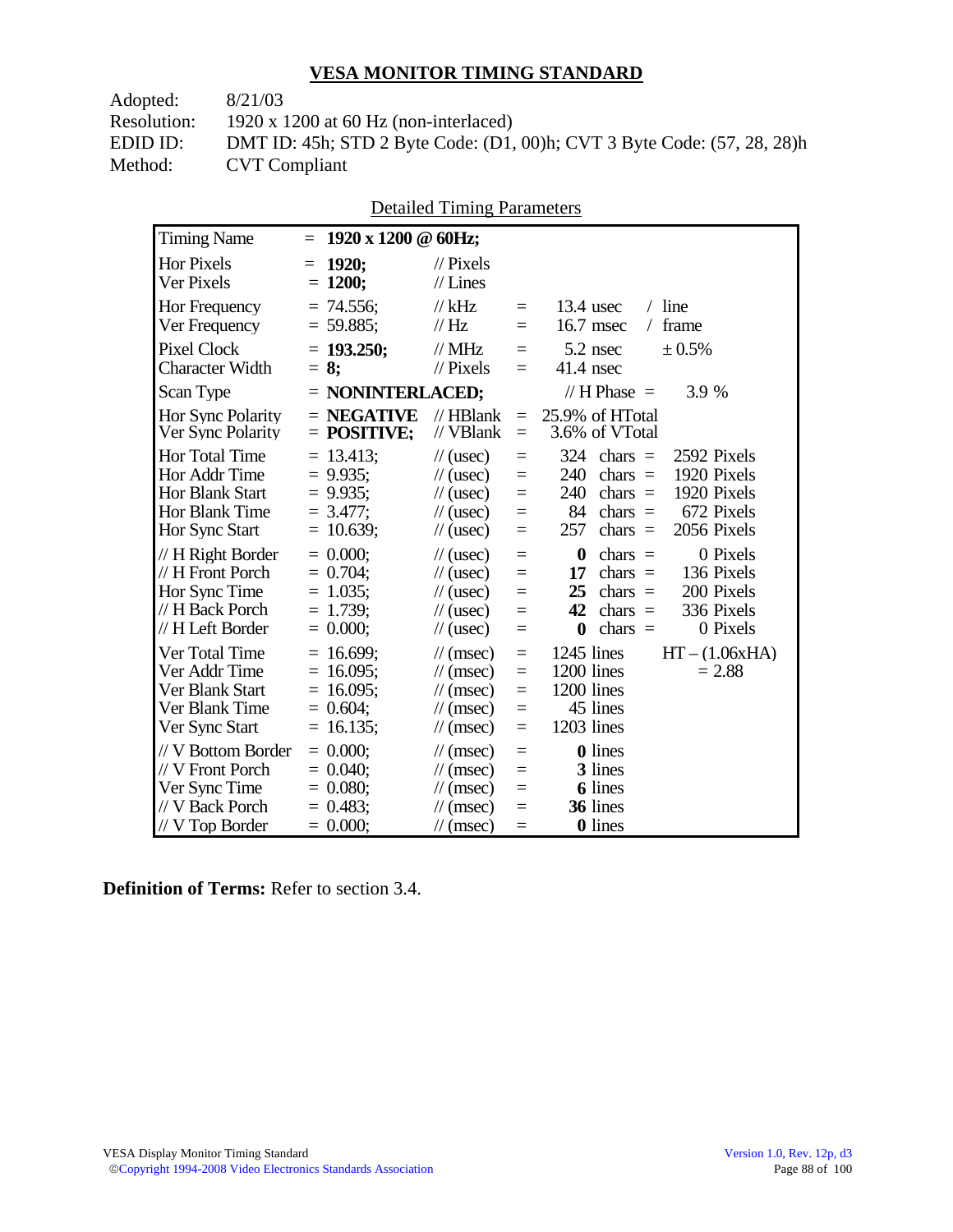| DMT ID: 46h; STD 2 Byte Code: (D1, 0F)h; CVT 3 Byte Code: (57, 28, 44)h |
|-------------------------------------------------------------------------|
|                                                                         |
|                                                                         |

|--|

| <b>Timing Name</b>                                                                                   | 1920 x 1200 @ 75Hz;<br>$=$                                                 |                                                                                                                      |                                      |                                                                                                                                                                                   |
|------------------------------------------------------------------------------------------------------|----------------------------------------------------------------------------|----------------------------------------------------------------------------------------------------------------------|--------------------------------------|-----------------------------------------------------------------------------------------------------------------------------------------------------------------------------------|
| <b>Hor Pixels</b><br>Ver Pixels                                                                      | 1920:<br>$=$<br>$= 1200;$                                                  | $\mathcal{U}$ Pixels<br>$//$ Lines                                                                                   |                                      |                                                                                                                                                                                   |
| Hor Frequency<br>Ver Frequency                                                                       | $= 94.038$ ;<br>$= 74.930;$                                                | $\frac{1}{kHz}$<br>$\frac{1}{1}$ Hz                                                                                  | $=$<br>$=$                           | $/$ line<br>$10.6$ usec<br>$13.3$ msec<br>/ frame                                                                                                                                 |
| <b>Pixel Clock</b><br><b>Character Width</b>                                                         | $= 245.250$ ;<br>$= 8:$                                                    | $//$ MHz<br>$\frac{1}{2}$ Pixels                                                                                     | $\equiv$<br>$\equiv$                 | 4.1 nsec<br>± 0.5%<br>32.6 nsec                                                                                                                                                   |
| Scan Type                                                                                            | $=$ NONINTERLACED;                                                         |                                                                                                                      |                                      | // H Phase $=$<br>4.0 %                                                                                                                                                           |
| Hor Sync Polarity<br>Ver Sync Polarity                                                               | $=$ NEGATIVE<br>$=$ POSITIVE;                                              | $//$ HBlank<br>$//$ VBlank                                                                                           | $=$<br>$=$                           | 26.4% of HTotal<br>4.4% of VTotal                                                                                                                                                 |
| <b>Hor Total Time</b><br>Hor Addr Time<br><b>Hor Blank Start</b><br>Hor Blank Time<br>Hor Sync Start | $= 10.634$ ;<br>$= 7.829$ ;<br>$= 7.829$ ;<br>$= 2.805$ ;<br>$= 8.383$ ;   | $\frac{1}{2}$ (usec)<br>$\frac{1}{2}$ (usec)<br>$\frac{1}{2}$ (usec)<br>$\frac{1}{2}$ (usec)<br>$\frac{1}{2}$ (usec) | $=$<br>$=$<br>$=$<br>$=$<br>$=$      | 326<br>2608 Pixels<br>chars $=$<br>1920 Pixels<br>240<br>$chars =$<br>1920 Pixels<br>240<br>$chars =$<br>86<br>688 Pixels<br>chars $=$<br>257<br>2056 Pixels<br>$chars =$         |
| // H Right Border<br>// H Front Porch<br>Hor Sync Time<br>// H Back Porch<br>// H Left Border        | $= 0.000;$<br>$= 0.555$ ;<br>$= 0.848$ ;<br>$= 1.403$<br>$= 0.000;$        | $\frac{1}{2}$ (usec)<br>$\frac{1}{2}$ (usec)<br>$\frac{1}{2}$ (usec)<br>$\frac{1}{2}$ (usec)<br>$\frac{1}{2}$ (usec) | $=$<br>$=$<br>$=$<br>$\equiv$<br>$=$ | $\boldsymbol{0}$<br>0 Pixels<br>$chars =$<br>136 Pixels<br>17<br>chars $=$<br>208 Pixels<br>26<br>$chars =$<br>344 Pixels<br>43<br>chars $=$<br>0 Pixels<br>$\bf{0}$<br>chars $=$ |
| Ver Total Time<br>Ver Addr Time<br>Ver Blank Start<br>Ver Blank Time<br>Ver Sync Start               | $= 13.346$ ;<br>$= 12.761$ ;<br>$= 12.761$ ;<br>$= 0.585$ ;<br>$= 12.793;$ | $\mathcal{U}$ (msec)<br>$\mathcal{U}$ (msec)<br>$\mathcal{U}$ (msec)<br>$\mathcal{U}$ (msec)<br>$\mathcal{U}$ (msec) | $=$<br>$=$<br>$=$<br>$=$<br>$=$      | 1255 lines<br>$HT - (1.06xHA)$<br>1200 lines<br>$= 2.34$<br>1200 lines<br>55 lines<br>1203 lines                                                                                  |
| // V Bottom Border<br>// V Front Porch<br>Ver Sync Time<br>// V Back Porch<br>$//$ V Top Border      | $= 0.000;$<br>$= 0.032$<br>$= 0.064$ ;<br>$= 0.489$<br>$= 0.000;$          | $\mathcal{U}$ (msec)<br>$\mathcal{U}$ (msec)<br>$\mathcal{U}$ (msec)<br>$\mathcal{U}$ (msec)<br>$\mathcal{U}$ (msec) | $=$<br>$=$<br>$=$<br>$=$<br>$=$      | <b>0</b> lines<br>3 lines<br><b>6</b> lines<br>46 lines<br><b>0</b> lines                                                                                                         |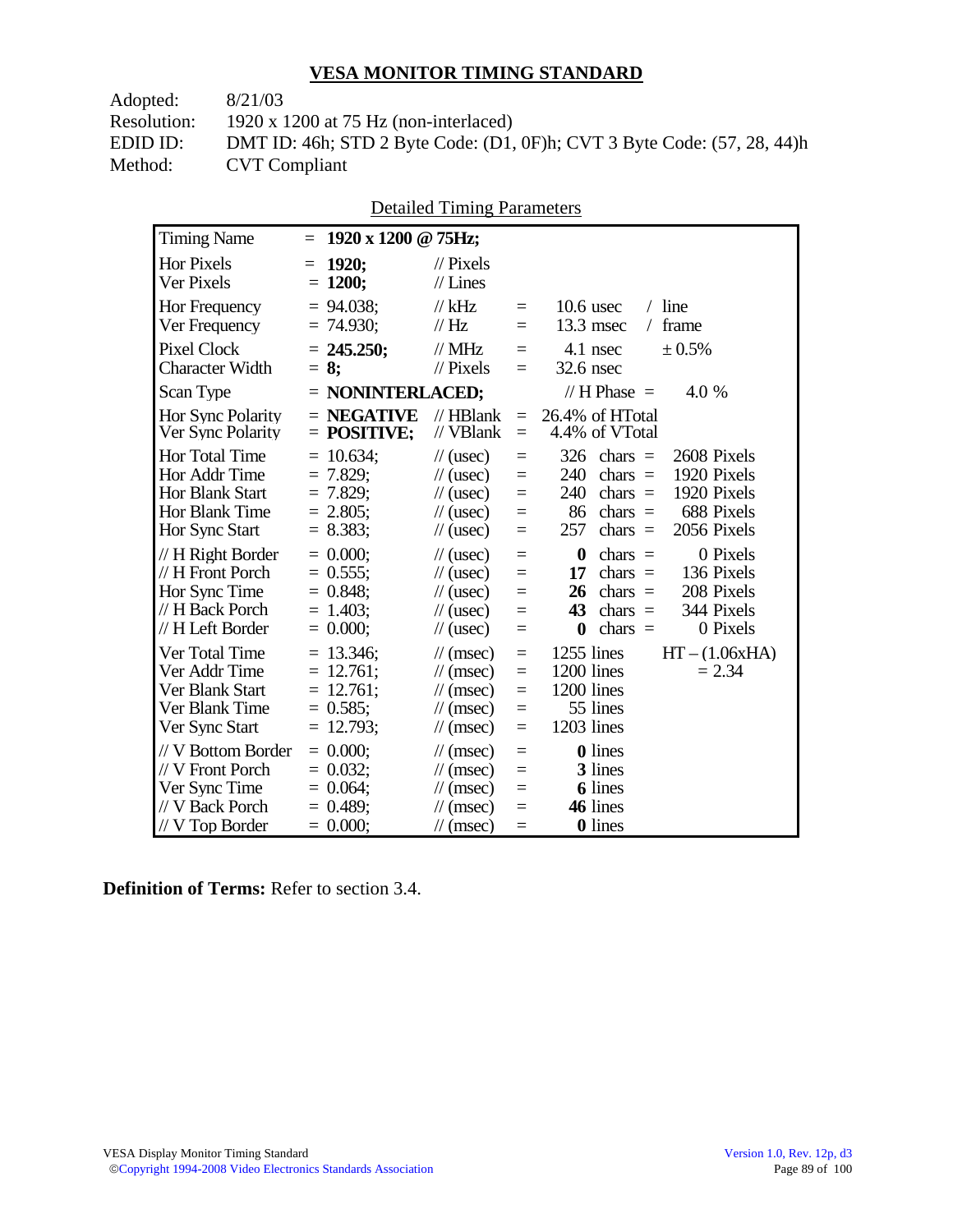| DMT ID: 47h; STD 2 Byte Code: (D1, 19)h; CVT 3 Byte Code: (57, 28, 62)h |
|-------------------------------------------------------------------------|
|                                                                         |
|                                                                         |

|                                                                                                |                                                                            | Detailed Thinnig Parameters                                                                                                 |                                      |                                                                                                                                                                                   |
|------------------------------------------------------------------------------------------------|----------------------------------------------------------------------------|-----------------------------------------------------------------------------------------------------------------------------|--------------------------------------|-----------------------------------------------------------------------------------------------------------------------------------------------------------------------------------|
| <b>Timing Name</b>                                                                             | 1920 x 1200 @ 85Hz;<br>$=$                                                 |                                                                                                                             |                                      |                                                                                                                                                                                   |
| <b>Hor Pixels</b><br>Ver Pixels                                                                | 1920;<br>$=$<br>$= 1200;$                                                  | $\frac{1}{2}$ Pixels<br>$//$ Lines                                                                                          |                                      |                                                                                                                                                                                   |
| Hor Frequency<br>Ver Frequency                                                                 | $= 107.184;$<br>$= 84.932;$                                                | $//$ kHz<br>// Hz                                                                                                           | $=$<br>$=$                           | $/$ line<br>9.3 usec<br>11.8 msec<br>/ frame                                                                                                                                      |
| <b>Pixel Clock</b><br><b>Character Width</b>                                                   | $= 281.250$ ;<br>$= 8:$                                                    | $\frac{1}{2}$ MHz<br>$//$ Pixels                                                                                            | $=$<br>$=$                           | $3.6$ nsec<br>± 0.5%<br>28.4 nsec                                                                                                                                                 |
| Scan Type                                                                                      | $=$ NONINTERLACED;                                                         |                                                                                                                             |                                      | // $H$ Phase $=$<br>4.0 %                                                                                                                                                         |
| Hor Sync Polarity<br>Ver Sync Polarity                                                         | $=$ NEGATIVE<br>$=$ POSITIVE;                                              | $//$ HBlank<br>// VBlank                                                                                                    | $=$<br>$\equiv$                      | 26.8% of HTotal<br>4.9% of VTotal                                                                                                                                                 |
| Hor Total Time<br>Hor Addr Time<br>Hor Blank Start<br>Hor Blank Time<br>Hor Sync Start         | $= 9.330$ ;<br>$= 6.827$ ;<br>$= 6.827;$<br>$= 2.503$ ;<br>$= 7.339;$      | $\frac{1}{2}$ (usec)<br>$\frac{1}{2}$ (usec)<br>$\frac{1}{2}$ (usec)<br>$\frac{1}{2}$ (usec)<br>$\frac{1}{2}$ (usec)        | $=$<br>$=$<br>$=$<br>$=$<br>$=$      | 328<br>2624 Pixels<br>$chars =$<br>1920 Pixels<br>240<br>$chars =$<br>240<br>chars $=$<br>1920 Pixels<br>88<br>chars $=$<br>704 Pixels<br>258<br>chars $=$<br>2064 Pixels         |
| // H Right Border<br>// H Front Porch<br>Hor Sync Time<br>// H Back Porch<br>// H Left Border  | $= 0.000;$<br>$= 0.512;$<br>$= 0.740$ ;<br>$= 1.252;$<br>$= 0.000;$        | $\frac{1}{2}$ (usec)<br>$\frac{1}{2}$ (usec)<br>$\frac{1}{2}$ (usec)<br>$\frac{1}{2}$ (usec)<br>$\frac{1}{2}$ (usec)        | $=$<br>$=$<br>$=$<br>$=$<br>$=$      | $\bf{0}$<br>0 Pixels<br>$chars =$<br>144 Pixels<br>18<br>$chars =$<br>208 Pixels<br>$chars =$<br>26<br>352 Pixels<br>44<br>$chars =$<br>0 Pixels<br>$\boldsymbol{0}$<br>chars $=$ |
| Ver Total Time<br>Ver Addr Time<br>Ver Blank Start<br>Ver Blank Time<br>Ver Sync Start         | $= 11.774$ ;<br>$= 11.196$ ;<br>$= 11.196$ ;<br>$= 0.578$ ;<br>$= 11.224;$ | $\mathcal{U}$ (msec)<br>$\mathcal{U}$ (msec)<br>$\mathcal{U}$ (msec)<br>$\mathcal{U}$ (msec)<br>$\mathcal{U}$ (msec)        | $=$<br>$\equiv$<br>$=$<br>$=$<br>$=$ | 1262 lines<br>$HT - (1.06xHA)$<br>1200 lines<br>$= 2.09$<br>1200 lines<br>62 lines<br>1203 lines                                                                                  |
| // V Bottom Border<br>// V Front Porch<br>Ver Sync Time<br>// V Back Porch<br>$//V$ Top Border | $= 0.000;$<br>$= 0.028;$<br>$= 0.056$ ;<br>$= 0.494$ ;<br>$= 0.000$        | $\mathcal{U}$ (msec)<br>$\mathcal{U}$ (msec)<br>$\mathcal{U}$ (msec)<br>$\frac{1}{\sqrt{2}}$ (msec)<br>$\mathcal{U}$ (msec) | $=$<br>$=$<br>$=$<br>$=$<br>$=$      | <b>0</b> lines<br>3 lines<br><b>6</b> lines<br>53 lines<br><b>0</b> lines                                                                                                         |

Detailed Timing Parameters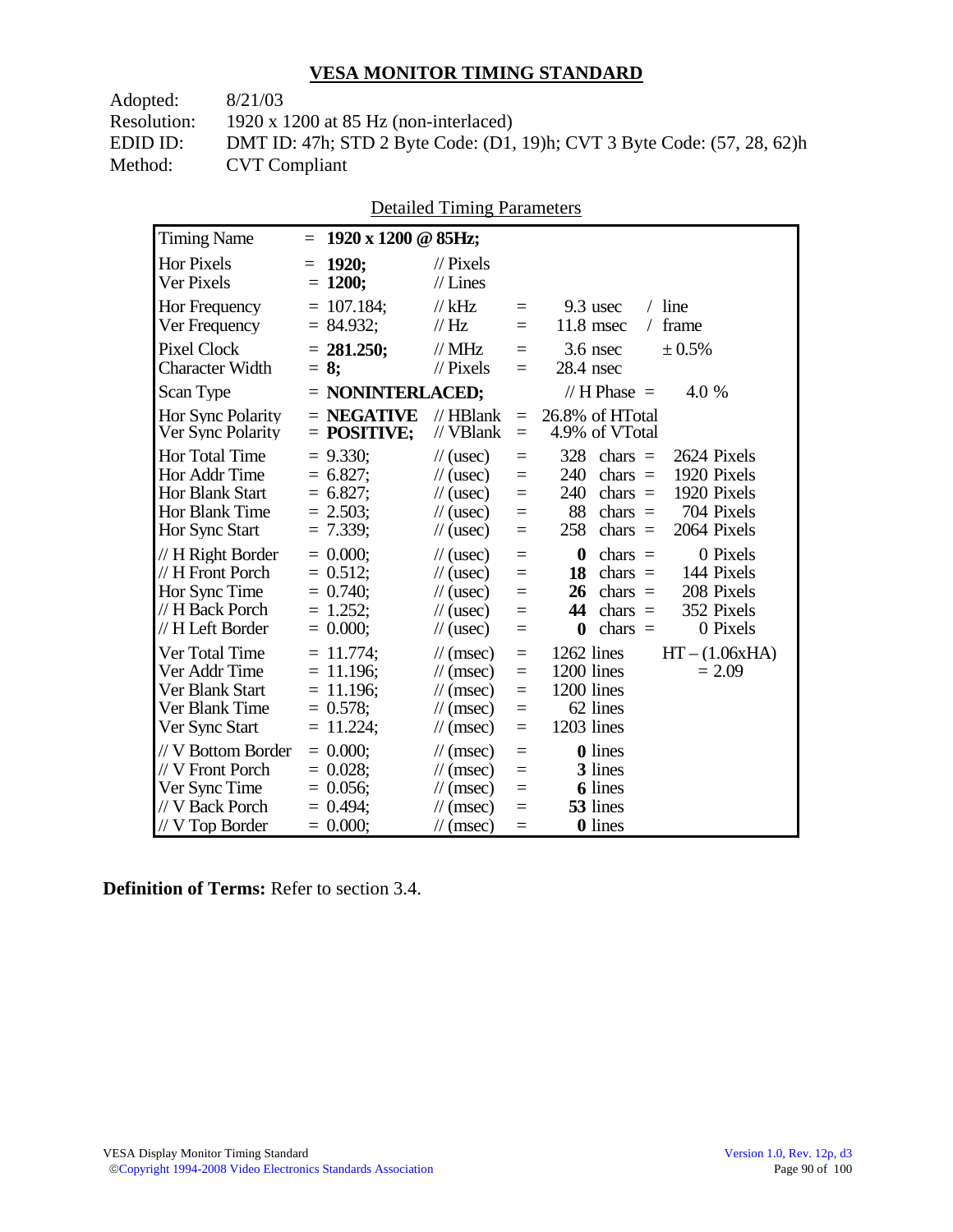Adopted: 5/1/07 Resolution: 1920 x 1200 at 120 Hz (non-interlaced) REDUCED BLANKING EDID ID: DMT ID: 48h; STD 2 Byte Code: n/a; CVT 3 Byte Code: n/a<br>Method: Generated using CVT (Reduced Blanking) Formula Generated using CVT (Reduced Blanking) Formula

Detailed Timing Parameters

| <b>Timing Name</b>                                                                                          | $=$                                                                    |                                                                                                                                                                                            | 1920 x 1200 @ 120Hz CVT (Reduced Blanking);                                                                                                                                                 |
|-------------------------------------------------------------------------------------------------------------|------------------------------------------------------------------------|--------------------------------------------------------------------------------------------------------------------------------------------------------------------------------------------|---------------------------------------------------------------------------------------------------------------------------------------------------------------------------------------------|
| Hor Pixels<br>Ver Pixels                                                                                    | 1920;<br>$=$<br>$= 1200;$                                              | $\frac{1}{2}$ Pixels<br>$//$ Lines                                                                                                                                                         |                                                                                                                                                                                             |
| <b>Hor Frequency</b><br>Ver Frequency                                                                       | $= 152.404$ ;<br>$= 119.909$ ;                                         | $//$ kHz<br>$=$<br>$\mathcal{U}$ Hz<br>$=$                                                                                                                                                 | $/$ line<br>6.6 usec<br>8.3 msec<br>frame<br>$\sqrt{2}$                                                                                                                                     |
| <b>Pixel Clock</b><br><b>Character Width</b>                                                                | $= 317.000$ ;<br>$= 8:$                                                | $//$ MHz<br>$=$<br>$\mathcal{U}$ Pixels<br>$=$                                                                                                                                             | $3.2$ nsec<br>± 0.5%<br>$25.2$ nsec                                                                                                                                                         |
| Scan Type                                                                                                   | $=$ NONINTERLACED;                                                     |                                                                                                                                                                                            | // H Phase $=$<br>$0.8\%$                                                                                                                                                                   |
| Hor Sync Polarity<br>Ver Sync Polarity                                                                      | $=$ POSITIVE:<br>$=$ NEGATIVE                                          | $//$ HBlank<br>$=$<br>$//$ VBlank<br>$=$                                                                                                                                                   | 7.7% of HTotal<br>5.6% of VTotal                                                                                                                                                            |
| <b>Hor Total Time</b><br>Hor Addr Time<br><b>Hor Blank Start</b><br><b>Hor Blank Time</b><br>Hor Sync Start | $= 6.562;$<br>$= 6.057$ ;<br>$= 6.057$ ;<br>$= 0.505$ ;<br>$= 6.208$ ; | $\frac{1}{2}$ (usec)<br>$=$<br>$\frac{1}{2}$ (usec)<br>$=$<br>$\frac{1}{2}$ (usec)<br>$=$<br>$\frac{1}{2}$ (usec)<br>$=$<br>$\frac{1}{2}$ (usec)<br>$=$                                    | 260<br>chars $=$<br>2080 Pixels<br>1920 Pixels<br>240<br>chars $=$<br>1920 Pixels<br>240<br>chars $=$<br>20<br>160 Pixels<br>$chars =$<br>1968 Pixels<br>246<br>$chars =$                   |
| // H Right Border<br>// H Front Porch<br>Hor Sync Time<br>// H Back Porch<br>// H Left Border               | $= 0.000$<br>$= 0.151$ ;<br>$= 0.101$ ;<br>$= 0.252;$<br>$= 0.000;$    | $\frac{1}{2}$ (usec)<br>$=$<br>$\frac{1}{2}$ (usec)<br>$=$<br>$\frac{1}{2}$ (usec)<br>$=$<br>$\frac{1}{2}$ (usec)<br>$=$<br>$\frac{1}{2}$ (usec)<br>$=$                                    | 0 Pixels<br>$\boldsymbol{0}$<br>chars $=$<br>chars $=$<br>48 Pixels<br>6<br>32 Pixels<br>$\boldsymbol{4}$<br>$chars =$<br>80 Pixels<br>10<br>chars $=$<br>chars $=$<br>0 Pixels<br>$\bf{0}$ |
| Ver Total Time<br>Ver Addr Time<br>Ver Blank Start<br>Ver Blank Time<br>Ver Sync Start                      | $= 8.340$ ;<br>$= 7.874$ ;<br>$= 7.874;$<br>$= 0.466$ ;<br>$= 7.894$ ; | $\frac{1}{\sqrt{2}}$ (msec)<br>$=$<br>$\frac{1}{\sqrt{2}}$ (msec)<br>$=$<br>$\frac{1}{\sqrt{2}}$ (msec)<br>$=$<br>$\frac{1}{\sqrt{2}}$ (msec)<br>$=$<br>$\frac{1}{\sqrt{2}}$ (msec)<br>$=$ | 1271 lines<br>$HT - (1.06xHA)$<br>1200 lines<br>$= 0.14$<br>1200 lines<br>71 lines<br>1203 lines                                                                                            |
| // V Bottom Border<br>// V Front Porch<br>Ver Sync Time<br>// V Back Porch<br>$//V$ Top Border              | $= 0.000$<br>$= 0.020$<br>$= 0.039$ ;<br>$= 0.407$ ;<br>$= 0.000;$     | $\mathcal{U}$ (msec)<br>$=$<br>$\frac{1}{\sqrt{2}}$ (msec)<br>$=$<br>$\mathcal{U}$ (msec)<br>$=$<br>$\mathcal{U}$ (msec)<br>$=$<br>$\mathcal{U}$ (msec)<br>$=$                             | <b>0</b> lines<br>3 lines<br><b>6</b> lines<br>62 lines<br>0 lines                                                                                                                          |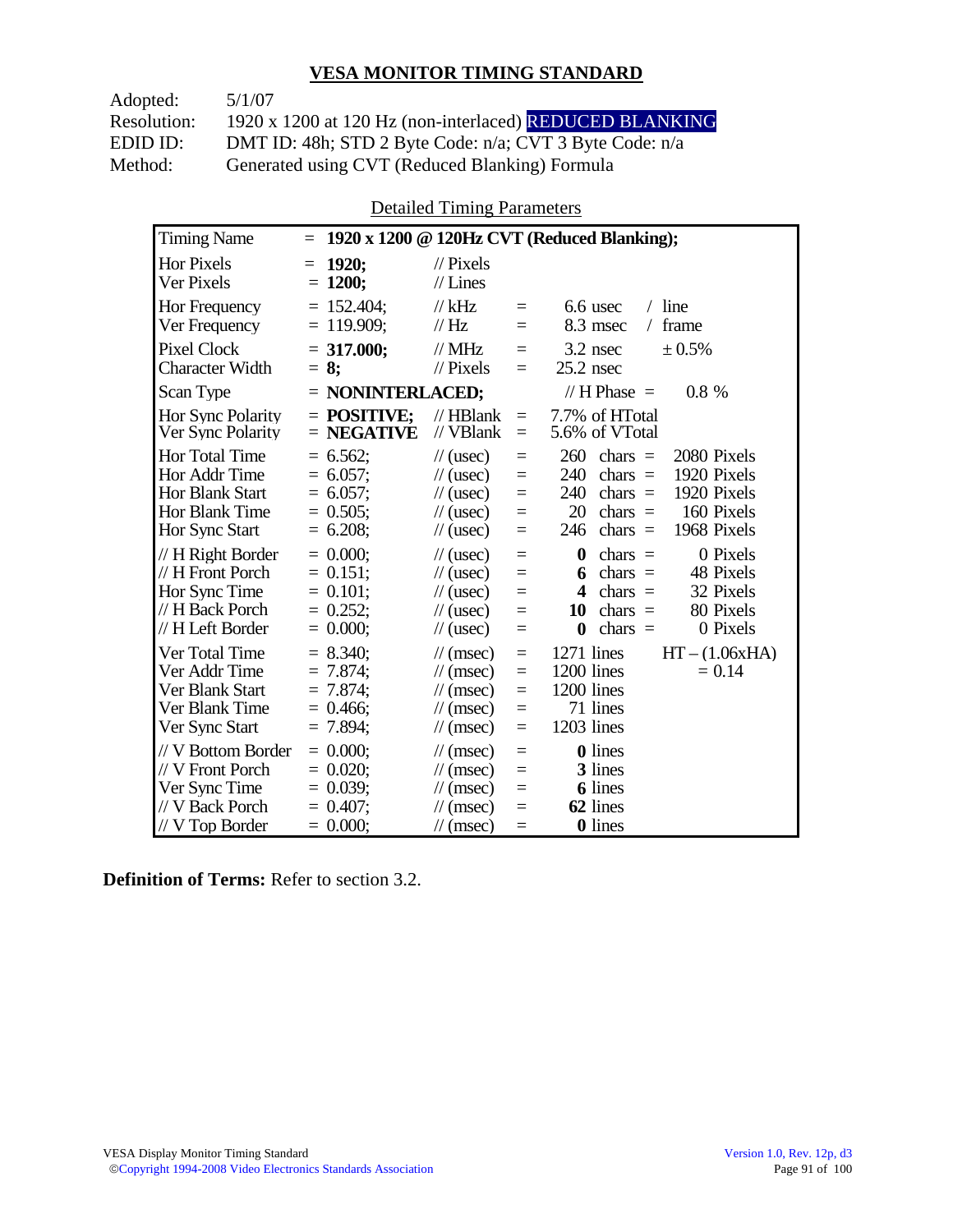| Adopted:    | 9/17/98                                                       |
|-------------|---------------------------------------------------------------|
| Resolution: | 1920 x 1440 at 60 Hz (non-interlaced)                         |
| EDID ID:    | DMT ID: 49h; STD 2 Byte Code: (D1, 40)h; CVT 3 Byte Code: n/a |
| Method:     | *** NOT CVT COMPLIANT ***                                     |

## Detailed Timing Parameters

| <b>Timing Name</b>                                                                              | $1920 \times 1440 \odot 60$ Hz;<br>$=$                                   |                                                                                                                      |                                 |                                                                                                                                                                                   |
|-------------------------------------------------------------------------------------------------|--------------------------------------------------------------------------|----------------------------------------------------------------------------------------------------------------------|---------------------------------|-----------------------------------------------------------------------------------------------------------------------------------------------------------------------------------|
| <b>Hor Pixels</b><br>Ver Pixels                                                                 | 1920:<br>$=$<br>$= 1440;$                                                | $\mathcal{U}$ Pixels<br>$//$ Lines                                                                                   |                                 |                                                                                                                                                                                   |
| Hor Frequency<br>Ver Frequency                                                                  | $= 90.000;$<br>$= 60.000;$                                               | $//$ kHz<br>$\frac{1}{1}$ Hz                                                                                         | $=$<br>$=$                      | $/$ line<br>$11.1$ usec<br>16.7 msec<br>frame<br>$\sqrt{2}$                                                                                                                       |
| <b>Pixel Clock</b><br><b>Character Width</b>                                                    | $= 234.000$ ;<br>$= 8$ ;                                                 | $//$ MHz<br>$\frac{1}{2}$ Pixels                                                                                     | $=$<br>$=$                      | 4.3 nsec<br>$\pm 0.5\%$<br>34.2 nsec                                                                                                                                              |
| Scan Type                                                                                       | $=$ NONINTERLACED;                                                       |                                                                                                                      |                                 | // H Phase $=$<br>4.2 %                                                                                                                                                           |
| Hor Sync Polarity<br>Ver Sync Polarity                                                          | $=$ <b>NEGATIVE:</b> // HBlank<br>$=$ POSITIVE;                          | // VBlank                                                                                                            | $=$<br>$=$                      | 26.2% of HTotal<br>4.0% of VTotal                                                                                                                                                 |
| Hor Total Time<br>Hor Addr Time<br><b>Hor Blank Start</b><br>Hor Blank Time<br>Hor Sync Start   | $= 11.111;$<br>$= 8.205$ ;<br>$= 8.205$ ;<br>$= 2.906$ ;<br>$= 8.752;$   | $\frac{1}{2}$ (usec)<br>$\frac{1}{2}$ (usec)<br>$\frac{1}{2}$ (usec)<br>$\frac{1}{2}$ (usec)<br>$\frac{1}{2}$ (usec) | $=$<br>$=$<br>$=$<br>$=$<br>$=$ | 325<br>chars $=$<br>2600 Pixels<br>1920 Pixels<br>240<br>chars $=$<br>1920 Pixels<br>240<br>chars $=$<br>85<br>680 Pixels<br>chars $=$<br>2048 Pixels<br>256<br>chars $=$         |
| // H Right Border<br>// H Front Porch<br>Hor Sync Time<br>// H Back Porch<br>// H Left Border   | $= 0.000$<br>$= 0.547$ ;<br>$= 0.889$ ;<br>$= 1.470$ ;<br>$= 0.000;$     | $\frac{1}{2}$ (usec)<br>$\frac{1}{2}$ (usec)<br>$\frac{1}{2}$ (usec)<br>$\frac{1}{2}$ (usec)<br>$\frac{1}{2}$ (usec) | $=$<br>$=$<br>$=$<br>$=$<br>$=$ | 0 Pixels<br>$\boldsymbol{0}$<br>$chars =$<br>128 Pixels<br>chars $=$<br>16<br>208 Pixels<br>26<br>chars $=$<br>344 Pixels<br>43<br>chars $=$<br>0 Pixels<br>$\bf{0}$<br>chars $=$ |
| Ver Total Time<br>Ver Addr Time<br>Ver Blank Start<br>Ver Blank Time<br>Ver Sync Start          | $= 16.667$ ;<br>$= 16.000;$<br>$= 16.000;$<br>$= 0.667$ ;<br>$= 16.011;$ | $\mathcal{U}$ (msec)<br>$\mathcal{U}$ (msec)<br>$\mathcal{U}$ (msec)<br>$\mathcal{U}$ (msec)<br>$\mathcal{U}$ (msec) | $=$<br>$=$<br>$=$<br>$=$<br>$=$ | $HT - (1.06xHA)$<br>1500 lines<br>1440 lines<br>$= 2.41$<br>1440 lines<br>60 lines<br>1441 lines                                                                                  |
| // V Bottom Border<br>// V Front Porch<br>Ver Sync Time<br>// V Back Porch<br>$//$ V Top Border | $= 0.000;$<br>$= 0.011$ ;<br>$= 0.033;$<br>$= 0.622$ ;<br>$= 0.000;$     | $\mathcal{U}$ (msec)<br>$\mathcal{U}$ (msec)<br>$\mathcal{U}$ (msec)<br>$\mathcal{U}$ (msec)<br>$\mathcal{U}$ (msec) | $=$<br>$=$<br>$=$<br>$=$<br>$=$ | <b>0</b> lines<br>1 lines<br>3 lines<br>56 lines<br>0 lines                                                                                                                       |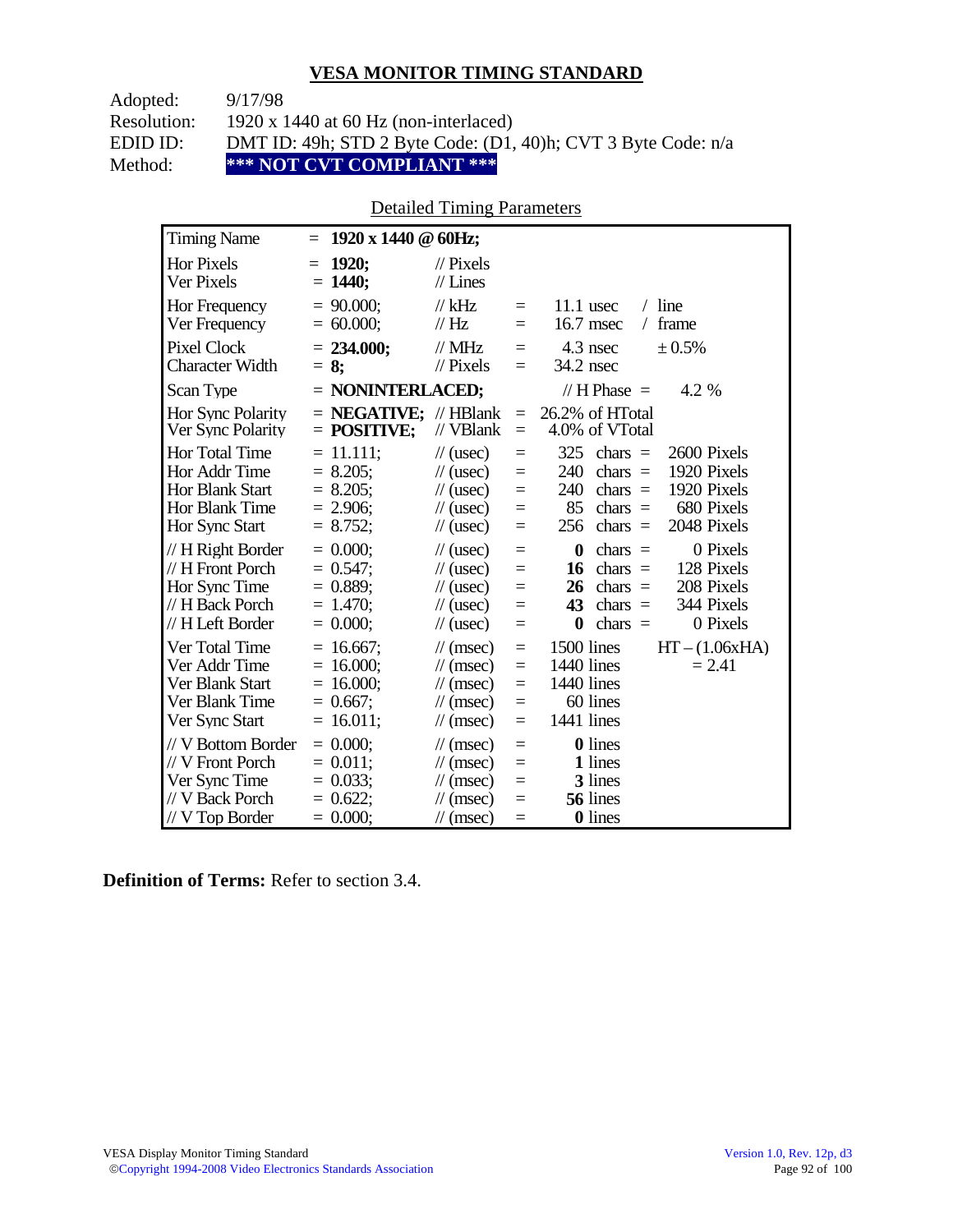Adopted: 9/17/98 Resolution: 1920 x 1440 at 75 Hz (non-interlaced) EDID ID: DMT ID: 4Ah; STD 2 Byte Code: (D1, 4F)h; CVT 3 Byte Code: n/a<br>Method: \*\*\* NOT CVT COMPLIANT \*\*\* **\*\*\* NOT CVT COMPLIANT \*\*\*** 

## Detailed Timing Parameters

| <b>Timing Name</b>                                                                              | $= 1920 \times 1440 \text{ } \textcircled{g}$ 75Hz;                     |                                                                                                                             |                                      |                                                                                                                                                                           |
|-------------------------------------------------------------------------------------------------|-------------------------------------------------------------------------|-----------------------------------------------------------------------------------------------------------------------------|--------------------------------------|---------------------------------------------------------------------------------------------------------------------------------------------------------------------------|
| <b>Hor Pixels</b><br>Ver Pixels                                                                 | 1920;<br>$=$<br>$= 1440$ ;                                              | $\mathcal{U}$ Pixels<br>$//$ Lines                                                                                          |                                      |                                                                                                                                                                           |
| Hor Frequency<br>Ver Frequency                                                                  | $= 112.500$ ;<br>$= 75.000;$                                            | $//$ kHz<br>$\frac{1}{1}$ Hz                                                                                                | $=$<br>$=$                           | $/$ line<br>8.9 usec<br>13.3 msec<br>frame<br>$\sqrt{2}$                                                                                                                  |
| Pixel Clock<br><b>Character Width</b>                                                           | $= 297.000$ ;<br>$= 8$ ;                                                | $//$ MHz<br>$//$ Pixels                                                                                                     | $=$<br>$=$                           | 3.4 nsec<br>± 0.5%<br>$26.9$ nsec                                                                                                                                         |
| Scan Type                                                                                       | $=$ NONINTERLACED;                                                      |                                                                                                                             |                                      | // H Phase $=$<br>3.9 %                                                                                                                                                   |
| Hor Sync Polarity<br>Ver Sync Polarity                                                          | $=$ NEGATIVE<br>$=$ POSITIVE;                                           | $//$ HBlank<br>// VBlank                                                                                                    | $\equiv$<br>$=$                      | 27.3% of HTotal<br>4.0% of VTotal                                                                                                                                         |
| Hor Total Time<br>Hor Addr Time<br><b>Hor Blank Start</b><br>Hor Blank Time<br>Hor Sync Start   | $= 8.889;$<br>$= 6.465$ ;<br>$= 6.465$ ;<br>$= 2.424$ ;<br>$= 6.949$ ;  | $\frac{1}{2}$ (usec)<br>$\frac{1}{2}$ (usec)<br>$\frac{1}{2}$ (usec)<br>$\frac{1}{2}$ (usec)<br>$\frac{1}{2}$ (usec)        | $=$<br>$=$<br>$=$<br>$=$<br>$=$      | 330<br>2640 Pixels<br>$chars =$<br>1920 Pixels<br>240<br>$chars =$<br>1920 Pixels<br>240<br>$chars =$<br>90<br>720 Pixels<br>chars $=$<br>2064 Pixels<br>258<br>$chars =$ |
| // H Right Border<br>// H Front Porch<br>Hor Sync Time<br>// H Back Porch<br>// H Left Border   | $= 0.000$<br>$= 0.485$ ;<br>$= 0.754$ ;<br>$= 1.185$ ;<br>$= 0.000;$    | $\frac{1}{2}$ (usec)<br>$\frac{1}{2}$ (usec)<br>$\frac{1}{2}$ (usec)<br>$\frac{1}{2}$ (usec)<br>$\frac{1}{2}$ (usec)        | $=$<br>$=$<br>$=$<br>$=$<br>$=$      | $\bf{0}$<br>0 Pixels<br>$chars =$<br>18<br>144 Pixels<br>$chars =$<br>28<br>224 Pixels<br>$chars =$<br>44<br>chars $=$<br>352 Pixels<br>$chars =$<br>0 Pixels<br>0        |
| Ver Total Time<br>Ver Addr Time<br>Ver Blank Start<br>Ver Blank Time<br>Ver Sync Start          | $= 13.333$ ;<br>$= 12.800;$<br>$= 12.800;$<br>$= 0.533;$<br>$= 12.809;$ | $\mathcal{U}$ (msec)<br>$\mathcal{U}$ (msec)<br>$\mathcal{U}$ (msec)<br>$\frac{1}{\sqrt{2}}$ (msec)<br>$\mathcal{U}$ (msec) | $\equiv$<br>$=$<br>$=$<br>$=$<br>$=$ | 1500 lines<br>$HT - (1.06xHA)$<br>1440 lines<br>$= 2.04$<br>1440 lines<br>60 lines<br>1441 lines                                                                          |
| // V Bottom Border<br>// V Front Porch<br>Ver Sync Time<br>// V Back Porch<br>$//$ V Top Border | $= 0.000$<br>$= 0.009$ ;<br>$= 0.027;$<br>$= 0.498$ ;<br>$= 0.000;$     | $\mathcal{U}$ (msec)<br>$\mathcal{U}$ (msec)<br>$\mathcal{U}$ (msec)<br>$\mathcal{U}$ (msec)<br>$\mathcal{U}$ (msec)        | $\equiv$<br>$=$<br>$=$<br>$=$<br>$=$ | <b>0</b> lines<br>1 lines<br>3 lines<br>56 lines<br><b>0</b> lines                                                                                                        |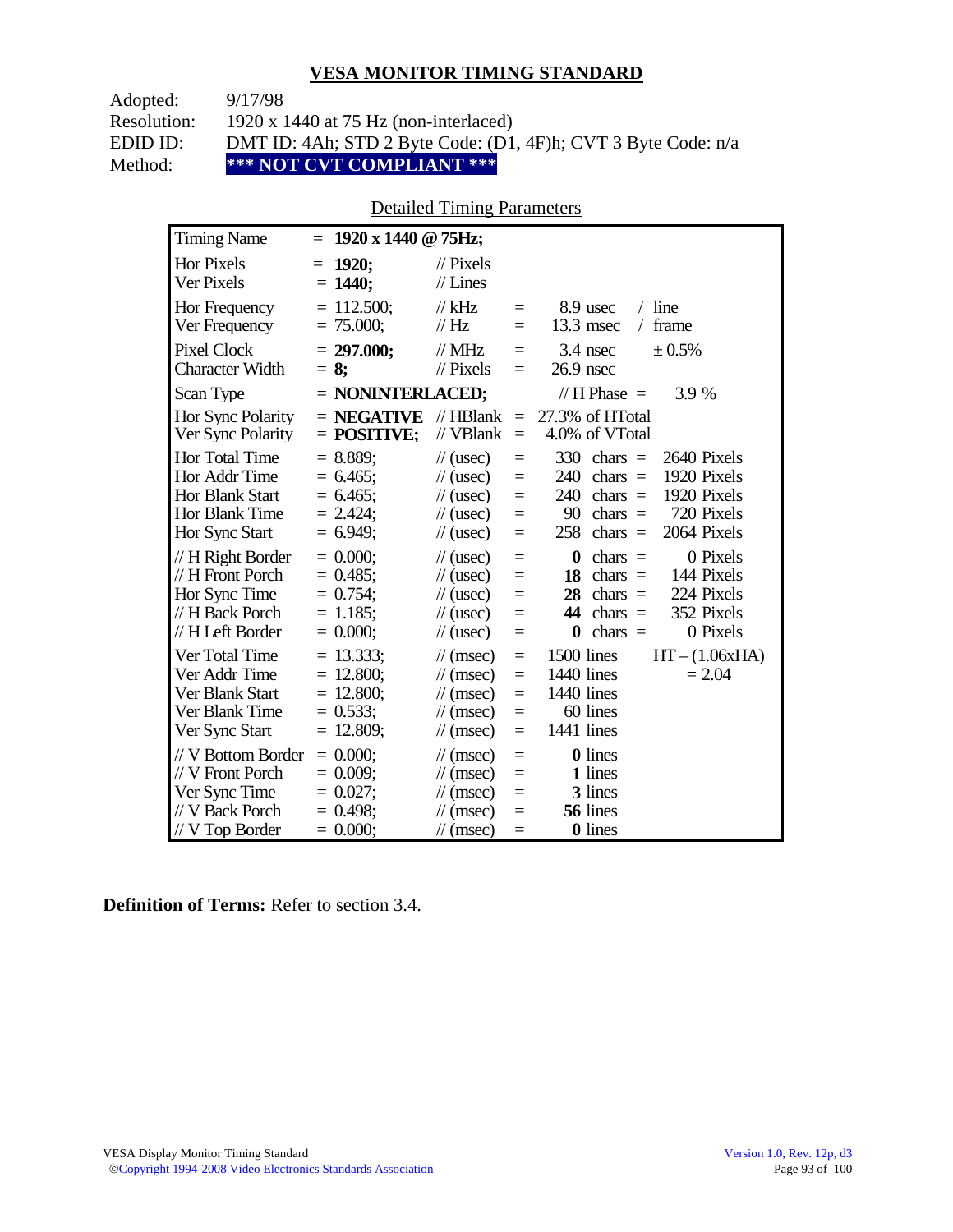Adopted: 5/1/07

Resolution: 1920 x 1440 at 120 Hz (non-interlaced) REDUCED BLANKING EDID ID: DMT ID: 4Bh; STD 2 Byte Code: n/a; CVT 3 Byte Code: n/a<br>Method: Generated using CVT (Reduced Blanking) Formula Generated using CVT (Reduced Blanking) Formula

Detailed Timing Parameters

| <b>Timing Name</b>                                                                                   | $=$                                                                   |                                                                                                                                                                | 1920 x 1440 @ 120Hz CVT (Reduced Blanking);                                                                                                                                  |
|------------------------------------------------------------------------------------------------------|-----------------------------------------------------------------------|----------------------------------------------------------------------------------------------------------------------------------------------------------------|------------------------------------------------------------------------------------------------------------------------------------------------------------------------------|
| <b>Hor Pixels</b><br>Ver Pixels                                                                      | 1920;<br>$=$<br>$= 1440;$                                             | $\mathcal{U}$ Pixels<br>$//$ Lines                                                                                                                             |                                                                                                                                                                              |
| <b>Hor Frequency</b><br>Ver Frequency                                                                | $= 182.933$ ;<br>$= 119.956$ ;                                        | $//$ kHz<br>$=$<br>$\mathcal{U}$ Hz<br>$=$                                                                                                                     | $/$ line<br>$5.5$ usec<br>frame<br>8.3 msec<br>$\sqrt{2}$                                                                                                                    |
| <b>Pixel Clock</b><br><b>Character Width</b>                                                         | $=$ 380.500;<br>$= 8:$                                                | $\frac{1}{10}$ MHz<br>$=$<br>$\frac{1}{2}$ Pixels<br>$=$                                                                                                       | $2.6$ nsec<br>± 0.5%<br>$21.0$ nsec                                                                                                                                          |
| Scan Type                                                                                            | $=$ NONINTERLACED;                                                    |                                                                                                                                                                | // H Phase $=$<br>$0.8\%$                                                                                                                                                    |
| Hor Sync Polarity<br>Ver Sync Polarity                                                               | $=$ POSITIVE:<br>$=$ NEGATIVE                                         | $//$ HBlank<br>$\equiv$<br>// VBlank<br>$=$                                                                                                                    | 7.7% of HTotal<br>5.6% of VTotal                                                                                                                                             |
| <b>Hor Total Time</b><br>Hor Addr Time<br><b>Hor Blank Start</b><br>Hor Blank Time<br>Hor Sync Start | $= 5.466$ ;<br>$= 5.046$ ;<br>$= 5.046;$<br>$= 0.420$ ;<br>$= 5.172;$ | $\frac{1}{2}$ (usec)<br>$=$<br>$\frac{1}{2}$ (usec)<br>$=$<br>$\frac{1}{2}$ (usec)<br>$=$<br>$\frac{1}{2}$ (usec)<br>$=$<br>$\frac{1}{2}$ (usec)<br>$=$        | 260<br>2080 Pixels<br>chars $=$<br>240<br>$chars =$<br>1920 Pixels<br>1920 Pixels<br>240<br>chars $=$<br>20<br>160 Pixels<br>chars $=$<br>chars $=$<br>1968 Pixels<br>246    |
| // H Right Border<br>// H Front Porch<br>Hor Sync Time<br>// H Back Porch<br>// H Left Border        | $= 0.000$<br>$= 0.126$<br>$= 0.084$ ;<br>$= 0.210$ ;<br>$= 0.000$     | $\frac{1}{2}$ (usec)<br>$=$<br>$\frac{1}{2}$ (usec)<br>$=$<br>$\frac{1}{2}$ (usec)<br>$=$<br>$\frac{1}{2}$ (usec)<br>$=$<br>$\frac{1}{2}$ (usec)<br>$=$        | 0 Pixels<br>$\boldsymbol{0}$<br>$chars =$<br>48 Pixels<br>chars $=$<br>6<br>32 Pixels<br>4<br>chars $=$<br>80 Pixels<br>10<br>$chars =$<br>$\bf{0}$<br>chars $=$<br>0 Pixels |
| Ver Total Time<br>Ver Addr Time<br>Ver Blank Start<br>Ver Blank Time<br>Ver Sync Start               | $= 8.336$<br>$= 7.872$<br>$= 7.872$ ;<br>$= 0.465$ ;<br>$= 7.888;$    | $\mathcal{U}$ (msec)<br>$=$<br>$\mathcal{U}$ (msec)<br>$=$<br>$\mathcal{U}$ (msec)<br>$=$<br>$\mathcal{U}$ (msec)<br>$=$<br>$\mathcal{U}$ (msec)<br>$=$        | $1525$ lines<br>$HT - (1.06xHA)$<br>1440 lines<br>$= 0.12$<br>1440 lines<br>85 lines<br>1443 lines                                                                           |
| // V Bottom Border<br>// V Front Porch<br>Ver Sync Time<br>// V Back Porch<br>$//V$ Top Border       | $= 0.000;$<br>$= 0.016$ ;<br>$= 0.022;$<br>$= 0.426$ ;<br>$= 0.000;$  | $\frac{1}{\sqrt{2}}$ (msec)<br>$=$<br>$\mathcal{U}$ (msec)<br>$=$<br>$\mathcal{U}$ (msec)<br>$=$<br>$\mathcal{U}$ (msec)<br>$=$<br>$\mathcal{U}$ (msec)<br>$=$ | <b>0</b> lines<br>3 lines<br>4 lines<br>78 lines<br>0 lines                                                                                                                  |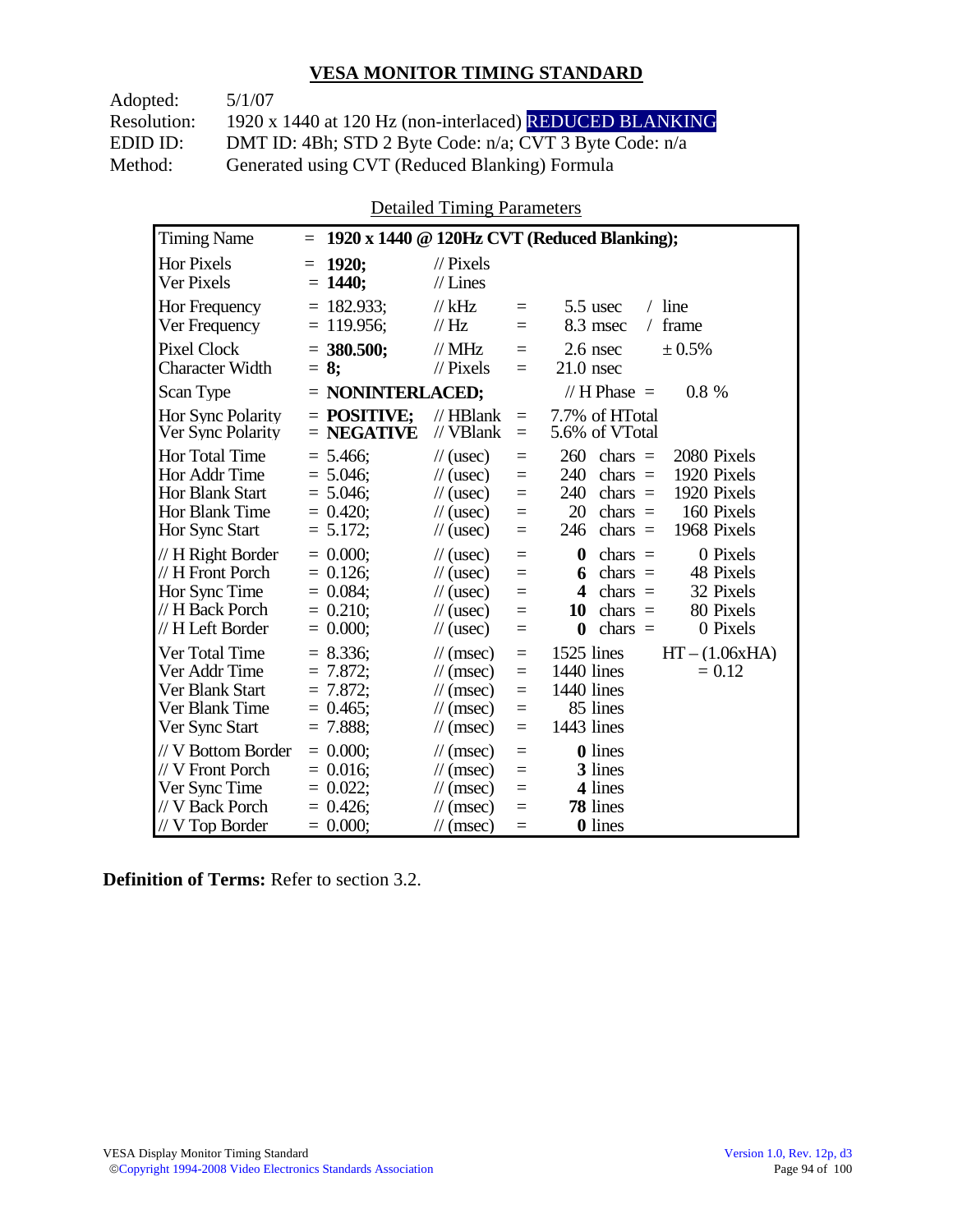| <b>Proposed:</b>   | 10/16/08                                                     |
|--------------------|--------------------------------------------------------------|
| Adopted:           | <b>TBD</b>                                                   |
| <b>Resolution:</b> | 2048 x 1152 at 60 Hz (non-interlaced) REDUCED BLANKING       |
| EDID ID:           | DMT ID: 54h; STD 2 Byte Code: E1h, C0h; CVT 3 Byte Code: n/a |
| Method:            | *** NOT CVT COMPLIANT ***                                    |

#### Detailed Timing Parameters

| <b>Timing Name</b>                                                                              | 2048 x 1152 @ 60Hz;<br>Ξ                                                   |                                                                                                                                                                                  |                                                                                                                                                                                |
|-------------------------------------------------------------------------------------------------|----------------------------------------------------------------------------|----------------------------------------------------------------------------------------------------------------------------------------------------------------------------------|--------------------------------------------------------------------------------------------------------------------------------------------------------------------------------|
| <b>Hor Pixels</b><br>Ver Pixels                                                                 | 2048;<br>$=$<br>$= 1152;$                                                  | $\mathcal{U}$ Pixels<br>$//$ Lines                                                                                                                                               |                                                                                                                                                                                |
| Hor Frequency<br>Ver Frequency                                                                  | $= 72.000;$<br>$= 60.000;$                                                 | $\frac{1}{K}$ KHz<br>$=$<br>$\frac{1}{1}$ Hz<br>$=$                                                                                                                              | $/$ line<br>$13.9$ usec<br>16.7 msec<br>frame<br>$\sqrt{2}$                                                                                                                    |
| Pixel Clock<br><b>Character Width</b>                                                           | $= 162.000;$<br>$= 1;$                                                     | $//$ MHz<br>$=$<br>$//$ Pixels<br>$=$                                                                                                                                            | 6.2 nsec<br>± 0.5%<br>$6.2$ nsec                                                                                                                                               |
| Scan Type                                                                                       | $=$ NONINTERLACED;                                                         |                                                                                                                                                                                  | // H Phase $=$<br>$1.6\%$                                                                                                                                                      |
| Hor Sync Polarity<br>Ver Sync Polarity                                                          | $=$ POSITIVE:<br>$=$ POSITIVE;                                             | $//$ HBlank<br>$\equiv$<br>// VBlank<br>$\equiv$                                                                                                                                 | 9.0% of HTotal<br>4.0% of VTotal                                                                                                                                               |
| Hor Total Time<br>Hor Addr Time<br><b>Hor Blank Start</b><br>Hor Blank Time<br>Hor Sync Start   | $= 13.889$ ;<br>$= 12.642$ ;<br>$= 12.642$ ;<br>$= 1.247$ ;<br>$= 12.802;$ | $\frac{1}{2}$ (usec)<br>$\equiv$<br>$\frac{1}{2}$ (usec)<br>$\equiv$<br>$\mathcal{U}$ (usec)<br>$\equiv$<br>$\frac{1}{2}$ (usec)<br>$\equiv$<br>$\frac{1}{2}$ (usec)<br>$\equiv$ | 2250<br>2250 Pixels<br>chars $=$<br>2048 Pixels<br>2048<br>chars $=$<br>2048<br>2048 Pixels<br>chars $=$<br>202<br>202 Pixels<br>chars $=$<br>2074 Pixels<br>2074<br>chars $=$ |
| // H Right Border<br>// H Front Porch<br>Hor Sync Time<br>// H Back Porch<br>// H Left Border   | $= 0.000;$<br>$= 0.160$ ;<br>$= 0.494;$<br>$= 0.593$ ;<br>$= 0.000;$       | $\frac{1}{2}$ (usec)<br>$\equiv$<br>$\mathcal{U}$ (usec)<br>$\equiv$<br>$\frac{1}{2}$ (usec)<br>$=$<br>$\frac{1}{2}$ (usec)<br>$=$<br>$\frac{1}{2}$ (usec)<br>$\equiv$           | 0 Pixels<br>$\bf{0}$<br>$\text{chars}$ =<br>26 Pixels<br>26<br>chars $=$<br>80 Pixels<br>80<br>$chars =$<br>96 Pixels<br>chars $=$<br>96<br>0 Pixels<br>chars $=$<br>$\bf{0}$  |
| Ver Total Time<br>Ver Addr Time<br>Ver Blank Start<br>Ver Blank Time<br>Ver Sync Start          | $= 16.667$ ;<br>$= 16.000;$<br>$= 16.000$<br>$= 0.667$ ;<br>$= 16.014;$    | $\mathcal{U}$ (msec)<br>$\equiv$<br>$\mathcal{U}$ (msec)<br>$\equiv$<br>$\mathcal{U}$ (msec)<br>$\equiv$<br>$\mathcal{U}$ (msec)<br>$\equiv$<br>$\mathcal{U}$ (msec)<br>$\equiv$ | 1200 lines<br>$HT - (1.06xHA)$<br>1152 lines<br>$= 0.49$<br>1152 lines<br>48 lines<br>1153 lines                                                                               |
| // V Bottom Border<br>// V Front Porch<br>Ver Sync Time<br>// V Back Porch<br>$//$ V Top Border | $= 0.000;$<br>$= 0.014;$<br>$= 0.042;$<br>$= 0.611$ ;<br>$= 0.000;$        | $\mathcal{U}$ (msec)<br>$=$<br>$\mathcal{U}$ (msec)<br>$\equiv$<br>$\mathcal{U}$ (msec)<br>$=$<br>$\mathcal{U}$ (msec)<br>$=$<br>$\mathcal{U}$ (msec)<br>$=$                     | <b>0</b> lines<br>1 lines<br>3 lines<br>44 lines<br><b>0</b> lines                                                                                                             |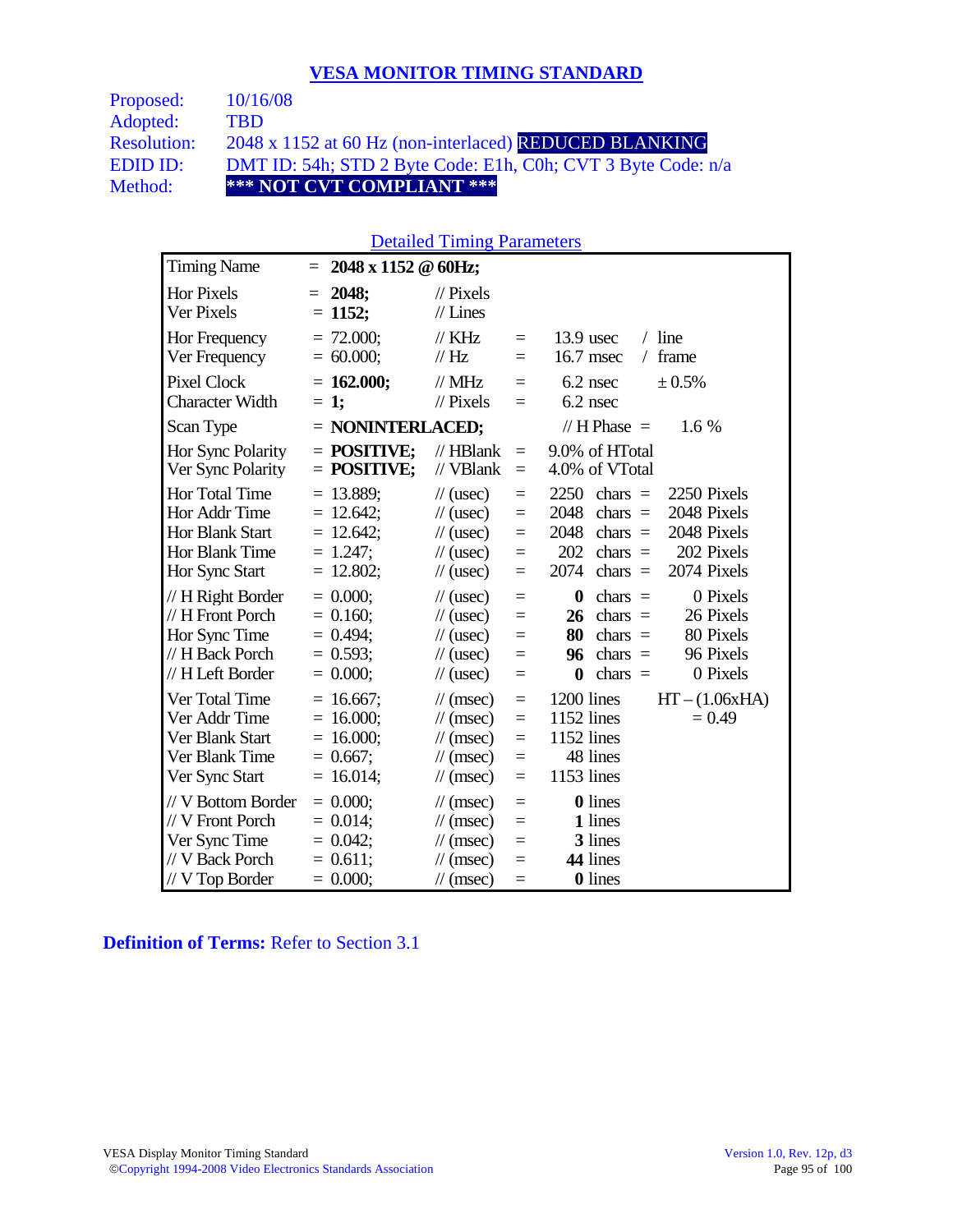Adopted: 5/1/07 **CVT Compliant** 

Resolution: 2560 x 1600 at 60 Hz (non-interlaced) REDUCED BLANKING EDID ID: DMT ID: 4Ch; STD 2 Byte Code: n/a; CVT 3 Byte Code: (1F, 38, 21)h<br>Method: CVT Compliant

Detailed Timing Parameters

| <b>Timing Name</b>                                                                             | 2560 x 1600 @ 60Hz CVT (Reduced Blanking);<br>$=$                                                                                                                                                                                                                                                                                                                                                                                    |
|------------------------------------------------------------------------------------------------|--------------------------------------------------------------------------------------------------------------------------------------------------------------------------------------------------------------------------------------------------------------------------------------------------------------------------------------------------------------------------------------------------------------------------------------|
| <b>Hor Pixels</b><br>Ver Pixels                                                                | 2560;<br>$\mathcal{U}$ Pixels<br>$=$<br>$= 1600;$<br>$//$ Lines                                                                                                                                                                                                                                                                                                                                                                      |
| Hor Frequency<br>Ver Frequency                                                                 | $= 98.713$ ;<br>$//$ kHz<br>$10.1$ usec<br>$/$ line<br>$=$<br>$= 59.972$ ;<br>$\frac{1}{1}$ Hz<br>$16.7$ msec<br>frame<br>$\sqrt{2}$<br>$=$                                                                                                                                                                                                                                                                                          |
| <b>Pixel Clock</b><br><b>Character Width</b>                                                   | $//$ MHz<br>$3.7$ nsec<br>± 0.5%<br>$= 268.500;$<br>$=$<br>$//$ Pixels<br>$29.8$ nsec<br>$= 8:$<br>$=$                                                                                                                                                                                                                                                                                                                               |
| Scan Type                                                                                      | $=$ NONINTERLACED;<br>// H Phase $=$<br>$0.6\%$                                                                                                                                                                                                                                                                                                                                                                                      |
| Hor Sync Polarity<br>Ver Sync Polarity                                                         | 5.9% of HTotal<br>$=$ POSITIVE:<br>$//$ HBlank<br>$=$<br>// VBlank<br>$=$ NEGATIVE;<br>2.8% of VTotal<br>$=$                                                                                                                                                                                                                                                                                                                         |
| Hor Total Time<br>Hor Addr Time<br>Hor Blank Start<br>Hor Blank Time<br>Hor Sync Start         | $= 10.130$ ;<br>340<br>2720 Pixels<br>$\frac{1}{2}$ (usec)<br>chars $=$<br>$=$<br>$= 9.534$ ;<br>320<br>2560 Pixels<br>$\frac{1}{2}$ (usec)<br>chars $=$<br>$=$<br>2560 Pixels<br>$= 9.534$ ;<br>320<br>$\frac{1}{2}$ (usec)<br>chars $=$<br>$=$<br>$= 0.596$ ;<br>20<br>chars $=$<br>160 Pixels<br>$\frac{1}{2}$ (usec)<br>$=$<br>2608 Pixels<br>$= 9.713$ ;<br>chars $=$<br>$\frac{1}{2}$ (usec)<br>326<br>$=$                     |
| // H Right Border<br>// H Front Porch<br>Hor Sync Time<br>// H Back Porch<br>// H Left Border  | $= 0.000$<br>0 Pixels<br>$\frac{1}{2}$ (usec)<br>$\boldsymbol{0}$<br>$chars =$<br>$=$<br>$= 0.179;$<br>chars $=$<br>48 Pixels<br>$\frac{1}{2}$ (usec)<br>6<br>$=$<br>$= 0.119$ ;<br>32 Pixels<br>$\frac{1}{2}$ (usec)<br>$\overline{\mathbf{4}}$<br>chars $=$<br>$=$<br>$= 0.298$ ;<br>80 Pixels<br>$chars =$<br>$\frac{1}{2}$ (usec)<br>10<br>$=$<br>$= 0.000;$<br>$\bf{0}$<br>chars $=$<br>0 Pixels<br>$\frac{1}{2}$ (usec)<br>$=$ |
| Ver Total Time<br>Ver Addr Time<br>Ver Blank Start<br>Ver Blank Time<br>Ver Sync Start         | $= 16.675$ ;<br>1646 lines<br>$HT - (1.06xHA)$<br>$\mathcal{U}$ (msec)<br>$=$<br>$= 16.209$ ;<br>1600 lines<br>$= 0.02$<br>$\mathcal{U}$ (msec)<br>$=$<br>$= 16.209$ ;<br>1600 lines<br>$\mathcal{U}$ (msec)<br>$=$<br>46 lines<br>$= 0.466$ ;<br>$\mathcal{U}$ (msec)<br>$=$<br>1603 lines<br>$= 16.239;$<br>$\mathcal{U}$ (msec)<br>$=$                                                                                            |
| // V Bottom Border<br>// V Front Porch<br>Ver Sync Time<br>// V Back Porch<br>$//V$ Top Border | $= 0.000$<br><b>0</b> lines<br>$\mathcal{U}$ (msec)<br>$=$<br>$= 0.030$ ;<br>3 lines<br>$\mathcal{U}$ (msec)<br>$=$<br><b>6</b> lines<br>$= 0.061$ ;<br>$\mathcal{U}$ (msec)<br>$=$<br>37 lines<br>$= 0.375$ ;<br>$\mathcal{U}$ (msec)<br>$=$<br>0 lines<br>$= 0.000;$<br>$\mathcal{U}$ (msec)<br>$=$                                                                                                                                |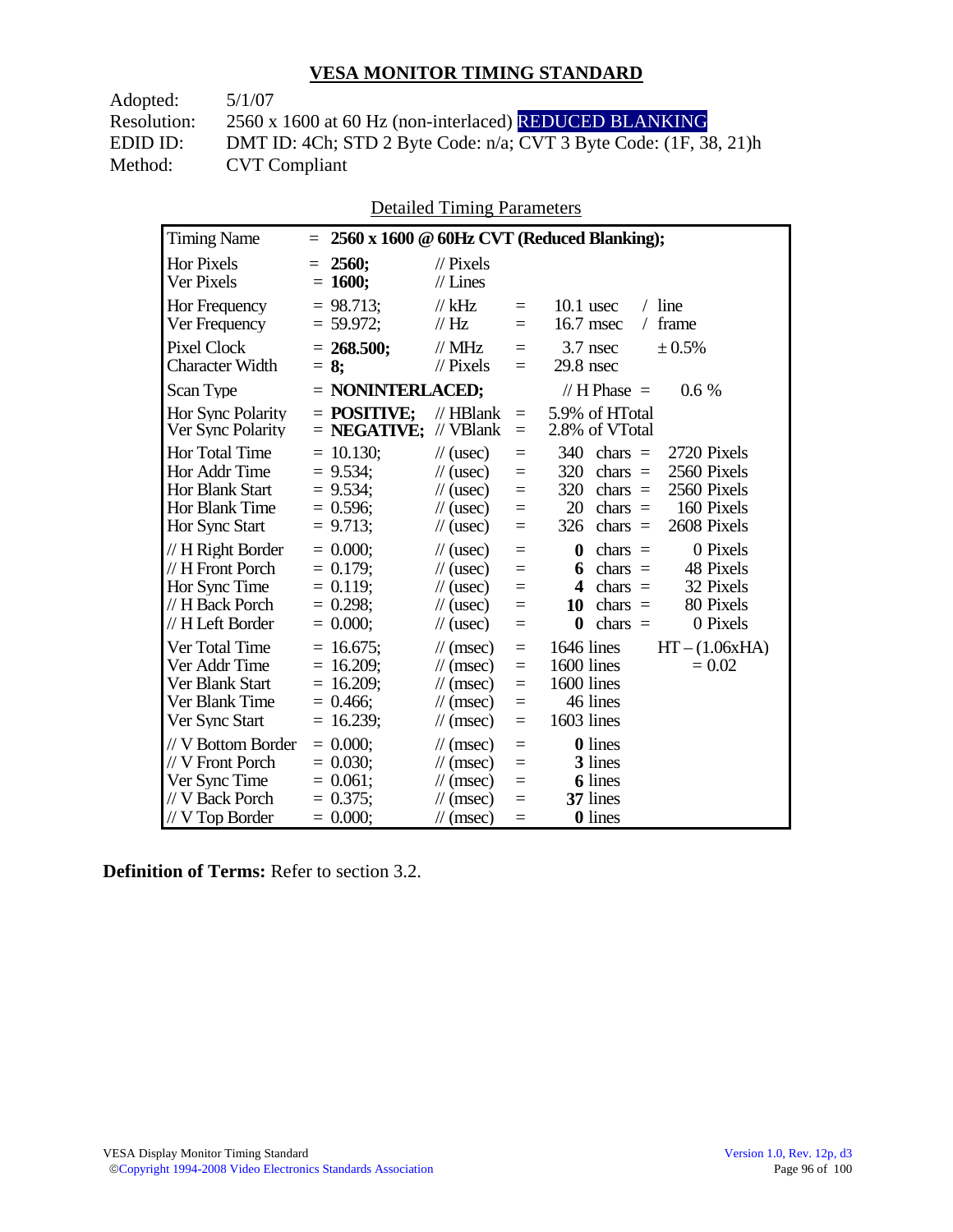| DMT ID: 4Dh; STD 2 Byte Code: n/a; CVT 3 Byte Code: (1F, 38, 28)h |
|-------------------------------------------------------------------|
|                                                                   |
|                                                                   |

| <b>Detailed Timing Parameters</b> |
|-----------------------------------|
|-----------------------------------|

| <b>Timing Name</b>                                                                                   | 2560 x 1600 @ 60Hz;<br>$=$                                                |                                                                                                                      |                                      |                                                                                                                                                                                           |
|------------------------------------------------------------------------------------------------------|---------------------------------------------------------------------------|----------------------------------------------------------------------------------------------------------------------|--------------------------------------|-------------------------------------------------------------------------------------------------------------------------------------------------------------------------------------------|
| <b>Hor Pixels</b><br>Ver Pixels                                                                      | 2560:<br>$=$<br>$= 1600;$                                                 | $\mathcal{U}$ Pixels<br>$//$ Lines                                                                                   |                                      |                                                                                                                                                                                           |
| Hor Frequency<br>Ver Frequency                                                                       | $= 99.458$ ;<br>$= 59.987$ ;                                              | $//$ kHz<br>// $Hz$                                                                                                  | $=$<br>$=$                           | $/$ line<br>$10.1$ usec<br>16.7 msec<br>frame<br>$\sqrt{2}$                                                                                                                               |
| Pixel Clock<br><b>Character Width</b>                                                                | $=$ 348.500;<br>$= 8$ ;                                                   | $//$ MHz<br>$//$ Pixels                                                                                              | $=$<br>$=$                           | ± 0.5%<br>2.9 nsec<br>$23.0$ nsec                                                                                                                                                         |
| Scan Type                                                                                            | $=$ NONINTERLACED;                                                        |                                                                                                                      |                                      | // H Phase $=$<br>4.0 %                                                                                                                                                                   |
| Hor Sync Polarity<br>Ver Sync Polarity                                                               | $=$ NEGATIVE<br>$=$ POSITIVE;                                             | $//$ HBlank<br>// VBlank                                                                                             | $=$<br>$=$                           | 26.9% of HTotal<br>3.5% of VTotal                                                                                                                                                         |
| <b>Hor Total Time</b><br>Hor Addr Time<br><b>Hor Blank Start</b><br>Hor Blank Time<br>Hor Sync Start | $= 10.055$ ;<br>$= 7.346$ ;<br>$= 7.346$ ;<br>$= 2.709$ ;<br>$= 7.897$ ;  | $\frac{1}{2}$ (usec)<br>$\frac{1}{2}$ (usec)<br>$\frac{1}{2}$ (usec)<br>$\frac{1}{2}$ (usec)<br>$\frac{1}{2}$ (usec) | $=$<br>$=$<br>$=$<br>$\equiv$<br>$=$ | 438<br>3504 Pixels<br>$\text{chars}$ =<br>320<br>chars $=$<br>2560 Pixels<br>320<br>2560 Pixels<br>$chars =$<br>944 Pixels<br>118<br>chars $=$<br>2752 Pixels<br>344<br>$chars =$         |
| // H Right Border<br>// H Front Porch<br>Hor Sync Time<br>// H Back Porch<br>// H Left Border        | $= 0.000$<br>$= 0.551$ ;<br>$= 0.803$ ;<br>$= 1.354$ ;<br>$= 0.000;$      | $\frac{1}{2}$ (usec)<br>$\frac{1}{2}$ (usec)<br>$\frac{1}{2}$ (usec)<br>$\frac{1}{2}$ (usec)<br>$\frac{1}{2}$ (usec) | $=$<br>$=$<br>$=$<br>$=$<br>$=$      | 0 Pixels<br>chars $=$<br>$\boldsymbol{0}$<br>chars $=$<br>192 Pixels<br>24<br>35<br>280 Pixels<br>chars $=$<br>472 Pixels<br>59<br>$chars =$<br>chars $=$<br>0 Pixels<br>$\boldsymbol{0}$ |
| Ver Total Time<br>Ver Addr Time<br>Ver Blank Start<br>Ver Blank Time<br>Ver Sync Start               | $= 16.670$ ;<br>$= 16.087$ ;<br>$= 16.087;$<br>$= 0.583$ ;<br>$= 16.117;$ | $\mathcal{U}$ (msec)<br>$\mathcal{U}$ (msec)<br>$\mathcal{U}$ (msec)<br>$\mathcal{U}$ (msec)<br>$\mathcal{U}$ (msec) | $=$<br>$=$<br>$=$<br>$=$<br>$=$      | 1658 lines<br>$HT - (1.06xHA)$<br>1600 lines<br>$= 2.27$<br>1600 lines<br>58 lines<br>1603 lines                                                                                          |
| // V Bottom Border<br>// V Front Porch<br>Ver Sync Time<br>// V Back Porch<br>$//$ V Top Border      | $= 0.000$<br>$= 0.030$<br>$= 0.060$ ;<br>$= 0.493$<br>$= 0.000;$          | $\mathcal{U}$ (msec)<br>$\mathcal{U}$ (msec)<br>$\mathcal{U}$ (msec)<br>$\mathcal{U}$ (msec)<br>$\mathcal{U}$ (msec) | $=$<br>$=$<br>$=$<br>$=$<br>$=$      | 0 lines<br>3 lines<br><b>6</b> lines<br>49 lines<br>0 lines                                                                                                                               |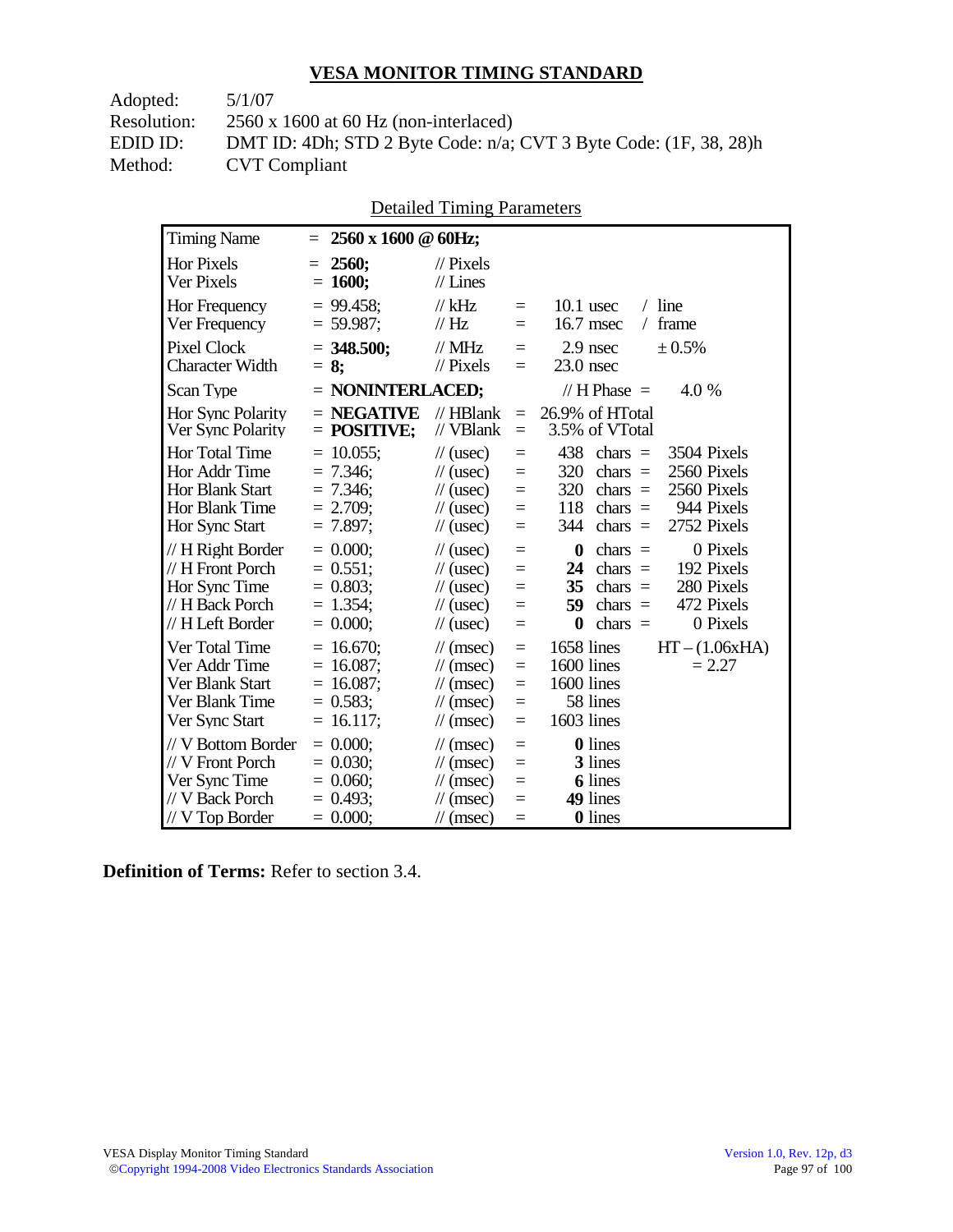| Adopted:    | 5/1/07                                                            |
|-------------|-------------------------------------------------------------------|
| Resolution: | $2560 \times 1600$ at 75 Hz (non-interlaced)                      |
| EDID ID:    | DMT ID: 4Eh; STD 2 Byte Code: n/a; CVT 3 Byte Code: (1F, 38, 44)h |
| Method:     | <b>CVT</b> Compliant                                              |
|             |                                                                   |

| <b>Detailed Timing Parameters</b> |  |
|-----------------------------------|--|
|-----------------------------------|--|

| <b>Timing Name</b>                                                                              | 2560 x 1600 @ 75Hz;<br>$=$                                                        |                                                                                                                      |                                                |                                                                                                                                                                                   |
|-------------------------------------------------------------------------------------------------|-----------------------------------------------------------------------------------|----------------------------------------------------------------------------------------------------------------------|------------------------------------------------|-----------------------------------------------------------------------------------------------------------------------------------------------------------------------------------|
| <b>Hor Pixels</b><br>Ver Pixels                                                                 | 2560:<br>$=$<br>$= 1600;$                                                         | $\mathcal{U}$ Pixels<br>$//$ Lines                                                                                   |                                                |                                                                                                                                                                                   |
| Hor Frequency<br>Ver Frequency                                                                  | $= 125.354$ ;<br>$= 74.972$ ;                                                     | $//$ kHz<br>//Hz                                                                                                     | $\equiv$<br>$=$                                | $/$ line<br>8.0 usec<br>13.3 msec<br>frame<br>$\sqrt{2}$                                                                                                                          |
| <b>Pixel Clock</b><br><b>Character Width</b>                                                    | $= 443.250;$<br>$= 8$ ;                                                           | $\frac{1}{2}$ MHz<br>$//$ Pixels                                                                                     | $=$<br>$=$                                     | $2.3$ nsec<br>± 0.5%<br>18.0 nsec                                                                                                                                                 |
| Scan Type                                                                                       | $=$ NONINTERLACED;                                                                |                                                                                                                      |                                                | // H Phase $=$<br>4.0 %                                                                                                                                                           |
| Hor Sync Polarity<br>Ver Sync Polarity                                                          | $=$ NEGATIVE<br>$=$ POSITIVE;                                                     | $//$ HBlank<br>$//$ VBlank                                                                                           | $\equiv$<br>$\equiv$                           | 27.6% of HTotal<br>4.3% of VTotal                                                                                                                                                 |
| Hor Total Time<br>Hor Addr Time<br>Hor Blank Start<br>Hor Blank Time<br>Hor Sync Start          | $= 7.977$ :<br>$= 5.776;$<br>$= 5.776;$<br>$= 2.202$ ;<br>$= 6.245$ ;             | $\frac{1}{2}$ (usec)<br>$\frac{1}{2}$ (usec)<br>$\frac{1}{2}$ (usec)<br>$\frac{1}{2}$ (usec)<br>$\frac{1}{2}$ (usec) | $\equiv$<br>$=$<br>$=$<br>$=$<br>$\equiv$      | 442<br>3536 Pixels<br>$\text{chars}$ =<br>320<br>2560 Pixels<br>chars $=$<br>320<br>2560 Pixels<br>chars $=$<br>122<br>976 Pixels<br>chars $=$<br>346<br>$chars =$<br>2768 Pixels |
| // H Right Border<br>// H Front Porch<br>Hor Sync Time<br>// H Back Porch<br>// H Left Border   | $= 0.000;$<br>$= 0.469$ ;<br>$= 0.632$ ;<br>$= 1.101;$<br>$= 0.000$               | $\frac{1}{2}$ (usec)<br>$\frac{1}{2}$ (usec)<br>$\frac{1}{2}$ (usec)<br>$\frac{1}{2}$ (usec)<br>$\frac{1}{2}$ (usec) | $=$<br>$=$<br>$=$<br>$=$<br>$\equiv$           | 0 Pixels<br>$\boldsymbol{0}$<br>$chars =$<br>208 Pixels<br>26<br>$chars =$<br>35<br>280 Pixels<br>$chars =$<br>61<br>488 Pixels<br>chars $=$<br>$\bf{0}$<br>0 Pixels<br>chars $=$ |
| Ver Total Time<br>Ver Addr Time<br>Ver Blank Start<br>Ver Blank Time<br>Ver Sync Start          | $= 13.338;$<br>$= 12.764$ ;<br>$= 12.764$ ;<br>$= 0.574$ ;<br>12.788;<br>$\equiv$ | $\mathcal{U}$ (msec)<br>$\mathcal{U}$ (msec)<br>$\mathcal{U}$ (msec)<br>$\mathcal{U}$ (msec)<br>$\mathcal{U}$ (msec) | $\equiv$<br>$=$<br>$\equiv$<br>$=$<br>$\equiv$ | 1672 lines<br>$HT - (1.06xHA)$<br>$1600$ lines<br>$= 1.86$<br>1600 lines<br>72 lines<br>1603 lines                                                                                |
| // V Bottom Border<br>// V Front Porch<br>Ver Sync Time<br>// V Back Porch<br>$//$ V Top Border | $= 0.000;$<br>$= 0.024$<br>$= 0.048;$<br>$= 0.503$ ;<br>$= 0.000;$                | $\mathcal{U}$ (msec)<br>$\mathcal{U}$ (msec)<br>$\mathcal{U}$ (msec)<br>$\mathcal{U}$ (msec)<br>$\mathcal{U}$ (msec) | $\equiv$<br>$\equiv$<br>$=$<br>$=$<br>$=$      | <b>0</b> lines<br>3 lines<br><b>6</b> lines<br>63 lines<br>0 lines                                                                                                                |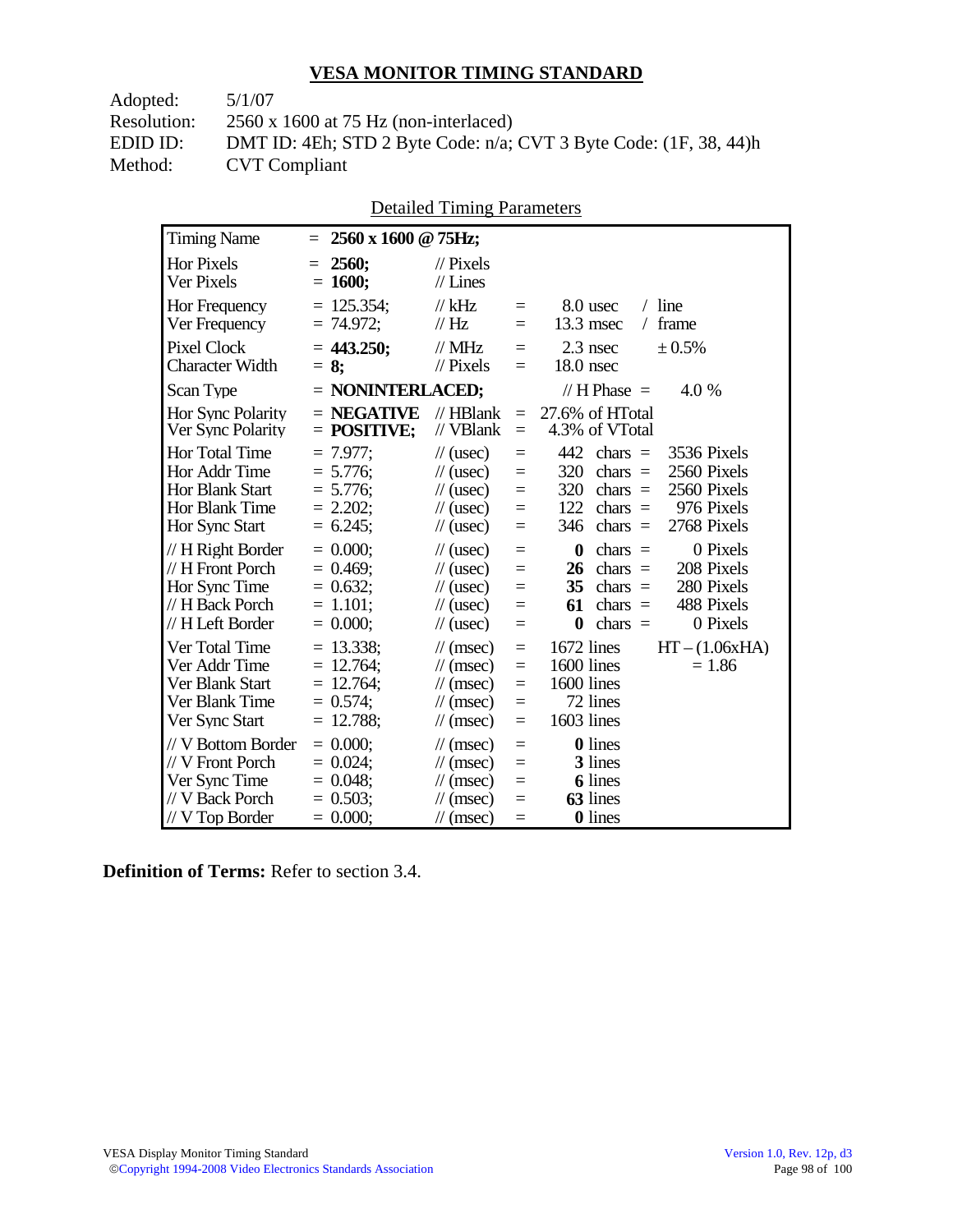| Adopted:    | 5/1/07                                                                 |
|-------------|------------------------------------------------------------------------|
| Resolution: | $2560 \times 1600$ at 85 Hz (non-interlaced)                           |
| EDID ID:    | DMT ID: 4Fh; STD 2 Byte Code: $n/a$ ; CVT 3 Byte Code: $(1F, 38, 62)h$ |
| Method:     | <b>CVT</b> Compliant                                                   |
|             |                                                                        |

| <b>Detailed Timing Parameters</b> |  |
|-----------------------------------|--|
|-----------------------------------|--|

| <b>Timing Name</b>                                                                              | $=$ | 2560 x 1600 @ 85Hz;                                                        |                                                                                                                      |                                                |                                                                                                                                                                                          |
|-------------------------------------------------------------------------------------------------|-----|----------------------------------------------------------------------------|----------------------------------------------------------------------------------------------------------------------|------------------------------------------------|------------------------------------------------------------------------------------------------------------------------------------------------------------------------------------------|
| <b>Hor Pixels</b><br>Ver Pixels                                                                 | $=$ | 2560;<br>$= 1600;$                                                         | $\mathcal{U}$ Pixels<br>$//$ Lines                                                                                   |                                                |                                                                                                                                                                                          |
| Hor Frequency<br>Ver Frequency                                                                  |     | $= 142.887;$<br>$= 84.951$ ;                                               | $//$ kHz<br>// Hz                                                                                                    | $\equiv$<br>$=$                                | 7.0 usec<br>$/$ line<br>11.8 msec<br>frame<br>$\sqrt{2}$                                                                                                                                 |
| <b>Pixel Clock</b><br><b>Character Width</b>                                                    |     | $= 505.250;$<br>$= 8$ ;                                                    | $\frac{1}{2}$ MHz<br>$//$ Pixels                                                                                     | $\equiv$<br>$=$                                | ± 0.5%<br>$2.0$ nsec<br>15.8 nsec                                                                                                                                                        |
| Scan Type                                                                                       |     | $=$ NONINTERLACED;                                                         |                                                                                                                      |                                                | // H Phase $=$<br>4.0 %                                                                                                                                                                  |
| Hor Sync Polarity<br>Ver Sync Polarity                                                          |     | $=$ NEGATIVE<br>$=$ POSITIVE;                                              | $//$ HBlank<br>// VBlank                                                                                             | $\equiv$<br>$\equiv$                           | 27.6% of HTotal<br>4.9% of VTotal                                                                                                                                                        |
| Hor Total Time<br>Hor Addr Time<br><b>Hor Blank Start</b><br>Hor Blank Time<br>Hor Sync Start   |     | $= 6.999$ :<br>$= 5.067$ ;<br>$= 5.067$ ;<br>$= 1.932$ ;<br>$= 5.478$ ;    | $\frac{1}{2}$ (usec)<br>$\frac{1}{2}$ (usec)<br>$\frac{1}{2}$ (usec)<br>$\frac{1}{2}$ (usec)<br>$\frac{1}{2}$ (usec) | $=$<br>$=$<br>$\equiv$<br>$=$<br>$=$           | 442<br>3536 Pixels<br>$\text{chars}$ =<br>2560 Pixels<br>320<br>chars $=$<br>320<br>2560 Pixels<br>$\text{chars}$ =<br>122<br>976 Pixels<br>chars $=$<br>346<br>2768 Pixels<br>$chars =$ |
| // H Right Border<br>// H Front Porch<br>Hor Sync Time<br>// H Back Porch<br>// H Left Border   |     | $= 0.000$<br>$= 0.412$ ;<br>$= 0.554$<br>$= 0.966$ ;<br>$= 0.000;$         | $\frac{1}{2}$ (usec)<br>$\frac{1}{2}$ (usec)<br>$\frac{1}{2}$ (usec)<br>$\frac{1}{2}$ (usec)<br>$\frac{1}{2}$ (usec) | $\equiv$<br>$=$<br>$=$<br>$\equiv$<br>$=$      | 0 Pixels<br>$\bf{0}$<br>$chars =$<br>208 Pixels<br>$chars =$<br>26<br>280 Pixels<br>35<br>$chars =$<br>61<br>488 Pixels<br>chars $=$<br>$\bf{0}$<br>chars $=$<br>0 Pixels                |
| Ver Total Time<br>Ver Addr Time<br>Ver Blank Start<br>Ver Blank Time<br>Ver Sync Start          |     | $= 11.772$ ;<br>$= 11.198;$<br>$= 11.198$ ;<br>$= 0.574$ ;<br>$= 11.219$ ; | $\mathcal{U}$ (msec)<br>$\mathcal{U}$ (msec)<br>$\mathcal{U}$ (msec)<br>$\mathcal{U}$ (msec)<br>$\mathcal{U}$ (msec) | $\equiv$<br>$=$<br>$\equiv$<br>$=$<br>$\equiv$ | 1682 lines<br>$HT - (1.06xHA)$<br>1600 lines<br>$= 1.63$<br>1600 lines<br>82 lines<br>1603 lines                                                                                         |
| // V Bottom Border<br>// V Front Porch<br>Ver Sync Time<br>// V Back Porch<br>$//$ V Top Border |     | $= 0.000;$<br>$= 0.021$ ;<br>$= 0.042$ ;<br>$= 0.511$ ;<br>$= 0.000;$      | $\mathcal{U}$ (msec)<br>$\mathcal{U}$ (msec)<br>$\mathcal{U}$ (msec)<br>$\mathcal{U}$ (msec)<br>$\mathcal{U}$ (msec) | $\equiv$<br>$=$<br>$=$<br>$=$<br>$=$           | <b>0</b> lines<br>3 lines<br><b>6</b> lines<br>73 lines<br>0 lines                                                                                                                       |